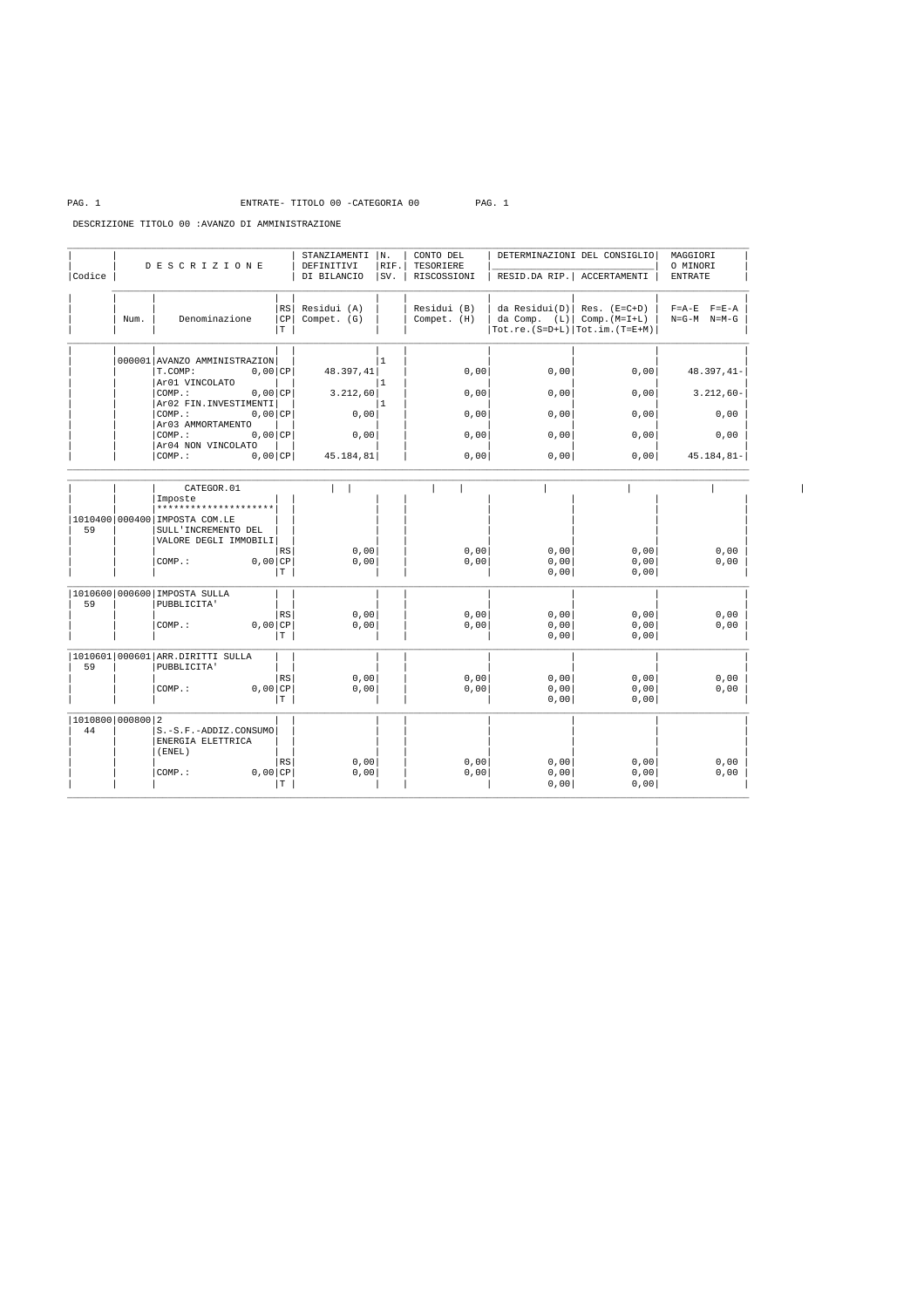### PAG. 2 ENTRATE- TITOLO 01 -CATEGORIA 01 PAG. 2

| Codice                 |      | DESCRIZIONE                                                                               |                   | STANZIAMENTI<br>DEFINITIVI<br>DI BILANCIO | IN.<br>RIF.<br>ISV. | CONTO DEL<br>TESORIERE<br>RISCOSSIONI |                                  | DETERMINAZIONI DEL CONSIGLIO<br>RESID.DA RIP.   ACCERTAMENTI                                               | MAGGIORI<br>O MINORI<br><b>ENTRATE</b>             |
|------------------------|------|-------------------------------------------------------------------------------------------|-------------------|-------------------------------------------|---------------------|---------------------------------------|----------------------------------|------------------------------------------------------------------------------------------------------------|----------------------------------------------------|
|                        | Num. | Denominazione                                                                             | RS<br>CP<br>Г     | Residui (A)<br>Compet. (G)                |                     | Residui (B)<br>Compet. (H)            |                                  | da Residui(D)   Res. $(E=C+D)$<br>da Comp. $(L)  $ Comp. $(M=I+L)$<br>$ Tot.re.(S=D+L)   Tot.in.(T=E+M)  $ | $F = A - E$ $F = E - A$<br>$N = G - M$ $N = M - G$ |
|                        |      |                                                                                           |                   |                                           |                     |                                       |                                  |                                                                                                            |                                                    |
| 44                     |      | 1010801 000801 ARR.ADDIZIONALE SUL<br>CONSUMO ENERGIA<br>ELETTRICA (ENEL)                 | RS                | 0,00                                      | $\overline{a}$      | 0,00                                  | 0,00                             | 0,00                                                                                                       | 0,00                                               |
|                        |      | COMP.:<br>14.655,28 CP                                                                    | T.                | 14.655,39                                 |                     | 15.809,53                             | 0,00<br>0,00                     | 15.809,53<br>15.809, 53                                                                                    | 1.154,14                                           |
| 42                     |      | 1010900 000900 2 S.-S.F.-ADDIZIONALE<br>IRPEF                                             |                   |                                           | l 3                 |                                       |                                  |                                                                                                            |                                                    |
|                        |      | COMP.:<br>$1.350.000,00$ CP                                                               | <b>RS</b><br>T.   | 680.300,13<br>1.350.000,00                |                     | 680.300,13<br>388.219,79              | 0,00<br>961.780,21<br>961.780,21 | 680.300,13<br>1.350.000,00<br>2.030.300, 13                                                                | 0,00<br>0,00                                       |
| 42                     |      | 1010901 000901 2 S.-S.F.-ARRETRATI<br>ADDIZ.IRPEF<br>$0,00$ <sub>CP</sub><br>COMP.:       | RS<br>$\mathbb T$ | 0,00<br>93.898,50                         |                     | 0.00<br>92.622,72                     | 0,00<br>0,00<br>0,00             | 0,00<br>92.622, 72<br>92.622, 72                                                                           | 0,00<br>$1.275,78-$                                |
| 1010950100095012<br>43 |      | S.-S.F.-COMPARTECIPAZ<br>IONE IRPEF<br>$0,00$  CP<br>COMP.:                               | RS<br>T.          | 0,00<br>0,00                              |                     | 0,00<br>0,00                          | 0,00<br>0,00<br>0,00             | 0,00<br>0,00<br>0,00                                                                                       | 0.00<br>0,00                                       |
| 43                     |      | 1010955   000955   2^-COMPARTECIPAZIONE<br>IVA-FEDERALISMO<br>FISCALE                     | <b>RS</b>         | 0.00                                      |                     | 0.00                                  | 0.00                             | 0.00                                                                                                       | 0.00                                               |
|                        |      | $0,00$  CP<br>COMP.:                                                                      | T.                | 0,00                                      |                     | 0,00                                  | 0,00<br>0,00                     | 0,00<br>0,00                                                                                               | 0,00                                               |
| 41                     |      | 1011000 001000 2^-IMU-ABIT. PRINCIPAL<br>E-GETTITO CONVENZ.MEF<br>COMP.:<br>673.444,00 CP | RS<br>T.          | 0,00<br>482.927,00                        | 4                   | 0,00<br>482.927,00                    | 0,00<br>0.001<br>0,00            | 0,00<br>482.927.00<br>482.927,00                                                                           | 0,00<br>0,00                                       |
|                        |      | $ 1011001 001001 2$ <sup>2</sup> -I.M.U.-ALTRI                                            |                   |                                           | 5                   |                                       |                                  |                                                                                                            |                                                    |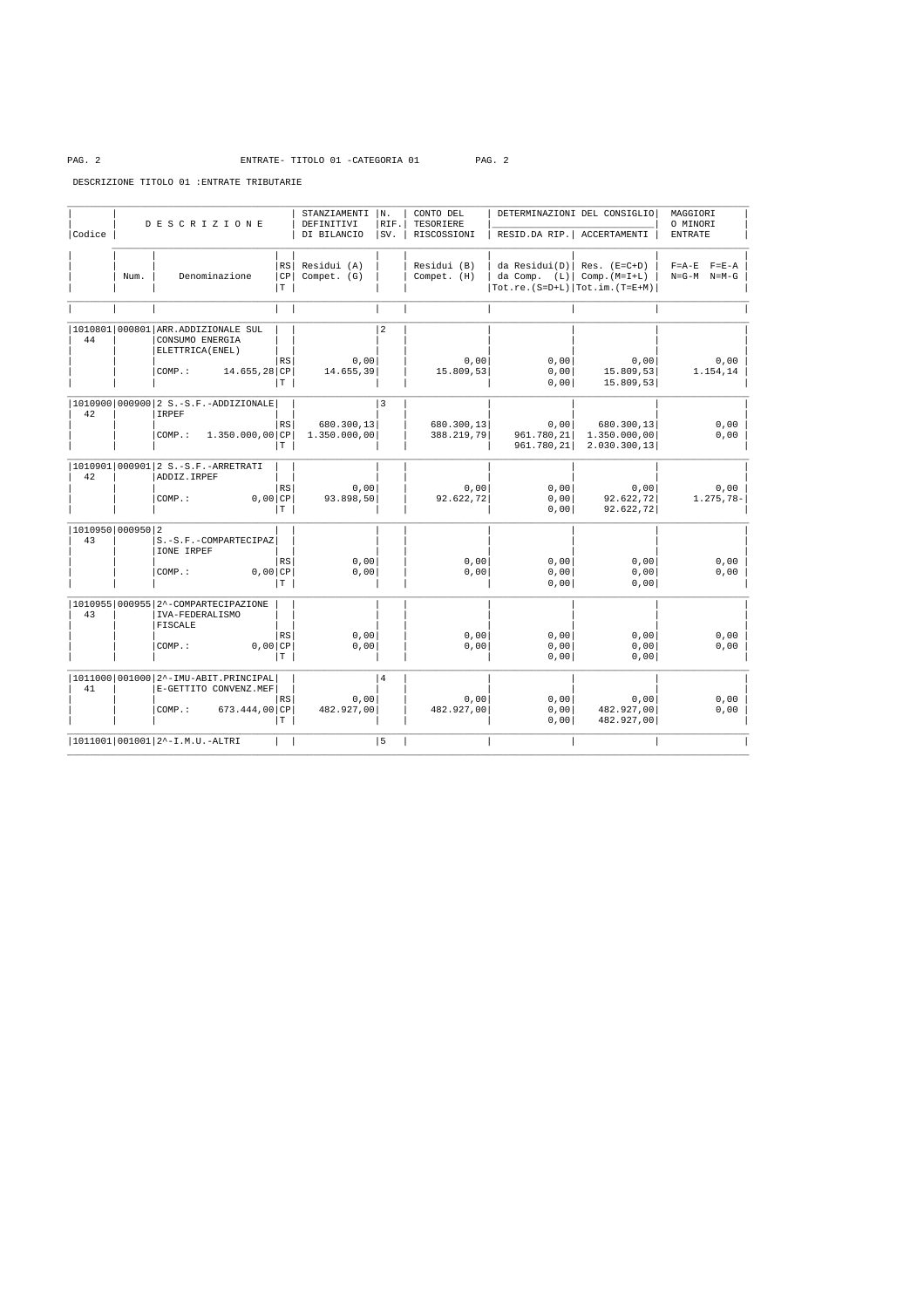### PAG. 3 ENTRATE- TITOLO 01 -CATEGORIA 01 PAG. 3

| Codice                 |      | DESCRIZIONE                                                                                                                       | STANZIAMENTI   N.<br>DEFINITIVI<br>DI BILANCIO | RIF.<br> sv. | CONTO DEL<br>TESORIERE<br>RISCOSSIONI |                               | DETERMINAZIONI DEL CONSIGLIO<br>RESID.DA RIP.   ACCERTAMENTI                                               | MAGGIORI<br>O MINORI<br><b>ENTRATE</b>             |
|------------------------|------|-----------------------------------------------------------------------------------------------------------------------------------|------------------------------------------------|--------------|---------------------------------------|-------------------------------|------------------------------------------------------------------------------------------------------------|----------------------------------------------------|
|                        | Num. | RS<br>Denominazione<br>CP<br>IТ                                                                                                   | Residui (A)<br>Compet. (G)                     |              | Residui (B)<br>Compet. (H)            |                               | da Residui(D)   Res. $(E=C+D)$<br>da Comp. $(L)  $ Comp. $(M=I+L)$<br>$ Tot,re.(S=D+L)   Tot.in.(T=E+M)  $ | $F = A - E$ $F = E - A$<br>$N = G - M$ $N = M - G$ |
| 41                     |      | IMMOBILI-GETTITO<br>CONVENZ, MEF<br>l RS<br>COMP.:<br>2.587.364,00 CP <br>T.                                                      | 0,00<br>2.015.400.00                           |              | 0,00<br>1.967.587, 11                 | 0,00<br>0,00<br>0,00          | 0,00<br>1.967.587, 11<br>1.967.587, 11                                                                     | 0,00<br>$47.812,89-$                               |
| 41                     |      | 1011002 001002 2^-IMU-SFORZO FISCALE<br>PER AUMENTO ALIQUOTE<br>RS<br>COMP:<br>620.000,00 CP<br>T.                                | 0,00<br>620.000,00                             | 6            | 0,00<br>863.391,84                    | 0,00<br>3.285,68<br>3.285,68  | 0,00<br>866.677,52<br>866.677,52                                                                           | 0,00<br>246.677,52                                 |
| 59                     |      | 1011100 001100 IMPOSTA COM.ESERCIZIO<br>IMPRESA-ARTI-PROFESS.<br>ARRETR.<br>RS<br>$0,00$  CP<br>COMP.:<br>T.                      | 0,00<br>0,00                                   |              | 0,00<br>0,00                          | 0,00<br>0,00<br>0,00          | 0,00<br>0,00<br>0,00                                                                                       | 0,00<br>0,00                                       |
| 41                     |      | 1011200 001200 2 S.-TRIB-IMPOSTA<br>COMUNALE IMMOBILI<br>(I.C.I.)<br>RS<br>$0.00$ <sub>c</sub> $P$<br>COMP.:<br>T.                | 114.931,34<br>0,00                             | 7            | 71.781,72<br>0,00                     | 581,29<br>0,00<br>581,29      | 72.363,01<br>0,00<br>72.363,01                                                                             | $42.568, 33 -$<br>0,00                             |
| 41                     |      | 1011201 001201 MAGGIOR GET.ICI<br>CONVENZIONALE-ART.3<br>$c.2 L.127/07$ (EX<br>RURALI)<br><b>RS</b><br>$0,00$  CP<br>COMP.:<br>T. | 0.00<br>0,00                                   |              | 0.00<br>0,00                          | 0.00<br>0,00<br>0,00          | 0.00<br>0,00<br>0,00                                                                                       | 0.00<br>0,00                                       |
| 1011301 001301 2<br>41 |      | S.-TRIB-I.C.I.-ARRETR<br>ATT<br>RS<br>100.000,00 CP<br>COMP.:<br>$\mathbb T$                                                      | 6.054.24<br>95.000,00                          | 18           | 3.102, 13<br>91.627,50                | 2.052.11<br>0,00<br>2.052, 11 | 5.154, 24<br>91.627,50<br>96.781,74                                                                        | $900.00 -$<br>$3.372,50-$                          |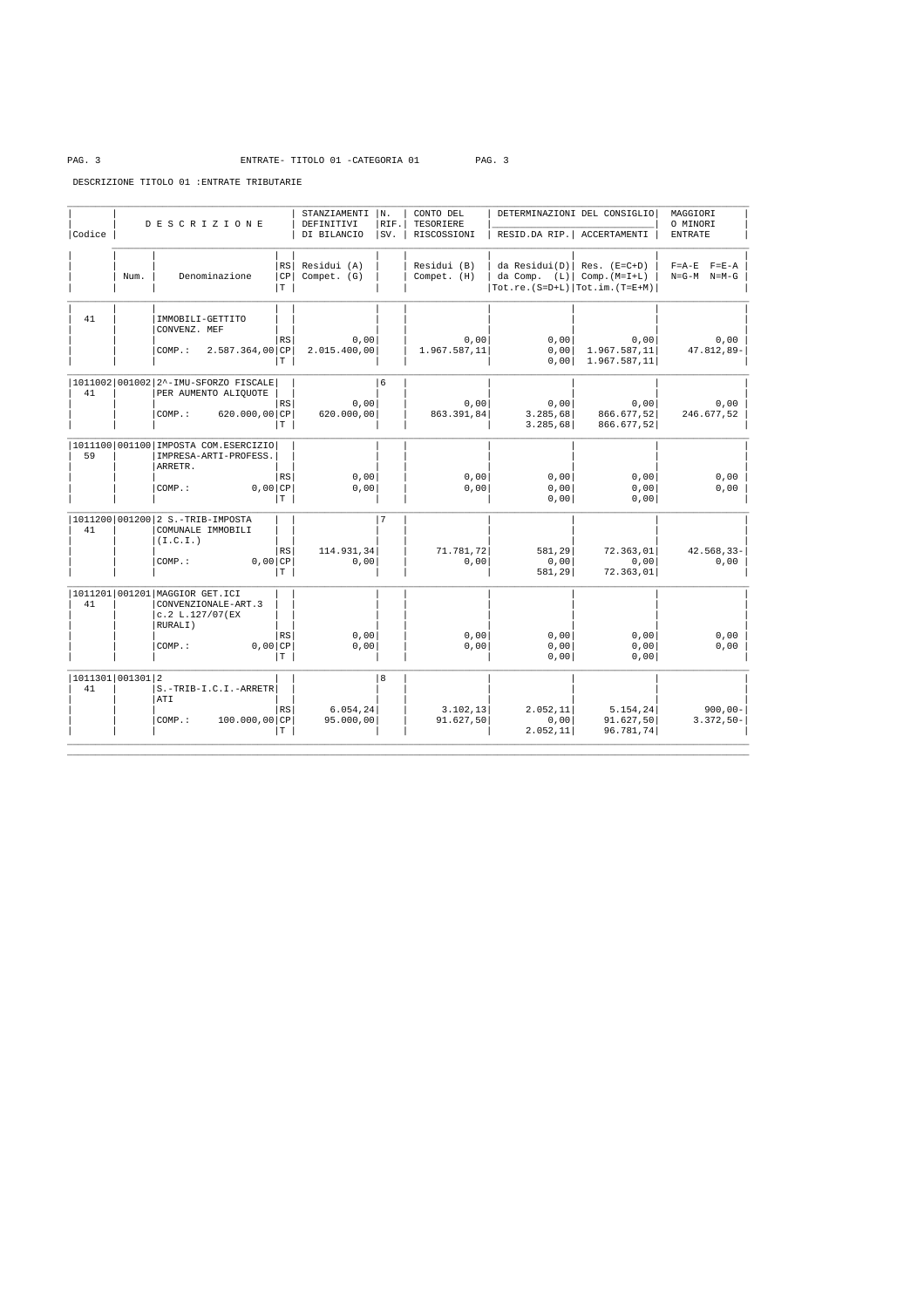### PAG. 4 ENTRATE- TITOLO 01 -CATEGORIA 01 PAG. 4

| Codice |      | DESCRIZIONE                                                                               |                      | IN.<br>STANZIAMENTI<br>RIF.<br>DEFINITIVI<br>lsv.<br>DI BILANCIO | CONTO DEL<br>TESORIERE<br>RISCOSSIONI | RESID.DA RIP. ACCERTAMENTI | DETERMINAZIONI DEL CONSIGLIO                                                                 | MAGGIORI<br>O MINORI<br><b>ENTRATE</b>             |
|--------|------|-------------------------------------------------------------------------------------------|----------------------|------------------------------------------------------------------|---------------------------------------|----------------------------|----------------------------------------------------------------------------------------------|----------------------------------------------------|
|        | Num. | Denominazione                                                                             | <b>RS</b><br>CP<br>T | Residui (A)<br>$Compet.$ (G)                                     | Residui (B)<br>Compet. (H)            | da Residui $(D)$           | $Res.$ $(E=C+D)$<br>da Comp. $(L)  $ Comp. $(M=I+L)$<br>$ Tot.re.(S=D+L)   Tot.in.(T=E+M)  $ | $F = A - E$ $F = E - A$<br>$N = G - M$ $N = M - G$ |
| 41     |      | 1011302 001302 I.C.I. 1993-GETTITO<br>COMUNE - ART. 3<br>L.146/98<br>$0,00$  CP<br>COMP.: | RS<br>T              | 0,00<br>0,00                                                     | 0,00<br>0,00                          | 0,00<br>0,00<br>0,00       | 0,00<br>0,00<br>0,00                                                                         | 0,00<br>0,00                                       |
| 41     |      | 1011303 001303 I.C.I. 1993-GETTITO<br>STATO-ART.3 L.146/98<br>$0,00$  CP<br>COMP.:        | RS<br>T              | 0,00<br>0,00                                                     | 0,00<br>0,00                          | 0,00<br>0,00<br>0,00       | 0,00<br>0,00<br>0,00                                                                         | 0,00<br>0,00                                       |
|        |      | T.CATEG. 01<br>$5.345.463,28$ CP<br>*COMPETEN.:                                           | RS<br>т              | 801.285,71<br>4.671.880,89                                       | 755.183,98<br>3.902.185,49            | 965.065,89<br>967.699.29   | $2.633, 40$ 757.817,38<br>4.867.251,38<br>5.625.068,76                                       | $43.468,33-$<br>195.370,49                         |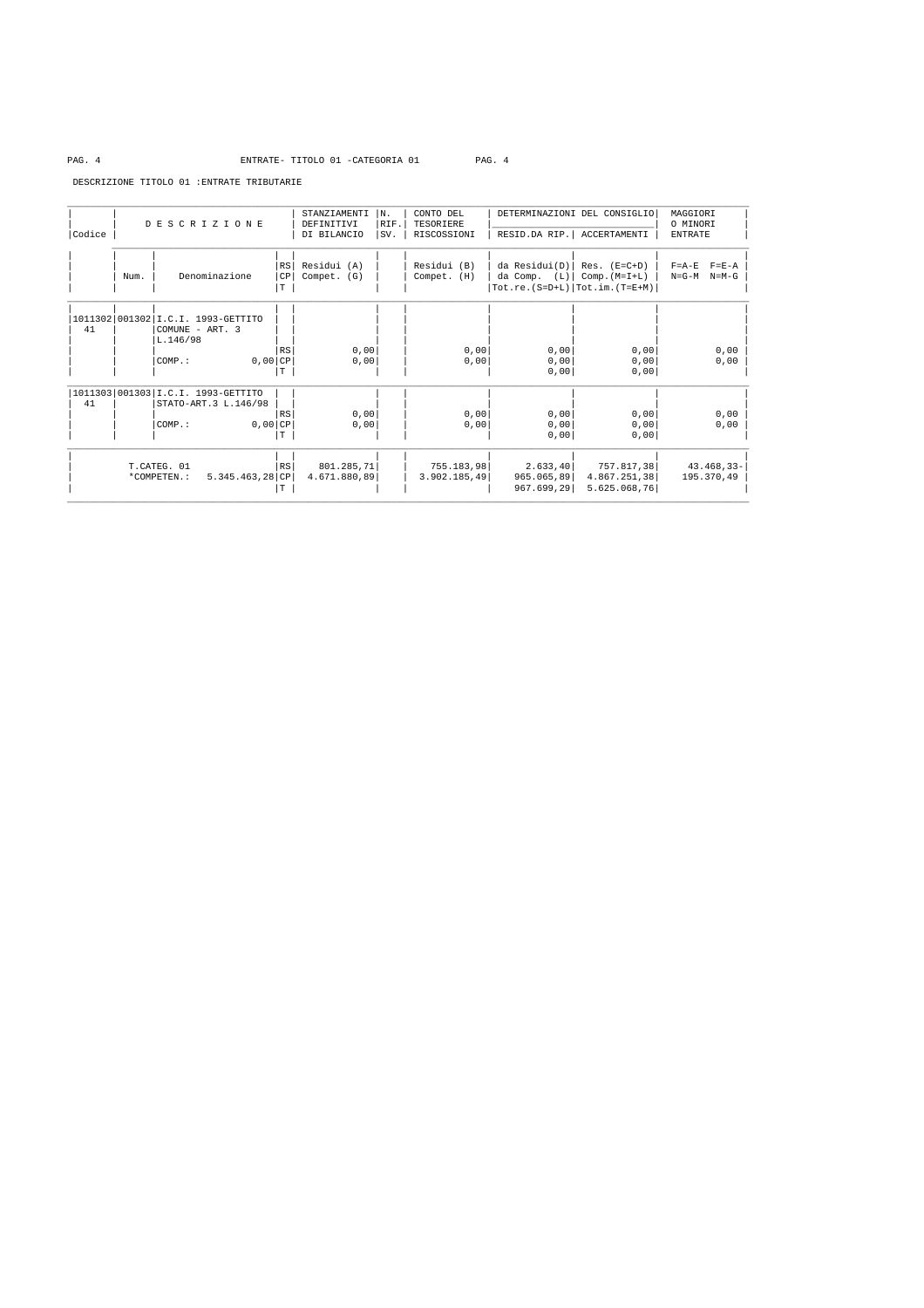### PAG. 5 ENTRATE- TITOLO 01 -CATEGORIA 02 PAG. 5

| Codice |      | <b>DESCRIZIONE</b>                                                      | STANZIAMENTI<br>DEFINITIVI<br>DI BILANCIO | IN.<br>RIF.<br>SV. | CONTO DEL<br>TESORIERE<br>RISCOSSIONI | RESID.DA RIP.                          | DETERMINAZIONI DEL CONSIGLIO<br>ACCERTAMENTI                                                               | MAGGIORI<br>O MINORI<br><b>ENTRATE</b>             |
|--------|------|-------------------------------------------------------------------------|-------------------------------------------|--------------------|---------------------------------------|----------------------------------------|------------------------------------------------------------------------------------------------------------|----------------------------------------------------|
|        | Num. | RS<br>Denominazione<br>CP<br>T.                                         | Residui (A)<br>Compet. (G)                |                    | Residui (B)<br>Compet. (H)            |                                        | da Residui(D)   Res. $(E=C+D)$<br>da Comp. $(L)  $ Comp. $(M=I+L)$<br>$ Tot.re.(S=D+L)   Tot.in.(T=E+M)  $ | $F = A - E$ $F = E - A$<br>$N = G - M$ $N = M - G$ |
|        |      | CATEGOR.02<br>Tasse<br>********************                             |                                           |                    |                                       |                                        |                                                                                                            |                                                    |
| 62     |      | 1022100 002100 2 S.-TRIB-TASSA<br>OCCUP.SPAZI AREE<br>PUBBLICHE         |                                           | $\overline{9}$     |                                       |                                        |                                                                                                            |                                                    |
|        |      | RS<br>70.000,00 CP<br>COMP.:<br>$\mathbb T$                             | 8.406,15<br>70.000,00                     |                    | 1.820,90<br>61.295,72                 | 2.028, 57<br>7.724,81<br>9.753, 38     | 3.849,47<br>69.020,53<br>72.870,00                                                                         | $4.556,68-$<br>$979, 47-$                          |
| 61     |      | 1022400 002400 2 S.-TRIB-TASSA<br>SMALTIMENTO RIFIUTI<br>SOLIDI URBANI  |                                           | 10                 |                                       |                                        |                                                                                                            |                                                    |
|        |      | RS<br>COMP.:<br>2.278.000,00 CP<br>T.                                   | 475.071,80<br>2.278.000,00                |                    | 271.172,32<br>1.868.538,34            | 67.665, 12<br>389.083,69<br>456.748,81 | 338.837,44<br>2.257.622,03<br>2.596.459,47                                                                 | $136.234.36 -$<br>$20.377,97-$                     |
| 61     |      | 1022401 002401 2^-TARSU-TRIBUTO<br>PROVINCIALE (ART.19<br>D.LGS 504/92) |                                           |                    |                                       |                                        |                                                                                                            |                                                    |
|        |      | RS<br>$0,00$  CP<br>COMP.:<br>$\mathbb T$                               | 0,00<br>110,000,00                        |                    | 0,00<br>84.873,66                     | 0,00<br>0,00<br>0,00                   | 0,00<br>84.873.66<br>84.873,66                                                                             | 0,00<br>$25.126.34-$                               |
| 61     |      | 1022510 002510   2 S.-TRIB-TASSA<br>N.U.-ARRETRATI-                     |                                           | 11                 |                                       |                                        |                                                                                                            |                                                    |
|        |      | RS<br>35.000,00 CP<br>COMP.:<br>$\mathbb T$                             | 85.152,62<br>115.000,00                   |                    | 39.775,23<br>0,00                     | 20.985,48<br>0,00<br>20.985, 48        | 60.760,71<br>0,00<br>60.760,71                                                                             | $24.391, 91 -$<br>$115.000,00 -$                   |
| 69     |      | 1024290 044290 1 S.-SEGR-TASSA<br>AMMISS.CONCORSI POSTI<br>DI RUOLO     |                                           |                    |                                       |                                        |                                                                                                            |                                                    |
|        |      | RS<br>$0,00$  CP<br>COMP.:<br>$\mathbb T$                               | 0,00<br>0,00                              |                    | 0,00<br>0,00                          | 0,00<br>0,00<br>0,00                   | 0,00<br>0,00<br>0,00                                                                                       | 0,00<br>0,00                                       |
|        |      | RS<br>T.CATEG. 02<br>$2.383.000.00$ CP<br>*COMPETEN. :<br>T.            | 568.630,57<br>2.573.000,00                |                    | 312.768,45<br>2.014.707.72            | 90.679, 17<br>396.808,50<br>487.487,67 | 403.447,62<br>2.411.516,22<br>2.814.963,84                                                                 | $165.182,95-$<br>161.483,78-                       |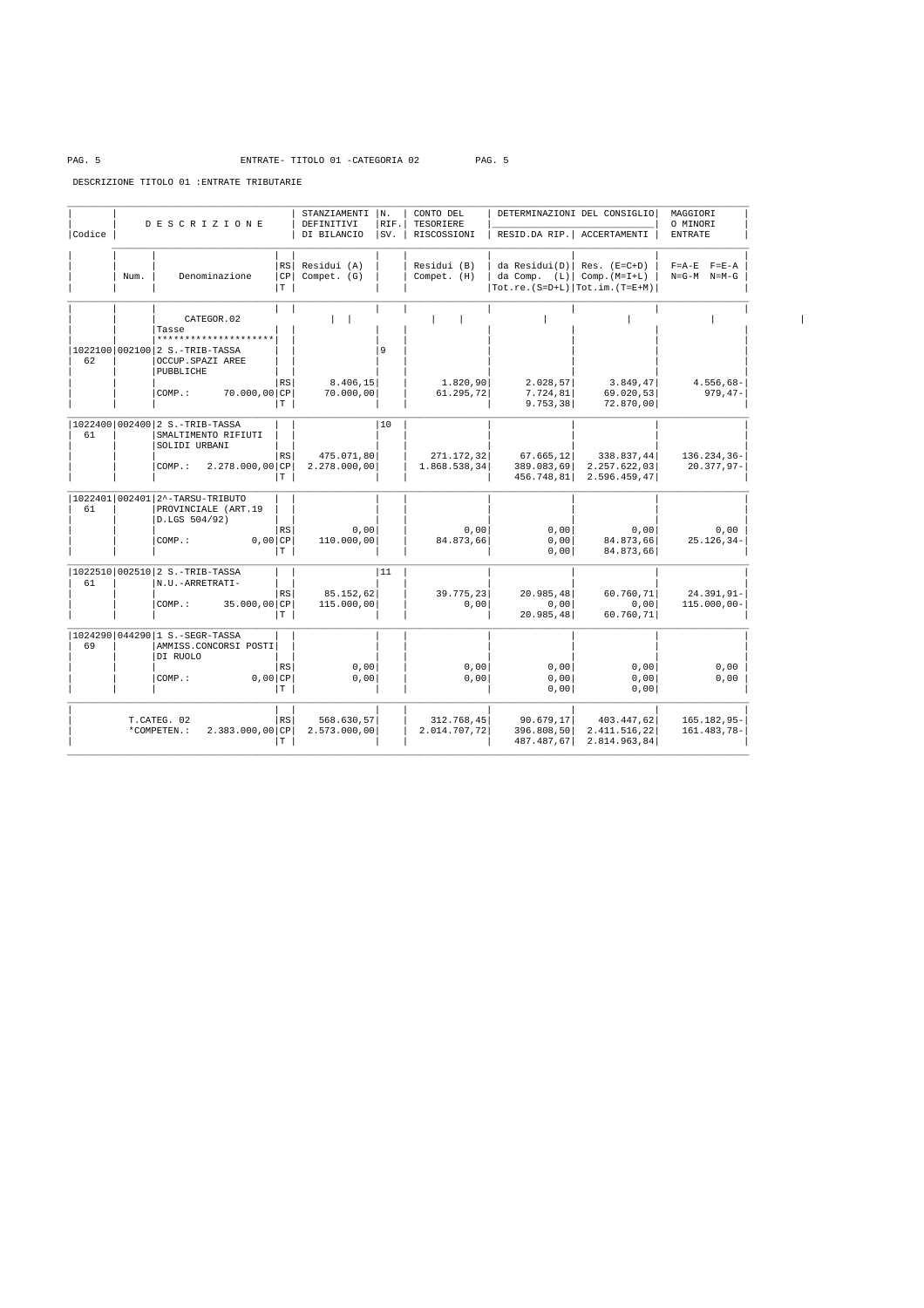### PAG. 6 ENTRATE- TITOLO 01 -CATEGORIA 03 PAG. 6

| Codice         |      | <b>DESCRIZIONE</b>                                                                                                      | STANZIAMENTI<br>DEFINITIVI<br>DI BILANCIO | N.<br>RIF.<br>SV. | CONTO DEL<br>TESORIERE<br>RISCOSSIONI | RESID.DA RIP.   ACCERTAMENTI                                                             | DETERMINAZIONI DEL CONSIGLIO                         | MAGGIORI<br>O MINORI<br><b>ENTRATE</b>             |
|----------------|------|-------------------------------------------------------------------------------------------------------------------------|-------------------------------------------|-------------------|---------------------------------------|------------------------------------------------------------------------------------------|------------------------------------------------------|----------------------------------------------------|
|                | Num. | RS<br>Denominazione<br>CP<br>$\mathbb T$                                                                                | Residui (A)<br>Compet. (G)                |                   | Residui (B)<br>Compet. (H)            | da Residui(D)<br>da Comp. $(L)  $ Comp. $(M=I+L)$<br>$Tot.re.(S=D+L)   Tot.in.(T=E+M)  $ | $Res.$ ( $E=C+D$ )                                   | $F = A - E$ $F = E - A$<br>$N = G - M$ $N = M - G$ |
| 0 <sub>0</sub> |      | CATEGOR.03<br>Tributi speciali ed a<br>ltre tributarie propr<br>1031400 001400 COMPARTECIPAZIONE<br>GETTITO IRAP<br>RS  | 0,00                                      |                   | 0,00                                  | 0,00                                                                                     | 0,00                                                 | 0,00                                               |
|                |      | $0,00$  CP<br>COMP.:<br>T.                                                                                              | 0,00                                      |                   | 0,00                                  | 0,00<br>0,00                                                                             | 0,00<br>0,00                                         | 0,00                                               |
| 0 <sub>0</sub> |      | 1033100 003100 DIRITTI SULLE<br>PUBBLICHE AFFISSIONI<br>RS<br>$0,00$  CP<br>COMP.:<br>T.                                | 0,00<br>0,00                              |                   | 0,00<br>0,00                          | 0,00<br>0,00<br>0,00                                                                     | 0,00<br>0,00<br>0,00                                 | 0,00<br>0,00                                       |
| 0 <sub>0</sub> |      | 1033101 003101 ARRETR. DIRITTI<br>PUBBLICHE AFFISSIONI<br>RS<br>$0,00$  CP<br>COMP.:<br>$\mathbb T$                     | 0,00<br>0,00                              |                   | 0,00<br>0,00                          | 0,00<br>0,00<br>0,00                                                                     | 0,00<br>0,00<br>0,00                                 | 0,00<br>0,00                                       |
| 0 <sub>0</sub> |      | 1033200 003200 2^-FONDO<br>SPERIM.RIEQUILIBRIO-F<br>EDERALISMO FISCALE<br>RS<br>COMP:<br>2.145.013,25 CP<br>$\mathbb T$ | 0,00<br>2.722.704,33                      | 12                | 0,00<br>2.566.421, 10                 | 0,00<br>156.283,23                                                                       | 0,00<br>2.722.704,33<br>156.283,23 2.722.704,33      | 0,00<br>0,00                                       |
| 0 <sup>0</sup> |      | 1033201 003201 2^-ARR. FONDO<br>SPERIMENTALE DI<br>RIEQUILIBRIO<br>RS<br>$0,00$ <sub>CP</sub><br>COMP.:<br>$\mathbb T$  | 0,00<br>14.291,10                         |                   | 0,00<br>14.291,10                     | 0.00<br>0,00<br>0,00                                                                     | 0,00<br>14.291,10<br>14.291,10                       | 0,00<br>0,00                                       |
|                |      | T. CATEG. 03<br>RS<br>2.145.013,25 CP<br>*COMPETEN. :<br>T.                                                             | 0,00<br>2.736.995.43                      |                   | 0,00<br>2.580.712,20                  | 0,00<br>156.283,23                                                                       | 0,00<br>2.736.995,43<br>$156.283, 23$   2.736.995,43 | 0,00<br>0,00                                       |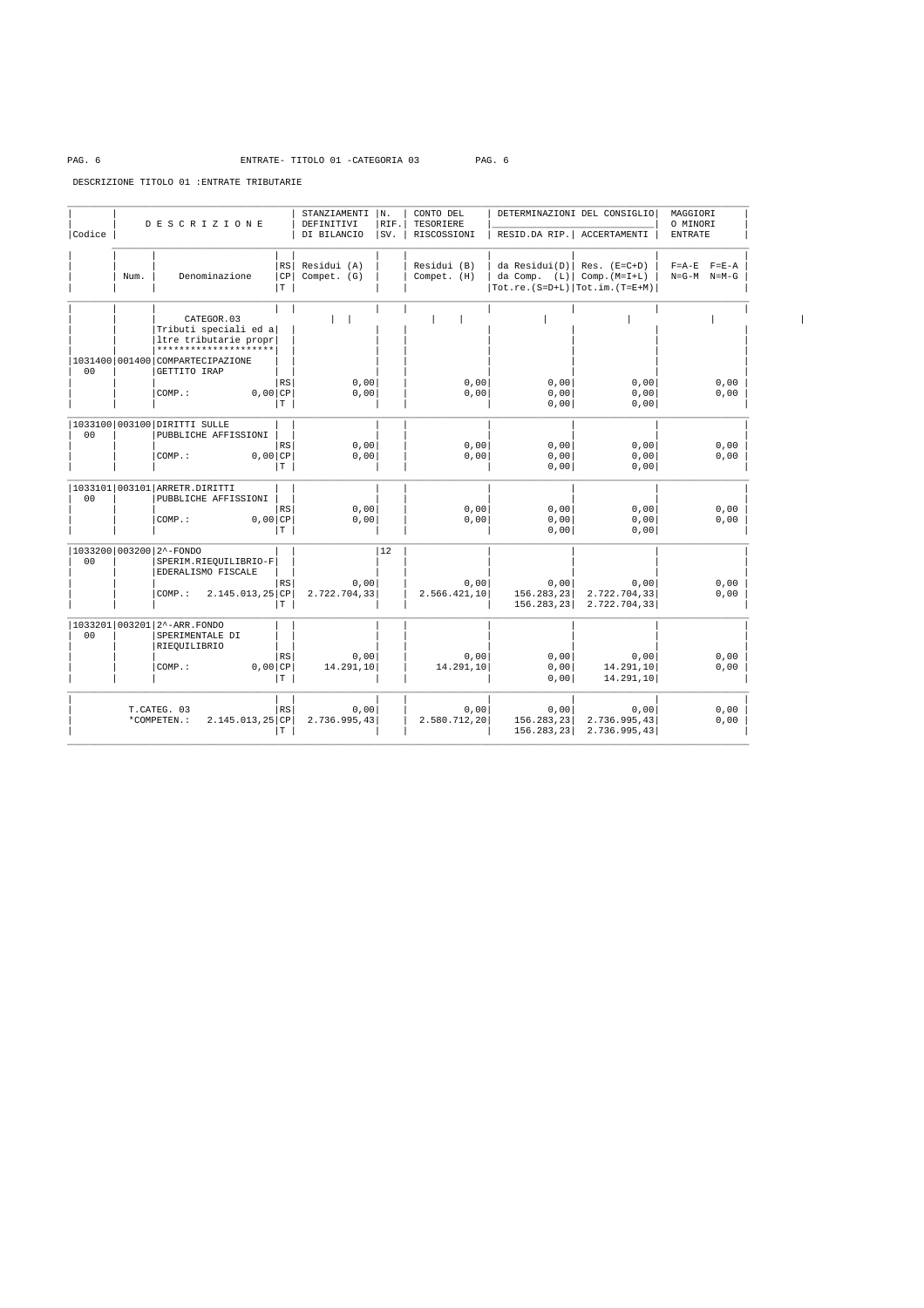### PAG. 7 ENTRATE - RIASSUNTO TITOLO 01 PAG. 7 DESCRIZIONE TITOLO 01 :ENTRATE TRIBUTARIE

| Codice |              | CATEGORIE                                                                  |               | STAMZIAMENTI<br>DEFINITIVI<br>DI BILANCIO | CONTO DEL<br>TESORIERE<br>RISCOSSIONI | RESID.DA RIP. ACCERTAMENTI                                       | DETERMINAZIONI DEL CONSIGLIO                                                           | MAGGIORI<br>O MINORI<br><b>ENTRATE</b>             |
|--------|--------------|----------------------------------------------------------------------------|---------------|-------------------------------------------|---------------------------------------|------------------------------------------------------------------|----------------------------------------------------------------------------------------|----------------------------------------------------|
|        | Num.         | Denominazione                                                              | RS<br>CP<br>T | Residui (A)<br>$Compet.$ (G)              | Residui (B)<br>Compet. (H)            | da Residui(D)   Res. $(E=C+D)$<br>da Comp. $(L)$ Comp. $(M=I+L)$ | $ Tot.re.(S=D+L)   Tot.in.(T=E+M) $                                                    | $F = A - E$ $F = E - A$<br>$N = G - M$ $N = M - G$ |
|        | $\mathbf{1}$ | Imposte                                                                    |               |                                           |                                       |                                                                  |                                                                                        |                                                    |
|        |              | 5.345.463.28 CP<br>COMP.:                                                  | <b>RS</b>     | 801.285,71<br>4.671.880.89                | 755.183,98<br>3.902.185.49            | 2.633, 40<br>965,065,89<br>967.699.29                            | 757.817.38<br>4.867.251.38<br>5.625.068.76                                             | $43.468.33-$<br>195.370.49                         |
|        | 2            | Tasse<br>$2.383.000.00$ CP<br>COMP:                                        | RS            | 568.630.57<br>2.573.000,00                | 312.768.45<br>2.014.707.72            | 90.679,17<br>396.808.50<br>487.487.67                            | 403.447.62<br>2.411.516.22<br>2.814.963,84                                             | 165.182.95-<br>161.483.78-                         |
|        | 3            | Tributi speciali ed a<br>ltre tributarie propr<br>2.145.013.25 CP<br>COMP: | <b>RS</b>     | 0.00<br>2.736.995.43                      | 0.00<br>2.580.712,20                  | 0,00<br>156.283.23<br>156.283,23                                 | 0.00<br>2.736.995.43<br>2.736.995,43                                                   | 0,00<br>0,00                                       |
|        |              | TOT.TITOLO<br>9.873.476.53 CP<br>*COMPETEN.:                               | RS <br>т      | 1.369.916,28<br>9.981.876.32              | 1.067.952.43<br>8.497.605.41          |                                                                  | $93.312,57$ 1.161.265,00<br>1.518.157,62 10.015.763,03<br>1.611.470.19   11.177.028.03 | $208.651, 28 -$<br>33.886,71                       |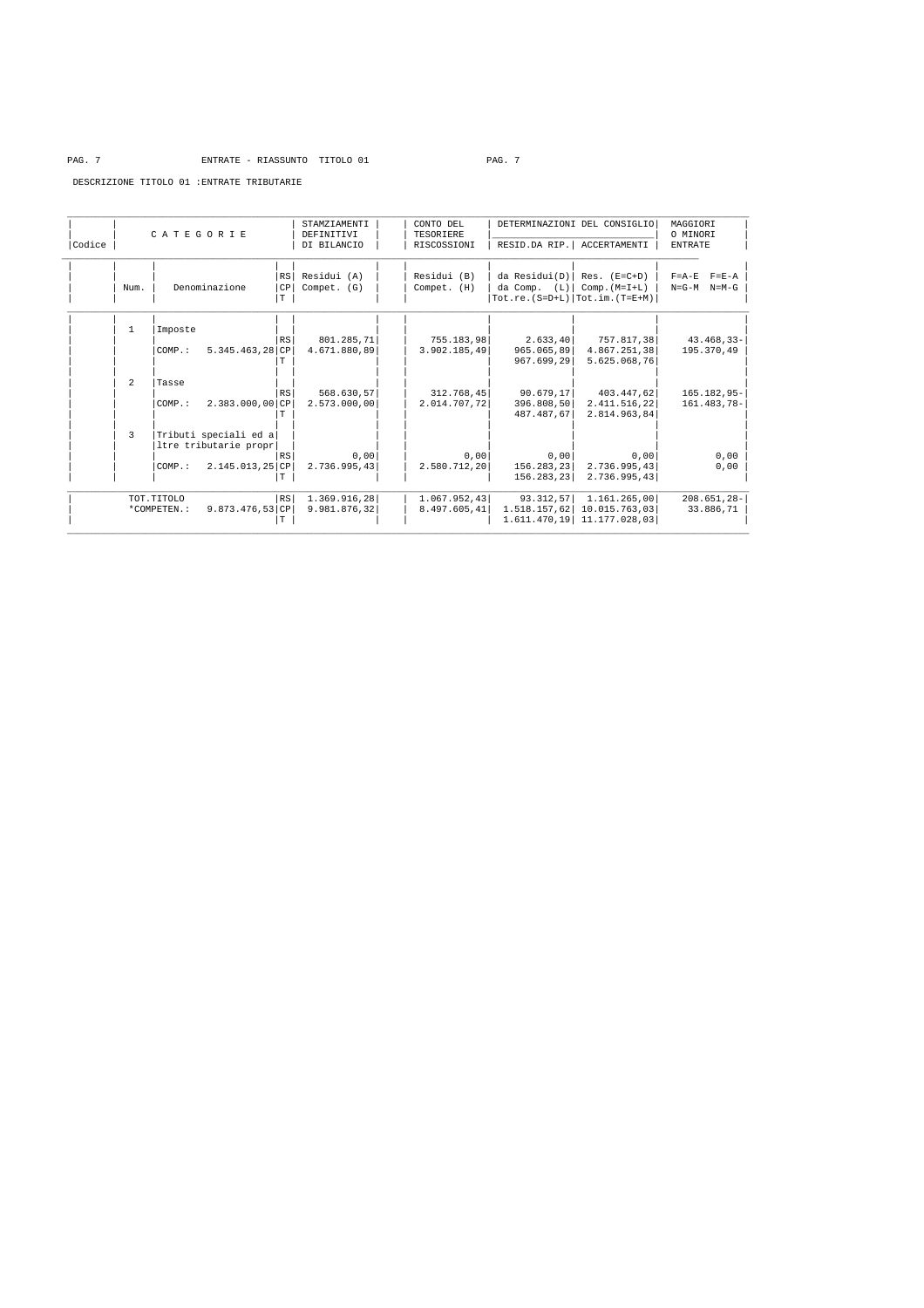| Codice         | <b>DESCRIZIONE</b> |                                                                                                                                                                    |                                           | STANZIAMENTI<br>DEFINITIVI<br>DI BILANCIO | N.<br>RIF.<br>SV. | CONTO DEL<br>TESORIERE<br>RISCOSSIONI |                                                   | DETERMINAZIONI DEL CONSIGLIO<br>RESID.DA RIP.   ACCERTAMENTI | MAGGIORI<br>O MINORI<br><b>ENTRATE</b>             |
|----------------|--------------------|--------------------------------------------------------------------------------------------------------------------------------------------------------------------|-------------------------------------------|-------------------------------------------|-------------------|---------------------------------------|---------------------------------------------------|--------------------------------------------------------------|----------------------------------------------------|
|                | Num.               | Denominazione                                                                                                                                                      | RS<br>CP<br>$\mathbb T$                   | Residui (A)<br>Compet. (G)                |                   | Residui (B)<br>Compet. (H)            | da Residui(D)<br>da Comp. $(L)  $ Comp. $(M=I+L)$ | $Res. (E=C+D)$<br>$ Tot.re.(S=D+L)   Tot.in.(T=E+M)  $       | $F = A - E$ $F = E - A$<br>$N = G - M$ $N = M - G$ |
| 0 <sub>0</sub> |                    | CATEGOR.01<br>Contributi e trasferi<br>menti correnti dallo<br>*********************<br>2010210 020210 2 S.-S.F.-FONDO<br>STATALE ORDIN. (ART.36<br>D.L.vo 504/92) |                                           |                                           |                   |                                       |                                                   |                                                              |                                                    |
|                |                    | COMP.:                                                                                                                                                             | RS<br>$0,00$ <sub>CP</sub><br>$\mathbb T$ | 0,00<br>0,00                              |                   | 0,00<br>0,00                          | 0,00<br>0,00<br>0,00                              | 0,00<br>0,00<br>0,00                                         | 0,00<br>0,00                                       |
| 0 <sub>0</sub> |                    | 2010211   020211   ACC. CONVENZ. MINOR<br>GETTITO ICI EX RURALI<br>(ART. 2C. 3 D. L. 154/08                                                                        | RS                                        | 0,00                                      |                   | 0,00                                  | 0,00                                              | 0,00                                                         | 0,00                                               |
|                |                    | COMP.:                                                                                                                                                             | 0,00 CP<br>$\mathbb T$                    | 0,00                                      |                   | 0,00                                  | 0,00<br>0,00                                      | 0,00<br>0,00                                                 | 0,00                                               |
|                |                    | 2010212   020212   RECUP. MINOR GETTITO                                                                                                                            |                                           |                                           |                   |                                       |                                                   |                                                              |                                                    |
| 0 <sup>0</sup> |                    | ICI/D-ARR. 2001/2<br>COMP.:                                                                                                                                        | RS<br>$0,00$  CP<br>$\mathbb T$           | 0,00<br>0,00                              |                   | 0,00<br>0,00                          | 0,00<br>0,00<br>0,00                              | 0,00<br>0,00<br>0,00                                         | 0,00<br>0,00                                       |
|                |                    | 2010213 020213 STATO RIMB. 2008 TAGLI                                                                                                                              |                                           |                                           |                   |                                       |                                                   |                                                              |                                                    |
| 0 <sub>0</sub> |                    | TRASF.COSTI POLITICA<br>COMP.:                                                                                                                                     | RS<br>$0,00$ CP<br>$\mathbb T$            | 0,00<br>0,00                              |                   | 0,00<br>0,00                          | 0,00<br>0,00<br>0,00                              | 0,00<br>0,00<br>0,00                                         | 0,00<br>0,00                                       |
| 00             |                    | 2010214 020214 2^-ICI 1^ CASA ANNO<br>2008-RIMB.STATO                                                                                                              |                                           |                                           |                   |                                       |                                                   |                                                              |                                                    |
|                |                    | COMP.:                                                                                                                                                             | RS<br>$0,00$ <sub>CP</sub><br>$\mathbb T$ | 0,00<br>0,00                              |                   | 0,00<br>0,00                          | 0,00<br>0,00<br>0,00                              | 0,00<br>0,00<br>0,00                                         | 0,00<br>0,00                                       |
| 00             |                    | 2010215   020215   STATO - ARRETR. MINORE<br>ENTRATE ENEL 200/2002                                                                                                 |                                           |                                           |                   |                                       |                                                   |                                                              |                                                    |
|                |                    | COMP.:                                                                                                                                                             | RS<br>0,00 CP<br>$\mathbb T$              | 0,00<br>0,00                              |                   | 0,00<br>0,00                          | 0,00<br>0,00<br>0,00                              | 0,00<br>0,00<br>0,00                                         | 0,00<br>$0,00$                                     |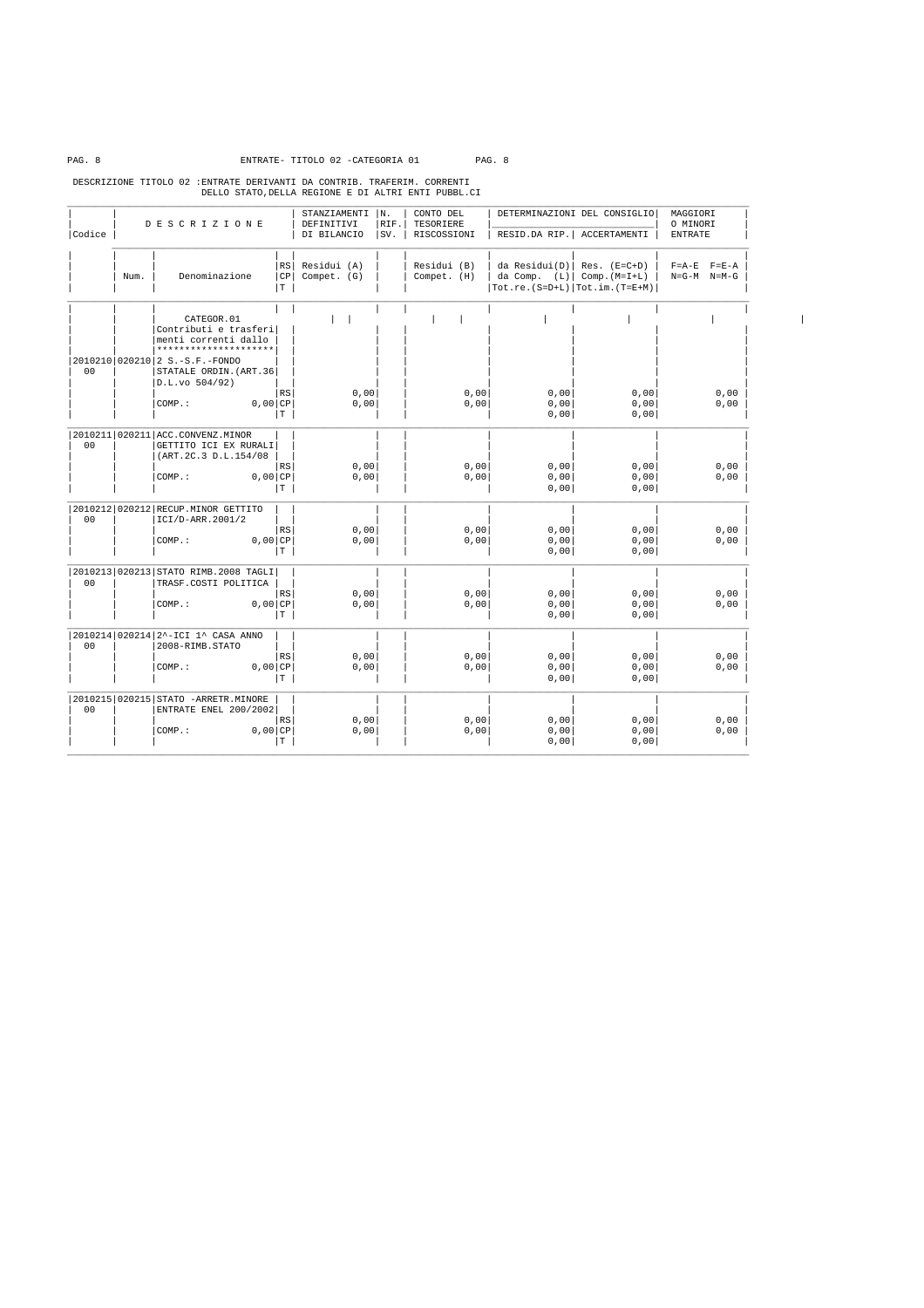| Codice         |      | DESCRIZIONE                                                                                                     |                                 | STANZIAMENTI<br>DEFINITIVI<br>DI BILANCIO | N.<br>RIF.<br> sv. | CONTO DEL<br>TESORIERE<br>RISCOSSIONI |                      | DETERMINAZIONI DEL CONSIGLIO<br>RESID.DA RIP.   ACCERTAMENTI                                               | MAGGIORI<br>O MINORI<br><b>ENTRATE</b>             |
|----------------|------|-----------------------------------------------------------------------------------------------------------------|---------------------------------|-------------------------------------------|--------------------|---------------------------------------|----------------------|------------------------------------------------------------------------------------------------------------|----------------------------------------------------|
|                | Num. | Denominazione                                                                                                   | $_{\rm RS}$<br>$_{\rm CP}$<br>T | Residui (A)<br>Compet. (G)                |                    | Residui (B)<br>Compet. (H)            |                      | da Residui(D)   Res. $(E=C+D)$<br>da Comp. $(L)  $ Comp. $(M=I+L)$<br>$ Tot.re.(S=D+L)   Tot.in.(T=E+M)  $ | $F = A - E$ $F = E - A$<br>$N = G - M$ $N = M - G$ |
|                |      |                                                                                                                 |                                 |                                           |                    |                                       |                      |                                                                                                            |                                                    |
| 0 <sub>0</sub> |      | 2010216 020216 ARRETR. 2002-STATO-COM<br>P.INTR.<br>PUBBLIC.ART.10/3-L.44<br>8/01<br>0,00 CP<br>COMP.:          | RS<br>ΙT.                       | 0,00<br>0,00                              |                    | 0,00<br>0,00                          | 0,00<br>0,00<br>0,00 | 0,00<br>0,00<br>0,00                                                                                       | 0,00<br>0,00                                       |
| 00             |      | 2010217   020217   STATO-COMPART. MINOR<br>INTROITI<br>PUBBL.ART.10/3<br>L.448.01<br>COMP.:<br>$0,00$ CP        | RS<br>T                         | 0,00<br>0,00                              |                    | 0,00<br>0,00                          | 0,00<br>0,00<br>0,00 | 0,00<br>0,00<br>0,00                                                                                       | 0,00<br>0,00                                       |
|                |      | 2010218   020218   2 S.-S.F.-ONERI                                                                              |                                 |                                           |                    |                                       |                      |                                                                                                            |                                                    |
| 0 <sup>0</sup> |      | PERSONALE (ART.1C.178)<br>L.266/05)<br>0,00 CP<br>COMP.:                                                        | RS<br>T.                        | 0,00<br>0,00                              |                    | 0,00<br>0,00                          | 0,00<br>0,00<br>0,00 | 0,00<br>0,00<br>0,00                                                                                       | 0,00<br>0,00                                       |
|                |      | 2010219 020219 2 S.-S.F.-ONERI                                                                                  |                                 |                                           |                    |                                       |                      |                                                                                                            |                                                    |
| 0 <sup>0</sup> |      | PERSONALE (ART.1<br>$C.178 L.266/05$ )-ARR.<br>COMP.:<br>$0,00$  CP                                             | RS<br>$\mathbf T$               | 0,00<br>0,00                              |                    | 0,00<br>0,00                          | 0,00<br>0,00<br>0,00 | 0,00<br>0,00<br>0,00                                                                                       | 0,00<br>0,00                                       |
| 0 <sup>0</sup> |      | 2010220   020220   2 S.-S.F.-FONDO<br>STAT. PEREO. FISC.<br>(ART. 40 D.L. vo<br>504/92)<br>$0,00$  CP<br>COMP.: | RS <br>T.                       | 0,00<br>0,00                              |                    | 0,00<br>0,00                          | 0,00<br>0,00<br>0,00 | 0,00<br>0,00<br>0,00                                                                                       | 0,00<br>0,00                                       |
| 00             |      | 2010221 020221 2 S.-S.F.-GETT. IRPEF<br>5xMILLE (ART.63/BIS                                                     |                                 |                                           |                    |                                       |                      |                                                                                                            |                                                    |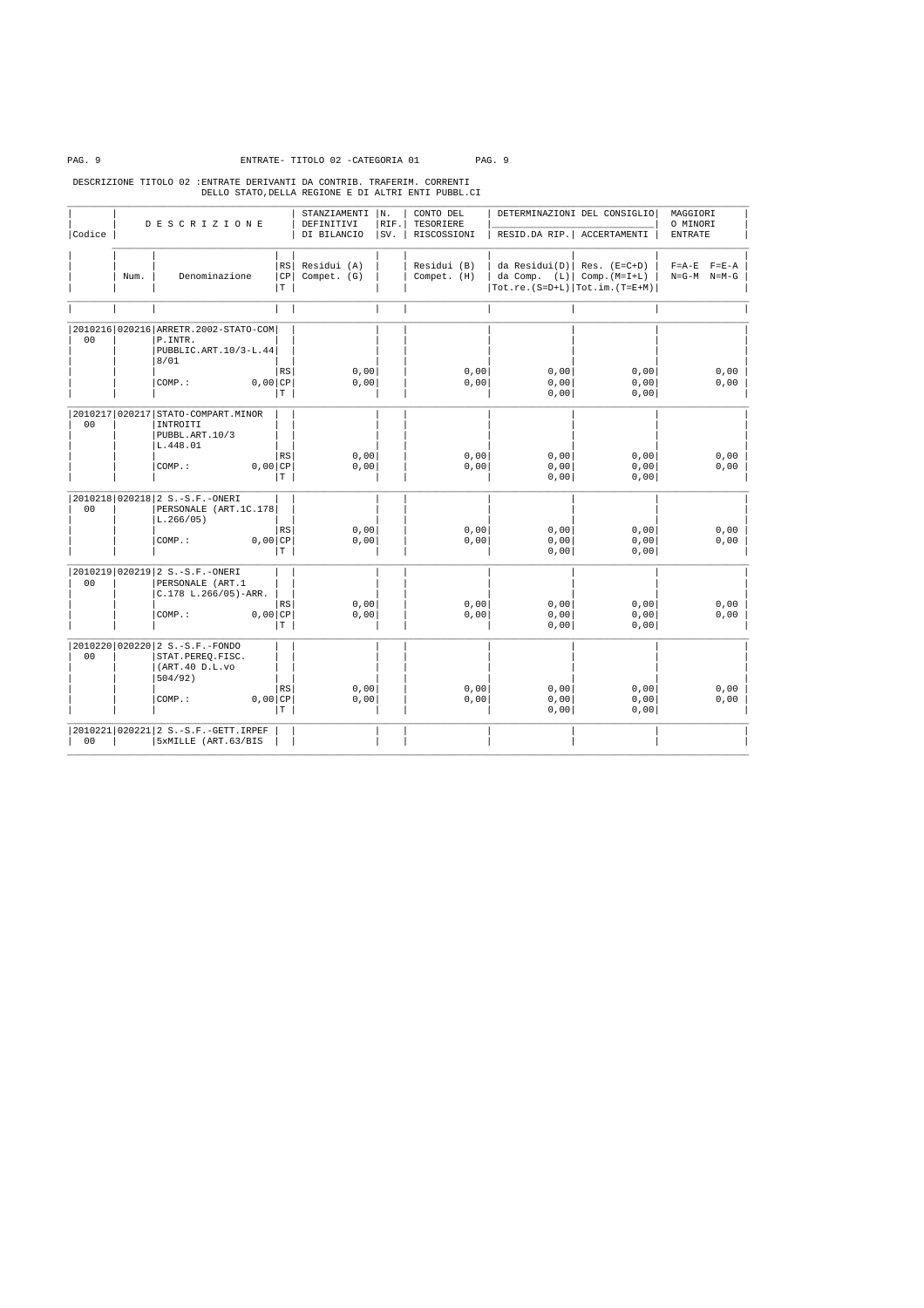| Codice                                 |      | DESCRIZIONE                                                                                                   |                          | STANZIAMENTI<br>DEFINITIVI<br>DI BILANCIO | IN.<br>RIF.<br> sv. | CONTO DEL<br>TESORIERE<br>RISCOSSIONI |                      | DETERMINAZIONI DEL CONSIGLIO<br>RESID.DA RIP.   ACCERTAMENTI                                               | MAGGIORI<br>O MINORI<br><b>ENTRATE</b>             |
|----------------------------------------|------|---------------------------------------------------------------------------------------------------------------|--------------------------|-------------------------------------------|---------------------|---------------------------------------|----------------------|------------------------------------------------------------------------------------------------------------|----------------------------------------------------|
|                                        | Num. | Denominazione                                                                                                 | RS<br>CP<br>IТ           | Residui (A)<br>Compet. (G)                |                     | Residui (B)<br>Compet. (H)            |                      | da Residui(D)   Res. $(E=C+D)$<br>da Comp. $(L)  $ Comp. $(M=I+L)$<br>$ Tot,re.(S=D+L)   Tot.in.(T=E+M)  $ | $F = A - E$ $F = E - A$<br>$N = G - M$ $N = M - G$ |
|                                        |      | L.133/08)<br>$0,00$  CP<br>COMP.:                                                                             | RS.<br>Iт                | 0,00<br>1.839,95                          |                     | 0,00<br>1.839,95                      | 0,00<br>0,00<br>0,00 | 0,00<br>1.839,95<br>1.839,95                                                                               | 0.00<br>0,00                                       |
| 2010222   020222   2<br>0 <sup>0</sup> |      | S.-SF-TRASF.COMP.MINO<br>R GETT. ICI<br>$1^{\circ}$ CASA(ART. $1$ -c. $5/7$<br>244/7)<br>$0,00$  CP<br>COMP.: | <b>RS</b><br>$\mathbf T$ | 0,00<br>0,00                              |                     | 0,00<br>0,00                          | 0,00<br>0,00<br>0,00 | 0,00<br>0,00<br>0,00                                                                                       | 0,00<br>0,00                                       |
| 0 <sup>0</sup>                         |      | 2010223   020223   2^-CONTR. TARSU<br>ISTITUTI SCOLASTICI<br>(ART.33/BIS L.31/08)<br>COMP.:<br>11.700,00 CP   | <b>RS</b><br>l T         | 0,00<br>11.700,00                         | 113                 | 0,00<br>11.427,23                     | 0,00<br>0,00<br>0,00 | 0,00<br>11.427, 23<br>11.427,23                                                                            | 0,00<br>$272, 77-$                                 |
| 0 <sup>0</sup>                         |      | 2010224   020224   2^-ARR. TRASF. STATALI<br>ART.14C.13 L.122/10<br>$0,00$  CP<br>COMP.:                      | l RS<br>ΙT.              | 0,00<br>0,00                              |                     | 0,00<br>0,00                          | 0,00<br>0,00<br>0,00 | 0,00<br>0,00<br>0,00                                                                                       | 0,00<br>0,00                                       |
| 0 <sup>0</sup>                         |      | 2010230   020230   2 S.-S.F.-FONDO<br>STAT.CONSOLIDATO<br>(ART.39 D.L.vo<br>504/92)<br>$0,00$  CP<br>COMP.:   | RS<br>T                  | 0,00<br>0,00                              |                     | 0,00<br>0,00                          | 0,00<br>0,00<br>0,00 | 0,00<br>0,00<br>0,00                                                                                       | 0,00<br>0,00                                       |
| 0 <sup>0</sup>                         |      | 2010240 020240 2 S.-S.F.-FONDO<br>STAT.ORDIN.INVEST. (AR<br>T.41 D.L. vo 504/92)<br>COMP.:<br>44.053.07 CP    | RS<br>T.                 | 0,00<br>44.053.07                         | 14                  | 0,00<br>44.053,07                     | 0,00<br>0,00<br>0,00 | 0,00<br>44.053,07<br>44.053,07                                                                             | 0,00<br>0,00                                       |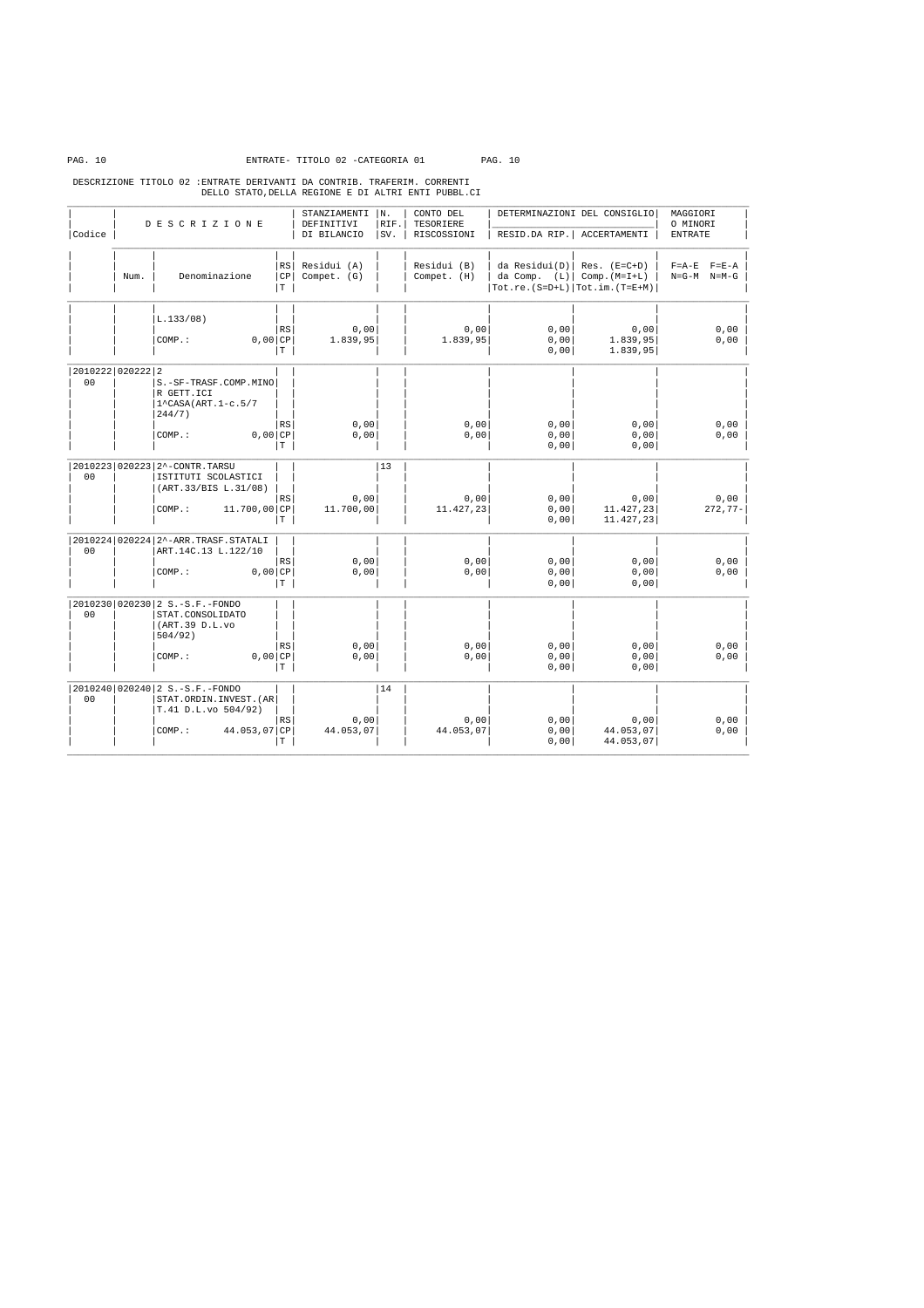| Codice                             |      | DESCRIZIONE                                                                                             |                        | STANZIAMENTI<br>IN.<br>DEFINITIVI<br>DI BILANCIO | RIF.<br> sv. | CONTO DEL<br>TESORIERE<br>RISCOSSIONI |                      | DETERMINAZIONI DEL CONSIGLIO<br>RESID.DA RIP.   ACCERTAMENTI                                 | MAGGIORI<br>O MINORI<br><b>ENTRATE</b>             |
|------------------------------------|------|---------------------------------------------------------------------------------------------------------|------------------------|--------------------------------------------------|--------------|---------------------------------------|----------------------|----------------------------------------------------------------------------------------------|----------------------------------------------------|
|                                    | Num. | Denominazione                                                                                           | $_{\rm RS}$<br>CP<br>T | Residui (A)<br>Compet. (G)                       |              | Residui (B)<br>Compet. (H)            | da Residui $(D)$     | $Res.$ $(E=C+D)$<br>da Comp. $(L)  $ Comp. $(M=I+L)$<br>$ Tot.re.(S=D+L)   Tot.in.(T=E+M)  $ | $F = A - E$ $F = E - A$<br>$N = G - M$ $N = M - G$ |
|                                    |      |                                                                                                         |                        |                                                  |              |                                       |                      |                                                                                              |                                                    |
| 0 <sub>0</sub>                     |      | 2010241 020241 RIMB. SPESE PER<br>ACCERTAM. ASSENZE<br>MALATTIA<br>$0,00$  CP<br>COMP.:                 | RS<br>T.               | 0,00<br>1.571,00                                 |              | 0,00<br>1.571,00                      | 0,00<br>0,00<br>0,00 | 0,00<br>1.571,00<br>1.571,00                                                                 | 0,00<br>0,00                                       |
| 2010250 020250 2<br>0 <sub>0</sub> |      | S.-S.F.-TRASF.STATALI<br>D.LGS.112/98<br>(FUNZ.TRASFERITE)<br>$0,00$ <sub>CP</sub><br>COMP.:            | RS<br>T.               | 0,00<br>0,00                                     |              | 0,00<br>0,00                          | 0,00<br>0,00<br>0,00 | 0,00<br>0,00<br>0,00                                                                         | 0,00<br>0,00                                       |
| 0 <sup>0</sup>                     |      | 2010251 020251 CONTR. STATALE<br>CALAMITA' NATURALE<br>DEL 16/9/06<br>$0,00$ <sub>CP</sub><br>COMP.:    | l RS<br>$\mathbb T$    | 0,00<br>0,00                                     |              | 0.00<br>0,00                          | 0,00<br>0,00<br>0,00 | 0,00<br>0,00<br>0,00                                                                         | 0.00<br>0,00                                       |
| 0 <sup>0</sup>                     |      | 2010252   020252   1^S. - TRASF.D.LGS<br>30/07 SOGG.CITTADINI<br>U.E.<br>$0,00$ <sub>CP</sub><br>COMP.: | l RS<br>T.             | 0,00<br>0,00                                     |              | 0,00<br>0,00                          | 0,00<br>0,00<br>0,00 | 0,00<br>0,00<br>0,00                                                                         | 0,00<br>0,00                                       |
| 00                                 |      | 2010257 020257 FONDO IVA SU SERV. NON<br>COMMERCIALI<br>$0,00$  CP<br>COMP.:                            | RS<br>$\mathbb T$      | 0,00<br>0,00                                     |              | 0,00<br>0,00                          | 0,00<br>0,00<br>0,00 | 0,00<br>0,00<br>0,00                                                                         | 0,00<br>0,00                                       |
| 0 <sup>0</sup>                     |      | 2010300 020300 2 S.-S.F.-RECUPERO<br>IVA TRASPORTI<br>COMP.:<br>$0.00$ <sub>c</sub> $P$                 | RS<br>T                | 0,00<br>0,00                                     |              | 0,00<br>0,00                          | 0,00<br>0,00<br>0,00 | 0,00<br>0,00<br>0,00                                                                         | 0,00<br>0,00                                       |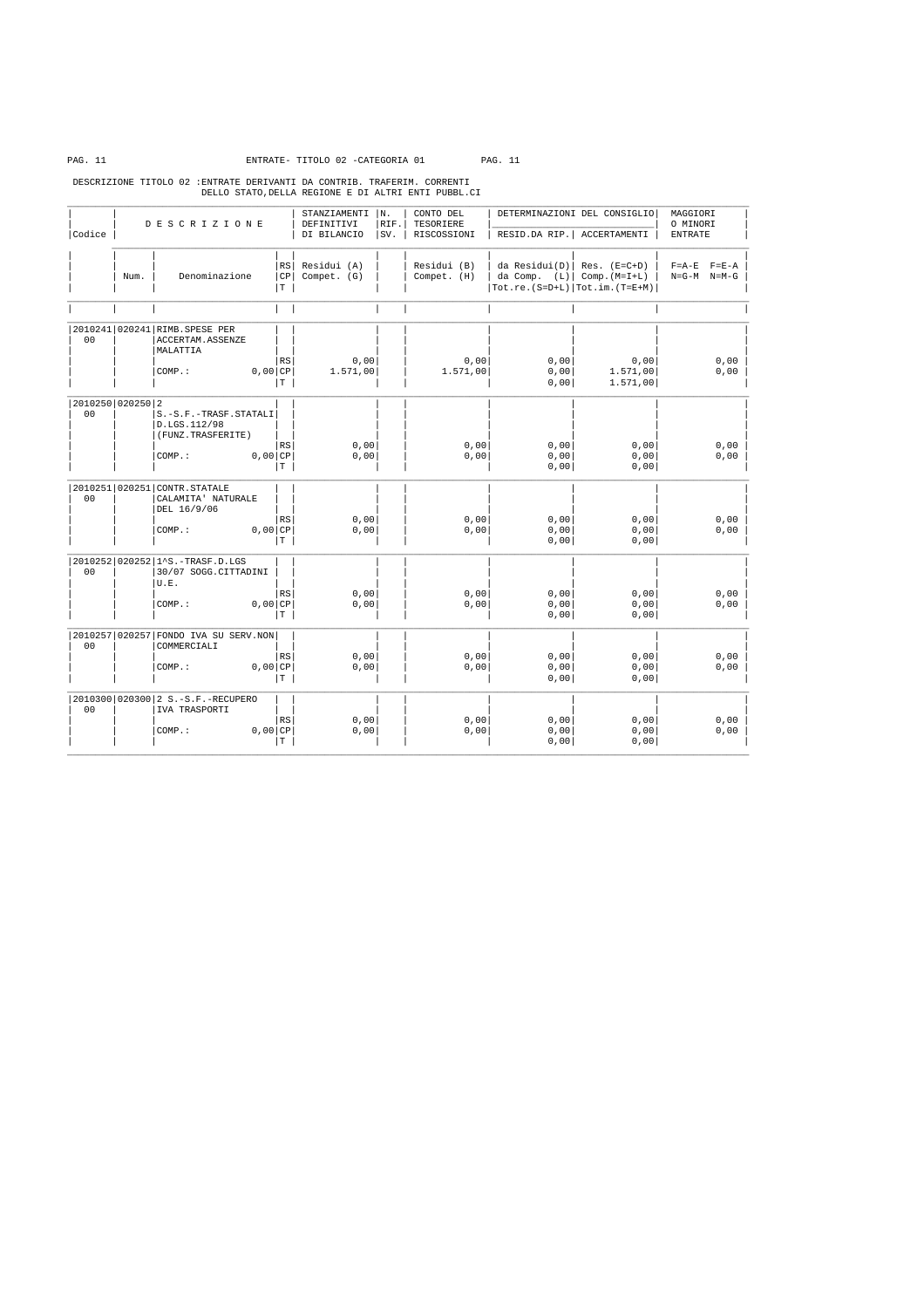| Codice                               |      | DESCRIZIONE                                                                                                  |                        | STANZIAMENTI<br>IN.<br>RIF.<br>DEFINITIVI<br> sv. <br>DI BILANCIO | CONTO DEL<br>TESORIERE<br>RISCOSSIONI |                                                                                                            | DETERMINAZIONI DEL CONSIGLIO<br>RESID.DA RIP.   ACCERTAMENTI | MAGGIORI<br>O MINORI<br><b>ENTRATE</b>             |
|--------------------------------------|------|--------------------------------------------------------------------------------------------------------------|------------------------|-------------------------------------------------------------------|---------------------------------------|------------------------------------------------------------------------------------------------------------|--------------------------------------------------------------|----------------------------------------------------|
|                                      | Num. | Denominazione                                                                                                | $_{\rm RS}$<br>CP<br>T | Residui (A)<br>Compet. (G)                                        | Residui (B)<br>Compet. (H)            | da Residui(D)   Res. $(E=C+D)$<br>da Comp. $(L)  $ Comp. $(M=I+L)$<br>$ Tot.re.(S=D+L)   Tot.in.(T=E+M)  $ |                                                              | $F = A - E$ $F = E - A$<br>$N = G - M$ $N = M - G$ |
|                                      |      |                                                                                                              |                        |                                                                   |                                       |                                                                                                            |                                                              |                                                    |
| 0 <sub>0</sub>                       |      | 2010310 020310 S.G. CONTR. PERSON. ASPE<br>TT. SINDACALE<br>$0,00$  CP<br>COMP.:                             | RS<br>$\mathbb T$      | 0,00<br>0,00                                                      | 0,00<br>0,00                          | 0,00<br>0,00<br>0,00                                                                                       | 0,00<br>0,00<br>0,00                                         | 0,00<br>0,00                                       |
| 0 <sub>0</sub>                       |      | 2010350 020350 COFINANZ.TO<br>PROG.PILOTA<br>SICUREZ.STRADALE-STAT<br>$\circ$                                |                        |                                                                   |                                       |                                                                                                            |                                                              |                                                    |
|                                      |      | $0,00$  CP<br>COMP.:                                                                                         | RS<br>T                | 0,00<br>0,00                                                      | 0,00<br>0,00                          | 0,00<br>0,00<br>0,00                                                                                       | 0,00<br>0,00<br>0,00                                         | 0,00<br>0,00                                       |
| 0 <sup>0</sup>                       |      | 2010360 020360 RECUPERO IVA SERV. NON<br>COMM.LI<br>$0,00$  CP<br>COMP.:                                     | RS<br>l T              | 0,00<br>0,00                                                      | 0,00<br>0,00                          | 0,00<br>0,00<br>0,00                                                                                       | 0,00<br>0,00<br>0,00                                         | 0,00<br>0,00                                       |
| 2010518 020518   1<br>0 <sup>0</sup> |      | S.-SEGR.-CONTR.APPLIC<br>.CCNL SEGRETARI<br>COMUNALI<br>$0.00$ <sub>c</sub> $P$<br>COMP.:                    | RS<br>T.               | 0,00<br>0,00                                                      | 0,00<br>0,00                          | 0,00<br>0,00<br>0,00                                                                                       | 0,00<br>0,00<br>0,00                                         | 0,00<br>0,00                                       |
| 00                                   |      | 2010554   020554   ASSEGNAZ. FONDI<br>MIN.DIFESA-OBIETTORI<br>COSCIENZA SER. SOCIALI<br>$0,00$  CP<br>COMP.: | RS<br>$\mathbb T$      | 0,00<br>0,00                                                      | 0,00<br>0,00                          | 0,00<br>0,00<br>0,00                                                                                       | 0,00<br>0,00<br>0,00                                         | 0,00<br>0,00                                       |
| 2010556 020556 7<br>0 <sup>0</sup>   |      | S.-S.S.-MIN.PUBBL.IST<br>RUZ.-MATERNE<br>COM.LI-CONTRIB.                                                     | R <sub>S</sub>         | 115<br>0,00                                                       | 0,00                                  | 0,00                                                                                                       | 0,00                                                         | 0,00                                               |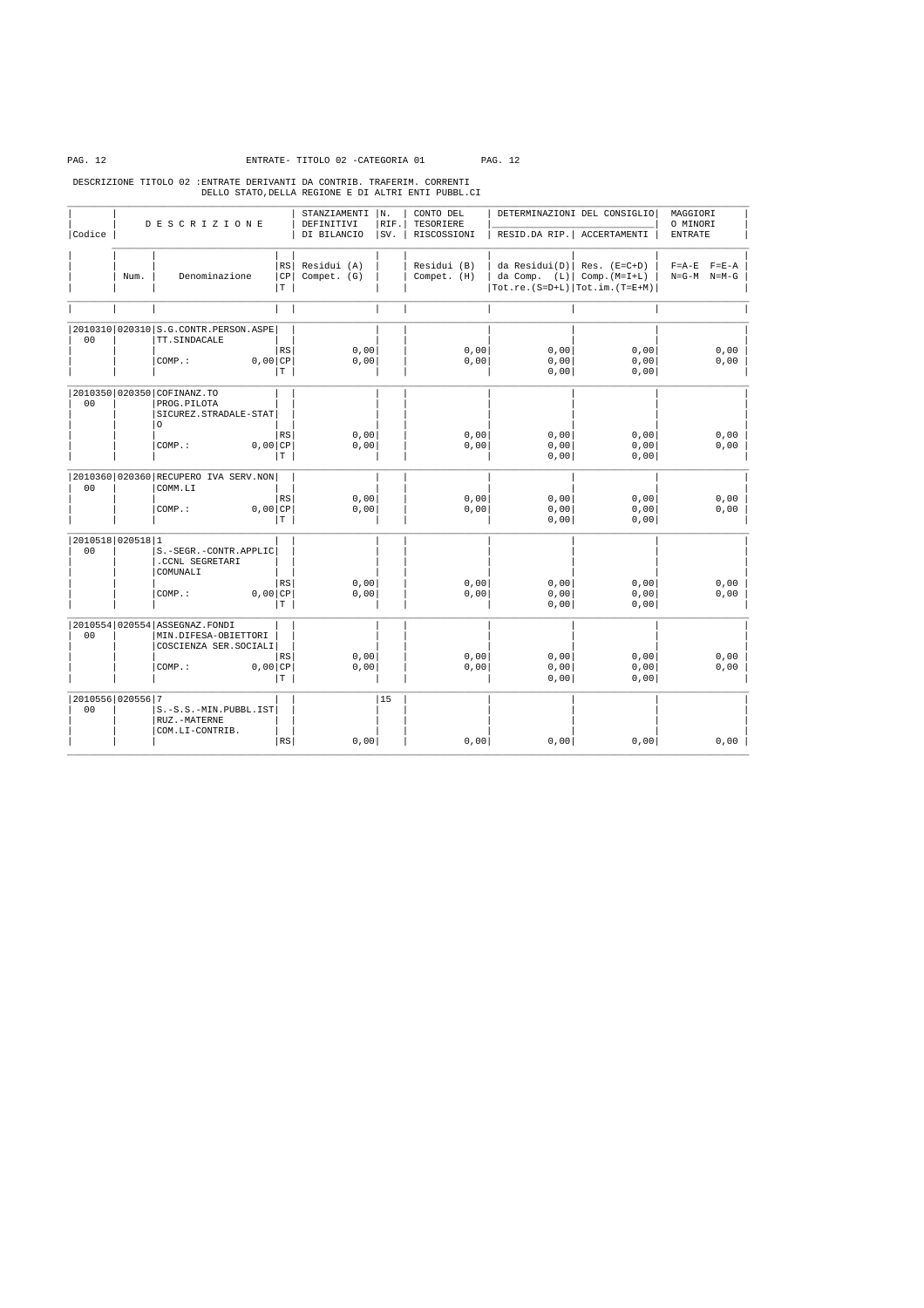| Codice         |      | <b>DESCRIZIONE</b>                                                                                                      |                         | STANZIAMENTI<br>IN.<br>DEFINITIVI<br>RIF.<br>Isv.<br>DI BILANCIO | CONTO DEL<br>TESORIERE<br>RISCOSSIONI | RESID.DA RIP.   ACCERTAMENTI                                         | DETERMINAZIONI DEL CONSIGLIO     | MAGGIORI<br>O MINORI<br><b>ENTRATE</b>             |
|----------------|------|-------------------------------------------------------------------------------------------------------------------------|-------------------------|------------------------------------------------------------------|---------------------------------------|----------------------------------------------------------------------|----------------------------------|----------------------------------------------------|
|                | Num. | Denominazione                                                                                                           | RS<br>CP<br>$\mathbb T$ | Residui (A)<br>Compet. (G)                                       | Residui (B)<br>Compet. (H)            | da Residui(D)   Res. (E=C+D)<br>$ Tot.re.(S=D+L)   Tot.in.(T=E+M)  $ | da Comp. $(L)  $ Comp. $(M=I+L)$ | $F = A - E$ $F = E - A$<br>$N = G - M$ $N = M - G$ |
|                |      | COMP.:<br>35.000,00 CP                                                                                                  | T                       | 82.549,02                                                        | 82.549,02                             | 0,00<br>0,00                                                         | 82.549,02<br>82.549,02           | 0,00                                               |
| 0 <sub>0</sub> |      | 2010557 020557 MINISTERO<br>P.I.-CONTRIB.MATERNE<br><b>NON</b><br>STATALI-ARRETR.2000<br>$0,00$ <sub>CP</sub><br>COMP.: | RS<br>$\mathbb T$       | 0,00<br>0,00                                                     | 0,00<br>0,00                          | 0,00<br>0,00<br>0,00                                                 | 0,00<br>0,00<br>0,00             | 0,00<br>0,00                                       |
| 0 <sub>0</sub> |      | 2010558 020558 MIN.P.I.-CONTR.MATERN<br>E NON<br>STATALI-ARRET.99<br>$0.00$ <sub>c</sub> $P$<br>COMP.:                  | <b>RS</b><br>T          | 0,00<br>0,00                                                     | 0,00<br>0,00                          | 0,00<br>0,00<br>0,00                                                 | 0,00<br>0,00<br>0,00             | 0,00<br>0,00                                       |
| 0 <sub>0</sub> |      | 2010559 020559   S.U.MINIST.P.I.-MATER  <br>NE-PRESCOL.INTEGR.200<br>2<br>$0.00$ <sub>c</sub> $P$<br>COMP.:             | RS<br>T                 | 0,00<br>0,00                                                     | 0,00<br>0,00                          | 0,00<br>0,00<br>0,00                                                 | 0,00<br>0,00<br>0,00             | 0,00<br>0,00                                       |
|                |      | T.CATEG. 01<br>90.753,07 CP<br>*COMPETEN. :                                                                             | RS<br>т                 | 0,00<br>141.713,04                                               | 0,00<br>141.440,27                    | 0,00<br>0,00<br>0,00                                                 | 0,00<br>141.440,27<br>141.440,27 | 0,00<br>$272, 77-$                                 |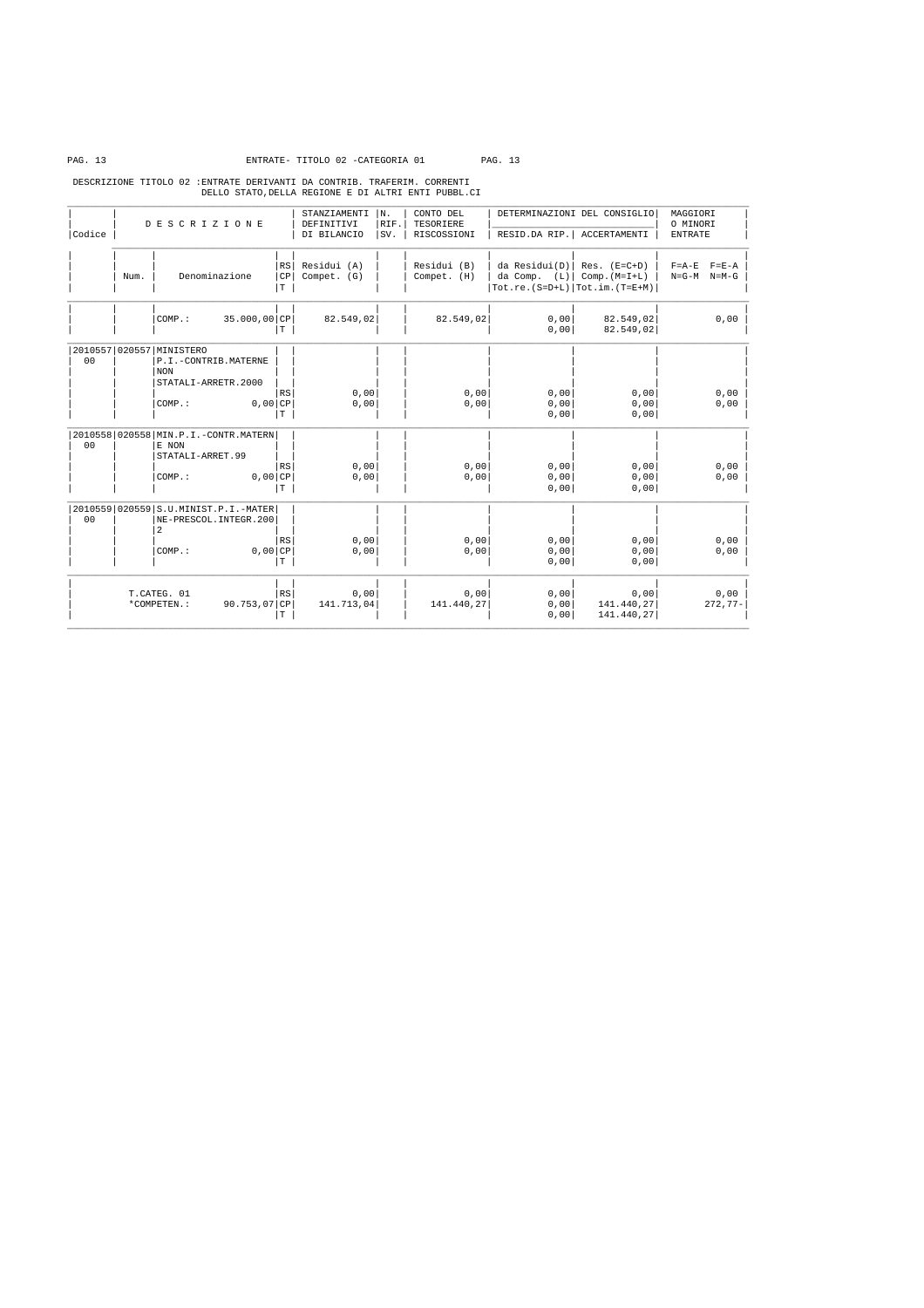| Codice                             |      | <b>DESCRIZIONE</b>                                                                                                                                                                 | STANZIAMENTI<br>DEFINITIVI<br>DI BILANCIO | N.<br>RIF.<br>SV. | CONTO DEL<br>TESORIERE<br>RISCOSSIONI |                                                                                          | DETERMINAZIONI DEL CONSIGLIO<br>RESID.DA RIP.   ACCERTAMENTI | MAGGIORI<br>O MINORI<br><b>ENTRATE</b>             |
|------------------------------------|------|------------------------------------------------------------------------------------------------------------------------------------------------------------------------------------|-------------------------------------------|-------------------|---------------------------------------|------------------------------------------------------------------------------------------|--------------------------------------------------------------|----------------------------------------------------|
|                                    | Num. | RS<br>Denominazione<br>CP<br>$\mathbb T$                                                                                                                                           | Residui (A)<br>Compet. (G)                |                   | Residui (B)<br>Compet. (H)            | da Residui(D)<br>da Comp. $(L)  $ Comp. $(M=I+L)$<br>$Tot.re.(S=D+L)   Tot.in.(T=E+M)  $ | $Res.$ ( $E=C+D$ )                                           | $F = A - E$ $F = E - A$<br>$N = G - M$ $N = M - G$ |
| 2021180 021180 7<br>0 <sub>0</sub> |      | CATEGOR.02<br>Contributi e trasferi<br>menti correnti dalla<br>******************<br>$S.-S.S.-L.62/00-REGIO$<br>NE-BORSE DI STUDIO-<br>RS<br>COMP.:<br>13.000,00 CP<br>$\mathbb T$ | 2.193,74<br>13.000,00                     | 16                | 2.193,74<br>0,00                      | 0,00<br>366,43<br>366, 43                                                                | 2.193,74<br>366,43<br>2.560,17                               | 0,00<br>$12.633,57-$                               |
| 0 <sub>0</sub>                     |      | 2021181   021181   CONTR.REG.LE<br>ASSOCIAZIONISMO<br>COM.LE<br>RS<br>$0,00$ <sub>CP</sub><br>COMP.:<br>$\mathbb T$                                                                | 0,00<br>0,00                              |                   | 0,00<br>0,00                          | 0,00<br>0,00<br>0,00                                                                     | 0,00<br>0,00<br>0,00                                         | 0,00<br>0,00                                       |
| 00                                 |      | 2021182   021182   R.M. - TRASF. EVENTI<br><b>ALLUVIONE</b><br>SETT.06-RIMB.SPESE<br>ANTIC.<br>RS<br>$0,00$ <sub>CP</sub><br>COMP.:<br>T.                                          | 0,00<br>0,00                              |                   | 0,00<br>0,00                          | 0,00<br>0,00<br>0,00                                                                     | 0,00<br>0,00<br>0,00                                         | 0,00<br>0,00                                       |
| 00                                 |      | 2021183 021183 V S-MUSEI IN<br>MUSICA-CONTR.REGIONAL<br>E<br>RS<br>$2.582,00$ CP<br>COMP.:<br>T.                                                                                   | 3.500,00<br>0,00                          | 17                | 3.500,00<br>0,00                      | 0,00<br>0,00<br>0,00                                                                     | 3.500,00<br>0,00<br>3.500,00                                 | 0,00<br>0,00                                       |
| 00                                 |      | 2021184 021184 V ~- 94 ~ GIRO ITALIA<br>CONTR.REG.LE<br>RS<br>$0,00$ <sub>CP</sub><br>COMP.:<br>T.                                                                                 | 0,00<br>0,00                              |                   | 0,00<br>0,00                          | 0,00<br>0,00<br>0,00                                                                     | 0,00<br>0,00<br>0,00                                         | 0,00<br>0,00                                       |
| 00                                 |      | 2021199 021199 LR 21/92-RECUPERO<br>FONDI 2001/2002                                                                                                                                |                                           |                   |                                       |                                                                                          |                                                              |                                                    |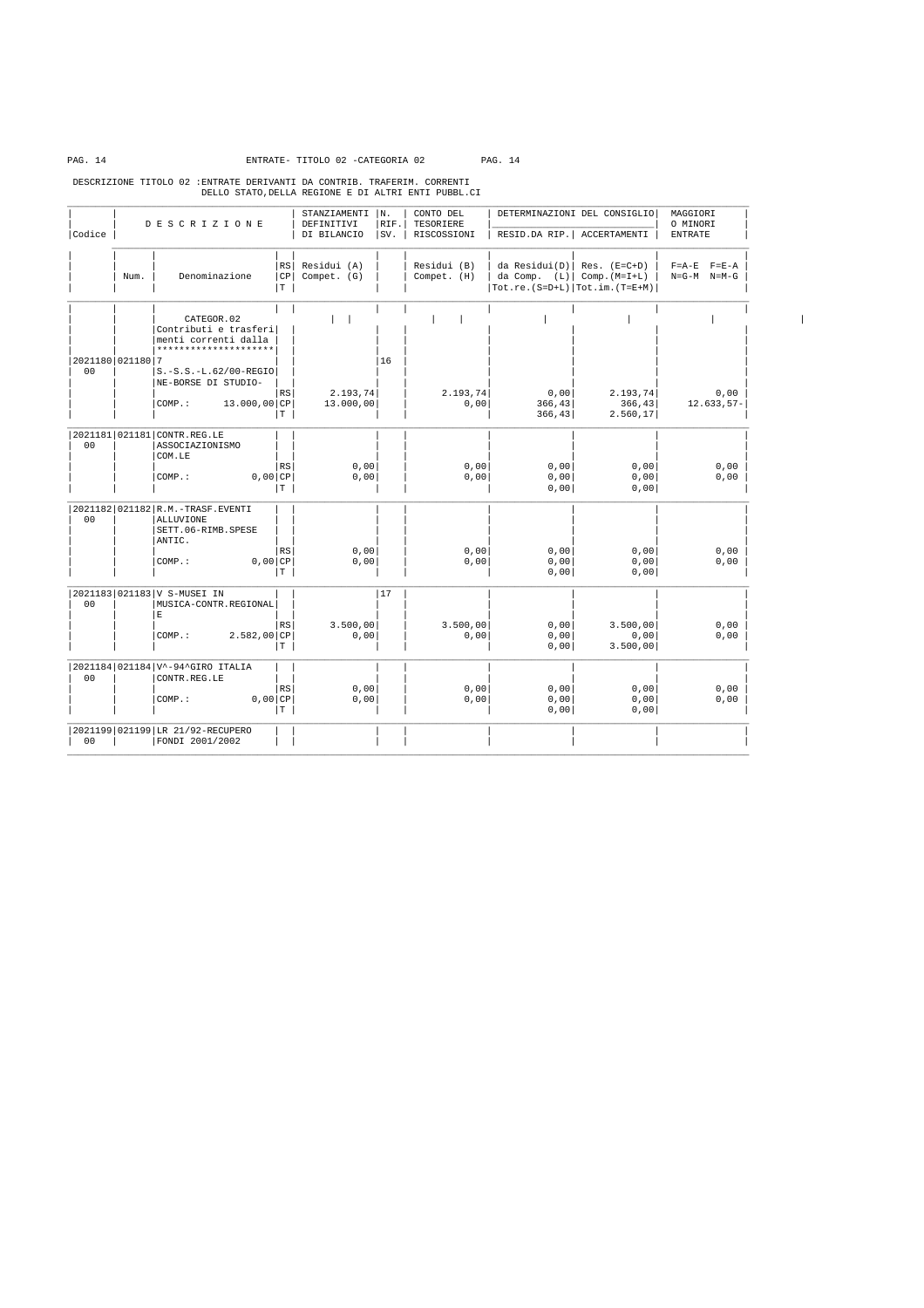| Codice                             |      | DESCRIZIONE                                                                                              |                                  | STANZIAMENTI<br>DEFINITIVI<br>DI BILANCIO | IN.<br>RIF.<br>ISV. | CONTO DEL<br>TESORIERE<br>RISCOSSIONI |                                | DETERMINAZIONI DEL CONSIGLIO<br>RESID.DA RIP.   ACCERTAMENTI                                 | MAGGIORI<br>O MINORI<br><b>ENTRATE</b>                |
|------------------------------------|------|----------------------------------------------------------------------------------------------------------|----------------------------------|-------------------------------------------|---------------------|---------------------------------------|--------------------------------|----------------------------------------------------------------------------------------------|-------------------------------------------------------|
|                                    | Num. | Denominazione                                                                                            | $_{\rm RS}$<br>CP<br>$\mathbb T$ | Residui (A)<br>Compet. (G)                |                     | Residui (B)<br>Compet. (H)            | da Residui(D)                  | $Res.$ $(E=C+D)$<br>da Comp. $(L)  $ Comp. $(M=I+L)$<br>$ Tot.re.(S=D+L)   Tot.in.(T=E+M)  $ | $F = A - E$<br>$F = E - A$<br>$N = G - M$ $N = M - G$ |
|                                    |      | $0.00$ <sub>c</sub> $P$<br>COMP.:                                                                        | RS<br>$\mathbf T$                | 0,00<br>0,00                              |                     | 0,00<br>0,00                          | 0,00<br>0,00<br>0,00           | 0,00<br>0,00<br>0,00                                                                         | 0,00<br>0,00                                          |
| 0 <sub>0</sub>                     |      | 2021200 021200 CORSO ORIENTAMENTO<br>MUSICALE -CONTRIB.<br>REGIONALE-<br>0,00 CP<br>COMP.:               | RS<br>$\mathbb T$                | 0,00<br>0,00                              |                     | 0,00<br>0,00                          | 0,00<br>0,00<br>0,00           | 0,00<br>0,00<br>0,00                                                                         | 0,00<br>0,00                                          |
| 2021201 021201 7<br>0 <sub>0</sub> |      | S.-S.S.-L.431/98-SOST<br>EGNO LOCAZ.ALLOGGI<br>COMP.:<br>$60.000,00$ CP                                  | RS<br>T                          | 60.000,00<br>60.000,00                    | 18                  | 54.227,61<br>0,00                     | 0,00<br>60.000,00<br>60.000,00 | 54.227,61<br>60.000,00<br>114.227,61                                                         | $5.772, 39-$<br>0,00                                  |
| 0 <sup>0</sup>                     |      | 2021202   021202   CONTR. FENOMENO<br><b>BULLISMO</b><br>$0.00$ <sub>c</sub> $P$<br>COMP.:               | RS<br>T.                         | 0,00<br>0,00                              |                     | 0,00<br>0,00                          | 0,00<br>0,00<br>0,00           | 0,00<br>0,00<br>0,00                                                                         | 0,00<br>0,00                                          |
| 0 <sub>0</sub>                     |      | 2021203 021203 SS-DGRM656/06-<br>AGIO/DISAGIO<br>$0,00$ <sub>CP</sub><br>COMP.:                          | RS.<br>$\mathbb T$               | 0,00<br>0,00                              |                     | 0,00<br>0,00                          | 0,00<br>0,00<br>0,00           | 0,00<br>0,00<br>0,00                                                                         | 0,00<br>0,00                                          |
| 0 <sub>0</sub>                     |      | 2021300 021300 INTROITI ART.34<br>C.d.S.-RIPARTIZ.REGIO<br><b>NALE</b><br>$0,00$ <sub>CP</sub><br>COMP.: | RS<br>$\mathbb T$                | 0,00<br>0,00                              |                     | 0,00<br>0,00                          | 0,00<br>0,00<br>0,00           | 0,00<br>0,00<br>0,00                                                                         | 0,00<br>0,00                                          |
| 00                                 |      | 2022100   022100   CONTR.REG.LE FESTIVAL<br>INT.LE FISARMONICA<br>0,00 CP<br>COMP.:                      | RS                               | 0,00<br>0,00                              |                     | 0,00<br>0,00                          | 0,00<br>0,00                   | 0,00<br>0,00                                                                                 | 0,00<br>0,00                                          |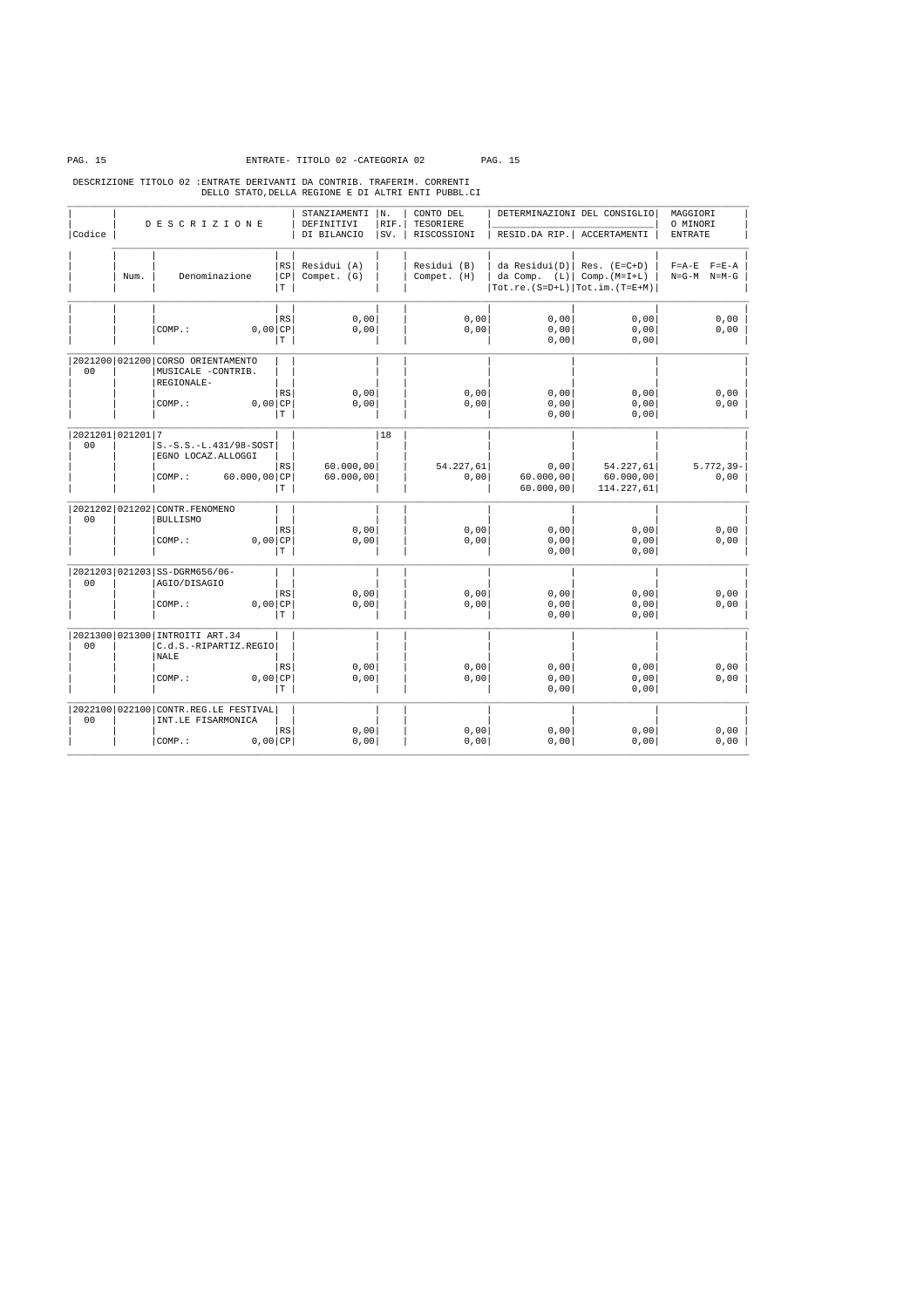| Codice                             |      | DESCRIZIONE                                                                                     |                     | STANZIAMENTI<br>IN.<br>DEFINITIVI<br>DI BILANCIO | RIF.<br> sv. | CONTO DEL<br>TESORIERE<br>RISCOSSIONI |                                  | DETERMINAZIONI DEL CONSIGLIO<br>RESID.DA RIP.   ACCERTAMENTI                                               | MAGGIORI<br>O MINORI<br><b>ENTRATE</b>             |
|------------------------------------|------|-------------------------------------------------------------------------------------------------|---------------------|--------------------------------------------------|--------------|---------------------------------------|----------------------------------|------------------------------------------------------------------------------------------------------------|----------------------------------------------------|
|                                    | Num. | Denominazione                                                                                   | RS<br>CP<br>T       | Residui (A)<br>Compet. (G)                       |              | Residui (B)<br>Compet. (H)            |                                  | da Residui(D)   Res. $(E=C+D)$<br>da Comp. $(L)  $ Comp. $(M=I+L)$<br>$ Tot.re.(S=D+L)   Tot.in.(T=E+M)  $ | $F = A - E$ $F = E - A$<br>$N = G - M$ $N = M - G$ |
|                                    |      |                                                                                                 | ΙT                  |                                                  |              |                                       | 0,00                             | 0,00                                                                                                       |                                                    |
| 0 <sub>0</sub>                     |      | 2022103 022103 2 S.-S.F.-CONTR.REG.<br>RATE MUTUI 97/11<br>SERV. IDRICO<br>$0,00$  CP<br>COMP.: | RS<br>T.            | 0,00<br>0,00                                     |              | 0,00<br>0,00                          | 0,00<br>0,00<br>0,00             | 0,00<br>0,00<br>0,00                                                                                       | 0,00<br>0,00                                       |
| 00                                 |      | 2022105   022105   REC. CONTRIB. REGIONESU<br>RATE MUTUI 1995/04<br>$0,00$  CP<br>COMP.:        | RS<br>ΙT.           | 0,00<br>0,00                                     |              | 0,00<br>0,00                          | 0,00<br>0,00<br>0,00             | 0,00<br>0,00<br>0,00                                                                                       | 0,00<br>0,00                                       |
| 0 <sub>0</sub>                     |      | 2022106 022106 2 S. - SEGR. - REC. RATA<br>MUTUO NERA 2005/24<br>21.620,57 CP<br>COMP.:         | RS<br>$\mathbf T$ . | 19<br>0,00<br>21.620, 57                         |              | 0,00<br>0,00                          | 0,00<br>21.620, 57<br>21.620, 57 | 0,00<br>21.620, 57<br>21.620, 57                                                                           | 0,00<br>0,00                                       |
| 0 <sup>0</sup>                     |      | 2022107 022107 2 S.-S.F.-C.REG.<br>MUTUO SEDE COM.LE<br>2006/2025<br>14.273,57 CP<br>COMP.:     | <b>RS</b><br>T      | 120<br>0,00<br>14.273,57                         |              | 0,00<br>14.273,57                     | 0,00<br>0,00<br>0,00             | 0,00<br>14.273,57<br>14.273,57                                                                             | 0,00<br>0,00                                       |
| 2022120 022120 2<br>0 <sup>0</sup> |      | $S.-SF-LR46/92$ -CONTR.M<br>UTUO<br>600M-PALAZ.COM.2000/1<br>9<br>12.394,96 CP<br>COMP.:        | RS                  | 0,00<br>12.394,96                                | 21           | 0,00<br>12.394,96                     | 0,00<br>0,00                     | 0,00<br>12.394,96                                                                                          | 0,00<br>0,00                                       |
| 2022121 022121 2<br>0 <sub>0</sub> |      | S.-SF-CONTR.REG.MUTUI<br>SCADUTI<br>DAL2002/16-FOGNE 82-                                        | T.                  |                                                  | 22           |                                       | 0,00                             | 12.394,96                                                                                                  |                                                    |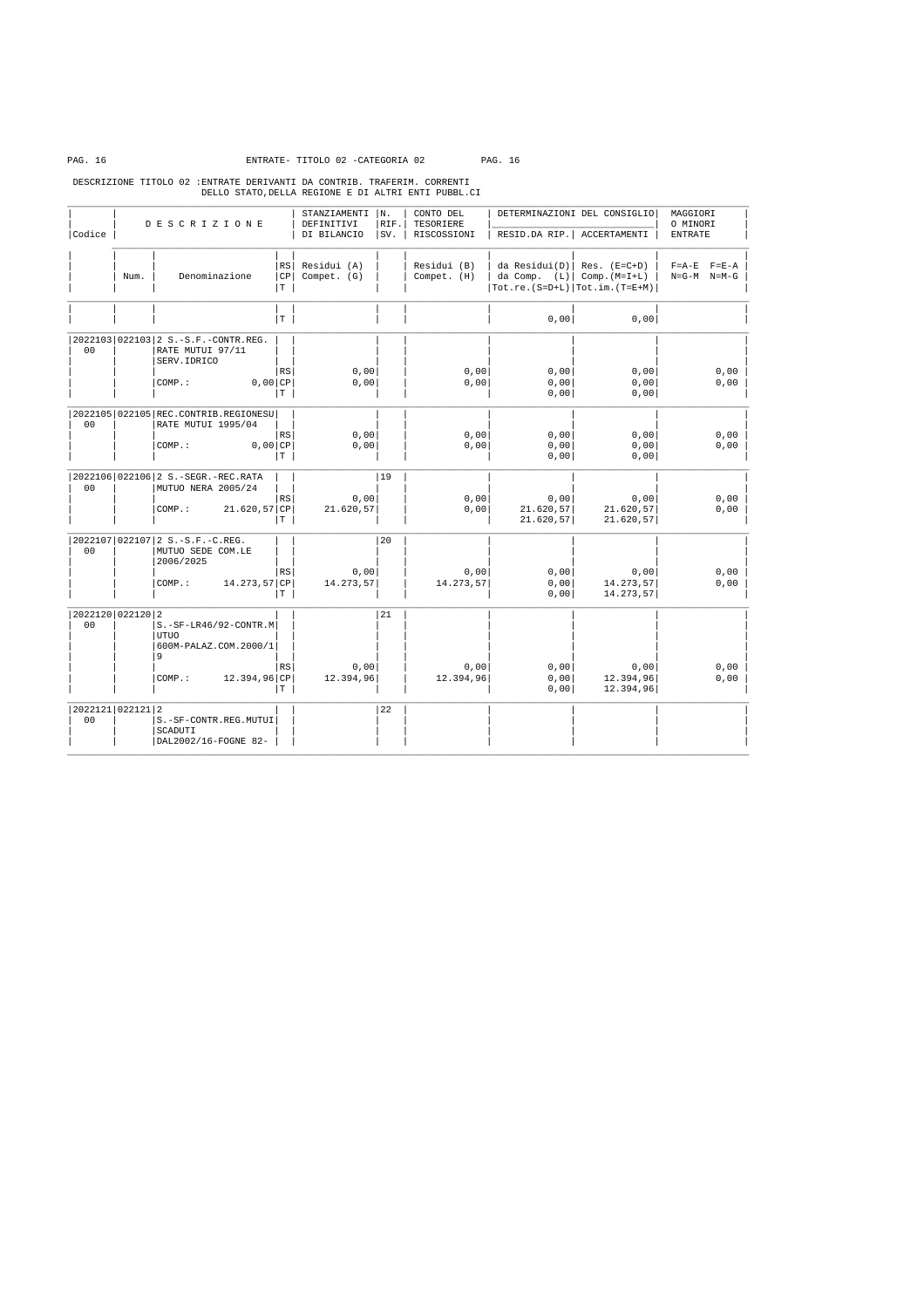| Codice                                 |      | DESCRIZIONE                                                                                                |                          | STANZIAMENTI<br>DEFINITIVI<br>DI BILANCIO | IN.<br>RIF.<br> sv. | CONTO DEL<br>TESORIERE<br>RISCOSSIONI |                      | DETERMINAZIONI DEL CONSIGLIO<br>RESID.DA RIP.   ACCERTAMENTI                                               | MAGGIORI<br>O MINORI<br><b>ENTRATE</b>             |
|----------------------------------------|------|------------------------------------------------------------------------------------------------------------|--------------------------|-------------------------------------------|---------------------|---------------------------------------|----------------------|------------------------------------------------------------------------------------------------------------|----------------------------------------------------|
|                                        | Num. | Denominazione                                                                                              | RS<br>CP<br>T.           | Residui (A)<br>Compet. (G)                |                     | Residui (B)<br>Compet. (H)            |                      | da Residui(D)   Res. $(E=C+D)$<br>da Comp. $(L)  $ Comp. $(M=I+L)$<br>$ Tot.re.(S=D+L)   Tot.in.(T=E+M)  $ | $F = A - E$ $F = E - A$<br>$N = G - M$ $N = M - G$ |
|                                        |      | 15.751,92 CP<br>COMP.:                                                                                     | RS<br>T                  | 0,00<br>15.751,92                         |                     | 0,00<br>15.751,92                     | 0,00<br>0,00<br>0,00 | 0,00<br>15.751,92<br>15.751,92                                                                             | 0,00<br>0,00                                       |
| 00                                     |      | 2022122   022122   2 S.-SF-LR<br>46/92-CONTR.MUTUI<br>PALAZ.EX-MORDINI<br>2002/21<br>7.821,74 CP<br>COMP.: | RS<br>T.                 | 0,00<br>7.821, 74                         | 23                  | 0,00<br>7.821, 74                     | 0,00<br>0,00<br>0,00 | 0,00<br>7.821,74<br>7.821,74                                                                               | 0,00<br>0,00                                       |
| 2022123   022123   2<br>0 <sup>0</sup> |      | S. - SF-CONTR. REG. MUTUI<br>SIST. MONUMENTO<br>2008/2027<br>COMP.:<br>$13.363,78$ CP                      | RS <br>T                 | 0,00<br>13.363,78                         | 24                  | 0,00<br>13.363,78                     | 0,00<br>0,00<br>0,00 | 0,00<br>13.363,78<br>13.363,78                                                                             | 0,00<br>0,00                                       |
| 00                                     |      | 2022200 022200 LR 7/99-PROGETTI<br>ANZIANI<br>$0,00$  CP<br>COMP.:                                         | RS<br>ΙT.                | 0,00<br>0,00                              |                     | 0,00<br>0,00                          | 0,00<br>0,00<br>0,00 | 0,00<br>0,00<br>0,00                                                                                       | 0,00<br>0,00                                       |
| 0 <sup>0</sup>                         |      | 2022201 022201 CONTR.REG.LE PIANO<br>TERRIT. VAL. ANZIANI<br>COMP.:<br>0,00 CP                             | <b>RS</b><br>$\mathbb T$ | 0,00<br>0,00                              |                     | 0,00<br>0,00                          | 0,00<br>0,00<br>0,00 | 0,00<br>0,00<br>0,00                                                                                       | 0.00<br>0,00                                       |
| 0 <sup>0</sup>                         |      | 2022300 022300 L.R. 45/92-REDAZIONE<br>ELENCHI BENI<br>STORICO/ARTISTICI<br>COMP.:<br>0,00 CP              | RS<br>T.                 | 0,00<br>0,00                              |                     | 0,00<br>0,00                          | 0,00<br>0,00<br>0,00 | 0,00<br>0,00<br>0,00                                                                                       | 0,00<br>0,00                                       |
| 00                                     |      | 2022301 022301 L.285/97-FONDI REG.LI<br>ASSIST. INFANZIA-ADOLE                                             |                          |                                           |                     |                                       |                      |                                                                                                            |                                                    |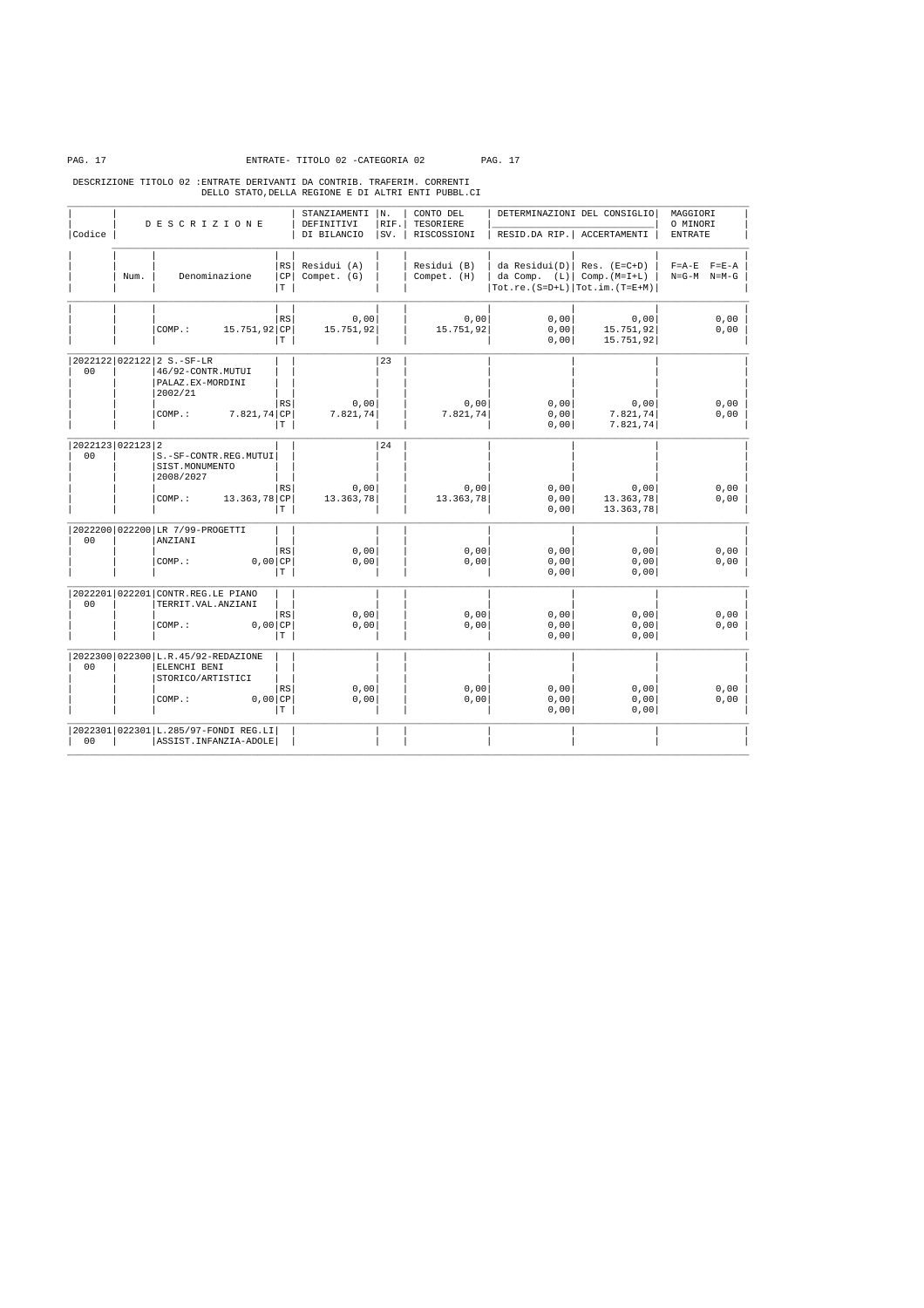| Codice         |      | DESCRIZIONE                                                                                        |                        | STANZIAMENTI<br>DEFINITIVI<br>DI BILANCIO | IN.<br>RIF.<br>SV. | CONTO DEL<br>TESORIERE<br>RISCOSSIONI |                      | DETERMINAZIONI DEL CONSIGLIO<br>RESID.DA RIP.   ACCERTAMENTI                                 | MAGGIORI<br>O MINORI<br><b>ENTRATE</b>             |
|----------------|------|----------------------------------------------------------------------------------------------------|------------------------|-------------------------------------------|--------------------|---------------------------------------|----------------------|----------------------------------------------------------------------------------------------|----------------------------------------------------|
|                | Num. | Denominazione                                                                                      | $_{\rm RS}$<br>CP<br>T | Residui (A)<br>Compet. (G)                |                    | Residui (B)<br>Compet. (H)            | da Residui(D)        | $Res.$ $(E=C+D)$<br>da Comp. $(L)  $ Comp. $(M=I+L)$<br>$ Tot.re.(S=D+L)   Tot.in.(T=E+M)  $ | $F = A - E$ $F = E - A$<br>$N = G - M$ $N = M - G$ |
|                |      | SCENZA<br>$0,00$  CP<br>COMP.:                                                                     | RS<br>ΙT.              | 0,00<br>0,00                              |                    | 0,00<br>0,00                          | 0,00<br>0,00<br>0,00 | 0,00<br>0,00<br>0,00                                                                         | 0.00<br>0,00                                       |
| 0 <sup>0</sup> |      | 2022309 022309 A.32LR32/99-RIP. FONDI<br>-DISTURBI MENTALI<br>$0,00$ <sub>CP</sub><br>COMP.:       | RS<br>$\mathbb T$      | 0,00<br>0,00                              |                    | 0,00<br>0,00                          | 0,00<br>0,00<br>0,00 | 0,00<br>0,00<br>0,00                                                                         | 0,00<br>0,00                                       |
| 0 <sub>0</sub> |      | 2022500 022500 7 S.-S.S.-ASS.FONDI<br>L.448/98-LIBRI DI<br>TESTO<br>COMP.:<br>$18.092, 13$ CP      | RS<br>T.               | 0,00<br>18.092,13                         | 25                 | 0,00<br>18.092,13                     | 0,00<br>0,00<br>0,00 | 0,00<br>18.092,13<br>18.092, 13                                                              | 0,00<br>0,00                                       |
| 0 <sup>0</sup> |      | 2022501 022501 S.S.-CONTR.R. MINORI<br>PROGETTO AGIO/DISAGIO<br>$0,00$  CP<br>COMP.:               | RS<br>$\mathbb T$      | 0,00<br>0,00                              |                    | 0,00<br>0,00                          | 0,00<br>0,00<br>0,00 | 0,00<br>0,00<br>0,00                                                                         | 0,00<br>0,00                                       |
| 0 <sub>0</sub> |      | 2022699 022699 LR10/93- FONDI<br>TURISMO<br>$0,00$ <sub>CP</sub><br>COMP.:                         | l RS<br>$\mathbb T$    | 0,00<br>0,00                              |                    | 0,00<br>0,00                          | 0,00<br>0,00<br>0,00 | 0,00<br>0,00<br>0,00                                                                         | 0,00<br>0,00                                       |
| 0 <sub>0</sub> |      | 2022700   022700   LR.10/97-RIMB.RANDAGI  <br>SMO<br>$0,00$  CP<br>COMP.:                          | RS<br>$\mathbb T$      | 0,00<br>0,00                              |                    | 0,00<br>0,00                          | 0,00<br>0,00<br>0,00 | 0,00<br>0,00<br>0,00                                                                         | 0,00<br>0,00                                       |
| 0 <sup>0</sup> |      | 2022702 022702 L.162/98-REGIONE<br><b>GESTIONE CASA</b><br><b>ALLOGGIO</b><br>$0,00$  CP<br>COMP.: | RS                     | 0,00<br>0,00                              |                    | 0,00<br>0,00                          | 0,00<br>0,00         | 0,00<br>0,00                                                                                 | 0,00<br>0,00                                       |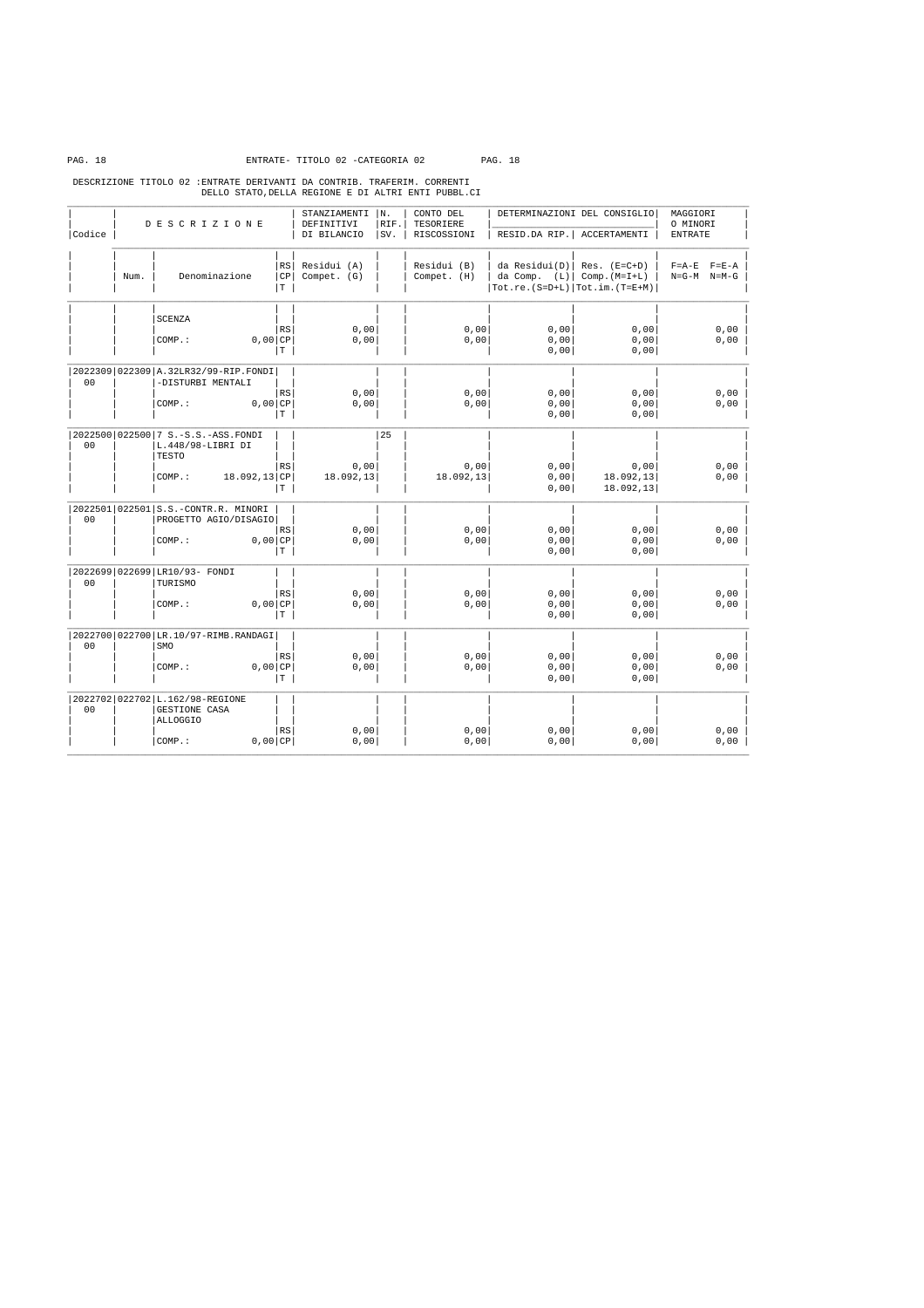| Codice                  |      | DESCRIZIONE                                                                                                         |                    | STANZIAMENTI<br>DEFINITIVI<br>DI BILANCIO | IN.<br>RIF.<br> sv. | CONTO DEL<br>TESORIERE<br>RISCOSSIONI |                      | DETERMINAZIONI DEL CONSIGLIO<br>RESID.DA RIP.   ACCERTAMENTI                                               | MAGGIORI<br>O MINORI<br><b>ENTRATE</b>             |
|-------------------------|------|---------------------------------------------------------------------------------------------------------------------|--------------------|-------------------------------------------|---------------------|---------------------------------------|----------------------|------------------------------------------------------------------------------------------------------------|----------------------------------------------------|
|                         | Num. | Denominazione                                                                                                       | RS<br>CP<br>T      | Residui (A)<br>Compet. (G)                |                     | Residui (B)<br>Compet. (H)            |                      | da Residui(D)   Res. $(E=C+D)$<br>da Comp. $(L)  $ Comp. $(M=I+L)$<br>$ Tot.re.(S=D+L)   Tot.in.(T=E+M)  $ | $F = A - E$ $F = E - A$<br>$N = G - M$ $N = M - G$ |
|                         |      |                                                                                                                     | T                  |                                           |                     |                                       | 0,00                 | 0,00                                                                                                       |                                                    |
| 0 <sup>0</sup>          |      | 2022703   022703   L.162/98-REGIONE-RECU<br>PERO 2001-CASA<br><b>ALLOGGIO</b><br>$0,00$  CP<br>COMP.:               | RS<br>T.           | 0,00<br>0,00                              |                     | 0,00<br>0,00                          | 0,00<br>0,00<br>0,00 | 0,00<br>0,00<br>0,00                                                                                       | 0,00<br>0,00                                       |
| 00                      |      | 2022780 022780 7 S.-S.S.-LR<br>7/94-CONTR. xINTERV. SO<br>CIO<br>EDUC/ASSIST.MINORI<br>COMP.:<br>55.512,73 CP       | RS<br>T.           | 0,00<br>55.512,73                         | 126                 | 0,00<br>55.512,73                     | 0,00<br>0,00<br>0,00 | 0,00<br>55.512,73<br>55.512,73                                                                             | 0,00<br>0,00                                       |
| 0 <sup>0</sup>          |      | 2022781   022781   7^-CONTR.REG.LE<br>PROGETTO SCUOLA PER<br>GENITORI<br>1.000,00 CP<br>COMP.:                      | RS<br>T.           | 0,00<br>1.000,00                          | 27                  | 0,00<br>0,00                          | 0,00<br>0,00<br>0,00 | 0,00<br>0,00<br>0,00                                                                                       | 0,00<br>$1.000,00 -$                               |
| 0 <sup>0</sup>          |      | 2022787   022787   L.R.13/89-FONDO<br>ABBATTIMENTO BARRIERE<br>ARCHITETTONICHE<br>$0.00$ <sub>c</sub> $P$<br>COMP.: | RS<br>T.           | 0,00<br>0,00                              |                     | 0,00<br>0,00                          | 0,00<br>0,00<br>0,00 | 0,00<br>0,00<br>0,00                                                                                       | 0,00<br>0,00                                       |
| 2022789 022789 SE<br>00 |      | CONTR.REG.LE-PROGETTO<br>SOCIOC.DALLE MARCHE<br>ALL'AMERICA<br>$0,00$ CP<br>COMP.:                                  | RS <br>$\mathbb T$ | 0,00<br>0,00                              |                     | 0,00<br>0,00                          | 0,00<br>0,00<br>0,00 | 0,00<br>0,00<br>0,00                                                                                       | 0,00<br>0,00                                       |
| 2022790 022790 7<br>00  |      | $ S.-S.S.-LR.39/97-FOND $                                                                                           |                    |                                           | 28                  |                                       |                      |                                                                                                            |                                                    |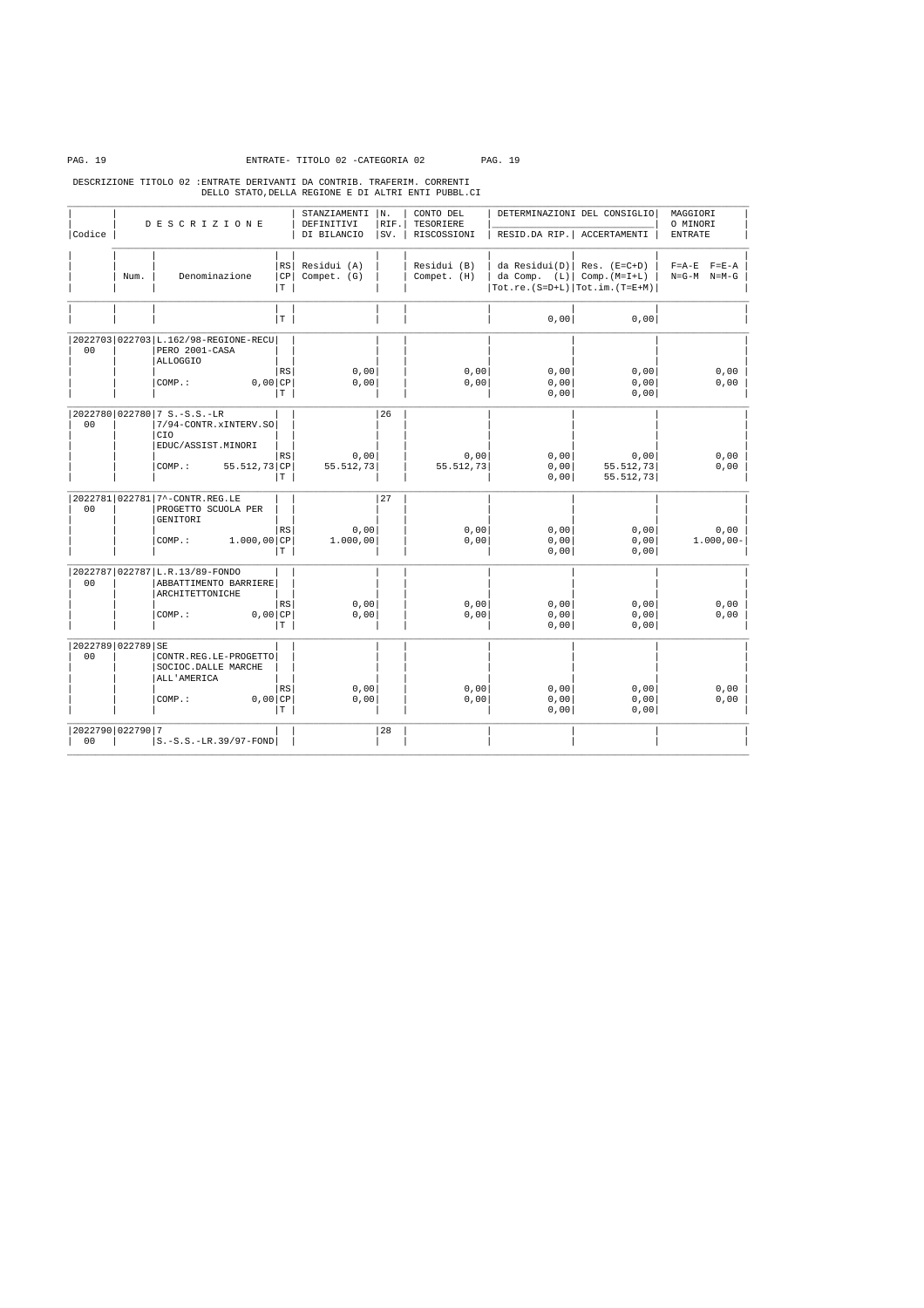| Num.<br>0 <sup>0</sup><br>2022900 022900 5<br>0 <sup>0</sup><br>2022901 022901 LR 45/98 -<br>0 <sup>0</sup> | Denominazione<br>IXIMMIGRATI<br>$500,00$ CP<br>COMP.:<br>2022791 022791 7 S.-S.S.-L.R.2/97-<br>FONDI | RS<br>CP<br>Г<br>RS<br>ΙT. | Residui (A)<br>Compet. (G)<br>0,00 |    | Residui (B)<br>Compet. (H) | da Residui(D)   Res. $(E=C+D)$<br>da Comp. $(L)  $ Comp. $(M=I+L)$ | $ Tot.re.(S=D+L)   Tot.in.(T=E+M)  $  | $F = A - E$ $F = E - A$<br>$N = G - M$ $N = M - G$ |
|-------------------------------------------------------------------------------------------------------------|------------------------------------------------------------------------------------------------------|----------------------------|------------------------------------|----|----------------------------|--------------------------------------------------------------------|---------------------------------------|----------------------------------------------------|
|                                                                                                             |                                                                                                      |                            |                                    |    |                            |                                                                    |                                       |                                                    |
|                                                                                                             |                                                                                                      |                            | 0,00                               |    | 0.00<br>0,00               | 0.00<br>0,00<br>0,00                                               | 0,00<br>0,00<br>0,00                  | 0.00<br>0,00                                       |
|                                                                                                             | ASSIST. IMMIGRATI<br>5.000,00 CP<br>COMP.:                                                           | RS<br>T.                   | 0,00<br>5.000,00                   | 29 | 0,00<br>2.446,05           | 0,00<br>0,00<br>0,00                                               | 0,00<br>2.446,05<br>2.446,05          | 0,00<br>$2.553, 95 -$                              |
|                                                                                                             | $S.-S.E.-L.R.45/98-RIM$<br>BORSO TRASPORTI<br>COMP.:<br>111.591,72 CP                                | RS<br>T                    | 14.283,38<br>117.638,57            | 30 | 14.200,88<br>90.954, 49    | 0,00<br>15.778,10<br>15.778,10                                     | 14.200,88<br>106.732,59<br>120.933,47 | $82,50-$<br>$10.905,98 -$                          |
|                                                                                                             | RIMB.TRASPORTI<br>ARRETR. 2008<br>$0,00$  CP<br>COMP.:                                               | RS<br>T.                   | 0,00<br>2.774,66                   |    | 0,00<br>0,00               | 0,00<br>2.774,66<br>2.774,66                                       | 0,00<br>2.774,66<br>2.774,66          | 0,00<br>0,00                                       |
| 2022902 022902 FONDO<br>0 <sup>0</sup>                                                                      | INT.ASS.SCOLASTICA<br>DISABILI<br>$0.00$ <sub>c</sub> $P$<br>COMP.:                                  | RS<br>T.                   | 0,00<br>0,00                       |    | 0,00<br>0,00               | 0,00<br>0,00<br>0,00                                               | 0,00<br>0,00<br>0,00                  | 0,00<br>0,00                                       |
| 2022903 022903 D.REG.LE<br>00<br> 2022905 022905 7                                                          | 172/05-INT.SOCIOSANIT<br>. PREV. ADOLESCENTI<br>$0.00$ <sub>c</sub> $P$<br>COMP.:                    | RS<br>$\mathbf T$          | 0,00<br>0,00                       | 31 | 0,00<br>0,00               | 0,00<br>0,00<br>0,00                                               | 0,00<br>0,00<br>0,00                  | 0,00<br>0,00                                       |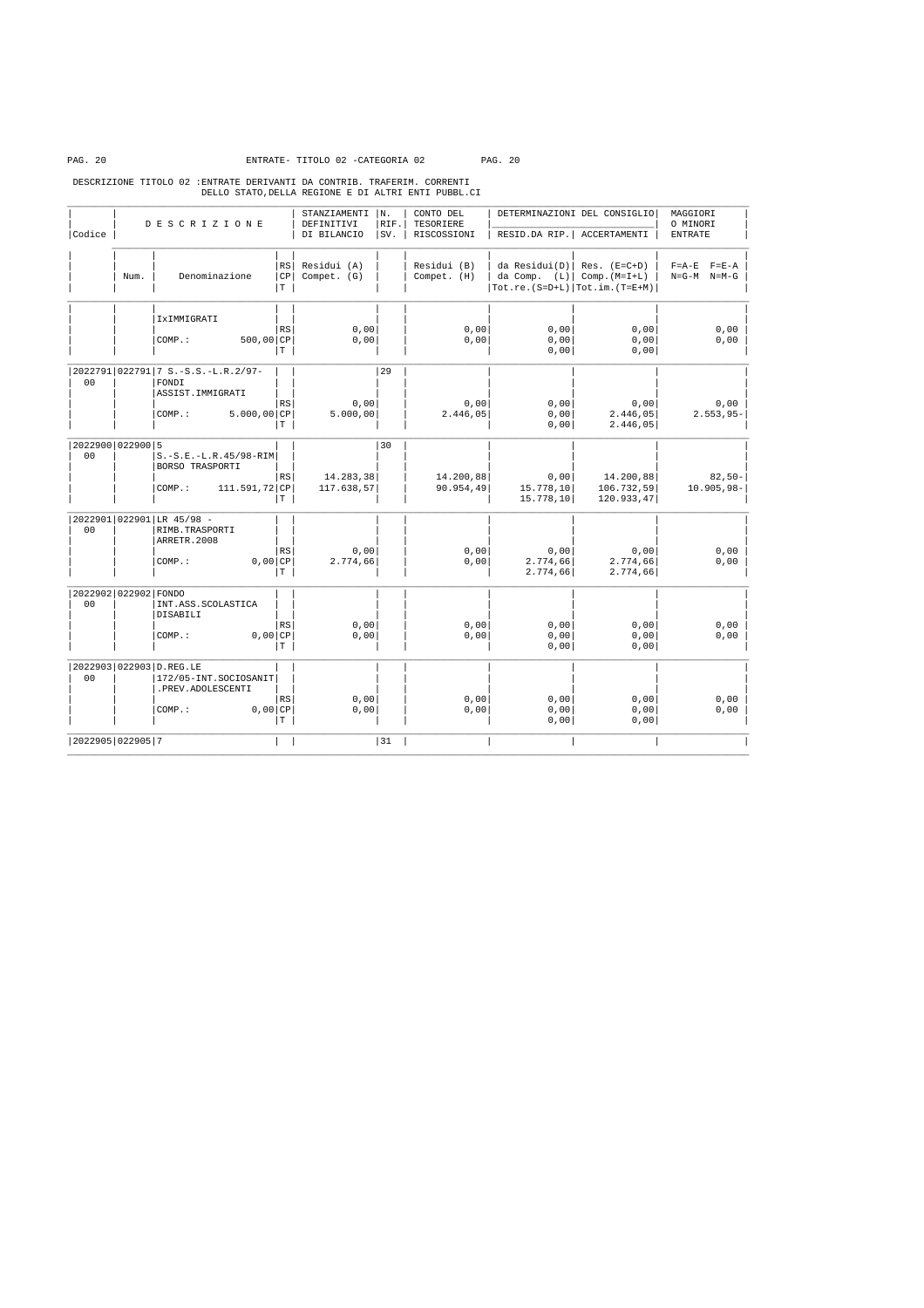| Codice         |      | DESCRIZIONE                                                                                                  |               | STANZIAMENTI<br>DEFINITIVI<br>DI BILANCIO | N.<br>RIF.<br>lsv. | CONTO DEL<br>TESORIERE<br>RISCOSSIONI |                                                                      | DETERMINAZIONI DEL CONSIGLIO<br>RESID.DA RIP.   ACCERTAMENTI | MAGGIORI<br>O MINORI<br><b>ENTRATE</b>             |
|----------------|------|--------------------------------------------------------------------------------------------------------------|---------------|-------------------------------------------|--------------------|---------------------------------------|----------------------------------------------------------------------|--------------------------------------------------------------|----------------------------------------------------|
|                | Num. | Denominazione                                                                                                | RS<br>CP<br>T | Residui (A)<br>Compet. (G)                |                    | Residui (B)<br>Compet. (H)            | da Residui(D)   Res. (E=C+D)<br>$ Tot.re.(S=D+L)   Tot.in.(T=E+M)  $ | da Comp. $(L)$ Comp. $(M=I+L)$                               | $F = A - E$ $F = E - A$<br>$N = G - M$ $N = M - G$ |
| 0 <sub>0</sub> |      | $S.-S.S.-C.REG.LE(1/2)$<br>AMBITO)-PROG. "VITA<br>INDIPENDENTE"<br>COMP.:<br>$5.350,80$ CP                   | RS.<br>T.     | 0,00<br>5.350,80                          |                    | 0.00<br>5.096,00                      | 0,00<br>0,00<br>0,00                                                 | 0.001<br>5.096,00<br>5.096,00                                | 0.00<br>$254,80-$                                  |
| 0 <sub>0</sub> |      | 2022906 022906 5^-C.REG.LE<br>"GIROGUSTANDO"<br>$0,00$  CP<br>COMP.:                                         | RS<br>T.      | 0,00<br>1.700,00                          |                    | 0,00<br>1.700,00                      | 0,00<br>0,00<br>0,00                                                 | 0,00<br>1.700,00<br>1.700,00                                 | 0.00<br>0,00                                       |
| 00             |      | 2022910 022910 5 S.-CONTR.REG.LEX<br>FESTIVAL INT.LE<br>FISARMONICA<br>$7.000,00$ CP<br>COMP.:               | RS<br>T.      | 0,00<br>7.000,00                          | 32                 | 0,00<br>7.000,00                      | 0,00<br>0,00<br>0,00                                                 | 0,00<br>7.000,00<br>7.000,00                                 | 0,00<br>0,00                                       |
| 0 <sub>0</sub> |      | 2023026   023026   5^-CONTR.REG.LE<br>INDENN.COMMERCIANTI<br>DANNI LLPP<br>$0.00$ <sub>c</sub> $P$<br>COMP.: | RS<br>T       | 0,00<br>0,00                              |                    | 0,00<br>0,00                          | 0,00<br>0,00<br>0,00                                                 | 0.00<br>0,00<br>0,00                                         | 0.00<br>0,00                                       |
| 00             |      | 202302710230271V S.-CONTR.REG.-150<br><b>BATTAGLIA</b><br><b>CASTELFIDARDO</b><br>COMP.:<br>$20.000,00$ CP   | RS<br>T.      | 0,00<br>20.000,00                         | 33                 | 0,00<br>20.000,00                     | 0,00<br>0,00<br>0,00                                                 | 0,00<br>20.000,00<br>20.000,00                               | 0,00<br>0,00                                       |
|                |      | T. CATEG. 02<br>384.855.92 CP<br>*COMPETEN. :                                                                | RS<br>T.      | 79.977,12<br>392.295,43                   |                    | 74.122,23<br>264.407,37               | 0,00<br>100.539,76<br>100.539,76                                     | 74.122,23<br>364.947,13<br>439.069,36                        | $5.854,89-$<br>$27.348,30-$                        |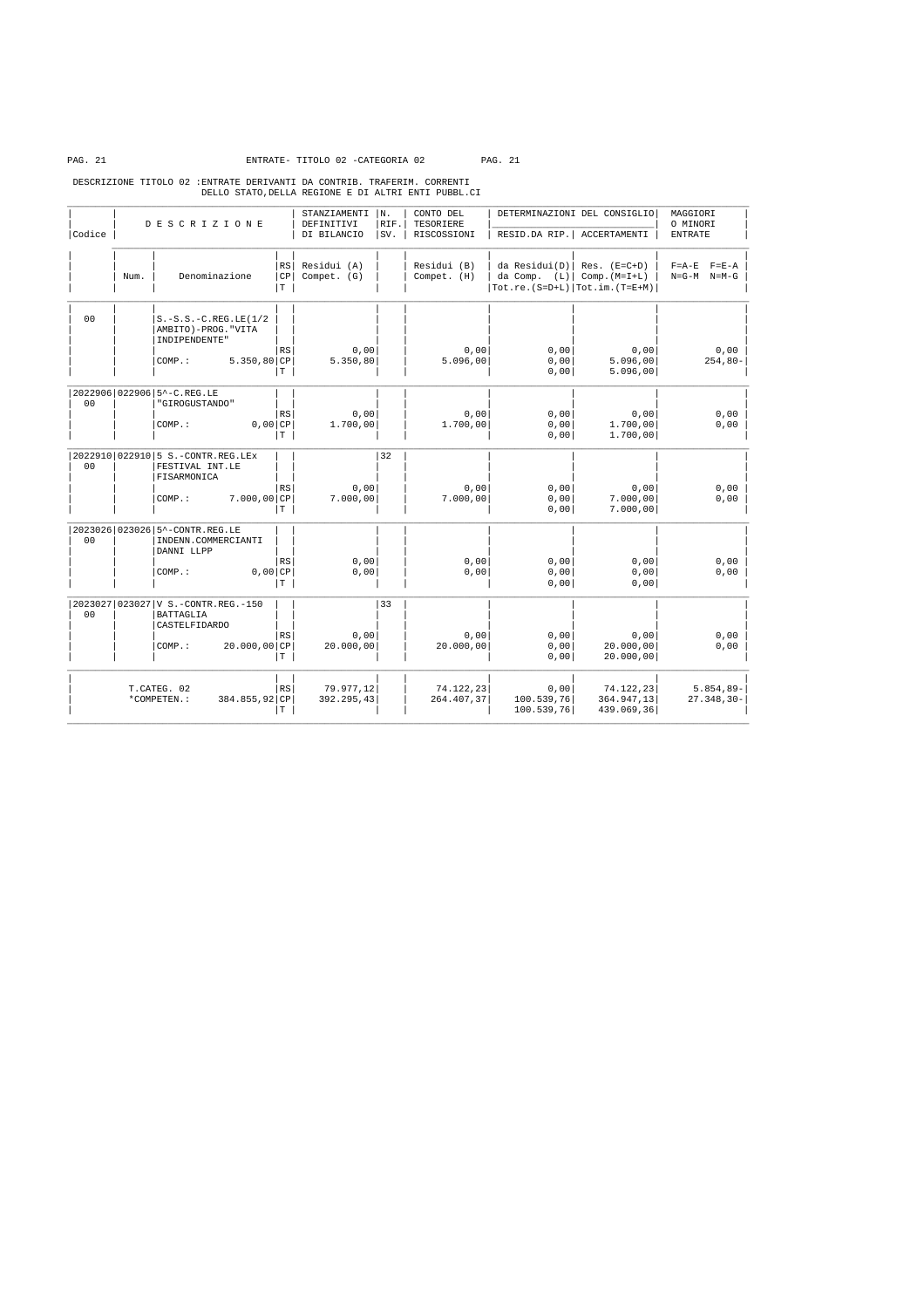| Codice         |                  | <b>DESCRIZIONE</b>                                                                                                                                               | STANZIAMENTI<br>DEFINITIVI<br>DI BILANCIO    | IN.<br>RIF.<br>SV. | CONTO DEL<br>TESORIERE<br>RISCOSSIONI |                                 | DETERMINAZIONI DEL CONSIGLIO<br>RESID.DA RIP.   ACCERTAMENTI                                              | MAGGIORI<br>O MINORI<br><b>ENTRATE</b>             |
|----------------|------------------|------------------------------------------------------------------------------------------------------------------------------------------------------------------|----------------------------------------------|--------------------|---------------------------------------|---------------------------------|-----------------------------------------------------------------------------------------------------------|----------------------------------------------------|
|                | Num.             | Denominazione                                                                                                                                                    | Residui (A)<br>RS<br>CP<br>Compet. (G)<br>T. |                    | Residui (B)<br>Compet. (H)            |                                 | da Residui(D)   Res. $(E=C+D)$<br>da Comp. $(L)  $ Comp. $(M=I+L)$<br>$Tot.re.(S=D+L)   Tot.in.(T=E+M)  $ | $F = A - E$ $F = E - A$<br>$N = G - M$ $N = M - G$ |
| 0 <sup>0</sup> |                  | CATEGOR.03<br>Contributi e trasferi<br>menti dalla Regione p<br>*********************<br>2031260 021260 7 S.-S.S.-FONDI<br>REG.LI ASILO NIDO<br>COM. - LR. 30/79 |                                              | 34                 |                                       |                                 |                                                                                                           |                                                    |
|                |                  | 21.000,00 CP<br>COMP.:                                                                                                                                           | 21.000,00<br>RS<br>21.000,00<br>T.           |                    | 20.606,27<br>0,00                     | 0,00<br>0,00<br>0,00            | 20.606,27<br>0,00<br>20.606,27                                                                            | $393,73-$<br>$21.000,00 -$                         |
| 0 <sub>0</sub> | 2031261 021261 7 | $S.-S.S.-LR.30/79-CONT$<br>R.GEST.ASILO NIDO<br>CONVENZ.                                                                                                         |                                              | 35                 |                                       |                                 |                                                                                                           |                                                    |
|                |                  | 19.000,00 CP<br>COMP.:                                                                                                                                           | 19.000,00<br>RS<br>19.000,00<br>T.           |                    | 18.398,45<br>0,00                     | 0,00<br>0,00<br>0,00            | 18.398,45<br>0,00<br>18.398,45                                                                            | $601, 55 -$<br>$19.000,00 -$                       |
| 0 <sup>0</sup> | 2031262 021262 7 | S.-S.S.-LR.9/02-EX285<br>-CONTR.xC.POM.ECC.MIN<br>ORI                                                                                                            |                                              |                    |                                       |                                 |                                                                                                           |                                                    |
|                |                  | COMP.:<br>$0,00$ <sub>CP</sub>                                                                                                                                   | 0,00<br>RS<br>0,00<br>$\mathbb T$            |                    | 0,00<br>0,00                          | 0,00<br>0,00<br>0,00            | 0,00<br>0,00<br>0,00                                                                                      | 0,00<br>0,00                                       |
| 0 <sup>0</sup> |                  | 2031600   021600   7 S.-S.S.-TRASF. FONDI<br>POLIT. SOCIALI-EXLR. 43<br>/88                                                                                      |                                              | 36                 |                                       |                                 |                                                                                                           |                                                    |
|                |                  | 70.000,00 CP<br>COMP.:                                                                                                                                           | 71.062,65<br>RS<br>55.107,58<br>$\mathbb T$  |                    | 71.062,65<br>0,00                     | 0,00<br>55.107,58<br>55.107, 58 | 71.062,65<br>55.107,58<br>126.170,23                                                                      | 0,00<br>0,00                                       |
| 0 <sup>0</sup> |                  | 2031601 021601 7^-ARR. FONDI<br>POLIT. SOCIALI EX<br>LR43/88                                                                                                     |                                              |                    |                                       |                                 |                                                                                                           |                                                    |
|                |                  | COMP.:<br>$0,00$ <sub>CP</sub>                                                                                                                                   | 0.00<br>RS<br>4.017,19<br>T.                 |                    | 0,00<br>4.017,19                      | 0,00<br>0,00<br>0,00            | 0,00<br>4.017,19<br>4.017,19                                                                              | 0,00<br>0,00                                       |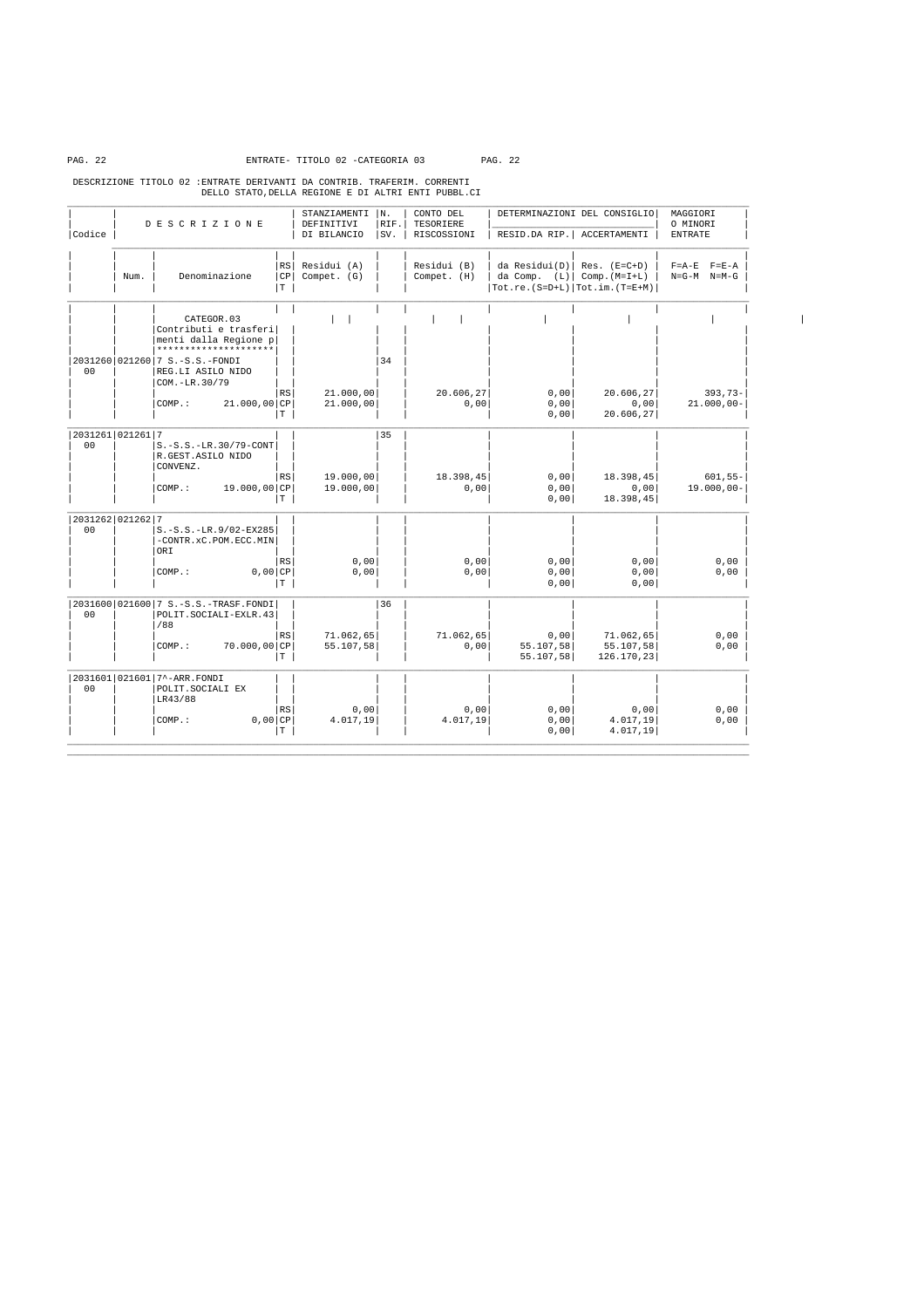| Codice                                                  |      | DESCRIZIONE                                                                                               |                          | STANZIAMENTI<br>IN.<br>RIF.<br>DEFINITIVI<br>ISV.<br>DI BILANCIO | CONTO DEL<br>TESORIERE<br>RISCOSSIONI |                                                                    | DETERMINAZIONI DEL CONSIGLIO<br>RESID.DA RIP.   ACCERTAMENTI | MAGGIORI<br>O MINORI<br><b>ENTRATE</b>             |
|---------------------------------------------------------|------|-----------------------------------------------------------------------------------------------------------|--------------------------|------------------------------------------------------------------|---------------------------------------|--------------------------------------------------------------------|--------------------------------------------------------------|----------------------------------------------------|
|                                                         | Num. | Denominazione                                                                                             | $_{\rm RS}$<br>CP<br>T   | Residui (A)<br>Compet. (G)                                       | Residui (B)<br>Compet. (H)            | da Residui(D)   Res. $(E=C+D)$<br>da Comp. $(L)  $ Comp. $(M=I+L)$ | $ Tot.re.(S=D+L)   Tot.in.(T=E+M)  $                         | $F = A - E$ $F = E - A$<br>$N = G - M$ $N = M - G$ |
| 0 <sub>0</sub>                                          |      | 2032000 022000 L.R.53/97 - PROMOZIONE<br>TURISTICA-<br>$0,00$  CP<br>COMP.:                               | RS<br>T                  | 0,00<br>0,00                                                     | 0,00<br>0,00                          | 0,00<br>0,00<br>0,00                                               | 0,00<br>0.001<br>0,00                                        | 0,00<br>0,00                                       |
| 0 <sup>0</sup>                                          |      | 2032701 022701 6 S.-P.M.-L.388/00<br>ART. 138-FONDO<br>PROTEZ.CIVILE<br>0,00 CP<br>COMP.:                 | RS<br>T.                 | 0,00<br>3.290,94                                                 | 0,00<br>3.290,94                      | 0,00<br>0,00<br>0,00                                               | 0,00<br>3.290,94<br>3.290, 94                                | 0.00<br>0,00                                       |
| 00                                                      |      | 2032704 022704 CONTR.REG.LE FONDO<br>PROT. CIVILE EMERGENZE<br>16/09/06<br>$0,00$ <sub>CP</sub><br>COMP.: | RS<br>$\mathbb T$        | 0,00<br>0,00                                                     | 0,00<br>0,00                          | 0,00<br>0,00<br>0,00                                               | 0,00<br>0,00<br>0,00                                         | 0,00<br>0,00                                       |
| 0 <sub>0</sub>                                          |      | 2032783 022783 7 S.-S.S.-L.R. 18/96-<br>PARZ.RIMB.FONDI<br>145.000,00 CP<br>COMP.:                        | RS<br>T.                 | 37<br>94.823,14<br>145.000,00                                    | 94.823,14<br>50.863,95                | 0,00<br>94.136,05<br>94.136,05                                     | 94.823,14<br>145.000,00<br>239.823,14                        | 0,00<br>0,00                                       |
| 0 <sup>0</sup>                                          |      | 2032784 022784 7 S.-ARRETR.L.R.<br>18/96-PARZ.RIMB.FONDI<br>COMP.:<br>$0,00$ CP                           | RS<br>T                  | 0.00<br>0,00                                                     | 0.00<br>0,00                          | 0,00<br>0,00<br>0,00                                               | 0.00<br>0,00<br>0,00                                         | 0.00<br>0,00                                       |
| 2032786 022786 7<br>0 <sup>0</sup><br> 2032792 022792 7 |      | $S.-S.S.-INTERV.L.R.18$<br>/96 ASSEGN.FONDI<br>REG.LI<br>17.000,00 CP<br>COMP.:                           | <b>RS</b><br>$\mathbb T$ | 38<br>0,00<br>17.000,00<br> 39                                   | 0,00<br>25.981,65                     | 0,00<br>0,00<br>0,00                                               | 0,00<br>25.981,65<br>25.981, 65                              | 0.00<br>8.981,65                                   |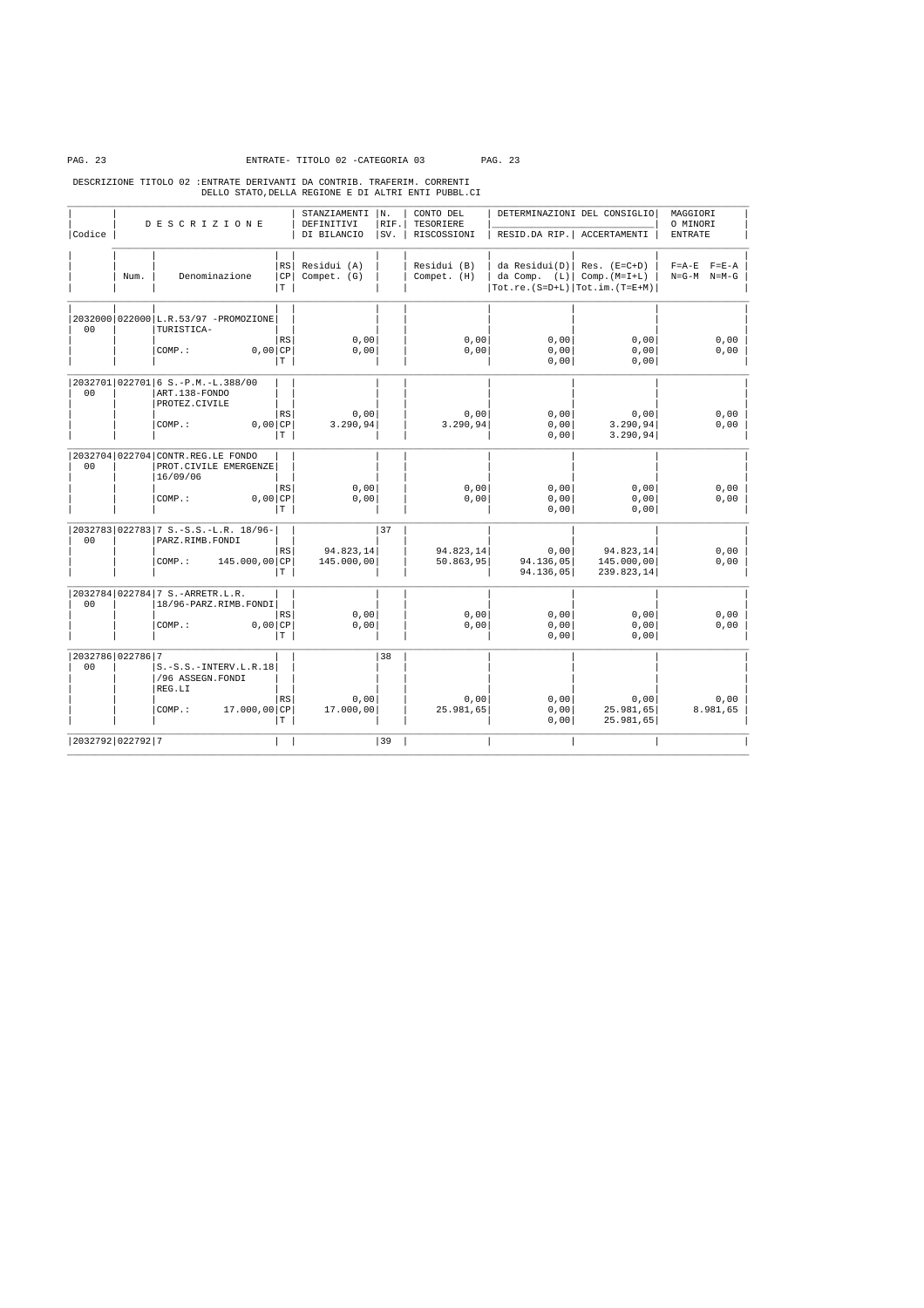| Codice         |      | <b>DESCRIZIONE</b>            |                                                                           |               | STANZIAMENTI<br>DEFINITIVI<br>DI BILANCIO | IN.<br>RIF.<br>lsv. | CONTO DEL<br>TESORIERE<br>RISCOSSIONI |                                  | DETERMINAZIONI DEL CONSIGLIO<br>RESID.DA RIP.   ACCERTAMENTI                                          | MAGGIORI<br>O MINORI<br><b>ENTRATE</b>             |
|----------------|------|-------------------------------|---------------------------------------------------------------------------|---------------|-------------------------------------------|---------------------|---------------------------------------|----------------------------------|-------------------------------------------------------------------------------------------------------|----------------------------------------------------|
|                | Num. |                               | Denominazione                                                             | RS<br>CP<br>T | Residui (A)<br>$Compet.$ (G)              |                     | Residui (B)<br>Compet. (H)            |                                  | da Residui(D)   Res. (E=C+D)<br>da Comp. $(L)$ Comp. $(M=I+L)$<br>$ Tot.re.(S=D+L)   Tot.in.(T=E+M) $ | $F = A - E$ $F = E - A$<br>$N = G - M$ $N = M - G$ |
| 0 <sup>0</sup> |      | DO SOSTEGNO FAMIGLIE<br>COMP: | $S.-S.S.-L.R.30/98-FON$<br>$20.000,00$ CP                                 | RS.<br>т      | 0,00<br>39.019,47                         |                     | 0,00<br>39.019,47                     | 0,00<br>0,00<br>0,00             | 0,00<br>39.019,47<br>39.019,47                                                                        | 0,00<br>0,00                                       |
| 0 <sub>0</sub> |      | NEW GENERATION<br>COMP.:      | 2032904   022904   CONTR.REG.LE CONCERTO  <br>$0,00$ CP                   | l RS<br>Т     | 0,00<br>0,00                              |                     | 0,00<br>0,00                          | 0,00<br>0,00<br>0,00             | 0,00<br>0,00<br>0,00                                                                                  | 0,00<br>0,00                                       |
| 00             |      | RENZIATA<br>COMP.:            | 2033018   023018   R.M. - CONTR. RACC. DIFFE  <br>$0.00$ <sub>c</sub> $P$ | RS<br>T.      | 0,00<br>2.019,00                          |                     | 0,00<br>2.019.00                      | 0,00<br>0,00<br>0,00             | 0,00<br>2.019,00<br>2.019,00                                                                          | 0,00<br>0,00                                       |
|                |      | T.CATEG. 03<br>*COMPETEN.:    | 292.000,00 CP                                                             | RS<br>т       | 205.885,79<br>305.454, 18                 |                     | 204.890, 51<br>125.192,20             | 0,00<br>149.243,63<br>149.243.63 | 204.890,51<br>274.435,83<br>479.326,34                                                                | $995, 28 -$<br>$31.018, 35 -$                      |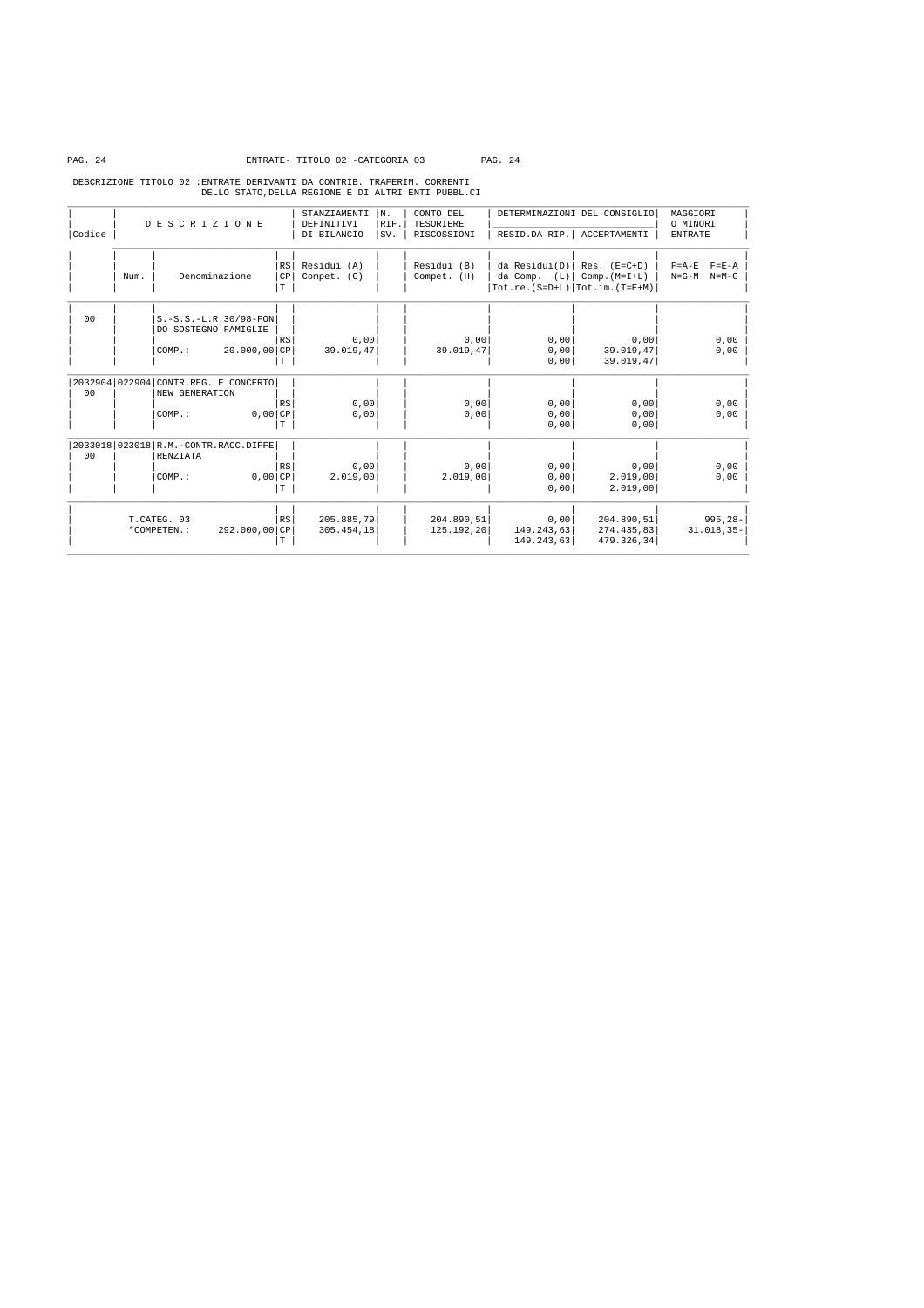| Codice                 |      | <b>DESCRIZIONE</b>                                                                                                                                          | STANZIAMENTI<br>DEFINITIVI<br>DI BILANCIO       | N.<br>RIF.<br>SV. | CONTO DEL<br>TESORIERE<br>RISCOSSIONI | RESID.DA RIP.                                     | DETERMINAZIONI DEL CONSIGLIO<br>ACCERTAMENTI              | MAGGIORI<br>O MINORI<br><b>ENTRATE</b>             |
|------------------------|------|-------------------------------------------------------------------------------------------------------------------------------------------------------------|-------------------------------------------------|-------------------|---------------------------------------|---------------------------------------------------|-----------------------------------------------------------|----------------------------------------------------|
|                        | Num. | Denominazione<br>$\mathbb T$                                                                                                                                | RS<br>Residui (A)<br>$_{\rm CP}$<br>Compet. (G) |                   | Residui (B)<br>Compet. (H)            | da Residui(D)<br>da Comp. $(L)  $ Comp. $(M=I+L)$ | $Res.$ ( $E=C+D$ )<br>$Tot.re.(S=D+L)   Tot.in.(T=E+M)  $ | $F = A - E$ $F = E - A$<br>$N = G - M$ $N = M - G$ |
| 04                     |      | CATEGOR.05<br>Contributi e trasferi<br>menti correnti da alt<br>*********************<br>2052800   022800   CONTRIB. CASTELVETRO-C<br>ELEBRAZIONE BATTAGLIA |                                                 |                   |                                       |                                                   |                                                           |                                                    |
|                        |      | $0,00$  CP<br>COMP.:<br>$\mathbb T$                                                                                                                         | 0,00<br>RS<br>0,00                              |                   | 0,00<br>0,00                          | 0,00<br>0,00<br>0,00                              | 0,00<br>0,00<br>0,00                                      | 0,00<br>0,00                                       |
|                        |      | 2052801 022801 V ~- 94 ~ GIRO                                                                                                                               |                                                 |                   |                                       |                                                   |                                                           |                                                    |
| 03                     |      | ITAL. CONTR. PROV. LE<br>$0,00$ <sub>CP</sub><br>COMP.:                                                                                                     | RS<br>0,00<br>0,00<br>$\mathbf T$               |                   | 0,00<br>0,00                          | 0,00<br>0,00<br>0,00                              | 0,00<br>0,00<br>0,00                                      | 0,00<br>0,00                                       |
| 03                     |      | 2052802   022802   SS-RIMB. SPESE<br>PROGETTO LIFE (1/2<br>COMUNE OSIMO)                                                                                    |                                                 |                   |                                       |                                                   |                                                           |                                                    |
|                        |      | $0,00$ <sub>CP</sub><br>COMP.:                                                                                                                              | 0,00<br>RS<br>8.153,18<br>$\mathbb T$           |                   | 0,00<br>8.153,18                      | 0,00<br>0,00<br>0,00                              | 0,00<br>8.153,18<br>8.153,18                              | 0,00<br>0,00                                       |
| 03                     |      | 2053000   023000   CONTRIB. PROV. CONVEGNO<br>ARCH.ECOSOST.                                                                                                 |                                                 |                   |                                       |                                                   |                                                           |                                                    |
|                        |      | $0,00$ <sub>CP</sub><br>COMP.:                                                                                                                              | 0,00<br>RS<br>0,00<br>$\mathbb T$               |                   | 0,00<br>0,00                          | 0,00<br>0,00<br>0,00                              | 0,00<br>0,00<br>0,00                                      | 0,00<br>0,00                                       |
| 04                     |      | 2053001   023001   CONTRIB. PROG. "DISABIL<br>ITA' E TURISMO"                                                                                               |                                                 | 40                |                                       |                                                   |                                                           |                                                    |
|                        |      | 1.500,00 CP<br>COMP.:<br>$\mathbb T$                                                                                                                        | 0,00<br>RS<br>0,00                              |                   | 0,00<br>0,00                          | 0,00<br>0,00<br>0,00                              | 0,00<br>0,00<br>0,00                                      | 0,00<br>0,00                                       |
| 2053002 023002 5<br>03 |      | $S.-S.E.-L.R.46/95-PRO$<br>G.POLIT.GIOVAN.-RIP.D<br>A PROVINCIA                                                                                             |                                                 | 41                |                                       |                                                   |                                                           |                                                    |
|                        |      | 7.400,00 CP<br>COMP.:                                                                                                                                       | 0,00<br>RS<br>4.100,00                          |                   | 0,00<br>4.100,00                      | 0,00<br>0,00                                      | 0,00<br>4.100,00                                          | 0,00<br>0,00                                       |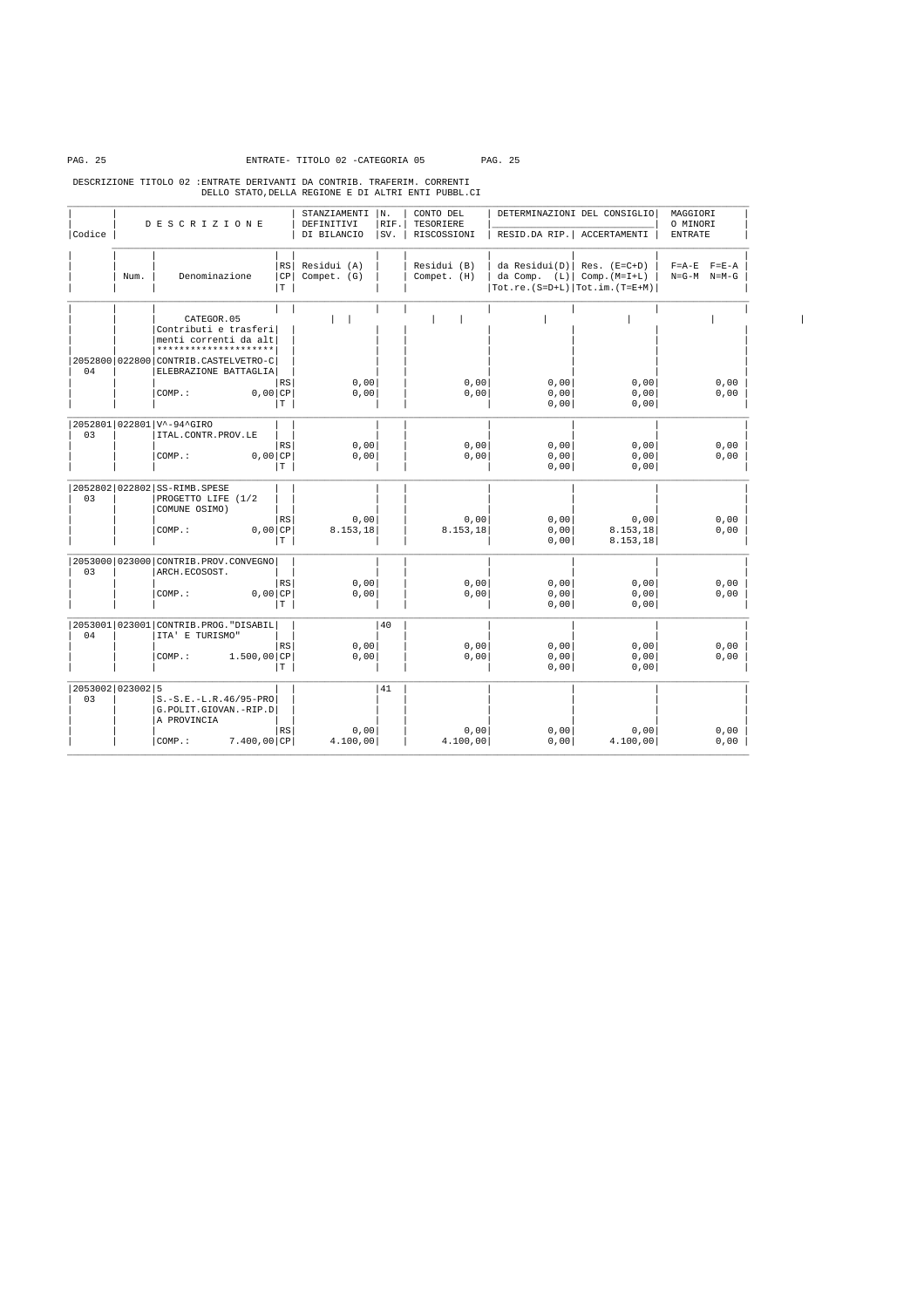| Codice                     |      | DESCRIZIONE                                                                                       |               | STANZIAMENTI<br>DEFINITIVI<br>DI BILANCIO | $ N$ .<br>RIF.<br> sv. | CONTO DEL<br>TESORIERE<br>RISCOSSIONI |                                                                    | DETERMINAZIONI DEL CONSIGLIO<br>RESID.DA RIP.   ACCERTAMENTI | MAGGIORI<br>O MINORI<br><b>ENTRATE</b>             |
|----------------------------|------|---------------------------------------------------------------------------------------------------|---------------|-------------------------------------------|------------------------|---------------------------------------|--------------------------------------------------------------------|--------------------------------------------------------------|----------------------------------------------------|
|                            | Num. | Denominazione                                                                                     | RS<br>CP<br>Г | Residui (A)<br>Compet. (G)                |                        | Residui (B)<br>Compet. (H)            | da Residui(D)   Res. $(E=C+D)$<br>da Comp. $(L)  $ Comp. $(M=I+L)$ | $ Tot.re.(S=D+L)   Tot.in.(T=E+M)  $                         | $F = A - E$ $F = E - A$<br>$N = G - M$ $N = M - G$ |
|                            |      |                                                                                                   | IТ            |                                           |                        |                                       | 0,00                                                               | 4.100,00                                                     |                                                    |
| 2053003   023003   5<br>03 |      | S.-S.E.-CONTR.PROV.LE<br>x PREMIO<br>FISARM. - L.R. 75/97<br>5.000,00 CP<br>COMP.:                | RS<br>T       | 0,00<br>1.951,33                          | 42                     | 0,00<br>1.951,33                      | 0,00<br>0,00<br>0,00                                               | 0,00<br>1.951, 33<br>1.951, 33                               | 0,00<br>0,00                                       |
| 03                         |      | 2053004   023004   PM-CONTR. PROV. DIVULG.<br>PIANO PROT.CIVILE.<br>$0,00$  CP<br>COMP.:          | RS<br>T.      | 0,00<br>0,00                              |                        | 0,00<br>0,00                          | 0,00<br>0,00<br>0,00                                               | 0,00<br>0,00<br>0,00                                         | 0,00<br>0,00                                       |
| 03                         |      | 2053005   023005   CONTRIB. PROV. LE<br>XPREMIO<br>$0.00$ <sub>c</sub> $P$<br>COMP.:              | RS<br>T.      | 0,00<br>0,00                              |                        | 0,00<br>0,00                          | 0,00<br>0,00<br>0,00                                               | 0,00<br>0,00<br>0,00                                         | 0,00<br>0,00                                       |
| 15                         |      | 2053006 023006 SS-FONDI<br>ATS-DGRM985/9-FONDO<br>PERMANENZ.FAMIGLIA<br>COMP.:<br>30.000,00 CP    | RS<br>T.      | 0,00<br>54.278,98                         | 43                     | 0,00<br>0,00                          | 0,00<br>54.278,98<br>54.278,98                                     | 0,00<br>54.278,98<br>54.278,98                               | 0,00<br>0,00                                       |
| 03                         |      | 2053007   023007   SS-CONTR. PROV. SUSSIDI<br>MATERNITA' ED<br>INFANZIA<br>20.000,00 CP<br>COMP.: | RS<br>T       | 0,00<br>20.000,00                         | 44                     | 0,00<br>7.097,96                      | 0,00<br>0,00<br>0,00                                               | 0,00<br>7.097,96<br>7.097,96                                 | 0,00<br>$12.902,04-$                               |
| 2053008 023008 7<br>03     |      | S.-S.S.-CONTR.INTEGRA<br>Z.SOCIALE<br>LAVOR. SOGG. A RISCHIO                                      | RS            | 0,00                                      |                        | 0,00                                  | 0,00                                                               | 0,00                                                         | 0,00                                               |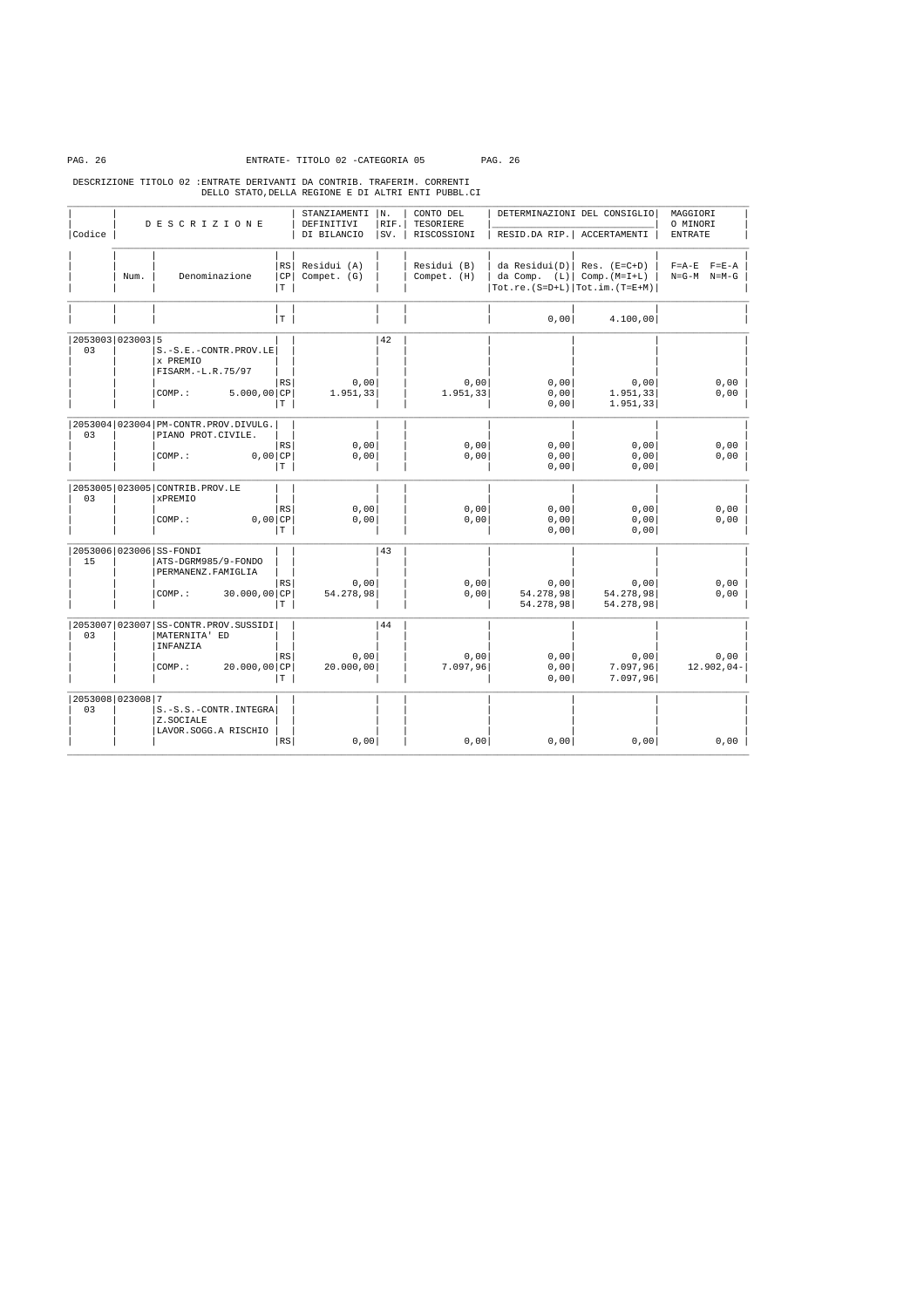| Codice                     |      | DESCRIZIONE                                                                                   |                                  | STANZIAMENTI<br>DEFINITIVI<br>DI BILANCIO | IN.<br>RIF.<br>SV. | CONTO DEL<br>TESORIERE<br>RISCOSSIONI |                              | DETERMINAZIONI DEL CONSIGLIO<br>RESID.DA RIP.   ACCERTAMENTI                                               | MAGGIORI<br>O MINORI<br><b>ENTRATE</b>             |
|----------------------------|------|-----------------------------------------------------------------------------------------------|----------------------------------|-------------------------------------------|--------------------|---------------------------------------|------------------------------|------------------------------------------------------------------------------------------------------------|----------------------------------------------------|
|                            | Num. | Denominazione                                                                                 | $_{\rm RS}$<br>$_{\rm CP}$<br>T. | Residui (A)<br>Compet. (G)                |                    | Residui (B)<br>Compet. (H)            |                              | da Residui(D)   Res. $(E=C+D)$<br>da Comp. $(L)  $ Comp. $(M=I+L)$<br>$ Tot.re.(S=D+L)   Tot.in.(T=E+M)  $ | $F = A - E$ $F = E - A$<br>$N = G - M$ $N = M - G$ |
|                            |      | $0,00$  CP<br>COMP.:                                                                          | IТ                               | 4.728,06                                  |                    | 4.729,06                              | 0,00<br>0,00                 | 4.729,06<br>4.729,06                                                                                       | 1,00                                               |
| 03                         |      | 2053009 023009 SS-RIMB.ANTICIPO<br>CONTR.SUSSIDI<br>MATERNITA'<br>COMP.:<br>$0,00$  CP        | RS<br>T.                         | 0,00<br>$0$ , $00$                        |                    | 0,00<br>0,00                          | 0,00<br>0,00<br>0,00         | 0,00<br>0,00<br>0,00                                                                                       | 0,00<br>0,00                                       |
| 06                         |      | 2053010   023010   SU-FONDI DISABILI<br>GRAVI-AZ.SANITARIA<br>$0,00$  CP<br>COMP.:            | RS<br>T.                         | 0,00<br>0,00                              |                    | 0,00<br>0,00                          | 0,00<br>0,00<br>0,00         | 0,00<br>0,00<br>0,00                                                                                       | 0,00<br>0,00                                       |
| 03                         |      | 2053011   023011   CONTRIB. PROV. LE "I<br>GRANDI DELLA MUSICA"<br>COMP.:<br>$2.000,00$ CP    | RS<br>T.                         | 0,00<br>0,00                              | 45                 | 0,00<br>0,00                          | 0,00<br>0,00<br>0,00         | 0,00<br>0,00<br>0,00                                                                                       | 0,00<br>0,00                                       |
| 03                         |      | 2053012 023012 5^-CONTR. PROV. LE<br>30^ANNIV.MUSEO<br>FISARMONICA<br>COMP.:<br>$3.000,00$ CP | RS<br>T.                         | 0,00<br>3.000,00                          | 46                 | 0,00<br>3.000,00                      | 0,00<br>0,00<br>0,00         | 0,00<br>3.000,00<br>3.000,00                                                                               | 0,00<br>0,00                                       |
| 2053013   023013   5<br>15 |      | S.-S.E.-CONTR.CCIAA-P<br>REMIO INTERN.LE<br>FISARM.<br>$7.500,00$ CP<br>COMP.:                | RS<br>T.                         | 0,00<br>7.500,00                          | 47                 | 0,00<br>0,00                          | 0,00<br>7.500,00<br>7.500,00 | 0,00<br>7.500,00<br>7.500,00                                                                               | 0,00<br>0,00                                       |
| 15                         |      | 2053014 023014 7^-PROG.UNRRA<br>INSER.LAVORTIVO<br>PERSONE CON<br>DISABILITA'                 |                                  |                                           |                    |                                       |                              |                                                                                                            |                                                    |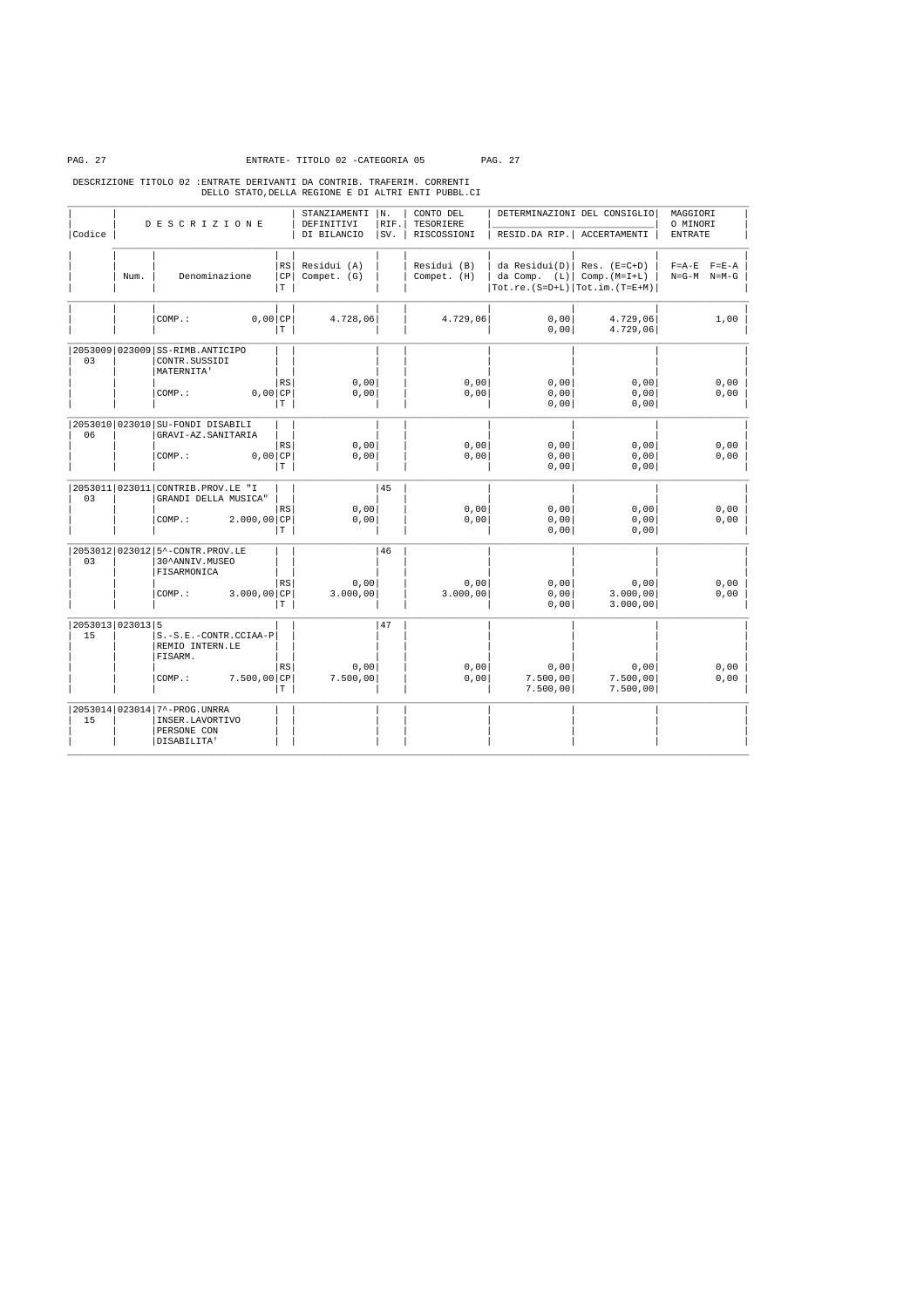| Codice                  | DESCRIZIONE |                                                                                                      |                        | STANZIAMENTI<br>DEFINITIVI<br>DI BILANCIO | IN.<br>RIF.<br> sv. | CONTO DEL<br>TESORIERE<br>RISCOSSIONI |                      | DETERMINAZIONI DEL CONSIGLIO<br>RESID.DA RIP.   ACCERTAMENTI                                               | MAGGIORI<br>O MINORI<br><b>ENTRATE</b>             |
|-------------------------|-------------|------------------------------------------------------------------------------------------------------|------------------------|-------------------------------------------|---------------------|---------------------------------------|----------------------|------------------------------------------------------------------------------------------------------------|----------------------------------------------------|
|                         | Num.        | Denominazione                                                                                        | $_{\rm RS}$<br>CP<br>Г | Residui (A)<br>Compet. (G)                |                     | Residui (B)<br>Compet. (H)            |                      | da Residui(D)   Res. $(E=C+D)$<br>da Comp. $(L)  $ Comp. $(M=I+L)$<br>$ Tot.re.(S=D+L)   Tot.in.(T=E+M)  $ | $F = A - E$ $F = E - A$<br>$N = G - M$ $N = M - G$ |
|                         |             | $0.00$ <sub>c</sub> $P$<br>COMP.:                                                                    | RS.<br>$\mathbf T$     | 0,00<br>10.417,76                         |                     | 0,00<br>10.417,76                     | 0,00<br>0,00<br>0,00 | 0,00<br>10.417,76<br>10.417,76                                                                             | 0,00<br>0,00                                       |
| 03                      |             | 2053015 023015 FONDI PROVINCIA X<br>TURISMO<br>0,00 CP<br>COMP.:                                     | RS<br>$\mathbf T$ .    | 0,00<br>0,00                              |                     | 0,00<br>0,00                          | 0,00<br>0,00<br>0,00 | 0,00<br>0,00<br>0,00                                                                                       | 0,00<br>0,00                                       |
| 03                      |             | 2053016   023016   CONTR. PROV. LE<br>FARFISA-STORIA<br>FISARMONICA<br>$0,00$  CP<br>COMP.:          | RS<br>$\mathbb T$      | 0,00<br>0,00                              |                     | 0,00<br>0,00                          | 0,00<br>0,00<br>0,00 | 0,00<br>0,00<br>0,00                                                                                       | 0,00<br>0,00                                       |
| 04                      |             | 2053017 023017 V ~- 94 ~ GIRO<br>ITAL.CONTR.COMUNI<br>LIMITROFI<br>$0.00$ <sub>c</sub> $P$<br>COMP.: | RS<br>$\mathbb T$      | 0,00<br>0,00                              |                     | 0,00<br>0,00                          | 0,00<br>0,00<br>0,00 | 0,00<br>0,00<br>0,00                                                                                       | 0,00<br>0,00                                       |
| 04                      |             | 2053019 023019 RIMBORSO<br>CONVENZ.COMUNE<br>CAMERANO + ARRET.<br>$0,00$  CP<br>COMP.:               | RS<br>T.               | 0,00<br>0,00                              |                     | 0,00<br>0,00                          | 0,00<br>0,00<br>0,00 | 0,00<br>0,00<br>0,00                                                                                       | 0,00<br>0,00                                       |
| 04                      |             | 2053020 023020 CONTR. COMUNE NUMANA<br>LEGGERE IL 900<br>$0,00$  CP<br>COMP.:                        | RS<br>$\mathbb T$      | 0,00<br>0,00                              |                     | 0,00<br>0,00                          | 0,00<br>0,00<br>0,00 | 0,00<br>0,00<br>0,00                                                                                       | 0,00<br>0,00                                       |
| 2053021 023021 LR<br>03 |             | 2/96-31/98-PROV.AN-FO<br>RMAZ.PROF.LE                                                                | RS                     | 0,00                                      |                     | 0,00                                  | 0,00                 | 0,00                                                                                                       | 0,00                                               |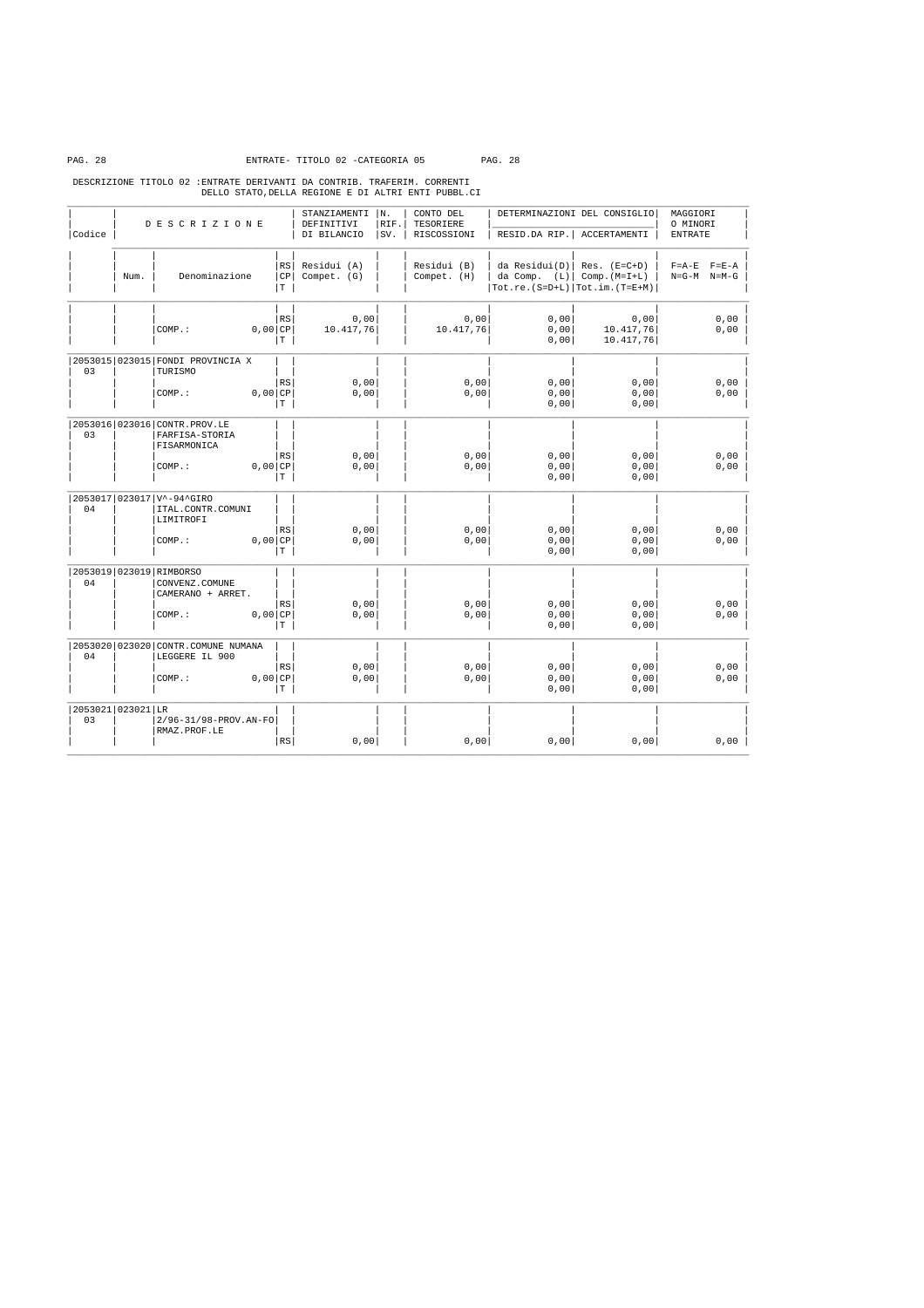| Codice |      | DESCRIZIONE                                                                                                         |                                  | STANZIAMENTI<br>DEFINITIVI<br>DI BILANCIO | IN.<br>RIF.<br>SV. | CONTO DEL<br>TESORIERE<br>RISCOSSIONI |                      | DETERMINAZIONI DEL CONSIGLIO<br>RESID.DA RIP.   ACCERTAMENTI                                | MAGGIORI<br>O MINORI<br><b>ENTRATE</b>             |
|--------|------|---------------------------------------------------------------------------------------------------------------------|----------------------------------|-------------------------------------------|--------------------|---------------------------------------|----------------------|---------------------------------------------------------------------------------------------|----------------------------------------------------|
|        | Num. | Denominazione                                                                                                       | $_{\rm RS}$<br>CP<br>$\mathbb T$ | Residui (A)<br>Compet. (G)                |                    | Residui (B)<br>Compet. (H)            | da Residui(D)        | $Res.$ $(E=C+D)$<br>da Comp. $(L)  $ Comp. $(M=I+L)$<br>$ Tot,re.(S=D+L)   Tot.in.(T=E+M) $ | $F = A - E$ $F = E - A$<br>$N = G - M$ $N = M - G$ |
|        |      | $0,00$  CP<br>COMP.:                                                                                                | T.                               | 0,00                                      |                    | 0,00                                  | 0,00<br>0,00         | 0,00<br>0,00                                                                                | 0,00                                               |
| 03     |      | 2053022 023022 CONTR. PROV. LE<br>MANIFEST.GIOVANILI<br>$0,00$  CP<br>COMP.:                                        | <b>RS</b><br>T                   | 0,00<br>0,00                              |                    | 0,00<br>0,00                          | 0,00<br>0,00<br>0,00 | 0,00<br>0,00<br>0,00                                                                        | 0,00<br>0,00                                       |
| 03     |      | 2053023   023023   5 S-SE-CONTR. PROV. LE<br>LEGGERE IL<br>900/OMAGGIO A BUZZATI<br>$0,00$ <sub>CP</sub><br>COMP.:  | RS<br>T.                         | 0,00<br>0,00                              |                    | 0,00<br>0,00                          | 0,00<br>0,00<br>0,00 | 0,00<br>0,00<br>0,00                                                                        | 0,00<br>0,00                                       |
| 04     |      | 2053024   023024   S.G. - ARR. CCNL<br>SEGRET. NOCELLI/COMUNE<br>DI MONTECASSIANO<br>$0,00$ <sub>CP</sub><br>COMP.: | RS.<br>$\mathbb T$               | 0,00<br>0,00                              |                    | 0,00<br>0,00                          | 0,00<br>0,00<br>0,00 | 0,00<br>0,00<br>0,00                                                                        | 0,00<br>0,00                                       |
| 03     |      | 2053025   023025   5^-SE-CONTR. PRO. LE<br>POLITICHE AGRICOLE<br>COMP.:<br>$0.00$ <sub>c</sub> $P$                  | RS<br>T.                         | 0,00<br>0,00                              |                    | 0,00<br>0,00                          | 0,00<br>0,00<br>0,00 | 0,00<br>0,00<br>0,00                                                                        | 0,00<br>0,00                                       |
| 03     |      | 2053028   023028   V S. - CONTR. PROV. - 150<br><b>BATTAGLIA</b><br><b>CASTELFIDARDO</b><br>$0,00$  CP<br>COMP.:    | RS<br>T.                         | 0,00<br>0,00                              |                    | 0,00<br>0,00                          | 0,00<br>0,00<br>0,00 | 0,00<br>0,00<br>0,00                                                                        | 0,00<br>0,00                                       |
| 03     |      | 2053029 023029 7^-CONTR. PROV. LE GARA<br>CICLISTICA<br>COMP.:<br>$0.00$ <sub>c</sub> $P$                           | RS<br>T                          | 0,00<br>500,00                            |                    | 0,00<br>500,00                        | 0,00<br>0,00<br>0,00 | 0,00<br>500,00<br>500,00                                                                    | 0,00<br>0,00                                       |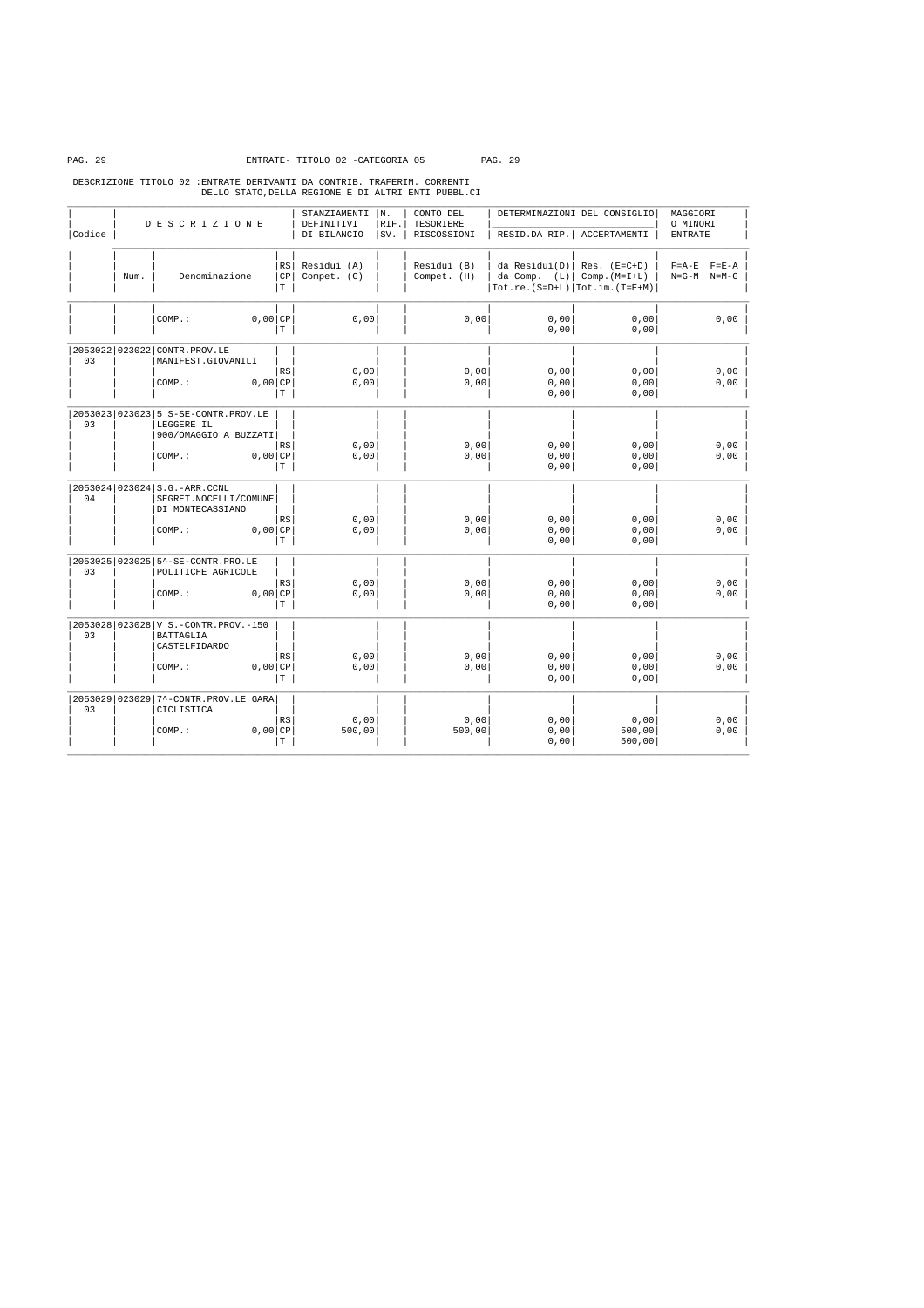| Codice                 | DESCRIZIONE |                                                                                                              |                   | STANZIAMENTI<br>DEFINITIVI<br>DI BILANCIO | IN.<br>RIF.<br>SV. | CONTO DEL<br>TESORIERE<br>RISCOSSIONI |                                    | DETERMINAZIONI DEL CONSIGLIO<br>RESID.DA RIP.   ACCERTAMENTI                                             | MAGGIORI<br>O MINORI<br><b>ENTRATE</b>             |
|------------------------|-------------|--------------------------------------------------------------------------------------------------------------|-------------------|-------------------------------------------|--------------------|---------------------------------------|------------------------------------|----------------------------------------------------------------------------------------------------------|----------------------------------------------------|
|                        | Num.        | Denominazione                                                                                                | RS<br>CP<br>T     | Residui (A)<br>$Compet.$ (G)              |                    | Residui (B)<br>Compet. (H)            |                                    | da Residui(D)   Res. (E=C+D)<br>da Comp. $(L)  $ Comp. $(M=I+L)$<br>$ Tot,re.(S=D+L)   Tot.in.(T=E+M)  $ | $F = A - E$ $F = E - A$<br>$N = G - M$ $N = M - G$ |
|                        |             |                                                                                                              |                   |                                           |                    |                                       |                                    |                                                                                                          |                                                    |
| 03                     |             | 2053030 023030 ASSEGN. FONDI LR<br>75/97-BIBLIOT.-PROV.-<br>$0,00$  CP<br>COMP.:                             | RS<br>$\mathbf T$ | 0,00<br>0,00                              |                    | 0.00<br>0,00                          | 0.00<br>0,00<br>0,00               | 0.00<br>0,00<br>0,00                                                                                     | 0.00<br>0,00                                       |
| 03                     |             | 2053031   023031   SS-C. PROV. INT. SOST. CO<br>NCILIAZIONE CENTRO<br>POMERIDIANO<br>$2.560,00$ CP<br>COMP.: | l RS<br>T.        | 33.664,00<br>2.560,00                     | 48                 | 31.884,80<br>0,00                     | 1.779, 20<br>2.560,00<br>4.339,20  | 33.664,00<br>2.560,00<br>36.224,00                                                                       | 0.00<br>0,00                                       |
| 03                     |             | 2053032 023032 SS-C. PROV. TAXI<br>SOCIALE<br>5.277, 32 CP<br>COMP.:                                         | <b>RS</b><br>T.   | 15.329,90<br>4.460,00                     | 49                 | 15.329,91<br>2.220,68                 | 0,00<br>2.239, 32<br>2.239,32      | 15.329,91<br>4.460,00<br>19.789,91                                                                       | 0,01<br>0,00                                       |
| 03                     |             | 2053034 023034 V-C. PROV. PROGET. CONCI<br>LIAZ.TRASP.URBANO<br>$0.00$ <sub>c</sub> $P$<br>COMP.:            | <b>RS</b><br>T.   | 34.955,71<br>0,00                         | 150                | 30.390, 94<br>0,00                    | 4.564,77<br>0,00<br>4.564,77       | 34.955,71<br>0.00<br>34.955,71                                                                           | 0,00<br>0,00                                       |
| 2053040 023040 5<br>03 |             | S.-S.E.-LR.21/92-FOND<br>I PARZ.C.O.M.<br>$0.00$ <sub>c</sub> $P$<br>COMP.:                                  | <b>RS</b><br>T    | 0,00<br>0,00                              |                    | 0,00<br>0,00                          | 0,00<br>0,00<br>0,00               | 0,00<br>0,00<br>0,00                                                                                     | 0,00<br>0,00                                       |
|                        |             | T.CATEG. 05<br>84.237.32 CP<br>*COMPETEN. :                                                                  | RS<br>T.          | 83.949,61<br>121.649,31                   |                    | 77.605,65<br>42.169,97                | 6.343,97<br>66.578,30<br>72.922,27 | 83.949,62<br>108.748,27<br>192.697,89                                                                    | 0,01<br>$12.901,04-$                               |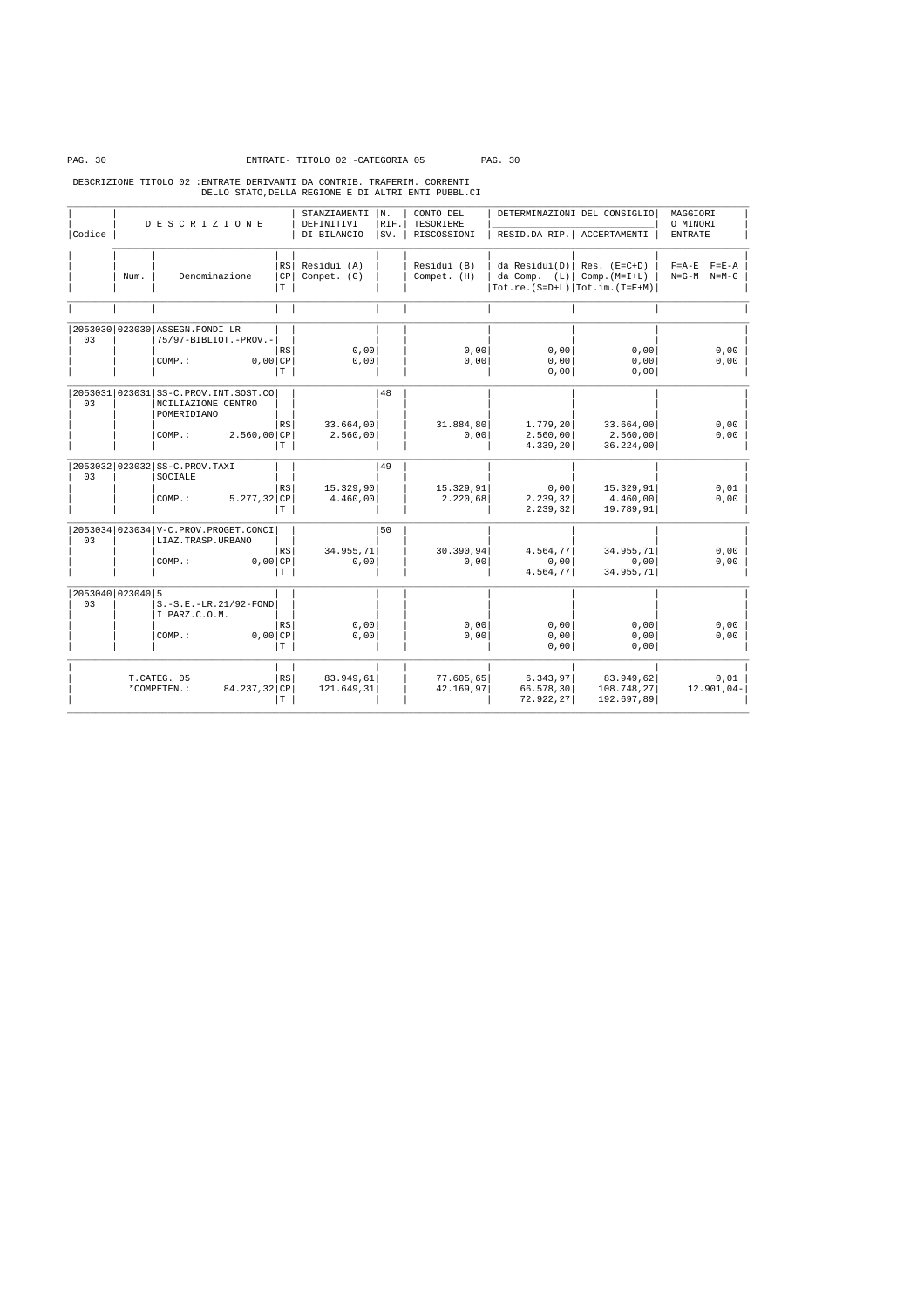### PAG. 31 ENTRATE - RIASSUNTO TITOLO 02 PAG. 31

| Codice |                | CATEGORIE                                                                |                      | STAMZIAMENTI<br>DEFINITIVI<br>DI BILANCIO | CONTO DEL<br>TESORIERE<br>RISCOSSIONI |                                      | DETERMINAZIONI DEL CONSIGLIO<br>RESID.DA RIP.   ACCERTAMENTI                                                | MAGGIORI<br>O MINORI<br><b>ENTRATE</b>             |
|--------|----------------|--------------------------------------------------------------------------|----------------------|-------------------------------------------|---------------------------------------|--------------------------------------|-------------------------------------------------------------------------------------------------------------|----------------------------------------------------|
|        | Num.           | Denominazione                                                            | <b>RS</b><br>CP<br>T | Residui (A)<br>$Compet.$ (G)              | Residui (B)<br>Compet. (H)            | da Residui(D)   Res. $(E=C+D)$       | da Comp. $(L)  $ Comp. $(M=I+L)$<br>$ {\rm Tot} . {\rm re} .$ (S=D+L) $ {\rm Tot} . {\rm im} .$ (T=E+M) $ $ | $F = A - E$ $F = E - A$<br>$N = G - M$ $N = M - G$ |
|        | $\mathbf{1}$   | Contributi e trasferi<br>menti correnti dallo<br>90.753,07 CP<br>COMP.:  | <b>RS</b>            | 0,00<br>141.713,04                        | 0,00<br>141.440,27                    | 0,00<br>0,00<br>0.00                 | 0,00<br>141.440,27<br>141.440.27                                                                            | 0,00<br>$272,77-$                                  |
|        | 2              | Contributi e trasferi<br>menti correnti dalla<br>384.855.92 CP<br>COMP.: | RS                   | 79.977,12<br>392.295.43                   | 74.122,23<br>264, 407, 37             | 0,00<br>100.539,76<br>100.539.76     | 74.122,23<br>364.947.13<br>439,069,36                                                                       | $5.854.89-$<br>$27.348,30-$                        |
|        | $\overline{3}$ | Contributi e trasferi<br>menti dalla Regione p<br>292.000.00 CP<br>COMP: | <b>RS</b>            | 205.885,79<br>305.454,18                  | 204.890,51<br>125.192,20              | 0,00<br>149.243.63<br>149.243,63     | 204.890,51<br>274.435,83<br>479.326,34                                                                      | $995, 28 -$<br>$31.018, 35 -$                      |
|        | 5              | Contributi e trasferi<br>menti correnti da alt<br>COMP.:<br>84.237.32 CP | RS<br>т              | 83.949.61<br>121.649,31                   | 77.605.65<br>42.169,97                | 6.343.97<br>66.578,30<br>72.922, 27  | 83.949.62<br>108.748,27<br>192.697,89                                                                       | 0.01<br>$12.901,04-$                               |
|        |                | TOT.TITOLO<br>851.846,31 CP<br>*COMPETEN.:                               | RS                   | 369.812,52<br>961.111,96                  | 356.618,39<br>573.209,81              | 6.343,97<br>316.361,69<br>322.705,66 | 362.962,36<br>889.571,50<br>1.252.533.86                                                                    | $6.850.16 -$<br>$71.540.46 -$                      |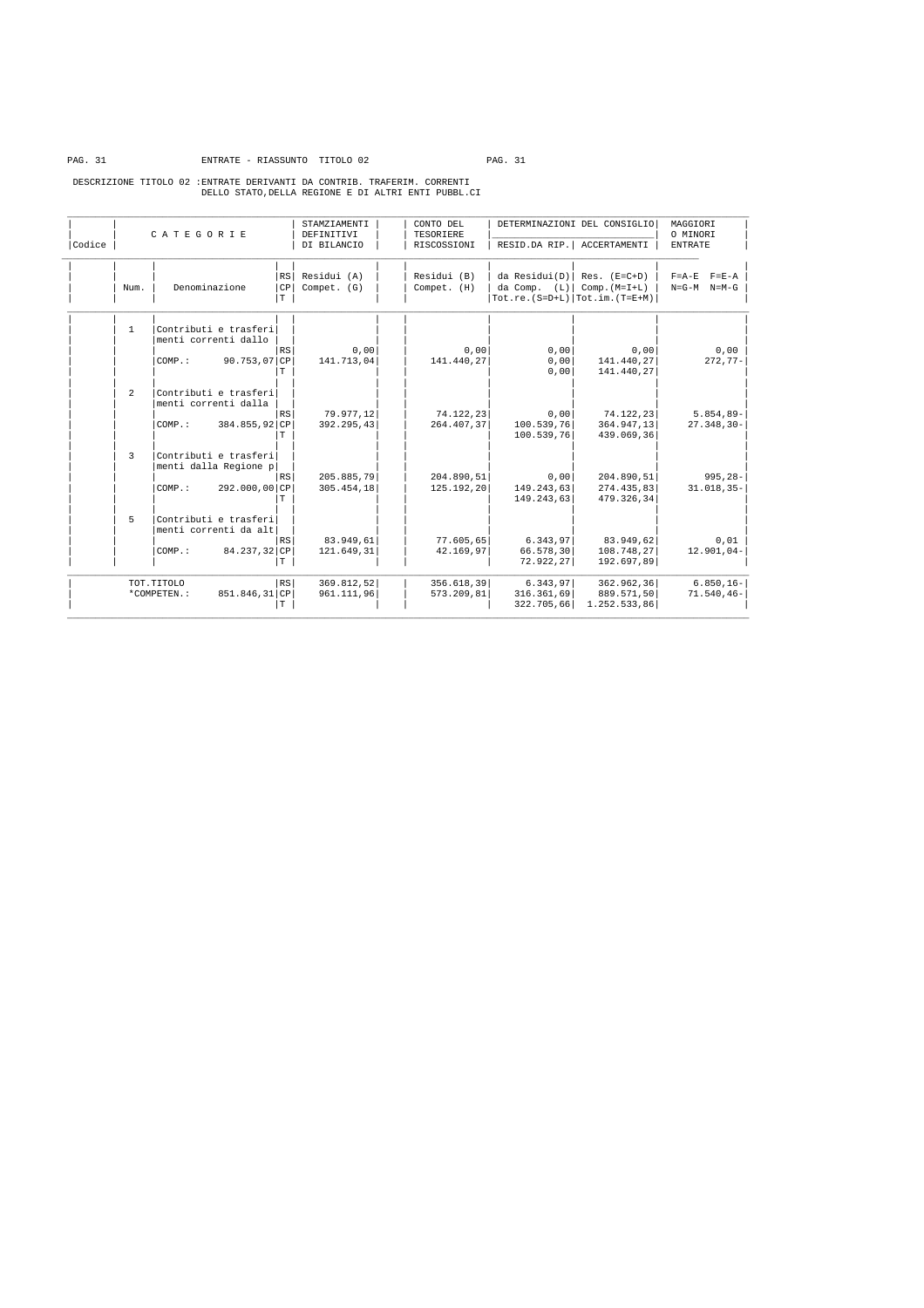### PAG. 32 ENTRATE- TITOLO 03 -CATEGORIA 01 PAG. 32

| Codice                                 |      | <b>DESCRIZIONE</b>                                                                                                                                | STANZIAMENTI<br>DEFINITIVI<br>DI BILANCIO | IN.<br>RIF.<br>SV. | CONTO DEL<br>TESORIERE<br>RISCOSSIONI |                                                                    | DETERMINAZIONI DEL CONSIGLIO<br>RESID.DA RIP.   ACCERTAMENTI | MAGGIORI<br>O MINORI<br><b>ENTRATE</b>             |
|----------------------------------------|------|---------------------------------------------------------------------------------------------------------------------------------------------------|-------------------------------------------|--------------------|---------------------------------------|--------------------------------------------------------------------|--------------------------------------------------------------|----------------------------------------------------|
|                                        | Num. | RS<br>Denominazione<br>CP<br>$\mathbb T$                                                                                                          | Residui (A)<br>Compet. (G)                |                    | Residui (B)<br>Compet. (H)            | da Residui(D)   Res. $(E=C+D)$<br>da Comp. $(L)  $ Comp. $(M=I+L)$ | $ Tot.re.(S=D+L)   Tot.in.(T=E+M)  $                         | $F = A - E$ $F = E - A$<br>$N = G - M$ $N = M - G$ |
| 0 <sub>0</sub>                         |      | CATEGOR.01<br>Proventi dei servizi<br>pubblici<br>*********************<br>3013100 023100 PROVENTI<br>ATTIVITA'SPONSORIZ.MA<br>NIFESTAZIONI VARIE |                                           |                    |                                       |                                                                    |                                                              |                                                    |
|                                        |      | RS<br>$0,00$ <sub>CP</sub><br>COMP.:<br>$\mathbb T$                                                                                               | 0,00<br>0,00                              |                    | 0,00<br>0,00                          | 0,00<br>0,00<br>0,00                                               | 0,00<br>0,00<br>0,00                                         | 0,00<br>0,00                                       |
| 0 <sub>0</sub>                         |      | 3013101 023101 V ~- 94 ~ GIRO<br>D'ITALIA-SPONSORIZ.<br>RS<br>$0,00$  CP<br>COMP.:<br>$\mathbb T$                                                 | 0,00<br>0,00                              |                    | 0,00<br>0,00                          | 0,00<br>0,00<br>0,00                                               | 0,00<br>0,00<br>0,00                                         | 0,00<br>0,00                                       |
| 3014000   024000   3<br>0 <sup>0</sup> |      | S. -LL. PP. - PROV. CONCES<br>S. CIMITERIALI-RIUTIL.<br>RS<br>7.000,00 CP<br>COMP.:<br>$\mathbb T$                                                | 103,29<br>8.700,00                        | 51                 | 103,29<br>9.481.99                    | 0,00<br>0,00<br>0,00                                               | 103,29<br>9.481,99<br>9.585,28                               | 0,00<br>781,99                                     |
| 0 <sup>0</sup>                         |      | 3014010 024010 UTC-PROVENTI<br>CONCES.NUOVI LOCULI<br>ECC.<br>RS<br>120.000,00 CP<br>COMP.:<br>T.                                                 | 7.969,12<br>120.000,00                    | 52                 | 7.969,12<br>112.031,84                | 0,00<br>17.342,60<br>17.342,60                                     | 7.969,12<br>129.374,44<br>137.343,56                         | 0,00<br>9.374,44                                   |
| 0 <sup>0</sup>                         |      | 3010000   030000   1 S. - SEGR. - DIRITTI DI  <br>SEGRETERIA<br>RS<br>COMP.:<br>31.500,00 CP<br>$\mathbb T$                                       | 0,00<br>43.200,00                         | 53                 | 0,00<br>41.082,12                     | 0,00<br>0,00<br>0,00                                               | 0,00<br>41.082,12<br>41.082,12                               | 0,00<br>$2.117,88-$                                |
| 0 <sub>0</sub>                         |      | 3010100 030100 4 S.-URB--NUOVI<br>DIRITTI SEGR. (ART. 16<br>D.L.233/9<br>RS                                                                       | 0,00                                      | 54                 | 0,00                                  | 0,00                                                               | 0,00                                                         | 0,00                                               |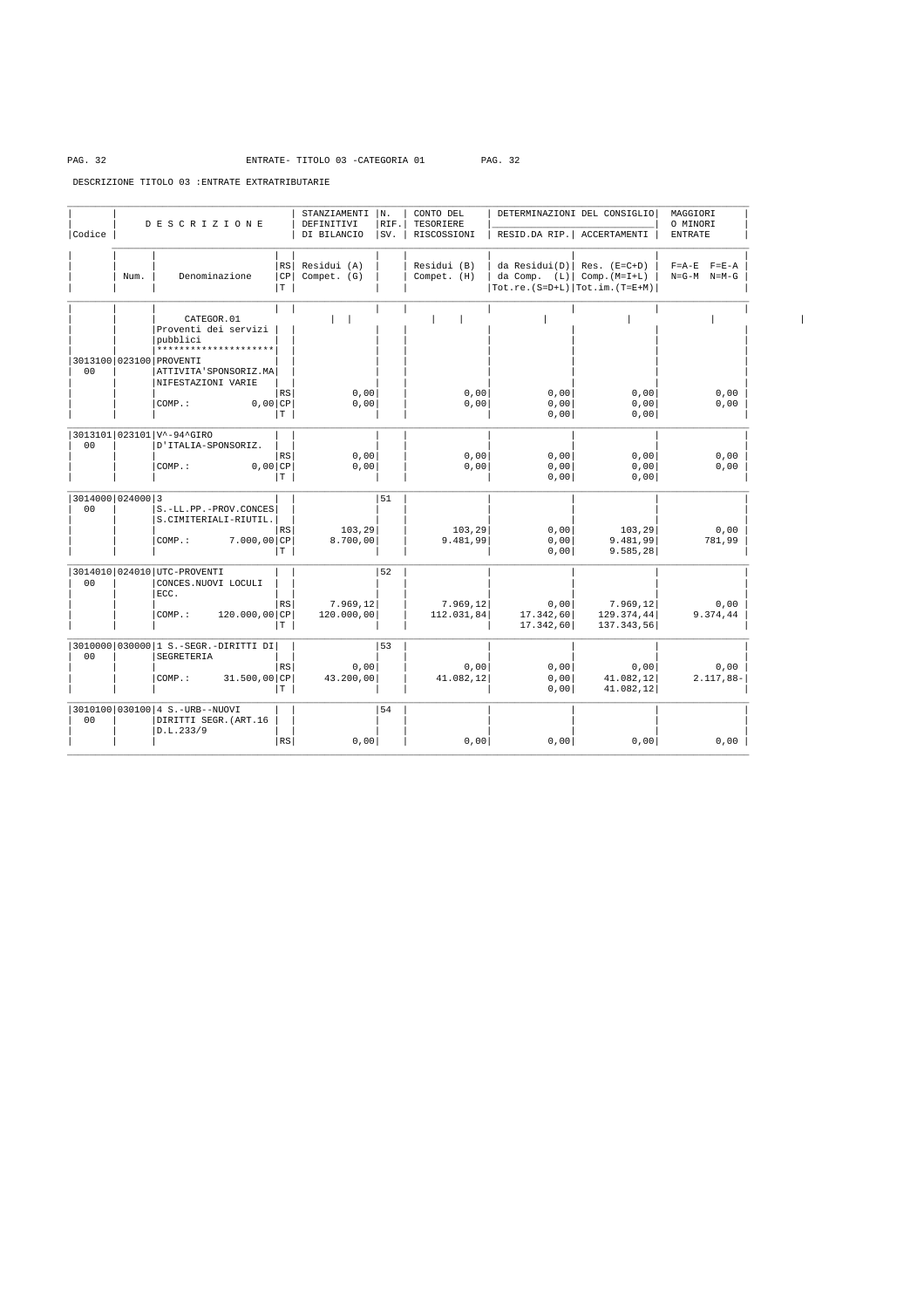### PAG. 33 ENTRATE- TITOLO 03 -CATEGORIA 01 PAG. 33

| Codice         |      | DESCRIZIONE                                                                                          |                     | STANZIAMENTI<br>DEFINITIVI<br>DI BILANCIO | IN.<br>RIF.<br> sv. | CONTO DEL<br>TESORIERE<br>RISCOSSIONI |                          | DETERMINAZIONI DEL CONSIGLIO<br>RESID.DA RIP.   ACCERTAMENTI                                             | MAGGIORI<br>O MINORI<br><b>ENTRATE</b>             |
|----------------|------|------------------------------------------------------------------------------------------------------|---------------------|-------------------------------------------|---------------------|---------------------------------------|--------------------------|----------------------------------------------------------------------------------------------------------|----------------------------------------------------|
|                | Num. | Denominazione                                                                                        | RS<br>CP<br>ΙT.     | Residui (A)<br>Compet. (G)                |                     | Residui (B)<br>Compet. (H)            |                          | da Residui(D)   Res. $(E=C+D)$<br>da Comp. $(L)$ Comp. $(M=I+L)$<br>$ Tot.re.(S=D+L)   Tot.in.(T=E+M)  $ | $F = A - E$ $F = E - A$<br>$N = G - M$ $N = M - G$ |
|                |      | 46.600,00 CP<br>COMP.:                                                                               | $\mathbf T$ .       | 40.600,00                                 |                     | 39.613,25                             | 0,00<br>0,00             | 39.613, 25<br>39.613,25                                                                                  | $986,75-$                                          |
| 0 <sub>0</sub> |      | 3010101 030101 V'-PIANO CASA<br>DIRITTI DI SEGRET.<br>$2.000,00$ CP<br>COMP.:                        | RS.<br>T.           | 0,00<br>2.000,00                          | 55                  | 0,00<br>660,00                        | 0,00<br>0,00<br>0,00     | 0,00<br>660,00<br>660,00                                                                                 | 0,00<br>$1.340,00 -$                               |
| 0 <sup>0</sup> |      | 3010300 030300   1 S. - SEGR. - DIRITTI<br>RILASCIO CARTE<br>IDENTITA'<br>12.500,00 CP<br>COMP.:     | <b>RS</b><br>T.     | 0,00<br>12.500,00                         | 56                  | 0.00<br>13.302,48                     | 0,00<br>0,00<br>0,00     | 0.00<br>13.302,48<br>13.302,48                                                                           | 0.00<br>802,48                                     |
| 0 <sup>0</sup> |      | 3010701 030701 6 S.-PM-AMMENDE E<br>CONTRAVV.COM.LI-REGOL<br>AM.ED ORDIN.<br>$3.000,00$ CP<br>COMP.: | RS.<br>$\mathbb T$  | 0.00<br>2.000,00                          | 57                  | 0.00<br>3.520,49                      | 0.001<br>0,00<br>0,00    | 0.00<br>3.520, 49<br>3.520, 49                                                                           | 0.00<br>1.520,49                                   |
| 0 <sup>0</sup> |      | 3010702 030702 SANZIONE<br>DIP.AGRICOLTURA-IV^<br>$0.00$ <sub>c</sub> $P$<br>COMP.:                  | RS<br>T.            | 540,00<br>0,00                            | 58                  | 0,00<br>0,00                          | 540,00<br>0,00<br>540,00 | 540,00<br>0,00<br>540,00                                                                                 | 0,00<br>0,00                                       |
| 0 <sup>0</sup> |      | 3010703   030703   SANZ.AMM.TIVE E<br>CONTR.VARIE SS<br>0,00 CP<br>COMP.:                            | RS<br>T.            | 0,00<br>0,00                              |                     | 0,00<br>0,00                          | 0,00<br>0,00<br>0,00     | 0,00<br>0,00<br>0,00                                                                                     | 0,00<br>0,00                                       |
| 0 <sup>0</sup> |      | 3010704 030704 SANZIONI AMM. VE UTC<br>800,00 CP<br>COMP.:                                           | RS<br>$\mathbf T$ . | 0.00<br>819,84                            | 59                  | 0.00<br>871,24                        | 0.00<br>0,00<br>0,00     | 0,00<br>871,24<br>871,24                                                                                 | 0,00<br>51,40                                      |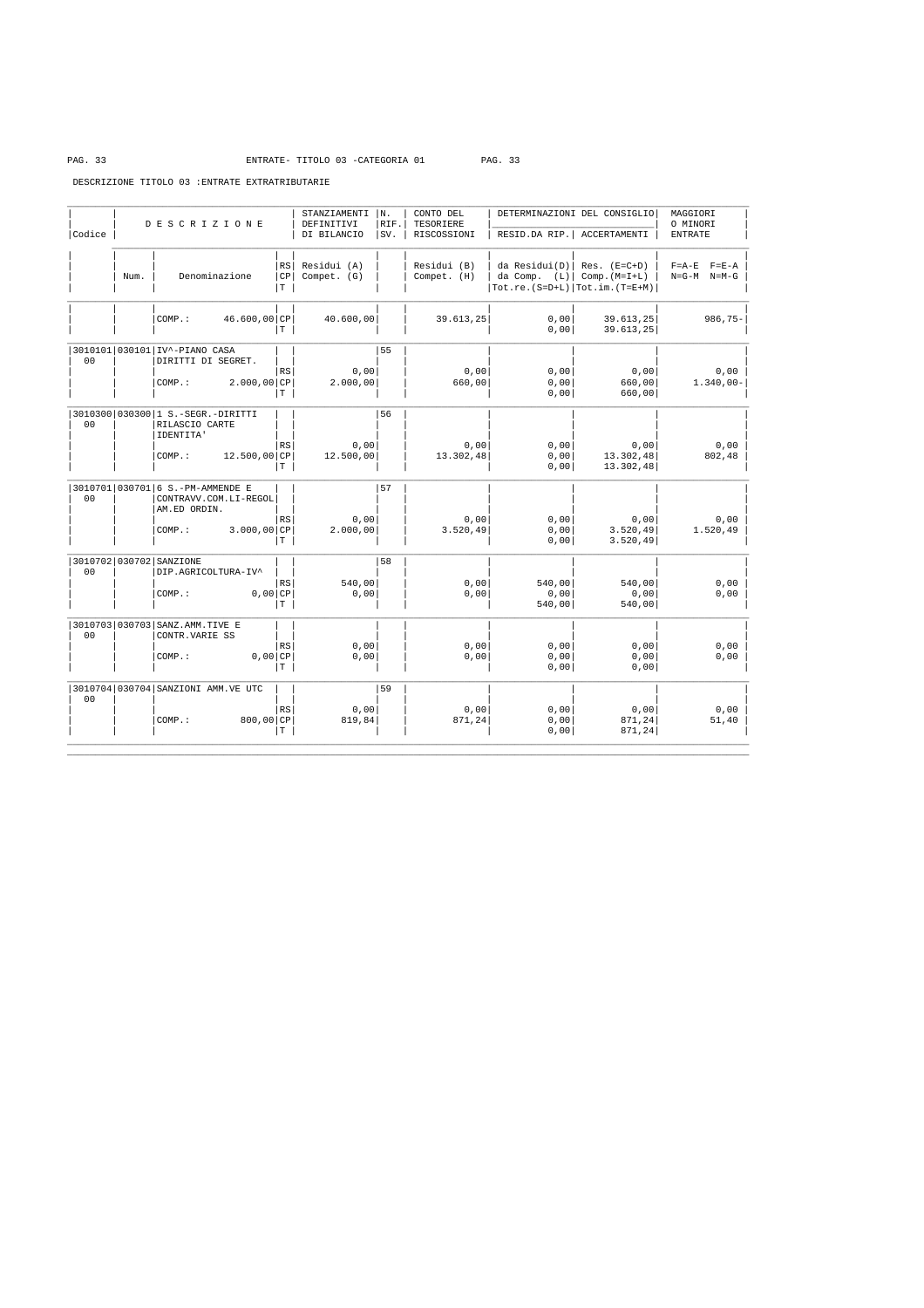### PAG. 34 ENTRATE- TITOLO 03 -CATEGORIA 01 PAG. 34

| Codice                             |      | DESCRIZIONE                                                                                                |                   | STANZIAMENTI<br>DEFINITIVI<br>DI BILANCIO | $ N$ .<br>RIF.<br> sv. | CONTO DEL<br>TESORIERE<br>RISCOSSIONI |                      | DETERMINAZIONI DEL CONSIGLIO<br>RESID.DA RIP.   ACCERTAMENTI                                               | MAGGIORI<br>O MINORI<br><b>ENTRATE</b>             |
|------------------------------------|------|------------------------------------------------------------------------------------------------------------|-------------------|-------------------------------------------|------------------------|---------------------------------------|----------------------|------------------------------------------------------------------------------------------------------------|----------------------------------------------------|
|                                    | Num. | Denominazione                                                                                              | RS<br>CP<br>TГ    | Residui (A)<br>Compet. (G)                |                        | Residui (B)<br>Compet. (H)            |                      | da Residui(D)   Res. $(E=C+D)$<br>da Comp. $(L)  $ Comp. $(M=I+L)$<br>$ Tot.re.(S=D+L)   Tot.in.(T=E+M)  $ | $F = A - E$ $F = E - A$<br>$N = G - M$ $N = M - G$ |
| 0 <sub>0</sub>                     |      | 3010705 030705 V <sup>^</sup> -SANZIONI<br>N.REGOL.GESTIONE<br>RIFIUTI<br>1.000,00 CP<br>COMP.:            | RS<br>$\mathbb T$ | 0,00<br>1.000,00                          | 60                     | 0,00<br>930,00                        | 0,00<br>0,00<br>0,00 | 0,00<br>930,00<br>930,00                                                                                   | 0,00<br>$70,00-$                                   |
| 0 <sup>0</sup>                     |      | 3010710   030710   6 S.-PM-PROV.art.208<br>CODICE DELLA<br>STRADA-50% f.vinc.<br>120.000,00 CP<br>COMP.:   | RS<br>T           | 18,00<br>120.000,00                       | 61                     | 18,00<br>116.512,49                   | 0,00<br>0,00<br>0,00 | 18,00<br>116.512,49<br>116.530,49                                                                          | 0,00<br>$3.487, 51 -$                              |
| 0 <sup>0</sup>                     |      | 3010711   030711   6 S. - PM-PROV. ART. 208<br>COD.della STRADA-50%<br>F.LIBERI<br>COMP.:<br>120.000,00 CP | RS<br>$\mathbf T$ | 18,00<br>120.000,00                       | 62                     | 18,00<br>116.512,49                   | 0,00<br>0,00<br>0,00 | 18,00<br>116.512,49<br>116.530,49                                                                          | 0,00<br>$3.487, 51 -$                              |
| 3010715 030715 6<br>0 <sup>0</sup> |      | S.-P.L./UFF.TRAFF.-L.<br>285/92-RIMB.AUTORIZ.U<br>FF.TRAFFICO<br>COMP.:<br>12.000,00 CP                    | RS<br>T.          | 0,00<br>12.000,00                         | 63                     | 0,00<br>10.416,00                     | 0,00<br>0,00<br>0,00 | 0,00<br>10.416,00<br>10.416,00                                                                             | 0,00<br>$1.584,00-$                                |
| 3010720 030720 6<br>0 <sup>0</sup> |      | S. - P.M. - PROV. CONTRAVV<br>.LI DERIV.LEGGI<br><b>DELEGATE</b><br>5.000,00 CP<br>COMP.:                  | RS<br>$\mathbb T$ | 2.019,52<br>1.000,00                      | 64                     | 32,66<br>355,00                       | 0,00<br>0,00<br>0,00 | 32,66<br>355,00<br>387,66                                                                                  | $1.986, 86 -$<br>$645,00-$                         |
| 0 <sup>0</sup>                     |      | 3011000 031000 U.TRIB.-PROVENTI<br>LAMPADE VOTIVE<br>0,00 CP <br>COMP.:                                    | RS                | 0,00<br>0,00                              |                        | 0,00<br>0,00                          | 0,00<br>0,00         | 0.00<br>0,00                                                                                               | 0.00<br>0,00                                       |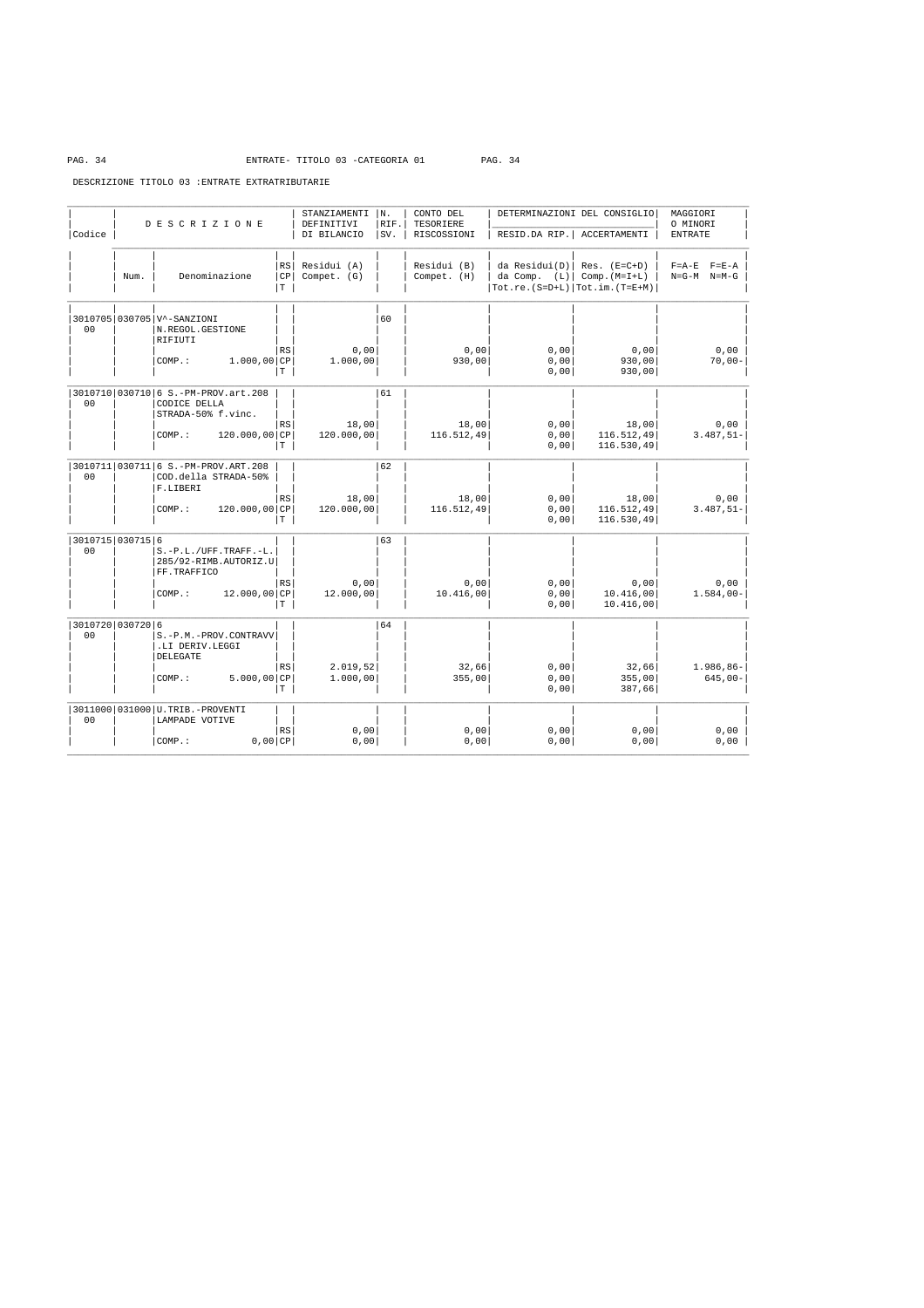### PAG. 35 ENTRATE- TITOLO 03 -CATEGORIA 01 PAG. 35

| Codice                     |      | DESCRIZIONE                                                                                        |                          | STANZIAMENTI<br>$ N$ .<br>DEFINITIVI<br>DI BILANCIO | RIF.<br> sv. | CONTO DEL<br>TESORIERE<br>RISCOSSIONI |                                     | DETERMINAZIONI DEL CONSIGLIO<br>RESID.DA RIP.   ACCERTAMENTI                                               | MAGGIORI<br>O MINORI<br><b>ENTRATE</b>             |
|----------------------------|------|----------------------------------------------------------------------------------------------------|--------------------------|-----------------------------------------------------|--------------|---------------------------------------|-------------------------------------|------------------------------------------------------------------------------------------------------------|----------------------------------------------------|
|                            | Num. | Denominazione                                                                                      | RS<br>CP<br>T.           | Residui (A)<br>Compet. (G)                          |              | Residui (B)<br>Compet. (H)            |                                     | da Residui(D)   Res. $(E=C+D)$<br>da Comp. $(L)  $ Comp. $(M=I+L)$<br>$ Tot.re.(S=D+L)   Tot.in.(T=E+M)  $ | $F = A - E$ $F = E - A$<br>$N = G - M$ $N = M - G$ |
|                            |      |                                                                                                    | T                        |                                                     |              |                                       | 0,00                                | 0,00                                                                                                       |                                                    |
| 0 <sub>0</sub>             |      | 3011100   031100   UTC-PROVENTI SERVIZI<br>VARI CIMITERIALI<br>COMP.:<br>$0,00$  CP                | RS<br>T.                 | 0,00<br>0,00                                        |              | 0,00<br>0,00                          | 0,00<br>0,00<br>0,00                | 0,00<br>0,00<br>0,00                                                                                       | 0,00<br>0,00                                       |
| 3011120 031120 7<br>$00\,$ |      | S.-S.S.-PROV. IMPIANTI<br>SPORTIVI<br>87.000,00 CP<br>COMP.:                                       | RS<br>T                  | 24.899,19<br>87.000,00                              | 65           | 14.714,28<br>56.745,30                | 10.185,09<br>31.237,78<br>41.422,87 | 24.899,37<br>87.983,08<br>112.882,45                                                                       | 0,18<br>983,08                                     |
| 0 <sup>0</sup>             |      | 3011121 031121 PROVENTI IMPIANTI<br>SPORTIVI - UTC-<br>0,00 CP<br>COMP.:                           | <b>RS</b><br>l T         | 0,00<br>0,00                                        |              | 0,00<br>0,00                          | 0,00<br>0,00<br>0,00                | 0,00<br>0,00<br>0,00                                                                                       | 0,00<br>0,00                                       |
| 0 <sup>0</sup>             |      | 3011200 031200 ARRETRATI PASTI<br>DOCENTI SCUOLE<br>STATALI 1998/2000<br>COMP.:<br>$0,00$  CP      | <b>RS</b><br>T.          | 0,00<br>0,00                                        |              | 0,00<br>0,00                          | 0,00<br>0,00<br>0,00                | 0,00<br>0,00<br>0,00                                                                                       | 0,00<br>0,00                                       |
| 0 <sup>0</sup>             |      | 3011201   031201   PROVENTI RETTE SCUOLE  <br>MATERNE STATALI<br>0,00 CP<br>COMP.:                 | l RS<br>T.               | 0,00<br>0,00                                        |              | 0.00<br>0,00                          | 0,00<br>0,00<br>0,00                | 0.00<br>0,00<br>0,00                                                                                       | 0.00<br>0,00                                       |
| 0 <sup>0</sup>             |      | 3011202   031202   S.U. PROVENTI RETTE<br><b>SCUOLE MATERNE</b><br>STATALI<br>$0,00$  CP<br>COMP.: | <b>RS</b><br>$\mathbb T$ | 768,84<br>0,00                                      | 66           | 6,48<br>0,00                          | 372.36<br>0,00<br>372, 36           | 378,84<br>0,00<br>378,84                                                                                   | $390.00 -$<br>0,00                                 |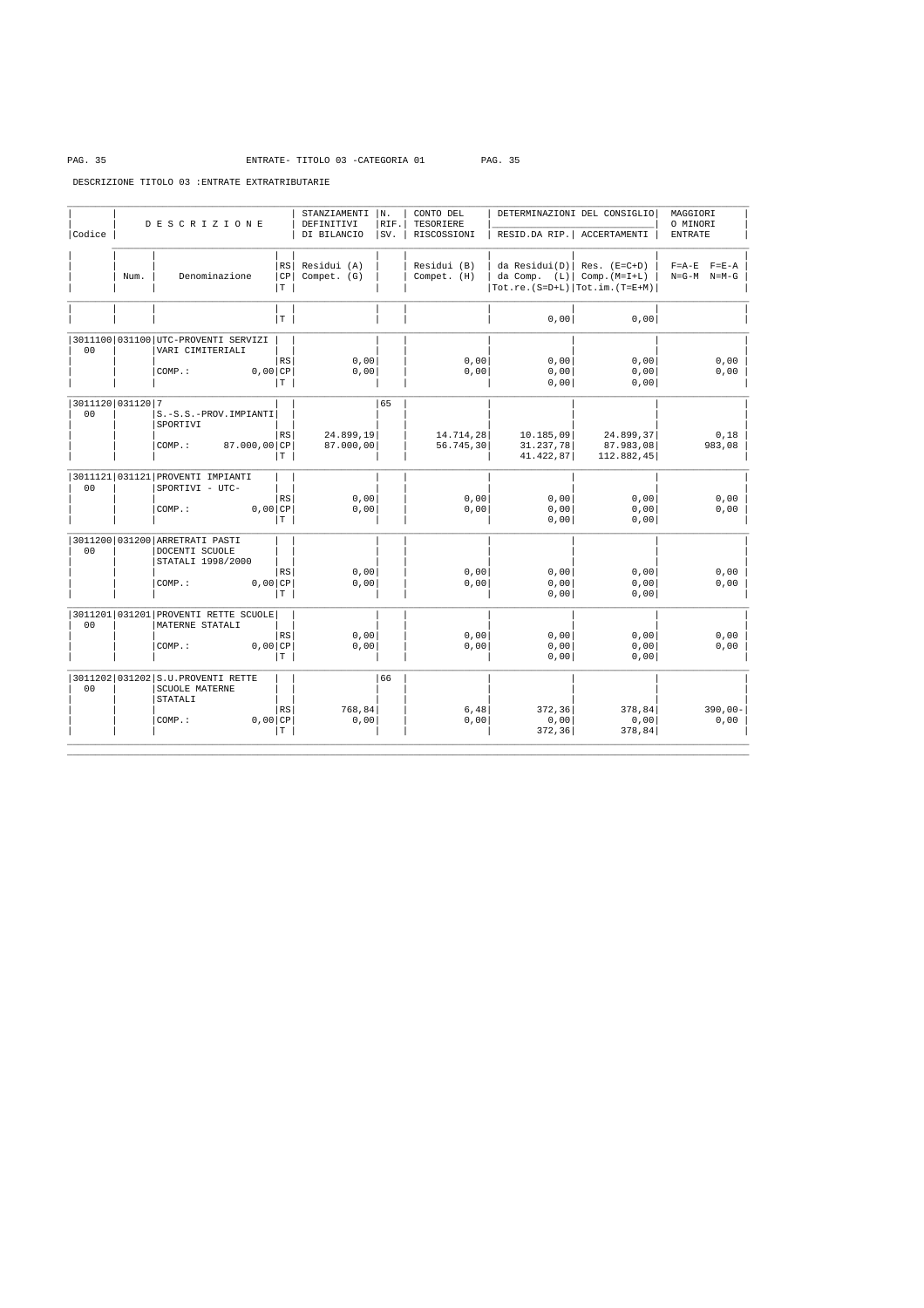### PAG. 36 ENTRATE- TITOLO 03 -CATEGORIA 01 PAG. 36

| Codice         |      | DESCRIZIONE                                                                               |                   | STANZIAMENTI<br>DEFINITIVI<br>DI BILANCIO | IN.<br>RIF.<br>ISV. | CONTO DEL<br>TESORIERE<br>RISCOSSIONI |                                | DETERMINAZIONI DEL CONSIGLIO<br>RESID.DA RIP.   ACCERTAMENTI                                               | MAGGIORI<br>O MINORI<br><b>ENTRATE</b>             |
|----------------|------|-------------------------------------------------------------------------------------------|-------------------|-------------------------------------------|---------------------|---------------------------------------|--------------------------------|------------------------------------------------------------------------------------------------------------|----------------------------------------------------|
|                | Num. | Denominazione                                                                             | RS<br>CP<br>T     | Residui (A)<br>Compet. (G)                |                     | Residui (B)<br>Compet. (H)            |                                | da Residui(D)   Res. $(E=C+D)$<br>da Comp. $(L)  $ Comp. $(M=I+L)$<br>$ Tot.re.(S=D+L)   Tot.in.(T=E+M)  $ | $F = A - E$ $F = E - A$<br>$N = G - M$ $N = M - G$ |
| 0 <sub>0</sub> |      | 3011203 031203 7 S.-S.S.-PASTI<br>DOCENTI SCUOLE<br>MAT. STAT.<br>$5.200,00$ CP<br>COMP.: | RS<br>$\mathbb T$ | 13.924,90<br>5.200,00                     | 67                  | 16.413,04<br>5.200,00                 | 0,00<br>0,00<br>0,00           | 16.413.04<br>5.200,00<br>21.613,04                                                                         | 2.488.14<br>0,00                                   |
| 0 <sub>0</sub> |      | 3011210   031210   PROVENTI RETTE SCUOLA  <br>MEDIA<br>COMP.:<br>$0,00$ CP                | RS<br>T.          | 8,32<br>0,00                              | 68                  | 9,40<br>0,00                          | 0,00<br>0,00<br>0,00           | 9,40<br>0,00<br>9,40                                                                                       | 1,08<br>0,00                                       |
| 0 <sub>0</sub> |      | 3011211 031211 S.U. PROVENTI RETTE<br>SCUOLA MEDIA<br>COMP.:<br>$0,00$  CP                | $_{\rm RS}$<br>T. | 841,44<br>0,00                            | 69                  | 0,00<br>0,00                          | 395,85<br>0,00<br>395,85       | 395,85<br>0,00<br>395,85                                                                                   | $445, 59 -$<br>0,00                                |
| 0 <sup>0</sup> |      | 3011212 031212 PASTI DOCENTI SCUOLA<br>MEDIA STATALE<br>$0,00$ <sub>CP</sub><br>COMP.:    | RS.<br>T.         | 0,00<br>1.600,00                          |                     | 0,00<br>1.550,88                      | 0,00<br>0,00<br>0,00           | 0,00<br>1.550,88<br>1.550, 88                                                                              | 0,00<br>$49, 12 -$                                 |
| 0 <sup>0</sup> |      | 3011215   031215   3 S.-LL.PP.-PROV.<br>TRASPORTI SCOLASTICI<br>COMP.:<br>60.000.00 CP    | RS<br>T.          | 6.037,46<br>60.000.00                     | 70                  | 6.098, 10<br>50.614.25                | 0,00<br>6.225, 40<br>6.225, 40 | 6.098, 10<br>56.839,65<br>62.937,75                                                                        | 60,64<br>$3.160, 35 -$                             |
| 0 <sub>0</sub> |      | 3011230   031230   RETTE REFEZIONE<br>SCUOLE ELEMENTARI<br>$0,00$  CP<br>COMP.:           | RS<br>$\mathbb T$ | 0,00<br>0,00                              |                     | 0,00<br>0,00                          | 0,00<br>0,00<br>0,00           | 0,00<br>0,00<br>0,00                                                                                       | 0,00<br>0,00                                       |
| 0 <sub>0</sub> |      | 3011231 031231 SU-PROVENTI RETTE<br>REF. SCUOLE ELEMENTARI<br>0,00 CP<br>COMP.:           | RS                | 1.566,57<br>0,00                          | 71                  | 165.97<br>0,00                        | 565.55<br>0,00                 | 731.52<br>0,00                                                                                             | $835.05 -$<br>0,00                                 |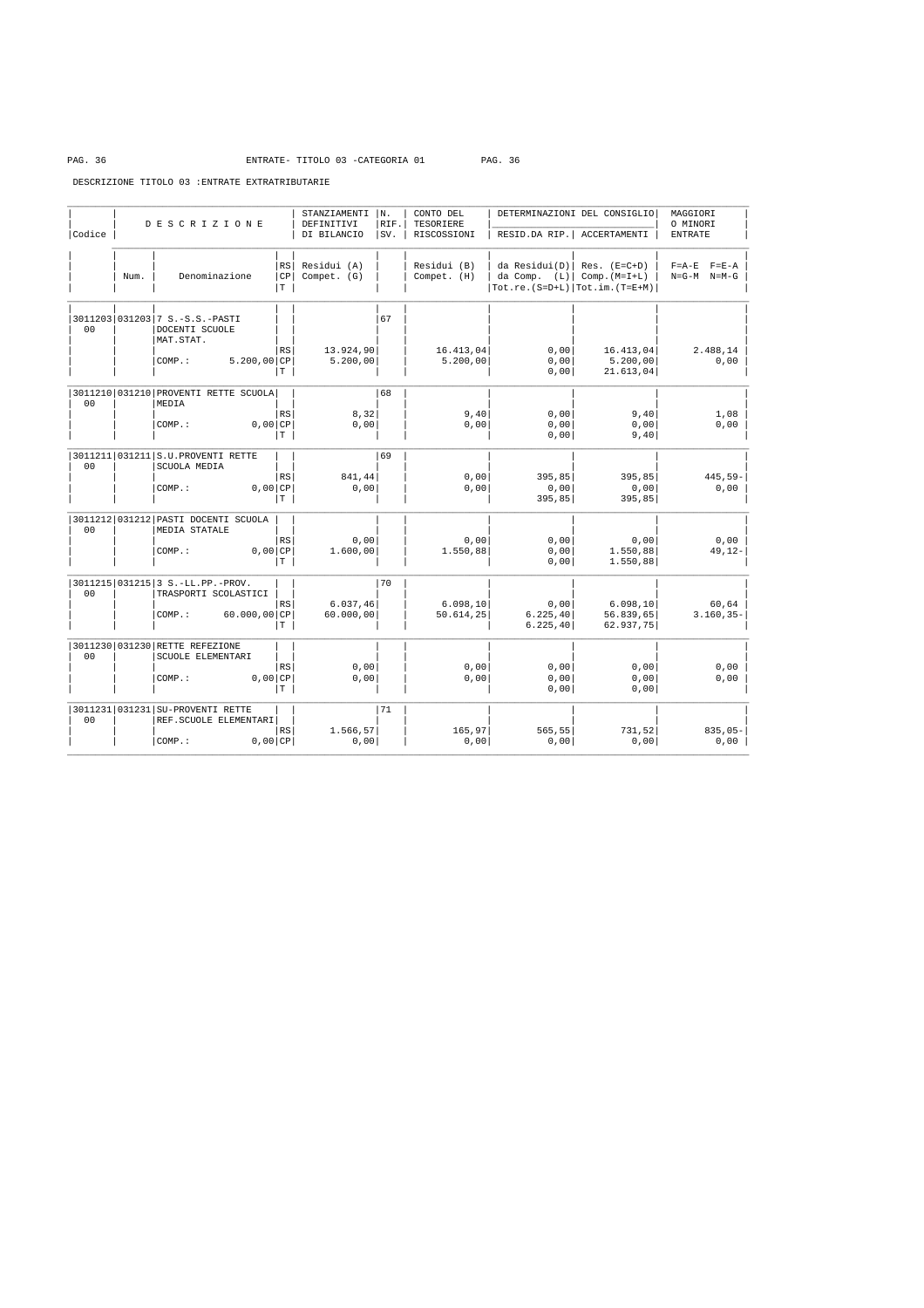### PAG. 37 ENTRATE- TITOLO 03 -CATEGORIA 01 PAG. 37

| Codice         |      | DESCRIZIONE                                                                                                       |                     | STANZIAMENTI<br>DEFINITIVI<br>DI BILANCIO | IN.<br>RIF.<br> sv. | CONTO DEL<br>TESORIERE<br>RISCOSSIONI |                                | DETERMINAZIONI DEL CONSIGLIO<br>RESID.DA RIP.   ACCERTAMENTI                                               | MAGGIORI<br>O MINORI<br><b>ENTRATE</b>             |
|----------------|------|-------------------------------------------------------------------------------------------------------------------|---------------------|-------------------------------------------|---------------------|---------------------------------------|--------------------------------|------------------------------------------------------------------------------------------------------------|----------------------------------------------------|
|                | Num. | Denominazione                                                                                                     | RS<br>CP<br>T.      | Residui (A)<br>Compet. (G)                |                     | Residui (B)<br>Compet. (H)            |                                | da Residui(D)   Res. $(E=C+D)$<br>da Comp. $(L)  $ Comp. $(M=I+L)$<br>$ Tot.re.(S=D+L)   Tot.in.(T=E+M)  $ | $F = A - E$ $F = E - A$<br>$N = G - M$ $N = M - G$ |
|                |      |                                                                                                                   | IТ                  |                                           |                     |                                       | 565, 55                        | 731,52                                                                                                     |                                                    |
| 0 <sub>0</sub> |      | 3011232   031232   7 S.-S.S.-PASTI<br>DOCENTI SCUOLE<br>ELEM. STAT.<br>3.979,00 CP<br>COMP.:                      | <b>RS</b><br>T.     | 12.538,70<br>3.979,00                     | 172                 | 13.631,77<br>3.979,00                 | 0,00<br>0,00<br>0,00           | 13.631,77<br>3.979,00<br>17.610,77                                                                         | 1.093,07<br>0,00                                   |
| 00             |      | 3011301   031301   7 S. - S. S. - PROV. RETTE<br>ASILO NIDO<br>COMP.:<br>$0.00$ <sub>c</sub> $P$                  | RS<br>T.            | 1.013,32<br>0,00                          | 73                  | 28,89<br>0,00                         | 188,93<br>0,00<br>188,93       | 217,82<br>0,00<br>217,82                                                                                   | $795, 50 -$<br>0,00                                |
| 0 <sub>0</sub> |      | 3011302 031302 7 S.-S.S.-PROVENTI<br>A.NIDO IN CONV.<br>COMP.:<br>$0.00$ <sub>c</sub> $P$                         | <b>RS</b><br>l T    | 3.546,58<br>0,00                          | 74                  | 1.326,85<br>0,00                      | 1.694, 73<br>0,00<br>1.694, 73 | 3.021,58<br>0,00<br>3.021, 58                                                                              | $525,00-$<br>0,00                                  |
| 00             |      | 3011305 031305 PROVENTI MATERIALI DI<br>RECUPERO NON<br>METALLICI (CARTA)<br>0,00 CP<br>COMP.:                    | <b>RS</b><br>T.     | 0,00<br>0,00                              |                     | 0,00<br>0,00                          | 0,00<br>0,00<br>0,00           | 0,00<br>0,00<br>0,00                                                                                       | 0,00<br>0,00                                       |
| 0 <sup>0</sup> |      | 3011306 031306 PROVENTI MATERIALI DI<br>RECUPERO NON<br>METALLICI (PLASTICA)<br>$0.00$ <sub>c</sub> $P$<br>COMP.: | <b>RS</b><br>T.     | 0,00<br>0,00                              |                     | 0,00<br>0,00                          | 0,00<br>0,00<br>0,00           | 0,00<br>0,00<br>0,00                                                                                       | 0,00<br>0,00                                       |
| 0 <sup>0</sup> |      | 3011307   031307   UTC-PROVENTI RECUPERO  <br>MATERIALI FERROSI<br>0,00 CP<br>COMP.:                              | RS<br>$\mathbf T$ . | 0.00<br>0,00                              |                     | 0.00<br>0,00                          | 0.00<br>0,00<br>0,00           | 0.00<br>0,00<br>0,00                                                                                       | 0.00<br>0,00                                       |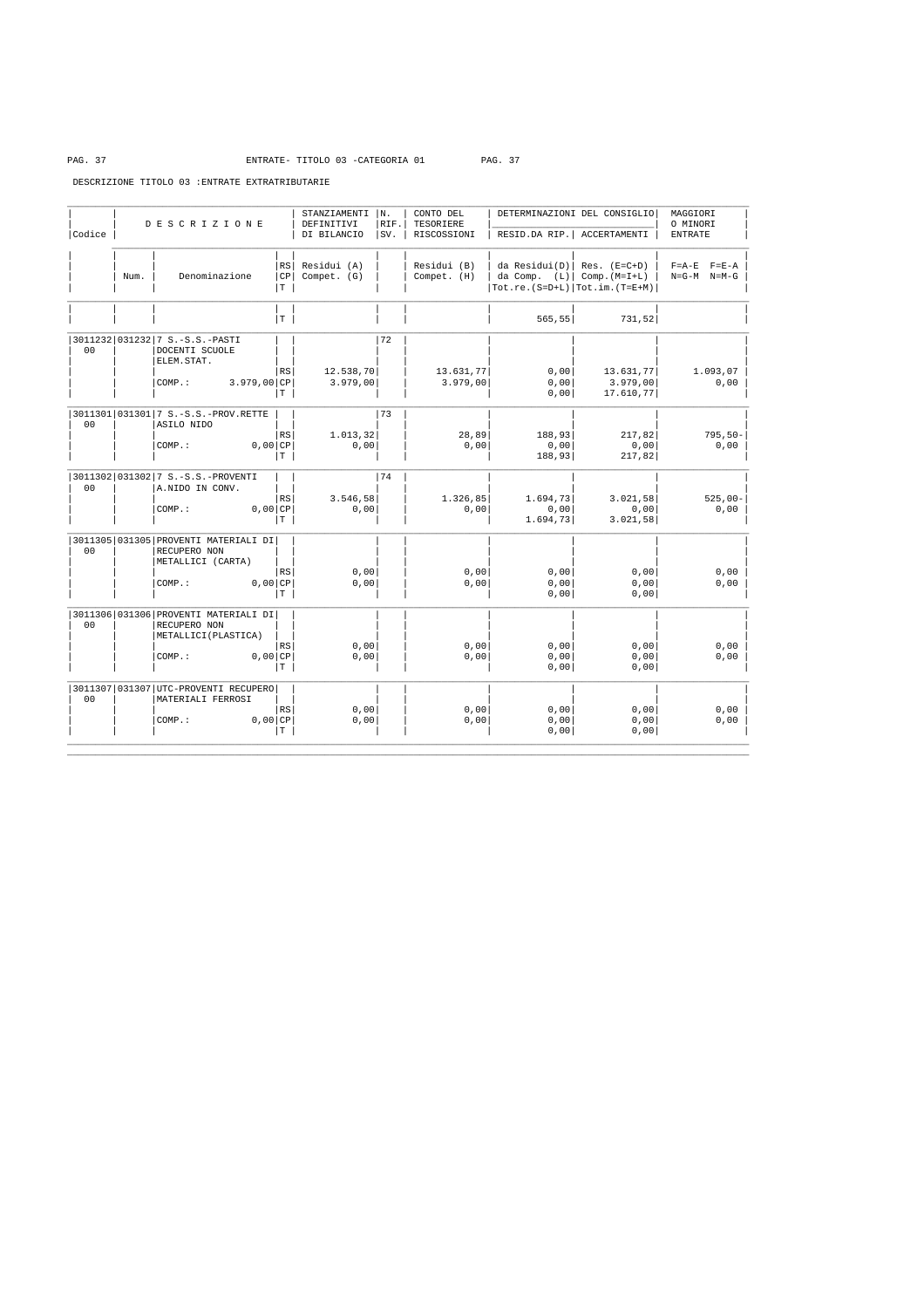### PAG. 38 ENTRATE- TITOLO 03 -CATEGORIA 01 PAG. 38

| Codice         |      | DESCRIZIONE                                                                                   |                | STANZIAMENTI<br>DEFINITIVI<br>DI BILANCIO | IN.<br>RIF.<br>SV. | CONTO DEL<br>TESORIERE<br>RISCOSSIONI |                          | DETERMINAZIONI DEL CONSIGLIO<br>RESID.DA RIP.   ACCERTAMENTI                                              | MAGGIORI<br>O MINORI<br><b>ENTRATE</b>             |
|----------------|------|-----------------------------------------------------------------------------------------------|----------------|-------------------------------------------|--------------------|---------------------------------------|--------------------------|-----------------------------------------------------------------------------------------------------------|----------------------------------------------------|
|                | Num. | Denominazione<br>T                                                                            | RS<br>CP       | Residui (A)<br>Compet. (G)                |                    | Residui (B)<br>Compet. (H)            |                          | da Residui(D)   Res. $(E=C+D)$<br>da Comp. $(L)  $ Comp. $(M=I+L)$<br>$ Tot.re.(S=D+L)   Tot.in.(T=E+M) $ | $F = A - E$ $F = E - A$<br>$N = G - M$ $N = M - G$ |
| 0 <sub>0</sub> |      | 3011308   031308   PROV. VENDITA CARTA DA<br>MACERO                                           |                |                                           |                    |                                       |                          |                                                                                                           |                                                    |
|                |      | $0,00$  CP<br>COMP.:                                                                          | RS<br>T        | 0,00<br>0,00                              |                    | 0,00<br>0,00                          | 0,00<br>0,00<br>0,00     | 0,00<br>0,00<br>0,00                                                                                      | 0,00<br>0,00                                       |
| 0 <sup>0</sup> |      | 3011311 031311 7 S.-S.S.-RETTE<br>CENTRI ESTIVI<br>E.POMER.                                   |                |                                           | 75                 |                                       |                          |                                                                                                           |                                                    |
|                |      | COMP.:<br>14.100,00 CP                                                                        | RS<br>T.       | 1.453,00<br>13.197,00                     |                    | 1.003,00<br>903,00                    | 450,00<br>0,00<br>450,00 | 1.453,00<br>903,00<br>2.356,00                                                                            | 0,00<br>$12.294,00-$                               |
| 0 <sub>0</sub> |      | 3011312 031312 7^-RETTE CENTRI<br>EST. BIMBI<br>SC.MAT./COLONIE<br>COMP.:<br>$3.300,00$ CP    | RS<br>T.       | 0,00<br>2.700,00                          | 76                 | 0,00<br>2.700,00                      | 0,00<br>0,00<br>0,00     | 0,00<br>2.700,00<br>2.700,00                                                                              | 0,00<br>0,00                                       |
| 00             |      | 3011313 031313 7^-COLONIE ESTIVE<br>16.840,00 CP<br>COMP.:                                    | RS<br>T.       | 0,00<br>15.374,00                         | 77                 | 0,00<br>15.374,00                     | 0,00<br>0,00<br>0,00     | 0,00<br>15.374,00<br>15.374,00                                                                            | 0,00<br>0,00                                       |
| 0 <sup>0</sup> |      | 3011314   031314   COMPARTECIP. CORSI<br>MUSICALI<br>$0,00$ <sub>CP</sub><br>COMP.:           | <b>RS</b><br>T | 0,00<br>0,00                              |                    | 0,00<br>0,00                          | 0,00<br>0,00<br>0,00     | 0,00<br>0,00<br>0,00                                                                                      | 0.00<br>0,00                                       |
| 00             |      | 3011315 031315 PROVENTI CENTRO<br>POMERIDIANO PER<br>MINORI<br>$0,00$ <sub>CP</sub><br>COMP.: | RS<br>T        | 0,00<br>0,00                              |                    | 0,00<br>0,00                          | 0,00<br>0,00<br>0,00     | 0,00<br>0,00<br>0,00                                                                                      | 0,00<br>0,00                                       |
| 00             |      | 3011319   031319   7^-RETTE CENTRI<br>HANDIC. FUORI COMUNE                                    |                |                                           |                    |                                       |                          |                                                                                                           |                                                    |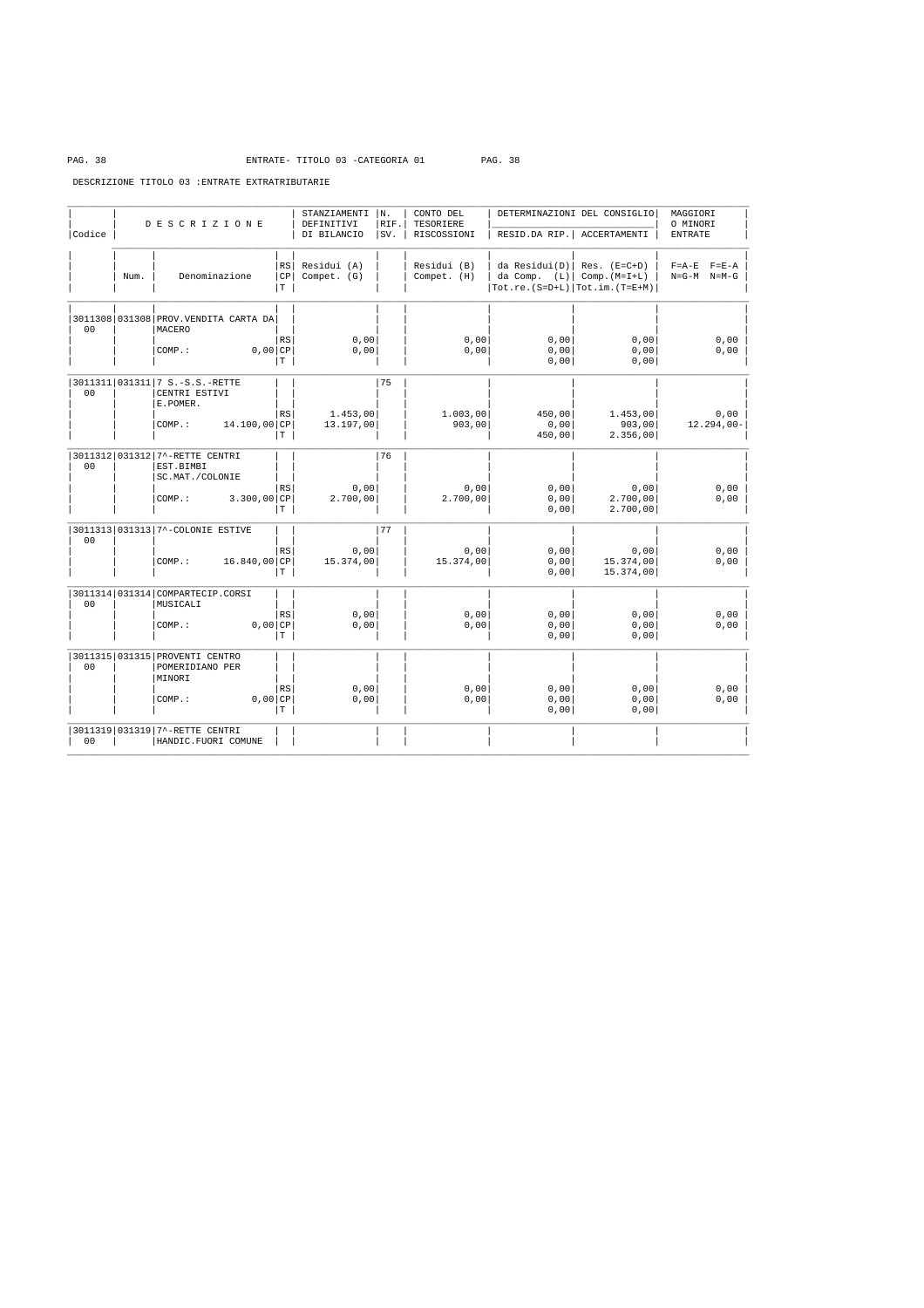## PAG. 39 ENTRATE- TITOLO 03 -CATEGORIA 01 PAG. 39

| Codice                             |      | DESCRIZIONE                                                                                 |               | STANZIAMENTI<br>DEFINITIVI<br>DI BILANCIO | IN.<br>RIF.<br>SV. | CONTO DEL<br>TESORIERE<br>RISCOSSIONI |                                    | DETERMINAZIONI DEL CONSIGLIO<br>RESID.DA RIP.   ACCERTAMENTI                                               | MAGGIORI<br>O MINORI<br><b>ENTRATE</b>             |
|------------------------------------|------|---------------------------------------------------------------------------------------------|---------------|-------------------------------------------|--------------------|---------------------------------------|------------------------------------|------------------------------------------------------------------------------------------------------------|----------------------------------------------------|
|                                    | Num. | Denominazione                                                                               | RS<br>CP<br>T | Residui (A)<br>Compet. (G)                |                    | Residui (B)<br>Compet. (H)            |                                    | da Residui(D)   Res. $(E=C+D)$<br>da Comp. $(L)  $ Comp. $(M=I+L)$<br>$ Tot.re.(S=D+L)   Tot.in.(T=E+M)  $ | $F = A - E$ $F = E - A$<br>$N = G - M$ $N = M - G$ |
|                                    |      | $0.00$ <sub>c</sub> $P$<br>COMP.:                                                           | RS.<br>T.     | 0,00<br>0,00                              |                    | 0.00<br>0,00                          | 0,00<br>0,00<br>0,00               | 0.001<br>0,00<br>0,00                                                                                      | 0.00<br>0,00                                       |
| 0 <sub>0</sub>                     |      | 3011320   031320   7 S. - S. S. - RETTE<br>CENTRO DIURNO HANDIC.<br>COMP.:<br>14.000,00 CP  | RS<br>T       | 1.196,60<br>13.263,00                     | 78                 | 1.137,00<br>12.517,50                 | 0,00<br>1.563,00<br>1.563,00       | 1.137,00<br>14.080,50<br>15.217,50                                                                         | $59,60-$<br>817,50                                 |
| 00                                 |      | 3011321   031321   7 S. - S. S. - RETTE CASA<br><b>ALLOGGIO</b><br>COMP.:<br>31.025,00 CP   | RS<br>T       | 8.331,52<br>31.025,00                     | 79                 | 10.827,10<br>24.233,50                | 0,00<br>6.781,50<br>6.781, 50      | 10.827, 10<br>31.015,00<br>41.842,10                                                                       | 2.495,58<br>$10,00-$                               |
| 00                                 |      | 3011322   031322   PROVENTI TRASPORTO<br>INABILI<br>$0.00$ <sub>c</sub> $P$<br>COMP.:       | RS<br>T.      | 0,00<br>0,00                              |                    | 0,00<br>0,00                          | 0,00<br>0,00<br>0,00               | 0,00<br>0,00<br>0,00                                                                                       | 0.00<br>0,00                                       |
| 0 <sub>0</sub>                     |      | 3012600   032600   3 S. - LL. PP. - PROVENTI<br>PALETTE CANI<br>$0,00$  CP<br>COMP.:        | RS<br>Iт      | 0,00<br>0,00                              |                    | 0,00<br>0,00                          | 0,00<br>0,00<br>0,00               | 0,00<br>0,00<br>0,00                                                                                       | 0,00<br>0,00                                       |
| 0 <sup>0</sup>                     |      | 3012700 032700 5 S.-S.E.-PROVENTI<br>MERCATO<br>COPERTO-ATT.EC.-<br>COMP.:<br>$6.600,00$ CP | RS<br>т       | 11.432,02<br>5.618,87                     | 180                | 0,00<br>0,00                          | 6.926, 35<br>5.618,87<br>12.545,22 | 6.926, 35<br>5.618, 87<br>12.545,22                                                                        | $4.505,67-$<br>0,00                                |
| 3012701 032701 2<br>0 <sup>0</sup> |      | S. - TRIB. - PROV. MERCATO<br>COPERTO<br>COMP.:<br>1.733.00 CP                              | RS<br>T.      | 1.399, 10<br>1.733,00                     | 81                 | 1.399,10<br>335,90                    | 0,00<br>1.399,10<br>1.399, 10      | 1.399, 10<br>1.735,00<br>3.134, 10                                                                         | 0,00<br>2,00                                       |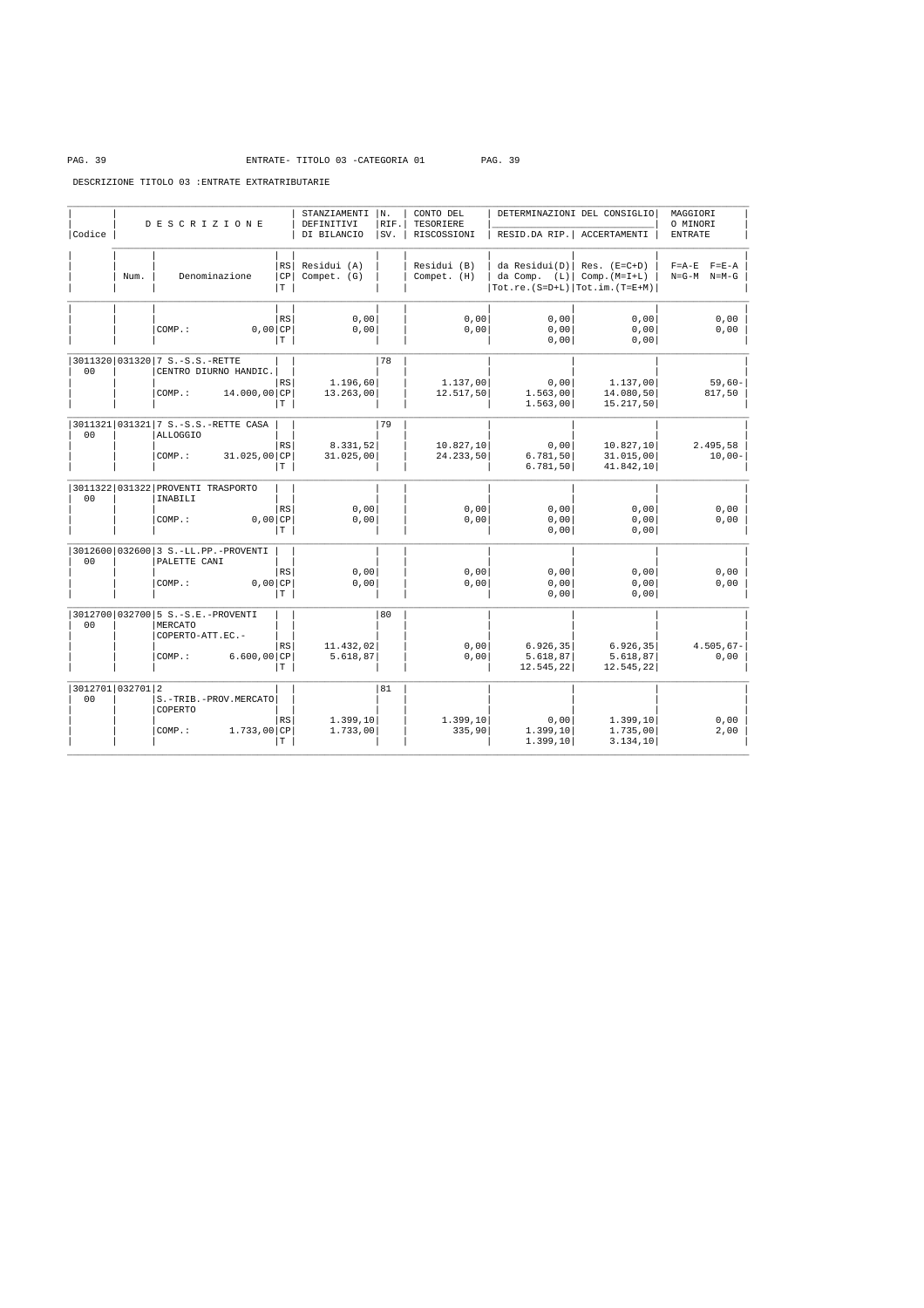### PAG. 40 ENTRATE- TITOLO 03 -CATEGORIA 01 PAG. 40

| Codice         |      | DESCRIZIONE                                                                                  |                          | STANZIAMENTI<br>DEFINITIVI<br>DI BILANCIO | IN.<br>RIF.<br> sv. | CONTO DEL<br>TESORIERE<br>RISCOSSIONI |                                | DETERMINAZIONI DEL CONSIGLIO<br>RESID.DA RIP.   ACCERTAMENTI                                               | MAGGIORI<br>O MINORI<br><b>ENTRATE</b>             |
|----------------|------|----------------------------------------------------------------------------------------------|--------------------------|-------------------------------------------|---------------------|---------------------------------------|--------------------------------|------------------------------------------------------------------------------------------------------------|----------------------------------------------------|
|                | Num. | Denominazione                                                                                | RS<br>CP<br>TГ           | Residui (A)<br>Compet. (G)                |                     | Residui (B)<br>Compet. (H)            |                                | da Residui(D)   Res. $(E=C+D)$<br>da Comp. $(L)  $ Comp. $(M=I+L)$<br>$ Tot.re.(S=D+L)   Tot.in.(T=E+M)  $ | $F = A - E$ $F = E - A$<br>$N = G - M$ $N = M - G$ |
|                |      |                                                                                              |                          |                                           |                     |                                       |                                |                                                                                                            |                                                    |
| 0 <sub>0</sub> |      | 3013210 033210 5 S.-S.E.-PROVENTI<br>MUSEO DELLA<br>FISARMONICA<br>17.000,00 CP<br>COMP.:    | RS<br>T.                 | 120,00<br>16.500,00                       | 82                  | 120,00<br>16.065,50                   | 0,00<br>607, 50<br>607,50      | 120,00<br>16.673,00<br>16.793,00                                                                           | 0,00<br>173,00                                     |
| 0 <sub>0</sub> |      | 3013307   033307   7^G.C.RETTE ASILO<br>NIDO "IL COVO DEI                                    |                          |                                           | 83                  |                                       |                                |                                                                                                            |                                                    |
|                |      | BIRICCHINI"<br>74.467,25 CP<br>COMP.:                                                        | RS<br>T                  | 12.224,30<br>74.467,25                    |                     | 12.224,30<br>37.895,08                | 0,00<br>27.735,05<br>27.735,05 | 12.224,30<br>65.630, 13<br>77.854,43                                                                       | 0,00<br>$8.837, 12 -$                              |
| 0 <sup>0</sup> |      | 3013600   033600   PROVENTI FREQ.E<br>REFEZ. SCUOLA<br>MAT. "REGINA<br>MARGHERITA"           |                          |                                           |                     |                                       |                                |                                                                                                            |                                                    |
|                |      | $0,00$  CP<br>COMP.:                                                                         | <b>RS</b><br>$\mathbb T$ | 0,00<br>0,00                              |                     | 0.00<br>0,00                          | 0.00<br>0,00<br>0,00           | 0.00<br>0,00<br>0,00                                                                                       | 0.00<br>0,00                                       |
| 0 <sup>0</sup> |      | 3013601 033601 SU-PROVENTI<br>REF. SCUOLA<br>MAT.R.MARGHERITA                                | RS.                      | 1.022,71                                  | 84                  | 111, 33                               | 324,04                         | 435,37                                                                                                     | $587, 34-$                                         |
|                |      | $0,00$  CP<br>COMP.:                                                                         | $\mathbb T$              | 0,00                                      |                     | 0,00                                  | 0,00<br>324,04                 | 0,00<br>435,37                                                                                             | 0,00                                               |
| 0 <sup>0</sup> |      | 3013700 033700 PROVENTI FARMACIA<br>COMUNALE-PLURISERVIZI<br>$0,00$  CP<br>COMP.:            | RS<br>$\mathbb T$        | 0,00<br>0,00                              |                     | 0,00<br>0,00                          | 0,00<br>0,00<br>0,00           | 0,00<br>0,00<br>0,00                                                                                       | 0,00<br>0,00                                       |
| 0 <sup>0</sup> |      | 3013702   033702   PROVENTI FARMACIA<br><b>CROCETTE</b><br>$0.00$ <sub>c</sub> $P$<br>COMP.: | RS<br>T.                 | 0,00<br>0,00                              |                     | 0,00<br>0,00                          | 0,00<br>0,00<br>0,00           | 0,00<br>0,00<br>0,00                                                                                       | 0,00<br>0,00                                       |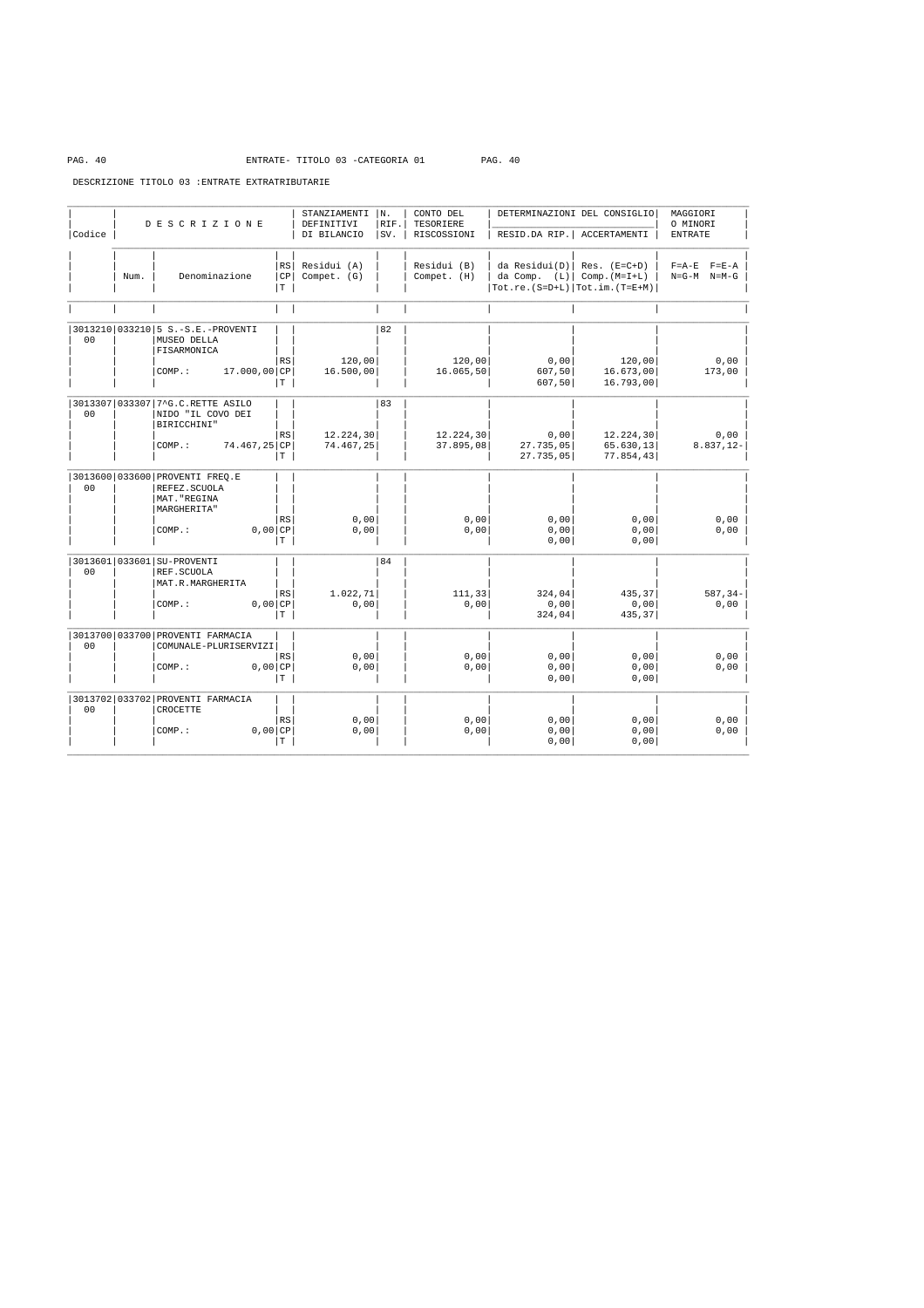### PAG. 41 ENTRATE- TITOLO 03 -CATEGORIA 01 PAG. 41

| Codice                             |      | DESCRIZIONE                                                                |                  | STANZIAMENTI   N.<br>DEFINITIVI<br>DI BILANCIO | RIF.<br> sv. | CONTO DEL<br>TESORIERE<br>RISCOSSIONI |                                       | DETERMINAZIONI DEL CONSIGLIO<br>RESID.DA RIP.   ACCERTAMENTI                                             | MAGGIORI<br>O MINORI<br><b>ENTRATE</b>             |
|------------------------------------|------|----------------------------------------------------------------------------|------------------|------------------------------------------------|--------------|---------------------------------------|---------------------------------------|----------------------------------------------------------------------------------------------------------|----------------------------------------------------|
|                                    | Num. | Denominazione                                                              | RS<br>CP<br>TГ   | Residui (A)<br>Compet. (G)                     |              | Residui (B)<br>Compet. (H)            |                                       | da Residui(D)   Res. $(E=C+D)$<br>da Comp. $(L)$ Comp. $(M=I+L)$<br>$ Tot.re.(S=D+L)   Tot.in.(T=E+M)  $ | $F = A - E$ $F = E - A$<br>$N = G - M$ $N = M - G$ |
|                                    |      |                                                                            |                  |                                                |              |                                       |                                       |                                                                                                          |                                                    |
| 3013703 033703 1<br>0 <sub>0</sub> |      | S.-SEGR.-FARM.CROCETT<br>E-RIMANENZE AL<br>31/12/2007                      |                  |                                                | 85           |                                       |                                       |                                                                                                          |                                                    |
|                                    |      | $0.00$ <sub>c</sub> $P$<br>COMP.:                                          | <b>RS</b><br>T.  | 59.399,97<br>0,00                              |              | 9.399,97<br>0,00                      | 50.000,00<br>0,00<br>50.000,00        | 59.399,97<br>0,00<br>59.399,97                                                                           | 0,00<br>0,00                                       |
| 00                                 |      | 3013720 033720 7 S.-C.R.-RETTE CASA<br>DI RIPOSO C.MORDINI                 |                  |                                                | 86           |                                       |                                       |                                                                                                          |                                                    |
|                                    |      | COMP:<br>715.000,00 CP                                                     | RS<br>T          | 175.275,74<br>732.600,00                       |              | 149.517,44<br>588.921,91              | 25.762,80<br>120.482,62<br>146.245,42 | 175.280,24<br>709.404,53<br>884.684,77                                                                   | 4,50<br>$23.195, 47-$                              |
| 0 <sub>0</sub>                     |      | 3013800   033800   S.G.-PROVENTI TERRENI<br>AGRICOLI                       |                  |                                                |              |                                       |                                       |                                                                                                          |                                                    |
|                                    |      | $0.00$ <sub>c</sub> $P$<br>COMP.:                                          | <b>RS</b><br>l T | 0,00<br>0,00                                   |              | 0,00<br>0,00                          | 0,00<br>0,00<br>0,00                  | 0,00<br>0,00<br>0,00                                                                                     | 0,00<br>0,00                                       |
| 0 <sup>0</sup>                     |      | 3013801   033801   5 S.-S.E.-CANONE<br>PART. FIERE-RIVERSAMEN<br><b>TO</b> |                  |                                                | 187          |                                       |                                       |                                                                                                          |                                                    |
|                                    |      | $3.250,00$ CP<br>COMP.:                                                    | <b>RS</b><br> T  | 0,00<br>2.322,67                               |              | 0,00<br>2.322,67                      | 0,00<br>0,00<br>0,00                  | 0,00<br>2.322,67<br>2.322,67                                                                             | 0,00<br>0,00                                       |
| 0 <sub>0</sub>                     |      | 3013802 033802 7^-G.C.MENSE SCUOLE<br>MATERNE STATALI                      |                  |                                                | 88           |                                       |                                       |                                                                                                          |                                                    |
|                                    |      | COMP.:<br>106.066,00 CP                                                    | RS<br>T          | 48.338,23<br>114.066,00                        |              | 48.338,23<br>58.720,02                | 0.00<br>41.791,09<br>41.791,09        | 48.338,23<br>100.511, 11<br>148.849,34                                                                   | 0.00<br>13.554,89-                                 |
| 0 <sup>0</sup>                     |      | 3013803 033803 7^-G.C.MENSE SCUOLE<br>MATERNE R.MARGHERITA                 |                  |                                                | 89           |                                       |                                       |                                                                                                          |                                                    |
|                                    |      | COMP.:<br>21.835,00 CP                                                     | RS<br>T.         | 9.477,16<br>21.835,00                          |              | 9.477,16<br>12.060,03                 | 0,00<br>5.589.28<br>5.589, 28         | 9.477, 16<br>17.649, 31<br>27.126, 47                                                                    | 0.00<br>$4.185,69-$                                |
|                                    |      | 3013804 033804 7^-G.C.MENSE SCUOLE                                         |                  |                                                | 90           |                                       |                                       |                                                                                                          |                                                    |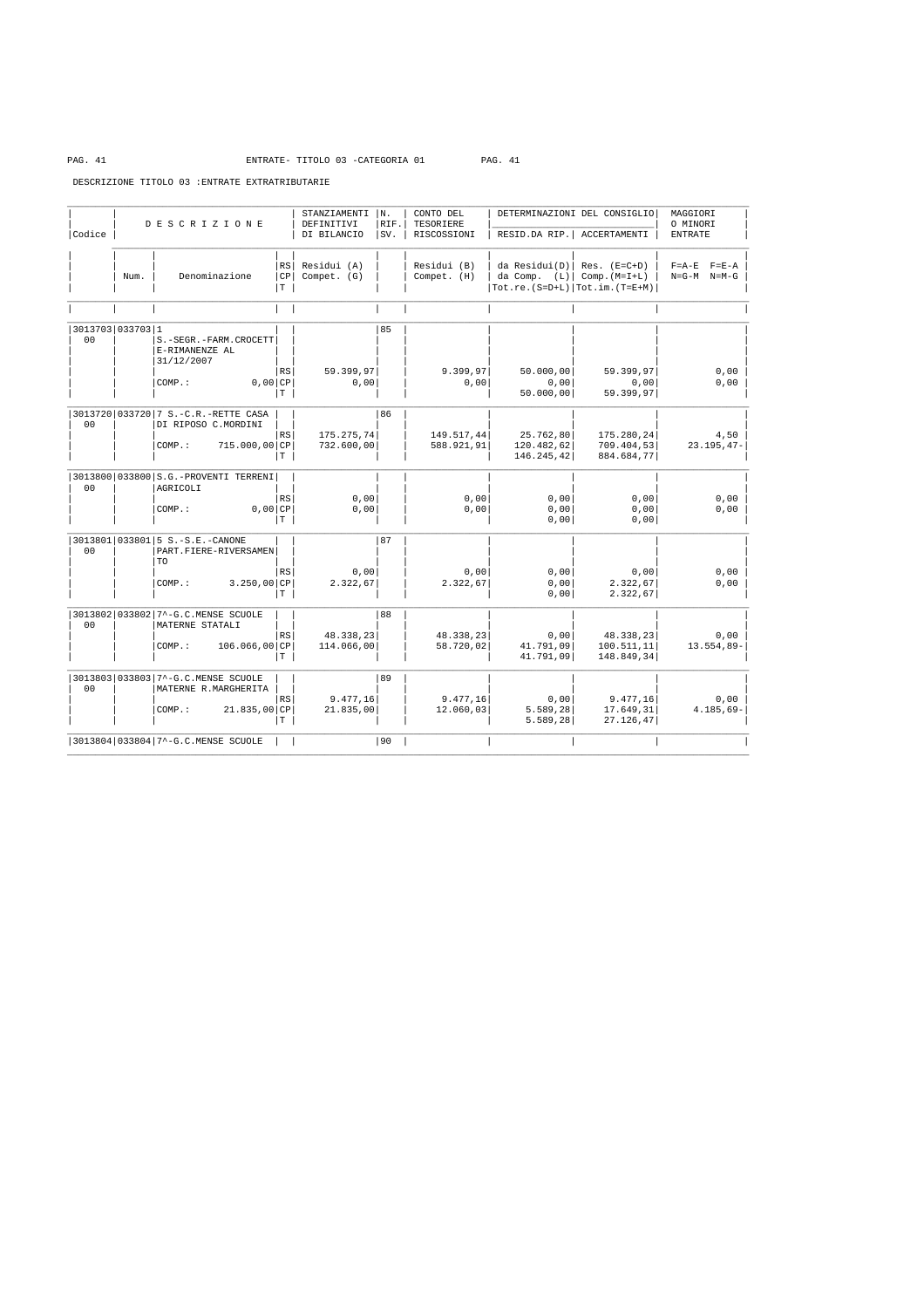### PAG. 42 ENTRATE- TITOLO 03 -CATEGORIA 01 PAG. 42 DESCRIZIONE TITOLO 03 :ENTRATE EXTRATRIBUTARIE

| Codice         |      |                             | <b>DESCRIZIONE</b>                                                      |               | STANZIAMENTI<br>DEFINITIVI<br>DI BILANCIO | IN.<br>RIF.<br>lsv. | CONTO DEL<br>TESORIERE<br>RISCOSSIONI | RESID.DA RIP. ACCERTAMENTI            | DETERMINAZIONI DEL CONSIGLIO                                         | MAGGIORI<br>O MINORI<br><b>ENTRATE</b>             |
|----------------|------|-----------------------------|-------------------------------------------------------------------------|---------------|-------------------------------------------|---------------------|---------------------------------------|---------------------------------------|----------------------------------------------------------------------|----------------------------------------------------|
|                | Num. |                             | Denominazione                                                           | RS<br>CP<br>T | Residui (A)<br>$Compet.$ (G)              |                     | Residui (B)<br>Compet. (H)            | da Residui(D)   Res. (E=C+D)          | da Comp. $(L)$ Comp. $(M=I+L)$<br>$ Tot,re.(S=D+L)  Tot.in.(T=E+M) $ | $F = A - E$ $F = E - A$<br>$N = G - M$ $N = M - G$ |
| 00             |      | <b>ELEMENTARI</b><br>COMP.: | 117,400,00 CP                                                           | RS<br>т       | 51.061.96<br>131,400,00                   |                     | 51.061.96<br>69.250.60                | 0.001<br>54.294,57<br>54.294.57       | 51.061.96<br>123.545,17<br>174.607,13                                | 0.00<br>$7.854,83-$                                |
| 0 <sub>0</sub> |      | <b>MEDTE</b><br>COMP.:      | 3013805 033805 7^-G.C.MENSE SCUOLE<br>30.408.00 CP                      | <b>RS</b>     | 7.272,59<br>33.408,00                     | 91                  | 7.272,59<br>14.112,57                 | 0,00<br>9.402,95<br>9.402.95          | 7.272,59<br>23.515,52<br>30.788.11                                   | 0,00<br>$9.892, 48 -$                              |
| 0 <sub>0</sub> |      | COMP:                       | 3013806 033806 7^G.C.RETTE ASILI<br>NIDO "IL GIROTONDO"<br>65.364.75 CP | RS<br>T.      | 35.186.25<br>65.364.75                    | 92                  | 35.186.25<br>35.551.93                | 0.00<br>29.812,82<br>29.812,82        | 35.186.25<br>65.364.75<br>100.551,00                                 | 0.00<br>0,00                                       |
|                |      | T.CATEG. 01<br>*COMPETEN.:  | 1.875.968.00 CP                                                         | RS.           | 499.004,40<br>1.916.473.38                |                     | 397.611,28<br>1.474.343.03            | 97.405,70<br>359.884.13<br>457.289.83 | 495.016,98<br>1.834.227.16<br>2.329.244,14                           | $3.987, 42-$<br>$82.246, 22 -$                     |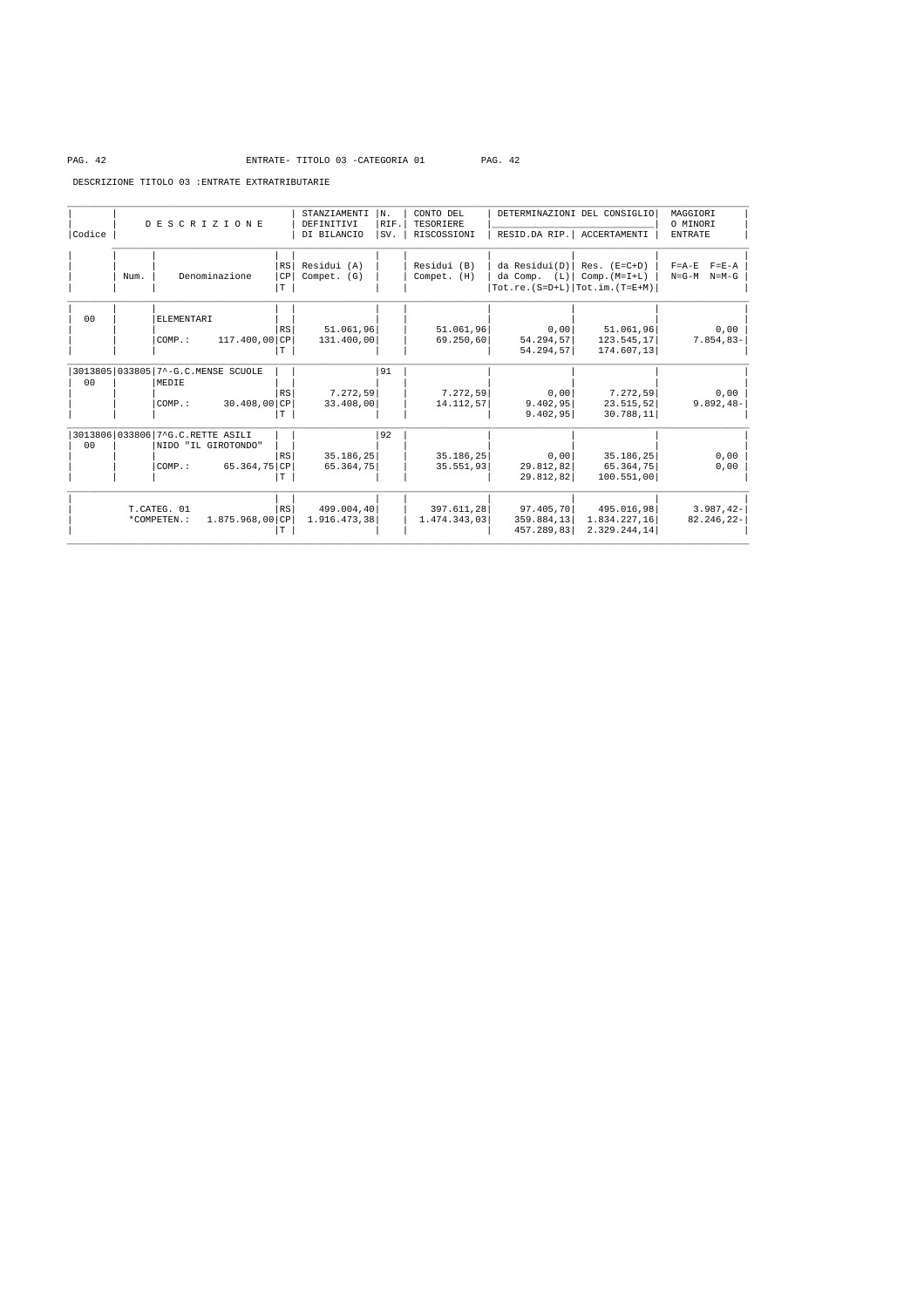### PAG. 43 ENTRATE- TITOLO 03 -CATEGORIA 02 PAG. 43

| Codice |      | <b>DESCRIZIONE</b>                                                                                              | STANZIAMENTI<br>DEFINITIVI<br>DI BILANCIO | IN.<br>RIF.<br>SV. | CONTO DEL<br>TESORIERE<br>RISCOSSIONI |                                     | DETERMINAZIONI DEL CONSIGLIO<br>RESID.DA RIP.   ACCERTAMENTI                                               | MAGGIORI<br>O MINORI<br><b>ENTRATE</b>             |
|--------|------|-----------------------------------------------------------------------------------------------------------------|-------------------------------------------|--------------------|---------------------------------------|-------------------------------------|------------------------------------------------------------------------------------------------------------|----------------------------------------------------|
|        | Num. | RS<br>Denominazione<br>CP<br>$\mathbb T$                                                                        | Residui (A)<br>Compet. (G)                |                    | Residui (B)<br>Compet. (H)            |                                     | da Residui(D)   Res. $(E=C+D)$<br>da Comp. $(L)  $ Comp. $(M=I+L)$<br>$ Tot.re.(S=D+L)   Tot.in.(T=E+M)  $ | $F = A - E$ $F = E - A$<br>$N = G - M$ $N = M - G$ |
|        |      | CATEGOR.02<br>Proventi dei beni del<br>1'ente<br>*********************<br>3025197   035197   7^-CANON. UTILIZZO |                                           | 93                 |                                       |                                     |                                                                                                            |                                                    |
| 29     |      | LOC. ATTR. NIDO COM. LE<br>RS<br>COMP.:<br>25.630,56 CP<br>$\mathbb T$                                          | 11.277,44<br>31.012,98                    |                    | 11.277,44<br>21.835,30                | 0,00<br>9.527,26<br>9.527, 26       | 11.277,44<br>31.362,56<br>42.640,00                                                                        | 0,00<br>349,58                                     |
| 29     |      | 3025198 035198 7^-CANONI IMPIANTI<br>SPORTIVI (TENNIS/BOCCI<br>ODROMO)                                          |                                           | 94                 |                                       |                                     |                                                                                                            |                                                    |
|        |      | RS<br>COMP.:<br>$1.500,00$ CP<br>T.                                                                             | 0,00<br>1.500,00                          |                    | 0,00<br>1.050,00                      | 0,00<br>550,00<br>550,00            | 0,00<br>1.600,00<br>1.600,00                                                                               | 0,00<br>100,00                                     |
| 21     |      | 3025199 035199 S.U.-FITTI REALI<br>FABBRICATI                                                                   |                                           |                    |                                       |                                     |                                                                                                            |                                                    |
|        |      | RS<br>$0,00$ <sub>CP</sub><br>COMP.:<br>$\mathbf T$ .                                                           | 0,00<br>0,00                              |                    | 0,00<br>0,00                          | 0,00<br>0,00<br>0,00                | 0,00<br>0,00<br>0,00                                                                                       | 0,00<br>0,00                                       |
| 21     |      | 3025200   035200   4 S. - URB. - FITTI REALI<br>DI FABBRICATI                                                   |                                           | 95                 |                                       |                                     |                                                                                                            |                                                    |
|        |      | RS<br>COMP.:<br>52.000,00 CP<br>T.                                                                              | 18.002,83<br>52.000,00                    |                    | 1.928,80<br>29.411,60                 | 16.081,03<br>21.893,88<br>37.974,91 | 18.009,83<br>51.305,48<br>69.315,31                                                                        | 7,00<br>$694, 52 -$                                |
| 21     |      | 3025201 035201   1 S. - SEGR. - CANONI<br>ATTIVI FONDIARI                                                       |                                           | 96                 |                                       |                                     |                                                                                                            |                                                    |
|        |      | RS<br>$3.500,00$ CP<br>COMP.:<br>$\mathbb T$                                                                    | 0,00<br>3.500,00                          |                    | 0,00<br>1.750,00                      | 0,00<br>1.750,00<br>1.750,00        | 0,00<br>3.500,00<br>3.500,00                                                                               | 0,00<br>0,00                                       |
| 22     |      | 3025202   035202   P.M. CONCES. DEMANIALE<br>BAR PORTA<br>MARINA (SC. 2019?X9<br>ANNI)                          |                                           | 97                 |                                       |                                     |                                                                                                            |                                                    |
|        |      | <b>RS</b><br>$3.840,00$ CP<br>COMP.:                                                                            | 3.840.00<br>3.840,00                      |                    | 0,00<br>0,00                          | 3.840.00<br>3.840,00                | 3.840.00<br>3.840,00                                                                                       | 0,00<br>0,00                                       |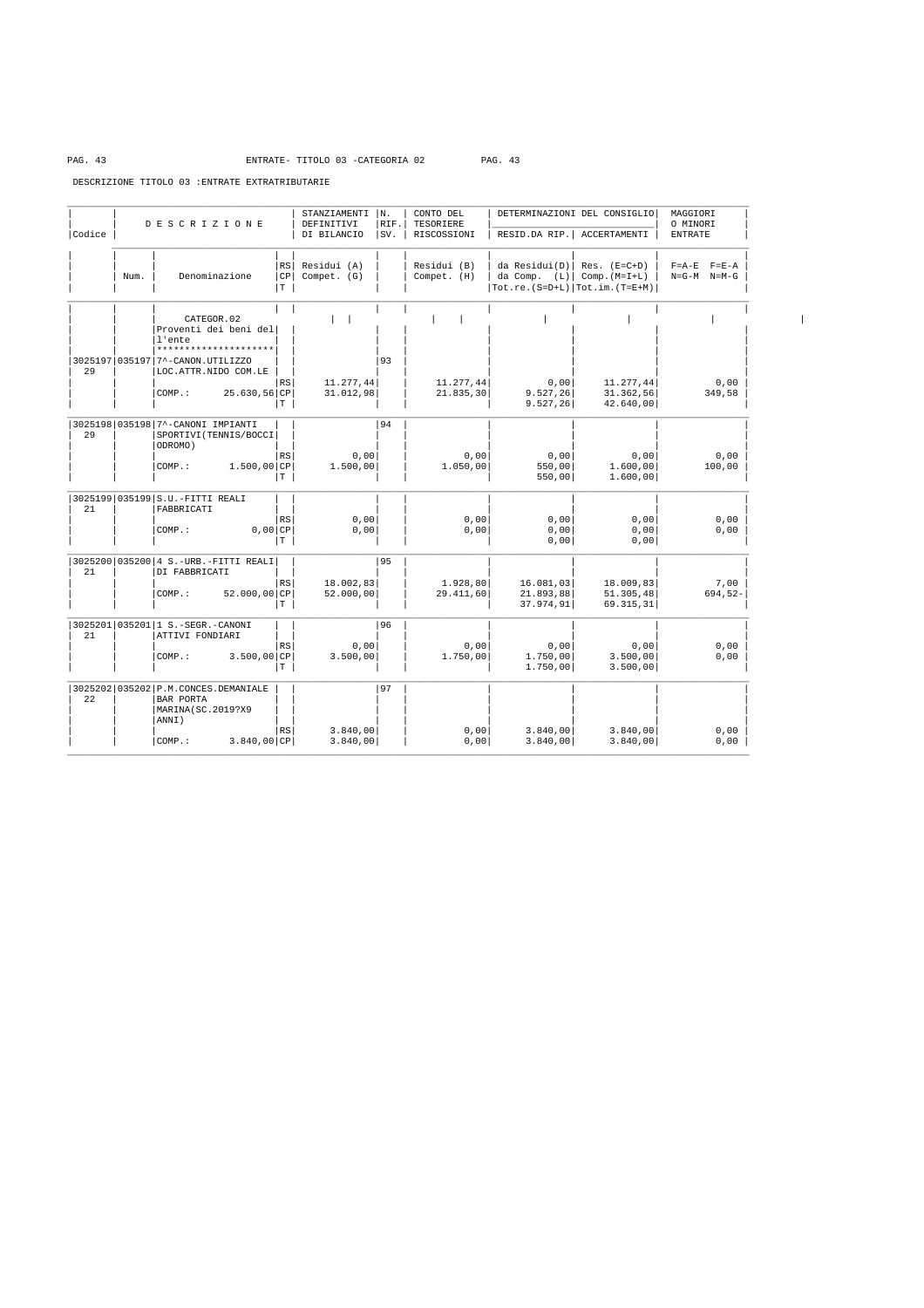### PAG. 44 ENTRATE- TITOLO 03 -CATEGORIA 02 PAG. 44

| Codice                 |      | DESCRIZIONE                                                                                     |                 | STANZIAMENTI N.<br>DEFINITIVI<br>DI BILANCIO | RIF.<br>lsv. | CONTO DEL<br>TESORIERE<br>RISCOSSIONI |                                     | DETERMINAZIONI DEL CONSIGLIO<br>RESID.DA RIP.   ACCERTAMENTI           | MAGGIORI<br>O MINORI<br><b>ENTRATE</b>             |
|------------------------|------|-------------------------------------------------------------------------------------------------|-----------------|----------------------------------------------|--------------|---------------------------------------|-------------------------------------|------------------------------------------------------------------------|----------------------------------------------------|
|                        | Num. | Denominazione                                                                                   | RS<br>CP<br>T.  | Residui (A)<br>Compet. (G)                   |              | Residui (B)<br>Compet. (H)            | da Residui(D)   Res. (E=C+D)        | da Comp. $(L)$ Comp. $(M=I+L)$<br>$ Tot.re.(S=D+L)   Tot.in.(T=E+M)  $ | $F = A - E$ $F = E - A$<br>$N = G - M$ $N = M - G$ |
|                        |      |                                                                                                 | Iт              |                                              |              |                                       | 7.680,00                            | 7.680,00                                                               |                                                    |
| 21                     |      | 3025203 035203 1 S.-SEGR-PROVENTI<br>UTILIZZO LOCALI<br>ATTREZ.<br>21.000,00 CP<br>COMP.:       | RS<br>T.        | 0.00<br>21.000,00                            | 98           | 0.00<br>22.147,92                     | 0.001<br>0,00<br>0,00               | 0.00<br>22.147,92<br>22.147,92                                         | 0.00<br>1.147,92                                   |
| 3025204 035204 5<br>21 |      | $S.-S.E.-PROV.UTLILZZO$<br>LOCALI ATTREZ.<br>COMP.:<br>$2.850.00$ CP                            | RS<br>T.        | 15.485,42<br>4.666,65                        | 99           | 14.989,40<br>5.579.62                 | 496,02<br>151,83<br>647,85          | 15.485,42<br>5.731, 45<br>21.216,87                                    | 0.00<br>1.064,80                                   |
| 21                     |      | 3025205   035205   4 S. - URB. - CANONE<br>ATTIVO AREA COM.LE<br>78.000,00 CP<br>COMP.:         | <b>RS</b><br>T. | 8.421,00<br>89.834,08                        | 100          | 7.550, 61<br>71.545,81                | 1.057, 84<br>18.396,93<br>19.454,77 | 8.608, 45<br>89.942,74<br>98.551,19                                    | 187,45<br>108,66                                   |
| 29                     |      | 3025206   035206   5 S. - S.E. - CANONE<br>CONCES. BAR MONUMENTO<br>1.111.00 CP<br>COMP.:       | RS<br>T.        | 0,00<br>1.111,00                             | 101          | 0.00<br>1.111,00                      | 0.00<br>0,00<br>0,00                | 0.00<br>1.111,00<br>1.111,00                                           | 0.00<br>0.00                                       |
| 21                     |      | 3025207   035207   4^- ARR. CANONI ATTIVI<br>AREE COMUNALI<br>$0.00$ <sub>c</sub> $P$<br>COMP.: | <b>RS</b><br>T. | 0,00<br>51.608, 10                           |              | 0,00<br>51.608,10                     | 0,00<br>0,00<br>0,00                | 0,00<br>51.608, 10<br>51.608, 10                                       | 0,00<br>0,00                                       |
|                        |      | T.CATEG. 02<br>*COMPETEN. :<br>189.431.56 CP                                                    | RS<br>T.        | 57.026,69<br>260.072,81                      |              | 35.746,25<br>206.039,35               | 21.474,89<br>56.109,90<br>77.584,79 | 57.221, 14<br>262.149,25<br>319.370,39                                 | 194,45<br>2.076,44                                 |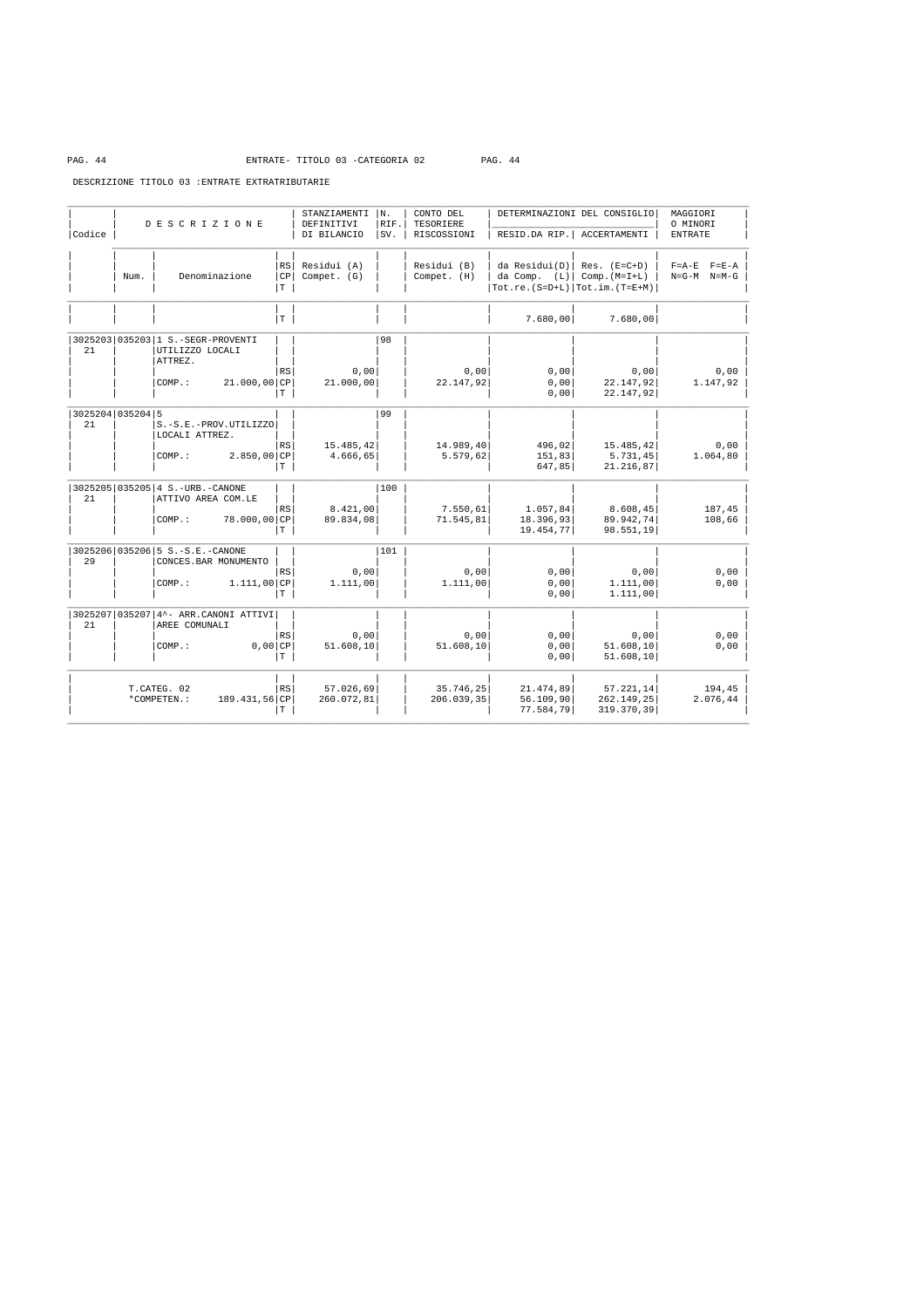### PAG. 45 ENTRATE- TITOLO 03 -CATEGORIA 03 PAG. 45

| Codice |      | <b>DESCRIZIONE</b>                                                                                                                         |                   | STANZIAMENTI<br>DEFINITIVI<br>DI BILANCIO | IN.<br>RIF.<br>SV. | CONTO DEL<br>TESORIERE<br>RISCOSSIONI | RESID.DA RIP.                                                                                           | DETERMINAZIONI DEL CONSIGLIO<br>ACCERTAMENTI | MAGGIORI<br>O MINORI<br><b>ENTRATE</b>             |
|--------|------|--------------------------------------------------------------------------------------------------------------------------------------------|-------------------|-------------------------------------------|--------------------|---------------------------------------|---------------------------------------------------------------------------------------------------------|----------------------------------------------|----------------------------------------------------|
|        | Num. | Denominazione                                                                                                                              | RS<br>CP<br>T     | Residui (A)<br>Compet. (G)                |                    | Residui (B)<br>Compet. (H)            | da Residui(D)   Res. $(E=C+D)$<br>da Comp. $(L)$ Comp. $(M=I+L)$<br>$Tot.re.(S=D+L)   Tot.in.(T=E+M)  $ |                                              | $F = A - E$ $F = E - A$<br>$N = G - M$ $N = M - G$ |
| 15     |      | CATEGOR.03<br>Interessi su anticipa<br>zioni e crediti<br>********<br>3038000 038000 2 S. - SF-INTER.SU<br>FONDI DI CASSA DEPOS.<br>IN C/C |                   |                                           | 102                |                                       |                                                                                                         |                                              |                                                    |
|        |      | $3.000,00$ CP<br>COMP.:                                                                                                                    | RS<br>T.          | 811,05<br>1.000,00                        |                    | 811,05<br>741,98                      | 0,00<br>0,00<br>0,00                                                                                    | 811,05<br>741,98<br>1.553,03                 | 0,00<br>$258,02-$                                  |
| 01     |      | 3038001 038001 2 S. - SF-INTERE. SU<br>MUTUI PASSIVI CASSA<br>DD.PP.                                                                       |                   |                                           | 103                |                                       |                                                                                                         |                                              |                                                    |
|        |      | COMP.:<br>11.000,00 CP                                                                                                                     | RS<br>$\mathbb T$ | 0,00<br>14.835,90                         |                    | 0,00<br>14.835,90                     | 0,00<br>0,00<br>0,00                                                                                    | 0,00<br>14.835,90<br>14.835,90               | 0,00<br>0,00                                       |
| 19     |      | 3038002 038002 2 S.-SF-INTER.ATTIVI<br>SU DEPOS. ALTRI<br>SOGGETTI                                                                         |                   |                                           | 104                |                                       |                                                                                                         |                                              |                                                    |
|        |      | 600,00 CP<br>COMP.:                                                                                                                        | RS<br>T.          | 10,81<br>500,00                           |                    | 10,81<br>613,39                       | 0,00<br>0,00<br>0,00                                                                                    | 10,81<br>613,39<br>624, 20                   | 0,00<br>113,39                                     |
| 19     |      | 3038110 038110 2 S.-SF-INTERESSI<br>MORATORI SU RUOLI,<br>ECC.                                                                             |                   |                                           | 105                |                                       |                                                                                                         |                                              |                                                    |
|        |      | 17.200,00 CP<br>COMP.:                                                                                                                     | RS<br>T.          | 0,00<br>20.200,00                         |                    | 0,00<br>20.642,60                     | 0,00<br>0,00<br>0,00                                                                                    | 0.00<br>20.642,60<br>20.642,60               | 0,00<br>442,60                                     |
|        |      | T. CATEG. 03<br>*COMPETEN. :<br>31.800,00 CP                                                                                               | RS<br>T.          | 821,86<br>36.535,90                       |                    | 821,86<br>36.833,87                   | 0,00<br>0,00<br>0,00                                                                                    | 821,86<br>36.833,87<br>37.655,73             | 0,00<br>297,97                                     |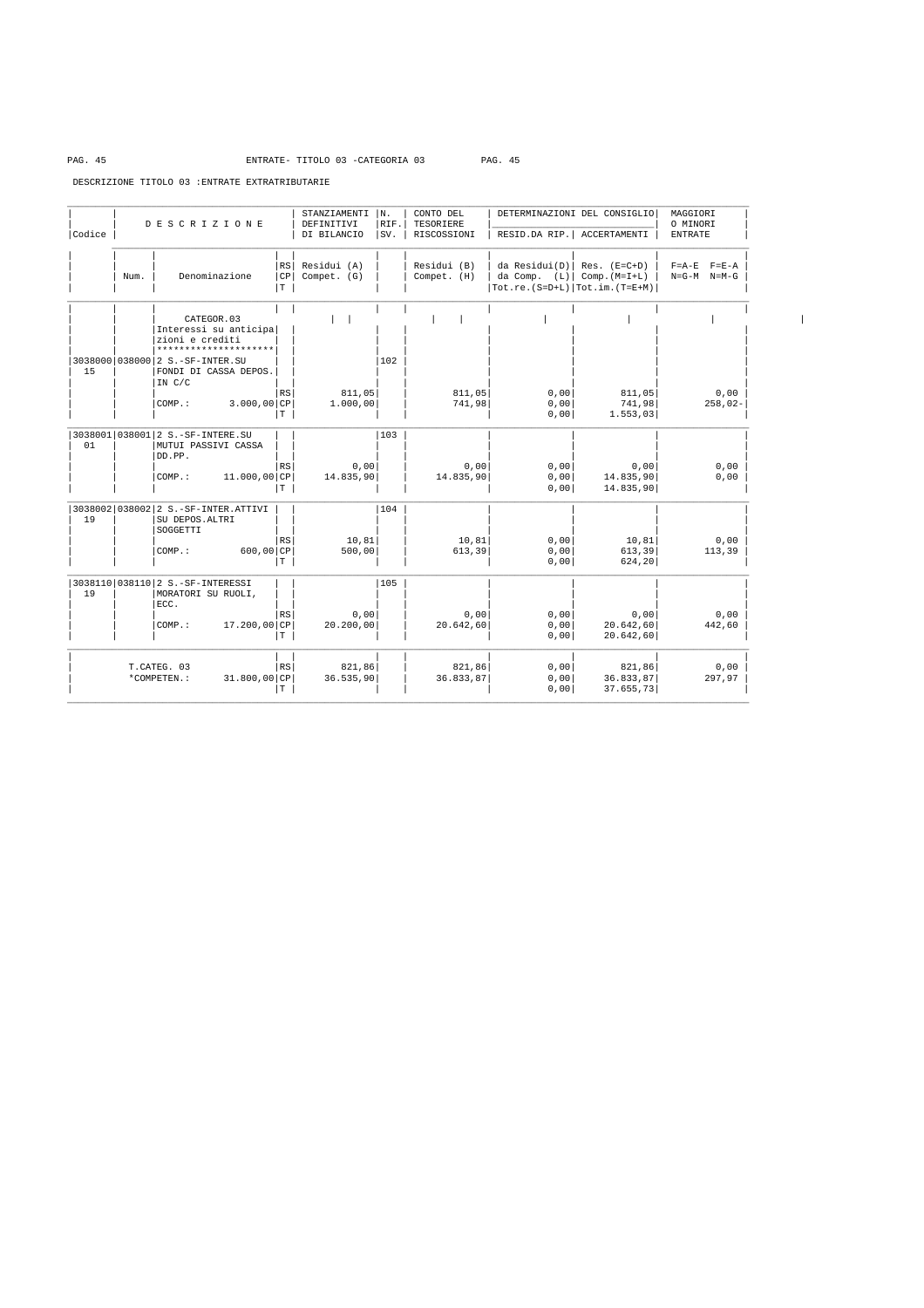### PAG. 46 ENTRATE- TITOLO 03 -CATEGORIA 04 PAG. 46

| Codice         |      | <b>DESCRIZIONE</b>                                                                                                                                 |                                              | STANZIAMENTI<br>DEFINITIVI<br>DI BILANCIO | IN.<br>RIF.<br>SV. | CONTO DEL<br>TESORIERE<br>RISCOSSIONI | RESID.DA RIP.                                                                          | DETERMINAZIONI DEL CONSIGLIO<br>ACCERTAMENTI | MAGGIORI<br>O MINORI<br><b>ENTRATE</b>             |
|----------------|------|----------------------------------------------------------------------------------------------------------------------------------------------------|----------------------------------------------|-------------------------------------------|--------------------|---------------------------------------|----------------------------------------------------------------------------------------|----------------------------------------------|----------------------------------------------------|
|                | Num. | Denominazione                                                                                                                                      | RS<br>CP<br>$\mathbb T$                      | Residui (A)<br>$Compet.$ (G)              |                    | Residui (B)<br>Compet. (H)            | da Residui(D)<br>da Comp. $(L)$ Comp. $(M=I+L)$<br>$Tot.re.(S=D+L)   Tot.in.(T=E+M)  $ | $Res.$ ( $E=C+D$ )                           | $F = A - E$ $F = E - A$<br>$N = G - M$ $N = M - G$ |
| 0 <sub>0</sub> |      | CATEGOR.04<br>Utili netti delle azi<br>ende speciali e parte<br>*********************<br>3040050 040050 S.G.-UTILE<br>CASTELFIDARDO SERVIZI<br>SRL |                                              |                                           |                    |                                       |                                                                                        |                                              |                                                    |
|                |      | COMP.:                                                                                                                                             | RS<br>$0,00$ <sub>CP</sub><br>T.             | 0.00<br>0,00                              |                    | 0,00<br>0,00                          | 0.00<br>0,00<br>0,00                                                                   | 0.00<br>0,00<br>0,00                         | 0,00<br>0,00                                       |
| 0 <sub>0</sub> |      | 3040051 040051 UTILI ANCONAMBIENTE<br>SPA<br>COMP.:                                                                                                | RS<br>$0.00$ <sub>c</sub> $P$<br>$\mathbb T$ | 0,00<br>0,00                              |                    | 0,00<br>0,00                          | 0,00<br>0,00<br>0,00                                                                   | 0,00<br>0,00<br>0,00                         | 0,00<br>0,00                                       |
| 0 <sub>0</sub> |      | 3040052 040052 UTILE EX FARMACIA<br>MAZZINI<br>COMP.:                                                                                              | RS<br>$0,00$ <sub>CP</sub><br>$\mathbb T$    | 0,00<br>0,00                              |                    | 0,00<br>0,00                          | 0,00<br>0,00<br>0,00                                                                   | 0,00<br>0,00<br>0,00                         | 0,00<br>0,00                                       |
| 00             |      | 3040053 040053 1 S-UTILI<br>A.P.M.-S.I.G. ECC.<br>COMP.:                                                                                           | RS<br>$0,00$ <sub>CP</sub><br>$\mathbb T$    | 0,00<br>250,69                            |                    | 0,00<br>1.286,24                      | 0,00<br>103,75<br>103, 75                                                              | 0,00<br>1.389,99<br>1.389,99                 | 0,00<br>1.139,30                                   |
| 0 <sub>0</sub> |      | 3040054 040054 1 S.-UTILE PROMETEO<br>SPA<br>170.000,00 CP<br>COMP.:                                                                               | RS<br>$\mathbb T$                            | 0,00<br>170.108,75                        | 106                | 0,00<br>170.108,75                    | 0,00<br>0,00<br>0,00                                                                   | 0,00<br>170.108,75<br>170.108,75             | 0,00<br>0,00                                       |
|                |      | T. CATEG. 04<br>170.000,00 CP<br>*COMPETEN. :                                                                                                      | RS<br>$\mathbb T$                            | 0,00<br>170.359,44                        |                    | 0,00<br>171.394,99                    | 0,00<br>103,75<br>103, 75                                                              | 0,00<br>171.498,74<br>171.498,74             | 0,00<br>1.139,30                                   |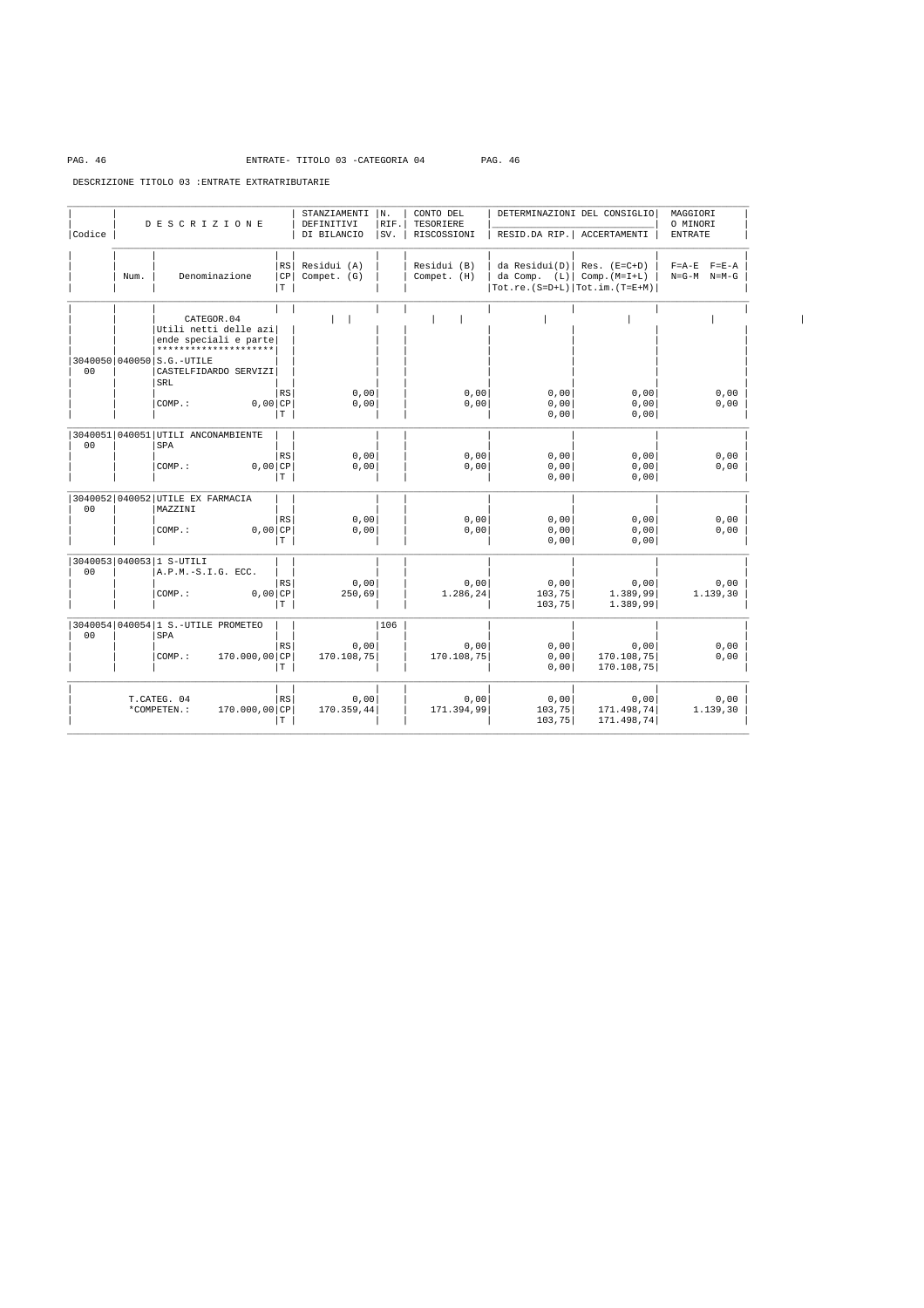### PAG. 47 ENTRATE- TITOLO 03 -CATEGORIA 05 PAG. 47

| Codice |      | <b>DESCRIZIONE</b>                                                               | STANZIAMENTI<br>DEFINITIVI<br>DI BILANCIO | N.<br>RIF.<br>SV. | CONTO DEL<br>TESORIERE<br>RISCOSSIONI | RESID.DA RIP.                                     | DETERMINAZIONI DEL CONSIGLIO<br>ACCERTAMENTI              | MAGGIORI<br>O MINORI<br><b>ENTRATE</b>             |
|--------|------|----------------------------------------------------------------------------------|-------------------------------------------|-------------------|---------------------------------------|---------------------------------------------------|-----------------------------------------------------------|----------------------------------------------------|
|        | Num. | RS<br>Denominazione<br>CP<br>$\mathbb T$                                         | Residui (A)<br>Compet. (G)                |                   | Residui (B)<br>Compet. (H)            | da Residui(D)<br>da Comp. $(L)  $ Comp. $(M=I+L)$ | $Res.$ ( $E=C+D$ )<br>$Tot.re.(S=D+L)   Tot.in.(T=E+M)  $ | $F = A - E$ $F = E - A$<br>$N = G - M$ $N = M - G$ |
|        |      | CATEGOR.05<br>Proventi diversi<br>*********************                          |                                           |                   |                                       |                                                   |                                                           |                                                    |
| 29     |      | 3051000   041000   COFINANZ.TO<br>PROG.PILOTA SICUREZZA<br>STRADALE-PARTENARIATO |                                           |                   |                                       |                                                   |                                                           |                                                    |
|        |      | RS<br>$0,00$ <sub>CP</sub><br>COMP.:<br>$\mathbb T$                              | 0,00<br>0,00                              |                   | 0,00<br>0,00                          | 0,00<br>0,00<br>0,00                              | 0,00<br>0,00<br>0,00                                      | 0,00<br>0,00                                       |
| 29     |      | 3051001   041001   S.E. - COMPART. CAM<br>CANONE LOC. POLO<br>TECNOLOGICO        |                                           | 107               |                                       |                                                   |                                                           |                                                    |
|        |      | RS<br>$7.525,00$ CP<br>COMP.:<br>$\mathbb T$                                     | 0,00<br>7.529,63                          |                   | 0,00<br>3.682,96                      | 0,00<br>3.757,92<br>3.757,92                      | 0,00<br>7.440,88<br>7.440,88                              | 0,00<br>$88,75-$                                   |
| 29     |      | 3051002   041002   V^- C.PRIV.X<br>ACQ.ARREDO URBANO<br>CENTRO STORICO           |                                           |                   |                                       |                                                   |                                                           |                                                    |
|        |      | RS<br>$0,00$  CP<br>COMP.:<br>$\mathbb T$                                        | 0,00<br>0,00                              |                   | 0,00<br>0,00                          | 0,00<br>0,00<br>0,00                              | 0,00<br>0,00<br>0,00                                      | 0,00<br>0,00                                       |
| 29     |      | 3051003   041003   SU-TRASF.C.E.CONSUMO<br>PRODOTTI LATTIERO<br>CASEARI          |                                           | 108               |                                       |                                                   |                                                           |                                                    |
|        |      | RS<br>$3.000,00$ CP<br>COMP.:<br>$\mathbb T$                                     | 0,00<br>3.000,00                          |                   | 0,00<br>0,00                          | 0,00<br>0,00<br>0,00                              | 0,00<br>0,00<br>0,00                                      | 0,00<br>$3.000,00 -$                               |
| 29     |      | 3051004   041004   2^-RIMBORSO INAIL                                             |                                           | 109               |                                       |                                                   |                                                           |                                                    |
|        |      | RS<br>$5.000,00$ CP<br>COMP.:<br>$\mathbb T$                                     | 0,00<br>5.000,00                          |                   | 0,00<br>0,00                          | 0,00<br>7.217,68<br>7.217,68                      | 0,00<br>7.217,68<br>7.217,68                              | 0,00<br>2.217,68                                   |
| 29     |      | 3051005   041005   1^-RIMBORSO SP.LEGALI<br>ASSICURAZIONI                        |                                           | 110               |                                       |                                                   |                                                           |                                                    |
|        |      | <b>RS</b><br>$62.020,03$ CP<br>COMP:                                             | 0,00<br>62.020,03                         |                   | 0,00<br>12.020,03                     | 0,00<br>2.265, 12                                 | 0,00<br>14.285,15                                         | 0,00<br>47.734,88-                                 |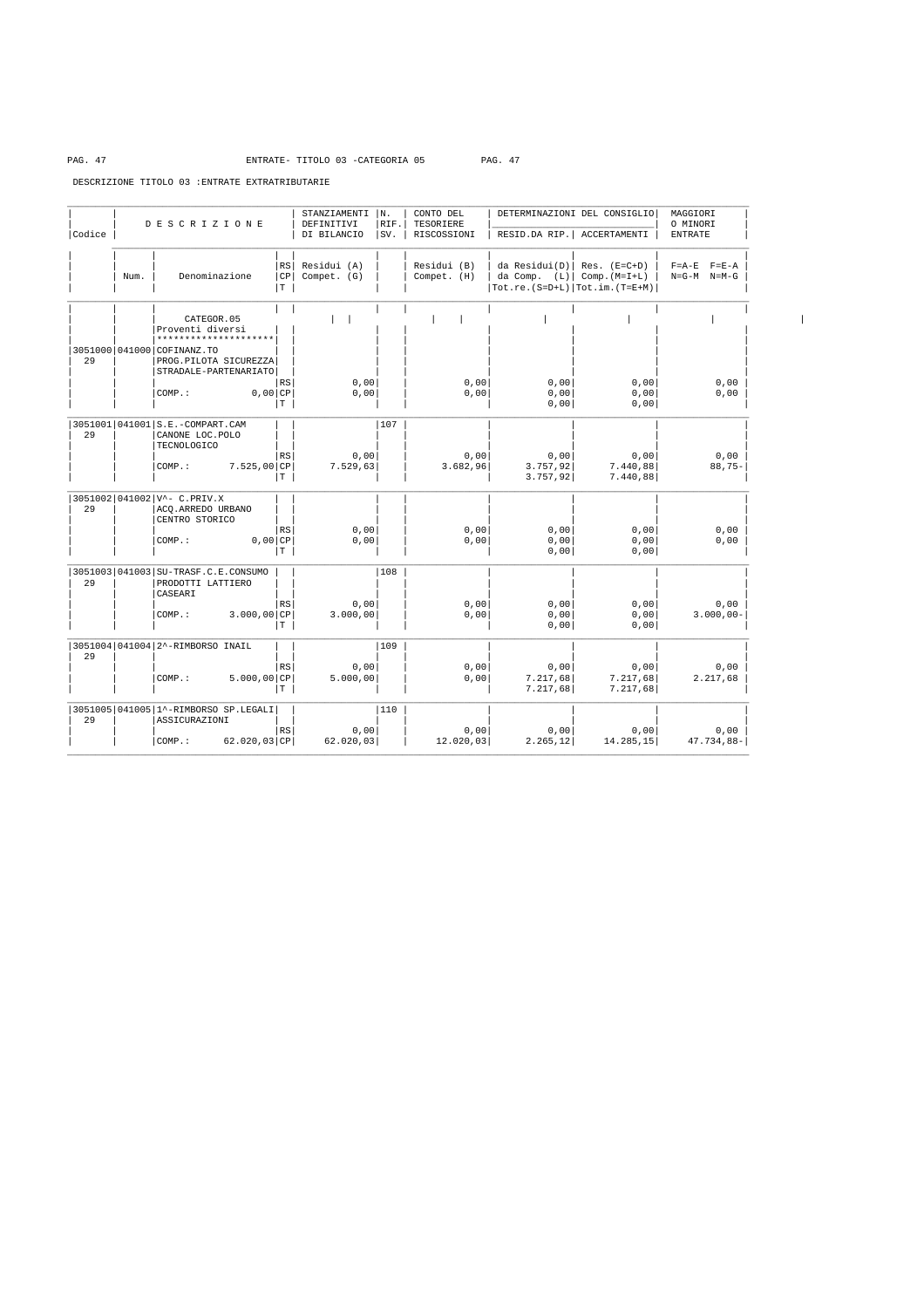### PAG. 48 ENTRATE- TITOLO 03 -CATEGORIA 05 PAG. 48

| Codice |      | DESCRIZIONE                                                                                                   |                     | STANZIAMENTI<br>DEFINITIVI<br>DI BILANCIO | IN.<br>RIF.<br> sv. | CONTO DEL<br>TESORIERE<br>RISCOSSIONI |                          | DETERMINAZIONI DEL CONSIGLIO<br>RESID.DA RIP.   ACCERTAMENTI                                               | MAGGIORI<br>O MINORI<br><b>ENTRATE</b>             |
|--------|------|---------------------------------------------------------------------------------------------------------------|---------------------|-------------------------------------------|---------------------|---------------------------------------|--------------------------|------------------------------------------------------------------------------------------------------------|----------------------------------------------------|
|        | Num. | Denominazione                                                                                                 | RS<br>CP<br>Г       | Residui (A)<br>Compet. (G)                |                     | Residui (B)<br>Compet. (H)            |                          | da Residui(D)   Res. $(E=C+D)$<br>da Comp. $(L)  $ Comp. $(M=I+L)$<br>$ Tot.re.(S=D+L)   Tot.in.(T=E+M)  $ | $F = A - E$ $F = E - A$<br>$N = G - M$ $N = M - G$ |
|        |      |                                                                                                               | IТ                  |                                           |                     |                                       | 2.265, 12                | 14.285,15                                                                                                  |                                                    |
| 29     |      | 3052000   042000   RECUP. / RIVALSA<br><b>EMOLUMENTI</b><br>PENSIONISTICI<br>INDEBITI<br>$0,00$  CP<br>COMP.: | RS<br>T             | 0,00<br>0,00                              |                     | 0,00<br>0,00                          | 0,00<br>0,00<br>0,00     | 0,00<br>0,00<br>0,00                                                                                       | 0,00<br>0,00                                       |
| 29     |      | 3053100 043100 RIMBORSO IVA A<br>CREDITO                                                                      |                     |                                           |                     |                                       |                          |                                                                                                            |                                                    |
|        |      | $0,00$  CP<br>COMP.:                                                                                          | <b>RS</b><br>T      | 0,00<br>0,00                              |                     | 0,00<br>0,00                          | 0,00<br>0,00<br>0,00     | 0,00<br>0,00<br>0,00                                                                                       | 0,00<br>0,00                                       |
| 29     |      | 3053300   043300   7 S.-S.S.-OUOTA<br>COMP.ASSIST.DOMICILIA<br>RE                                             |                     |                                           | 111                 |                                       |                          |                                                                                                            |                                                    |
|        |      | 2.200,00 CP<br>COMP.:                                                                                         | RS.<br>T.           | 560,70<br>2.200,00                        |                     | 591, 34<br>2.186,93                   | 0,00<br>482,23<br>482,23 | 591, 34<br>2.669,16<br>3.260, 50                                                                           | 30.64<br>469,16                                    |
| 29     |      | 3053301   043301   RECUPERO RETTE CENTRO<br>DIURNO<br>"ALICE" - "FONTEMAGNA"<br>COMP.:<br>$0,00$  CP          | l RS<br>$\mathbb T$ | 0,00<br>0,00                              |                     | 0,00<br>0,00                          | 0,00<br>0,00<br>0,00     | 0,00<br>0,00<br>0,00                                                                                       | 0,00<br>0,00                                       |
| 29     |      | 3054000 044000 RECUPERO IRAP A<br>CREDITO<br>$0,00$  CP<br>COMP.:                                             | RS<br>T.            | 0,00<br>0,00                              |                     | 0,00<br>2.017,00                      | 0,00<br>0,00<br>0,00     | 0,00<br>2.017,00<br>2.017,00                                                                               | 0,00<br>2.017,00                                   |
| 29     |      | 3054100   044100   RIMB. FORFET. PERS. GEST<br>IONE SERV. CALORE<br>COMP.:<br>$0.00$ <sub>c</sub> $P$         | RS<br>T.            | 0,00<br>0,00                              |                     | 0,00<br>0,00                          | 0,00<br>0,00<br>0,00     | 0,00<br>0,00<br>0,00                                                                                       | 0,00<br>0,00                                       |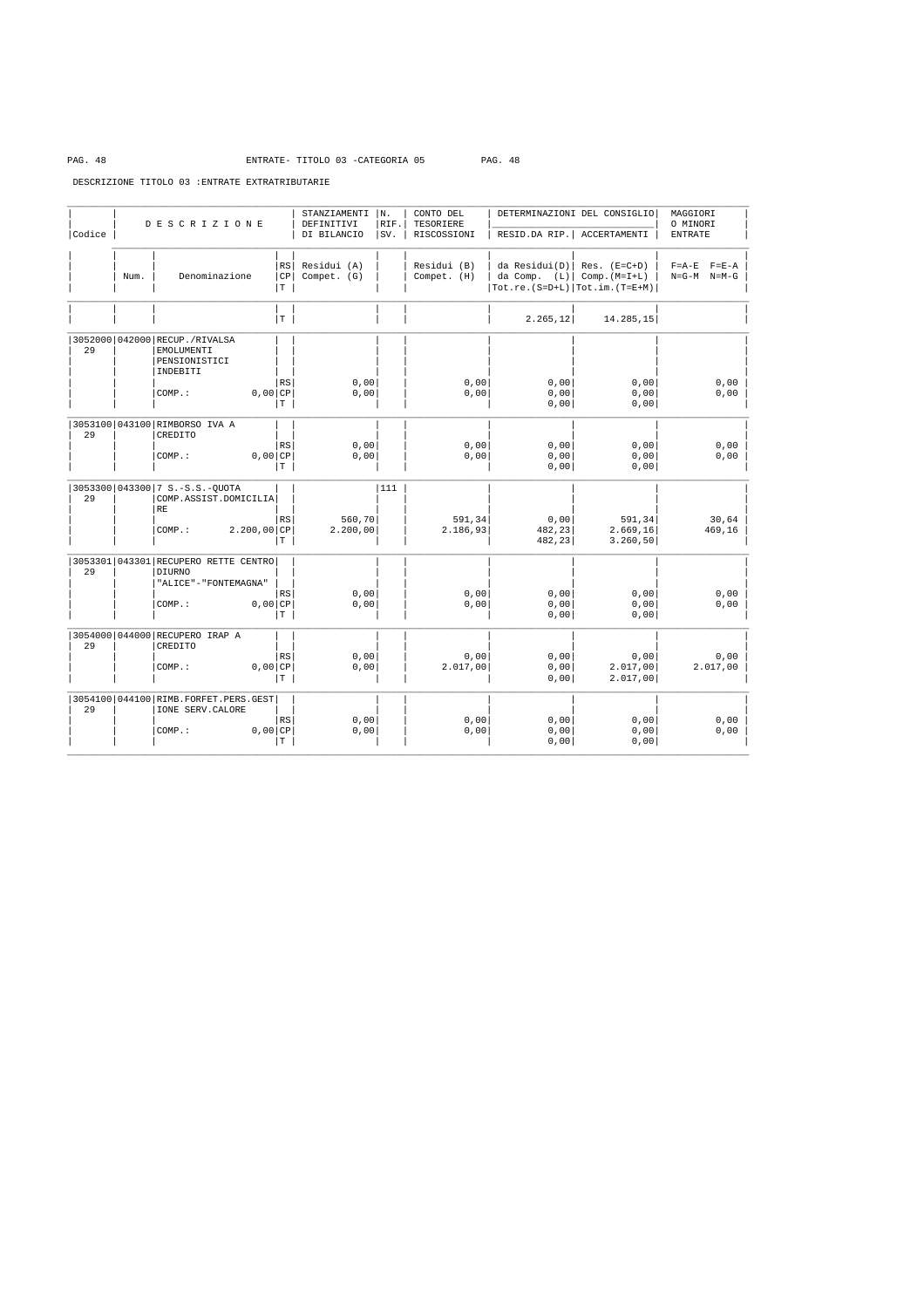### PAG. 49 ENTRATE- TITOLO 03 -CATEGORIA 05 PAG. 49

| Codice                 |      | DESCRIZIONE                                                                                   |                   | STANZIAMENTI<br>DEFINITIVI<br>DI BILANCIO | IN.<br>RIF.<br> sv. | CONTO DEL<br>TESORIERE<br>RISCOSSIONI |                        | DETERMINAZIONI DEL CONSIGLIO<br>RESID.DA RIP.   ACCERTAMENTI                                               | MAGGIORI<br>O MINORI<br><b>ENTRATE</b>             |
|------------------------|------|-----------------------------------------------------------------------------------------------|-------------------|-------------------------------------------|---------------------|---------------------------------------|------------------------|------------------------------------------------------------------------------------------------------------|----------------------------------------------------|
|                        | Num. | Denominazione                                                                                 | RS<br>CP<br>Г     | Residui (A)<br>Compet. (G)                |                     | Residui (B)<br>Compet. (H)            |                        | da Residui(D)   Res. $(E=C+D)$<br>da Comp. $(L)  $ Comp. $(M=I+L)$<br>$ Tot.re.(S=D+L)   Tot.in.(T=E+M)  $ | $F = A - E$ $F = E - A$<br>$N = G - M$ $N = M - G$ |
|                        |      |                                                                                               |                   |                                           |                     |                                       |                        |                                                                                                            |                                                    |
| 29                     |      | 3054200   044200   2 S. - S. F. - RECUP. IVA<br>SERVIZI NON COMM.LI<br>$0,00$  CP<br>COMP.:   | RS<br>$\mathbb T$ | 0,00<br>0,00                              |                     | 0,00<br>0,00                          | 0,00<br>0,00<br>0,00   | 0.00<br>0,00<br>0,00                                                                                       | 0,00<br>0,00                                       |
| 29                     |      | 3054201   044201   RECUPERO IVA SERVIZI<br>NON COM.LI*ARRETR.<br>$0,00$  CP<br>COMP.:         | RS.<br>T.         | 0,00<br>0,00                              |                     | 0.00<br>0,00                          | 0,00<br>0,00<br>0,00   | 0,00<br>0,00<br>0,00                                                                                       | 0.00<br>0,00                                       |
| 29                     |      | 3054280   044280   1 S. - SEGR-RIMB.COSTO<br>STAMPATI-COPIE<br>FOTOST.<br>500,00 CP<br>COMP.: | RS<br>$\mathbb T$ | 0,00<br>100,00                            | $112$               | 0,00<br>0,00                          | 0,00<br>0,00<br>0,00   | 0,00<br>0,00<br>0,00                                                                                       | 0,00<br>$100,00-$                                  |
| 3054281 044281 6<br>29 |      | S.-PM-RIMB.STAMPATI-C<br>OPIE FOTOSTAT. POSTALI<br>18.000,00 CP<br>COMP.:                     | <b>RS</b><br>T    | 15,00<br>18.000,00                        | 113                 | 15,00<br>16.038,77                    | 0,00<br>60,00<br>60,00 | 15,00<br>16.098,77<br>16.113,77                                                                            | 0,00<br>$1.901, 23 -$                              |
| 3054282 044282 3<br>29 |      | S.-LL.PP.-RIMB.COSTO<br>STAMPATI E COPIE<br>FOTOST.UTC<br>1.000,00 CP<br>COMP.:               | <b>RS</b>         | 0,00<br>300,00                            | $114$               | 0,00<br>108,48                        | 0,00<br>0,00           | 0,00<br>108, 48                                                                                            | 0,00<br>$191, 52 -$                                |
|                        |      |                                                                                               | T.                |                                           |                     |                                       | 0,00                   | 108, 48                                                                                                    |                                                    |
| 29                     |      | 3054283   044283   S. GEN. - REC. SCONTO<br>DIFF.EUROSHELL-MARINI<br>$0,00$  CP<br>COMP.:     | RS<br>$\mathbb T$ | 0.00<br>0,00                              |                     | 0.00<br>0,00                          | 0.00<br>0,00<br>0,00   | 0,00<br>0,00<br>0,00                                                                                       | 0.00<br>0,00                                       |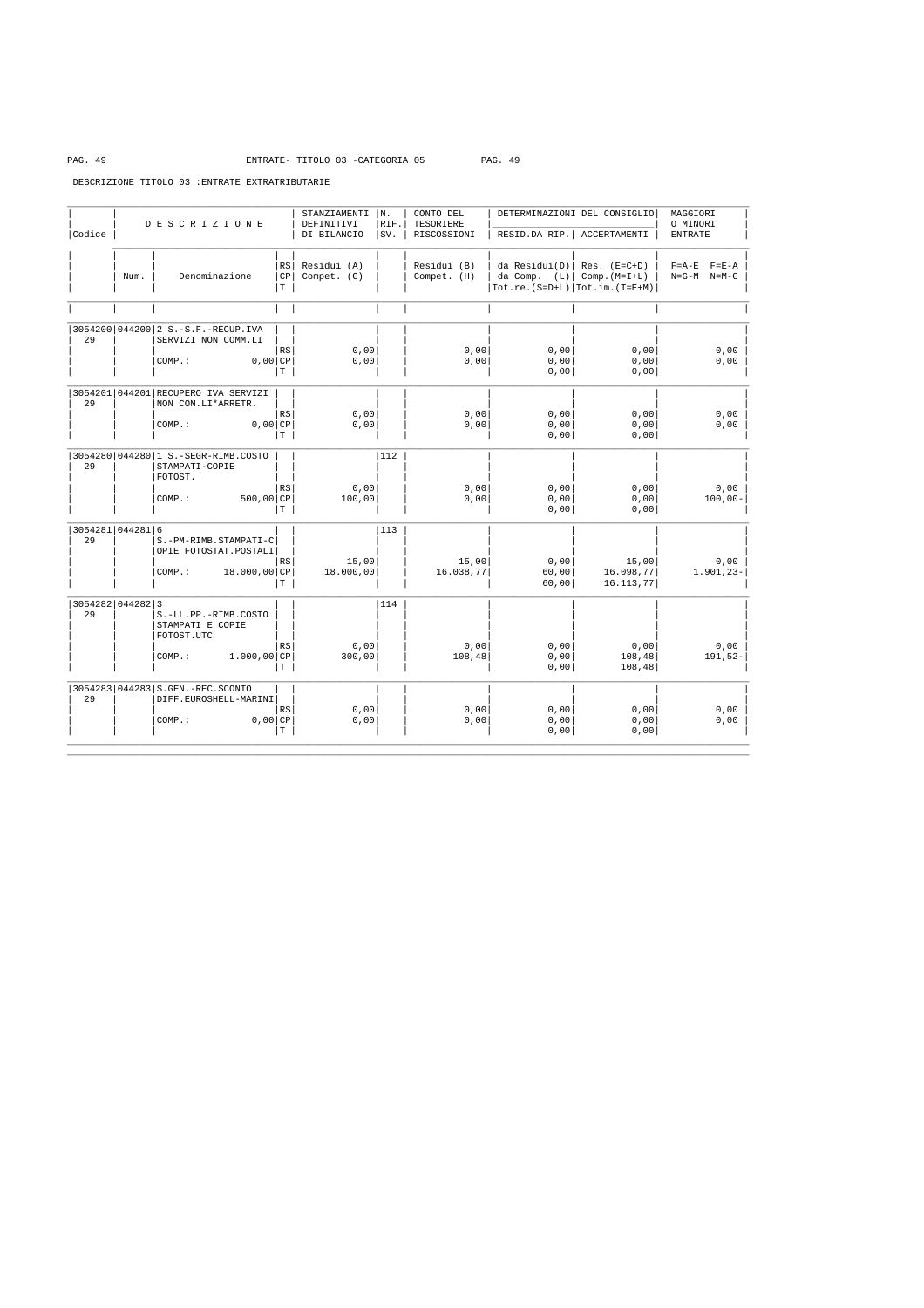### PAG. 50 ENTRATE- TITOLO 03 -CATEGORIA 05 PAG. 50

| Codice                     |      | DESCRIZIONE                                                                                 |                     | STANZIAMENTI<br>DEFINITIVI<br>DI BILANCIO | $ N$ .<br>RIF.<br> sv. | CONTO DEL<br>TESORIERE<br>RISCOSSIONI |                      | DETERMINAZIONI DEL CONSIGLIO<br>RESID.DA RIP.   ACCERTAMENTI                                             | MAGGIORI<br>O MINORI<br><b>ENTRATE</b>             |
|----------------------------|------|---------------------------------------------------------------------------------------------|---------------------|-------------------------------------------|------------------------|---------------------------------------|----------------------|----------------------------------------------------------------------------------------------------------|----------------------------------------------------|
|                            | Num. | Denominazione                                                                               | RS<br>CP<br>Г       | Residui (A)<br>Compet. (G)                |                        | Residui (B)<br>Compet. (H)            |                      | da Residui(D)   Res. $(E=C+D)$<br>da Comp. $(L)$ Comp. $(M=I+L)$<br>$ Tot.re.(S=D+L)   Tot.in.(T=E+M)  $ | $F = A - E$ $F = E - A$<br>$N = G - M$ $N = M - G$ |
| 29                         |      | 3054284 044284 4 ^S. - RIMB. SPESE<br>PRATICHE EDILIZIE<br>COMP.:<br>1.185.00 CP            | l RS<br>T.          | 0,00<br>1.285,00                          | 115                    | 0,00<br>1.482,90                      | 0,00<br>0,00<br>0,00 | 0,00<br>1.482.90<br>1.482,90                                                                             | 0,00<br>197,90                                     |
| 3054300   044300   7<br>29 |      | $S.-S.S.-CONTR.DIV.-CE$<br>NTRO HANDIC.-<br>COMP.:<br>$2.000,00$ CP                         | RS.<br>T.           | 0,00<br>1.800,00                          | 116                    | 0,00<br>1.180,00                      | 0,00<br>0,00<br>0,00 | 0,00<br>1.180,00<br>1.180,00                                                                             | 0.00<br>$620,00-$                                  |
| 29                         |      | 3054410   044410   4 S.-URB.-RIMBORSO<br>SPESE NUMERAZIONE<br>CIVICA<br>650,00 CP<br>COMP.: | l RS<br>$\mathbb T$ | 0,00<br>650,00                            | 117                    | 0,00<br>459,11                        | 0,00<br>0,00<br>0,00 | 0,00<br>459, 11<br>459,11                                                                                | 0,00<br>$190,89-$                                  |
| 3054470   044470   4<br>29 |      | S.-URBAN.-RIMB.SPESE<br>ALLACCIO RETE<br>FOGNARIA<br>COMP.:<br>$3.000,00$ CP                | <b>RS</b><br>l T    | 0,00<br>3.100,00                          | 1118                   | 0,00<br>3.305,60                      | 0,00<br>0,00<br>0,00 | 0,00<br>3.305,60<br>3.305,60                                                                             | 0,00<br>205,60                                     |
| 29                         |      | 3054471 044471 4 ^ - IND. SERVITU'<br>PASSAGGIO ASTEA<br>$0,00$  CP<br>COMP.:               | RS<br>$\mathbb T$   | 0.00<br>0,00                              |                        | 0.00<br>0,00                          | 0.00<br>0,00<br>0,00 | 0.00<br>0,00<br>0,00                                                                                     | 0.00<br>0,00                                       |
| 29                         |      | 3054480   044480   UTC-PROVENTI<br>ART.19-COMMA 1-LEGGE<br>380/2001<br>$0,00$  CP<br>COMP.: | RS<br>$\mathbb T$   | 0.00<br>0,00                              |                        | 0.00<br>0,00                          | 0.00<br>0,00<br>0,00 | 0.00<br>0,00<br>0,00                                                                                     | 0.00<br>0,00                                       |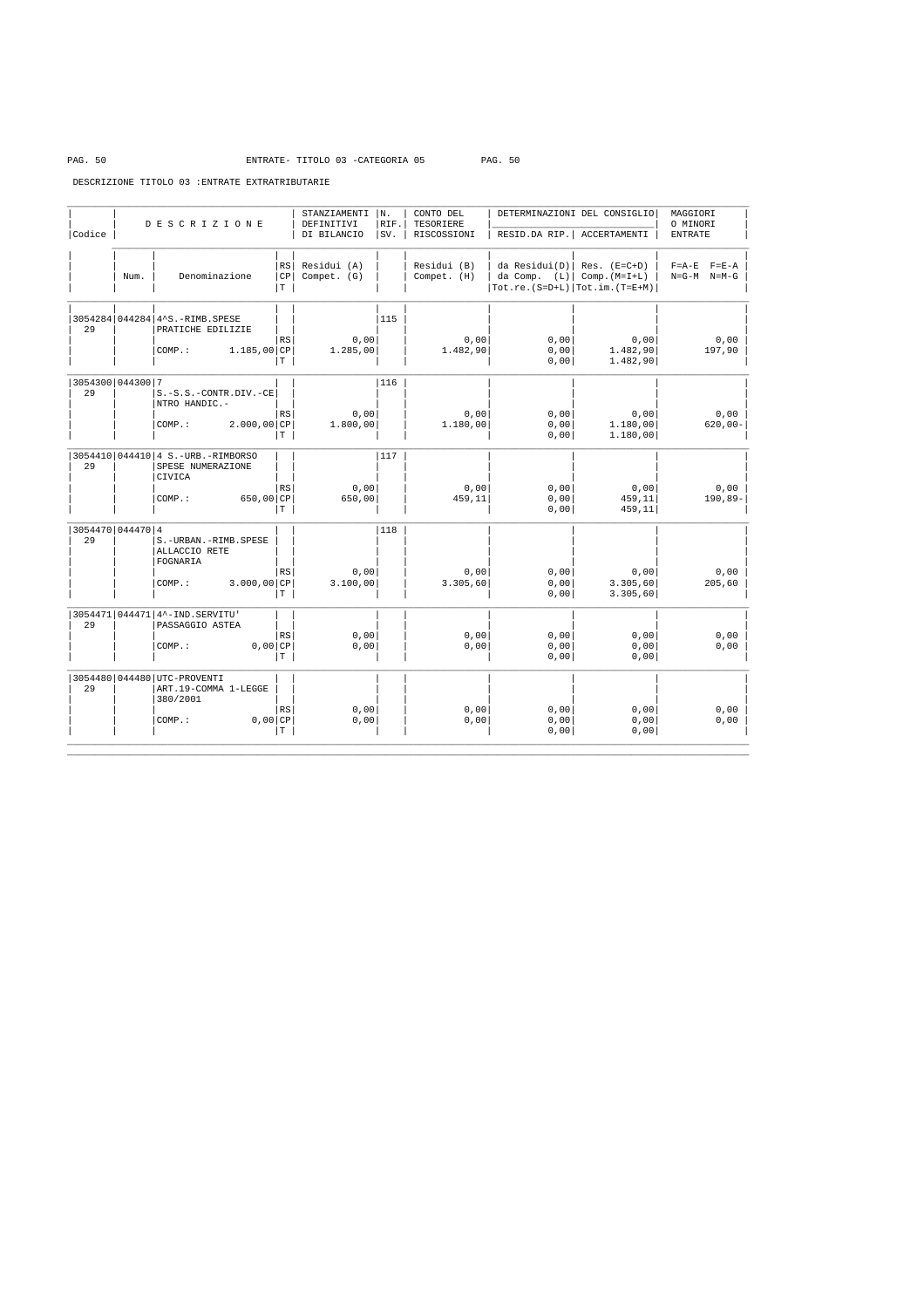## PAG. 51 ENTRATE- TITOLO 03 -CATEGORIA 05 PAG. 51

| Codice                     |      | DESCRIZIONE                                                                               |                     | STANZIAMENTI<br>DEFINITIVI<br>DI BILANCIO | N.<br>RIF.<br> sv. | CONTO DEL<br>TESORIERE<br>RISCOSSIONI |                      | DETERMINAZIONI DEL CONSIGLIO<br>RESID.DA RIP.   ACCERTAMENTI                                              | MAGGIORI<br>O MINORI<br><b>ENTRATE</b>             |
|----------------------------|------|-------------------------------------------------------------------------------------------|---------------------|-------------------------------------------|--------------------|---------------------------------------|----------------------|-----------------------------------------------------------------------------------------------------------|----------------------------------------------------|
|                            | Num. | Denominazione                                                                             | RS<br>CP<br>T       | Residui (A)<br>Compet. (G)                |                    | Residui (B)<br>Compet. (H)            |                      | da Residui(D)   Res. $(E=C+D)$<br>da Comp. $(L)  $ Comp. $(M=I+L)$<br>$ Tot.re.(S=D+L)   Tot.in.(T=E+M) $ | $F = A - E$ $F = E - A$<br>$N = G - M$ $N = M - G$ |
| 3054485   044485   1<br>29 |      | S.-SEGR.-RIMB.AFFITTO<br><b>SEDE</b><br>UF.PP.TT.CROCETTE<br>$0,00$  CP<br>COMP.:         | RS                  | 0,00<br>0,00                              |                    | 0,00<br>0,00                          | 0,00<br>0,00         | 0,00<br>0,00                                                                                              | 0,00<br>0,00                                       |
|                            |      |                                                                                           | T.                  |                                           |                    |                                       | 0,00                 | 0,00                                                                                                      |                                                    |
| 29                         |      | 3054490   044490   1 S. - SEGR. - SERVIZIO<br>NOTIFICA ATTI<br>COMP.:<br>$2.000,00$ CP    | RS<br>T.            | 0,00<br>3.400,00                          | 119                | 0,00<br>3.314,32                      | 0,00<br>0,00<br>0,00 | 0,00<br>3.314, 32<br>3.314, 32                                                                            | 0,00<br>$85,68-$                                   |
| 29                         |      | 3054500 044500 RIMBORSO FITTI IACP<br>0,00 CP<br>COMP.:                                   | RS<br>T.            | 0,00<br>0,00                              |                    | 0,00<br>0,00                          | 0,00<br>0,00<br>0,00 | 0,00<br>0,00<br>0,00                                                                                      | 0,00<br>0,00                                       |
| 29                         |      | 3054888   044888   P.M. - CONTRIB. SPEC. PRO<br>TEZIONE CIVILE<br>COMP.:<br>$2.500,00$ CP | RS<br>T.            | 0,00<br>1.000,00                          | 1120               | 0,00<br>0,00                          | 0,00<br>0,00<br>0,00 | 0,00<br>0,00<br>0,00                                                                                      | 0,00<br>$1.000,00 -$                               |
| 29                         |      | 3054899 044899 CONTRIB. FONDAZ. CARILO<br>X PM<br>$0,00$ <sub>CP</sub><br>COMP.:          | l RS<br>$\mathbb T$ | 0,00<br>0,00                              |                    | 0,00<br>0,00                          | 0,00<br>0,00<br>0,00 | 0,00<br>0,00<br>0,00                                                                                      | 0,00<br>0,00                                       |
| 29                         |      | 3054900   044900   RIMB. PRO-LOCO<br>SOGGIORNO ESTIVO<br>ANZIANI<br>$0,00$  CP<br>COMP.:  | RS<br>$\mathbb T$   | 0,00<br>0,00                              |                    | 0,00<br>0,00                          | 0,00<br>0,00<br>0,00 | 0,00<br>0,00<br>0,00                                                                                      | 0,00<br>0,00                                       |
| 00                         |      | 3054999 044999 1 ^S-COMANDO GIACCHE<br>RIMB.RETR.REGIONE                                  |                     |                                           | 121                |                                       |                      |                                                                                                           |                                                    |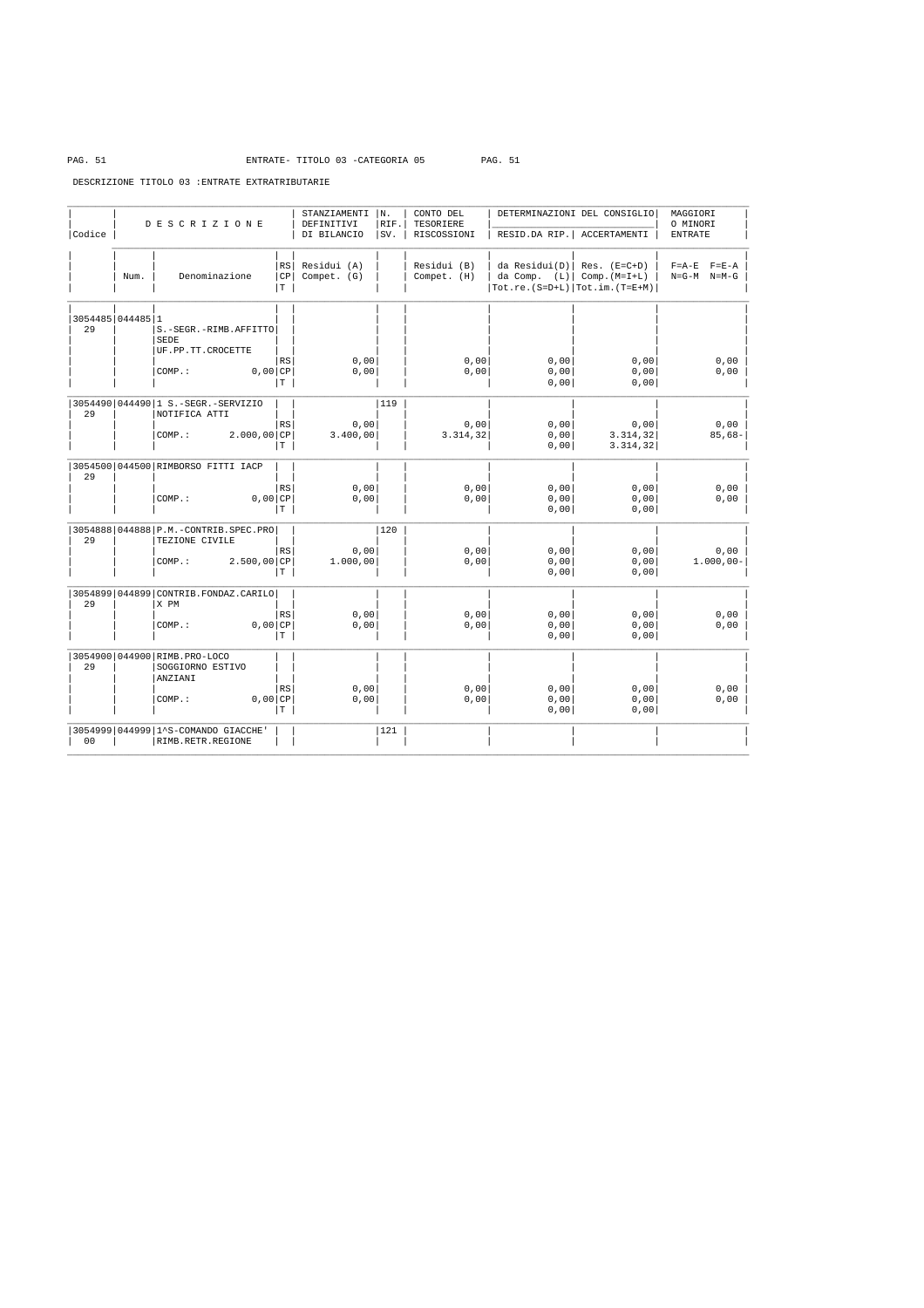### PAG. 52 ENTRATE- TITOLO 03 -CATEGORIA 05 PAG. 52

| Codice                 |      | DESCRIZIONE                                                                                                |                          | STANZIAMENTI<br>DEFINITIVI<br>DI BILANCIO | IN.<br>RIF.<br> sv. | CONTO DEL<br>TESORIERE<br>RISCOSSIONI |                                | DETERMINAZIONI DEL CONSIGLIO<br>RESID.DA RIP.   ACCERTAMENTI                                               | MAGGIORI<br>O MINORI<br><b>ENTRATE</b>             |
|------------------------|------|------------------------------------------------------------------------------------------------------------|--------------------------|-------------------------------------------|---------------------|---------------------------------------|--------------------------------|------------------------------------------------------------------------------------------------------------|----------------------------------------------------|
|                        | Num. | Denominazione                                                                                              | RS<br>CP<br>TГ           | Residui (A)<br>Compet. (G)                |                     | Residui (B)<br>Compet. (H)            |                                | da Residui(D)   Res. $(E=C+D)$<br>da Comp. $(L)  $ Comp. $(M=I+L)$<br>$ Tot.re.(S=D+L)   Tot.in.(T=E+M)  $ | $F = A - E$ $F = E - A$<br>$N = G - M$ $N = M - G$ |
|                        |      | MARCHE<br>41.700,00 CP<br>COMP.:                                                                           | RS<br>T.                 | 29.313,30<br>41.700,00                    |                     | 29.313,30<br>0,00                     | 0.00<br>39.458,56<br>39.458,56 | 29.313,30<br>39.458,56<br>68.771,86                                                                        | 0.00<br>$2.241, 44-$                               |
| 29                     |      | 3055000   045000   2 S. - S. F. - ENTR. DIV.<br>PER RIMBORSI E<br>RECUPERI<br>28.650,00 CP<br>COMP.:       | RS<br>T.                 | 11.468,97<br>24.650,00                    | 1122                | 11.468,97<br>32.669,48                | 0,00<br>200,08<br>200,08       | 11.468,97<br>32.869,56<br>44.338,53                                                                        | 0,00<br>8.219,56                                   |
| 29                     |      | 3055001   045001   1 S. SEGR. COMANDO<br>ANTONUCCI AL<br>TRIB.MC-RIMBORSO<br>RETR.<br>$0,00$  CP<br>COMP.: | <b>RS</b><br>$\mathbb T$ | 0,00<br>0,00                              |                     | 0,00<br>0,00                          | 0,00<br>0,00<br>0,00           | 0,00<br>0,00<br>0,00                                                                                       | 0.00<br>0,00                                       |
| 3055002104500215<br>29 |      | S.-S.E.-RIMB.COLLAUDO<br>IMP.CARBUR.LR 11/91<br>a12<br>1.800,00 CP<br>COMP.:                               | <b>RS</b><br>T.          | 0,00<br>1.800,00                          | 123                 | 0,00<br>1.200,00                      | 0,00<br>0,00<br>0,00           | 0,00<br>1.200,00<br>1.200,00                                                                               | 0,00<br>$600,00 -$                                 |
| 29                     |      | 3055003 045003 RECUPERO<br>INTEGRAZ.RETTE CASA<br>DI RIPOSO<br>$2.000,00$ CP<br>COMP.:                     | RS<br>т                  | 0,00<br>4.321,32                          | 124                 | 0,00<br>4.321,32                      | 0,00<br>0,00<br>0,00           | 0,00<br>4.321,32<br>4.321,32                                                                               | 0,00<br>0,00                                       |
| 29                     |      | 3055004   045004   RIMB. ONERI<br>CONVENZ.SEGR.GEN.COMU<br>NE DI MONTELUPONE<br>COMP.:<br>$5.000.00$ $CP$  | RS<br>T.                 | 15.147, 28<br>5.000,00                    | 125                 | 19.338,31<br>0,00                     | 0,00<br>2.748.59<br>2.748,59   | 19.338,31<br>2.748,59<br>22.086,90                                                                         | 4.191,03<br>$2.251, 41-$                           |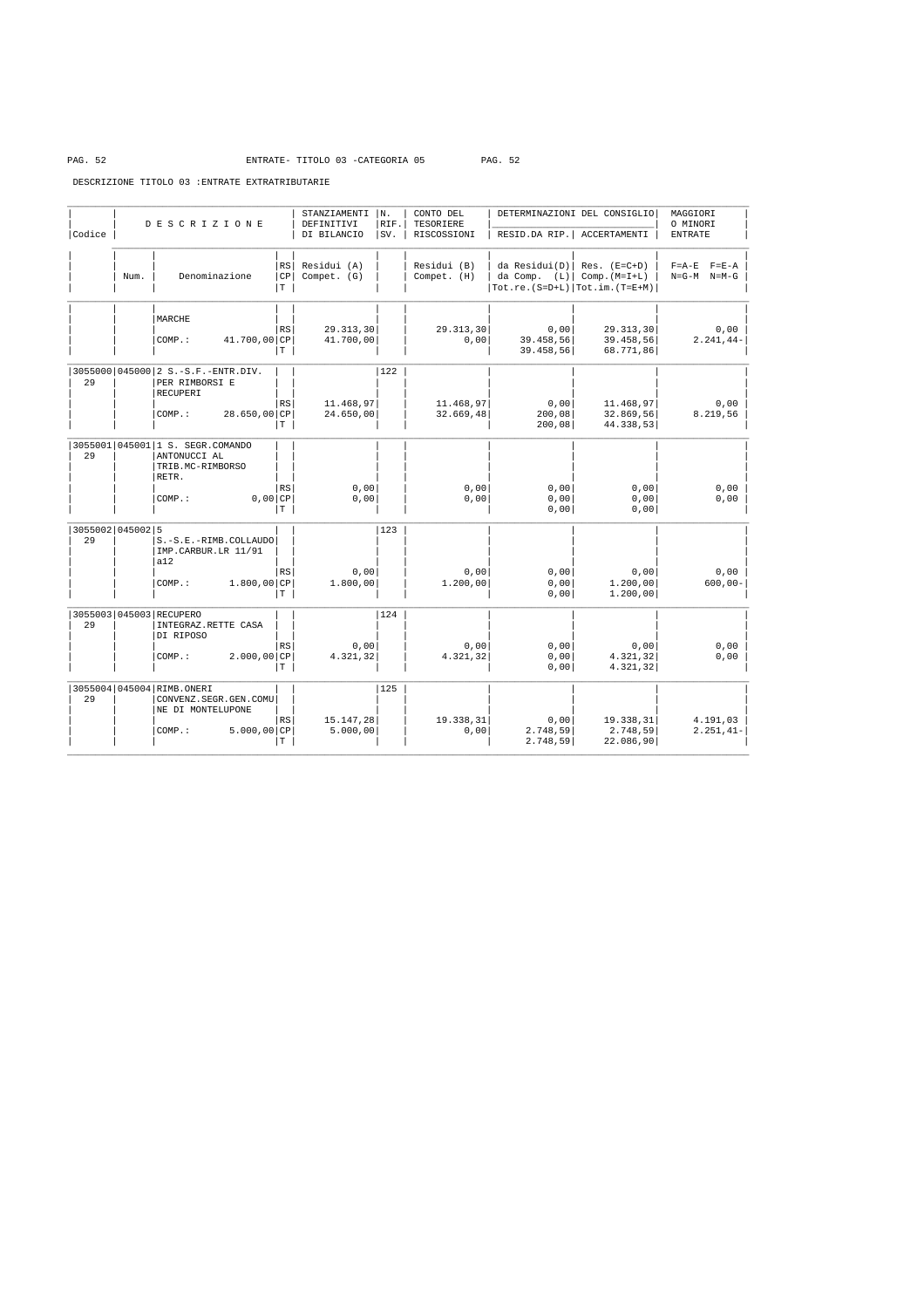### PAG. 53 ENTRATE- TITOLO 03 -CATEGORIA 05 PAG. 53

| Codice |      | DESCRIZIONE                                                                              |                        | STANZIAMENTI<br>DEFINITIVI<br>DI BILANCIO | IN.<br>RIF.<br> sv. | CONTO DEL<br>TESORIERE<br>RISCOSSIONI |                                   | DETERMINAZIONI DEL CONSIGLIO<br>RESID.DA RIP.   ACCERTAMENTI                                               | MAGGIORI<br>O MINORI<br><b>ENTRATE</b>             |
|--------|------|------------------------------------------------------------------------------------------|------------------------|-------------------------------------------|---------------------|---------------------------------------|-----------------------------------|------------------------------------------------------------------------------------------------------------|----------------------------------------------------|
|        | Num. | Denominazione                                                                            | $_{\rm RS}$<br>CP<br>T | Residui (A)<br>Compet. (G)                |                     | Residui (B)<br>Compet. (H)            |                                   | da Residui(D)   Res. $(E=C+D)$<br>da Comp. $(L)  $ Comp. $(M=I+L)$<br>$ Tot.re.(S=D+L)   Tot.in.(T=E+M)  $ | $F = A - E$ $F = E - A$<br>$N = G - M$ $N = M - G$ |
|        |      |                                                                                          |                        |                                           |                     |                                       |                                   |                                                                                                            |                                                    |
| 29     |      | 3055005 045005 RIMB. DIRITTI<br>SEGRETERIA COMUNE<br>MONTELUPONE<br>$0,00$  CP<br>COMP.: | RS<br>T.               | 0,00<br>0,00                              |                     | 0,00<br>0,00                          | 0,00<br>0,00<br>0,00              | 0,00<br>0,00<br>0,00                                                                                       | 0,00<br>0,00                                       |
|        |      | 3055006 045006 1 S.-RIMBORSO SOMME                                                       |                        |                                           | 126                 |                                       |                                   |                                                                                                            |                                                    |
| 29     |      | PER CENSIMENTO<br><b>GENERALE</b>                                                        |                        |                                           |                     |                                       |                                   |                                                                                                            |                                                    |
|        |      | 64.500,00 CP<br>COMP.:                                                                   | RS<br>T                | 510, 40<br>64.500,00                      |                     | 510, 40<br>43.348,50                  | 0,00<br>9.781, 28<br>9.781, 28    | 510, 40<br>53.129,78<br>53.640,18                                                                          | 0,00<br>11.370,22-                                 |
| 29     |      | 3055007   045007   1 S. - RIMBORSO SPESE<br>ENTE PER CENSIMENTO                          |                        |                                           | 127                 |                                       |                                   |                                                                                                            |                                                    |
|        |      | <b>GENERALE</b><br>500,00 CP<br>COMP.:                                                   | RS<br>T.               | 500,00<br>500,00                          |                     | 500,00<br>0,00                        | 0,00<br>669,72<br>669,72          | 500,00<br>669,72<br>1.169, 72                                                                              | 0,00<br>169,72                                     |
| 29     |      | 3055008   045008   3^-CONG. FATTURAZIONE<br>PUBBLICA ILLUMINAZ.                          |                        |                                           |                     |                                       |                                   |                                                                                                            |                                                    |
|        |      | $0,00$  CP<br>COMP.:                                                                     | <b>RS</b><br>ΙT.       | 0,00<br>45.000,00                         |                     | 0,00<br>0,00                          | 0,00<br>45.000,00<br>45.000,00    | 0,00<br>45.000,00<br>45.000,00                                                                             | 0,00<br>0,00                                       |
| 29     |      | 3055009 045009 RIMB.C/STATO SPESE<br>TABELLONI ELETTORALI<br>CONSULT.13/05/2001          |                        |                                           |                     |                                       |                                   |                                                                                                            |                                                    |
|        |      | COMP.:<br>$0,00$  CP                                                                     | RS<br>T.               | 0,00<br>0,00                              |                     | 0,00<br>0,00                          | 0,00<br>0,00<br>0,00              | 0,00<br>0,00<br>0,00                                                                                       | 0,00<br>0,00                                       |
| 29     |      | 3055020 045020 7 S.-C.R.-INTROITI<br>DIV.CASA DI RIPOSO<br>C.MORDINI                     |                        |                                           | 128                 |                                       |                                   |                                                                                                            |                                                    |
|        |      | COMP.:<br>281.000.00 CP                                                                  | RS<br>T.               | 158.583,85<br>281.000,00                  |                     | 158.580,85<br>106.770,72              | 0,00<br>176.571, 33<br>176.571,33 | 158.580,85<br>283.342,05<br>441.922,90                                                                     | $3,00-$<br>2.342,05                                |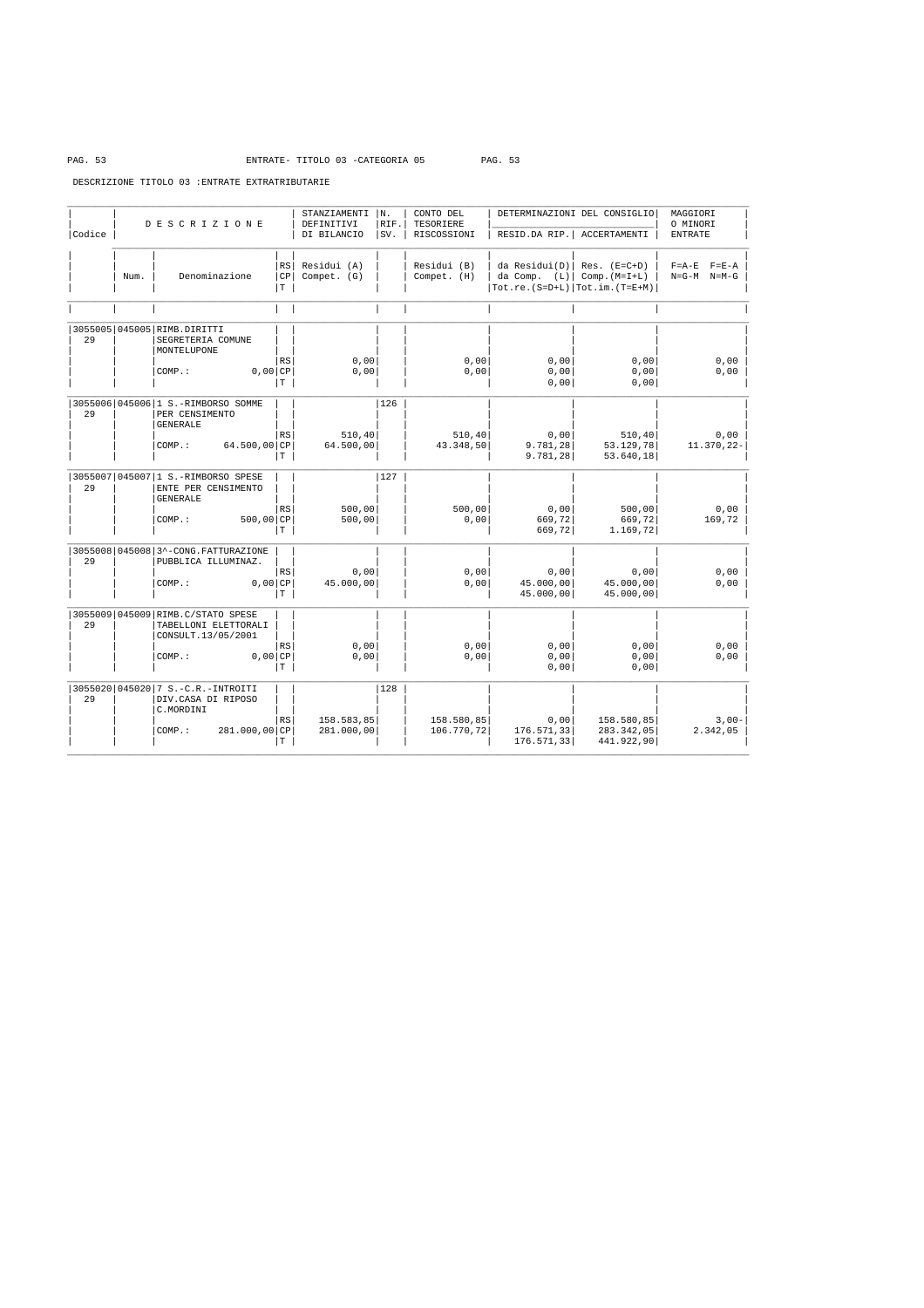### PAG. 54 ENTRATE- TITOLO 03 -CATEGORIA 05 PAG. 54

| Codice |      | DESCRIZIONE                                                                                                          |                  | STANZIAMENTI<br>DEFINITIVI<br>DI BILANCIO | IN.<br>RIF.<br> sv. | CONTO DEL<br>TESORIERE<br>RISCOSSIONI |                              | DETERMINAZIONI DEL CONSIGLIO<br>RESID.DA RIP.   ACCERTAMENTI                                               | MAGGIORI<br>O MINORI<br><b>ENTRATE</b>             |
|--------|------|----------------------------------------------------------------------------------------------------------------------|------------------|-------------------------------------------|---------------------|---------------------------------------|------------------------------|------------------------------------------------------------------------------------------------------------|----------------------------------------------------|
|        | Num. | Denominazione                                                                                                        | RS<br>CP<br>Г    | Residui (A)<br>Compet. (G)                |                     | Residui (B)<br>Compet. (H)            |                              | da Residui(D)   Res. $(E=C+D)$<br>da Comp. $(L)  $ Comp. $(M=I+L)$<br>$ Tot.re.(S=D+L)   Tot.in.(T=E+M)  $ | $F = A - E$ $F = E - A$<br>$N = G - M$ $N = M - G$ |
|        |      |                                                                                                                      |                  |                                           |                     |                                       |                              |                                                                                                            |                                                    |
| 29     |      | 3055021 045021 SU-COMPART.A.U.S.L.SO<br>STEGNO DISAB.CASA<br>ALLOGGIO-L.162/98<br>$0,00$  CP<br>COMP.:               | RS<br>T          | 0,00<br>0,00                              |                     | 0,00<br>0,00                          | 0,00<br>0,00<br>0,00         | 0,00<br>0,00<br>0,00                                                                                       | 0,00<br>0,00                                       |
| 29     |      | 3055022   045022   7^-C.R.-ARR. INTROITI<br>CASA RIPOSO<br>$0,00$  CP<br>COMP.:                                      | <b>RS</b><br>T   | 0,00<br>0,00                              |                     | 0,00<br>0,00                          | 0,00<br>0,00<br>0,00         | 0,00<br>0,00<br>0,00                                                                                       | 0,00<br>0,00                                       |
| 29     |      | 3056014   046014   V^-OUOTE PROGETTAZ.V^  <br>SETT. (AREA<br>$NOBILI$ )-G.C.<br>COMP.:<br>$0,00$  CP                 | <b>RS</b><br>l T | 0,00<br>4.000,00                          |                     | 0,00<br>0,00                          | 0,00<br>4.000,00<br>4.000,00 | 0,00<br>4.000,00<br>4.000,00                                                                               | 0,00<br>0,00                                       |
| 29     |      | 3056015   046015   3 S. - LL. PP. - QUOTE<br>ACCONT. PROG. UTC-GIRO<br>ENTR.CORR.<br>COMP.:<br>30.000,00 CP          | <b>RS</b><br>T.  | 0,00<br>30.000,00                         | 1129                | 0,00<br>19.716,77                     | 0,00<br>0,00<br>0,00         | 0,00<br>19.716,77<br>19.716,77                                                                             | 0,00<br>$10.283, 23 -$                             |
| 29     |      | 3056016   046016   REINCAM. QUOTE<br>PERSONALE N. CONDONO<br>EDILIZIO<br>0,00 CP<br>COMP.:                           | RS<br>T.         | 0,00<br>0,00                              |                     | 0,00<br>0,00                          | 0,00<br>0,00<br>0,00         | 0,00<br>0,00<br>0,00                                                                                       | 0,00<br>0,00                                       |
| 29     |      | 3056017   046017   ART.18 INCAMERAMENTO<br><b>OUOTE RED. PIANI</b><br>URB. (giro entr.corr.)<br>COMP.:<br>$0,00$  CP | RS<br>T.         | 0,00<br>0,00                              |                     | 0,00<br>0,00                          | 0,00<br>0,00<br>0,00         | 0,00<br>0,00<br>0,00                                                                                       | 0,00<br>0,00                                       |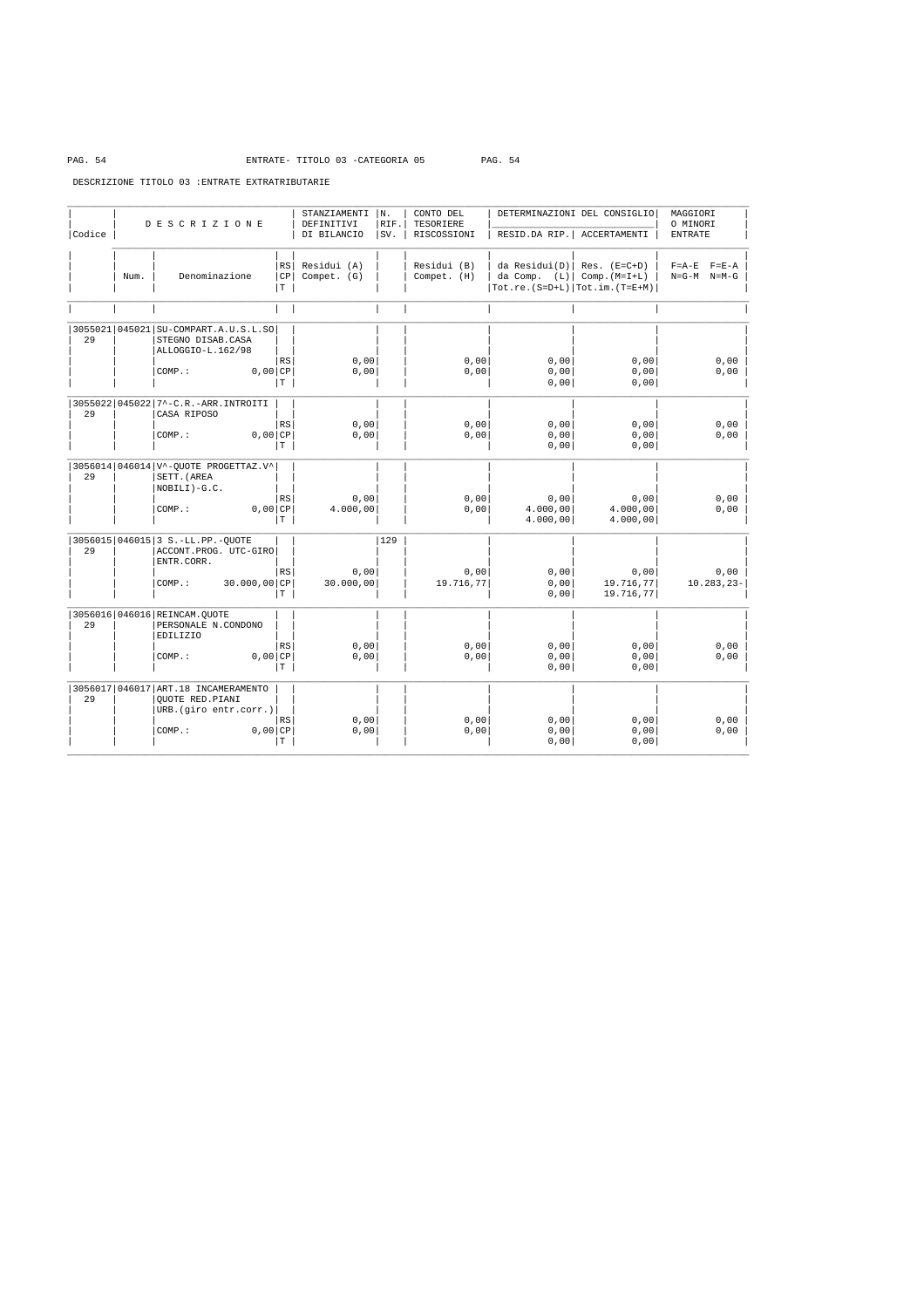### PAG. 55 ENTRATE- TITOLO 03 -CATEGORIA 05 PAG. 55

| Codice |      | DESCRIZIONE                                                                                                |                          | STANZIAMENTI   N.<br>DEFINITIVI<br>DI BILANCIO | RIF.<br> sv. | CONTO DEL<br>TESORIERE<br>RISCOSSIONI |                                     | DETERMINAZIONI DEL CONSIGLIO<br>RESID.DA RIP.   ACCERTAMENTI                                               | MAGGIORI<br>O MINORI<br><b>ENTRATE</b>             |
|--------|------|------------------------------------------------------------------------------------------------------------|--------------------------|------------------------------------------------|--------------|---------------------------------------|-------------------------------------|------------------------------------------------------------------------------------------------------------|----------------------------------------------------|
|        | Num. | Denominazione                                                                                              | RS<br>CP<br>TГ           | Residui (A)<br>Compet. (G)                     |              | Residui (B)<br>Compet. (H)            |                                     | da Residui(D)   Res. $(E=C+D)$<br>da Comp. $(L)  $ Comp. $(M=I+L)$<br>$ Tot.re.(S=D+L)   Tot.in.(T=E+M)  $ | $F = A - E$ $F = E - A$<br>$N = G - M$ $N = M - G$ |
|        |      |                                                                                                            |                          |                                                |              |                                       |                                     |                                                                                                            |                                                    |
| 29     |      | 3056018   046018   INC. OUOTE ARRETR. 1, 5%  <br>MERLONI(giro entrate<br>correnti)<br>COMP.:<br>$0,00$  CP | RS<br>T.                 | 0,00<br>0,00                                   |              | 0,00<br>0,00                          | 0,00<br>0,00<br>0,00                | 0,00<br>0,00<br>0,00                                                                                       | 0,00<br>0,00                                       |
| 29     |      | 3056019   046019   IV^-REICAM. SPESE<br>ISTRUTT.PRATICHE<br>TRASF.DIRITTO SUPERF.<br>$0,00$  CP<br>COMP.:  | RS<br>T.                 | 0,00<br>0,00                                   |              | 0,00<br>0,00                          | 0,00<br>0,00<br>0,00                | 0,00<br>0,00<br>0,00                                                                                       | 0,00<br>0,00                                       |
| 29     |      | 3056020   046020   IV^-INCAMER. IVA SU<br>ALIEN.AREE EDIF.ECC.<br>$0,00$  CP<br>COMP.:                     | <b>RS</b><br>l T         | 26.209,78<br>1.050,00                          | 130          | 13.104,90<br>1.050,00                 | 13.104,88<br>0,00<br>13.104,88      | 26.209,78<br>1.050,00<br>27.259,78                                                                         | 0,00<br>0,00                                       |
| 29     |      | 3056021 046021 2^- IVA A CREDITO<br>TRANSAZIONE<br><b>ACQUAMBIENTE</b><br>$0,00$  CP<br>COMP.:             | RS I<br>IΤ.              | 202.739,43<br>0,00                             | 131          | 0,00<br>0,00                          | 202.739,43<br>0,00<br>202.739,43    | 202.739,43<br>0,00<br>202.739,43                                                                           | 0,00<br>0,00                                       |
| 29     |      | 3056040 046040   "FARMACIA MAZZINI -<br>RECUPERO EX96"<br>$0,00$  CP<br>COMP.:                             | l RS<br>T.               | 0,00<br>0,00                                   |              | 0.00<br>0,00                          | 0,00<br>0,00<br>0,00                | 0.00<br>0,00<br>0,00                                                                                       | 0.00<br>0,00                                       |
| 29     |      | 3056050   046050   5 S.-S.E.-FITTI<br>FIG.-LOC.ATTIV.ECON.-<br>PARR.S. STEFANO<br>1.797, 27 CP <br>COMP.:  | <b>RS</b><br>$\mathbb T$ | 4.039,27<br>1.797,27                           | 132          | 0.00<br>0,00                          | 3.594, 54<br>1.797, 27<br>5.391, 81 | 3.594, 54<br>1.797, 27<br>5.391, 81                                                                        | $444.73-$<br>0,00                                  |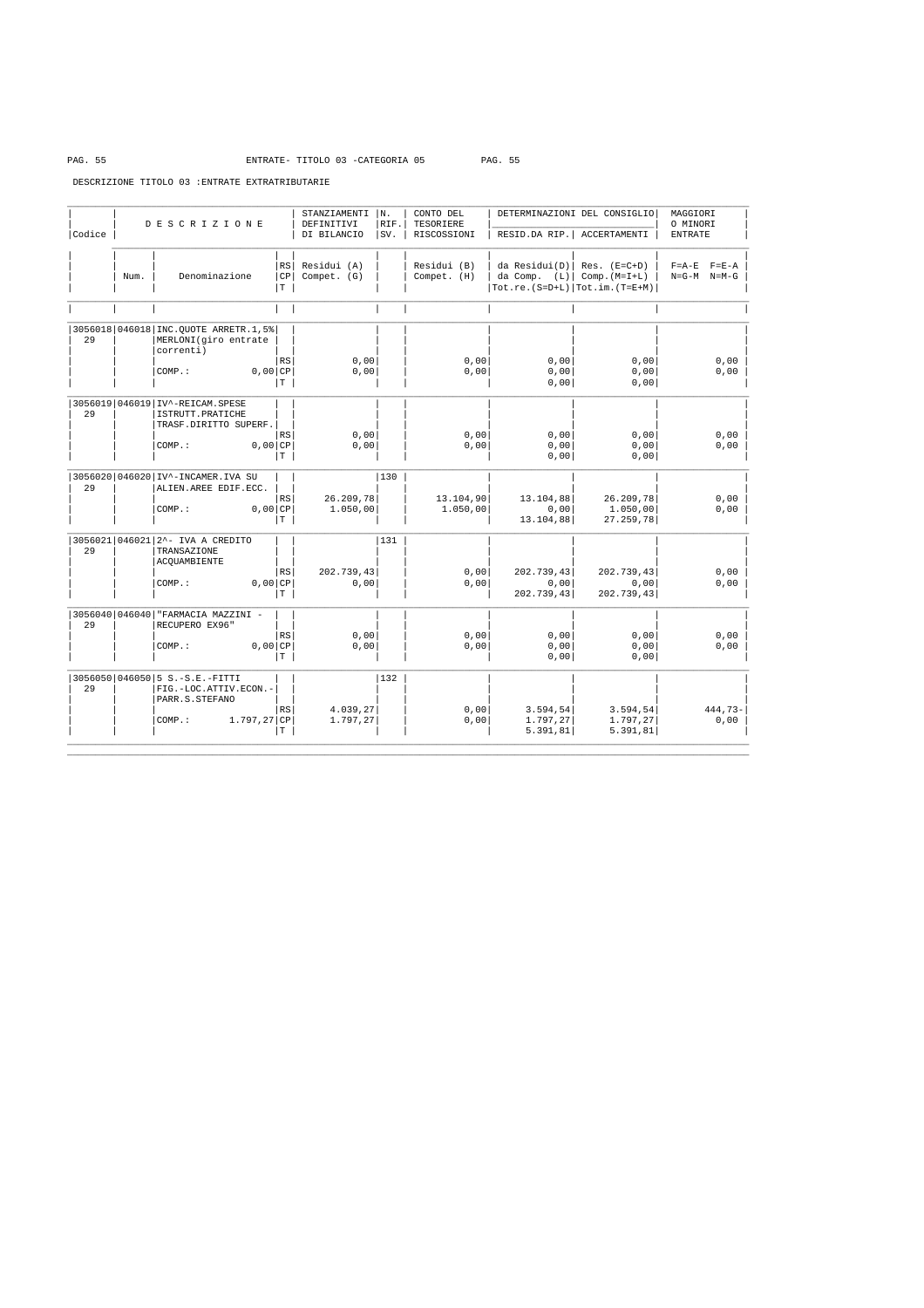### PAG. 56 ENTRATE- TITOLO 03 -CATEGORIA 05 PAG. 56

| Codice |      | DESCRIZIONE                                                                                          |             | STANZIAMENTI<br>DEFINITIVI<br>DI BILANCIO | IN.<br>RIF.<br>SV. | CONTO DEL<br>TESORIERE<br>RISCOSSIONI |                        | DETERMINAZIONI DEL CONSIGLIO<br>RESID.DA RIP.   ACCERTAMENTI                                               | MAGGIORI<br>O MINORI<br><b>ENTRATE</b>             |
|--------|------|------------------------------------------------------------------------------------------------------|-------------|-------------------------------------------|--------------------|---------------------------------------|------------------------|------------------------------------------------------------------------------------------------------------|----------------------------------------------------|
|        | Num. | Denominazione<br>TГ                                                                                  | RS<br>CP    | Residui (A)<br>Compet. (G)                |                    | Residui (B)<br>Compet. (H)            |                        | da Residui(D)   Res. $(E=C+D)$<br>da Comp. $(L)  $ Comp. $(M=I+L)$<br>$ Tot.re.(S=D+L)   Tot.in.(T=E+M)  $ | $F = A - E$ $F = E - A$<br>$N = G - M$ $N = M - G$ |
| 29     |      | 3056998   046998   S.G.-ATO 3 RIMB. QUOTE<br>ACO.NERA ANNO 2006<br>$0.00$ <sub>c</sub> $P$<br>COMP.: | RS          | 0,00<br>0,00                              |                    | 0,00<br>0,00                          | 0,00<br>0,00           | 0,00<br>0.001                                                                                              | 0,00<br>0,00                                       |
| 29     |      | 3056999   046999   SG. OUOTE SERV. IDRICO<br>INT.2011 AT03                                           | T.          |                                           |                    |                                       | 0,00                   | 0,00                                                                                                       |                                                    |
|        |      | $0,00$  CP<br>COMP.:                                                                                 | RS<br>T.    | 0,00<br>32.683,44                         |                    | 0,00<br>32.747,59                     | 0,00<br>0,00<br>0,00   | 0,00<br>32.747,59<br>32.747,59                                                                             | 0,00<br>64,15                                      |
| 29     |      | 3057000   047000   1 S. - SEGR. - RIMB. ONERI<br>MUTUI-IDRICO<br>COMP.:<br>74.455,00 CP              | RS          | 111.686,56<br>90.090,57                   | 133                | 111.682,57<br>0,00                    | 0,00<br>90.090, 57     | 111.682,57<br>90.090, 57                                                                                   | $3,99-$<br>0,00                                    |
|        |      |                                                                                                      | T.          |                                           |                    |                                       | 90.090, 57             | 201.773, 14                                                                                                |                                                    |
| 29     |      | 3057001   047001   SG. - RIMB. ONERI<br>MUTUI/GAS<br>$0.00$ <sub>c</sub> $P$<br>COMP:                | RS<br>T.    | 0,00<br>0,00                              |                    | 0,00<br>0,00                          | 0,00<br>0,00<br>0,00   | 0,00<br>0,00<br>0,00                                                                                       | 0,00<br>0,00                                       |
| 29     |      | 3057002   047002   1 S. - SEGR. - RIMB. OUOTA  <br>CONSORT.ATO 3                                     | RS.         | 0,00                                      | $134$              | 0,00                                  | 0.00                   | 0,00                                                                                                       | 0,00                                               |
|        |      | 28.000,00 CP<br>COMP.:                                                                               | $\mathbb T$ | 32.747,44                                 |                    | 0,00                                  | 32.747,44<br>32.747,44 | 32.747,44<br>32.747,44                                                                                     | 0,00                                               |
| 29     |      | 3057003 047003 SG.RIMBORSO ONERI<br>MUTUI-FOGNATURE<br>$0,00$  CP<br>COMP.:                          | RS<br>T.    | 0,00<br>0,00                              |                    | 0,00<br>0,00                          | 0,00<br>0,00<br>0,00   | 0,00<br>0,00<br>0,00                                                                                       | 0,00<br>0,00                                       |
| 29     |      | 3057004   047004   SG. IVA ARR. MUTUI<br>IDRICOINTEGRATO<br>$0.00$ <sub>c</sub> $P$<br>COMP.:        | RS<br>T.    | 0,00<br>15.635,55                         |                    | 0,00<br>15.635,55                     | 0,00<br>0,00<br>0,00   | 0,00<br>15.635,55<br>15.635,55                                                                             | 0,00<br>0,00                                       |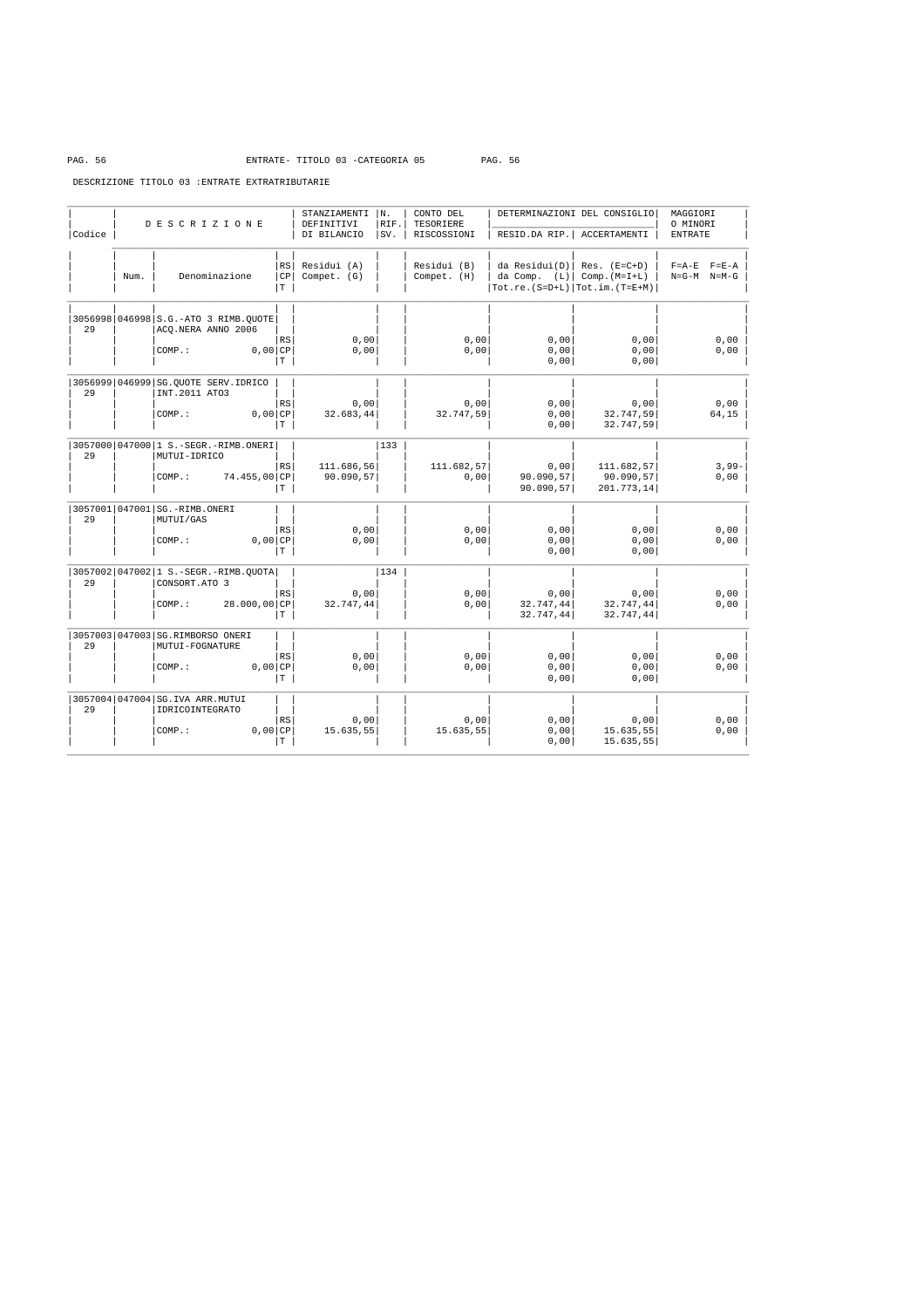### PAG. 57 ENTRATE- TITOLO 03 -CATEGORIA 05 PAG. 57

| Codice                   |      | DESCRIZIONE                                                                                               |                 | STANZIAMENTI<br>DEFINITIVI<br>DI BILANCIO | IN.<br>RIF.<br> sv. | CONTO DEL<br>TESORIERE<br>RISCOSSIONI |                                  | DETERMINAZIONI DEL CONSIGLIO<br>RESID.DA RIP.   ACCERTAMENTI                                               | MAGGIORI<br>O MINORI<br><b>ENTRATE</b>             |
|--------------------------|------|-----------------------------------------------------------------------------------------------------------|-----------------|-------------------------------------------|---------------------|---------------------------------------|----------------------------------|------------------------------------------------------------------------------------------------------------|----------------------------------------------------|
|                          | Num. | Denominazione                                                                                             | RS<br>CP<br>T   | Residui (A)<br>Compet. (G)                |                     | Residui (B)<br>Compet. (H)            |                                  | da Residui(D)   Res. $(E=C+D)$<br>da Comp. $(L)  $ Comp. $(M=I+L)$<br>$ Tot.re.(S=D+L)   Tot.in.(T=E+M)  $ | $F = A - E$ $F = E - A$<br>$N = G - M$ $N = M - G$ |
|                          |      |                                                                                                           |                 |                                           |                     |                                       |                                  |                                                                                                            |                                                    |
| 29                       |      | 3057005 047005 SANZIONI LEGGE<br>FORESTALE REG.LE<br>$6/05 - ART.21$<br>$0,00$  CP<br>COMP.:              | RS<br>T.        | 0,00<br>0,00                              |                     | 0,00<br>0,00                          | 0,00<br>0,00<br>0,00             | 0,00<br>0,00<br>0,00                                                                                       | 0,00<br>0,00                                       |
| 29                       |      | 3052199 052199 3^-RIMB. FONDI<br>ANTICIPATI PER<br>ALLUVIONE (REGIONE)<br>$0,00$  CP<br>COMP.:            | RS<br>T.        | 0,00<br>114.985,18                        |                     | 0,00<br>80.289,38                     | 0,00<br>34.695,80<br>34.695,80   | 0,00<br>114.985,18<br>114.985,18                                                                           | 0,00<br>0,00                                       |
| 29                       |      | 3052200 052200 UTC-PROVENTI<br>SERV. FOGNATURA (ART<br>$14-L.36/94)$<br>$0.00$ <sub>c</sub> $P$<br>COMP.: | RS<br>T.        | 0,00<br>0,00                              |                     | 0,00<br>0,00                          | 0,00<br>0,00<br>0,00             | 0,00<br>0,00<br>0,00                                                                                       | 0,00<br>0,00                                       |
| 3052201 052201   1<br>29 |      | S.-SEGR.-CORRISP.GEST<br>.SERV.GAS<br>MULTISERVIZI<br>200.000,00 CP<br>COMP.:                             | <b>RS</b><br>T. | 0,00<br>200.780,78                        | 135                 | 0,00<br>85.432,11                     | 0,00<br>115.348,67<br>115.348,67 | 0,00<br>200.780,78<br>200.780,78                                                                           | 0,00<br>0,00                                       |
| 3052202 052202 1<br>21   |      | S. - SEGR. - CAN. GEST. IMP<br>.DEPURAZ.-ACQUAMBIENT<br>E MARCHE<br>COMP.:<br>$60.000,00$ CP              | RS<br>T.        | 0,00<br>60.500,00                         | 136                 | 0,00<br>60.500,00                     | 0,00<br>0,00<br>0,00             | 0,00<br>60.500,00<br>60.500,00                                                                             | 0,00<br>0,00                                       |
| 21                       |      | 3052203   052203   ARR. CANONE<br>GEST. IMPIANTO<br>DEPUR.ACQUAMBIENTE                                    |                 |                                           |                     |                                       |                                  |                                                                                                            |                                                    |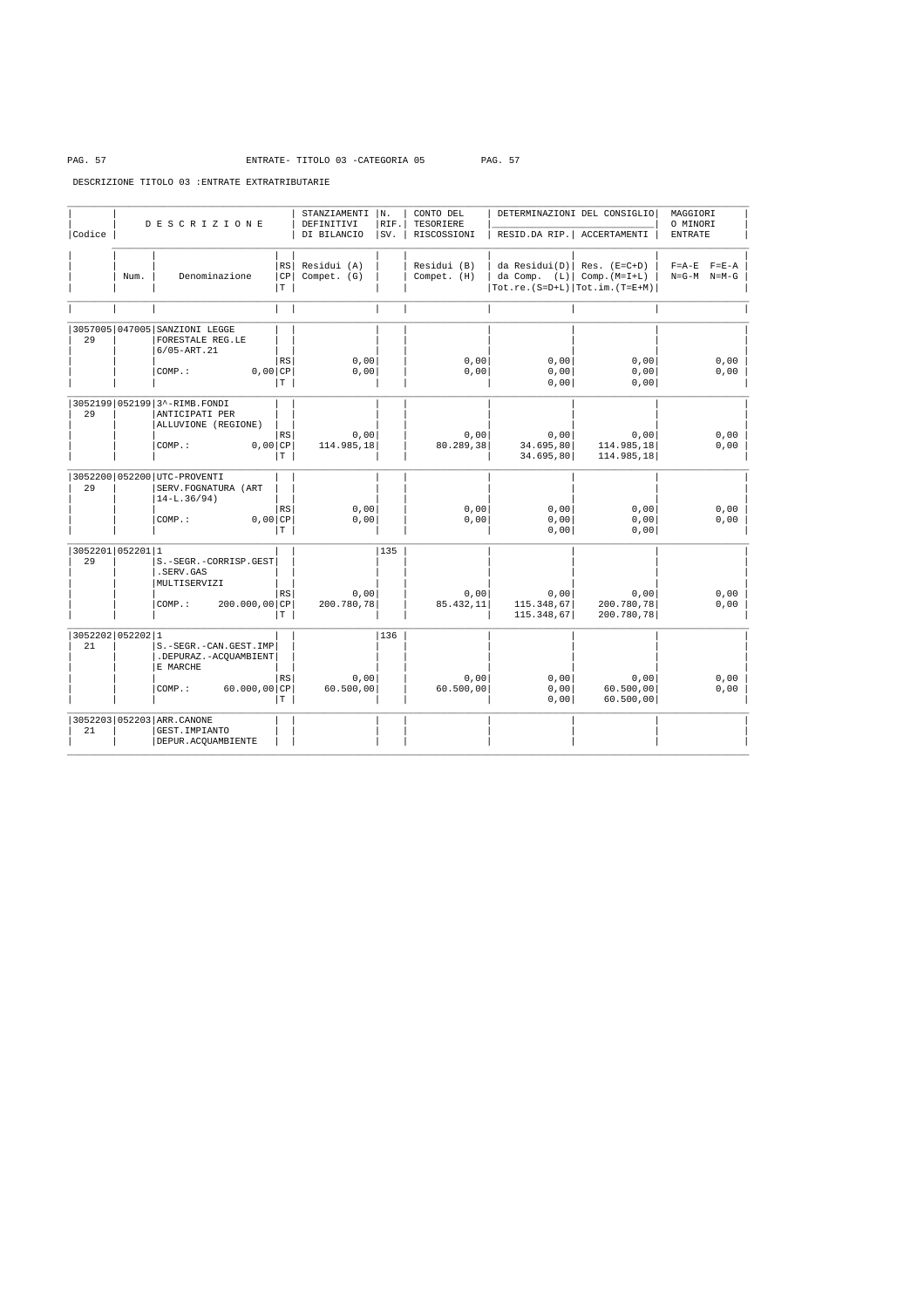### PAG. 58 ENTRATE- TITOLO 03 -CATEGORIA 05 PAG. 58

| Codice                     |      | DESCRIZIONE                                                                                                    |                        | STANZIAMENTI<br>DEFINITIVI<br>DI BILANCIO | IN.<br>RIF.<br>ISV. | CONTO DEL<br>TESORIERE<br>RISCOSSIONI |                      | DETERMINAZIONI DEL CONSIGLIO<br>RESID.DA RIP.   ACCERTAMENTI                                               | MAGGIORI<br>O MINORI<br><b>ENTRATE</b>             |
|----------------------------|------|----------------------------------------------------------------------------------------------------------------|------------------------|-------------------------------------------|---------------------|---------------------------------------|----------------------|------------------------------------------------------------------------------------------------------------|----------------------------------------------------|
|                            | Num. | Denominazione                                                                                                  | $_{\rm RS}$<br>CP<br>Г | Residui (A)<br>Compet. (G)                |                     | Residui (B)<br>Compet. (H)            |                      | da Residui(D)   Res. $(E=C+D)$<br>da Comp. $(L)  $ Comp. $(M=I+L)$<br>$ Tot.re.(S=D+L)   Tot.in.(T=E+M)  $ | $F = A - E$ $F = E - A$<br>$N = G - M$ $N = M - G$ |
|                            |      | MARCHE<br>$0,00$  CP<br>COMP.:                                                                                 | RS<br>T.               | 0,00<br>0,00                              |                     | 0,00<br>0,00                          | 0,00<br>0,00<br>0,00 | 0,00<br>0,00<br>0,00                                                                                       | 0.00<br>0,00                                       |
| 3052204   052204   7<br>29 |      | S.-S.S-CONTR.FATT.RUO<br>LI GAS CAT.DISAGIATE<br>ART. 10<br>COMP.:<br>$4.000,00$ CP                            | <b>RS</b><br>T.        | 0,00<br>4.000,00                          | 137                 | 0,00<br>0,00                          | 0,00<br>0,00<br>0,00 | 0,00<br>0,00<br>0,00                                                                                       | 0,00<br>$4.000,00 -$                               |
| 21                         |      | 3052205   052205   4 S. - URB. - PANNELLI<br>TOPONOMASTICI<br>PUBBLICITARI<br>$0,00$ <sub>CP</sub><br>COMP.:   | RS<br>$\mathbb T$      | 0,00<br>0,00                              |                     | 0,00<br>0,00                          | 0,00<br>0,00<br>0,00 | 0,00<br>0,00<br>0,00                                                                                       | 0,00<br>0,00                                       |
| 29                         |      | 3052206 052206 BORSE DI STUDIO PER<br>MERITI ARTISTICI<br>"M.BINCI"<br>$0,00$  CP<br>COMP.:                    | RS<br>T.               | 0,00<br>0,00                              |                     | 0,00<br>0,00                          | 0,00<br>0,00<br>0,00 | 0,00<br>0,00<br>0,00                                                                                       | 0,00<br>0,00                                       |
| 29                         |      | 3052207   052207   2 S. - S. F. - TESORIERE<br>CONTRIB.ATTIV.ISTITUZ<br>$\mathbf{r}$<br>20.000,00 CP<br>COMP.: | RS<br>T                | 20.000,00<br>20.000,00                    | 138                 | 20.000,00<br>20.000,00                | 0,00<br>0,00<br>0,00 | 20.000,00<br>20.000,00<br>40.000,00                                                                        | 0.00<br>0,00                                       |
| 29                         |      | 3052208   052208   5^S. SITO INTERNET<br>COM.LE-PUBBLICITA'<br>WEBDREAM<br>$0,00$  CP<br>COMP.:                | RS<br>$\mathbb T$      | 0,00<br>0,00                              |                     | 0,00<br>0,00                          | 0,00<br>0,00<br>0,00 | 0,00<br>0,00<br>0,00                                                                                       | 0.00<br>0,00                                       |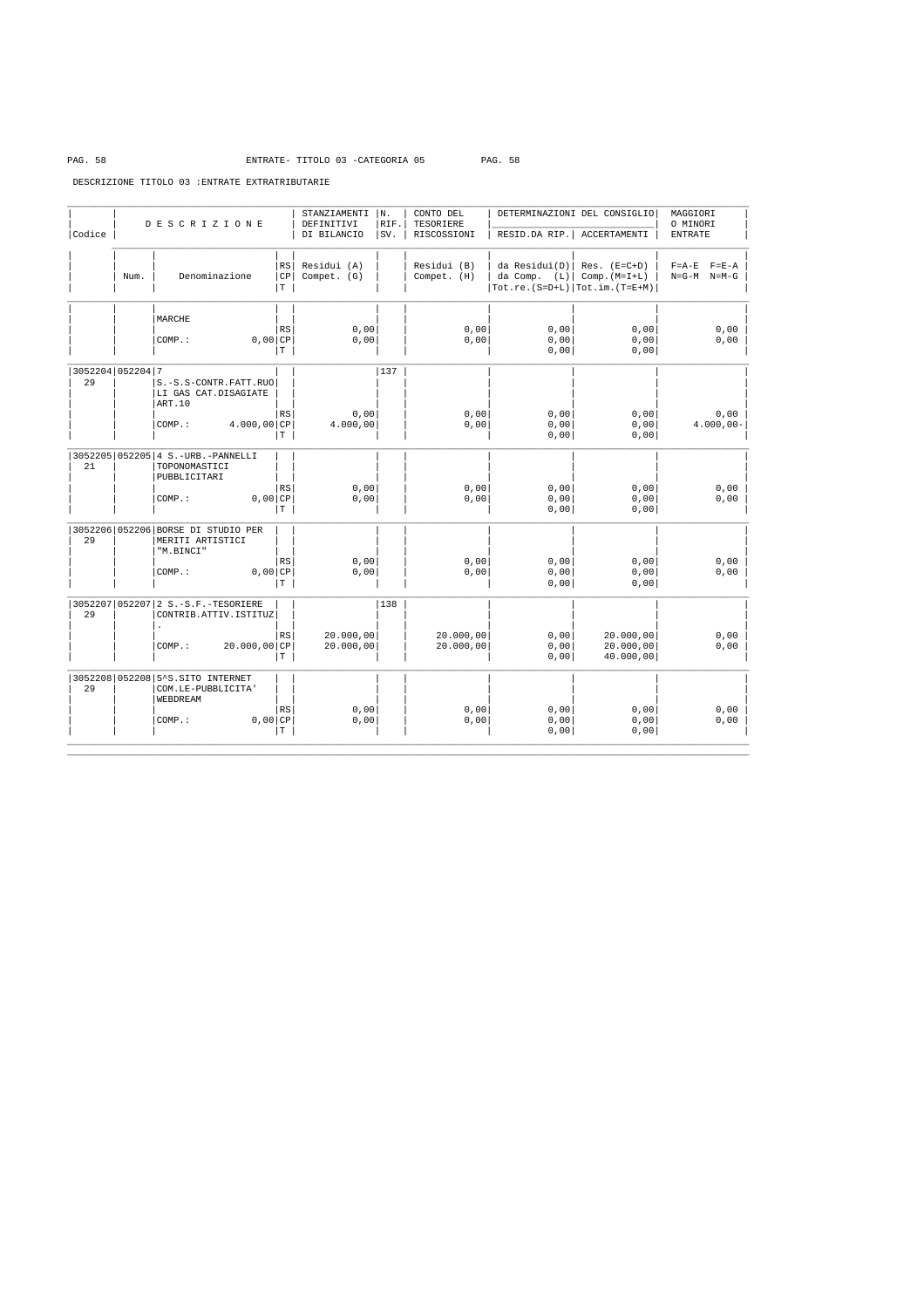### PAG. 59 ENTRATE- TITOLO 03 -CATEGORIA 05 PAG. 59 DESCRIZIONE TITOLO 03 :ENTRATE EXTRATRIBUTARIE

| Codice |      | D E S C R T Z T O N E                                                        |                          | N.<br>STANZIAMENTI<br>DEFINITIVI<br>RIF.<br>SV.<br>DI BILANCIO | CONTO DEL<br>TESORIERE<br>RISCOSSIONI | DETERMINAZIONI DEL CONSIGLIO<br>RESID.DA RIP. ACCERTAMENTI             |                                            | MAGGIORI<br>O MINORI<br><b>ENTRATE</b>            |
|--------|------|------------------------------------------------------------------------------|--------------------------|----------------------------------------------------------------|---------------------------------------|------------------------------------------------------------------------|--------------------------------------------|---------------------------------------------------|
|        | Num. | Denominazione                                                                | RS<br>CP<br>Т            | Residui (A)<br>$Compet.$ (G)                                   | Residui (B)<br>Compet. (H)            | da Residui(D)<br>da Comp. $(L)$<br>$Tot.re.(S=D+L)   Tot.in.(T=E+M)  $ | $Res.$ $(E=C+D)$<br>$Comp.(M=I+L)$         | $F = A - E$ $F = E - A$<br>$N = G - M$<br>$N=M-G$ |
| 29     |      | 3052209 052209 V <sup>*</sup> -ATTIV. PORTA A<br>P.CONTR.CONSORZIO<br>COMP.: | RS<br>0,00 CP<br>т       | 0,00<br>0,00                                                   | 0,00<br>0,00                          | 0,00<br>0,00<br>0,00                                                   | 0,00<br>0,00<br>0,00                       | 0,00<br>0,00                                      |
|        |      | T.CATEG. 05<br>*COMPETEN.:                                                   | RS<br>953.982.30 CP<br>т | 580.774,54<br>1.186.126,21                                     | 365.105,64<br>549.477,52              | 219.438,85<br>566.892,26<br>786.331,11                                 | 584.544,49<br>1.116.369,78<br>1.700.914,27 | 3.769,95<br>$69.756, 43-$                         |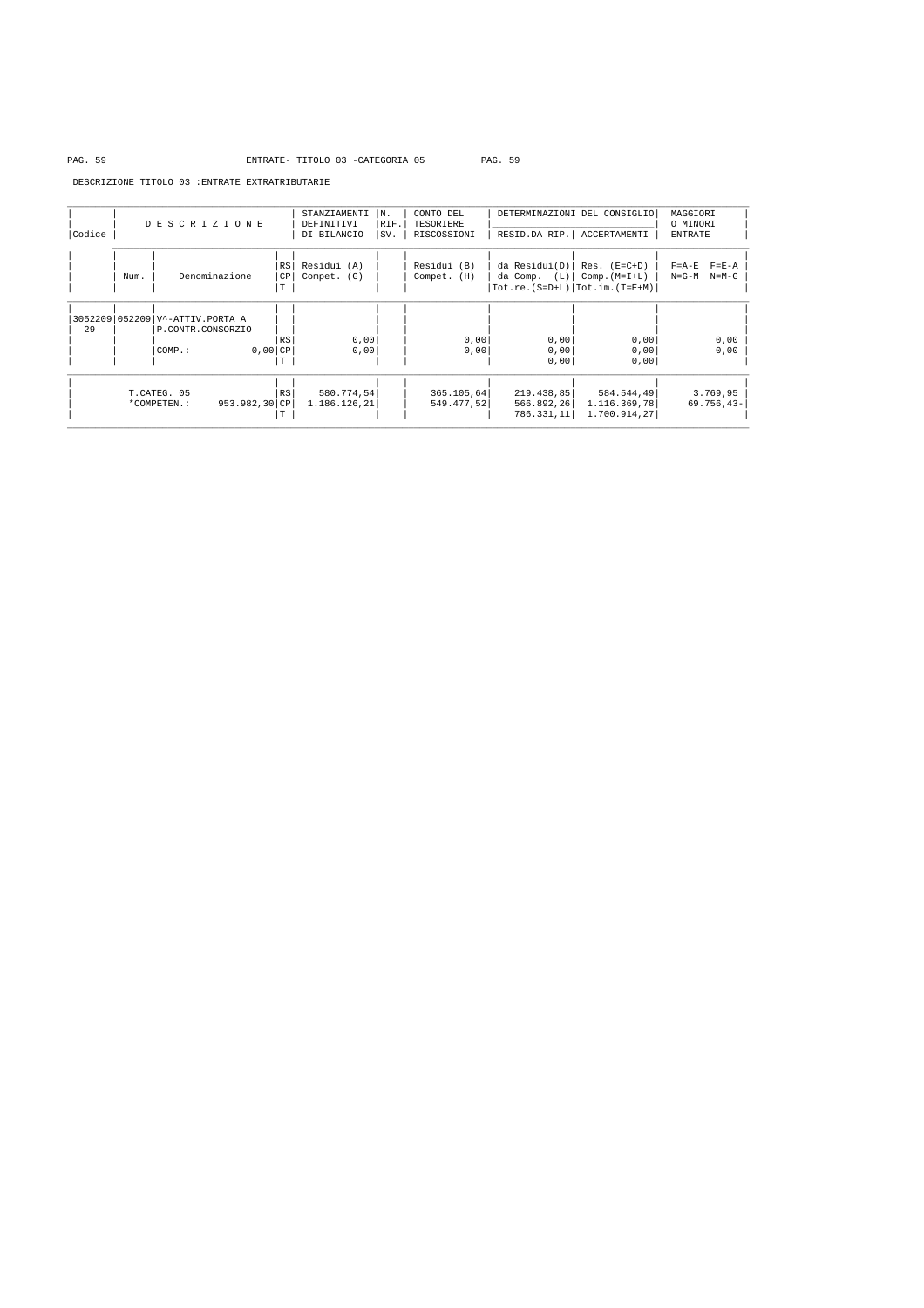### PAG. 60 ENTRATE - RIASSUNTO TITOLO 03 PAG. 60

| Codice |                | CATEGORIE                                                                       | STAMZIAMENTI<br>DEFINITIVI<br>DI BILANCIO | CONTO DEL<br>TESORIERE<br>RISCOSSIONI | DETERMINAZIONI DEL CONSIGLIO<br>RESID.DA RIP.   ACCERTAMENTI                                             | MAGGIORI<br>O MINORI<br><b>ENTRATE</b>             |
|--------|----------------|---------------------------------------------------------------------------------|-------------------------------------------|---------------------------------------|----------------------------------------------------------------------------------------------------------|----------------------------------------------------|
|        | Num.           | Denominazione<br>$\mathbf T$                                                    | Residui (A)<br>RS<br>CP<br>Compet. (G)    | Residui (B)<br>Compet. (H)            | da Residui(D)   Res. $(E=C+D)$<br>da Comp. $(L)$ Comp. $(M=I+L)$<br>$ Tot.re.(S=D+L)   Tot.in.(T=E+M)  $ | $F = A - E$ $F = E - A$<br>$N = G - M$ $N = M - G$ |
|        | $\mathbf{1}$   | Proventi dei servizi<br> pubblici<br>1.875.968,00 CP <br>COMP.:                 | RS I<br>499.004,40<br>1.916.473,38        | 397.611,28<br>1.474.343.03            | 97.405,70<br>495.016,98<br>359.884,13<br>1.834.227,16<br>457.289.83<br>2.329.244.14                      | $3.987, 42-$<br>$82.246, 22 -$                     |
|        | $\overline{a}$ | Proventi dei beni del <br>ll'ente<br>189.431,56 CP<br>COMP.:                    | RS<br>57.026,69<br>260.072,81             | 35.746,25<br>206.039, 35              | 21.474,89<br>57.221, 14<br>56.109,90<br>262.149,25<br>77.584,79<br>319.370,39                            | 194,45<br>2.076,44                                 |
|        | 3              | Interessi su anticipa<br>zioni e crediti<br>31.800.00 CP<br>COMP.:              | 821,86<br>RS<br>36.535.90                 | 821,86<br>36.833.87                   | 821,86<br>0,00<br>0,00<br>36.833.87<br>0,00<br>37.655.73                                                 | 0.00<br>297,97                                     |
|        | $\overline{4}$ | Utili netti delle azi<br>ende speciali e parte<br>170.000.00 CP<br>COMP.:<br>T. | 0.00<br>RS<br>170.359,44                  | 0.00<br>171.394,99                    | 0,00<br>0.00<br>103,75<br>171.498,74<br>103,75<br>171.498,74                                             | 0.00<br>1.139,30                                   |
|        | 5              | Proventi diversi<br>953.982,30 CP<br>COMP:                                      | RS.<br>580.774,54<br>1.186.126,21<br>T.   | 365.105,64<br>549.477,52              | 219.438,85<br>584.544,49<br>566.892,26<br>1.116.369,78<br>786.331,11<br>1.700.914,27                     | 3.769,95<br>$69.756, 43 -$                         |
|        |                | TOT.TITOLO<br>3.221.181.86 CP<br>*COMPETEN.:<br>т                               | 1.137.627,49<br> RS <br>3.569.567.74      | 799.285.03<br>2.438.088,76            | 1.137.604, 47<br>338.319.44<br>982.990.04<br>3.421.078.80<br>1.321.309,48<br>4.558.683,27                | $23.02 -$<br>148.488.94-                           |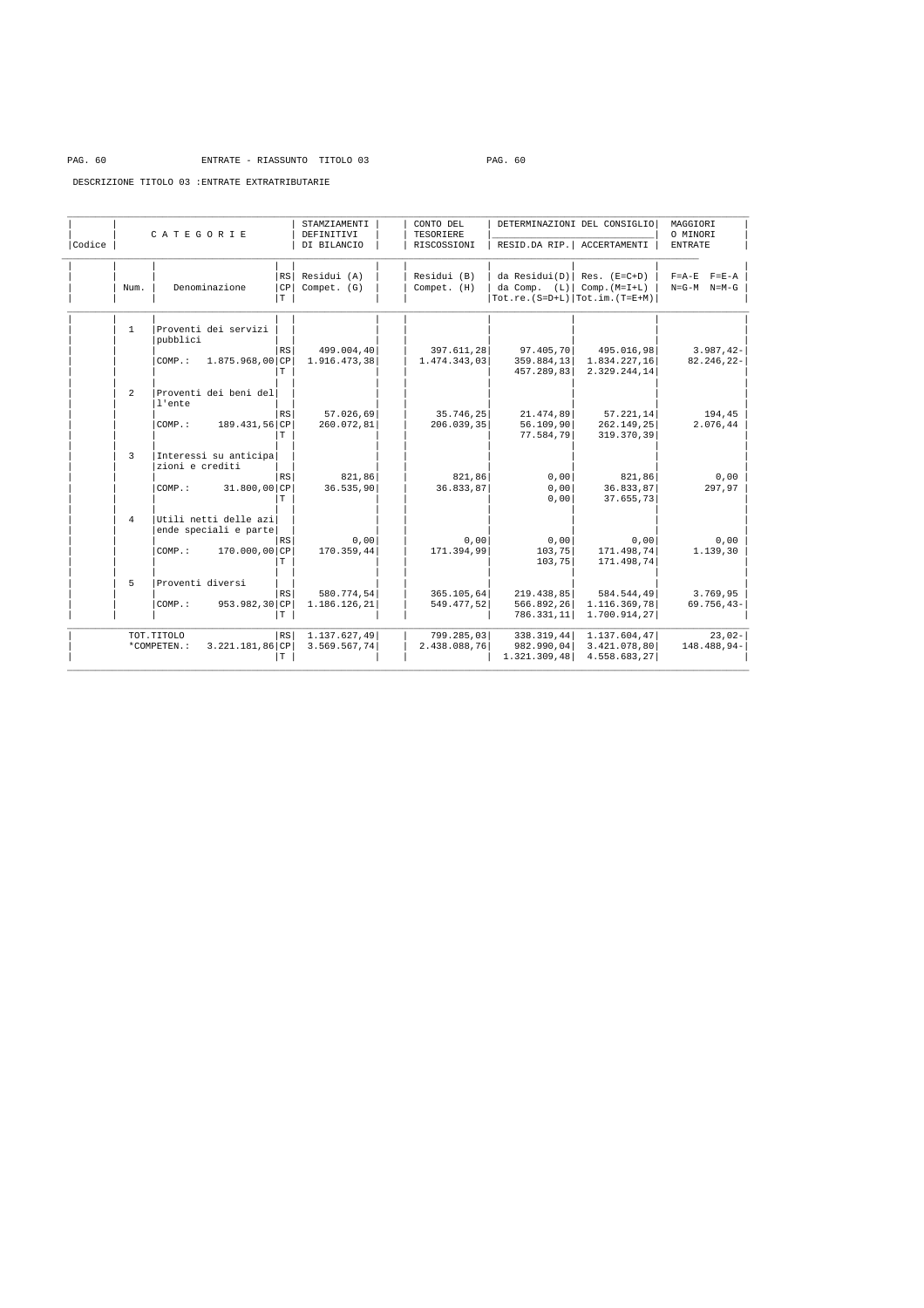| Codice                     |      | <b>DESCRIZIONE</b>                                                                                                                                                                                          | STANZIAMENTI<br>DEFINITIVI<br>DI BILANCIO | İΝ.<br>RIF.<br>SV. | CONTO DEL<br>TESORIERE<br>RISCOSSIONI |                                                                    | DETERMINAZIONI DEL CONSIGLIO<br>RESID.DA RIP.   ACCERTAMENTI | MAGGIORI<br>O MINORI<br><b>ENTRATE</b>             |
|----------------------------|------|-------------------------------------------------------------------------------------------------------------------------------------------------------------------------------------------------------------|-------------------------------------------|--------------------|---------------------------------------|--------------------------------------------------------------------|--------------------------------------------------------------|----------------------------------------------------|
|                            | Num. | RS<br>Denominazione<br>CP<br>$\mathbb T$                                                                                                                                                                    | Residui (A)<br>Compet. (G)                |                    | Residui (B)<br>Compet. (H)            | da Residui(D)   Res. $(E=C+D)$<br>da Comp. $(L)  $ Comp. $(M=I+L)$ | $ Tot.re.(S=D+L)   Tot.in.(T=E+M)  $                         | $F = A - E$ $F = E - A$<br>$N = G - M$ $N = M - G$ |
| 61                         |      | CATEGOR.01<br>Alienazione di beni p<br>atrimoniali<br>*********************<br>4018300   048300   ALIENAZ.AREE<br>EDIFICAB.CONCESS.DIR.<br>SUPERF. ZONE PEEP<br>RS<br>67.203,00 CP<br>COMP.:<br>$\mathbb T$ | 0,00<br>67.203,00                         | 139                | 0,00<br>63.338,64                     | 0,00<br>3.864,86<br>3.864, 86                                      | 0,00<br>67.203,50<br>67.203,50                               | 0,00<br>0,50                                       |
| 61                         |      | 4018301 048301 CORRISPETTIVO<br>CESSIONE AREE PIP<br>RS<br>$0,00$  CP<br>COMP.:<br>T.                                                                                                                       | 0,00<br>0,00                              |                    | 0,00<br>0,00                          | 0,00<br>0,00<br>0,00                                               | 0,00<br>0,00<br>0,00                                         | 0,00<br>0,00                                       |
| 61                         |      | 4018302 048302 4^-RISC.DIRITTO<br>SUPERF.AREE PEEP<br>RS<br>10.000,00 CP<br>COMP.:<br>$\mathbb T$                                                                                                           | 0.00<br>19.000,00                         | 140                | 0.00<br>8.171,56                      | 0,00<br>10.828,43<br>10.828, 43                                    | 0.00<br>18.999,99<br>18.999,99                               | 0,00<br>$0,01-$                                    |
| 61                         |      | 4018303   048303   4 S.-URB.-ALIEN.DI<br>AREE (SERV.RIL.AI<br>FINI IVA)<br>RS<br>874.859,00 CP<br>COMP.:<br>$\mathbb T$                                                                                     | 131.049,58<br>879.859,00                  | 141                | 65.524,44<br>5.181,50                 | 65.525, 14<br>0,00<br>65.525,14                                    | 131.049,58<br>5.181,50<br>136.231,08                         | 0,00<br>874.677,50-                                |
| 61                         |      | 4018304   048304   4 S.-URB.-ALIENAZIONE<br>DI AREE -FRUSTOLI<br>RS<br>162.970,00 CP<br>COMP.:<br>$\mathbb T$                                                                                               | 0,00<br>162.970,00                        | 142                | 0,00<br>0,00                          | 0,00<br>129.800,00<br>129.800,00                                   | 0,00<br>129.800,00<br>129.800,00                             | 0,00<br>$33.170,00 -$                              |
| 4018305   048305   4<br>61 |      | S.-URB.-ALIENAZ.CENTR<br>O SOCIALE S.ROCCHETTO<br><b>RS</b><br>158.400,00 CP<br>$COMP$ .:                                                                                                                   | 0.00<br>158.400,00                        | 143                | 0,00<br>0,00                          | 0,00<br>0,00                                                       | 0,00<br>0,00                                                 | 0,00<br>$158.400,00 -$                             |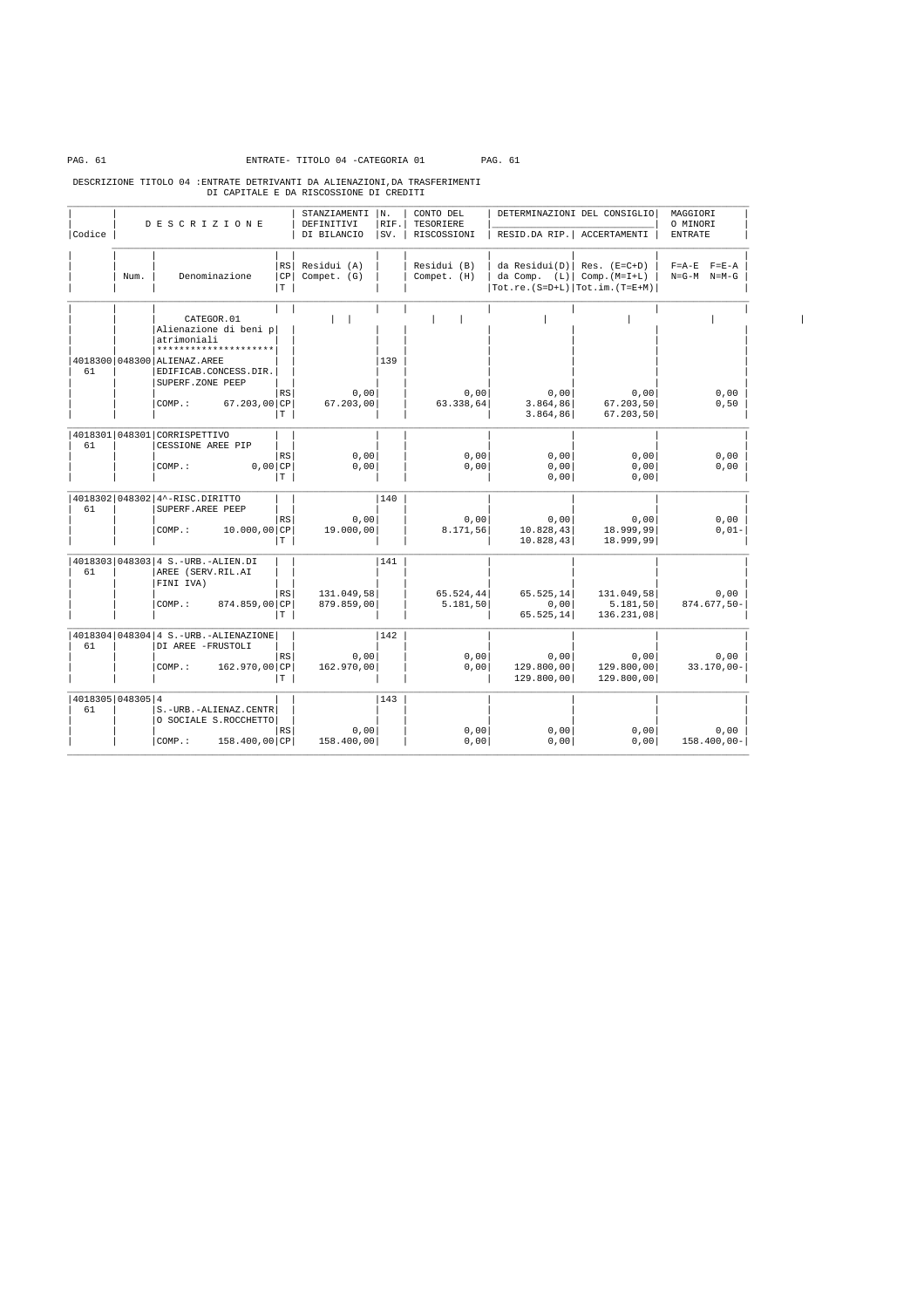| Codice         |      | DESCRIZIONE                                                                                                               |                     | STANZIAMENTI<br>DEFINITIVI<br>DI BILANCIO | $ N$ .<br>RIF.<br> sv. | CONTO DEL<br>TESORIERE<br>RISCOSSIONI |                                       | DETERMINAZIONI DEL CONSIGLIO<br>RESID.DA RIP.   ACCERTAMENTI                                               | MAGGIORI<br>O MINORI<br><b>ENTRATE</b>             |
|----------------|------|---------------------------------------------------------------------------------------------------------------------------|---------------------|-------------------------------------------|------------------------|---------------------------------------|---------------------------------------|------------------------------------------------------------------------------------------------------------|----------------------------------------------------|
|                | Num. | Denominazione                                                                                                             | RS<br>CP<br>ΙT.     | Residui (A)<br>Compet. (G)                |                        | Residui (B)<br>Compet. (H)            |                                       | da Residui(D)   Res. $(E=C+D)$<br>da Comp. $(L)  $ Comp. $(M=I+L)$<br>$ Tot.re.(S=D+L)   Tot.in.(T=E+M)  $ | $F = A - E$ $F = E - A$<br>$N = G - M$ $N = M - G$ |
|                |      |                                                                                                                           | IТ                  |                                           |                        |                                       | 0,00                                  | 0,00                                                                                                       |                                                    |
| 61             |      | 4018306   048306   4 S. - URB. - SCUOLE<br>ELEM. CROCETTE / PERMUTA<br>COSTR.NUOVA SC.MEDIA<br>$0,00$  CP<br>COMP.:       | l RS<br>T.          | 745.000,00<br>0,00                        | $144$                  | 0,00<br>0,00                          | 745.000,00<br>0,00<br>745.000,00      | 745.000,00<br>0,00<br>745.000,00                                                                           | 0,00<br>0,00                                       |
| 61             |      | 4018307 048307 4^S. ALIENAZIONE<br>APPARTAMENTI<br>$0.00$ <sub>c</sub> $P$<br>COMP.:                                      | RS <br>T.           | 0,00<br>0,00                              |                        | 0,00<br>0,00                          | 0,00<br>0,00<br>0,00                  | 0,00<br>0,00<br>0,00                                                                                       | 0,00<br>0,00                                       |
| 61             |      | 4018308   048308   IV^-AREA CONTRADA<br>MONTICELLI / PERMUTA<br>COSTR.NUOVA SC.MEDIA<br>$0.00$ <sub>c</sub> $P$<br>COMP.: | RS <br>T.           | 1.375.000,00<br>0,00                      | 145                    | 0,00<br>0.00                          | 1.375.000,00<br>0.001<br>1.375.000,00 | 1.375.000,00<br>0.001<br>1.375.000,00                                                                      | 0,00<br>0,00                                       |
| 61             |      | 4018309   048309   IV^-STRETTOIA FORNACI  <br>CESS.AREA EDIF.VIA<br>ROSSINI<br>$0.00$ <sub>c</sub> $P$<br>COMP.:          | R <sub>S</sub><br>T | 114.048,00<br>0,00                        | 1146                   | 0,00<br>0,00                          | 114.048,00<br>0,00<br>114.048,00      | 114.048,00<br>0,00<br>114.048,00                                                                           | 0,00<br>0,00                                       |
| 0 <sup>0</sup> |      | 4018310 048310 VENDITA ALLOGGI EX<br>E.R.P.<br>$0.00$ <sub>c</sub> $P$<br>COMP.:                                          | RS<br>T.            | 0,00<br>0,00                              |                        | 0,00<br>0,00                          | 0,00<br>0,00<br>0,00                  | 0,00<br>0,00<br>0,00                                                                                       | 0,00<br>0,00                                       |
| 61             |      | 4018500 048500 3 S.-LL.PP.-PROV.<br>CONCESS.LOCULI, COLOMB<br>ARI ECC.<br>COMP.:<br>$0.00$ <sub>c</sub> $P$               | RS<br>T.            | 0,00<br>0,00                              |                        | 0,00<br>0,00                          | 0,00<br>0,00<br>0,00                  | 0,00<br>0,00<br>0,00                                                                                       | 0,00<br>0,00                                       |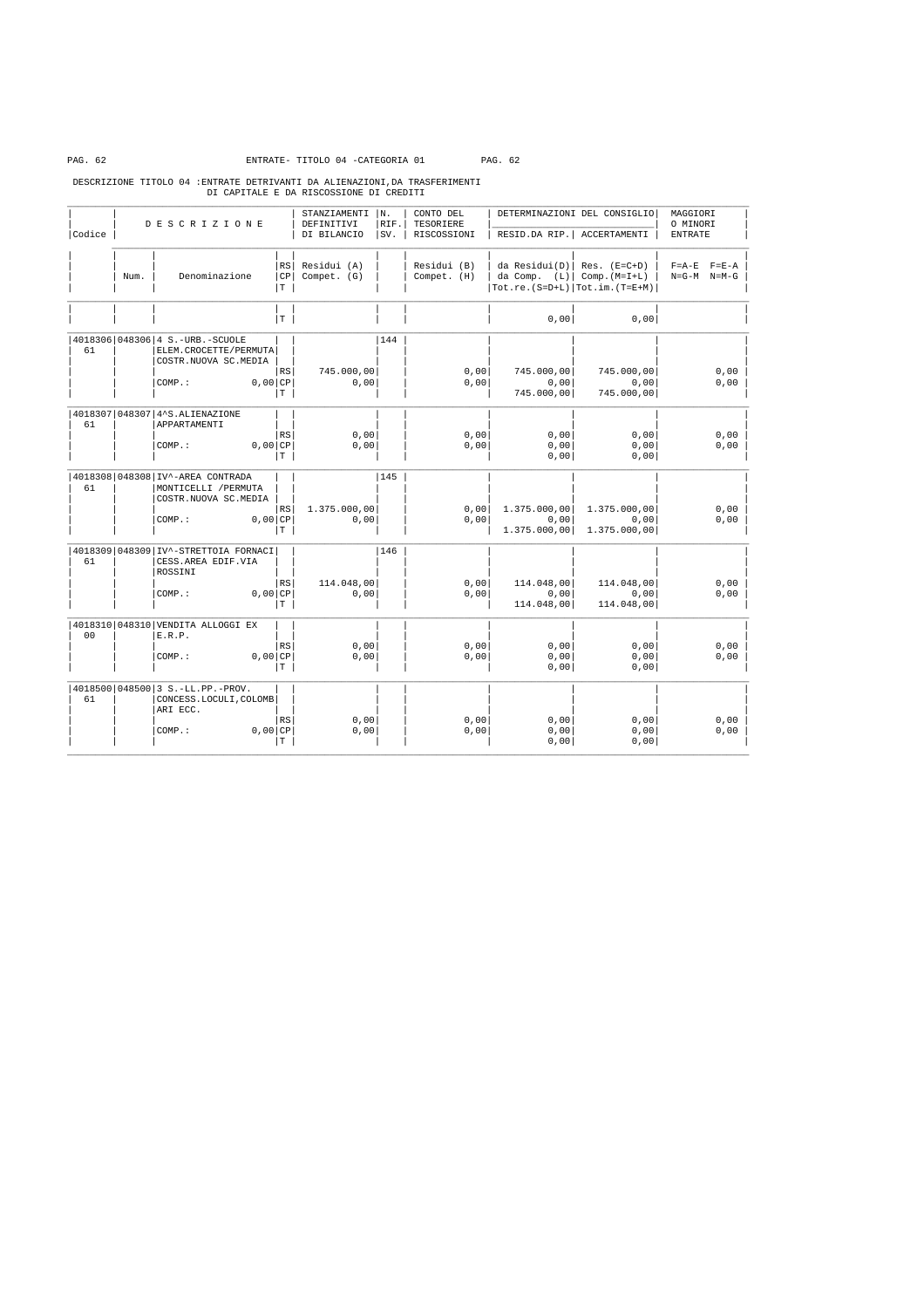| Codice |      | DESCRIZIONE                                                                               |                                 | STANZIAMENTI   N.<br>DEFINITIVI<br>DI BILANCIO | RIF.<br> sv. | CONTO DEL<br>TESORIERE<br>RISCOSSIONI |                                | DETERMINAZIONI DEL CONSIGLIO<br>RESID.DA RIP.   ACCERTAMENTI                                               | MAGGIORI<br>O MINORI<br><b>ENTRATE</b>             |
|--------|------|-------------------------------------------------------------------------------------------|---------------------------------|------------------------------------------------|--------------|---------------------------------------|--------------------------------|------------------------------------------------------------------------------------------------------------|----------------------------------------------------|
|        | Num. | Denominazione                                                                             | RS<br>CP<br>TГ                  | Residui (A)<br>Compet. (G)                     |              | Residui (B)<br>Compet. (H)            |                                | da Residui(D)   Res. $(E=C+D)$<br>da Comp. $(L)  $ Comp. $(M=I+L)$<br>$ Tot.re.(S=D+L)   Tot.in.(T=E+M)  $ | $F = A - E$ $F = E - A$<br>$N = G - M$ $N = M - G$ |
|        |      |                                                                                           |                                 |                                                |              |                                       |                                |                                                                                                            |                                                    |
| 61     |      | 4018501 048501 PROVENTI CONCESSIONI<br>CIMITERIALI (LOCULI<br>VECCHIA COSTRUZ.)<br>COMP.: | RS<br>$0,00$  CP<br>$\mathbb T$ | 0,00<br>0,00                                   |              | 0,00<br>0,00                          | 0,00<br>0,00<br>0,00           | 0,00<br>0,00<br>0,00                                                                                       | 0,00<br>0,00                                       |
| 61     |      | 4018510   048510   UTC-PROV. DIRITTO<br>D'USO AREE/TOMBE<br>COMP.:                        | <b>RS</b><br>$0,00$  CP<br>T    | 686.640,00<br>266.160,00                       | 147          | 686.640,00<br>193.131,44              | 0,00<br>73.028,56<br>73.028,56 | 686.640,00<br>266.160,00<br>952.800,00                                                                     | 0,00<br>0,00                                       |
| 62     |      | 4018567   048567   6 S. - P.M. - RICAVATO<br>PERMUTA<br>PISTOLE/VEND. AUTO<br>COMP.:      | <b>RS</b><br>0,00 CP<br>l T     | 0,00<br>3.000,00                               |              | 0,00<br>0,00                          | 0,00<br>0,00<br>0,00           | 0,00<br>0,00<br>0,00                                                                                       | 0,00<br>$3.000,00 -$                               |
| 62     |      | 4018568   048568   UTC-RICAVATO PERMUTA<br><b>SCUOLABUS</b><br>COMP.:                     | RS<br>$0,00$  CP<br>T.          | 0,00<br>0,00                                   |              | 0,00<br>0,00                          | 0,00<br>0,00<br>0,00           | 0,00<br>0,00<br>0,00                                                                                       | 0.00<br>0,00                                       |
| 62     |      | 4018569 048569 VENDITA<br>ATTREZZ.SERVIZIO<br>NETTEZZA URBANA<br>COMP.:                   | <b>RS</b><br>0,00 CP<br>T.      | 0,00<br>3.500,00                               |              | 0.00<br>3.500,00                      | 0,00<br>0,00<br>0,00           | 0.00<br>3.500,00<br>3.500,00                                                                               | 0.00<br>0,00                                       |
| 62     |      | 4018570 048570 3 S-ALIENAZIONE DI<br>MACCHINARI -<br><b>ATTREZZATURE</b><br>COMP.:        | RS<br>0,00 CP<br>$\mathbb T$    | 0.00<br>0,00                                   |              | 0.00<br>550,00                        | 0.00<br>0,00<br>0,00           | 0,00<br>550,00<br>550,00                                                                                   | 0.00<br>550,00                                     |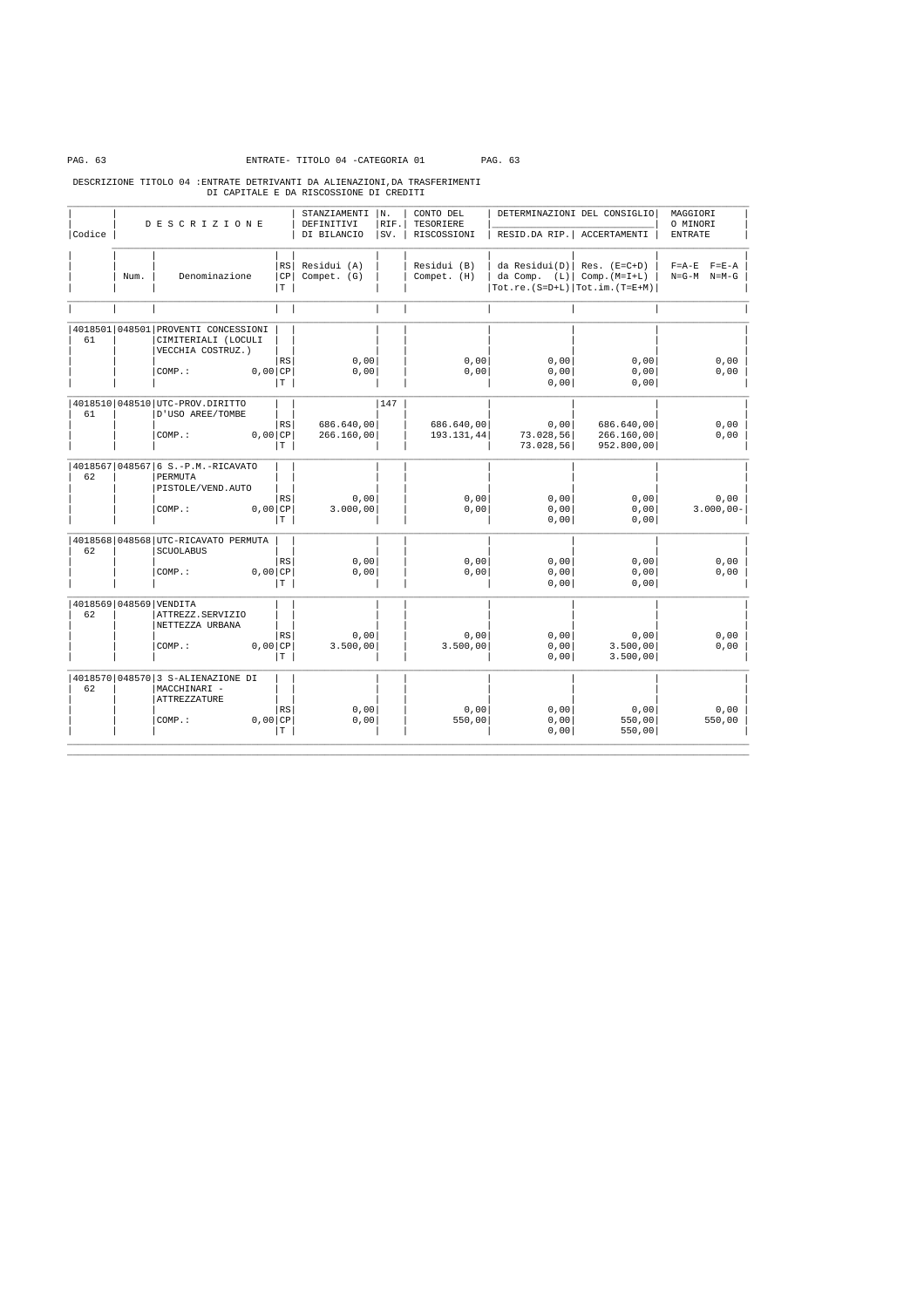| Codice |      | DESCRIZIONE                                                                                          |                   | STANZIAMENTI<br>IN.<br>DEFINITIVI<br>DI BILANCIO<br>SV. | RIF. | CONTO DEL<br>TESORIERE<br>RISCOSSIONI |                                             | DETERMINAZIONI DEL CONSIGLIO<br>RESID.DA RIP.   ACCERTAMENTI                                             | MAGGIORI<br>O MINORI<br><b>ENTRATE</b>             |
|--------|------|------------------------------------------------------------------------------------------------------|-------------------|---------------------------------------------------------|------|---------------------------------------|---------------------------------------------|----------------------------------------------------------------------------------------------------------|----------------------------------------------------|
|        | Num. | Denominazione                                                                                        | RS<br>CP<br>T     | Residui (A)<br>Compet. (G)                              |      | Residui (B)<br>Compet. (H)            |                                             | da Residui(D)   Res. $(E=C+D)$<br>da Comp. $(L)$ Comp. $(M=I+L)$<br>$ Tot.re.(S=D+L)   Tot.in.(T=E+M)  $ | $F = A - E$ $F = E - A$<br>$N = G - M$ $N = M - G$ |
| 61     |      | 4018571 048571 VENDITA CASA COLONICA<br>COLETTA<br>$0.00$ <sub>c</sub> $P$<br>COMP.:                 | RS<br>T.          | 0,00<br>0,00                                            |      | 0,00<br>0,00                          | 0,00<br>0.00<br>0,00                        | 0,00<br>0.00<br>0,00                                                                                     | 0,00<br>0,00                                       |
| 61     |      | 4018572 048572 CORRISPETTIVO<br>SERVITU' PASSIVA<br>CABINA ENEL<br>$0.00$ <sub>c</sub> $P$<br>COMP.: | <b>RS</b><br>T.   | 0,00<br>0,00                                            |      | 0,00<br>0,00                          | 0,00<br>0,00<br>0,00                        | 0.00<br>0,00<br>0,00                                                                                     | 0,00<br>0,00                                       |
| 62     |      | 4018573 048573 11^-ALIEN.ATTREZZ.FARM<br>ACIA CROCETTE<br>COMP.:<br>$0,00$  CP                       | RS<br>т           | 0,00<br>0,00                                            |      | 0,00<br>0,00                          | 0,00<br>0,00<br>0,00                        | 0,00<br>0,00<br>0,00                                                                                     | 0,00<br>0,00                                       |
| 62     |      | 4018574 048574 7^-PERMUTA AUTO CASA<br>DI RIPOSO<br>$0.00$ <sub>c</sub> $P$<br>COMP.:                | RS<br>T.          | 0,00<br>1.500,00                                        |      | 0,00<br>0,00                          | 0,00<br>1.500,00<br>1.500,00                | 0,00<br>1.500,00<br>1.500,00                                                                             | 0.00<br>0,00                                       |
| 62     |      | 4018753   048753   S.U-ALIENAZIONE<br>ATTREZZATURE ASILO<br>NIDO COMUNALE<br>0,00 CP<br>COMP.:       | RS<br>T.          | 0,00<br>0,00                                            |      | 0,00<br>0,00                          | 0,00<br>0,00<br>0,00                        | 0,00<br>0,00<br>0,00                                                                                     | 0,00<br>0,00                                       |
|        |      | T. CATEG. 01<br>*COMPETEN. :<br>$1.273.432,00$ CP                                                    | $_{\rm RS}$<br>T. | 3.051.737,58<br>1.561.592,00                            |      | 752.164,44<br>273.873,14              | 2.299.573, 14<br>219.021,85<br>2.518.594,99 | 3.051.737,58<br>492.894,99<br>3.544.632,57                                                               | 0,00<br>$1.068.697,01-$                            |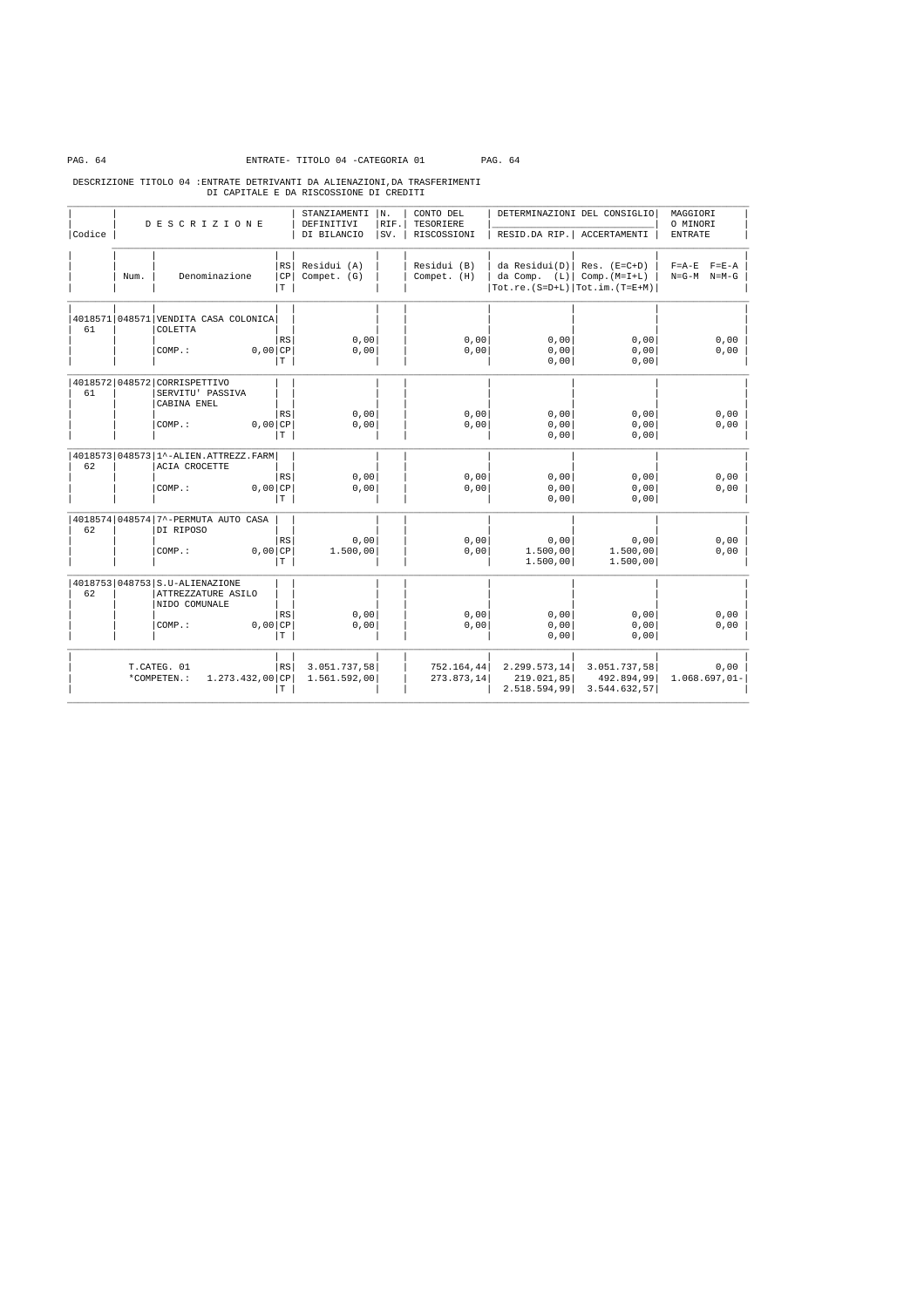| Codice         |      | <b>DESCRIZIONE</b>                                                                                                                                         | STANZIAMENTI<br>DEFINITIVI<br>DI BILANCIO | N.<br>RIF.<br>SV. | CONTO DEL<br>TESORIERE<br>RISCOSSIONI |                                                                    | DETERMINAZIONI DEL CONSIGLIO<br>RESID.DA RIP.   ACCERTAMENTI | MAGGIORI<br>O MINORI<br><b>ENTRATE</b>             |
|----------------|------|------------------------------------------------------------------------------------------------------------------------------------------------------------|-------------------------------------------|-------------------|---------------------------------------|--------------------------------------------------------------------|--------------------------------------------------------------|----------------------------------------------------|
|                | Num. | RS<br>Denominazione<br>$_{\rm CP}$<br>$\mathbb T$                                                                                                          | Residui (A)<br>Compet. (G)                |                   | Residui (B)<br>Compet. (H)            | da Residui(D)   Res. $(E=C+D)$<br>da Comp. $(L)  $ Comp. $(M=I+L)$ | $Tot.re.(S=D+L)   Tot.in.(T=E+M)  $                          | $F = A - E$ $F = E - A$<br>$N = G - M$ $N = M - G$ |
| 0 <sub>0</sub> |      | CATEGOR.02<br>Trasferimenti di capi<br>tale dallo Stato<br>*********************<br>4020101   050101   CONTRIB. STATALE<br>$C/CAPITALE - L.$<br>$378/80 -$ |                                           |                   |                                       |                                                                    |                                                              |                                                    |
|                |      | RS<br>$0,00$ <sub>CP</sub><br>COMP.:<br>$\mathbf T$                                                                                                        | 0,00<br>0,00                              |                   | 0,00<br>0,00                          | 0,00<br>0,00<br>0,00                                               | 0,00<br>0,00<br>0,00                                         | 0,00<br>0,00                                       |
| 0 <sub>0</sub> |      | 4020102   050102   3^-CONTR. STAT.<br>RISTRUT.EX CONVENTO<br>S.AGOSTINO<br>RS<br>660.000,00 CP<br>COMP.:<br>$\mathbb T$                                    | 0,00<br>660.000,00                        | 148               | 0,00<br>0,00                          | 0,00<br>0,00<br>0,00                                               | 0,00<br>0,00<br>0,00                                         | 0,00<br>$660.000,00 -$                             |
| 00             |      | 4020103 050103 UTC-FONDI<br>ADEG.SISMICO<br>SC.ELEM.MAZZINI<br>RS<br>0,00 CP<br>COMP.:<br>T.                                                               | 179.053,21<br>0,00                        | 149               | 0,00<br>0,00                          | 179.053,21<br>0,00<br>179.053, 21                                  | 179.053,21<br>0,00<br>179.053,21                             | 0,00<br>0,00                                       |
| 00             |      | 4020104   050104   UTC-C. STATO<br>RIQUALIF.PORTAMARINA-<br><b>SCALA MOBILE</b><br>RS<br>$0,00$ <sub>CP</sub><br>COMP.:<br>$\mathbf T$                     | 0,00<br>0,00                              |                   | 0,00<br>0,00                          | 0,00<br>0,00<br>0,00                                               | 0,00<br>0,00<br>0,00                                         | 0,00<br>0,00                                       |
| 0 <sup>0</sup> |      | 4020105   050105   3^-CONTR. STAT. BIKE<br>SHARING E FONTI<br>RINNOVABILI<br>RS<br>$0,00$  CP<br>COMP.:<br>T.                                              | 0,00<br>0,00                              |                   | 0,00<br>0,00                          | 0,00<br>0,00<br>0,00                                               | 0,00<br>0,00<br>0,00                                         | 0,00<br>0,00                                       |
| 00             |      | 4020106   050106   3^-CONTR. STATALE<br>COSTR. PALESTRA                                                                                                    |                                           |                   |                                       |                                                                    |                                                              |                                                    |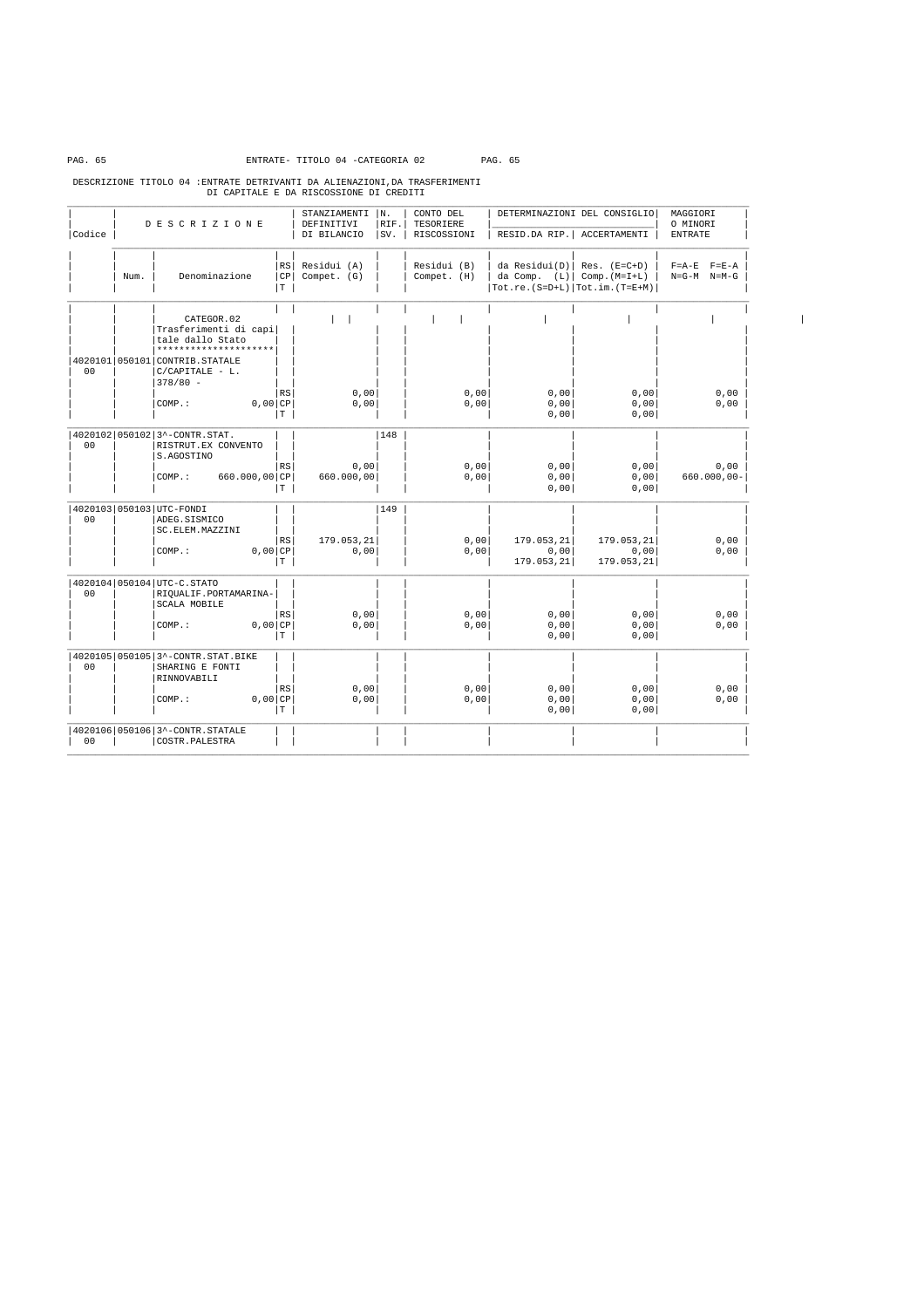| Codice                             |      | DESCRIZIONE                                                                                                          |                        | STANZIAMENTI<br>N.<br>RIF.<br>DEFINITIVI<br>DI BILANCIO<br>SV. | CONTO DEL<br>TESORIERE<br>RISCOSSIONI |                      | DETERMINAZIONI DEL CONSIGLIO<br>RESID.DA RIP.   ACCERTAMENTI                                 | MAGGIORI<br>O MINORI<br><b>ENTRATE</b>             |
|------------------------------------|------|----------------------------------------------------------------------------------------------------------------------|------------------------|----------------------------------------------------------------|---------------------------------------|----------------------|----------------------------------------------------------------------------------------------|----------------------------------------------------|
|                                    | Num. | Denominazione                                                                                                        | $_{\rm RS}$<br>CP<br>T | Residui (A)<br>Compet. (G)                                     | Residui (B)<br>Compet. (H)            | da Residui(D)        | $Res.$ $(E=C+D)$<br>da Comp. $(L)  $ Comp. $(M=I+L)$<br>$ Tot.re.(S=D+L)   Tot.in.(T=E+M)  $ | $F = A - E$ $F = E - A$<br>$N = G - M$ $N = M - G$ |
|                                    |      | SC.MEDIA<br>$0,00$  CP<br>COMP.:                                                                                     | RS<br>T.               | 0,00<br>0,00                                                   | 0,00<br>0,00                          | 0,00<br>0,00<br>0,00 | 0,00<br>0,00<br>0,00                                                                         | 0,00<br>0,00                                       |
| 0 <sup>0</sup>                     |      | 4020198   050198   3^-RIMB.CONTR.ENERG.S <br>OLARE (FONDI<br>GIA' ANTICIPATI)<br>$0,00$  CP<br>COMP.:                | RS<br>T.               | 0,00<br>0,00                                                   | 0,00<br>0,00                          | 0,00<br>0,00<br>0,00 | 0,00<br>0,00<br>0,00                                                                         | 0,00<br>0,00                                       |
| 4020199 050199 3<br>00             |      | S. - LLPP-CONTR. ENERGIA<br>SOLARE: NIDO/CAMPO<br>SP./C.RIP./PALAS<br>$0,00$ <sub>CP</sub><br>COMP.:                 | RS<br>$\mathbb T$      | 0,00<br>0,00                                                   | 0,00<br>0,00                          | 0,00<br>0,00<br>0,00 | 0,00<br>0,00<br>0,00                                                                         | 0,00<br>0,00                                       |
| 00                                 |      | 4020200   050200   CONTRIB. STATALI<br>C/CAPITALE X<br>INTERV. SOCIO-ECONOMIC<br>T<br>$0,00$ <sub>CP</sub><br>COMP.: | RS<br>T.               | 0,00<br>0,00                                                   | 0,00<br>0,00                          | 0,00<br>0,00<br>0,00 | 0,00<br>0,00<br>0,00                                                                         | 0,00<br>0,00                                       |
| 4020210 050210 2<br>0 <sub>0</sub> |      | S.-S.F.-CONTR.D.LGS.1<br>12/98-FUNZ.TRASF.C/CA<br>PIT.<br>$0,00$  CP<br>COMP.:                                       | RS<br>т                | 0,00<br>0,00                                                   | 0,00<br>0,00                          | 0,00<br>0,00<br>0,00 | 0,00<br>0,00<br>0,00                                                                         | 0,00<br>0,00                                       |
| 0 <sub>0</sub>                     |      | 4020211 050211 CONTRIB. D.L.GS<br>112/98-TRASF.C/CAPITA<br>LE<br>0,00 CP<br>COMP.:                                   | RS                     | 0,00<br>0,00                                                   | 0,00<br>0,00                          | 0,00<br>0,00         | 0,00<br>0,00                                                                                 | 0,00<br>0,00                                       |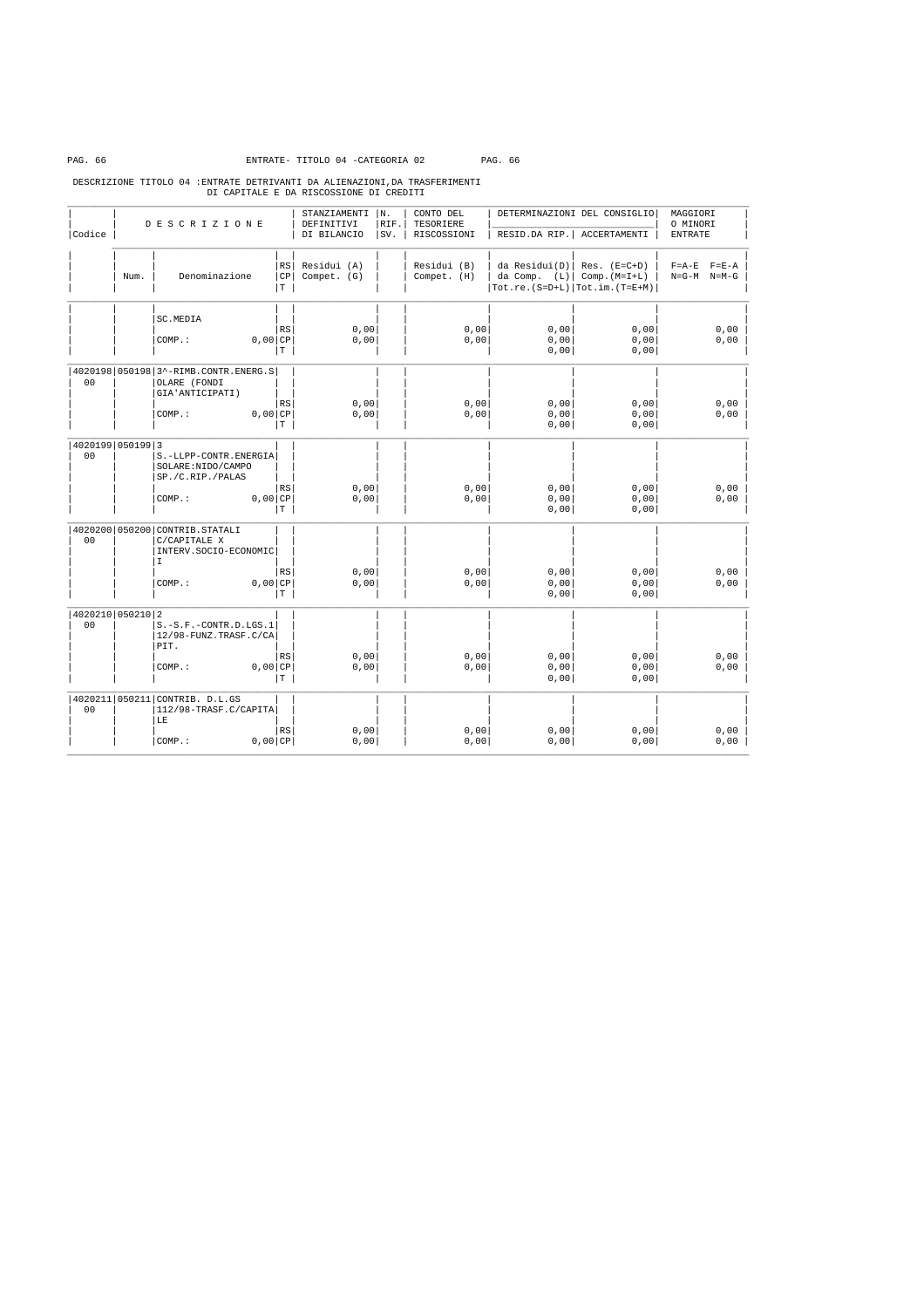| Codice         |      | <b>DESCRIZIONE</b>                                              |                         | N.<br>STANZIAMENTI<br>RIF.<br>DEFINITIVI<br>lsv.<br>DI BILANCIO |  | CONTO DEL<br>TESORIERE<br>RISCOSSIONI |                                  | DETERMINAZIONI DEL CONSIGLIO<br>RESID.DA RIP. ACCERTAMENTI                                               | MAGGIORI<br>O MINORI<br><b>ENTRATE</b>             |
|----------------|------|-----------------------------------------------------------------|-------------------------|-----------------------------------------------------------------|--|---------------------------------------|----------------------------------|----------------------------------------------------------------------------------------------------------|----------------------------------------------------|
|                | Num. | Denominazione                                                   | RS<br>CP<br>$\mathbb T$ | Residui (A)<br>$Compet.$ (G)                                    |  | Residui (B)<br>Compet. (H)            |                                  | da Residui(D)   Res. $(E=C+D)$<br>da Comp. $(L)$ Comp. $(M=I+L)$<br>$ Tot.re.(S=D+L)   Tot.in.(T=E+M)  $ | $F = A - E$ $F = E - A$<br>$N = G - M$ $N = M - G$ |
|                |      |                                                                 | $\mathbf T$             |                                                                 |  |                                       | 0,00                             | 0,00                                                                                                     |                                                    |
| 0 <sub>0</sub> |      | 4020212 050212 CONTRIB.X<br>INVESTIM.ART. 41-SOCIO<br>$/ECON$ . |                         |                                                                 |  |                                       |                                  |                                                                                                          |                                                    |
|                |      | $0.00$ <sub>c</sub> $P$<br>COMP.:                               | RS.<br>T                | 0,00<br>0,00                                                    |  | 0.00<br>0,00                          | 0,00<br>0,00<br>0,00             | 0,00<br>0,00<br>0,00                                                                                     | 0.00<br>0,00                                       |
| 0 <sub>0</sub> |      | 4020513 050513 CONTR. STATALE<br>CALAMITA' DEL<br>16/09/06      |                         |                                                                 |  |                                       |                                  |                                                                                                          |                                                    |
|                |      | $0,00$  CP<br>COMP.:                                            | RS<br>T                 | 0,00<br>0,00                                                    |  | 0,00<br>0,00                          | 0,00<br>0,00<br>0,00             | 0,00<br>0,00<br>0,00                                                                                     | 0,00<br>0,00                                       |
| 0 <sub>0</sub> |      | 4020527   050527   IV^-CONTR.A.P.E.A.<br>AREA ZIPA              |                         |                                                                 |  |                                       |                                  |                                                                                                          |                                                    |
|                |      | $0,00$ CP<br>COMP.:                                             | <b>RS</b><br>T          | 0,00<br>0,00                                                    |  | 0,00<br>0,00                          | 0,00<br>0,00<br>0,00             | 0,00<br>0,00<br>0,00                                                                                     | 0,00<br>0,00                                       |
|                |      | T.CATEG. 02<br>660.000,00 CP<br>*COMPETEN.:                     | RS <br>T                | 179.053,21<br>660.000,00                                        |  | 0,00<br>0,00                          | 179.053,21<br>0,00<br>179.053,21 | 179.053,21<br>0,00<br>179.053,21                                                                         | 0,00<br>$660.000,00 -$                             |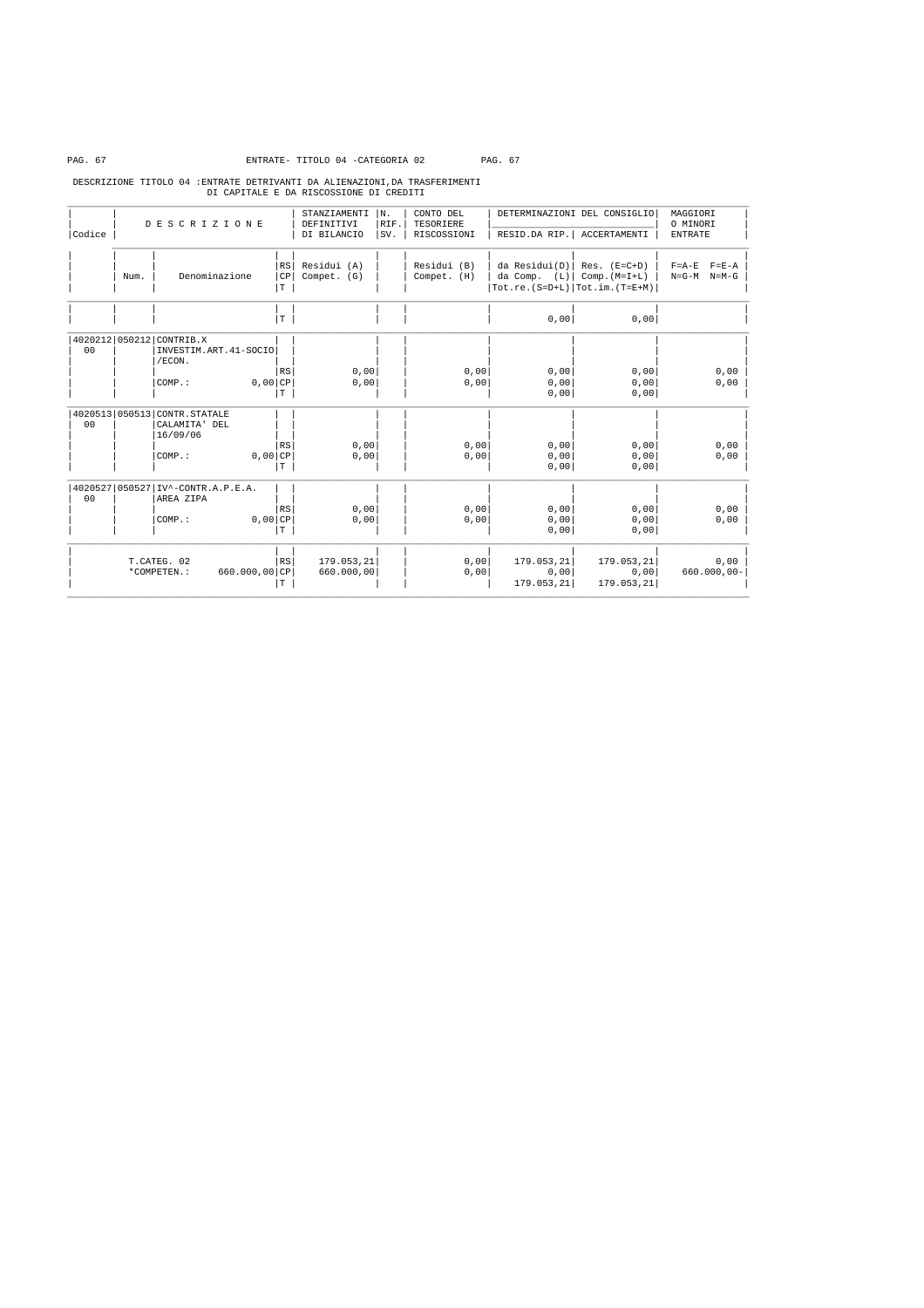| RS<br>Residui (A)<br>Residui (B)<br>da Residui(D)<br>$Res.$ ( $E=C+D$ )<br>$F = A - E$ $F = E - A$<br>Denominazione<br>CP<br>Compet. (G)<br>Compet. (H)<br>da Comp. $(L)  $ Comp. $(M=I+L)$<br>$N = G - M$ $N = M - G$<br>Num.<br>$\mathbb T$<br>$Tot.re.(S=D+L)   Tot.in.(T=E+M)  $<br>CATEGOR.03<br>Trasferimenti di capi<br>tale dalla Regione<br>*********************<br>4030123   050123   V^-CONTR.REG.LE<br>0 <sub>0</sub><br>CENTRI DI<br>AGGREGAZIONE-FONDI<br>FAS<br>0,00<br>0,00<br>0,00<br>0,00<br>RS<br>0,00<br>$0,00$ <sub>CP</sub><br>0,00<br>0,00<br>0,00<br>0,00<br>COMP.:<br>0,00<br>T.<br>0,00<br>0,00<br>4030143   050143   3^-RIMB.SPESE<br>00<br>GIA' ANTICIPATE<br>ALLUVIONE 2011<br>0,00<br>0,00<br>0,00<br>0,00<br>0,00<br>RS<br>COMP.:<br>$0,00$  CP<br>23.798,00<br>23.798,00<br>0,00<br>23.798,00<br>0,00<br>T.<br>0,00<br>23.798,00<br>4030144   050144   UTC-C.R. SCALA MOBILE<br>150<br>00<br>3^LOTTO<br>P.MARINA-FONDI FAS<br>108.550,00<br>58.450,00<br>50.100,00<br>108.550,00<br>0,00<br>RS<br>$0,00$  CP<br>0,00<br>0,00<br>0,00<br>0,00<br>COMP.:<br>0,00<br>T.<br>50.100,00<br>108.550,00<br>4030145   050145   IV^-CONTR.A.P.E.A.<br>0 <sup>0</sup><br>AREA ZIPA<br>RS<br>0,00<br>0,00<br>0,00<br>0,00<br>0,00<br>$0,00$ <sub>CP</sub><br>COMP.:<br>0,00<br>0,00<br>0,00<br>0,00<br>0,00<br>$\mathbb T$<br>0,00<br>0,00<br>4030146   050146   UTC-REALIZ.ORTO | Codice | DESCRIZIONE | STANZIAMENTI<br>DEFINITIVI<br>DI BILANCIO | N.<br>RIF.<br>SV. | CONTO DEL<br>TESORIERE<br>RISCOSSIONI | DETERMINAZIONI DEL CONSIGLIO<br>RESID.DA RIP.   ACCERTAMENTI | MAGGIORI<br>O MINORI<br><b>ENTRATE</b> |
|-------------------------------------------------------------------------------------------------------------------------------------------------------------------------------------------------------------------------------------------------------------------------------------------------------------------------------------------------------------------------------------------------------------------------------------------------------------------------------------------------------------------------------------------------------------------------------------------------------------------------------------------------------------------------------------------------------------------------------------------------------------------------------------------------------------------------------------------------------------------------------------------------------------------------------------------------------------------------------------------------------------------------------------------------------------------------------------------------------------------------------------------------------------------------------------------------------------------------------------------------------------------------------------------------------------------------------------------------------------------------------------------------------|--------|-------------|-------------------------------------------|-------------------|---------------------------------------|--------------------------------------------------------------|----------------------------------------|
|                                                                                                                                                                                                                                                                                                                                                                                                                                                                                                                                                                                                                                                                                                                                                                                                                                                                                                                                                                                                                                                                                                                                                                                                                                                                                                                                                                                                       |        |             |                                           |                   |                                       |                                                              |                                        |
|                                                                                                                                                                                                                                                                                                                                                                                                                                                                                                                                                                                                                                                                                                                                                                                                                                                                                                                                                                                                                                                                                                                                                                                                                                                                                                                                                                                                       |        |             |                                           |                   |                                       |                                                              |                                        |
|                                                                                                                                                                                                                                                                                                                                                                                                                                                                                                                                                                                                                                                                                                                                                                                                                                                                                                                                                                                                                                                                                                                                                                                                                                                                                                                                                                                                       |        |             |                                           |                   |                                       |                                                              |                                        |
|                                                                                                                                                                                                                                                                                                                                                                                                                                                                                                                                                                                                                                                                                                                                                                                                                                                                                                                                                                                                                                                                                                                                                                                                                                                                                                                                                                                                       |        |             |                                           |                   |                                       |                                                              |                                        |
|                                                                                                                                                                                                                                                                                                                                                                                                                                                                                                                                                                                                                                                                                                                                                                                                                                                                                                                                                                                                                                                                                                                                                                                                                                                                                                                                                                                                       |        |             |                                           |                   |                                       |                                                              |                                        |
|                                                                                                                                                                                                                                                                                                                                                                                                                                                                                                                                                                                                                                                                                                                                                                                                                                                                                                                                                                                                                                                                                                                                                                                                                                                                                                                                                                                                       |        |             |                                           |                   |                                       |                                                              |                                        |
|                                                                                                                                                                                                                                                                                                                                                                                                                                                                                                                                                                                                                                                                                                                                                                                                                                                                                                                                                                                                                                                                                                                                                                                                                                                                                                                                                                                                       |        |             |                                           |                   |                                       |                                                              |                                        |
|                                                                                                                                                                                                                                                                                                                                                                                                                                                                                                                                                                                                                                                                                                                                                                                                                                                                                                                                                                                                                                                                                                                                                                                                                                                                                                                                                                                                       |        |             |                                           |                   |                                       |                                                              |                                        |
|                                                                                                                                                                                                                                                                                                                                                                                                                                                                                                                                                                                                                                                                                                                                                                                                                                                                                                                                                                                                                                                                                                                                                                                                                                                                                                                                                                                                       |        |             |                                           |                   |                                       |                                                              |                                        |
| 0 <sup>0</sup><br>BOTANICO PORTAMARINA<br>C.REG.LE<br>0,00<br>0,00<br>0,00<br>0,00<br>0,00<br>RS<br>$0,00$ CP<br>0,00<br>0,00<br>COMP.:<br>0,00<br>0,00<br>0,00                                                                                                                                                                                                                                                                                                                                                                                                                                                                                                                                                                                                                                                                                                                                                                                                                                                                                                                                                                                                                                                                                                                                                                                                                                       |        |             |                                           |                   |                                       |                                                              |                                        |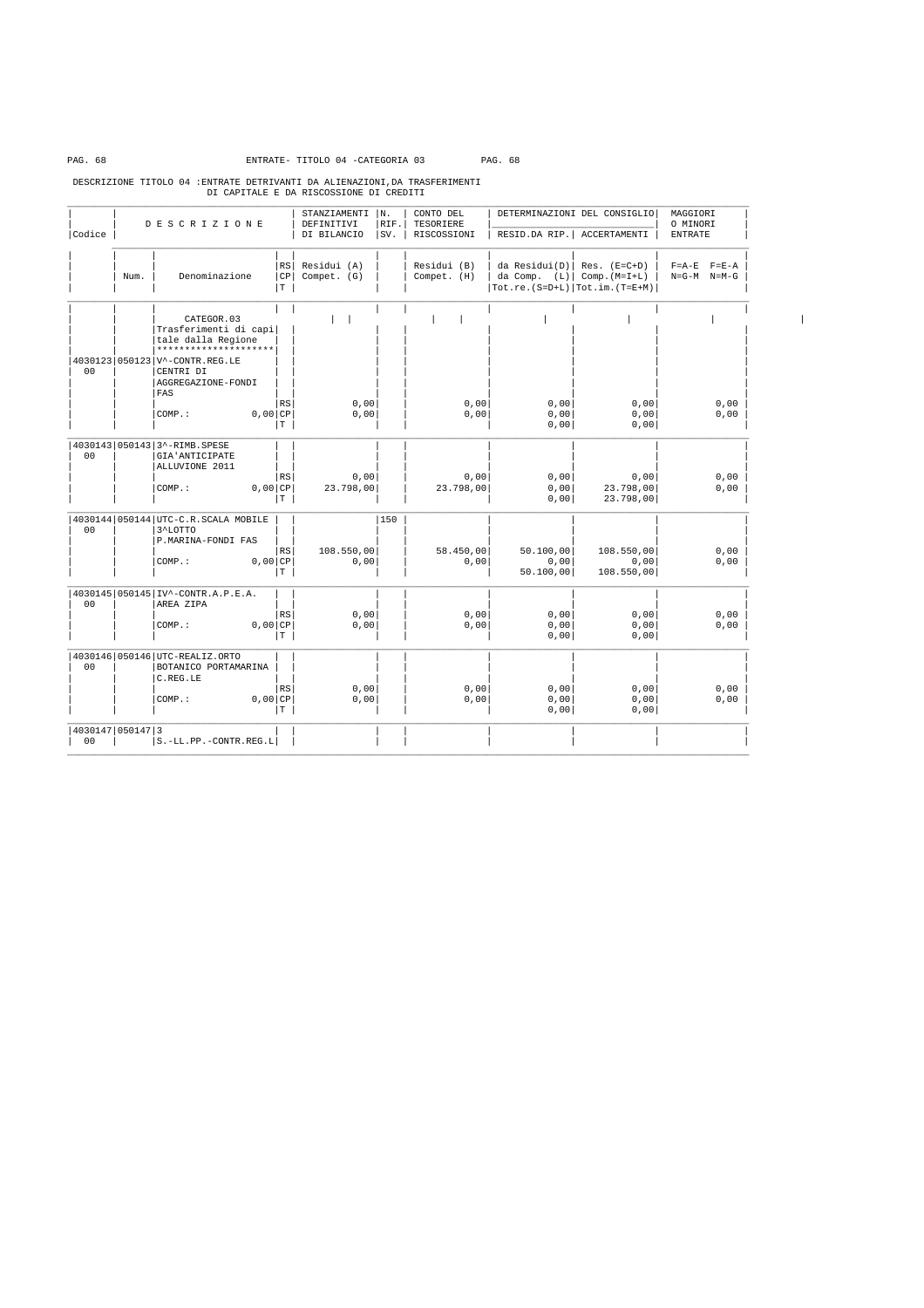| Codice         |      | DESCRIZIONE                                                                                                                     | STANZIAMENTI<br>DEFINITIVI<br>DI BILANCIO | IN.<br>RIF.<br>ISV. | CONTO DEL<br>TESORIERE<br>RISCOSSIONI |                                | DETERMINAZIONI DEL CONSIGLIO<br>RESID.DA RIP.   ACCERTAMENTI                                               | MAGGIORI<br>O MINORI<br><b>ENTRATE</b>             |
|----------------|------|---------------------------------------------------------------------------------------------------------------------------------|-------------------------------------------|---------------------|---------------------------------------|--------------------------------|------------------------------------------------------------------------------------------------------------|----------------------------------------------------|
|                | Num. | RS<br>Denominazione<br>CP<br>Г                                                                                                  | Residui (A)<br>Compet. (G)                |                     | Residui (B)<br>Compet. (H)            |                                | da Residui(D)   Res. $(E=C+D)$<br>da Comp. $(L)  $ Comp. $(M=I+L)$<br>$ Tot.re.(S=D+L)   Tot.in.(T=E+M)  $ | $F = A - E$ $F = E - A$<br>$N = G - M$ $N = M - G$ |
|                |      | E PISTA CICLABILE<br>RS<br>$0,00$  CP<br>COMP.:<br>ΙT.                                                                          | 0,00<br>0,00                              |                     | 0,00<br>0,00                          | 0,00<br>0,00<br>0,00           | 0,00<br>0,00<br>0,00                                                                                       | 0.00<br>0,00                                       |
| 0 <sup>0</sup> |      | 4030148 050148   IV-REG. MARCHE SPESE<br>NUBIFRAGIO 16/9/06<br>RS<br>$0,00$ <sub>CP</sub><br>COMP.:<br>$\mathbb T$              | 39.000,00<br>0,00                         | 151                 | 0,00<br>0,00                          | 39.000,00<br>0,00<br>39.000,00 | 39.000,00<br>0,00<br>39.000,00                                                                             | 0,00<br>0,00                                       |
| 0 <sub>0</sub> |      | 4030149   050149   FINANZ. PROGETTO<br>RISAN. AMBIEN. MINISTER<br>O AMB.<br>RS<br>$0,00$  CP<br>COMP.:<br>T.                    | 0,00<br>0,00                              |                     | 0,00<br>0,00                          | 0,00<br>0,00<br>0,00           | 0,00<br>0,00<br>0,00                                                                                       | 0,00<br>0,00                                       |
| 0 <sup>0</sup> |      | 4030150   050150   COOFINAZ.STATO<br>PROGETTO E-GOVERMENT<br>RS<br>$0,00$  CP<br>COMP.:<br>$\mathbb T$                          | 0,00<br>0,00                              |                     | 0,00<br>0,00                          | 0,00<br>0,00<br>0,00           | 0,00<br>0,00<br>0,00                                                                                       | 0,00<br>0,00                                       |
| 0 <sup>0</sup> |      | 4030151 050151 UTC-CONTR.REG.CASA<br>RIPOSO (DDSPS<br>280S05/07)<br>RS<br>$0.00$ <sub>c</sub> $P$<br>COMP.:<br>T.               | 0,00<br>0,00                              |                     | 0,00<br>0,00                          | 0,00<br>0,00<br>0,00           | 0,00<br>0,00<br>0,00                                                                                       | 0,00<br>0,00                                       |
| 0 <sub>0</sub> |      | 4030152   050152   C.R. - CONTR. INTERV. CAS  <br>A DI RIPOSO (DDSPS<br>$S05/07$ )<br>RS<br>$0,00$  CP<br>COMP.:<br>$\mathbb T$ | 0,00<br>0,00                              |                     | 0,00<br>0,00                          | 0,00<br>0,00<br>0,00           | 0,00<br>0,00<br>0,00                                                                                       | 0,00<br>0,00                                       |
| 0 <sub>0</sub> |      | 4030153   050153   V^-CONTR.REG.LE<br>SISTEMAZIONE ISOLA<br><b>ECOLOGICA</b>                                                    |                                           | 152                 |                                       |                                |                                                                                                            |                                                    |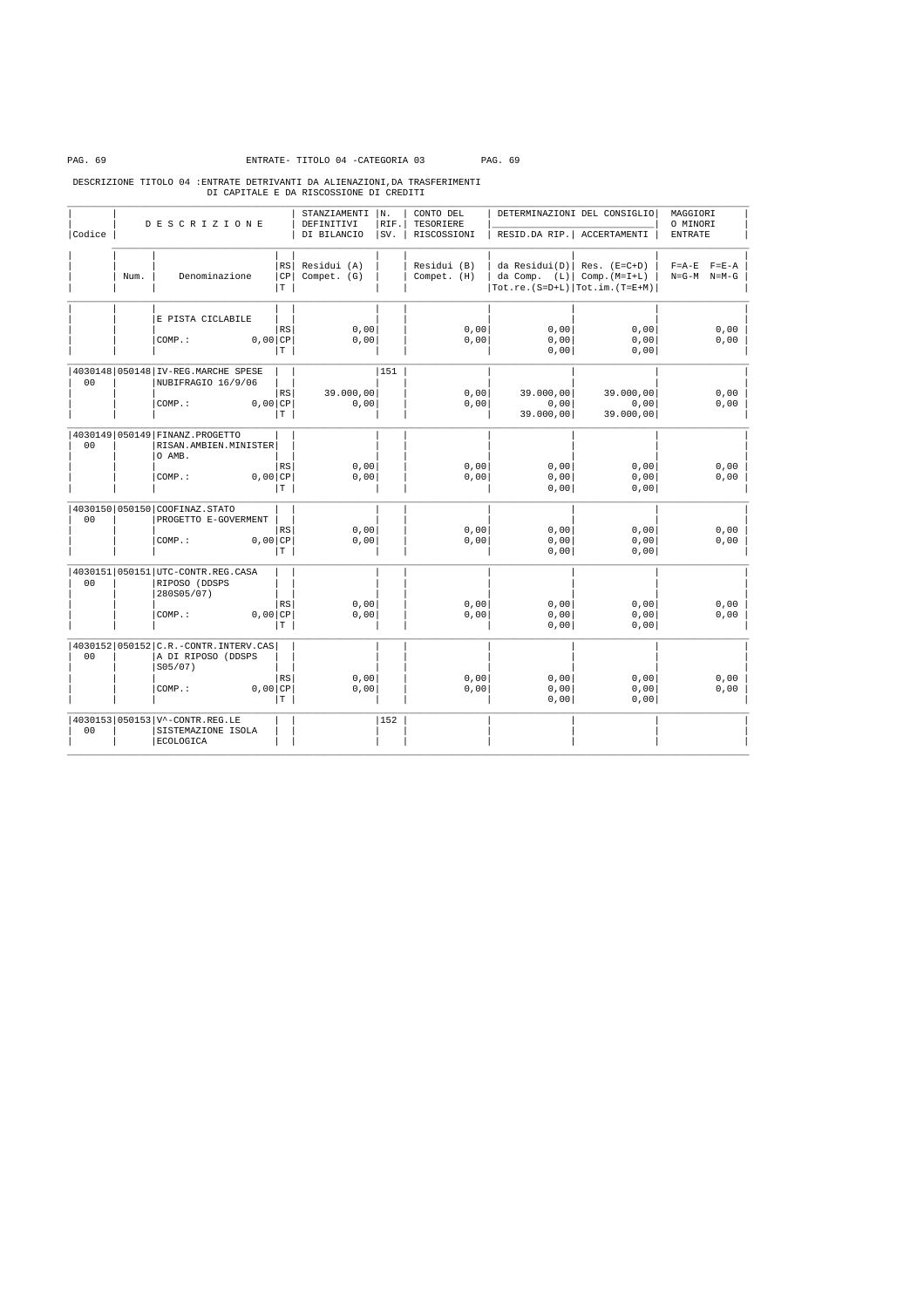| Codice         |      | DESCRIZIONE                                                                                                                  |                   | STANZIAMENTI<br>DEFINITIVI<br>DI BILANCIO | IN.<br>RIF.<br>SV. | CONTO DEL<br>TESORIERE<br>RISCOSSIONI |                      | DETERMINAZIONI DEL CONSIGLIO<br>RESID.DA RIP.   ACCERTAMENTI                                               | MAGGIORI<br>O MINORI<br><b>ENTRATE</b>             |
|----------------|------|------------------------------------------------------------------------------------------------------------------------------|-------------------|-------------------------------------------|--------------------|---------------------------------------|----------------------|------------------------------------------------------------------------------------------------------------|----------------------------------------------------|
|                | Num. | Denominazione<br>Г                                                                                                           | $_{\rm RS}$<br>CP | Residui (A)<br>Compet. (G)                |                    | Residui (B)<br>Compet. (H)            |                      | da Residui(D)   Res. $(E=C+D)$<br>da Comp. $(L)  $ Comp. $(M=I+L)$<br>$ Tot.re.(S=D+L)   Tot.in.(T=E+M)  $ | $F = A - E$ $F = E - A$<br>$N = G - M$ $N = M - G$ |
|                |      | $0.00$ <sub>c</sub> $P$<br>COMP.:                                                                                            | RS<br>T.          | 19.503,08<br>0,00                         |                    | 21.639,91<br>0,00                     | 0,00<br>0,00<br>0,00 | 21.639,91<br>0,00<br>21.639,91                                                                             | 2.136,83<br>0,00                                   |
| 0 <sub>0</sub> |      | 4030155   050155   COOF.REG. PRINFEA-FOND<br>AZ.FERRETTI<br>$0,00$  CP<br>COMP.:                                             | RS<br>T.          | 0,00<br>$0$ , $00$                        |                    | 0,00<br>0,00                          | 0,00<br>0,00<br>0,00 | 0,00<br>0,00<br>0,00                                                                                       | 0,00<br>0,00                                       |
| 0 <sub>0</sub> |      | 4030500   050500   UTC-RIMB. LAVORI<br>PRONTO<br>INT. FOGNE/STRADE 2001<br>$0,00$  CP<br>COMP.:<br>T.                        | RS                | 0,00<br>0,00                              |                    | 0,00<br>0,00                          | 0,00<br>0,00<br>0,00 | 0,00<br>0,00<br>0,00                                                                                       | 0,00<br>0,00                                       |
| 0 <sup>0</sup> |      | 4030529 050529 S.E-ALLUV.16/9/06<br>CONTR.DANNI BENI<br>MOBILI<br>$0.00$ <sub>c</sub> $P$<br>COMP.:<br>T.                    | RS                | 0,00<br>0,00                              |                    | 0,00<br>0,00                          | 0,00<br>0,00<br>0,00 | 0,00<br>0,00<br>0,00                                                                                       | 0,00<br>0,00                                       |
| 0 <sub>0</sub> |      | 4030530   050530   UTC-CONTR.R.<br>PROGET.PIANI<br>ANTISISMICI SCUOLE<br>$0.00$ <sub>c</sub> $P$<br>COMP.:<br>T              | RS                | 0,00<br>0,00                              |                    | 0,00<br>0,00                          | 0,00<br>0,00<br>0,00 | 0,00<br>0,00<br>0,00                                                                                       | 0,00<br>0,00                                       |
| 0 <sub>0</sub> |      | 4030531 050531 FONDI REGIONALI<br>L.457/68-RECUPERO<br>PATRIMONIO EDILIZIO-<br>COMP.:<br>$0,00$ <sub>CP</sub><br>$\mathbb T$ | RS                | 0,00<br>0,00                              |                    | 0,00<br>0,00                          | 0,00<br>0,00<br>0,00 | 0,00<br>0,00<br>0,00                                                                                       | 0,00<br>0,00                                       |
| 0 <sub>0</sub> |      | 4030532 050532 FONDI EX<br>GESCAL-RECUPERO<br>PATRIMONIO EDILIZIO                                                            |                   |                                           |                    |                                       |                      |                                                                                                            |                                                    |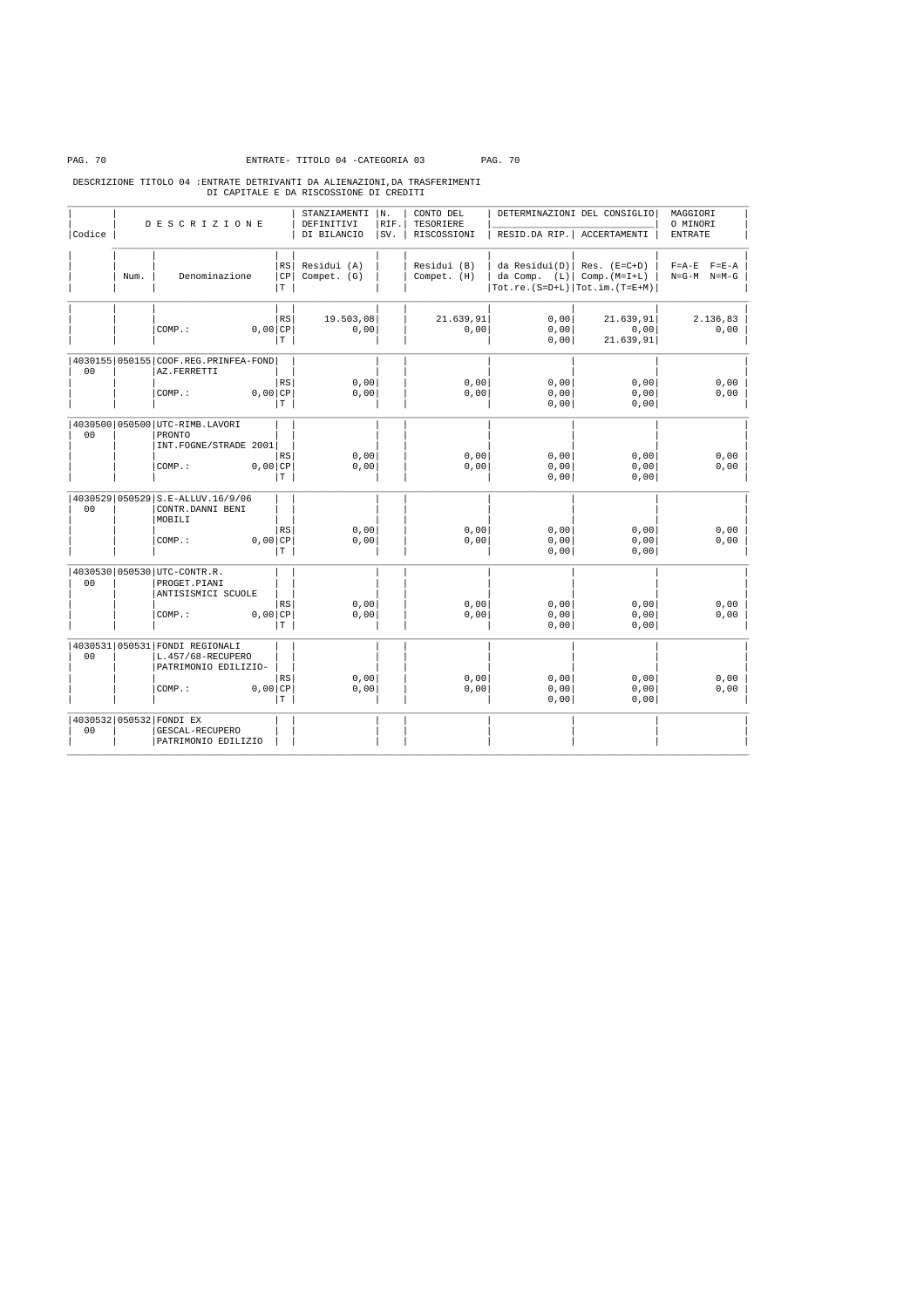| Codice         |      | DESCRIZIONE                                                                                    |                        | STANZIAMENTI<br>DEFINITIVI<br>DI BILANCIO | IN.<br>RIF.<br>ISV. | CONTO DEL<br>TESORIERE<br>RISCOSSIONI |                      | DETERMINAZIONI DEL CONSIGLIO<br>RESID.DA RIP.   ACCERTAMENTI                                | MAGGIORI<br>O MINORI<br><b>ENTRATE</b>                |
|----------------|------|------------------------------------------------------------------------------------------------|------------------------|-------------------------------------------|---------------------|---------------------------------------|----------------------|---------------------------------------------------------------------------------------------|-------------------------------------------------------|
|                | Num. | Denominazione                                                                                  | $_{\rm RS}$<br>CP<br>Г | Residui (A)<br>Compet. (G)                |                     | Residui (B)<br>Compet. (H)            | da Residui(D)        | $Res.$ $(E=C+D)$<br>da Comp. $(L)  $ Comp. $(M=I+L)$<br>$ Tot.re.(S=D+L)   Tot.in.(T=E+M) $ | $F = A - E$<br>$F = E - A$<br>$N = G - M$ $N = M - G$ |
|                |      | $0.00$ <sub>c</sub> $P$<br>COMP.:                                                              | RS<br>$\mathbb T$      | 0,00<br>0,00                              |                     | 0,00<br>0,00                          | 0,00<br>0,00<br>0,00 | 0,00<br>0,00<br>0,00                                                                        | 0,00<br>0,00                                          |
| 0 <sub>0</sub> |      | 4030533   050533   LR.53/97-PROMOZIONE<br>TURISTICA<br>$0,00$  CP<br>COMP.:                    | RS<br>T.               | 0,00<br>0,00                              |                     | 0,00<br>0,00                          | 0,00<br>0,00<br>0,00 | 0,00<br>0,00<br>0,00                                                                        | 0,00<br>0,00                                          |
| 0 <sub>0</sub> |      | 4030534   050534   L.R.53/74-MUSEO<br>FISARMONICA<br>VALORIZZAZIONE<br>0,00 CP<br>COMP.:       | RS<br>T.               | 0,00<br>0,00                              |                     | 0,00<br>0,00                          | 0,00<br>0,00<br>0,00 | 0,00<br>0,00<br>0,00                                                                        | 0,00<br>0,00                                          |
| 0 <sub>0</sub> |      | 4030535   050535   LR75/97-ATTR. MUSEO<br>FISARMONICA<br>$0,00$ <sub>CP</sub><br>COMP.:        | l RS<br>$\mathbf T$    | 0,00<br>0,00                              |                     | 0,00<br>0,00                          | 0,00<br>0,00<br>0,00 | 0,00<br>0,00<br>0,00                                                                        | 0,00<br>0,00                                          |
| 0 <sup>0</sup> |      | 4030536 050536 LR75/97 ATTREZ.MUSEO<br><b>BATTAGLIA</b><br>$0,00$  CP<br>COMP.:                | RS<br>$\mathbb T$      | 0,00<br>0,00                              |                     | 0,00<br>0,00                          | 0,00<br>0,00<br>0,00 | 0,00<br>0,00<br>0,00                                                                        | 0,00<br>0,00                                          |
| 0 <sup>0</sup> |      | 4030537 050537 L.61/98 FONDI REG.LI<br>INTERVENTI CHIESA<br>S. STEFANO<br>$0,00$  CP<br>COMP.: | RS<br>$\mathbb T$      | 0,00<br>0,00                              |                     | 0,00<br>0,00                          | 0,00<br>0,00<br>0,00 | 0,00<br>0,00<br>0,00                                                                        | 0,00<br>0,00                                          |
| 0 <sup>0</sup> |      | 4030538   050538   L.R. 46/95PREV. GIOVANI  <br>$-ATTREZ$ .<br>COMP.:<br>$2.000,00$ CP         | RS<br>T.               | 0,00<br>0,00                              | 153                 | 0,00<br>0,00                          | 0,00<br>0,00<br>0,00 | 0,00<br>0,00<br>0,00                                                                        | 0,00<br>0,00                                          |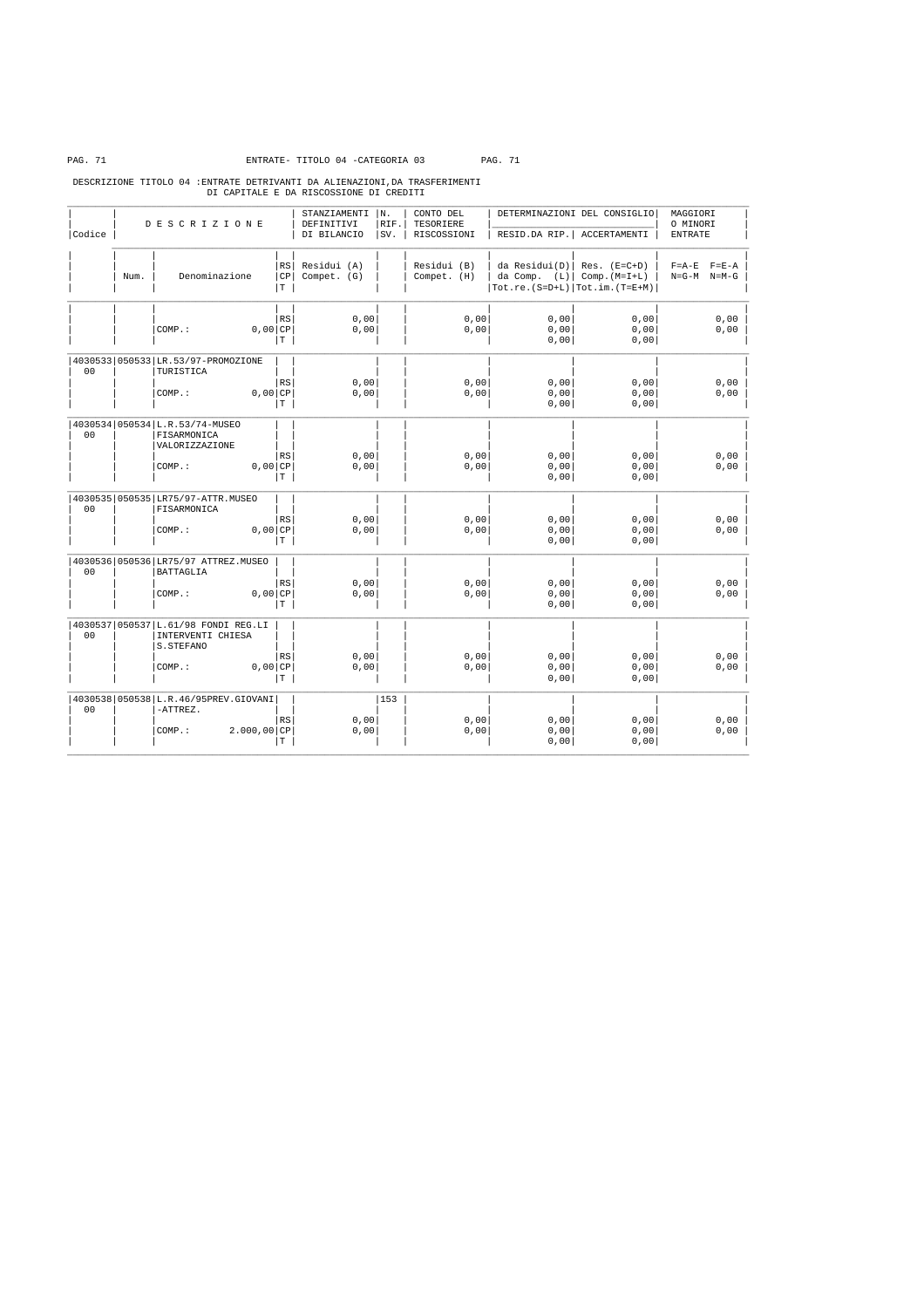| Codice                             |      | DESCRIZIONE                                                                                              |                  | STANZIAMENTI<br>DEFINITIVI<br>DI BILANCIO | IN.<br>RIF.<br> sv. | CONTO DEL<br>TESORIERE<br>RISCOSSIONI |                      | DETERMINAZIONI DEL CONSIGLIO<br>RESID.DA RIP.   ACCERTAMENTI                                               | MAGGIORI<br>O MINORI<br><b>ENTRATE</b>             |
|------------------------------------|------|----------------------------------------------------------------------------------------------------------|------------------|-------------------------------------------|---------------------|---------------------------------------|----------------------|------------------------------------------------------------------------------------------------------------|----------------------------------------------------|
|                                    | Num. | Denominazione                                                                                            | RS<br>CP<br>Г    | Residui (A)<br>Compet. (G)                |                     | Residui (B)<br>Compet. (H)            |                      | da Residui(D)   Res. $(E=C+D)$<br>da Comp. $(L)  $ Comp. $(M=I+L)$<br>$ Tot.re.(S=D+L)   Tot.in.(T=E+M)  $ | $F = A - E$ $F = E - A$<br>$N = G - M$ $N = M - G$ |
|                                    |      |                                                                                                          |                  |                                           |                     |                                       |                      |                                                                                                            |                                                    |
| 4030539105053917<br>0 <sub>0</sub> |      | $S.-S.S.-L.R.13/89-FON$<br>DI BARRIERE ARCHITET.<br>COMP.:<br>15.000,00 CP                               | RS<br>T.         | 0,00<br>15.000,00                         | 154                 | 0,00<br>6.674, 57                     | 0,00<br>0,00<br>0,00 | 0,00<br>6.674, 57<br>6.674, 57                                                                             | 0,00<br>$8.325, 43-$                               |
| 0 <sup>0</sup>                     |      | 4030540 050540 LR 39/87-REGIONE<br>CONT. INCR. PATRIM. BIBL<br>IOTECA<br>$0,00$  CP<br>COMP.:            | RS<br>T.         | 0,00<br>0,00                              |                     | 0,00<br>0,00                          | 0,00<br>0,00<br>0,00 | 0,00<br>0,00<br>0,00                                                                                       | 0,00<br>0,00                                       |
| 00                                 |      | 4030541   050541   CONTR.REG.LE<br>SALVAG. BOSCO PARCO<br>MONUMENTO<br>$0.00$ <sub>c</sub> $P$<br>COMP.: | RS<br>T          | 0,00<br>0,00                              |                     | 0,00<br>0,00                          | 0,00<br>0,00<br>0,00 | 0,00<br>0,00<br>0,00                                                                                       | 0,00<br>0,00                                       |
| 0 <sub>0</sub>                     |      | 4030542   050542   CONTR.REG.LE<br>PRECIP.NEVOSE 2005<br>0,00 CP<br>COMP.:                               | <b>RS</b><br>Iт. | 0,00<br>0,00                              |                     | 0,00<br>0,00                          | 0,00<br>0,00<br>0,00 | 0,00<br>0,00<br>0,00                                                                                       | 0,00<br>0,00                                       |
| 0 <sup>0</sup>                     |      | 4030543   050543   SU-L.R. 47/97-IMPIANTI  <br>SPORT.CONTR.REG.LE<br>$0,00$  CP<br>COMP.:                | <b>RS</b><br>T.  | 0.00<br>0,00                              |                     | 0.00<br>0,00                          | 0,00<br>0,00<br>0,00 | 0.00<br>0,00<br>0,00                                                                                       | 0.00<br>0,00                                       |
| 00                                 |      | 4030544   050544   SU-L.R. 47/97-IMPIANTI<br>SPORT.CONTR.REG.LE<br>USO DIVERSO<br>$0,00$  CP<br>COMP.:   | <b>RS</b><br>T.  | 0.00<br>0,00                              |                     | 0.00<br>0,00                          | 0.00<br>0,00<br>0,00 | 0,00<br>0,00<br>0,00                                                                                       | 0.00<br>0,00                                       |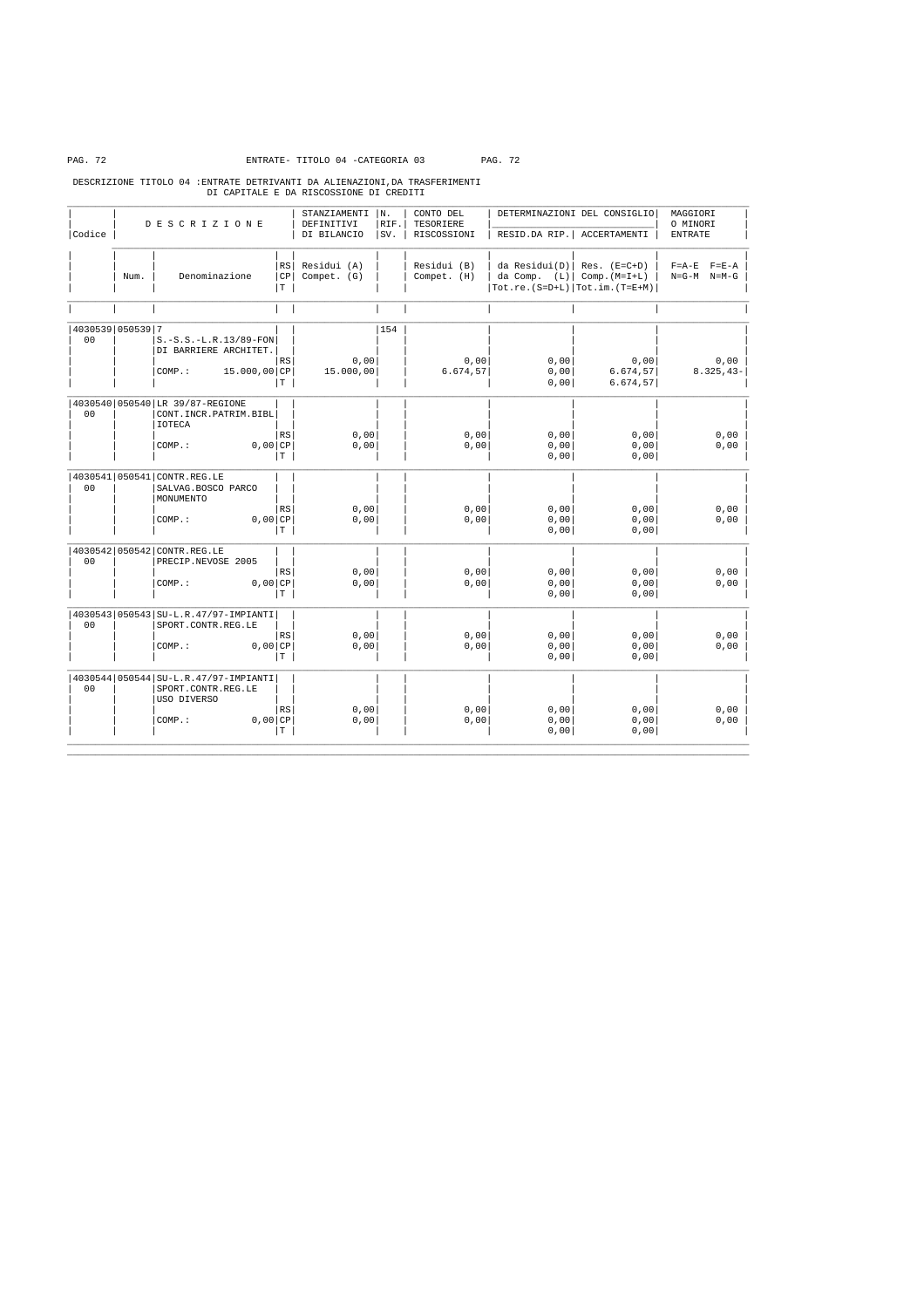| Codice                 |      | DESCRIZIONE                                                                                                                                                   |                        | STANZIAMENTI<br>DEFINITIVI<br>DI BILANCIO | IN.<br>RIF.<br>ISV. | CONTO DEL<br>TESORIERE<br>RISCOSSIONI |                                                      | DETERMINAZIONI DEL CONSIGLIO<br>RESID.DA RIP.   ACCERTAMENTI | MAGGIORI<br>O MINORI<br><b>ENTRATE</b>             |
|------------------------|------|---------------------------------------------------------------------------------------------------------------------------------------------------------------|------------------------|-------------------------------------------|---------------------|---------------------------------------|------------------------------------------------------|--------------------------------------------------------------|----------------------------------------------------|
|                        | Num. | Denominazione                                                                                                                                                 | $_{\rm RS}$<br>CP<br>T | Residui (A)<br>Compet. (G)                |                     | Residui (B)<br>Compet. (H)            | da Residui $(D)$<br>da Comp. $(L)  $ Comp. $(M=I+L)$ | $Res.$ $(E=C+D)$<br>$ Tot.re.(S=D+L)   Tot.in.(T=E+M)  $     | $F = A - E$ $F = E - A$<br>$N = G - M$ $N = M - G$ |
| 0 <sub>0</sub>         |      | 4030546   050546   L.R.30/79-FONDI<br>REG.LI ATTR.ASILO<br><b>NIDO</b><br>$0,00$  CP<br>COMP.:                                                                | RS<br>$\mathbb T$      | 0,00<br>0,00                              |                     | 0,00<br>0,00                          | 0,00<br>0,00<br>0,00                                 | 0,00<br>0,00<br>0,00                                         | 0,00<br>0,00                                       |
| 0 <sub>0</sub>         |      | 4030550 050550 FONDI REG.LI P.T.T.A<br>94/96-OPERE FOGNARIE<br>COMP.:<br>$0,00$ CP                                                                            | RS<br>T.               | 0,00<br>0,00                              |                     | 0,00<br>0,00                          | 0,00<br>0,00<br>0,00                                 | 0,00<br>0,00<br>0,00                                         | 0,00<br>0,00                                       |
| 0 <sub>0</sub>         |      | 4030551   050551   L.R. 33/97-CONTR.REC.F<br>ABBRIC.ARTIG.<br>COMP.:<br>$0,00$  CP                                                                            | RS<br>T.               | 0,00<br>0,00                              |                     | 0,00<br>0,00                          | 0,00<br>0,00<br>0,00                                 | 0,00<br>0,00<br>0,00                                         | 0,00<br>0,00                                       |
| 0 <sub>0</sub>         |      | 4030552   050552   LR43/98-CONTR. VALOR. E<br>DIF.STORICO<br>$0,00$ <sub>CP</sub><br>COMP.:                                                                   | <b>RS</b><br>T         | 0,00<br>0,00                              |                     | 0,00<br>0,00                          | 0,00<br>0,00<br>0,00                                 | 0,00<br>0,00<br>0,00                                         | 0,00<br>0,00                                       |
| 0 <sup>0</sup>         |      | 4030553   050553   SU-CONTR.REG.LE<br>"CENTRO COMMERCIALE<br>NATURALE"<br>COMP.:<br>$0,00$ CP                                                                 | RS<br>$\mathbb T$      | 0,00<br>0,00                              |                     | 0,00<br>0,00                          | 0,00<br>0,00<br>0,00                                 | 0,00<br>0,00<br>0,00                                         | 0,00<br>0,00                                       |
| 4030554105055415<br>00 |      | S. - CONTR. REG. "CENTRO<br>COMMERC.NATURALE"-RIM<br><b>B. SPESE C/COMUNE</b><br>$0,00$ <sub>CP</sub><br>COMP.:<br>4030555 050555   V <sup>^</sup> -D.100/ICT | RS<br>T.               | 0,00<br>0,00                              |                     | 0,00<br>0,00                          | 0,00<br>0,00<br>0,00                                 | 0,00<br>0,00<br>0,00                                         | 0,00<br>0,00                                       |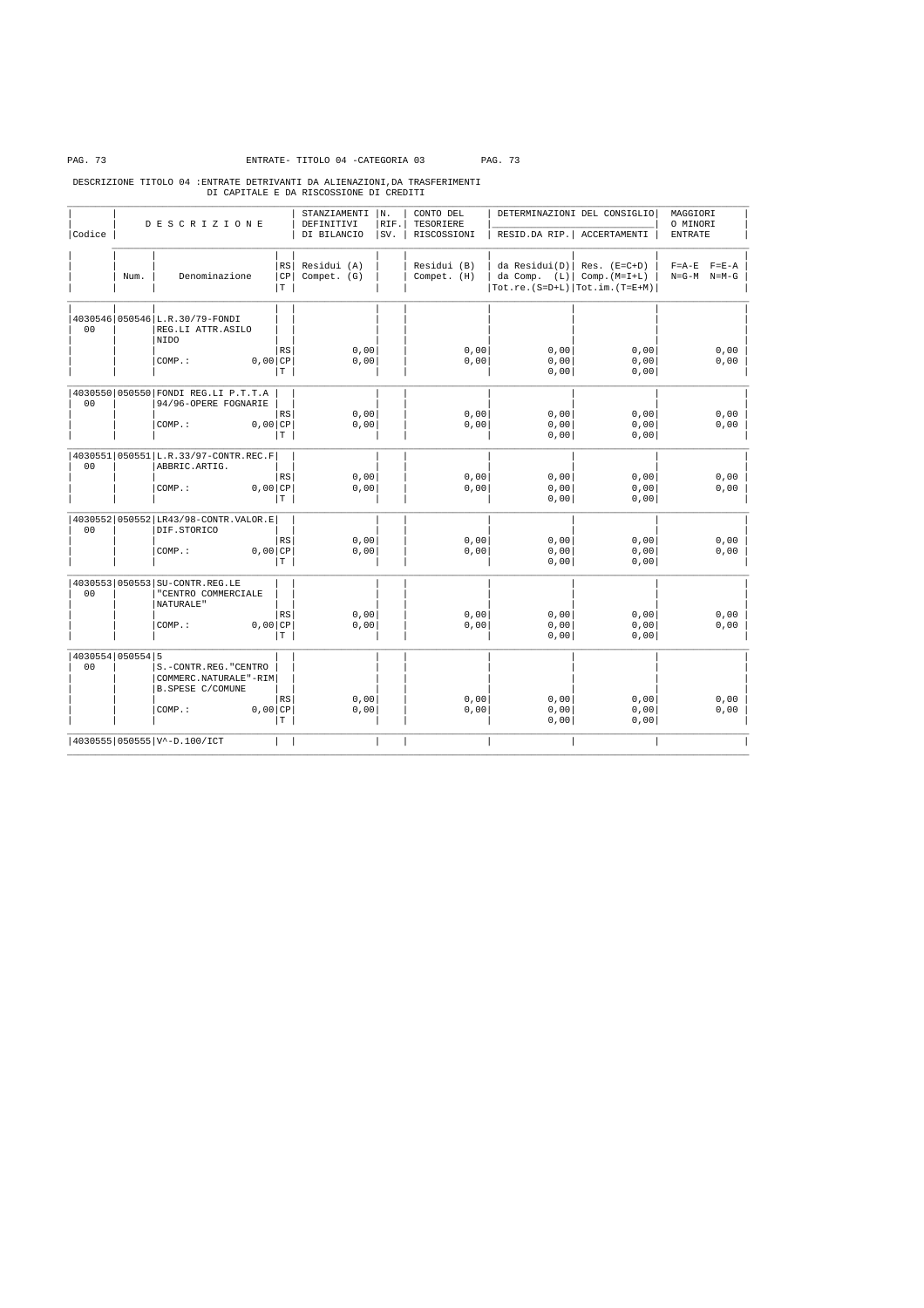| Codice         |      | <b>DESCRIZIONE</b>                                                                                          |                 | STANZIAMENTI<br>IN.<br>DEFINITIVI<br>DI BILANCIO | RIF.<br>lsv. | CONTO DEL<br>TESORIERE<br>RISCOSSIONI | RESID.DA RIP.   ACCERTAMENTI   | DETERMINAZIONI DEL CONSIGLIO                                                                           | MAGGIORI<br>O MINORI<br><b>ENTRATE</b>             |
|----------------|------|-------------------------------------------------------------------------------------------------------------|-----------------|--------------------------------------------------|--------------|---------------------------------------|--------------------------------|--------------------------------------------------------------------------------------------------------|----------------------------------------------------|
|                | Num. | Denominazione                                                                                               | RS<br>CP<br>Г   | Residui (A)<br>Compet. (G)                       |              | Residui (B)<br>Compet. (H)            |                                | da Residui(D)   Res. (E=C+D)<br>da Comp. $(L)$ Comp. $(M=I+L)$<br>$ Tot.re.(S=D+L)   Tot.in.(T=E+M)  $ | $F = A - E$ $F = E - A$<br>$N = G - M$ $N = M - G$ |
| 0 <sub>0</sub> |      | CONTRIB.SISTEMAZ.<br>MUSEO FISARMONICA<br>$0.00$ <sub>c</sub> $P$<br>COMP.:                                 | <b>RS</b><br>T. | 0,00<br>0,00                                     |              | 0,00<br>0,00                          | 0,00<br>0.00<br>0,00           | 0,00<br>0.00<br>0,00                                                                                   | 0,00<br>0.00                                       |
| 0 <sup>0</sup> |      | 4030561 050561 L.R.94/82-FONDO<br>PERDUTO I ABITAZIONE<br>COMP.:<br>$0,00$ <sub>CP</sub>                    | RS<br>T.        | 0,00<br>0,00                                     |              | 0,00<br>0,00                          | 0,00<br>0,00<br>0,00           | 0,00<br>0,00<br>0,00                                                                                   | 0,00<br>0,00                                       |
| 0 <sub>0</sub> |      | 4030562 050562 6 S.-P.M.-L.388/00<br>FONDO PROT. CIVILE<br>4.900,00 CP<br>COMP.:                            | <b>RS</b><br>T  | 0,00<br>4.900,00                                 | 155          | 0,00<br>0,00                          | 0,00<br>0,00<br>0,00           | 0,00<br>0,00<br>0,00                                                                                   | 0.00<br>$4.900,00 -$                               |
| 0 <sub>0</sub> |      | 4032311   052311   LR53/74-RIMB. PARZIALE<br>SPES.MUSEO<br>RISORGIM.LE<br>$0.00$ <sub>c</sub> $P$<br>COMP.: | RS<br>T         | 0,00<br>0,00                                     |              | 0,00<br>0,00                          | 0,00<br>0,00<br>0,00           | 0,00<br>0,00<br>0,00                                                                                   | 0,00<br>0,00                                       |
|                |      | T.CATEG. 03<br>*COMPETEN. :<br>21.900,00 CP                                                                 | RS<br>т         | 167.053,08<br>43.698,00                          |              | 80.089,91<br>30.472,57                | 89.100,00<br>0,00<br>89.100,00 | 169.189,91<br>30.472,57<br>199.662,48                                                                  | 2.136,83<br>$13.225.43-$                           |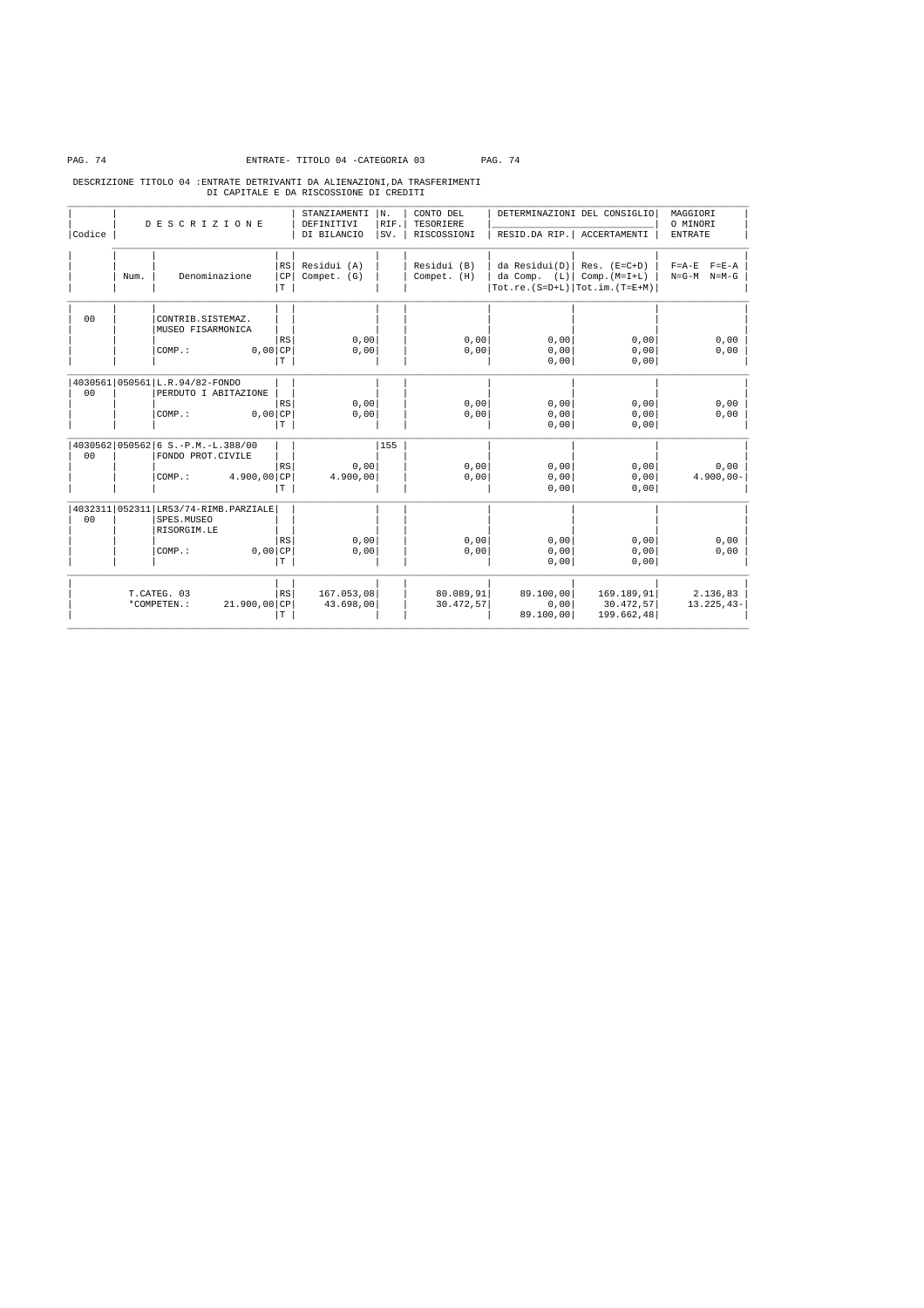| Codice                 |      | <b>DESCRIZIONE</b>                                                                                                                |                          | STANZIAMENTI<br>DEFINITIVI<br>DI BILANCIO | N.<br>RIF.<br>SV. | CONTO DEL<br>TESORIERE<br>RISCOSSIONI |                                                                  | DETERMINAZIONI DEL CONSIGLIO<br>RESID.DA RIP.   ACCERTAMENTI | MAGGIORI<br>O MINORI<br><b>ENTRATE</b>             |
|------------------------|------|-----------------------------------------------------------------------------------------------------------------------------------|--------------------------|-------------------------------------------|-------------------|---------------------------------------|------------------------------------------------------------------|--------------------------------------------------------------|----------------------------------------------------|
|                        | Num. | Denominazione                                                                                                                     | RS<br>CP<br>$\mathbb T$  | Residui (A)<br>Compet. (G)                |                   | Residui (B)<br>Compet. (H)            | da Residui(D)   Res. $(E=C+D)$<br>da Comp. $(L)$ Comp. $(M=I+L)$ | $ Tot.re.(S=D+L)   Tot.in.(T=E+M)  $                         | $F = A - E$ $F = E - A$<br>$N = G - M$ $N = M - G$ |
| 4040525 050525 5<br>03 |      | CATEGOR.04<br>Trasferimenti di capi<br>tale da altri del<br>*********************<br>$S-L.R.75/97-ATTREZZ.M$<br>USEO RISORGIMENTO | RS                       | 5.998,80                                  | 156               | 0,00                                  | 5.998,80                                                         | 5.998,80                                                     | 0,00                                               |
|                        |      | $0,00$  CP<br>COMP.:                                                                                                              | $\mathbb T$              | 0,00                                      |                   | 0,00                                  | 0,00<br>5.998, 80                                                | 0,00<br>5.998,80                                             | 0,00                                               |
| 4040526 050526 5<br>03 |      | S.-L.R. 4/2010-CONTR. P<br>ROV.ACOU.ATTREZZ.ATT.<br>CULTURALI                                                                     |                          |                                           | 157               |                                       |                                                                  |                                                              |                                                    |
|                        |      | $0,00$ <sub>CP</sub><br>COMP.:                                                                                                    | <b>RS</b><br>$\mathbb T$ | 7.985,96<br>0,00                          |                   | 0,00<br>0,00                          | 7.985,96<br>0,00<br>7.985,96                                     | 7.985,96<br>0,00<br>7.985,96                                 | 0,00<br>0,00                                       |
| 03                     |      | 4040699   050699   PM-C. PROV. LE<br>PROTEZIONE CIVILE                                                                            |                          |                                           | 158               |                                       |                                                                  |                                                              |                                                    |
|                        |      | 1.100,00 CP<br>COMP.:                                                                                                             | <b>RS</b><br>$\mathbb T$ | 0,00<br>1.100,00                          |                   | 0,00<br>1.100,00                      | 0,00<br>0,00<br>0,00                                             | 0,00<br>1.100,00<br>1.100,00                                 | 0,00<br>0,00                                       |
| 03                     |      | 4040700   050700   LR.75/77-CONTR.PROV.R<br>ESTAURO ARCHIVIO                                                                      |                          |                                           |                   |                                       |                                                                  |                                                              |                                                    |
|                        |      | $0,00$ <sub>CP</sub><br>COMP.:                                                                                                    | RS<br>$\mathbb T$        | 0,00<br>0,00                              |                   | 0,00<br>0,00                          | 0,00<br>0,00<br>0,00                                             | 0,00<br>0,00<br>0,00                                         | 0,00<br>0,00                                       |
| 03                     |      | 4040701 050701 LR 75/77-FONDI<br>BIBLIOTECA COM.LE                                                                                | RS                       | 0,00                                      |                   | 0,00                                  | 0,00                                                             | 0,00                                                         | 0,00                                               |
|                        |      | COMP.:<br>$0,00$ <sub>CP</sub>                                                                                                    | $\mathbb T$              | 0,00                                      |                   | 0,00                                  | 0,00<br>0,00                                                     | 0,00<br>0,00                                                 | 0,00                                               |
| 03                     |      | 4040702   050702   CONTR. PROVINCIA-PROG.<br>GIARDINO DIDAT.25<br>APRILE                                                          |                          |                                           |                   |                                       |                                                                  |                                                              |                                                    |
|                        |      |                                                                                                                                   | RS                       | 0,00                                      |                   | 0,00                                  | 0,00                                                             | 0,00                                                         | 0,00                                               |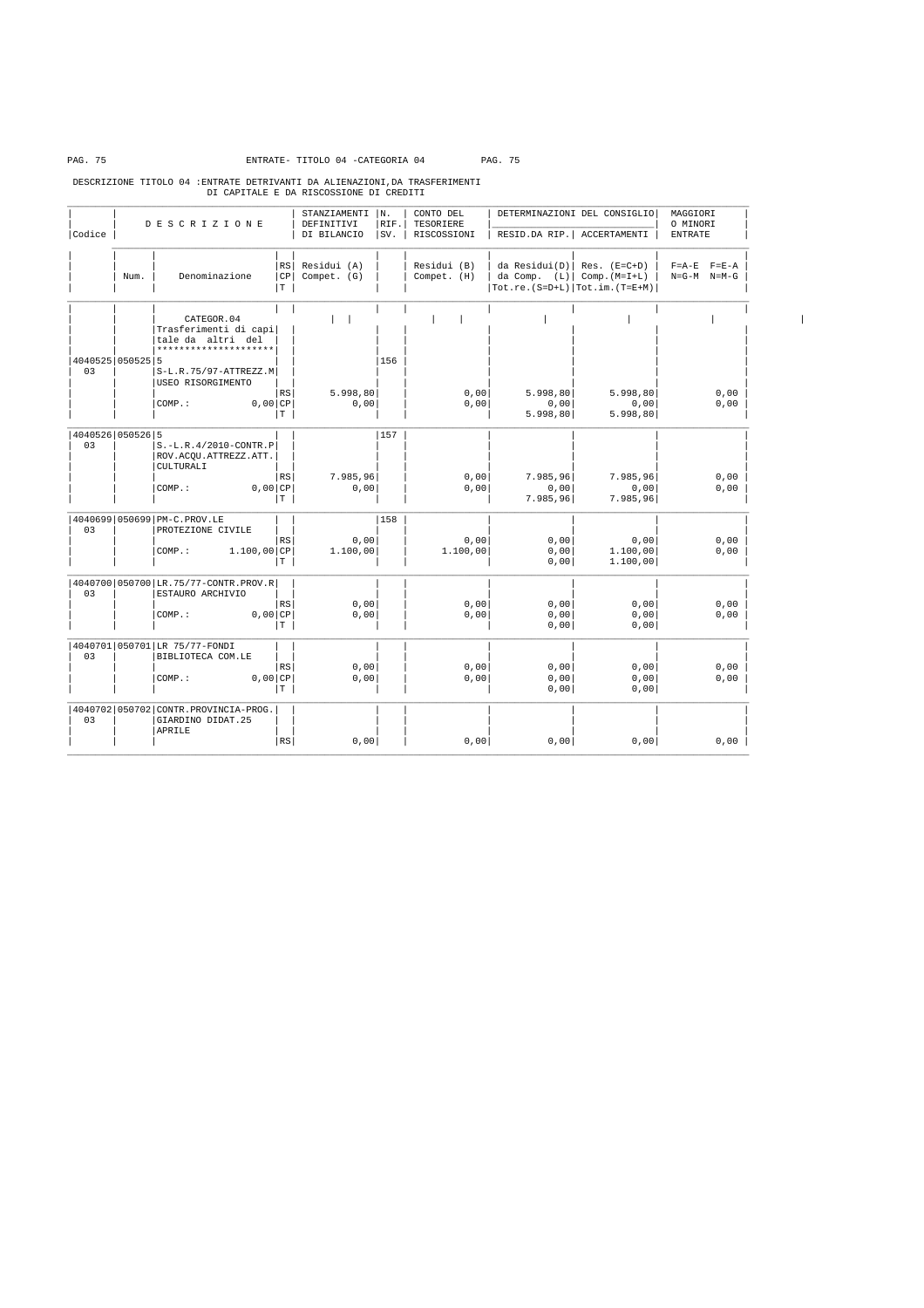| Codice |      | DESCRIZIONE                                                                                                 |                                  | STANZIAMENTI<br>DEFINITIVI<br>DI BILANCIO | N.<br>RIF.<br>SV. | CONTO DEL<br>TESORIERE<br>RISCOSSIONI |                                  | DETERMINAZIONI DEL CONSIGLIO<br>RESID.DA RIP.   ACCERTAMENTI                                               | MAGGIORI<br>O MINORI<br><b>ENTRATE</b>             |
|--------|------|-------------------------------------------------------------------------------------------------------------|----------------------------------|-------------------------------------------|-------------------|---------------------------------------|----------------------------------|------------------------------------------------------------------------------------------------------------|----------------------------------------------------|
|        | Num. | Denominazione                                                                                               | $_{\rm RS}$<br>CP<br>$\mathbb T$ | Residui (A)<br>Compet. (G)                |                   | Residui (B)<br>Compet. (H)            |                                  | da Residui(D)   Res. $(E=C+D)$<br>da Comp. $(L)  $ Comp. $(M=I+L)$<br>$ Tot.re.(S=D+L)   Tot.in.(T=E+M)  $ | $F = A - E$ $F = E - A$<br>$N = G - M$ $N = M - G$ |
|        |      | $0,00$  CP<br>COMP.:                                                                                        | $\mathbb T$                      | 0,00                                      |                   | 0,00                                  | 0,00<br>0,00                     | 0,00<br>0,00                                                                                               | 0,00                                               |
| 03     |      | 4040703   050703   CONTRIB. PROV. LE<br>PROGETTO CASA<br><b>ALLOGGIO</b><br>0,00 CP<br>COMP.:               | RS<br>T                          | 0,00<br>0,00                              |                   | 0,00<br>0,00                          | 0,00<br>0,00<br>0,00             | 0,00<br>0,00<br>0,00                                                                                       | 0,00<br>0,00                                       |
| 03     |      | 4040704   050704   SS. CONTR. REG. LE PIANO  <br>CASA 2006/2008<br>$0,00$ <sub>CP</sub><br>COMP.:           | RS<br>$\mathbb T$                | 0,00<br>0,00                              |                   | 0,00<br>0,00                          | 0,00<br>0,00<br>0,00             | 0,00<br>0,00<br>0,00                                                                                       | 0,00<br>0,00                                       |
| 03     |      | 4040705   050705   UTC-C. PROV. PER<br>PREVENZIONE DAL<br>RISCHIO INCENDI<br>COMP.:<br>$0,00$ <sub>CP</sub> | <b>RS</b><br>$\mathbb T$         | 0,00<br>0,00                              |                   | 0,00<br>0,00                          | 0,00<br>0,00<br>0,00             | 0,00<br>0,00<br>0,00                                                                                       | 0,00<br>0,00                                       |
| 03     |      | 4040706 050706 C.P.PROG. SELVA<br>C. FIDARDO/INST. IDRANT<br>T                                              | RS.                              | 5.600,00                                  | 159               | 0,00                                  | 5.600,00                         | 5.600,00                                                                                                   | 0,00                                               |
|        |      | $0,00$ <sub>CP</sub><br>COMP.:<br>4040707   050707   V^S.CONTR. PROV. BONIFI                                | $\mathbb T$                      | $0$ , $00$                                | 160               | 0,00                                  | 0,00<br>5.600,00                 | 0,00<br>5.600,00                                                                                           | 0,00                                               |
| 03     |      | CA EX AREA NOBILI<br>$0,00$ <sub>CP</sub><br>COMP.:                                                         | <b>RS</b><br>$\mathbb T$         | 455,000,00<br>0,00                        |                   | 0,00<br>0,00                          | 455.000.00<br>0,00<br>455.000,00 | 455,000,00<br>0,00<br>455.000,00                                                                           | 0.00<br>0,00                                       |
|        |      | T. CATEG. 04<br>*COMPETEN. :<br>1.100,00 CP                                                                 | RS<br>T.                         | 474.584,76<br>1.100,00                    |                   | 0,00<br>1.100,00                      | 474.584,76<br>0,00<br>474.584,76 | 474.584,76<br>1.100,00<br>475.684,76                                                                       | 0,00<br>0,00                                       |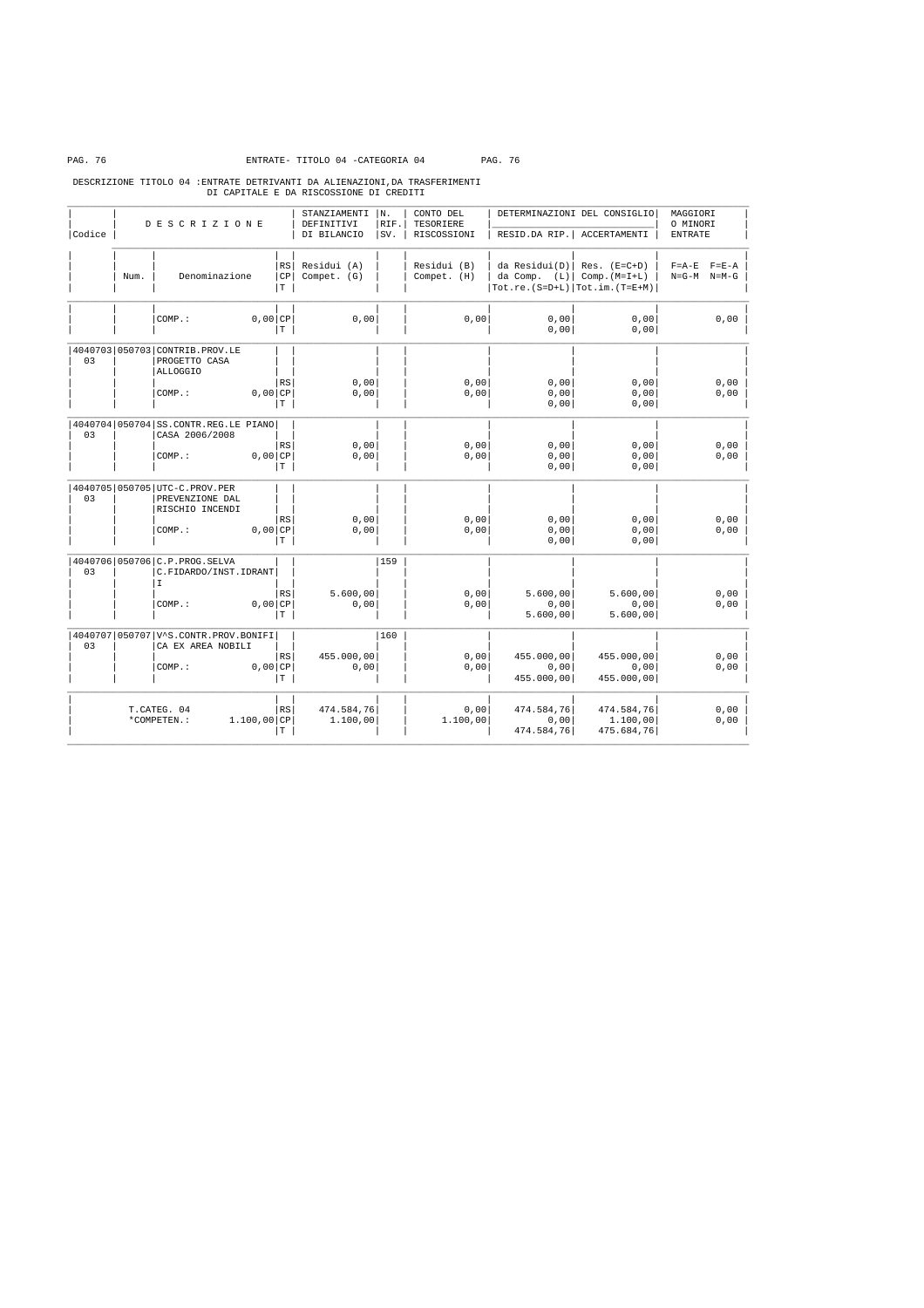| Codice |      | <b>DESCRIZIONE</b>                                                                                                                                       |                                  | STANZIAMENTI<br>DEFINITIVI<br>DI BILANCIO | N.<br>RIF.<br>SV. | CONTO DEL<br>TESORIERE<br>RISCOSSIONI |                                                   | DETERMINAZIONI DEL CONSIGLIO<br>RESID.DA RIP.   ACCERTAMENTI | MAGGIORI<br>O MINORI<br><b>ENTRATE</b>             |
|--------|------|----------------------------------------------------------------------------------------------------------------------------------------------------------|----------------------------------|-------------------------------------------|-------------------|---------------------------------------|---------------------------------------------------|--------------------------------------------------------------|----------------------------------------------------|
|        | Num. | Denominazione                                                                                                                                            | RS<br>$_{\rm CP}$<br>$\mathbb T$ | Residui (A)<br>Compet. (G)                |                   | Residui (B)<br>Compet. (H)            | da Residui(D)<br>da Comp. $(L)  $ Comp. $(M=I+L)$ | $Res.$ ( $E=C+D$ )<br>$Tot.re.(S=D+L)   Tot.in.(T=E+M)  $    | $F = A - E$ $F = E - A$<br>$N = G - M$ $N = M - G$ |
| $18\,$ |      | CATEGOR.05<br>Trasferimenti di capi<br>tale da altri soggett<br>*********************<br>4050545   050545   CONTRIBUTO<br>C.R.L.-RISTRUTT.AUDIT<br>ORIUM |                                  |                                           |                   |                                       |                                                   |                                                              |                                                    |
|        |      | $0,00$ <sub>CP</sub><br>COMP.:                                                                                                                           | RS<br>$\mathbb T$                | 0,00<br>0,00                              |                   | 0,00<br>0,00                          | 0,00<br>0,00<br>0,00                              | 0,00<br>0,00<br>0,00                                         | 0,00<br>0,00                                       |
| 18     |      | 4050547 050547 RIMBORSO LAVORI DI<br>FOGNATURA<br>CASTELFIDARDO SERVIZI                                                                                  | RS                               | 0,00                                      |                   | 0,00                                  | 0,00                                              | 0,00                                                         | 0,00                                               |
|        |      | $0,00$ <sub>CP</sub><br>COMP.:                                                                                                                           | $\mathbb T$                      | 0,00                                      |                   | 0,00                                  | 0,00<br>0,00                                      | 0,00<br>0,00                                                 | 0,00                                               |
| 19     |      | 4050548   050548   CONTRIB. PRIVATI OPERE<br>FOGNATURA                                                                                                   | RS                               | 0,00                                      |                   | 0,00                                  | 0,00                                              | 0,00                                                         | 0,00                                               |
|        |      | $0,00$  CP<br>COMP.:                                                                                                                                     | $\mathbb T$                      | 0,00                                      |                   | 0,00                                  | 0,00<br>0,00                                      | 0,00<br>0,00                                                 | 0,00                                               |
| 19     |      | 4050549   050549   CONTR. PRIVATI OPERE<br>STRADALI VIA ROSSINI                                                                                          |                                  |                                           |                   |                                       |                                                   |                                                              |                                                    |
|        |      | $0,00$ CP<br>COMP.:                                                                                                                                      | RS<br>$\mathbb T$                | 0,00<br>0,00                              |                   | 0,00<br>0,00                          | 0,00<br>0,00<br>0,00                              | 0,00<br>0,00<br>0,00                                         | 0,00<br>0,00                                       |
| 18     |      | 4050560 050560 RECUPERO SPESE<br>TOPONOMASTICA DA<br>PRIVATI                                                                                             |                                  |                                           |                   |                                       |                                                   |                                                              |                                                    |
|        |      | $0,00$ <sub>CP</sub><br>COMP.:                                                                                                                           | RS<br>$\mathbb T$                | 0,00<br>150,00                            |                   | 0,00<br>102,96                        | 0,00<br>0,00<br>0,00                              | 0,00<br>102,96<br>102,96                                     | 0,00<br>$47,04-$                                   |
| 19     |      | 4050563   050563   3^-CONTR. PRIV. SIST. SC<br>ARPATA VIA CADORNA                                                                                        |                                  |                                           | 161               |                                       |                                                   |                                                              |                                                    |
|        |      | 10.000,00 CP<br>COMP.:                                                                                                                                   | RS                               | 0,00<br>10.000,00                         |                   | 0,00<br>0,00                          | 0,00<br>0,00                                      | 0,00<br>0,00                                                 | 0,00<br>$10.000,00-$                               |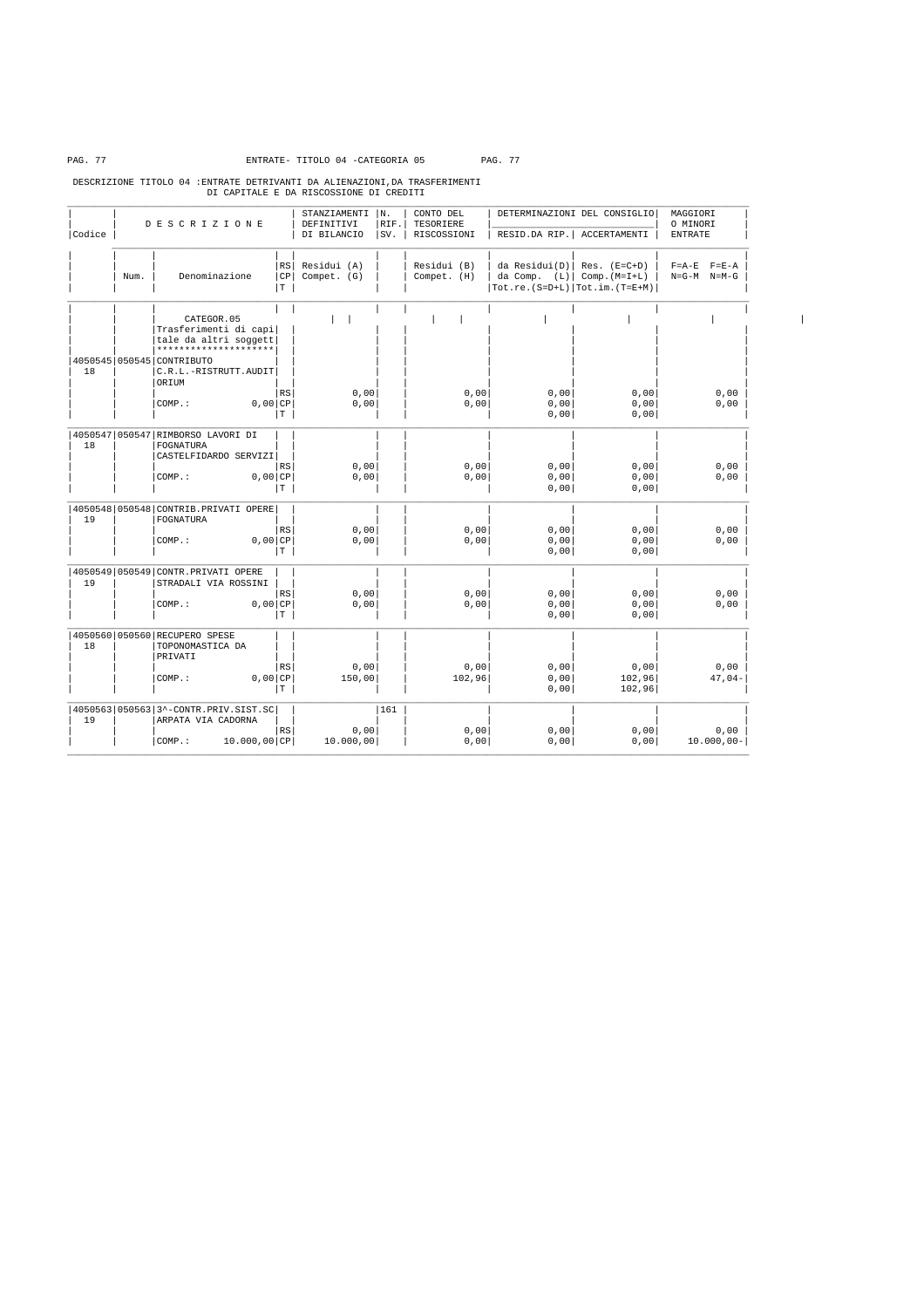| Codice |      | DESCRIZIONE                                                                                   |                         | STANZIAMENTI<br>DEFINITIVI<br>DI BILANCIO | IN.<br>RIF.<br> sv. | CONTO DEL<br>TESORIERE<br>RISCOSSIONI |                                | DETERMINAZIONI DEL CONSIGLIO<br>RESID.DA RIP.   ACCERTAMENTI                                               | MAGGIORI<br>O MINORI<br><b>ENTRATE</b>             |
|--------|------|-----------------------------------------------------------------------------------------------|-------------------------|-------------------------------------------|---------------------|---------------------------------------|--------------------------------|------------------------------------------------------------------------------------------------------------|----------------------------------------------------|
|        | Num. | Denominazione                                                                                 | RS<br>CP<br>$\mathbb T$ | Residui (A)<br>Compet. (G)                |                     | Residui (B)<br>Compet. (H)            |                                | da Residui(D)   Res. $(E=C+D)$<br>da Comp. $(L)  $ Comp. $(M=I+L)$<br>$ Tot.re.(S=D+L)   Tot.in.(T=E+M)  $ | $F = A - E$ $F = E - A$<br>$N = G - M$ $N = M - G$ |
|        |      |                                                                                               | IТ                      |                                           |                     |                                       | 0,00                           | 0,00                                                                                                       |                                                    |
| 18     |      | 4050600 050600 RIMBORSO<br>SOSTIT. PAROUET<br>PALAZZETTO-NON<br>ISTITUZ.<br>0,00 CP<br>COMP.: | RS<br>$\mathbb T$       | 0,00<br>0,00                              |                     | 0,00<br>0,00                          | 0,00<br>0,00<br>0,00           | 0,00<br>0,00<br>0,00                                                                                       | 0,00<br>0,00                                       |
| 18     |      | 4050601 050601 RIMBORSO SPESE<br>SOSTIT. PAROUET<br>PALAZZETTO-ISTITUZ.<br>0,00 CP<br>COMP.:  | RS<br>$\mathbb T$       | 0,00<br>0,00                              |                     | 0,00<br>0,00                          | 0,00<br>0,00<br>0,00           | 0,00<br>0,00<br>0,00                                                                                       | 0,00<br>0,00                                       |
| 18     |      | 4050602 050602 UTC-CA.RI.LO.<br>CONTR.COSTRUZ.ROTATOR<br>IA MONUMENTO<br>$0,00$  CP<br>COMP.: | RS<br>T.                | 14.000,00<br>0,00                         | 162                 | 0,00<br>0,00                          | 14.000,00<br>0.00<br>14.000,00 | 14.000,00<br>0.00<br>14.000,00                                                                             | 0,00<br>0,00                                       |
| 18     |      | 4050603   050603   3^-CARILO-LAV. SISTEM.<br>MUSEO FISARMONICA<br>20.000,00 CP<br>COMP.:      | l RS<br>$\mathbb T$     | 0,00<br>20.000,00                         | 163                 | 0,00<br>0,00                          | 0,00<br>0,00<br>0,00           | 0,00<br>0,00<br>0,00                                                                                       | 0.00<br>$20.000,00 -$                              |
| 19     |      | 4052000 052000 CONTRIB. PER<br><b>ATTREZZATURE</b><br>C.R.MORDINI<br>$0,00$  CP<br>COMP.:     | RS<br>$\mathbb T$       | 0,00<br>0,00                              |                     | 0,00<br>0,00                          | 0,00<br>0,00<br>0,00           | 0,00<br>0,00<br>0,00                                                                                       | 0,00<br>0,00                                       |
| 19     |      | 4052001 052001 CONTR. PRIV. PER<br>ACQ. ATTREZ. CENTRO<br>HANDICAPPATI                        | RS                      | 0,00                                      |                     | 0,00                                  | 0,00                           | 0,00                                                                                                       | 0,00                                               |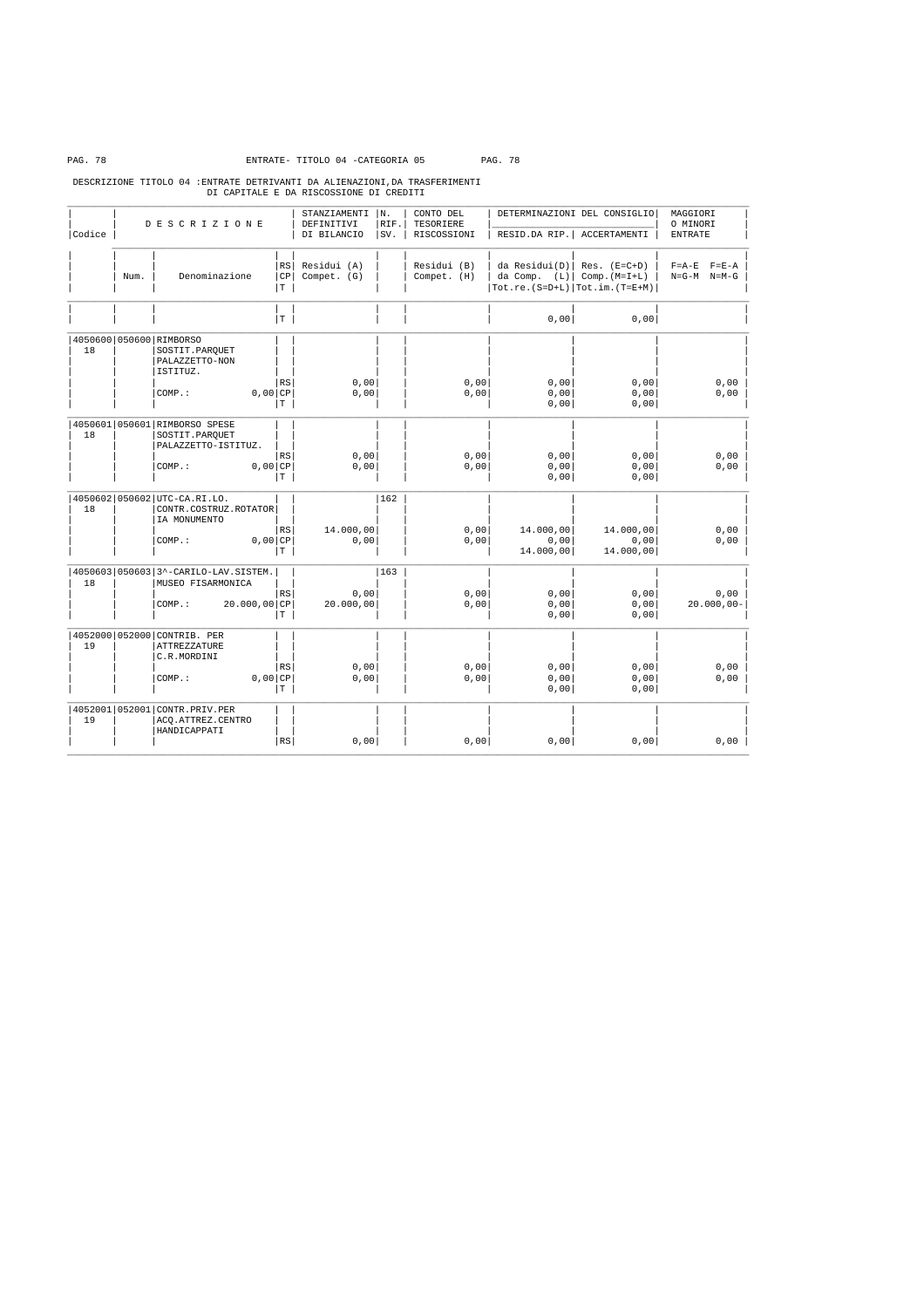| Codice |      | DESCRIZIONE                                                                                                 |                                  | STANZIAMENTI<br>DEFINITIVI<br>DI BILANCIO | IN.<br>RIF.<br>Isv. | CONTO DEL<br>TESORIERE<br>RISCOSSIONI |                      | DETERMINAZIONI DEL CONSIGLIO<br>RESID.DA RIP.   ACCERTAMENTI                                 | MAGGIORI<br>O MINORI<br><b>ENTRATE</b>             |
|--------|------|-------------------------------------------------------------------------------------------------------------|----------------------------------|-------------------------------------------|---------------------|---------------------------------------|----------------------|----------------------------------------------------------------------------------------------|----------------------------------------------------|
|        | Num. | Denominazione                                                                                               | $_{\rm RS}$<br>CP<br>$\mathbb T$ | Residui (A)<br>Compet. (G)                |                     | Residui (B)<br>Compet. (H)            | da Residui(D)        | $Res.$ $(E=C+D)$<br>da Comp. $(L)  $ Comp. $(M=I+L)$<br>$ Tot.re.(S=D+L)   Tot.in.(T=E+M)  $ | $F = A - E$ $F = E - A$<br>$N = G - M$ $N = M - G$ |
|        |      | $0,00$  CP<br>COMP.:                                                                                        | T.                               | 0,00                                      |                     | 0,00                                  | 0,00<br>0,00         | 0,00<br>0,00                                                                                 | 0,00                                               |
| 19     |      | 4052002   052002   UTC-EROG.TIT.GRATUITO<br>-ACQ. PULMINO CENTRO<br>HANDICAP.<br>$0,00$  CP<br>COMP.:       | RS<br>T                          | 0,00<br>0,00                              |                     | 0,00<br>0,00                          | 0,00<br>0,00<br>0,00 | 0,00<br>0,00<br>0,00                                                                         | 0,00<br>0,00                                       |
| 19     |      | 4052003 052003 P.M. - CONTR. VARI PER<br>ATTR. PROTEZIONE<br>CIVILE<br>$0,00$  CP<br>COMP.:                 | RS<br>T.                         | 0,00<br>0,00                              |                     | 0,00<br>0,00                          | 0,00<br>0,00<br>0,00 | 0,00<br>0,00<br>0,00                                                                         | 0,00<br>0,00                                       |
| 17     |      | 4052100   052100   SANATORIA<br>EDILIZIA-CONTRIB.CONC<br>ES. DL 551/94 ART.2<br>$0,00$  CP<br>COMP.:        | RS<br>T.                         | 0,00<br>0,00                              |                     | 0,00<br>0,00                          | 0,00<br>0,00<br>0,00 | 0,00<br>0,00<br>0,00                                                                         | 0,00<br>0,00                                       |
| 17     |      | 4052148   052148   IV-O.URBAN.LOTTIZ.ABI<br>TARE srl-risc.polizza<br>fid.<br>$0,00$ <sub>CP</sub><br>COMP.: | RS<br>T.                         | 0,00<br>235.728,54                        |                     | 0,00<br>235.728,54                    | 0,00<br>0,00<br>0,00 | 0,00<br>235.728,54<br>235.728,54                                                             | 0,00<br>0,00                                       |
| 17     |      | 4052149   052149   4^ S.-URB.ONERI<br>URB. INDOTTI<br>919.634,00 CP<br>COMP.:                               | RS<br>$\mathbb T$                | 0,00<br>919.634,00                        | 164                 | 0,00<br>0,00                          | 0,00<br>0,00<br>0,00 | 0,00<br>0,00<br>0,00                                                                         | 0,00<br>$919.634,00 -$                             |
| 17     |      | 4052150   052150   4 S. - URB. - PROVENTI<br>CONCESSIONI EDILIZIE<br>560.000,00 CP<br>COMP.:                | RS                               | 0,00<br>520.000,00                        | 165                 | 0,00<br>306.108, 35                   | 0,00<br>0,00         | 0,00<br>306.108, 35                                                                          | 0.00<br>$213.891,65-$                              |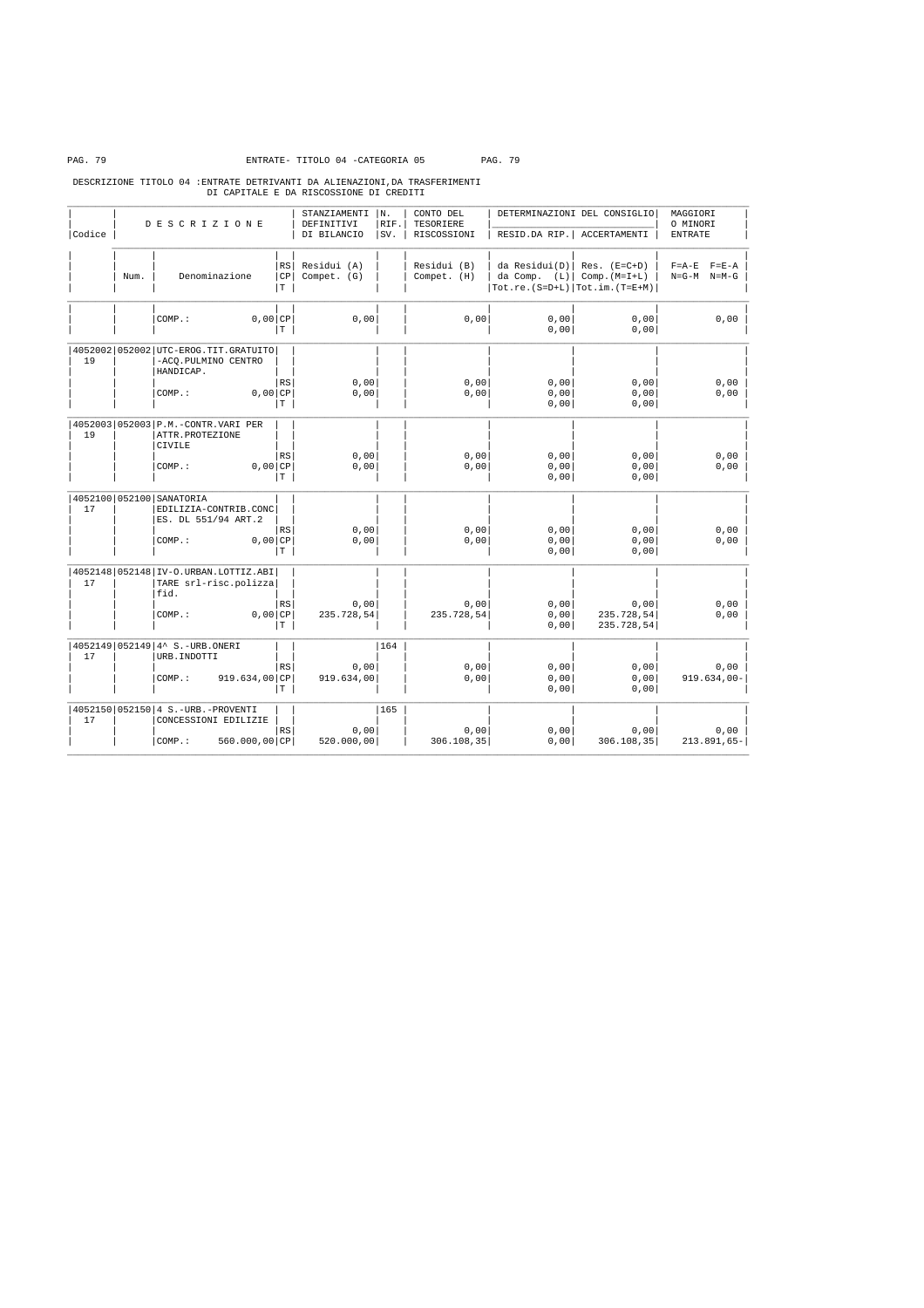| Codice                     |      | DESCRIZIONE                                                                               |                            | STANZIAMENTI   N.<br>DEFINITIVI<br>DI BILANCIO | RIF.<br> sv. | CONTO DEL<br>TESORIERE<br>RISCOSSIONI |                      | DETERMINAZIONI DEL CONSIGLIO<br>RESID.DA RIP.   ACCERTAMENTI                                               | MAGGIORI<br>O MINORI<br><b>ENTRATE</b>             |
|----------------------------|------|-------------------------------------------------------------------------------------------|----------------------------|------------------------------------------------|--------------|---------------------------------------|----------------------|------------------------------------------------------------------------------------------------------------|----------------------------------------------------|
|                            | Num. | Denominazione                                                                             | RS<br>CP<br>T.             | Residui (A)<br>Compet. (G)                     |              | Residui (B)<br>Compet. (H)            |                      | da Residui(D)   Res. $(E=C+D)$<br>da Comp. $(L)  $ Comp. $(M=I+L)$<br>$ Tot.re.(S=D+L)   Tot.in.(T=E+M)  $ | $F = A - E$ $F = E - A$<br>$N = G - M$ $N = M - G$ |
|                            |      |                                                                                           | IТ                         |                                                |              |                                       | 0,00                 | 306.108,35                                                                                                 |                                                    |
| 4052151   052151   5<br>18 |      | S.-S.E.-PROV.CONTR.TR<br>ATT. SMALT.RIF.-ART.5<br>REG.DCC 82/04<br>COMP.:<br>20.000,00 CP | RS                         | 0,00<br>7.000,00                               | 166          | 0,00<br>12.267,58                     | 0,00<br>0,00         | 0,00<br>12.267,58                                                                                          | 0,00<br>5.267,58                                   |
|                            |      |                                                                                           | T.                         |                                                |              |                                       | 0,00                 | 12.267,58                                                                                                  |                                                    |
| 17                         |      | 4052152   052152   IV^-URB.ONERI PIANO<br>CASA-L.R.22 8/10/09<br>30.000,00 CP<br>COMP.:   | RS<br>T                    | 0,00<br>70.000,00                              | 167          | 0,00<br>71.197,05                     | 0,00<br>0,00<br>0,00 | 0.00<br>71.197.05<br>71.197.05                                                                             | 0.00<br>1.197,05                                   |
| 19                         |      | 4052153   052153   IV^-PIANO CASA<br>$(\text{art}.1c.8$<br>LR22/09) MONETIZ. STAND<br>ARS | RS                         | 0,00                                           | 168          | 0,00                                  | 0,00                 | 0,00                                                                                                       | 0,00                                               |
|                            |      | 30.000,00 CP<br>COMP.:                                                                    | T.                         | 47.000,00                                      |              | 47.067,41                             | 0,00<br>0,00         | 47.067,41<br>47.067, 41                                                                                    | 67,41                                              |
| 4052160 052160   IV<br>17  |      | SETTORE-URBAN.-PROVEN<br>TI<br>OOUU-CC-N.CONDONO-L.R                                      |                            |                                                |              |                                       |                      |                                                                                                            |                                                    |
|                            |      | $.23/04 - ART.5$<br>$0.00$ <sub>c</sub> $P$<br>COMP.:                                     | RS<br>T.                   | 0,00<br>0,00                                   |              | 0,00<br>0,00                          | 0,00<br>0,00<br>0,00 | 0,00<br>0,00<br>0,00                                                                                       | 0,00<br>0,00                                       |
| 4052161 052161   IV<br>17  |      | SETTORE-URB.-PROVENTI<br>OBLAZIONE ART.4<br>$L.R.23/04-N.CONDONO$                         |                            |                                                |              |                                       |                      |                                                                                                            |                                                    |
|                            |      | $0,00$  CP<br>COMP.:                                                                      | <b>RS</b><br>$\mathbf T$ . | 0.00<br>0,00                                   |              | 0.00<br>0,00                          | 0.00<br>0,00<br>0,00 | 0,00<br>0,00<br>0,00                                                                                       | 0.00<br>0,00                                       |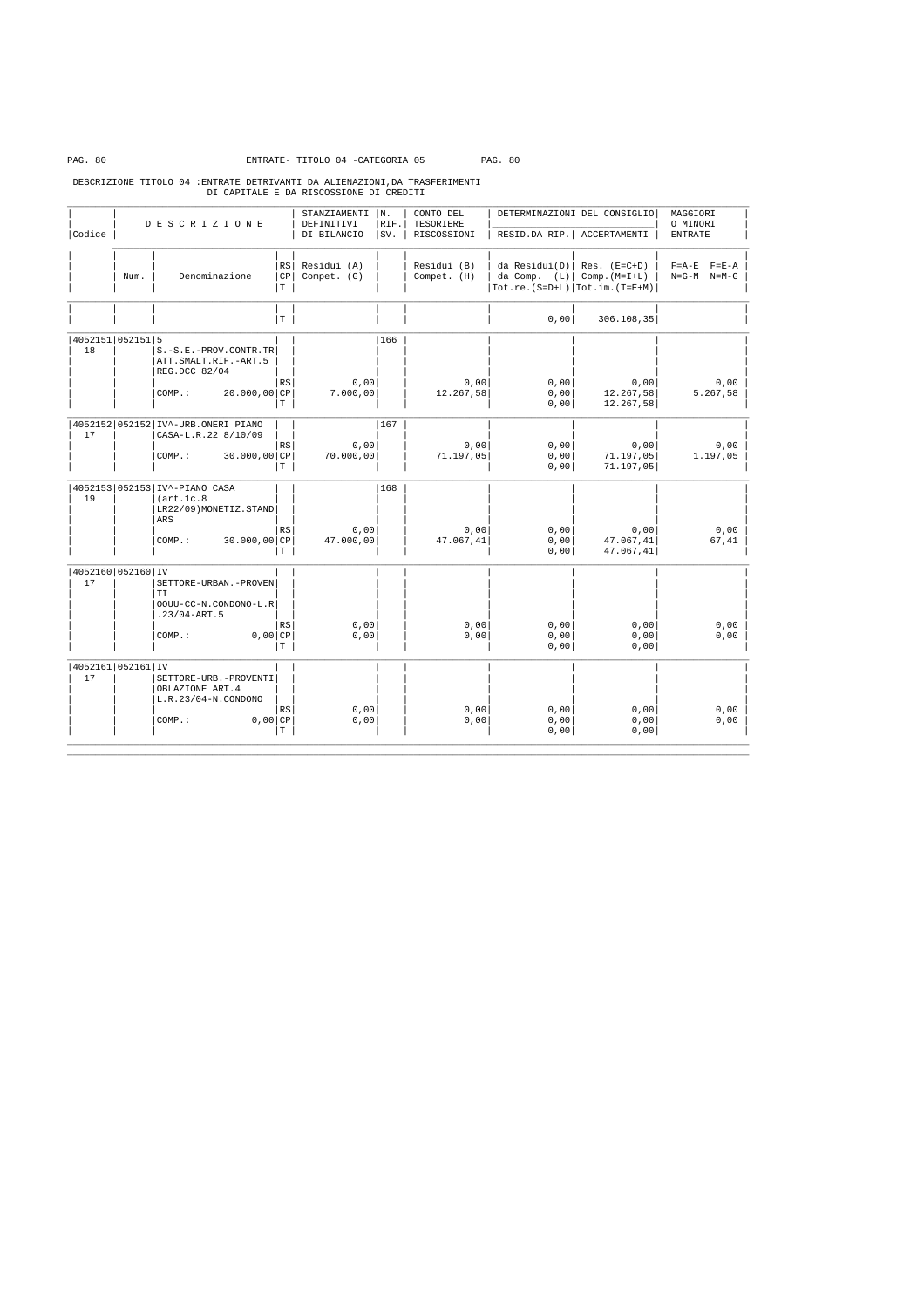| Codice                     |      | DESCRIZIONE                                                                                               |                        | STANZIAMENTI<br>DEFINITIVI<br>DI BILANCIO | IN.<br>RIF.<br> sv. | CONTO DEL<br>TESORIERE<br>RISCOSSIONI |                      | DETERMINAZIONI DEL CONSIGLIO<br>RESID.DA RIP.   ACCERTAMENTI                                               | MAGGIORI<br>O MINORI<br><b>ENTRATE</b>             |
|----------------------------|------|-----------------------------------------------------------------------------------------------------------|------------------------|-------------------------------------------|---------------------|---------------------------------------|----------------------|------------------------------------------------------------------------------------------------------------|----------------------------------------------------|
|                            | Num. | Denominazione                                                                                             | $_{\rm RS}$<br>CP<br>T | Residui (A)<br>Compet. (G)                |                     | Residui (B)<br>Compet. (H)            |                      | da Residui(D)   Res. $(E=C+D)$<br>da Comp. $(L)  $ Comp. $(M=I+L)$<br>$ Tot.re.(S=D+L)   Tot.in.(T=E+M)  $ | $F = A - E$ $F = E - A$<br>$N = G - M$ $N = M - G$ |
| 4052162 052162 IV<br>17    |      | SETTORE-URBAN.-PROV.<br>OBLAZ.50%<br>COMUNE-ART. 32/41<br>L.326/03<br>$0,00$  CP<br>COMP.:                | <b>RS</b>              | 0,00<br>0,00                              |                     | 0,00<br>0,00                          | 0,00<br>0,00         | 0,00<br>0,00                                                                                               | 0,00<br>0,00                                       |
|                            |      | 4052300 052300   4 S.-URB.-PROV.X                                                                         | T.                     |                                           | 1169                |                                       | 0,00                 | 0,00                                                                                                       |                                                    |
| 17                         |      | CONC. EDIL. IN SANAT. E<br>SANZ.DISC.URBAN.<br>$6.370,00$ CP<br>COMP.:                                    | <b>RS</b><br>T.        | 0,00<br>16.370,00                         |                     | 0,00<br>10.880,00                     | 0,00<br>0,00<br>0,00 | 0.00<br>10.880,00<br>10.880,00                                                                             | 0.00<br>$5.490,00 -$                               |
| 17                         |      | 4052302   052302   URB. PRIMARIA-PROV. PER<br><b>RILASCIO</b><br>CONCESS.EDILIZIE<br>$0,00$  CP<br>COMP.: | RS.<br>T.              | 0,00<br>0,00                              |                     | 0.00<br>0,00                          | 0,00<br>0,00<br>0,00 | 0,00<br>0,00<br>0,00                                                                                       | 0.00<br>0,00                                       |
| 17                         |      | 4052304   052304   URB. SECONDARIA-PROV. P<br>ER RILASCIO<br>CONCESS.EDILIZIE<br>$0,00$  CP<br>COMP.:     | l RS<br>$\mathbb T$    | 0,00<br>0,00                              |                     | 0,00<br>0,00                          | 0,00<br>0,00<br>0,00 | 0,00<br>0,00<br>0,00                                                                                       | 0,00<br>0,00                                       |
| 4052306 052306 COSTO<br>17 |      | COSTRUZ.-PROV.PER<br><b>RILASCIO</b><br>CONCESS.EDILIZIE<br>$0.00$ <sub>c</sub> $P$<br>COMP.:             | RS<br>$\mathbb T$      | 0,00<br>0,00                              |                     | 0,00<br>0,00                          | 0,00<br>0,00<br>0,00 | 0,00<br>0,00<br>0,00                                                                                       | 0,00<br>0,00                                       |
| 19                         |      | 4052307   052307   L.1497/39-ART.15-INDE  <br>NNITA' RISARCITORIA                                         | RS                     | 0,00                                      |                     | 0,00                                  | 0,00                 | 0,00                                                                                                       | 0,00                                               |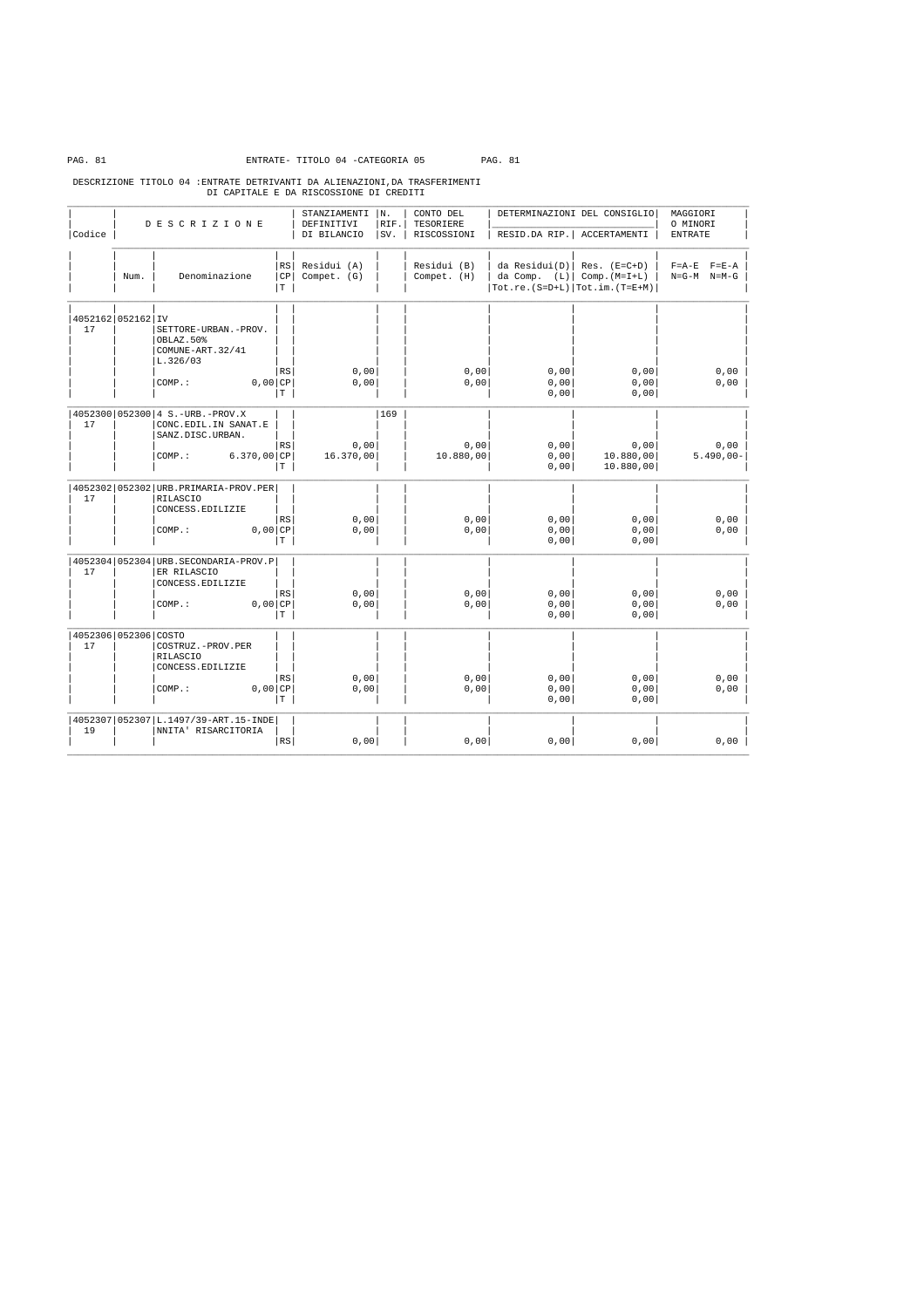| Codice                 |      | DESCRIZIONE                                                                                                                                         |                                  | STANZIAMENTI<br>DEFINITIVI<br>DI BILANCIO | IN.<br>RIF.<br>ISV. | CONTO DEL<br>TESORIERE<br>RISCOSSIONI |                      | DETERMINAZIONI DEL CONSIGLIO<br>RESID.DA RIP.   ACCERTAMENTI                                 | MAGGIORI<br>O MINORI<br><b>ENTRATE</b>             |
|------------------------|------|-----------------------------------------------------------------------------------------------------------------------------------------------------|----------------------------------|-------------------------------------------|---------------------|---------------------------------------|----------------------|----------------------------------------------------------------------------------------------|----------------------------------------------------|
|                        | Num. | Denominazione                                                                                                                                       | $_{\rm RS}$<br>CP<br>$\mathbb T$ | Residui (A)<br>Compet. (G)                |                     | Residui (B)<br>Compet. (H)            | da Residui $(D)$     | $Res.$ $(E=C+D)$<br>da Comp. $(L)  $ Comp. $(M=I+L)$<br>$ Tot.re.(S=D+L)   Tot.in.(T=E+M)  $ | $F = A - E$ $F = E - A$<br>$N = G - M$ $N = M - G$ |
|                        |      | $0,00$  CP<br>COMP.:                                                                                                                                | ΙT.                              | 0,00                                      |                     | 0,00                                  | 0,00<br>0,00         | 0,00<br>0,00                                                                                 | 0,00                                               |
| 18                     |      | 4052495 052495 PROVENTI PATRIMONIO<br>EX OSPEDALE CIVILE DI<br><b>CASTELFIDARDO</b><br>$0,00$  CP<br>COMP.:                                         | RS<br>T                          | 0,00<br>0,00                              |                     | 0,00<br>0,00                          | 0,00<br>0,00<br>0,00 | 0,00<br>0,00<br>0,00                                                                         | 0,00<br>0,00                                       |
| 4052496 052496 6<br>19 |      | S.-PM/UFF.TRAFF.-L.28<br>5/92-RIMB.AUTORIZ.UFF<br>.TRAFFICO<br>COMP.:<br>$0,00$ CP                                                                  | RS<br>$\mathbb T$                | 0,00<br>0,00                              |                     | 0,00<br>0,00                          | 0,00<br>0,00<br>0,00 | 0,00<br>0,00<br>0,00                                                                         | 0,00<br>0,00                                       |
| 19                     |      | 4053019   053019   SPONSORIZ.COSTRUZ.FON<br>TANA PORTA MARINA<br>$0.00$ <sub>c</sub> $P$<br>COMP.:                                                  | RS<br>T.                         | 0,00<br>0,00                              |                     | 0,00<br>0,00                          | 0,00<br>0,00<br>0,00 | 0,00<br>0,00<br>0,00                                                                         | 0,00<br>0,00                                       |
| 4053020 053020 1<br>18 |      | S.-SEGR.-LIQUID.CASTE<br>LFIDARDO SERVIZI<br>SRL-VINC.205188/24440<br>4/240402/240141.<br>$0.00$ <sub>c</sub> $P$<br>COMP.:                         | RS<br>T.                         | 0,00<br>0,00                              |                     | 0,00<br>0,00                          | 0,00<br>0,00<br>0,00 | 0,00<br>0,00<br>0,00                                                                         | 0,00<br>0,00                                       |
| 18                     |      | 4053021   053021   L.R. 75/77-CONTR. PROVI<br><b>NCIA RESTAURO</b><br>ARCHIVIO<br>$0,00$ <sub>CP</sub><br>COMP.:<br>  4053022   053022   CONTRIBUTO | RS<br>$\mathbb T$                | 0,00<br>0,00                              |                     | 0,00<br>0,00                          | 0,00<br>0,00<br>0,00 | 0,00<br>0,00<br>0,00                                                                         | 0,00<br>0,00                                       |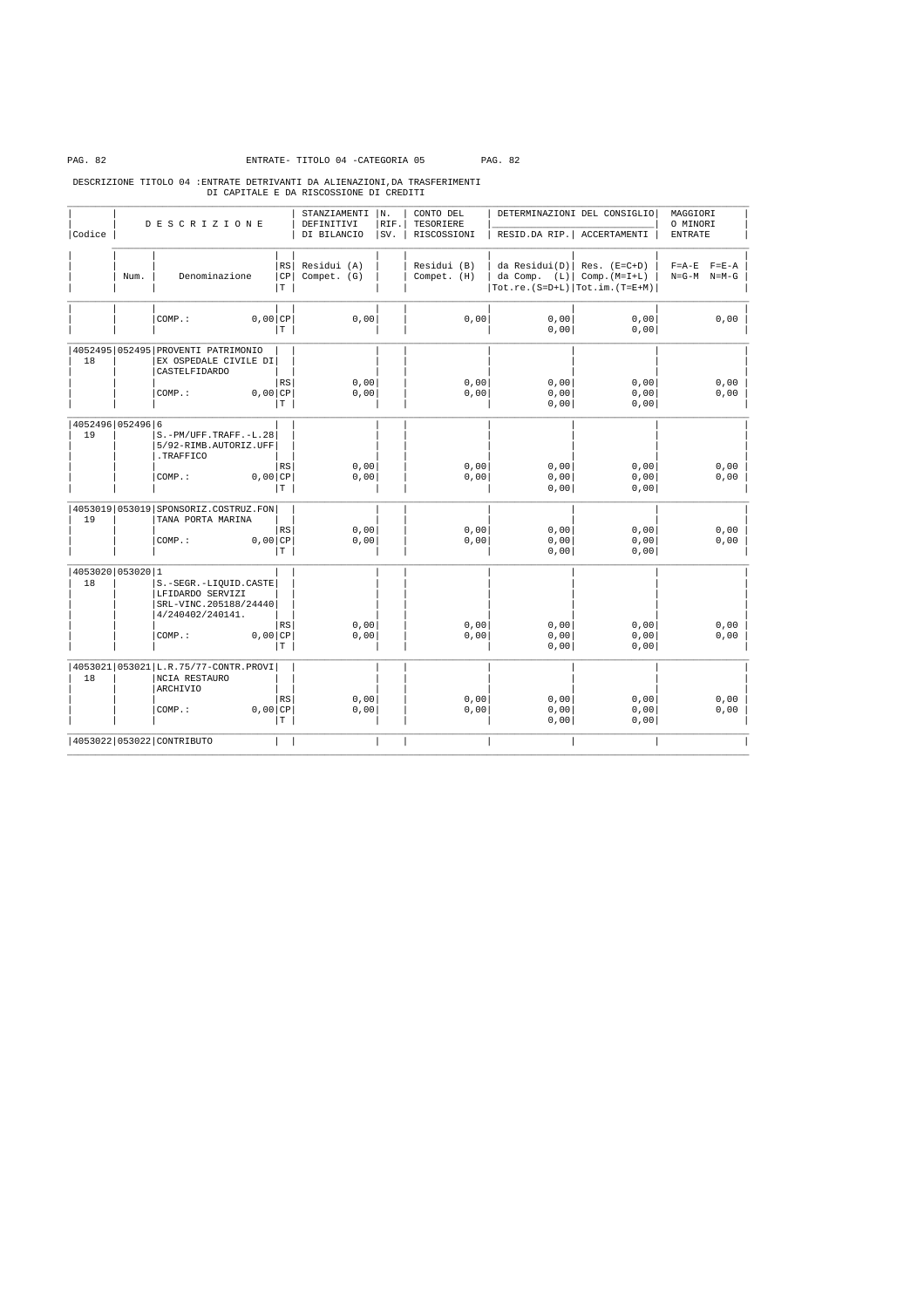| Codice |      | DESCRIZIONE                                                                                                         |                   | STANZIAMENTI<br>DEFINITIVI<br>DI BILANCIO | N.<br>RIF.<br>SV. | CONTO DEL<br>TESORIERE<br>RISCOSSIONI |                                | DETERMINAZIONI DEL CONSIGLIO<br>RESID.DA RIP.   ACCERTAMENTI                                            | MAGGIORI<br>O MINORI<br><b>ENTRATE</b>             |
|--------|------|---------------------------------------------------------------------------------------------------------------------|-------------------|-------------------------------------------|-------------------|---------------------------------------|--------------------------------|---------------------------------------------------------------------------------------------------------|----------------------------------------------------|
|        | Num. | Denominazione                                                                                                       | RS<br>CP<br>т     | Residui (A)<br>Compet. (G)                |                   | Residui (B)<br>Compet. (H)            |                                | da Residui(D)   Res. $(E=C+D)$<br>da Comp. $(L)$ Comp. $(M=I+L)$<br>$Tot.re.(S=D+L)   Tot.in.(T=E+M)  $ | $F = A - E$ $F = E - A$<br>$N = G - M$ $N = M - G$ |
| 18     |      | CA.RI.LO-PROTEZIONE<br>CTVTLE<br>$0.00$ <sub>c</sub> $P$<br>COMP.:                                                  | RS<br>T.          | 0,00<br>0,00                              |                   | 0,00<br>0,00                          | 0,00<br>0,00<br>0,00           | 0,00<br>0,00<br>0,00                                                                                    | 0,00<br>0,00                                       |
| 18     |      | 4053023   053023   CONTR. CARILO-SIST. FON<br>TE DI CATIGNANO<br>$0,00$  CP<br>COMP.:                               | RS<br>T.          | 0,00<br>0,00                              |                   | 0,00<br>0,00                          | 0,00<br>0,00<br>0,00           | 0,00<br>0,00<br>0,00                                                                                    | 0,00<br>0,00                                       |
| 18     |      | 4053024   053024   CARILO-RIMB.ACQ.SISTE  <br>MA DI ALLARME SCUOLE<br>$0,00$  CP<br>COMP.:                          | RS<br>T.          | 0,00<br>0,00                              |                   | 0,00<br>0,00                          | 0,00<br>0,00<br>0,00           | 0,00<br>0,00<br>0,00                                                                                    | 0,00<br>0,00                                       |
| 18     |      | 4053025   053025   3^-CARIVERONA<br>CONTR.LAVORI CRIPTA<br>MINUMENTO<br>45.000,00 CP<br>COMP.:                      | <b>RS</b><br>T    | 0,00<br>45.000,00                         | 1170              | 0,00<br>0,00                          | 0,00<br>0,00<br>0,00           | 0,00<br>0,00<br>0,00                                                                                    | 0,00<br>$45.000,00 -$                              |
| 18     |      | 4053026   053026   SU-CONTR. FONDAZ. CARIL<br>O PER<br>ACO. ATTREZZ. MUSEO<br>FISARMONICA<br>40.000.00 CP<br>COMP.: | RS<br>$\mathbb T$ | 0,00<br>40.000,00                         | 171               | 0,00<br>40.000,00                     | 0,00<br>0,00<br>0,00           | 0,00<br>40.000,00<br>40.000,00                                                                          | 0,00<br>0,00                                       |
|        |      | T. CATEG. 05<br>1.681.004,00 CP<br>*COMPETEN. :                                                                     | RS<br>T.          | 14.000,00<br>1.930.882,54                 |                   | 0,00<br>723.351,89                    | 14.000,00<br>0,00<br>14.000,00 | 14.000,00<br>723.351,89<br>737.351,89                                                                   | 0,00<br>$1.207.530.65 -$                           |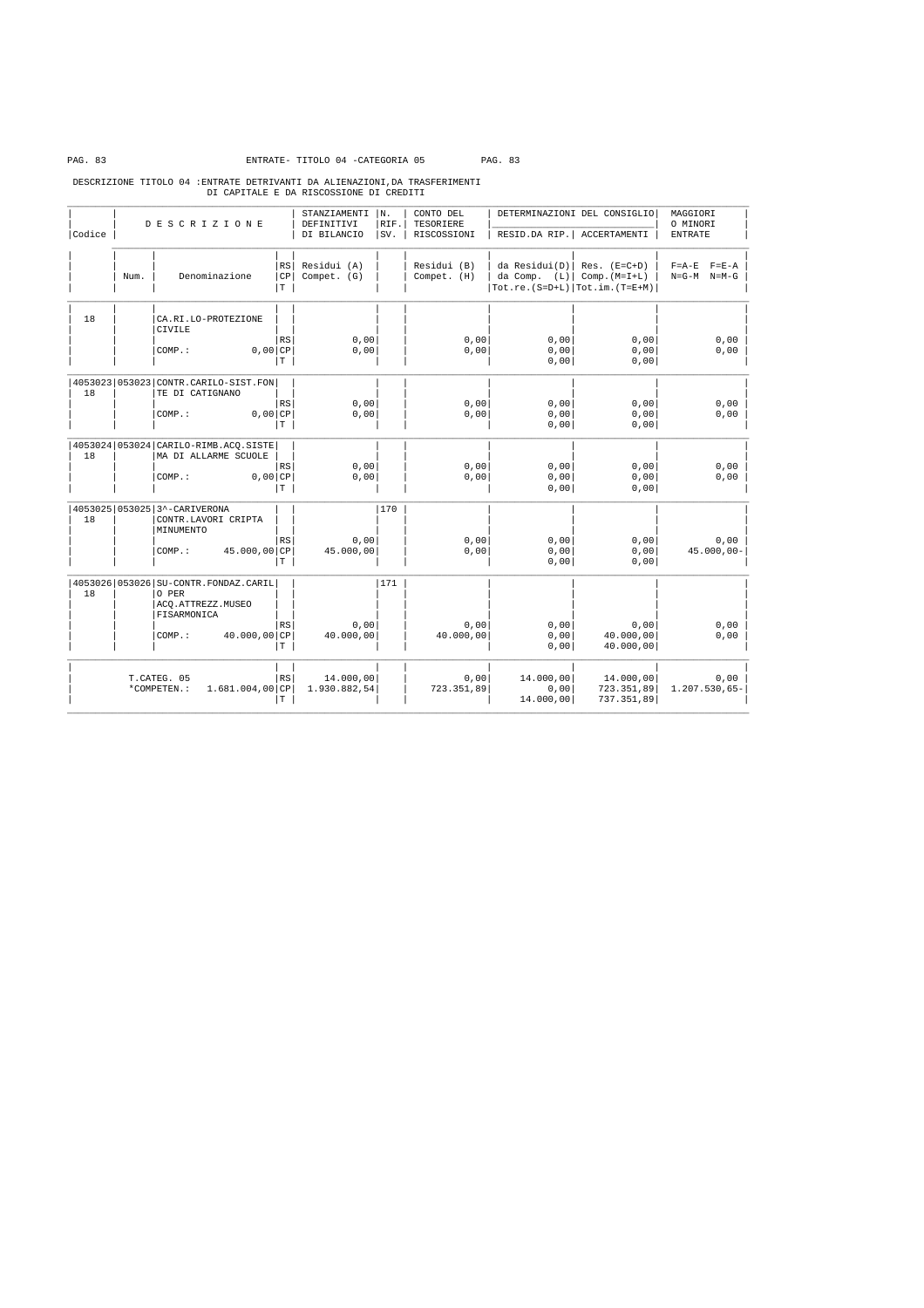| Codice |      | <b>DESCRIZIONE</b>                                                                                                                     |                                  | STANZIAMENTI<br>DEFINITIVI<br>DI BILANCIO | IN.<br>RIF.<br>ISV. | CONTO DEL<br>TESORIERE<br>RISCOSSIONI | RESID.DA RIP.   ACCERTAMENTI                                                             | DETERMINAZIONI DEL CONSIGLIO | MAGGIORI<br>O MINORI<br><b>ENTRATE</b>             |  |
|--------|------|----------------------------------------------------------------------------------------------------------------------------------------|----------------------------------|-------------------------------------------|---------------------|---------------------------------------|------------------------------------------------------------------------------------------|------------------------------|----------------------------------------------------|--|
|        | Num. | Denominazione                                                                                                                          | $_{\rm RS}$<br>CP<br>$\mathbf T$ | Residui (A)<br>Compet. (G)                |                     | Residui (B)<br>Compet. (H)            | da Residui(D)<br>da Comp. $(L)  $ Comp. $(M=I+L)$<br>$ Tot.re.(S=D+L)   Tot.in.(T=E+M) $ | $Res.$ ( $E=C+D$ )           | $F = A - E$ $F = E - A$<br>$N = G - M$ $N = M - G$ |  |
| 15     |      | CATEGOR.06<br>Riscossione di credit<br>i<br>**********<br>4063001 053001 RIUTILIZZO ECONOMIE<br>MUTUI C.DD.PP.<br>$0,00$  CP<br>COMP.: | RS<br>$\mathbb T$                | 0,00<br>0,00                              |                     | 0,00<br>0,00                          | 0,00<br>0,00<br>0,00                                                                     | 0,00<br>0,00<br>0,00         | 0,00<br>0,00                                       |  |
| 16     |      | 4063002 053002 RISCOSSIONE SU<br>DEPOSITI FONDI C.E.R.<br>L.566/93<br>$0,00$  CP<br>COMP.:                                             | RS<br>$\mathbb T$                | 0,00<br>0,00                              |                     | 0,00<br>0,00                          | 0,00<br>0,00<br>0,00                                                                     | 0,00<br>0,00<br>0,00         | 0,00<br>0,00                                       |  |
| 18     |      | 4063003 053003 RISCOSS. ANTICIPAZ.<br>C.FIDARDO SERVIZI SRL<br>$0,00$  CP<br>COMP.:                                                    | RS<br>$\mathbb T$                | 0,00<br>0,00                              |                     | 0,00<br>0,00                          | 0,00<br>0,00<br>0,00                                                                     | 0,00<br>0,00<br>0,00         | 0,00<br>0,00                                       |  |
| 18     |      | 4063004   053004   SG-RIMB. ANTICIPAZIONE<br>DA FARMACIA COMUNALE<br>CENTRO SRL<br>$0,00$  CP<br>COMP.:                                | RS<br>$\mathbb T$                | 0,00<br>0,00                              |                     | 0,00<br>0,00                          | 0,00<br>0,00<br>0,00                                                                     | 0,00<br>0,00<br>0,00         | 0,00<br>0,00                                       |  |
|        |      | T.CATEG. 06<br>*COMPETEN. :<br>$0,00$  CP                                                                                              | RS<br>$\mathbb T$                | 0,00<br>0,00                              |                     | 0,00<br>0,00                          | 0,00<br>0,00<br>0,00                                                                     | 0,00<br>0,00<br>0,00         | 0,00<br>0,00                                       |  |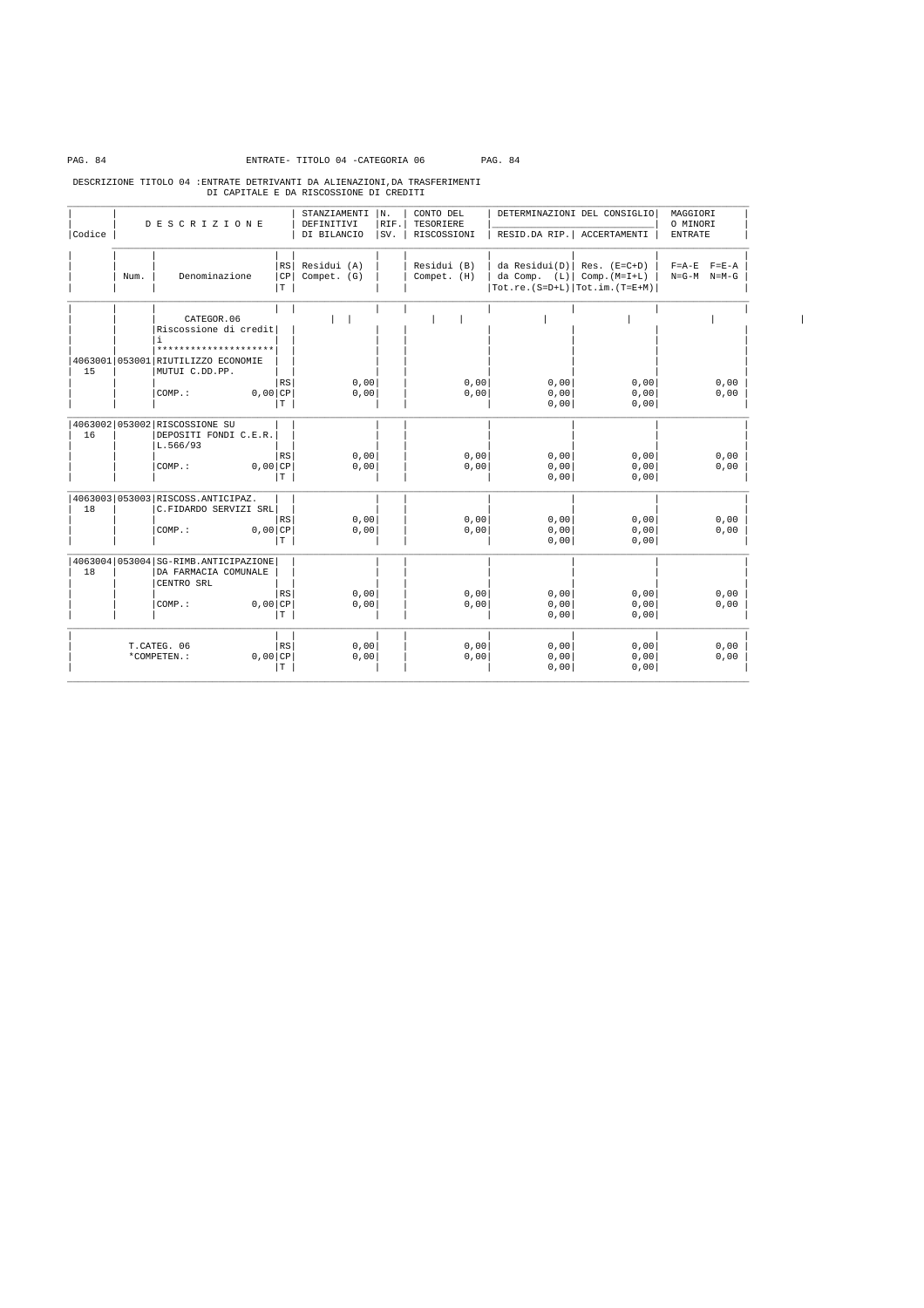|        |                | CATEGORIE                                                             |                           | STAMZIAMENTI<br>DEFINITIVI   | CONTO DEL<br>TESORIERE     |                                             | DETERMINAZIONI DEL CONSIGLIO                                              | MAGGIORI<br>O MINORI                               |
|--------|----------------|-----------------------------------------------------------------------|---------------------------|------------------------------|----------------------------|---------------------------------------------|---------------------------------------------------------------------------|----------------------------------------------------|
| Codice |                |                                                                       |                           | DI BILANCIO                  | RISCOSSIONI                |                                             | RESID.DA RIP.   ACCERTAMENTI                                              | <b>ENTRATE</b>                                     |
|        | Num.           | Denominazione                                                         | RS<br>CP<br>$\mathbf T$ . | Residui (A)<br>Compet. (G)   | Residui (B)<br>Compet. (H) | da Residui(D)   Res. $(E=C+D)$              | da Comp. $(L)  $ Comp. $(M=I+L)$<br>Tot.re. $(S=D+L)$   Tot.im. $(T=E+M)$ | $F = A - E$ $F = E - A$<br>$N = G - M$ $N = M - G$ |
|        | $\mathbf{1}$   | Alienazione di beni p<br>atrimoniali                                  | RS                        | 3.051.737,58                 | 752.164,44                 | 2.299.573,14                                | 3.051.737,58                                                              | 0.00                                               |
|        |                | 1.273.432,00 CP<br>COMP.:                                             | T.                        | 1.561.592,00                 | 273.873,14                 | 219.021,85<br>2.518.594,99                  | 492.894,99<br>3.544.632,57                                                | $1.068.697,01-$                                    |
|        | $\overline{a}$ | Trasferimenti di capi<br>tale dallo Stato                             | <b>RS</b>                 | 179.053,21                   | 0,00                       | 179.053,21                                  | 179.053,21                                                                | 0,00                                               |
|        |                | 660.000,00 CP<br>COMP.:                                               | T.                        | 660.000,00                   | 0,00                       | 0,00<br>179.053,21                          | 0,00<br>179.053,21                                                        | $660.000,00 -$                                     |
|        | $\overline{3}$ | Trasferimenti di capi<br>tale dalla Regione<br>21.900,00 CP<br>COMP.: | RS                        | 167.053,08<br>43.698,00      | 80.089, 91<br>30.472,57    | 89.100,00<br>0,00                           | 169.189.91<br>30.472,57                                                   | 2.136,83<br>$13.225.43-$                           |
|        | $\overline{4}$ | Trasferimenti di capi<br>tale da altri del                            | T.                        |                              |                            | 89.100,00                                   | 199.662,48                                                                |                                                    |
|        |                | 1.100,00 CP<br>COMP.:                                                 | RS<br>T.                  | 474.584,76<br>1.100,00       | 0.00<br>1.100,00           | 474.584.76<br>0,00<br>474.584,76            | 474.584.76<br>1.100,00<br>475.684,76                                      | 0.00<br>0,00                                       |
|        | 5              | Trasferimenti di capi<br>tale da altri soggett                        | RS                        | 14.000,00                    | 0.00                       | 14,000,00                                   | 14.000,00                                                                 | 0.00                                               |
|        | 6              | COMP.:<br>1.681.004,00 CP<br>Riscossione di credit                    |                           | 1.930.882.54                 | 723.351,89                 | 0.00<br>14.000,00                           | 723.351,89<br>737.351,89                                                  | $1.207.530.65 -$                                   |
|        |                | H.                                                                    | RS                        | 0,00                         | 0,00                       | 0,00                                        | 0,00                                                                      | 0,00                                               |
|        |                | 0,00 CP <br>COMP.:                                                    | T                         | 0,00                         | 0,00                       | 0.001<br>0,00                               | 0,00<br>0,00                                                              | 0,00                                               |
|        |                | TOT.TITOLO<br>$3.637.436,00$ CP<br>*COMPETEN. :                       | RS.<br>T.                 | 3.886.428,63<br>4.197.272,54 | 832.254,35<br>1.028.797,60 | 3.056.311, 11<br>219.021,85<br>3.275.332.96 | 3.888.565,46<br>1.247.819,45<br>5.136.384,91                              | 2.136,83<br>$2.949.453,09-$                        |

\_\_\_\_\_\_\_\_\_\_\_\_\_\_\_\_\_\_\_\_\_\_\_\_\_\_\_\_\_\_\_\_\_\_\_\_\_\_\_\_\_\_\_\_\_\_\_\_\_\_\_\_\_\_\_\_\_\_\_\_\_\_\_\_\_\_\_\_\_\_\_\_\_\_\_\_\_\_\_\_\_\_\_\_\_\_\_\_\_\_\_\_\_\_\_\_\_\_\_\_\_\_\_\_\_\_\_\_\_\_\_\_\_\_\_\_\_\_\_\_\_\_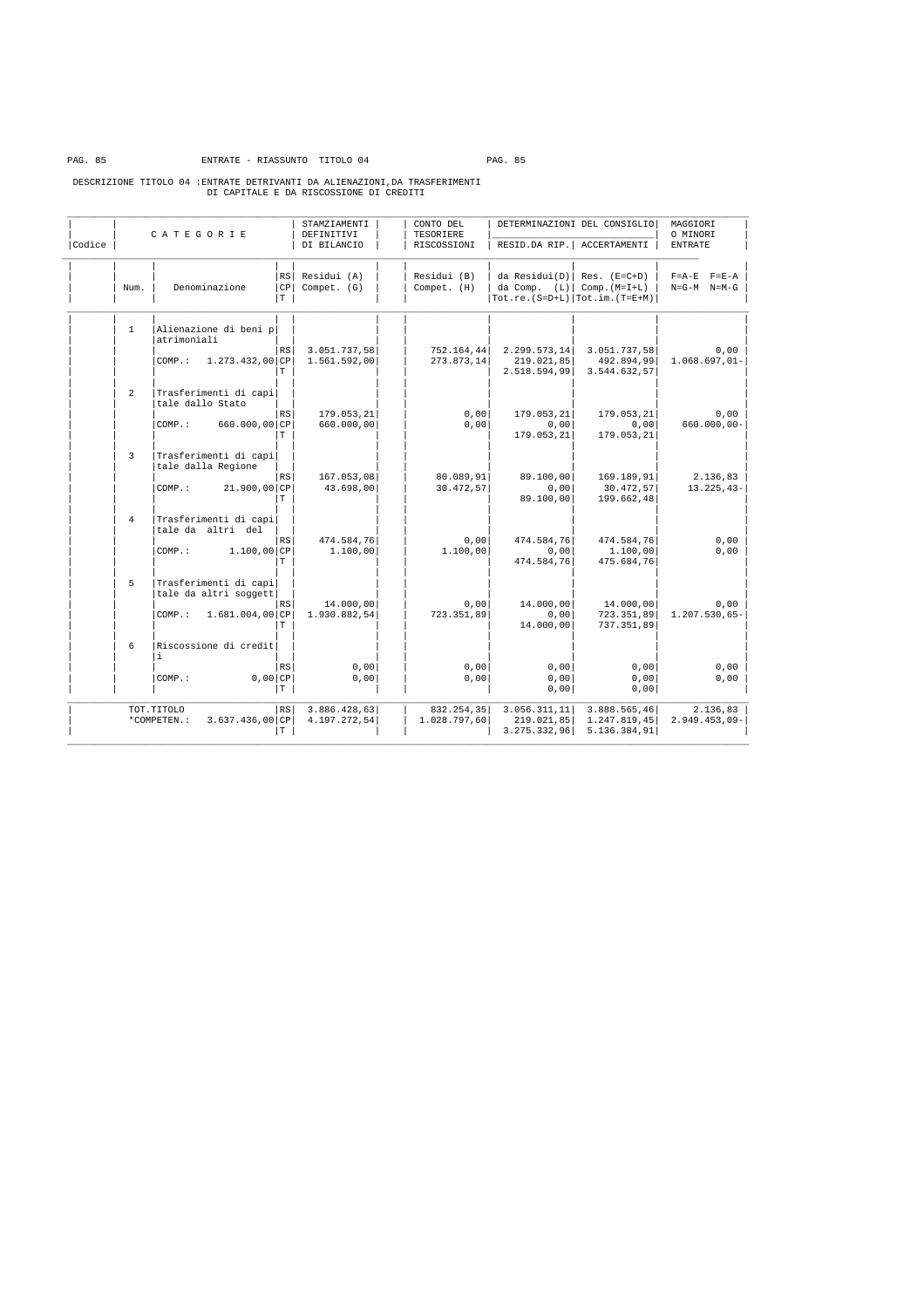## PAG. 86 ENTRATE- TITOLO 05 -CATEGORIA 01 PAG. 86

| Codice         | <b>DESCRIZIONE</b> |                                                                                                                     |                                  | STANZIAMENTI<br>DEFINITIVI<br>DI BILANCIO | N.<br>RIF.<br>SV. | CONTO DEL<br>TESORIERE<br>RISCOSSIONI |              | DETERMINAZIONI DEL CONSIGLIO<br>RESID.DA RIP.   ACCERTAMENTI                            |                      | MAGGIORI<br>O MINORI<br><b>ENTRATE</b>                |  |
|----------------|--------------------|---------------------------------------------------------------------------------------------------------------------|----------------------------------|-------------------------------------------|-------------------|---------------------------------------|--------------|-----------------------------------------------------------------------------------------|----------------------|-------------------------------------------------------|--|
|                | Num.               | Denominazione                                                                                                       | $_{\rm RS}$<br>CP<br>$\mathbb T$ | Residui (A)<br>Compet. (G)                |                   | Residui (B)<br>Compet. (H)            |              | da Residui(D)<br>da Comp. $(L)$ Comp. $(M=I+L)$<br>$ Tot.re.(S=D+L)   Tot.in.(T=E+M)  $ | $Res.$ $(E=C+D)$     | $F = A - E$<br>$F = E - A$<br>$N = G - M$ $N = M - G$ |  |
|                |                    | CATEGOR.01<br>Anticipazione di cass<br>$\mathbf{a}$<br>*********************<br>5016000   056000   ANTICIPAZIONE DI |                                  |                                           |                   |                                       |              |                                                                                         |                      |                                                       |  |
| 0 <sub>0</sub> |                    | CASSA<br>COMP.:                                                                                                     | RS<br>0,00 CP<br>T               | 0,00<br>0,00                              |                   |                                       | 0,00<br>0,00 | 0,00<br>0,00<br>0,00                                                                    | 0,00<br>0,00<br>0,00 | 0,00<br>0,00                                          |  |
| 0 <sub>0</sub> |                    | 5016100 056100 ANTICIP. FONDO<br>STAT.ORDINARIO-D.L.6/<br>98                                                        |                                  |                                           |                   |                                       |              |                                                                                         |                      |                                                       |  |
|                |                    | COMP.:                                                                                                              | RS<br>$0,00$  CP<br>T            | 0,00<br>0,00                              |                   |                                       | 0,00<br>0,00 | 0,00<br>0,00<br>0,00                                                                    | 0,00<br>0,00<br>0,00 | 0,00<br>0,00                                          |  |
|                |                    | T. CATEG. 01<br>*COMPETEN. :                                                                                        | RS<br>0,00 CP<br>Т               | 0,00<br>0,00                              |                   |                                       | 0,00<br>0,00 | 0,00<br>0,00<br>0,00                                                                    | 0,00<br>0,00<br>0,00 | 0,00<br>0,00                                          |  |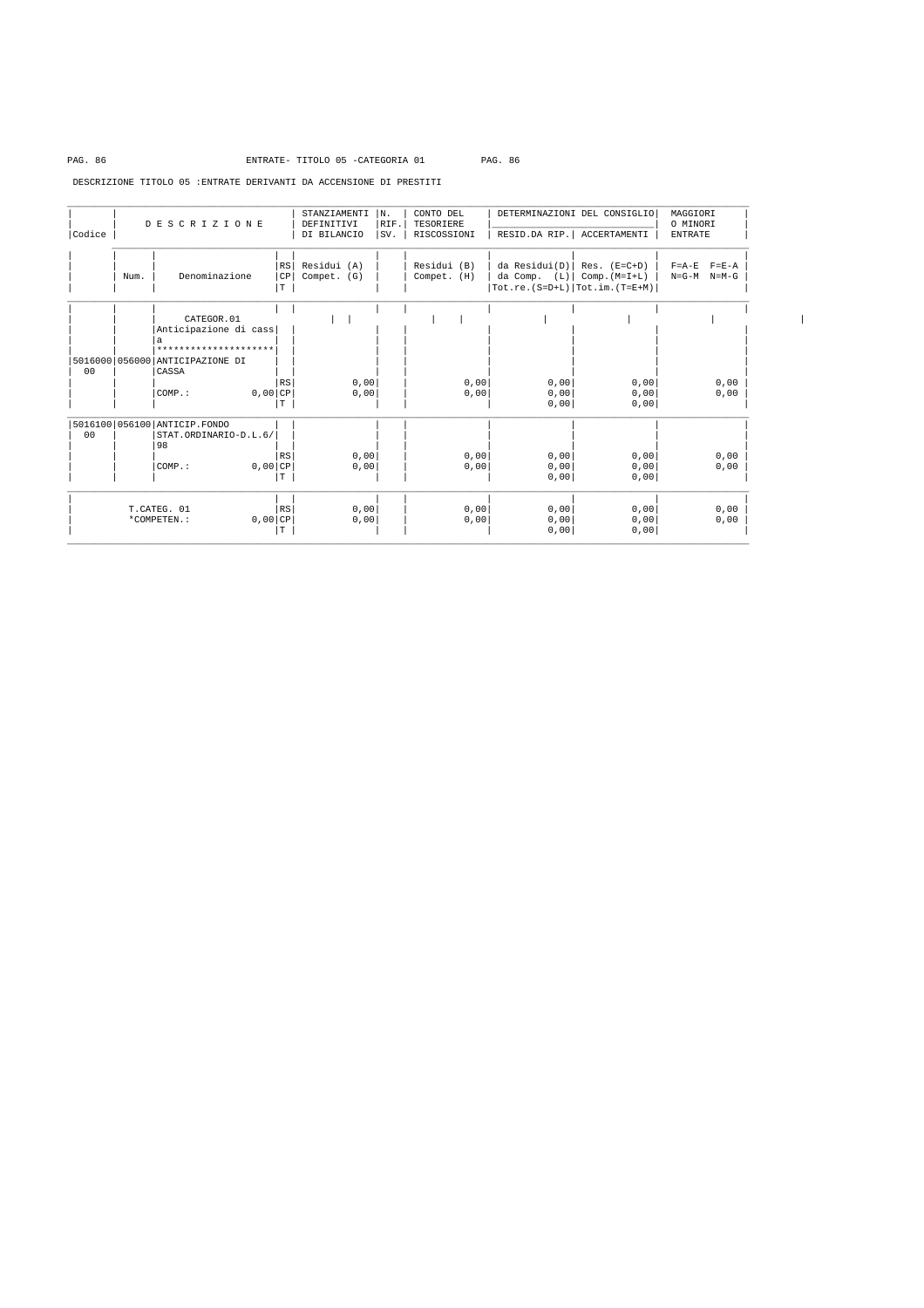## PAG. 87 ENTRATE- TITOLO 05 -CATEGORIA 03 PAG. 87

| Codice                 |      | <b>DESCRIZIONE</b>                                                                                                                   |                                  | STANZIAMENTI<br>DEFINITIVI<br>DI BILANCIO | N.<br>RIF.<br>SV. | CONTO DEL<br>TESORIERE<br>RISCOSSIONI |                                                   | DETERMINAZIONI DEL CONSIGLIO<br>RESID.DA RIP.   ACCERTAMENTI | MAGGIORI<br>O MINORI<br><b>ENTRATE</b>             |
|------------------------|------|--------------------------------------------------------------------------------------------------------------------------------------|----------------------------------|-------------------------------------------|-------------------|---------------------------------------|---------------------------------------------------|--------------------------------------------------------------|----------------------------------------------------|
|                        | Num. | Denominazione                                                                                                                        | RS<br>$_{\rm CP}$<br>$\mathbb T$ | Residui (A)<br>Compet. (G)                |                   | Residui (B)<br>Compet. (H)            | da Residui(D)<br>da Comp. $(L)  $ Comp. $(M=I+L)$ | $Res.$ ( $E=C+D$ )<br>$Tot.re.(S=D+L)   Tot.in.(T=E+M)  $    | $F = A - E$ $F = E - A$<br>$N = G - M$ $N = M - G$ |
| 19                     |      | CATEGOR.03<br>Assunzione di mutui e<br>prestiti<br>******<br>5037000 057000 RISCOSS. CAPITALI PER<br>MUTUI PASS.PER<br>FINANZ.00.PP. |                                  |                                           |                   |                                       |                                                   |                                                              |                                                    |
|                        |      | $0,00$ <sub>CP</sub><br>COMP.:                                                                                                       | RS<br>$\mathbf T$                | 0,00<br>0,00                              |                   | 0,00<br>0,00                          | 0,00<br>0,00<br>0,00                              | 0,00<br>0,00<br>0,00                                         | 0,00<br>0,00                                       |
| 01                     |      | 5037003 057003 RISCOSS. MUTUI<br>PASS.C.DD.PP. A<br>CARICO STATO                                                                     | RS                               |                                           |                   | 0,00                                  | 0,00                                              | 0,00                                                         | 0,00                                               |
|                        |      | $0,00$ <sub>CP</sub><br>COMP.:                                                                                                       | $\mathbf T$                      | 0,00<br>0,00                              |                   | 0,00                                  | 0,00<br>0,00                                      | 0,00<br>0,00                                                 | 0,00                                               |
|                        |      | 5037004 057004 RISCOS. MUTUO                                                                                                         |                                  |                                           |                   |                                       |                                                   |                                                              |                                                    |
| 01                     |      | P.C.DD.PP.C/STATO<br>$0,00$  CP<br>COMP.:                                                                                            | RS<br>$\mathbb T$                | 0,00<br>0,00                              |                   | 0,00<br>0,00                          | 0,00<br>0,00<br>0,00                              | 0,00<br>0,00<br>0,00                                         | 0,00<br>0,00                                       |
| 5037006 057006 2<br>01 |      | S.-SF-RISCOSS.CAPITAL<br>IXMUTUI PASSIVI CASSA                                                                                       |                                  |                                           | 172               |                                       |                                                   |                                                              |                                                    |
|                        |      | DD.PP.<br>0,00 CP<br>COMP.:                                                                                                          | RS<br>$\mathbb T$                | 850.000,00<br>0,00                        |                   | 0,00<br>0,00                          | 850.000,00<br>0,00<br>850.000,00                  | 850.000,00<br>0,00<br>850.000,00                             | 0,00<br>0,00                                       |
| 15                     |      | 5037007   057007   RISCOSS. CAPITALI PER<br>MUTUI PASSIVI-ALTRI<br>ENTI SETTORE PUBBL.                                               | RS                               | 0,00                                      |                   | 0,00                                  | 0,00                                              | 0,00                                                         | 0,00                                               |
|                        |      | $0,00$ CP<br>COMP.:                                                                                                                  | $\mathbb T$                      | 0,00                                      |                   | 0,00                                  | 0,00<br>0,00                                      | 0,00<br>0,00                                                 | 0,00                                               |
| 19                     |      | 5037008 057008 RISCOSS. CAPITALI PER<br>MUTUI PASSIVI-DA                                                                             |                                  |                                           |                   |                                       |                                                   |                                                              |                                                    |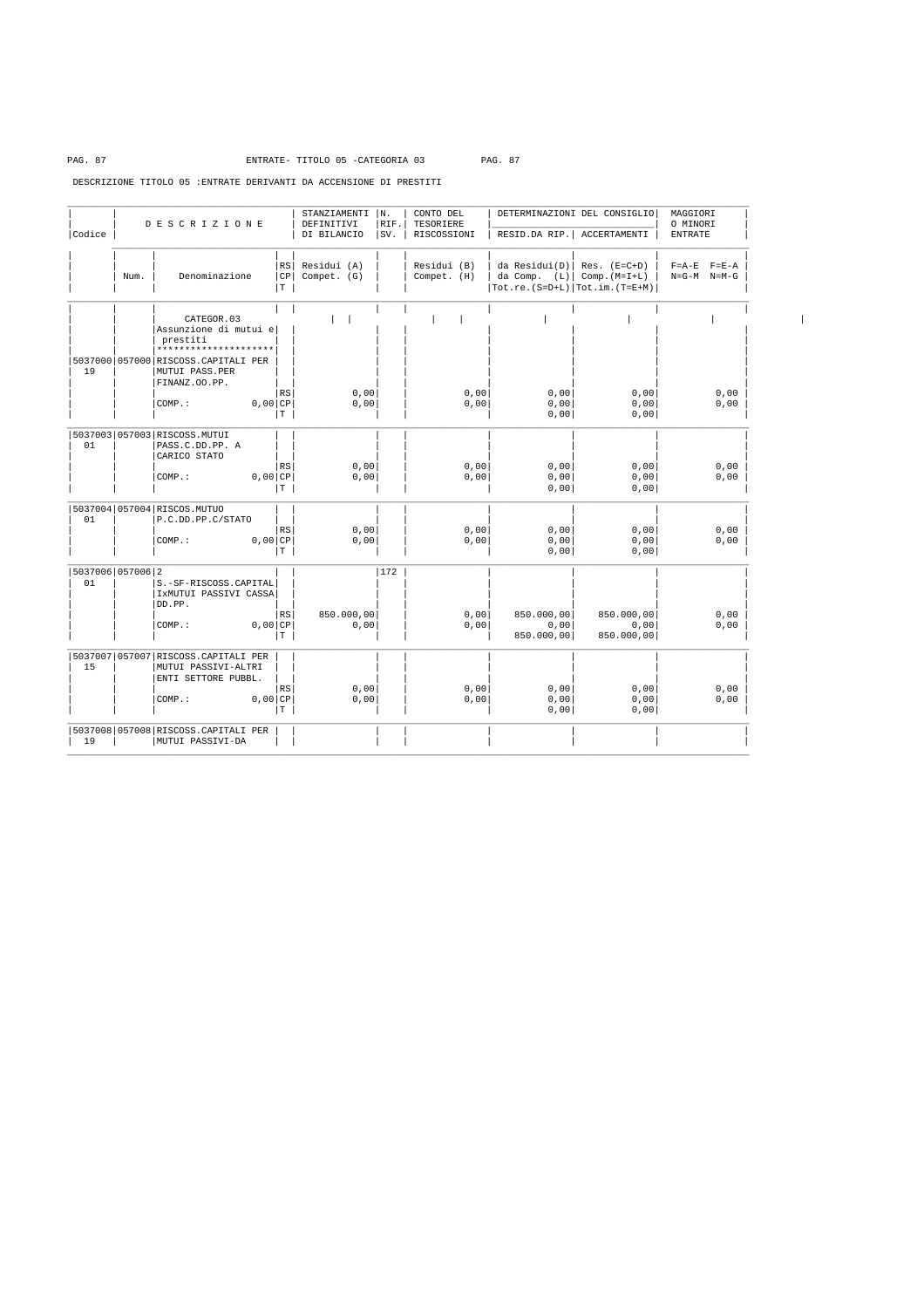## PAG. 88 ENTRATE- TITOLO 05 -CATEGORIA 03 PAG. 88

| Codice | DESCRIZIONE |                                                                                                        |                         | STANZIAMENTI<br>DEFINITIVI<br>DI BILANCIO | N.<br>RIF.<br>SV.          | CONTO DEL<br>TESORIERE<br>RISCOSSIONI | DETERMINAZIONI DEL CONSIGLIO<br>RESID.DA RIP.   ACCERTAMENTI |                                  | MAGGIORI<br>O MINORI<br><b>ENTRATE</b>                                                                     |                                                    |
|--------|-------------|--------------------------------------------------------------------------------------------------------|-------------------------|-------------------------------------------|----------------------------|---------------------------------------|--------------------------------------------------------------|----------------------------------|------------------------------------------------------------------------------------------------------------|----------------------------------------------------|
|        | Num.        | Denominazione                                                                                          |                         | RS<br>CP<br>Г                             | Residui (A)<br>Compet. (G) |                                       | Residui (B)<br>Compet. (H)                                   |                                  | da Residui(D)   Res. $(E=C+D)$<br>da Comp. $(L)  $ Comp. $(M=I+L)$<br>$ Tot.re.(S=D+L)   Tot.in.(T=E+M)  $ | $F = A - E$ $F = E - A$<br>$N = G - M$ $N = M - G$ |
|        |             | ALTRI SOGGETTI<br>COMP.:                                                                               | $0,00$ CP               | RS<br>T                                   | 0,00<br>0,00               |                                       | 0,00<br>0,00                                                 | 0,00<br>0,00<br>0,00             | 0,00<br>0,00<br>0,00                                                                                       | 0,00<br>0,00                                       |
| 01     |             | 5037009   057009   RIUTILIZZO MUTUI<br>PASSIVI<br>C.DD.PP.-RESIDUI<br>COMP.:                           | $0,00$  CP              | <b>RS</b><br>T.                           | 0,00<br>0,00               |                                       | 0,00<br>0,00                                                 | 0,00<br>0,00<br>0,00             | 0,00<br>0,00<br>0,00                                                                                       | 0,00<br>0,00                                       |
| 19     |             | 5037010 057010 INTROITO MUTUO BANCO<br>DI SICILIA<br>COMP.:                                            | $0.00$ <sub>c</sub> $P$ | RS<br>T.                                  | 0,00<br>0,00               |                                       | 0,00<br>0,00                                                 | 0,00<br>0,00<br>0,00             | 0,00<br>0,00<br>0,00                                                                                       | 0,00<br>0,00                                       |
| 01     |             | 5037011 057011 RIUTILIZZO PER<br>DEVOLUZ.MUTUI CDDPP x<br>MANUT. SCUOLE<br><b>ELEMENTARI</b><br>COMP.: | $0.00$ <sub>c</sub> $P$ | RS<br>T.                                  | 0,00<br>0,00               |                                       | 0,00<br>0,00                                                 | 0,00<br>0,00<br>0,00             | 0,00<br>0,00<br>0,00                                                                                       | 0,00<br>0,00                                       |
| 01     |             | 5037012   057012   RIUTILIZZO ECONOMIE<br>MUTUI C.DD.PP.<br>COMP.:                                     | $0,00$  CP              | RS<br>T                                   | 0,00<br>0,00               |                                       | 0,00<br>0,00                                                 | 0,00<br>0,00<br>0,00             | 0,00<br>0,00<br>0,00                                                                                       | 0,00<br>0,00                                       |
|        |             | T. CATEG. 03<br>*COMPETEN. :                                                                           | $0.00$ <sub>c</sub> $P$ | RS<br>T                                   | 850.000,00<br>0,00         |                                       | 0,00<br>0,00                                                 | 850.000,00<br>0,00<br>850.000,00 | 850.000,00<br>0,00<br>850.000,00                                                                           | 0,00<br>0,00                                       |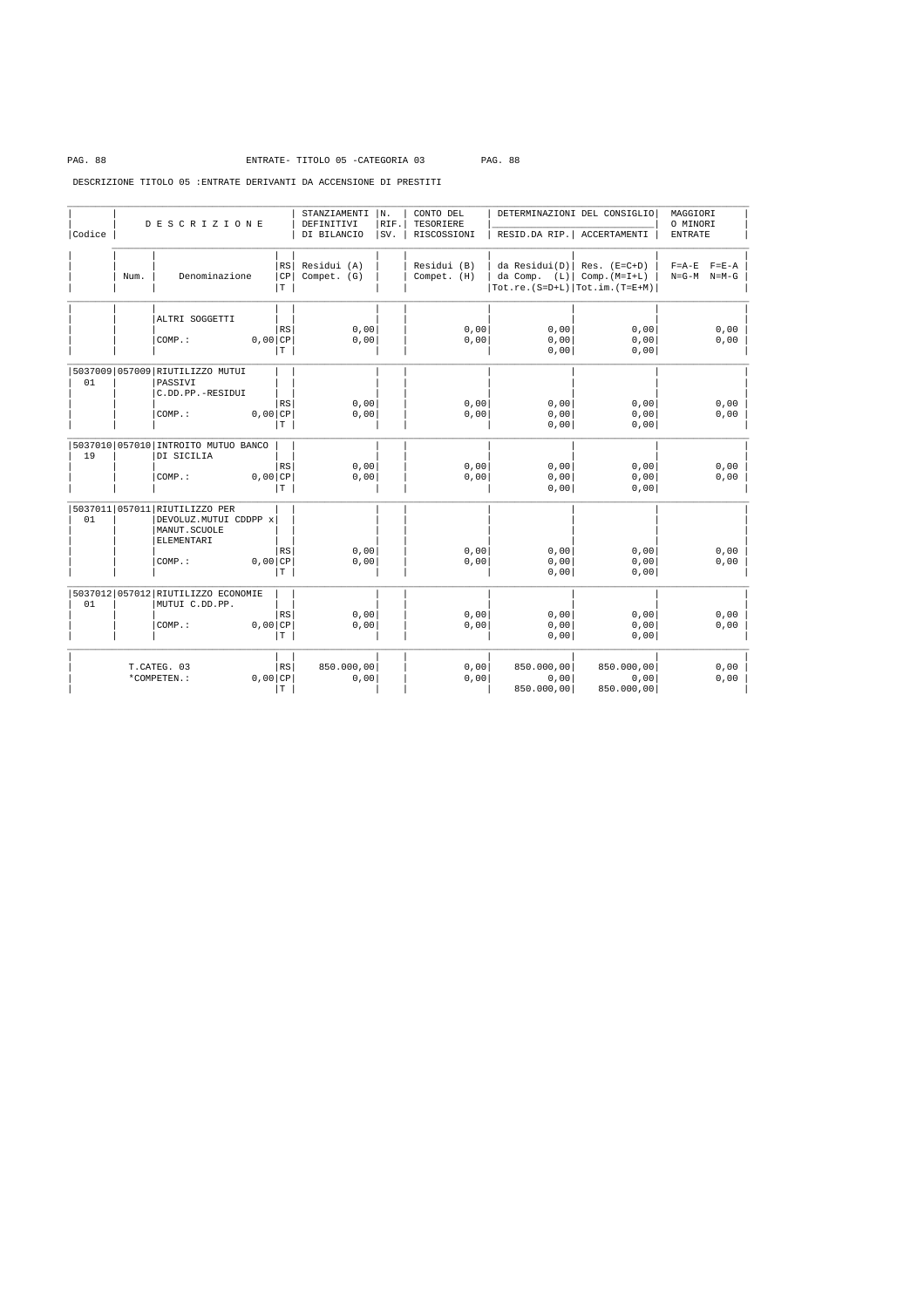## PAG. 89 ENTRATE - RIASSUNTO TITOLO 05 PAG. 89

| Codice | CATEGORIE                 |                                 | STAMZIAMENTI<br>DEFINITIVI<br>DI BILANCIO | CONTO DEL<br>TESORIERE<br>RISCOSSIONI |              | RESID.DA RIP.                    | DETERMINAZIONI DEL CONSIGLIO<br>ACCERTAMENTI                                     | MAGGIORI<br>O MINORI<br><b>ENTRATE</b> |                                    |
|--------|---------------------------|---------------------------------|-------------------------------------------|---------------------------------------|--------------|----------------------------------|----------------------------------------------------------------------------------|----------------------------------------|------------------------------------|
|        | Denominazione<br>Num.     | RS.<br>CP<br>T                  | Residui (A)<br>$Compet.$ (G)              | Residui (B)<br>Compet. (H)            |              | da Residui(D)<br>da Comp.        | $Res.$ $(E=C+D)$<br>$(L)$ Comp. $(M=I+L)$<br>$Tot.re.(S=D+L)   Tot.in.(T=E+M)  $ | $N = G - M$                            | $F = A - E$ $F = E - A$<br>$N=M-G$ |
|        | TOT.TITOLO<br>*COMPETEN.: | RS<br>$0.00$ <sub>CP</sub><br>т | 850.000,00<br>0.00                        |                                       | 0.00<br>0.00 | 850.000,00<br>0,00<br>850.000,00 | 850.000,00<br>0.00<br>850.000,00                                                 |                                        | 0,00<br>0,00                       |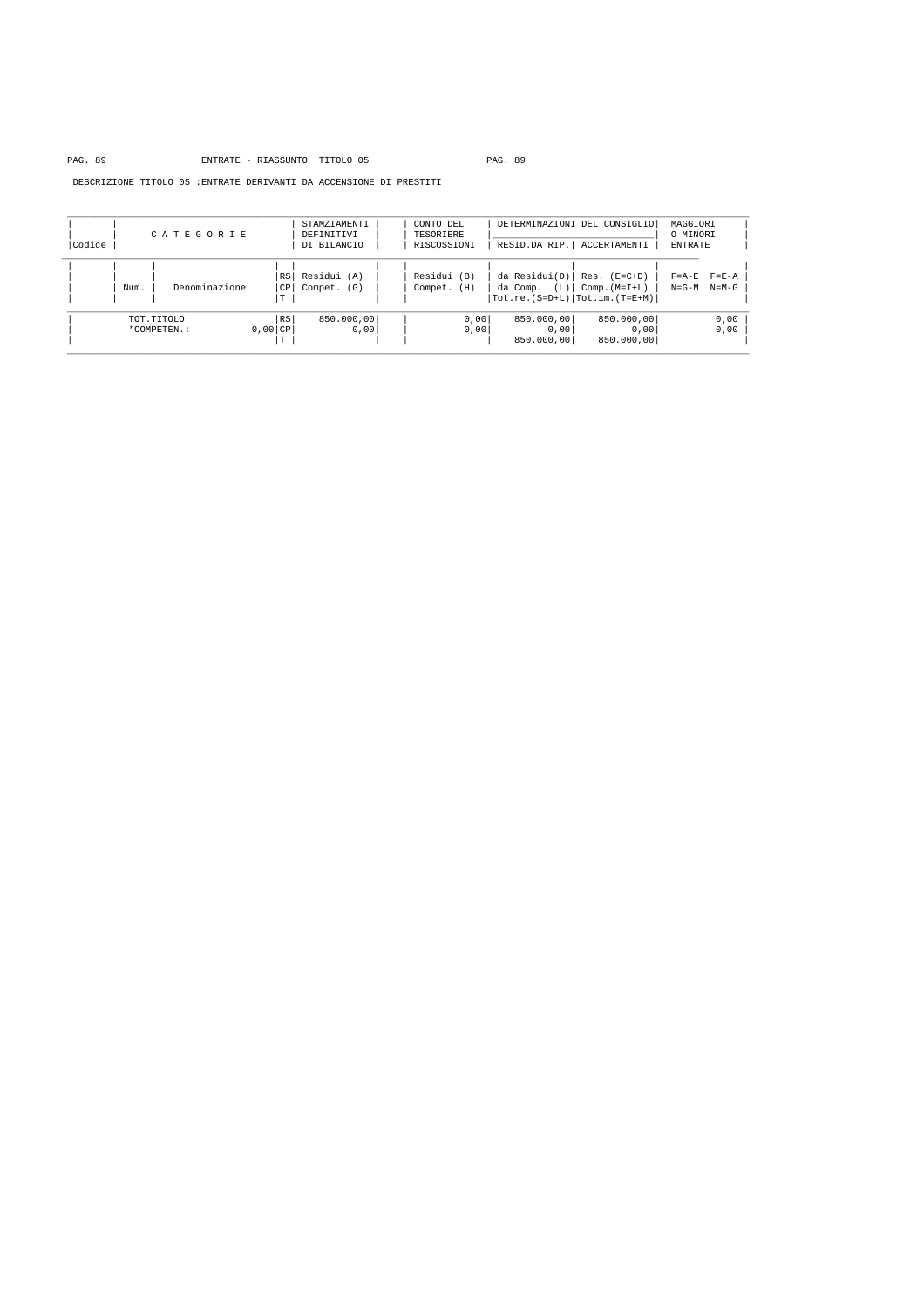## PAG. 90 ENTRATE- TITOLO 06 PAG. 90

| Codice                 |      | DESCRIZIONE                                                                                  |                       | STANZIAMENTI<br>DEFINITIVI<br>DI BILANCIO | IN.<br>RIF.<br> sv. | CONTO DEL<br>TESORIERE<br>RISCOSSIONI |                                     | DETERMINAZIONI DEL CONSIGLIO<br>RESID.DA RIP.   ACCERTAMENTI                                               | MAGGIORI<br>O MINORI<br><b>ENTRATE</b>             |
|------------------------|------|----------------------------------------------------------------------------------------------|-----------------------|-------------------------------------------|---------------------|---------------------------------------|-------------------------------------|------------------------------------------------------------------------------------------------------------|----------------------------------------------------|
|                        | Num. | Denominazione                                                                                | RS<br>CP<br> T        | Residui (A)<br>Compet. (G)                |                     | Residui (B)<br>Compet. (H)            |                                     | da Residui(D)   Res. $(E=C+D)$<br>da Comp. $(L)  $ Comp. $(M=I+L)$<br>$ Tot,re.(S=D+L)   Tot.in.(T=E+M)  $ | $F = A - E$ $F = E - A$<br>$N = G - M$ $N = M - G$ |
| 22                     |      | 6010000   060000   RITENUTE<br>PREVIDENZIALI E<br><b>ASSISTENZIALI</b><br>Ar30 INADEL A.e P. |                       |                                           |                     |                                       |                                     |                                                                                                            |                                                    |
|                        |      | COMP.:<br>$0.00$ <sub>c</sub> $P$                                                            | RS<br>T.              | 0,00<br>0,00                              |                     | 0,00<br>0,00                          | 0,00<br>0,00<br>0,00<br>$- - - - -$ | 0,00<br>0,00<br>0,00<br>$- - - -$                                                                          | 0,00<br>0,00<br>$- - - -$                          |
|                        |      | T.COMP:<br>$0,00$  CP                                                                        | RS<br>T.              | 0,00<br>0,00                              |                     | 0,00<br>0,00                          | 0,00<br>0,00<br>0,00                | 0,00<br>0,00<br>0,00                                                                                       | 0,00<br>0,00                                       |
| 6010000106001012<br>22 |      | S.-S.F.-RITEN.PREVID/<br>ASSIST.-CPDEL-                                                      |                       |                                           | 1173                |                                       |                                     |                                                                                                            |                                                    |
|                        |      | COMP.:<br>350.000,00 CP                                                                      | RS<br>T.              | 0,00<br>350.000,00                        |                     | 0,00<br>292.749,67                    | 0,00<br>0,00<br>0,00                | 0,00<br>292.749,67<br>292.749,67                                                                           | 0,00<br>$57.250, 33 -$                             |
| 22                     |      | 6010000 060012 2 S.-SF-RITEN.AL<br>PERS. xCONTRIB. DI<br>RISCATTO CPDEL                      | RS                    | 0,00                                      | 174                 | 0,00                                  | 0,00                                | 0,00                                                                                                       | 0,00                                               |
|                        |      | 5.000,00 CP <br>COMP.:                                                                       | ΙT.                   | 5.000,00                                  |                     | 1.585,68                              | 0,00<br>0,00                        | 1.585,68<br>1.585,68                                                                                       | $3.414, 32-$                                       |
| 22                     |      | 6010000 060014 2 S.-SF-RITEN.AL<br>PERS. xCONTR. DI<br>RISCATTO-INADEL-                      |                       |                                           | 1175                |                                       |                                     |                                                                                                            |                                                    |
|                        |      | $1.000.00$ $ CP $<br>COMP.:                                                                  | R <sub>S</sub><br>ΙT. | 0,00<br>1.000,00                          |                     | 0,00<br>0,00                          | 0,00<br>0,00<br>0,00                | 0,00<br>0,00<br>0,00                                                                                       | 0,00<br>$1.000,00 -$                               |
| 22                     |      | 6010000   060020   2 S. - SF-RITEN. AL<br>PERS.xRICONGIUNZ.DEI<br>SERVIZI                    |                       |                                           | 1176                |                                       |                                     |                                                                                                            |                                                    |
|                        |      | $3.000,00$ CP<br>COMP.:                                                                      | RS<br>T.              | 0,00<br>3.000,00                          |                     | 0,00<br>93, 21                        | 0,00<br>0,00<br>0,00                | 0,00<br>93, 21<br>93, 21                                                                                   | 0,00<br>$2.906, 79 -$                              |
| 6010000 060030 2       |      |                                                                                              |                       |                                           | 177                 |                                       |                                     |                                                                                                            |                                                    |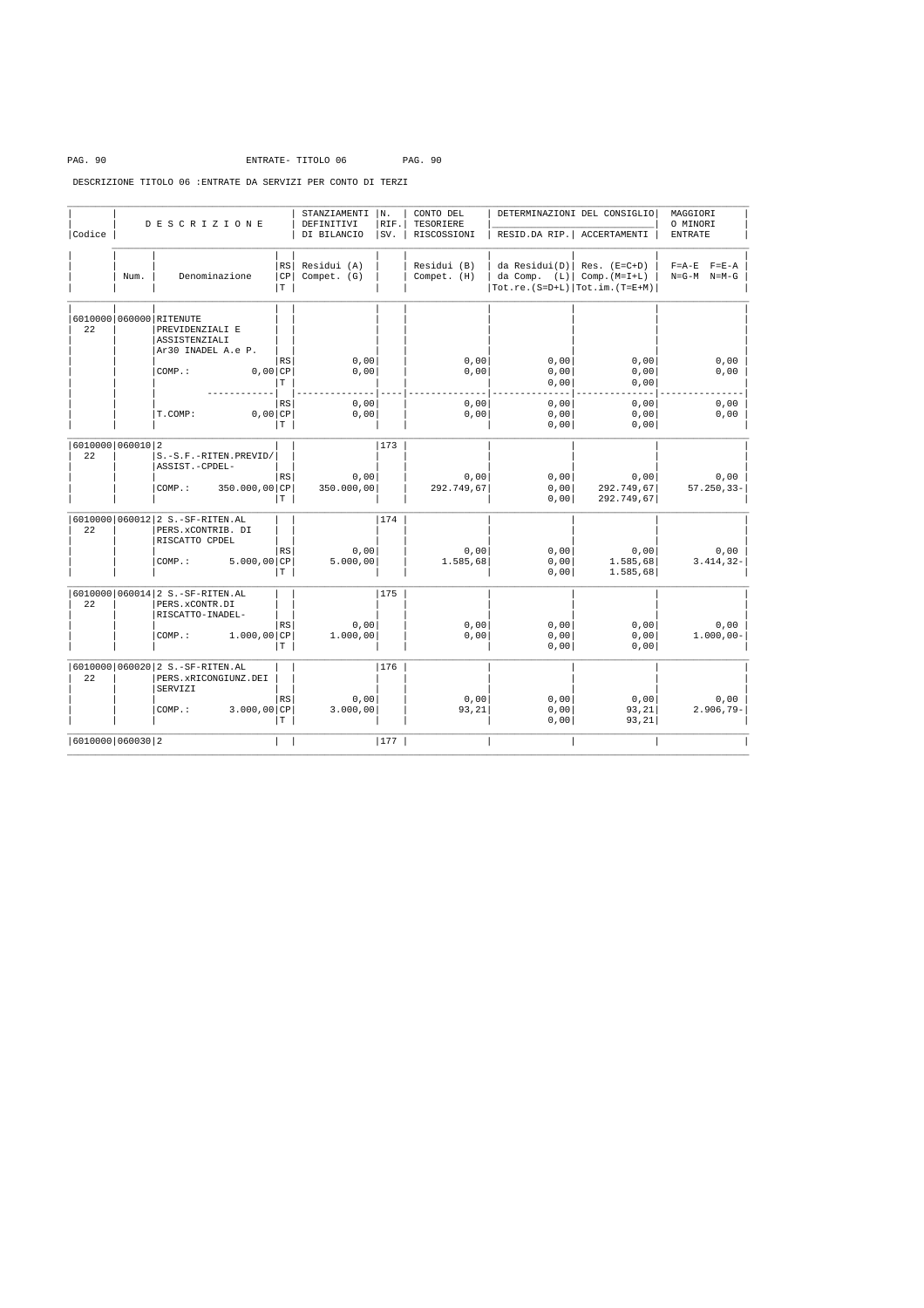## PAG. 91 ENTRATE- TITOLO 06 PAG. 91

| Codice                 |      | DESCRIZIONE                                                                                                |                  | STANZIAMENTI<br>DEFINITIVI<br>DI BILANCIO | IN.<br>RIF.<br> sv. | CONTO DEL<br>TESORIERE<br>RISCOSSIONI |                      | DETERMINAZIONI DEL CONSIGLIO<br>RESID.DA RIP.   ACCERTAMENTI                                               | MAGGIORI<br>O MINORI<br><b>ENTRATE</b>             |
|------------------------|------|------------------------------------------------------------------------------------------------------------|------------------|-------------------------------------------|---------------------|---------------------------------------|----------------------|------------------------------------------------------------------------------------------------------------|----------------------------------------------------|
|                        | Num. | Denominazione<br>ΙT                                                                                        | RS<br>CP         | Residui (A)<br>Compet. (G)                |                     | Residui (B)<br>Compet. (H)            |                      | da Residui(D)   Res. $(E=C+D)$<br>da Comp. $(L)  $ Comp. $(M=I+L)$<br>$ Tot,re.(S=D+L)   Tot.in.(T=E+M)  $ | $F = A - E$ $F = E - A$<br>$N = G - M$ $N = M - G$ |
| 22                     |      | S.-SF-RIT.PREVID/ASSI<br>ST.PERSONALE-INADEL<br>A. e P.-<br>COMP.:<br>$60.000,00$ CP                       | RS<br>T.         | 0,00<br>60.000,00                         |                     | 0,00<br>40.805,38                     | 0,00<br>0,00<br>0,00 | 0,00<br>40.805, 38<br>40.805,38                                                                            | 0,00<br>$19.194.62 -$                              |
| 6010000 060050 2<br>22 |      | S.-SF-RITEN.PREVID.LA<br>VORO AUTONOMO<br>COMP.:<br>$6.000,00$ CP                                          | RS<br>T.         | 0,02<br>6.000,00                          | 1178                | 0,00<br>974,96                        | 0,02<br>0,00<br>0,02 | 0,02<br>974,96<br>974,98                                                                                   | 0,00<br>$5.025,04-$                                |
| 22                     |      | 6010000   060070   RIT. PREV. E ASSIST. AL<br>PERSONALE-ONAOSI<br>(exCAP.60000/70)<br>$0,00$  CP<br>COMP.: | <b>RS</b><br>l T | 0,00<br>0,00                              |                     | 0,00<br>0,00                          | 0,00<br>0,00<br>0,00 | 0,00<br>0,00<br>0,00                                                                                       | 0,00<br>0,00                                       |
| 23                     |      | 6020000   060101   2 S. - S. F. - RIT. IRPEF<br>PERS.DIPENDENTE<br>600.000,00 CP<br>COMP.:                 | RS<br>T          | 0,00<br>600.000,00                        | 1179                | 0,00<br>545.364,67                    | 0,00<br>0,00<br>0,00 | 0,00<br>545.364,67<br>545.364,67                                                                           | 0,00<br>$54.635, 33 -$                             |
| 23                     |      | 6020000 060102 2 S.-S.F.-ADDIZ.LE<br>$REG.LE$ -<br>60.000.00 CP<br>COMP.:                                  | RS<br>T.         | 0,00<br>60.000,00                         | 1180                | 0,00<br>40.552,89                     | 0,00<br>0,00<br>0,00 | 0,00<br>40.552,89<br>40.552,89                                                                             | 0,00<br>$19.447, 11-$                              |
| 23                     |      | 6020000 060103 2 S.-.S.F.-ADDIZ.LE<br>COM.LE -<br>40.000,00 CP<br>COMP.:                                   | <b>RS</b><br>T   | 0,00<br>40.000,00                         | $ 181$              | 0,00<br>17.163,26                     | 0,00<br>0,00<br>0,00 | 0,00<br>17.163, 26<br>17.163,26                                                                            | 0,00<br>$22.836,74-$                               |
| 23                     |      | 6020000 060110 RITENUTE EUROTASSA                                                                          |                  |                                           |                     |                                       |                      |                                                                                                            |                                                    |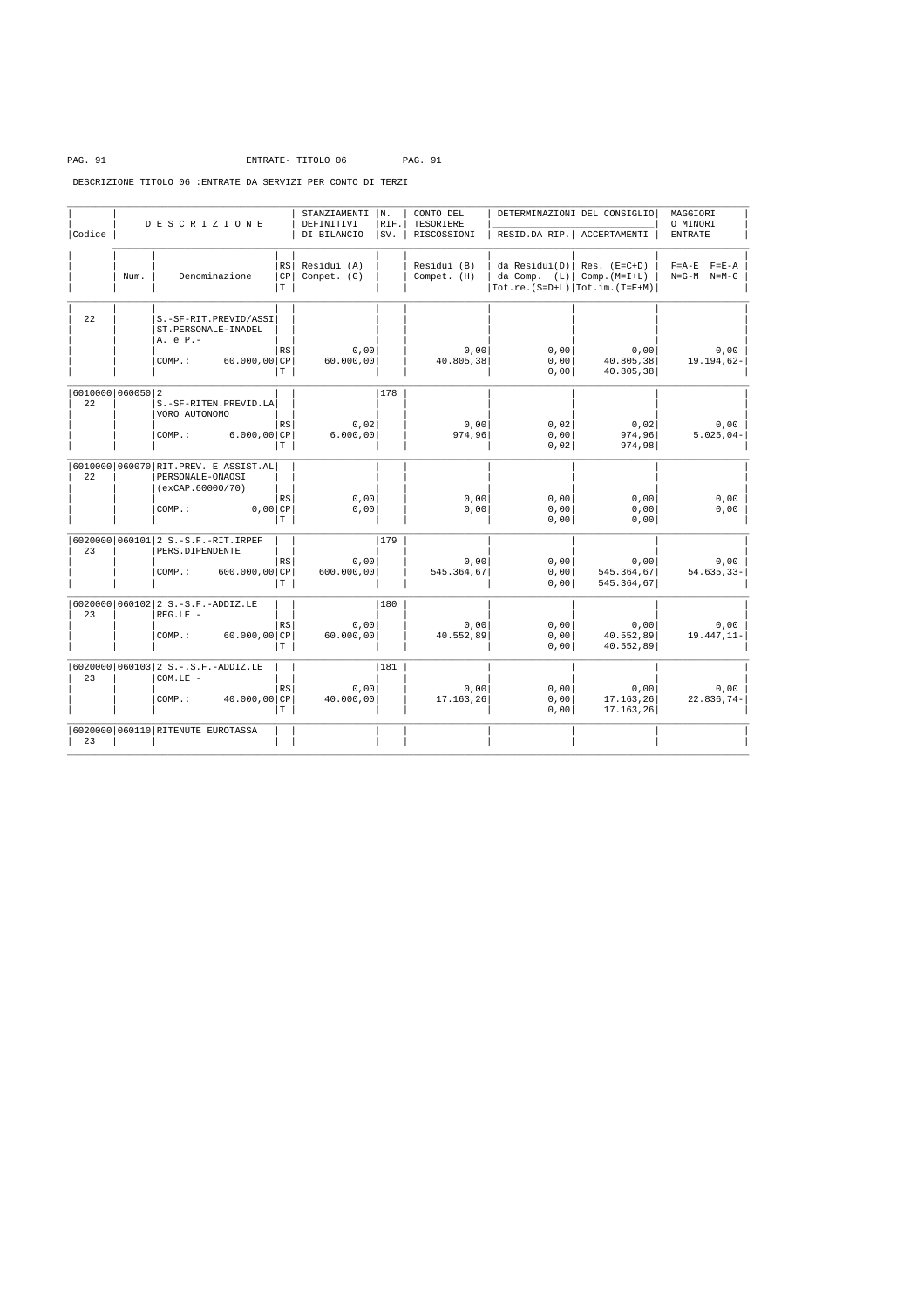## PAG. 92 ENTRATE- TITOLO 06 PAG. 92

| Codice                 |      | DESCRIZIONE                                                                                        |                    | STANZIAMENTI<br>DEFINITIVI<br>DI BILANCIO | IN.<br>RIF.<br>SV. | CONTO DEL<br>TESORIERE<br>RISCOSSIONI |                      | DETERMINAZIONI DEL CONSIGLIO<br>RESID.DA RIP.   ACCERTAMENTI                                               | MAGGIORI<br>O MINORI<br><b>ENTRATE</b>             |
|------------------------|------|----------------------------------------------------------------------------------------------------|--------------------|-------------------------------------------|--------------------|---------------------------------------|----------------------|------------------------------------------------------------------------------------------------------------|----------------------------------------------------|
|                        | Num. | Denominazione                                                                                      | RS<br>CP<br>TГ     | Residui (A)<br>Compet. (G)                |                    | Residui (B)<br>Compet. (H)            |                      | da Residui(D)   Res. $(E=C+D)$<br>da Comp. $(L)  $ Comp. $(M=I+L)$<br>$ Tot.re.(S=D+L)   Tot.in.(T=E+M)  $ | $F = A - E$ $F = E - A$<br>$N = G - M$ $N = M - G$ |
|                        |      | $0.00$ <sub>c</sub> $P$<br>COMP.:                                                                  | RS.<br>$\mathbf T$ | 0,00<br>0,00                              |                    | 0,00<br>0,00                          | 0,00<br>0,00<br>0,00 | 0.001<br>0,00<br>0,00                                                                                      | 0.00<br>0,00                                       |
| 23                     |      | 6020000   060760   2 S. - SF-RIT. ERARIALI<br>IRPEF A NON<br>DIPENDENTI<br>150.000,00 CP<br>COMP.: | RS<br>т            | 0,00<br>150.000,00                        | 182                | 0,00<br>73.328,09                     | 0,00<br>0,00<br>0,00 | 0,00<br>73.328,09<br>73.328,09                                                                             | 0,00<br>$76.671, 91 -$                             |
| 2.4                    |      | 6030000   060200   2 S. SF-RITEN. AL<br>PERSONALEXC/TERZI<br>110.000,00 CP<br>COMP.:               | RS<br>T.           | 0,00<br>110.000,00                        | 183                | 0,00<br>72.778,37                     | 0,00<br>0,00<br>0,00 | 0,00<br>72.778,37<br>72.778,37                                                                             | 0,00<br>$37.221,63-$                               |
| 27                     |      | 6040000   060600   3 S.-LL.PP.-DEPOSITI<br>CAUZIONALI<br>100.000,00 CP<br>COMP.:                   | RS.<br>$\mathbb T$ | 0.00<br>100.000,00                        | 184                | 0.00<br>3.227,54                      | 0.00<br>0,00<br>0,00 | 0,00<br>3.227,54<br>3.227,54                                                                               | 0.00<br>$96.772, 46 -$                             |
| 6040000 060610 7<br>27 |      | S.-C.R.-DEPOS.CAUZION<br>.CASA RIPOSO<br>C.MORDINI<br>COMP.:<br>10.000,00 CP                       | RS<br>T.           | 0,00<br>25.000,00                         | 185                | 0,00<br>17.122,50                     | 0,00<br>0,00<br>0,00 | 0,00<br>17.122,50<br>17.122,50                                                                             | 0,00<br>$7.877,50-$                                |
| 27                     |      | 6040000 060630 1 S.-SEGR-DEPOSITI<br>CAUZIONALI<br>100.000,00 CP<br>COMP.:                         | RS<br>T.           | 0,00<br>90.000,00                         | 186                | 0,00<br>3.985,98                      | 0,00<br>0,00<br>0,00 | 0,00<br>3.985,98<br>3.985,98                                                                               | 0,00<br>$86.014,02-$                               |
| 27                     |      | 6040000 060650 4 S.-URB-DEPOSITI<br>CAUZIONALI<br>100.000,00 CP <br>COMP:                          | RS                 | 0,00<br>100.000,00                        | 187                | 0,00<br>12.994,80                     | 0,00<br>0,00         | 0.001<br>12.994, 80                                                                                        | 0.00<br>$87.005, 20 -$                             |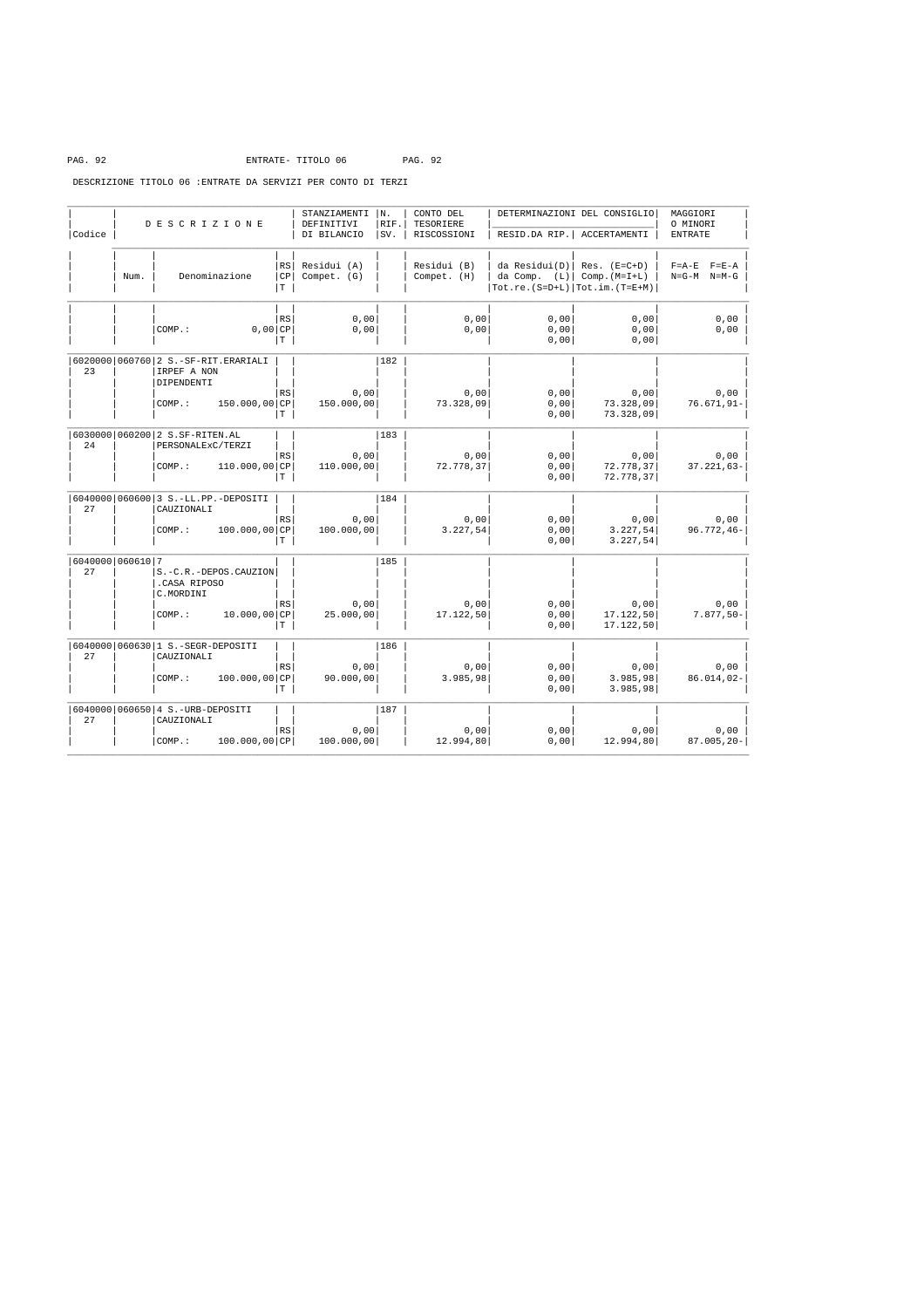## PAG. 93 ENTRATE- TITOLO 06 PAG. 93

| Codice                 |      | DESCRIZIONE                                                                                                                   |               | STANZIAMENTI<br>DEFINITIVI<br>DI BILANCIO | $ N$ .<br>RIF.<br>ISV. | CONTO DEL<br>TESORIERE<br>RISCOSSIONI |                                     | DETERMINAZIONI DEL CONSIGLIO<br>RESID.DA RIP.   ACCERTAMENTI                                               | MAGGIORI<br>O MINORI<br><b>ENTRATE</b>             |
|------------------------|------|-------------------------------------------------------------------------------------------------------------------------------|---------------|-------------------------------------------|------------------------|---------------------------------------|-------------------------------------|------------------------------------------------------------------------------------------------------------|----------------------------------------------------|
|                        | Num. | Denominazione                                                                                                                 | RS<br>CP<br>Г | Residui (A)<br>Compet. (G)                |                        | Residui (B)<br>Compet. (H)            |                                     | da Residui(D)   Res. $(E=C+D)$<br>da Comp. $(L)  $ Comp. $(M=I+L)$<br>$ Tot.re.(S=D+L)   Tot.in.(T=E+M)  $ | $F = A - E$ $F = E - A$<br>$N = G - M$ $N = M - G$ |
|                        |      |                                                                                                                               | IТ            |                                           |                        |                                       | 0,00                                | 12.994,80                                                                                                  |                                                    |
| 6040000 060660 6<br>27 |      | S.-PM/UFF.TRAFF.-DEPO<br>S. CAUZ. UFFICIO<br>TRAFFICO<br>20.000,00 CP<br>COMP.:                                               | RS<br>T.      | 0,00<br>20.000,00                         | 188                    | 0,00<br>3.216,50                      | 0,00<br>0,00<br>0,00                | 0,00<br>3.216, 50<br>3.216, 50                                                                             | 0,00<br>$16.783, 50 -$                             |
| 28                     |      | 6050000 060350 ENTRATE GESTIONE<br>STRALCIO II.RR.AA.BB.<br>$0,00$  CP<br>COMP.:                                              | RS<br>T.      | 0,00<br>0,00                              |                        | 0,00<br>0,00                          | 0,00<br>0,00<br>0,00                | 0,00<br>0,00<br>0,00                                                                                       | 0,00<br>0,00                                       |
| 28                     |      | 6050000 060360 RIMB. DELLO<br>STATO-SOMME<br>ANTICIP.EMERGENZA-CAL<br>AMITA'<br>$0.00$ <sub>c</sub> $P$<br>COMP:              | RS<br>T.      | 0,00<br>0,00                              |                        | 0,00<br>0,00                          | 0,00<br>0,00<br>0,00                | 0,00<br>0,00<br>0,00                                                                                       | 0,00<br>0,00                                       |
| 28                     |      | 6050000   060720   2 S. - SF-VERSAM.DA<br>ENTI, PRIVATI IL CUI<br>IMP. DEVE ESSERE<br><b>DISTR</b><br>COMP.:<br>100.000,00 CP | RS<br>T       | 10.999,02<br>100.000,00                   | 189                    | 6.525, 94<br>79.403,63                | 4.473,08<br>13.901, 23<br>18.374,31 | 10.999,02<br>93.304,86<br>104.303,88                                                                       | 0.00<br>$6.695, 14-$                               |
| 28                     |      | 6050000   060721   RIMBORSO SOMME LAVORI<br>ENEL PRIVATI<br>COMP.:<br>$0.00$ <sub>c</sub> $P$                                 | RS<br>T.      | 0,00<br>0,00                              |                        | 0,00<br>0,00                          | 0,00<br>0,00<br>0,00                | 0,00<br>0,00<br>0,00                                                                                       | 0,00<br>0,00                                       |
| 28                     |      | 6050000   060730   1 S. - SEGR. - RIMB. SOMME<br>ANTIC. xSVOLG. ELEZIONI                                                      | RS            | 59.126, 58                                | 1190                   | 59.126, 58                            | 0,00                                | 59.126,58                                                                                                  | 0,00                                               |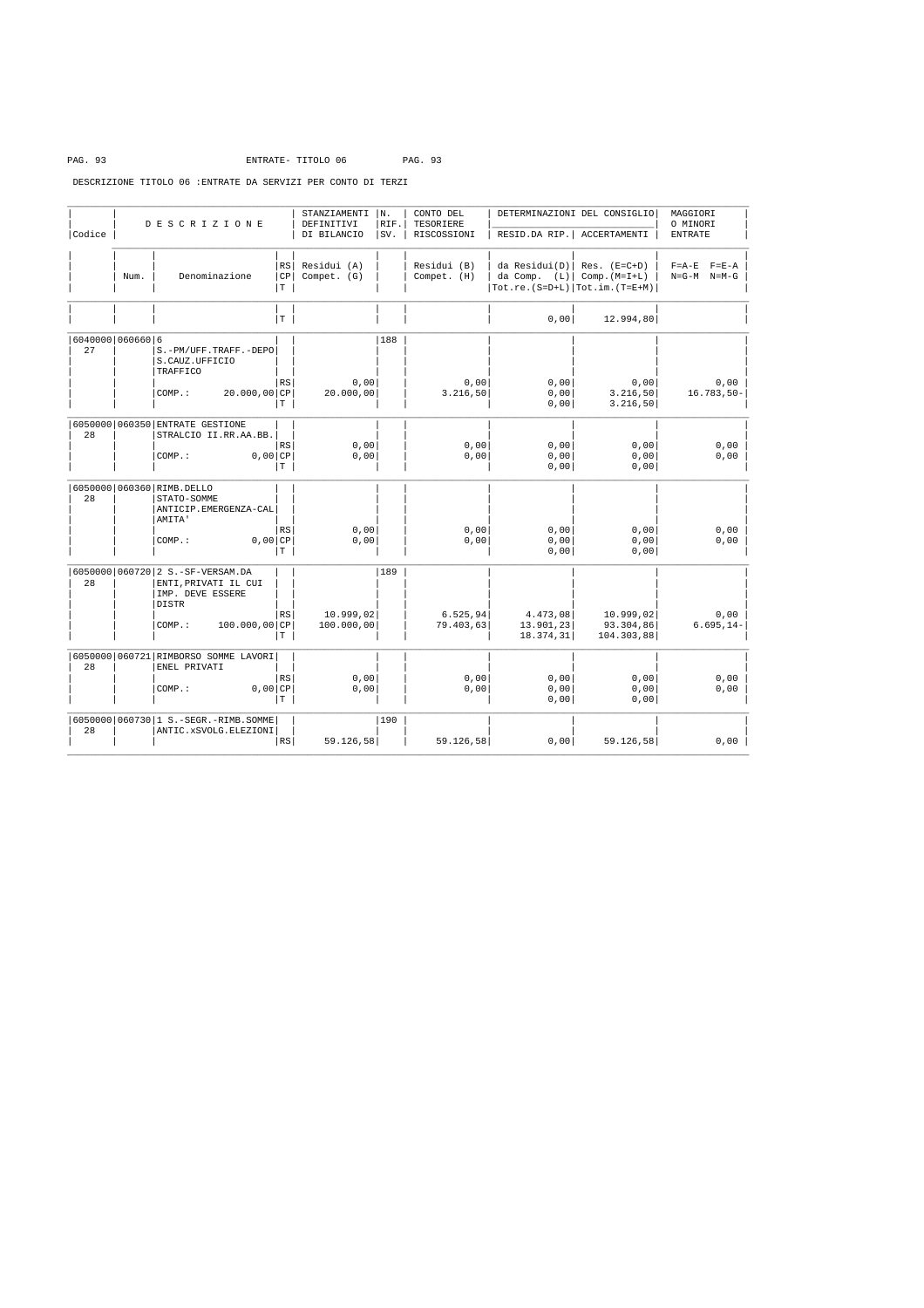## PAG. 94 ENTRATE- TITOLO 06 PAG. 94

| Codice                 |      | DESCRIZIONE                                                                                                    |                                  | STANZIAMENTI<br>N.<br>DEFINITIVI<br>DI BILANCIO | RIF.<br>lsv. | CONTO DEL<br>TESORIERE<br>RISCOSSIONI | RESID.DA RIP.   ACCERTAMENTI                                                                           | DETERMINAZIONI DEL CONSIGLIO        | MAGGIORI<br>O MINORI<br><b>ENTRATE</b>             |
|------------------------|------|----------------------------------------------------------------------------------------------------------------|----------------------------------|-------------------------------------------------|--------------|---------------------------------------|--------------------------------------------------------------------------------------------------------|-------------------------------------|----------------------------------------------------|
|                        | Num. | Denominazione                                                                                                  | RS<br>$_{\rm CP}$<br>$\mathbb T$ | Residui (A)<br>Compet. (G)                      |              | Residui (B)<br>Compet. (H)            | da Residui(D)   Res. (E=C+D)<br>da Comp. $(L)$ Comp. $(M=I+L)$<br>$ Tot.re.(S=D+L)   Tot.in.(T=E+M)  $ |                                     | $F = A - E$ $F = E - A$<br>$N = G - M$ $N = M - G$ |
|                        |      | 150.000,00 CP<br>COMP.:                                                                                        | T.                               | 150.000,00                                      |              | 0,00                                  | 0,00<br>0,00                                                                                           | 0,00<br>59.126,58                   | $150.000,00 -$                                     |
| 28                     |      | 6050000 060750 1 S.-SEGR-RIMB. SOMME<br>ANTIC. INDAGINI<br>STATIST.<br>COMP.:<br>$30.000,00$ CP                | RS<br>T.                         | 0,00<br>15.000,00                               | 191          | 0,00<br>0,00                          | 0,00<br>0,00<br>0,00                                                                                   | 0,00<br>0,00<br>0,00                | 0,00<br>$15.000,00 -$                              |
| 28                     |      | 6050000   060782   GESTIONE E.C.A.<br>$0.00$ <sub>c</sub> $P$<br>COMP.:                                        | RS<br>T.                         | 0,00<br>0,00                                    |              | 0,00<br>0,00                          | 0,00<br>0,00<br>0,00                                                                                   | 0,00<br>0,00<br>0,00                | 0,00<br>0,00                                       |
| 28                     |      | 6050000 060790 RESTIT. DALLO STATO<br>ICI '93 RIMB.AI<br>CONTRIB. - ART. 3<br>L.146/90<br>$0,00$  CP<br>COMP.: | RS<br>T.                         | 0,00<br>0,00                                    |              | 0,00<br>0,00                          | 0,00<br>0,00<br>0,00                                                                                   | 0,00<br>0,00<br>0,00                | 0,00<br>0,00                                       |
| 29                     |      | 6060000 060800 2 S.S.F.-ANTICIP.<br>FONDIXIL SERVIZIO<br><b>ECONOMATO</b><br>13.000.00 CP<br>COMP.:            | RS<br>T.                         | 13.000,00<br>13.000,00                          | 192          | 13,000,00<br>0,00                     | 0,00<br>13.000,00<br>13.000,00                                                                         | 13.000,00<br>13.000,00<br>26.000,00 | 0.00<br>0,00                                       |
| 6070000 060900 1<br>30 |      | S.-SEGR.-COSTIT.DEPOS<br>ITIXSPESE CONTRATT.E<br>DI ASTE<br>40.000.00 CP<br>COMP.:                             | RS<br>T.                         | 21,00<br>95.000,00                              | 193          | 0,00<br>88.813,30                     | 21,00<br>0,00<br>21,00                                                                                 | 21,00<br>88.813,30<br>88.834,30     | 0,00<br>$6.186, 70 -$                              |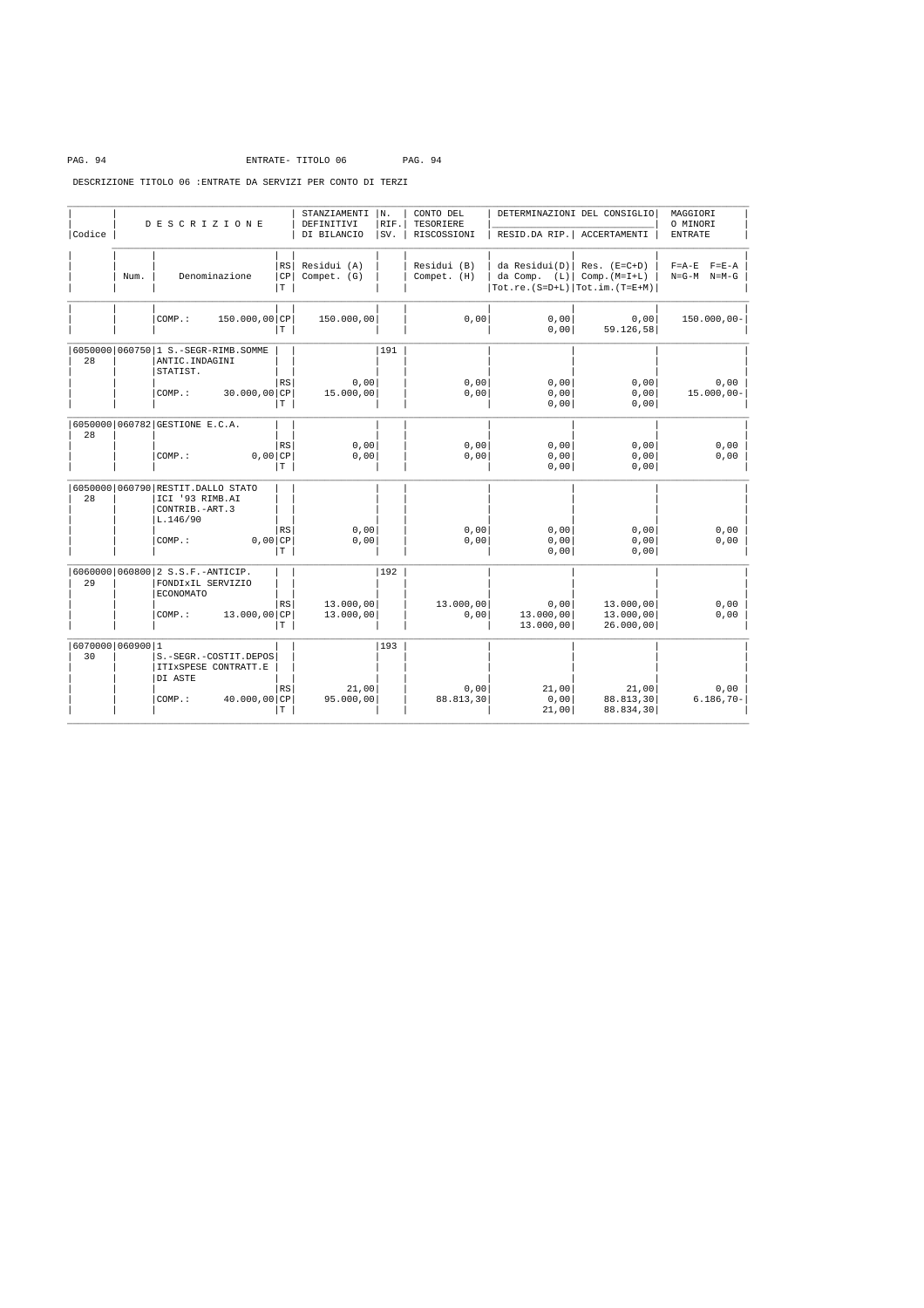### PAG. 95 ENTRATE - RIASSUNTO TITOLO 06 PAG. 95

| Codice | CATEGORIE                                      |                | STAMZIAMENTI<br>DEFINITIVI<br>DI BILANCIO | CONTO DEL<br>TESORIERE<br>RISCOSSIONI | DETERMINAZIONI DEL CONSIGLIO<br>RESID.DA RIP.<br>ACCERTAMENTI                                              | MAGGIORI<br>O MINORI<br><b>ENTRATE</b>            |
|--------|------------------------------------------------|----------------|-------------------------------------------|---------------------------------------|------------------------------------------------------------------------------------------------------------|---------------------------------------------------|
|        | Denominazione<br>Num.                          | RS.<br>CP<br>T | Residui (A)<br>$Compet.$ (G)              | Residui (B)<br>Compet. (H)            | da Residui(D)<br>$Res.$ $(E=C+D)$<br>da Comp. $(L)$ Comp. $(M=I+L)$<br>$Tot.re.(S=D+L)   Tot.in.(T=E+M)  $ | $F = A - E$ $F = E - A$<br>$N = G - M$<br>$N=M-G$ |
|        | TOT.TITOLO<br>$2.048.000.00$ CP<br>*COMPETEN.: | RS<br>т        | 83.146,62<br>2.093.000,00                 | 78.652,52<br>1.294.160, 43            | 4.494, 10<br>83.146,62<br>26.901,23<br>1.321.061,66<br>31.395,33<br>1.404.208,28                           | 0.00<br>771.938,34-                               |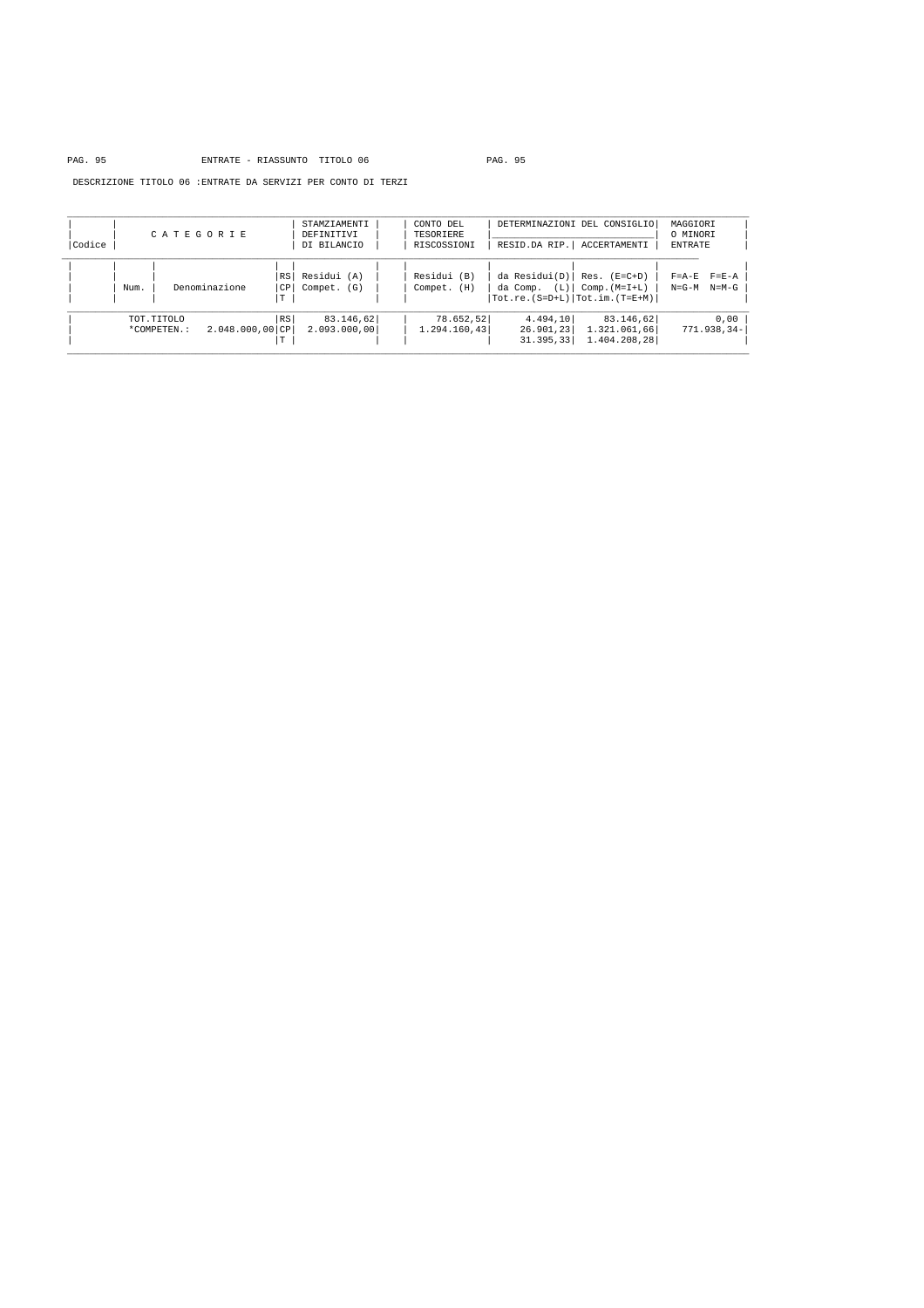| PAG. 96 | RIEPILOGO TITOLI * ENTRATE *                                                                                                         |                   |                               |                               | PAG. 96                                                            |                                                |                                                    |
|---------|--------------------------------------------------------------------------------------------------------------------------------------|-------------------|-------------------------------|-------------------------------|--------------------------------------------------------------------|------------------------------------------------|----------------------------------------------------|
|         | TITOLI                                                                                                                               |                   | STANZIAMENTI<br>DEFINITIVI    | CONTO DEL<br>TESORIERE        |                                                                    | DETERMINAZIONI DEL CONSIGLIO                   | MAGGIORI<br>O MINORI                               |
| cod     |                                                                                                                                      |                   | DI BILANCIO                   | RISCOSSIONI                   | RESID.DA RIP.                                                      | ACCERTAMENTI                                   | <b>ENTRATE</b>                                     |
|         | Denominazione                                                                                                                        | RS<br>CP<br>l T   | Residui (A)<br>Compet. (G)    | Residui (B)<br>Compet. (H)    | da Residui(D)<br>da Comp. (L)<br>$Tot.re.(S=D+L)   Tot.in.(T=E+M)$ | $Res.$ $(E=C+D)$<br>$Comp.(M=I+L)$             | $F = A - E$ $F = E - A$<br>$N = G - M$ $N = M - G$ |
|         | AVANZO D'AMMINISTRAZIONE<br>0.001<br>* COMPET. :<br>1.860.595,08<br>FONDO INI.CASSA                                                  |                   | 48.397,41<br>1.860.595,08     | 1.860.595,08                  |                                                                    | 1.860.595,08                                   | $48.397, 41 -$                                     |
|         | 01 ENTRATE TRIBUTARIE<br>* COMPET. :<br>$9.873.476,53$ CP                                                                            | RS<br>IТ          | 1.369.916,28<br>9.981.876, 32 | 1.067.952,43<br>8.497.605,41  | 93.312,57<br>1.518.157.62<br>1.611.470.19                          | 1.161.265,00<br>10.015.763,03<br>11.177.028,03 | $208.651, 28 -$<br>33.886,71                       |
|         | 02 ENTRATE DERIVANTI DA CONTRIB.<br>TRAFERIM. CORRENTI DELLO ST<br>TO, DELLA REGIONE E DI ALTRI E<br>851.846,31 CP<br>* COMPET. :    | RS<br>l T         | 369.812,52<br>961.111,96      | 356.618,39<br>573.209,81      | 6.343,97<br>316.361,69<br>322.705,66                               | 362.962,36<br>889.571,50<br>1.252.533,86       | $6.850, 16 -$<br>$71.540.46 -$                     |
|         | 03 ENTRATE EXTRATRIBUTARIE<br>* COMPET. :<br>3.221.181.86 CP                                                                         | RS<br>ΙT.         | 1.137.627,49<br>3.569.567,74  | 799.285,03<br>2.438.088,76    | 338.319,44<br>982.990,04<br>1.321.309.48                           | 1.137.604.47<br>3.421.078,80<br>4.558.683,27   | $23.02-$<br>148.488,94-                            |
|         | 04 ENTRATE DETRIVANTI DA ALIENAZ<br>IONI.DA TRASFERIMENTI DI CAPI<br>ALE E DA RISCOSSIONE DI CREDI<br>* COMPET. :<br>3.637.436.00 CP | RS<br>IΤ          | 3.886.428,63<br>4.197.272,54  | 832.254,35<br>1.028.797,60    | 3.056.311, 11<br>219.021,85<br>3.275.332,96                        | 3.888.565,46<br>1.247.819,45<br>5.136.384,91   | 2.136,83<br>$2.949.453,09-$                        |
|         | 05 ENTRATE DERIVANTI DA ACCENSIO<br>NE DI PRESTITI<br>$0.00$ <sub>c</sub> $P$<br>* COMPET. :                                         | RS<br>T.          | 850.000,00<br>0,00            | 0,00<br>0,00                  | 850.000,00<br>0,00<br>850.000,00                                   | 850.000,00<br>0.00<br>850.000,00               | 0,00<br>0,00                                       |
|         | 06 ENTRATE DA SERVIZI PER CONTO<br>DI TERZI<br>* COMPET. :<br>$2.048.000,00$ CP                                                      | $_{\rm RS}$<br>IТ | 83.146,62<br>2.093.000,00     | 78.652,52<br>1.294.160,43     | 4.494, 10<br>26.901, 23<br>31.395,33                               | 83.146,62<br>1.321.061,66<br>1.404.208,28      | 0,00<br>771.938,34-                                |
|         | * COMPET. : 19.631.940.70 CP                                                                                                         | <b>RS</b><br>ΙT.  | 9.557.526,62<br>20.851.225,97 | 4.995.357,80<br>13.831.862.01 | 4.348.781,19<br>3.063.432.43<br>7.412.213.62                       | 9.344.138,99<br>16.895.294,44<br>26.239.433,43 | $213.387.63-$<br>$3.955.931,53-$                   |

| (*) MINORI | ACCERTAMENTI (R)              | $-226.083.78$   |
|------------|-------------------------------|-----------------|
|            | (*) MAGGIORI ACCERTAMENTI (R) | 12.696.15       |
|            | (*) MINORI ACCERTAMENTI (C)   | $-4.206.306.42$ |
|            | (*) MAGGIORI ACCERTAMENTI (C) | 298.772.30      |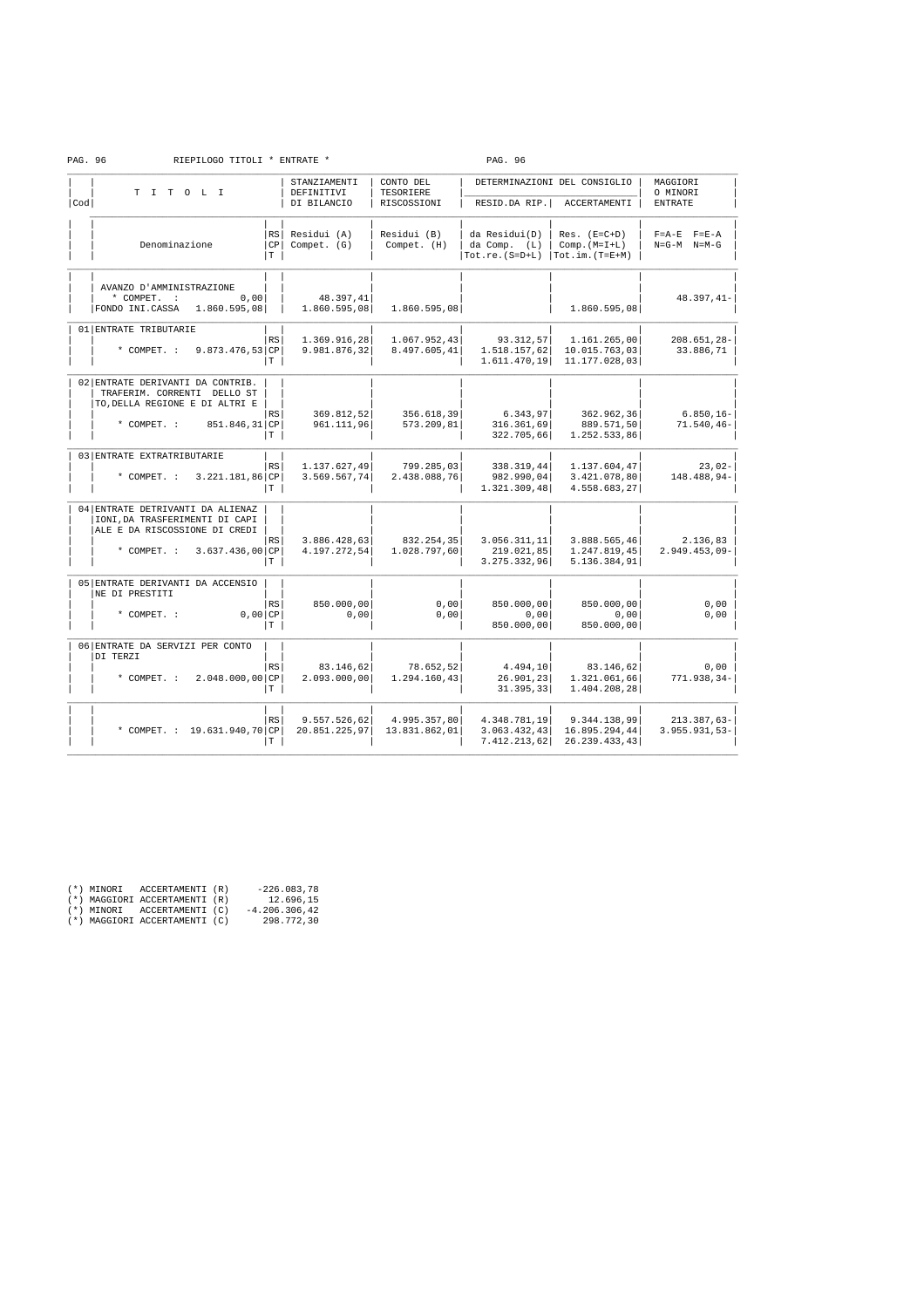### SPESE - TITOLO 01 PAG. 1

### DESCRIZIONE TITOLO 01 : SPESE CORRENTI

| Codice |      | DESCRIZIONE           |                | STANZIAMENTI<br>DEFINITIVI<br>DI BILANCIO | N.<br>RIF.<br>SV. | CONTO DEL<br>TESORIERE<br>PAGAMENTI | RESID.DA RIP.                                                          | DETERMINAZIONI DEL CONSIGLIO<br>IMPEGNI | MINORI<br>RESIDUI O<br>ECONOMIE |
|--------|------|-----------------------|----------------|-------------------------------------------|-------------------|-------------------------------------|------------------------------------------------------------------------|-----------------------------------------|---------------------------------|
|        | Num. | Denominazione         | RS!<br>CP<br>Т | Residui<br>(A)<br>$Compet.$ (G)           |                   | Residui (B)<br>Compet. (H)          | da Residui(D)<br>da Comp. (L)<br>Tot.re. $(S=D+L)$   Tot.im. $(T=E+M)$ | $Res.$ $(E=C+D)$<br>$Comp.(M=I+L)$      | $(F=A-E)$<br>$( N = G - M )$    |
|        |      |                       |                |                                           |                   |                                     |                                                                        |                                         |                                 |
|        |      | ********************* |                |                                           |                   |                                     |                                                                        |                                         |                                 |
|        |      | - TOTALE TITOLO       |                |                                           |                   |                                     |                                                                        |                                         |                                 |
|        |      |                       | RS             | 0,00                                      |                   | 0,00                                | 0,00                                                                   | 0,00                                    | 0,00                            |
|        |      | COMP:<br>$0.00$ CP    |                | 0,00                                      |                   | 0,00                                | 0,00                                                                   | 0,00                                    | 0,00                            |
|        |      |                       | m              |                                           |                   |                                     | 0,00                                                                   | 0,00                                    |                                 |

 $PAG. 1$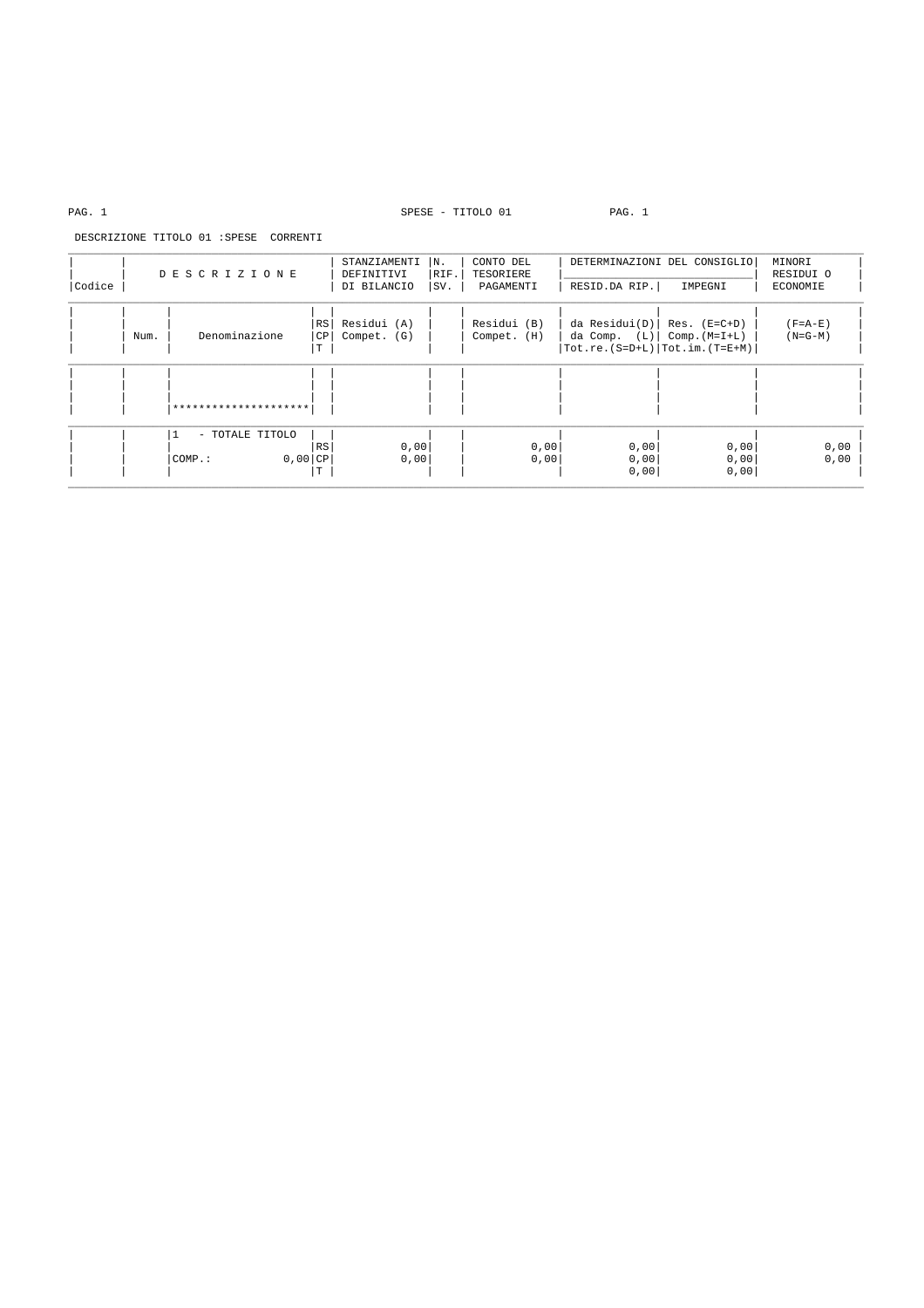### PAG. 2 SPESE - TITOLO 01 - FUNZIONE 01 PAG. 2

| Codice                |      | DESCRIZIONE                                                                            |                   | STANZIAMENTI<br>$ N$ .<br>DEFINITIVI<br>DI BILANCIO | RIF.<br>Isv. | CONTO DEL<br>TESORIERE<br>PAGAMENTI | RESID.DA RIP.                                     | DETERMINAZIONI DEL CONSIGLIO<br>IMPEGNI                 | MINORI<br>RESIDUI 0<br>ECONOMIE |
|-----------------------|------|----------------------------------------------------------------------------------------|-------------------|-----------------------------------------------------|--------------|-------------------------------------|---------------------------------------------------|---------------------------------------------------------|---------------------------------|
|                       | Num. | Denominazione                                                                          | RS<br>CP<br>IТ    | Residui (A)<br>$Compet.$ (G)                        |              | Residui (B)<br>Compet. (H)          | da Residui(D)<br>da Comp. $(L)  $ Comp. $(M=I+L)$ | $Res.$ $(E=C+D)$<br>$Tot.re.(S=D+L)   Tot.in.(T=E+M)  $ | $(F=A-E)$<br>$(N = G - M)$      |
|                       |      | 1 - FUNZIONE 01<br>Funzioni generali di<br>amministrazione di<br>********************* |                   |                                                     |              |                                     |                                                   |                                                         |                                 |
|                       |      | 1 01 - SERV. 01<br>Organi istituzionali,<br>partecipazione e<br>decentra- mento        |                   |                                                     |              |                                     |                                                   |                                                         |                                 |
| 1010101 Personale     |      | $0,00$  CP<br>COMP:                                                                    | RS<br>T           | 421,69<br>0,00                                      |              | 0,00<br>0,00                        | 0,00<br>0,00<br>0,00                              | 0,00<br>0,00<br>0,00                                    | $421,69-$<br>0,00               |
|                       |      | 1010102 Acquisto di beni di consumo<br>e/o di materie prime<br>COMP:<br>2.550,00 CP    | RS<br>IТ          | 242,74<br>2.150,00                                  |              | 242,74<br>545,94                    | 0,00<br>1.604,06<br>1.604,06                      | 242,74<br>2.150,00<br>2.392,74                          | 0,00<br>0,00                    |
|                       |      | 1010103 Prestazioni di servizi<br>COMP.:<br>167.511,63 CP                              | RS<br> T          | 44.029,29<br>167.901,63                             |              | 34.653,18<br>129.175,20             | 6.478,99<br>38.683,88<br>45.162,87                | 41.132,17<br>167.859,08<br>208.991, 25                  | $2.897, 12 -$<br>$42,55-$       |
| 1010105 Trasferimenti |      | COMP.:<br>$0,00$  CP                                                                   | RS<br>IΤ.         | 0,00<br>0,00                                        |              | 0,00<br>0,00                        | 0,00<br>0,00<br>0,00                              | 0,00<br>0,00<br>0,00                                    | 0,00<br>0,00                    |
|                       |      | 1010107 Imposte e tasse<br>10.668,16 CP<br>COMP.:                                      | RS<br>$\mathbb T$ | 1.442,58<br>10.643,23                               |              | 1.136,07<br>9.967,69                | 0,00<br>675,54<br>675, 54                         | 1.136,07<br>10.643, 23<br>11.779, 30                    | $306.51 -$<br>0,00              |
|                       |      | 1010108 Oneri straordinari<br>della<br>gestione corrente<br>$62.020,03$ CP<br>COMP.:   | RS<br>$\mathbf T$ | 120,91<br>62.020,03                                 |              | 108,90<br>12.020,03                 | 0,00<br>2.265,12<br>2.265, 12                     | 108,90<br>14.285,15<br>14.394,05                        | $12,01-$<br>47.734,88-          |
|                       |      | 1 01 T.SERV. 01                                                                        | RS                | 46.257, 21                                          |              | 36.140.89                           | 6.478,99                                          | 42.619,88                                               | $3.637, 33 -$                   |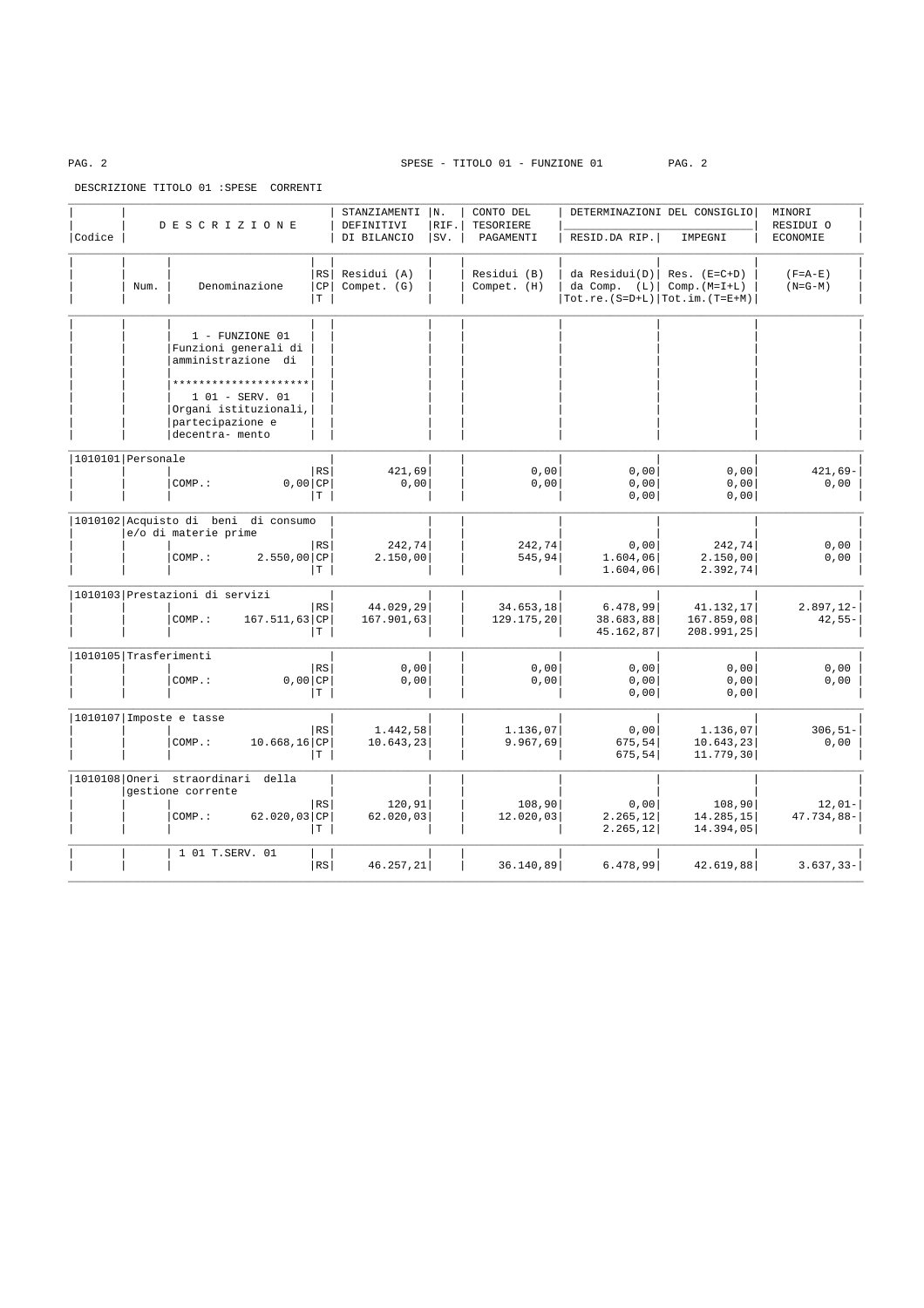### PAG. 3 SPESE - TITOLO 01 - FUNZIONE 01 PAG. 3

| Codice                |      | DESCRIZIONE                       |                                         |                   | STANZIAMENTI<br>DEFINITIVI<br>DI BILANCIO | $ N$ .<br>RIF.<br>SV. | CONTO DEL<br>TESORIERE<br>PAGAMENTI | RESID.DA RIP.                    | DETERMINAZIONI DEL CONSIGLIO<br>IMPEGNI                                                               | MINORI<br>RESIDUI 0<br><b>ECONOMIE</b> |
|-----------------------|------|-----------------------------------|-----------------------------------------|-------------------|-------------------------------------------|-----------------------|-------------------------------------|----------------------------------|-------------------------------------------------------------------------------------------------------|----------------------------------------|
|                       | Num. |                                   | Denominazione                           | RS<br>CP<br>IΤ    | Residui (A)<br>$Compet.$ (G)              |                       | Residui (B)<br>Compet. (H)          |                                  | da Residui(D)   Res. $(E=C+D)$<br>da Comp. $(L)$ Comp. $(M=I+L)$<br>$Tot.re.(S=D+L)   Tot.in.(T=E+M)$ | $(F = A - E)$<br>$(N = G - M)$         |
|                       |      | COMP:                             | 242.749,82 CP                           | T.                | 242.714,89                                |                       | 151.708,86                          | 43.228,60<br>49.707,59           | 194.937,46<br>237.557,34                                                                              | $47.777.43-$                           |
|                       |      | personale e<br>organizzazione     | 1 01 - SERV. 02<br>Segreteria generale, |                   |                                           |                       |                                     |                                  |                                                                                                       |                                        |
| 1010201 Personale     |      | COMP:                             | 499.711,93 CP                           | <b>RS</b><br>T.   | 20.885,47<br>499.934,57                   |                       | 3.458,98<br>496.250,45              | 1.517,22<br>3.094,82<br>4.612,04 | 4.976,20<br>499.345,27<br>504.321, 47                                                                 | $15.909, 27 -$<br>$589, 30 -$          |
|                       |      |                                   | 1010202 Acquisto di beni di consumo     |                   |                                           |                       |                                     |                                  |                                                                                                       |                                        |
|                       |      | e/o di materie prime              |                                         | RS                | 49,88                                     |                       | 44,72                               | 0,00                             | 44,72                                                                                                 | $5, 16 -$                              |
|                       |      | COMP.:                            | 4.289,00 CP                             | T                 | 4.610,47                                  |                       | 4.525,97                            | 60,08<br>60,08                   | 4.586,05<br>4.630,77                                                                                  | $24, 42-$                              |
|                       |      | 1010203 Prestazioni di servizi    |                                         |                   |                                           |                       |                                     |                                  |                                                                                                       |                                        |
|                       |      | COMP:                             | 1.620,00 CP                             | RS<br>$\mathbf T$ | 51,41<br>1.370,00                         |                       | 51,41<br>1.296,25                   | 0,00<br>71,47<br>71,47           | 51, 41<br>1.367,72<br>1.419, 13                                                                       | 0.00<br>$2, 28 -$                      |
|                       |      | 1010204 Utilizzo di beni di terzi |                                         |                   |                                           |                       |                                     |                                  |                                                                                                       |                                        |
|                       |      | COMP.:                            | $0,00$  CP                              | RS<br>$\mathbb T$ | 0,00<br>0,00                              |                       | 0,00<br>0,00                        | 0,00<br>0,00<br>0,00             | 0,00<br>0,00<br>0,00                                                                                  | 0,00<br>0,00                           |
| 1010205 Trasferimenti |      |                                   |                                         |                   |                                           |                       |                                     |                                  |                                                                                                       |                                        |
|                       |      | COMP:                             | 10.300,00 CP                            | RS<br>$\mathbf T$ | 383,66<br>14.955,72                       |                       | 383,66<br>13.185,90                 | 0,00<br>1.769,82<br>1.769, 82    | 383,66<br>14.955,72<br>15.339,38                                                                      | 0,00<br>0,00                           |
|                       |      | 1010207 Imposte e tasse           |                                         |                   |                                           |                       |                                     |                                  |                                                                                                       |                                        |
|                       |      | COMP.:                            | 30.743,39 CP                            | RS<br>T           | 2.147,31<br>30.939,60                     |                       | 124,63<br>30.613,90                 | 723,72<br>325,70<br>1.049, 42    | 848,35<br>30.939,60<br>31.787,95                                                                      | $1.298,96 -$<br>0,00                   |
|                       |      | 1 01 T.SERV. 02                   |                                         |                   |                                           |                       |                                     |                                  |                                                                                                       |                                        |
|                       |      | COMP:                             | 546.664, 32 CP                          | RS                | 23.517,73<br>551.810,36                   |                       | 4.063,40<br>545.872,47              | 2.240,94<br>5.321,89             | 6.304,34<br>551.194,36                                                                                | $17.213.39 -$<br>$616,00-$             |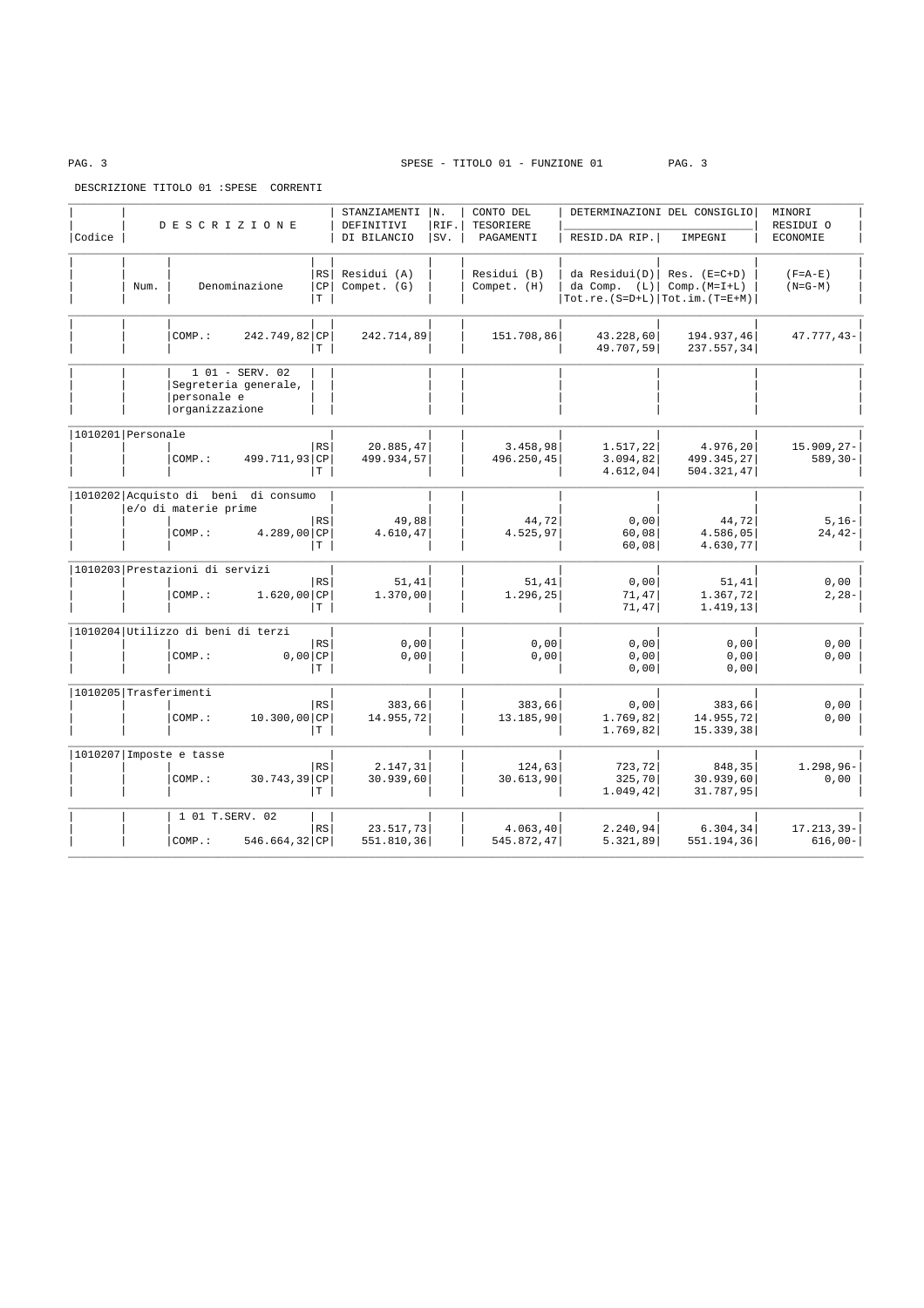### PAG. 4 SPESE - TITOLO 01 - FUNZIONE 01 PAG. 4

| Codice            |      | DESCRIZIONE                                                                                                           |                          | STANZIAMENTI<br>DEFINITIVI<br>DI BILANCIO | $ N$ .<br>RIF.<br>SV. | CONTO DEL<br>TESORIERE<br>PAGAMENTI | RESID.DA RIP.                                                    | DETERMINAZIONI DEL CONSIGLIO<br>IMPEGNI | MINORI<br>RESIDUI 0<br><b>ECONOMIE</b> |
|-------------------|------|-----------------------------------------------------------------------------------------------------------------------|--------------------------|-------------------------------------------|-----------------------|-------------------------------------|------------------------------------------------------------------|-----------------------------------------|----------------------------------------|
|                   | Num. | Denominazione                                                                                                         | RS<br>CP<br>IΤ           | Residui (A)<br>$Compet.$ (G)              |                       | Residui (B)<br>$Compet.$ (H)        | da Residui(D)   Res. $(E=C+D)$<br>da Comp. $(L)$ Comp. $(M=I+L)$ | $ Tot.re.(S=D+L)   Tot.in.(T=E+M)  $    | $(F=A-E)$<br>$(N = G - M)$             |
|                   |      |                                                                                                                       | T                        |                                           |                       |                                     | 7.562,83                                                         | 557.498,70                              |                                        |
|                   |      | 1 01 - SERV. 03<br>Gestione economica,<br>finaziaria,<br>programmazione,<br>provveditorato e<br>controllo di gestione |                          |                                           |                       |                                     |                                                                  |                                         |                                        |
| 1010301 Personale |      | 186.381,08 CP<br>COMP:                                                                                                | RS<br>T                  | 0.00<br>186.381,08                        |                       | 0.00<br>186.270,25                  | 0.001<br>110,83<br>110,83                                        | 0.00<br>186.381,08<br>186.381,08        | 0.00<br>0,00                           |
|                   |      | 1010302 Acquisto di beni di consumo<br>e/o di materie prime                                                           |                          |                                           |                       |                                     |                                                                  |                                         |                                        |
|                   |      | COMP:                                                                                                                 | RS<br>$6.700,00$ CP<br>T | 2.225, 19<br>6.096, 14                    |                       | 2.063, 41<br>3.633,92               | 0,00<br>2.462,22<br>2.462, 22                                    | 2.063, 41<br>6.096, 14<br>8.159, 55     | $161,78-$<br>0,00                      |
|                   |      | 1010303 Prestazioni di servizi                                                                                        | RS                       | 2.460,00                                  |                       | 2.110,17                            | 0,00                                                             | 2.110, 17                               | $349,83-$                              |
|                   |      | COMP:                                                                                                                 | 4.400,00 CP<br>T         | 4.162,57                                  |                       | 1.653,17                            | 2.494,80<br>2.494,80                                             | 4.147,97<br>6.258, 14                   | $14,60-$                               |
|                   |      | 1010307 Imposte e tasse                                                                                               | RS                       | 0,00                                      |                       | 0,00                                | 0,00                                                             | 0,00                                    | 0,00                                   |
|                   |      | COMP.:                                                                                                                | 11,608,00 CP<br>T.       | 11.608,00                                 |                       | 11.598,27                           | 1,73<br>1,73                                                     | 11.600,00<br>11.600,00                  | $8,00-$                                |
|                   |      | 1 01 T.SERV. 03<br>209.089,08 CP<br>COMP:                                                                             | RS<br>T                  | 4.685,19<br>208.247,79                    |                       | 4.173,58<br>203.155,61              | 0,00<br>5.069, 58<br>5.069, 58                                   | 4.173,58<br>208.225,19<br>212.398,77    | $511,61-$<br>$22,60-$                  |
|                   |      | 1 01 - SERV. 04<br>Gestione delle<br>entrate tributarie e<br>servizi Fisca- li                                        |                          |                                           |                       |                                     |                                                                  |                                         |                                        |
| 1010401 Personale |      |                                                                                                                       | RS                       | 5.444, 48                                 |                       | 3.802, 25                           | 1.642, 23                                                        | 5.444, 48                               | 0,00                                   |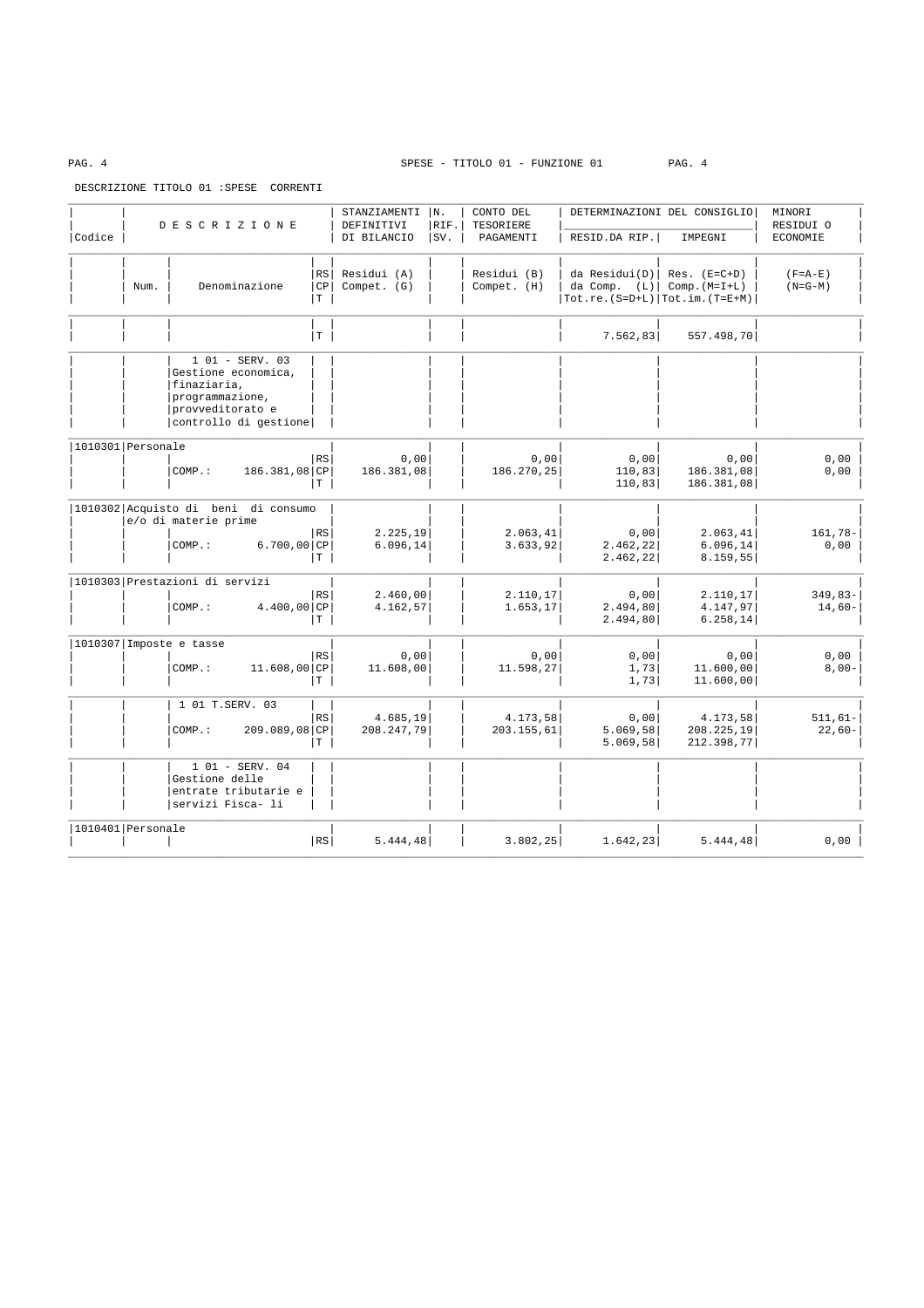### PAG. 5 SPESE - TITOLO 01 - FUNZIONE 01 PAG. 5

| Codice                |      | DESCRIZIONE                                                                           |                        | STANZIAMENTI<br>$ N$ .<br>RIF.<br>DEFINITIVI<br>DI BILANCIO<br>lsv. | CONTO DEL<br>TESORIERE<br>PAGAMENTI | RESID.DA RIP.                          | DETERMINAZIONI DEL CONSIGLIO<br>IMPEGNI                                                               | MINORI<br>RESIDUI 0<br><b>ECONOMIE</b> |
|-----------------------|------|---------------------------------------------------------------------------------------|------------------------|---------------------------------------------------------------------|-------------------------------------|----------------------------------------|-------------------------------------------------------------------------------------------------------|----------------------------------------|
|                       | Num. | Denominazione                                                                         | RS<br>CP<br>IΤ         | Residui (A)<br>$Compet.$ (G)                                        | Residui (B)<br>Compet. (H)          |                                        | da Residui(D)   Res. $(E=C+D)$<br>da Comp. $(L)$ Comp. $(M=I+L)$<br>$Tot.re.(S=D+L)   Tot.in.(T=E+M)$ | $(F=A-E)$<br>$( N = G - M )$           |
|                       |      | COMP:<br>79.008,93 CP                                                                 | T                      | 75.196,64                                                           | 70.458,58                           | 3.424, 27<br>5.066, 50                 | 73.882,85<br>79.327,33                                                                                | $1.313,79-$                            |
|                       |      | 1010402 Acquisto di beni di consumo<br>e/o di materie prime<br>COMP:<br>$2.500,00$ CP | RS<br>T.               | 0,00<br>2.500,00                                                    | 0,00<br>534,68                      | 0,00<br>1.965,32<br>1.965, 32          | 0,00<br>2.500,00<br>2.500,00                                                                          | 0,00<br>0,00                           |
|                       |      | 1010403 Prestazioni di servizi<br>COMP:<br>34.200,00 CP                               | RS<br>T                | 51.538,52<br>30.701,20                                              | 12.048,86<br>26.739,10              | 38.246,30<br>3.960, 90<br>42.207, 20   | 50.295, 16<br>30.700,00<br>80.995, 16                                                                 | $1.243, 36 -$<br>$1,20-$               |
| 1010405 Trasferimenti |      | COMP.:                                                                                | RS<br>$0,00$  CP<br>T. | 0,00<br>109.670,00                                                  | 0,00<br>0,00                        | 0,00<br>84.576,75<br>84.576,75         | 0,00<br>84.576,75<br>84.576,75                                                                        | 0.00<br>$25.093, 25 -$                 |
|                       |      | 1010407 Imposte e tasse<br>$5.208, 48$ CP<br>COMP:                                    | RS<br>T                | 370.61<br>4.953,80                                                  | 260,27<br>4.638,93                  | 110, 34<br>229,22<br>339,56            | 370.61<br>4.868,15<br>5.238,76                                                                        | 0.00<br>$85,65-$                       |
|                       |      | 1010408 Oneri straordinari della<br>gestione corrente<br>COMP.:<br>11,000,00 CP       | RS<br>T.               | 42.065,81<br>10.000,00                                              | 6.802, 33<br>0, 37                  | 35.263, 48<br>9.999.63<br>45.263, 11   | 42.065,81<br>10.000,00<br>52.065, 81                                                                  | 0,00<br>0,00                           |
|                       |      | 1 01 T.SERV. 04<br>131.917,41 CP<br>COMP:                                             | RS<br>T.               | 99.419,42<br>233.021,64                                             | 22.913,71<br>102.371,66             | 75.262, 35<br>104.156,09<br>179.418,44 | 98.176,06<br>206.527,75<br>304.703, 81                                                                | $1.243, 36 -$<br>$26.493.89 -$         |
|                       |      | 1 01 - SERV. 05<br>Gestione dei beni<br>demaniali e<br>patrimoniali                   |                        |                                                                     |                                     |                                        |                                                                                                       |                                        |
| 1010501 Personale     |      |                                                                                       | RS                     | 106, 37                                                             | 0,00                                | 0,00                                   | 0,00                                                                                                  | $106, 37 -$                            |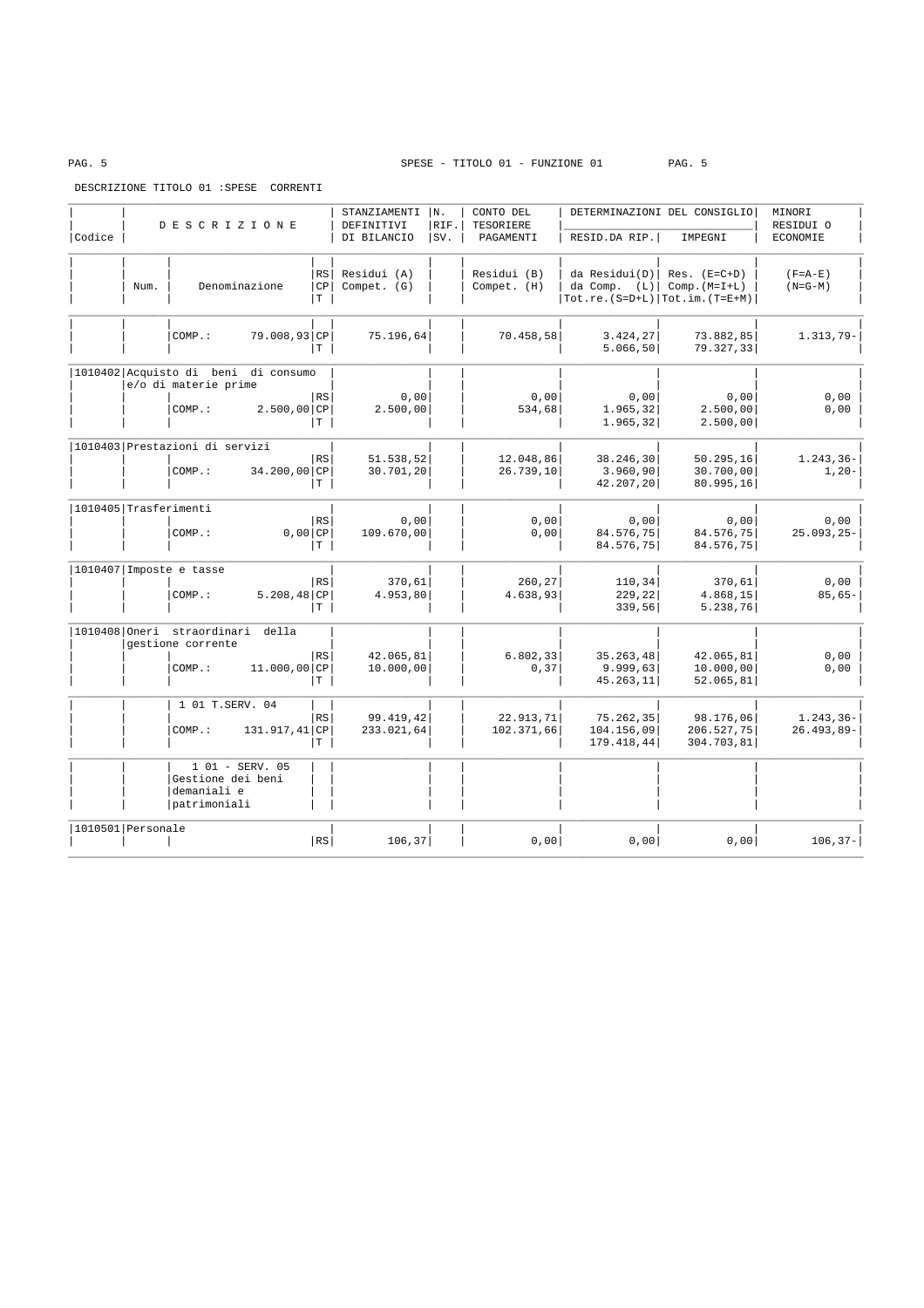### PAG. 6 SPESE - TITOLO 01 - FUNZIONE 01 PAG. 6

| Codice            |      | DESCRIZIONE                                               |                                                       |                   | STANZIAMENTI<br>DEFINITIVI<br>DI BILANCIO | $ N$ .<br>RIF.<br>SV. | CONTO DEL<br>TESORIERE<br>PAGAMENTI | RESID.DA RIP.                         | DETERMINAZIONI DEL CONSIGLIO<br>IMPEGNI                          | MINORI<br>RESIDUI 0<br><b>ECONOMIE</b> |
|-------------------|------|-----------------------------------------------------------|-------------------------------------------------------|-------------------|-------------------------------------------|-----------------------|-------------------------------------|---------------------------------------|------------------------------------------------------------------|----------------------------------------|
|                   | Num. |                                                           | Denominazione                                         | RS<br>CP<br>IΤ    | Residui (A)<br>$Compet.$ (G)              |                       | Residui (B)<br>Compet. (H)          | Tot.re. $(S=D+L)$   Tot.im. $(T=E+M)$ | da Residui(D)   Res. $(E=C+D)$<br>da Comp. $(L)$ Comp. $(M=I+L)$ | $(F=A-E)$<br>$(N = G - M)$             |
|                   |      | COMP:                                                     | 84.683,03 CP                                          | T                 | 81.960,66                                 |                       | 81.879,33                           | 76, 33<br>76, 33                      | 81.955,66<br>81.955,66                                           | $5,00-$                                |
|                   |      | e/o di materie prime<br>COMP:                             | 1010502 Acquisto di beni di consumo<br>1.300,00 CP    | RS<br>T           | 99,64<br>1,300,00                         |                       | 99,64<br>546,34                     | 0,00<br>102,66<br>102,66              | 99,64<br>649,00<br>748,64                                        | 0,00<br>$651,00-$                      |
|                   |      | 1010503 Prestazioni di servizi<br>COMP:                   | 89.550,00 CP                                          | RS<br>T           | 5.891,41<br>123.750,00                    |                       | 5.665, 64<br>120.514,04             | 0,00<br>3.218,95<br>3.218,95          | 5.665, 64<br>123.732,99<br>129.398,63                            | $225,77-$<br>$17,01-$                  |
|                   |      | 1010507 Imposte e tasse<br>COMP.:                         | $5.401, 64$ CP                                        | RS<br>T.          | 0,00<br>5.401,64                          |                       | 0,00<br>5.398,95                    | 0,00<br>2,69<br>2,69                  | 0,00<br>5.401, 64<br>5.401, 64                                   | 0.00<br>0,00                           |
|                   |      | 1010508 Oneri straordinari<br>gestione corrente<br>COMP.: | della<br>$3.840,00$ CP                                | RS<br>T           | 3.840,00<br>3.840,00                      |                       | 0,00<br>0,00                        | 3.840,00<br>3.840,00<br>7.680,00      | 3.840,00<br>3.840,00<br>7.680,00                                 | 0,00<br>0,00                           |
|                   |      | 1 01 T.SERV. 05<br>COMP.:                                 | 184.774,67 CP                                         | RS<br>T.          | 9.937,42<br>216.252,30                    |                       | 5.765,28<br>208.338,66              | 3.840,00<br>7.240,63<br>11.080,63     | 9.605, 28<br>215.579,29<br>225.184,57                            | $332, 14-$<br>$673,01-$                |
|                   |      | Ufficio tecnico                                           | 1 01 - SERV. 06                                       |                   |                                           |                       |                                     |                                       |                                                                  |                                        |
| 1010601 Personale |      | COMP.:                                                    | 299.441,42 CP                                         | RS<br>$\mathbf T$ | 15.620,67<br>317.906,50                   |                       | 15.514,64<br>298.632,42             | 106,03<br>9.543,36<br>9.649,39        | 15.620.67<br>308.175,78<br>323.796, 45                           | 0,00<br>$9.730, 72 -$                  |
|                   |      | e/o di materie prime<br>COMP:                             | 1010602 Acquisto di beni di consumo<br>$37.000,00$ CP | RS                | 4.222,41<br>47.378,87                     |                       | 4.222,41<br>39.011, 27              | 0,00<br>7.568, 27                     | 4.222,41<br>46.579,54                                            | 0,00<br>$799, 33 -$                    |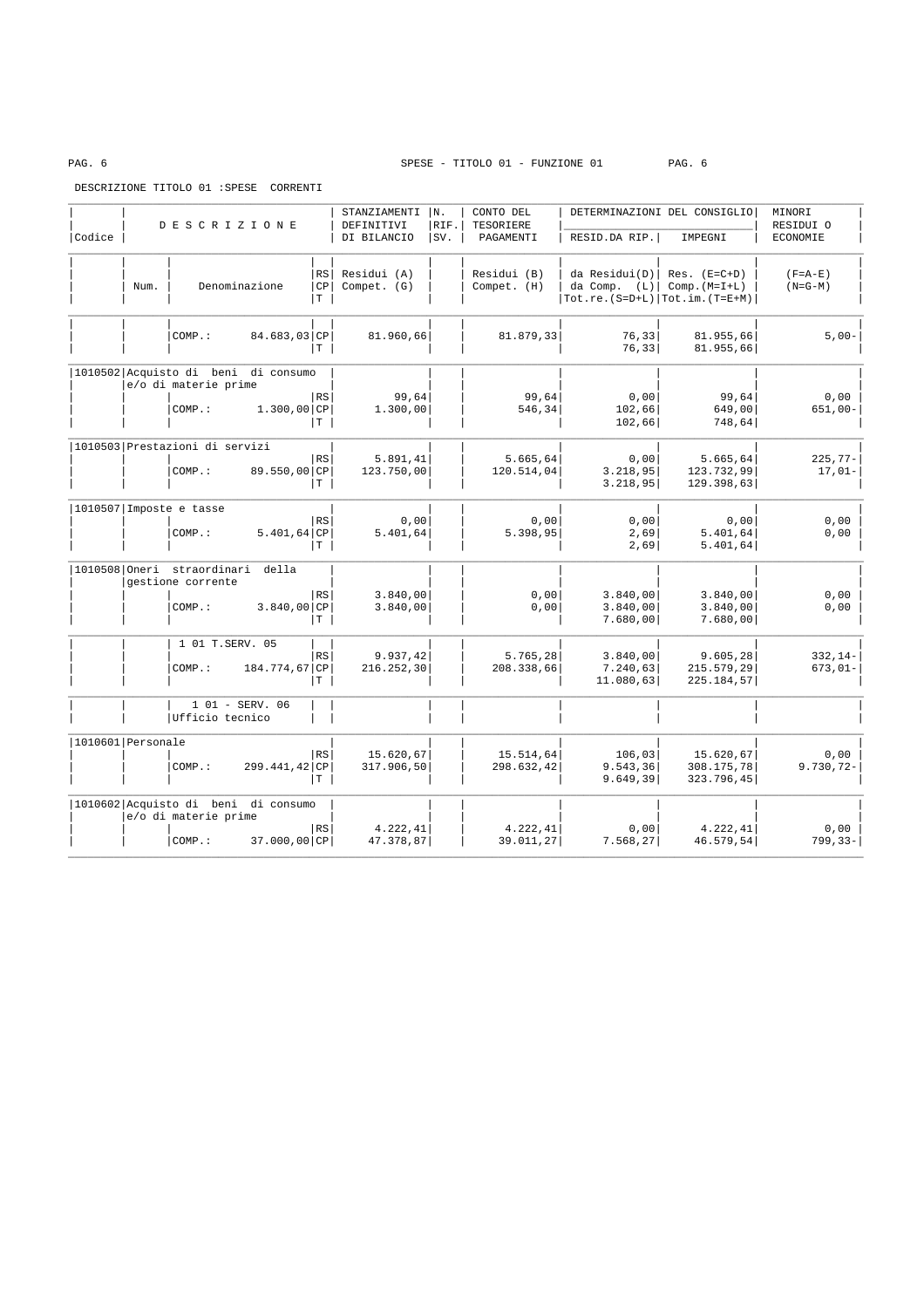### PAG. 7 SPESE - TITOLO 01 - FUNZIONE 01 PAG. 7

| Codice                |      | DESCRIZIONE                                                                                |                       | STANZIAMENTI<br>$ N$ .<br>RIF.<br>DEFINITIVI<br>DI BILANCIO<br>SV. | CONTO DEL<br>TESORIERE<br>PAGAMENTI | RESID.DA RIP.                                                    | DETERMINAZIONI DEL CONSIGLIO<br>IMPEGNI | MINORI<br>RESIDUI 0<br><b>ECONOMIE</b> |
|-----------------------|------|--------------------------------------------------------------------------------------------|-----------------------|--------------------------------------------------------------------|-------------------------------------|------------------------------------------------------------------|-----------------------------------------|----------------------------------------|
|                       | Num. | Denominazione                                                                              | RS<br>CP<br>IΤ        | Residui (A)<br>$Compet.$ (G)                                       | Residui (B)<br>Compet. (H)          | da Residui(D)   Res. $(E=C+D)$<br>da Comp. $(L)$ Comp. $(M=I+L)$ | $ Tot.re.(S=D+L)   Tot.in.(T=E+M)$      | $(F = A - E)$<br>$(N = G - M)$         |
|                       |      |                                                                                            | T                     |                                                                    |                                     | 7.568, 27                                                        | 50.801,95                               |                                        |
|                       |      | 1010603 Prestazioni di servizi<br>COMP:<br>41.900,00 CP                                    | RS<br>T               | 7.032,50<br>32.375,32                                              | 6.580,59<br>26.422,25               | 0,00<br>5.841, 67<br>5.841, 67                                   | 6.580,59<br>32.263,92<br>38.844, 51     | $451, 91 -$<br>$111, 40-$              |
| 1010605 Trasferimenti |      | COMP:                                                                                      | RS<br>$0,00$  CP<br>T | 0,00<br>0,00                                                       | 0,00<br>0,00                        | 0,00<br>0,00<br>0,00                                             | 0,00<br>0,00<br>0,00                    | 0,00<br>0,00                           |
|                       |      | 1010606 Interessi passivi e oneri fina<br>nziari diversi<br>18.538,35 CP<br>COMP:          | RS<br>T.              | 0,00<br>18.538,35                                                  | 0,00<br>18.538,35                   | 0,00<br>0,00<br>0,00                                             | 0,00<br>18.538,35<br>18.538, 35         | 0,00<br>0,00                           |
|                       |      | 1010607 Imposte e tasse<br>21.161, 35 CP<br>COMP:                                          | RS<br>T.              | 1.180,39<br>22.394,21                                              | 1.180,39<br>20.763,50               | 0,00<br>967,88<br>967,88                                         | 1.180, 39<br>21.731,38<br>22.911,77     | 0,00<br>$662,83-$                      |
|                       |      | 1 01 T.SERV. 06<br>COMP.:<br>418.041,12 CP                                                 | RS<br>T               | 28.055,97<br>438.593,25                                            | 27.498,03<br>403.367,79             | 106,03<br>23.921,18<br>24.027, 21                                | 27.604,06<br>427.288,97<br>454.893,03   | $451, 91 -$<br>$11.304, 28 -$          |
|                       |      | 1 01 - SERV. 07<br>Anagrafe, stato<br>civile, elettorale,<br>leva e servizio<br>statistico |                       |                                                                    |                                     |                                                                  |                                         |                                        |
| 1010701 Personale     |      | 202.808,49 CP<br>COMP.:                                                                    | RS<br>IΤ.             | 329,40<br>202.586,31                                               | 329,40<br>188.606,38                | 0,00<br>9.947,87<br>9.947,87                                     | 329, 40<br>198.554,25<br>198.883,65     | 0,00<br>$4.032,06-$                    |
|                       |      | 1010702 Acquisto di beni di consumo<br>e/o di materie prime                                | RS                    | 1.073,95                                                           | 663, 34                             | 397, 20                                                          | 1.060, 54                               | $13, 41 -$                             |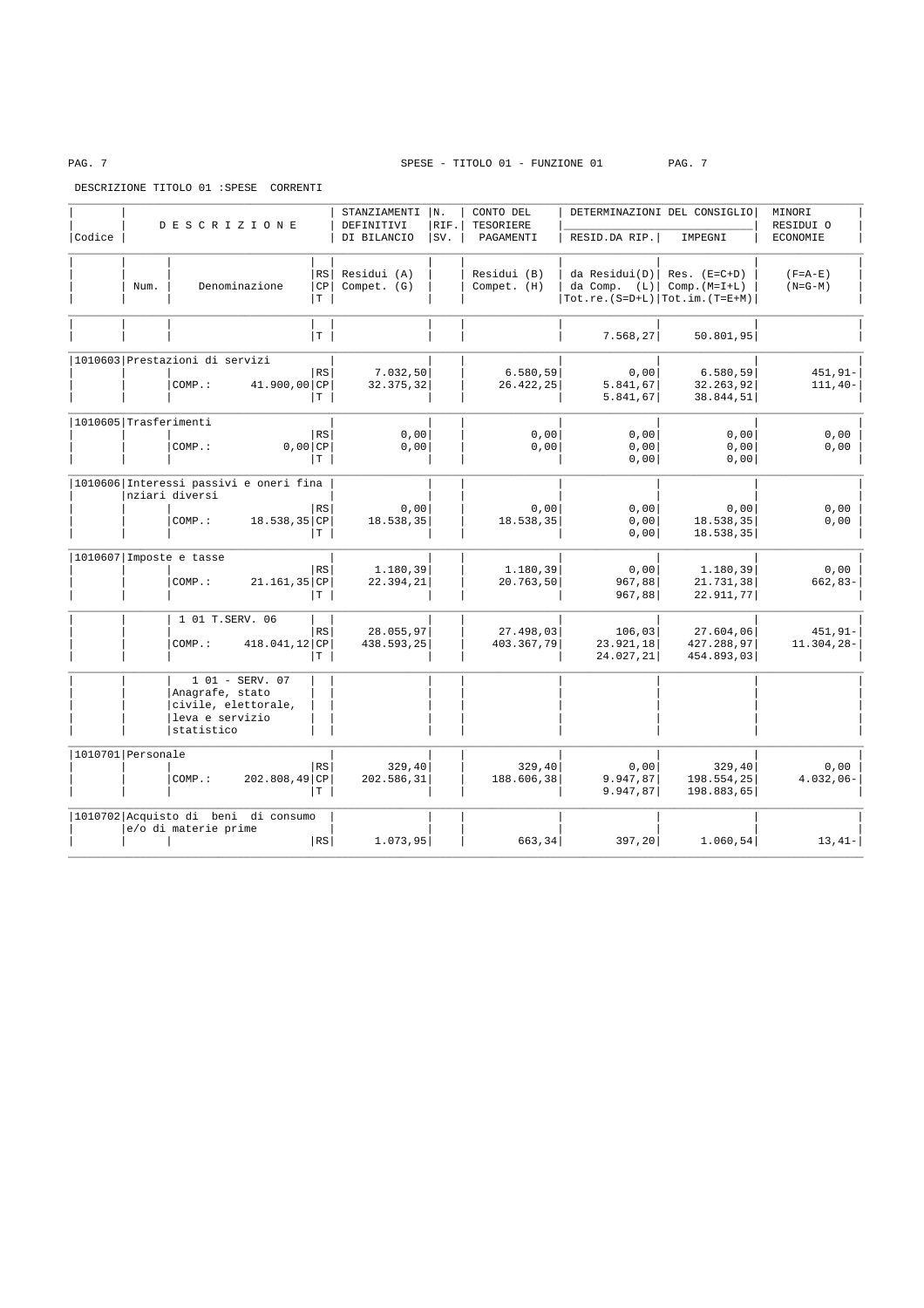### PAG. 8 PAG. 8 SPESE - TITOLO 01 - FUNZIONE 01

| Codice                |      | DESCRIZIONE                    |                                     |                   | STANZIAMENTI<br>DEFINITIVI<br>DI BILANCIO | $ N$ .<br>RIF.<br>lsv. | CONTO DEL<br>TESORIERE<br>PAGAMENTI | RESID.DA RIP.                                                        | DETERMINAZIONI DEL CONSIGLIO<br>IMPEGNI | MINORI<br>RESIDUI 0<br><b>ECONOMIE</b> |
|-----------------------|------|--------------------------------|-------------------------------------|-------------------|-------------------------------------------|------------------------|-------------------------------------|----------------------------------------------------------------------|-----------------------------------------|----------------------------------------|
|                       | Num. |                                | Denominazione                       | RS<br>CP<br>IΤ    | Residui (A)<br>$Compet.$ (G)              |                        | Residui (B)<br>Compet. (H)          | da Comp. $(L)$ Comp. $(M=I+L)$<br>$ Tot,re.(S=D+L)   Tot.in.(T=E+M)$ | da Residui(D)   Res. $(E=C+D)$          | $(F=A-E)$<br>$( N = G - M )$           |
|                       |      | COMP:                          | 7.100.00 CP                         | T.                | 8.100,00                                  |                        | 4.833,00                            | 2.807,64<br>3.204, 84                                                | 7.640, 64<br>8.701,18                   | $459, 36 -$                            |
|                       |      | 1010703 Prestazioni di servizi |                                     |                   |                                           |                        |                                     |                                                                      |                                         |                                        |
|                       |      | COMP:                          | 32.778,00 CP                        | RS<br>T.          | 1.123,72<br>32.462,60                     |                        | 1.123.72<br>24.809,92               | 0,00<br>1.137, 33<br>1.137, 33                                       | 1.123,72<br>25.947,25<br>27.070,97      | 0,00<br>$6.515, 35 -$                  |
| 1010705 Trasferimenti |      |                                |                                     |                   |                                           |                        |                                     |                                                                      |                                         |                                        |
|                       |      | COMP:                          | $2.000.00$ $CP$                     | RS<br>l T         | 1.430,62<br>1,000,00                      |                        | 1.430,62<br>0,00                    | 0,00<br>1.000,00<br>1.000,00                                         | 1.430,62<br>1.000,00<br>2.430,62        | 0.00<br>0,00                           |
|                       |      | 1010707 Imposte e tasse        |                                     |                   |                                           |                        |                                     |                                                                      |                                         |                                        |
|                       |      | COMP:                          | 14.971,49 CP                        | RS<br>T           | 146,33<br>14.971,49                       |                        | 87,46<br>13.466,00                  | 0,00<br>671,54<br>671, 54                                            | 87,46<br>14.137,54<br>14.225,00         | $58,87-$<br>$833,95-$                  |
|                       |      | 1 01 T.SERV. 07                |                                     |                   |                                           |                        |                                     |                                                                      |                                         |                                        |
|                       |      | COMP:                          | 259.657,98 CP                       | RS<br>T           | 4.104,02<br>259.120,40                    |                        | 3.634,54<br>231.715,30              | 397,20<br>15.564,38<br>15.961,58                                     | 4.031,74<br>247.279,68<br>251.311,42    | $72, 28 -$<br>11.840,72-               |
|                       |      | Altri servizi<br>qenerali      | 1 01 - SERV. 08                     |                   |                                           |                        |                                     |                                                                      |                                         |                                        |
| 1010801 Personale     |      |                                |                                     |                   |                                           |                        |                                     |                                                                      |                                         |                                        |
|                       |      | COMP.:                         | 556.004,37 CP                       | RS<br>T.          | 230.570,92<br>525.731,07                  |                        | 188.748,75<br>352.187,85            | 11.628, 37<br>171.790,66<br>183.419,03                               | 200.377,12<br>523.978,51<br>724.355,63  | $30.193.80 -$<br>$1.752, 56 -$         |
|                       |      |                                | 1010802 Acquisto di beni di consumo |                   |                                           |                        |                                     |                                                                      |                                         |                                        |
|                       |      | e/o di materie prime           |                                     |                   |                                           |                        |                                     |                                                                      |                                         |                                        |
|                       |      | COMP:                          | 33.350,00 CP                        | RS<br>$\mathbf T$ | 7.423,45<br>30.000,00                     |                        | 6.477,15<br>21.446,75               | 0,00<br>7.240,18<br>7.240, 18                                        | 6.477, 15<br>28.686,93<br>35.164,08     | $946, 30 -$<br>$1.313.07-$             |
|                       |      | 1010803 Prestazioni di servizi |                                     |                   |                                           |                        |                                     |                                                                      |                                         |                                        |
|                       |      | COMP:                          | 418.003,00 CP                       | RS<br>Т           | 292.492,48<br>406.024,03                  |                        | 102.158,86<br>244.981,68            | 182.861,20<br>153.913,06<br>336.774,26                               | 285.020,06<br>398.894,74<br>683.914,80  | $7.472.42-$<br>$7.129, 29 -$           |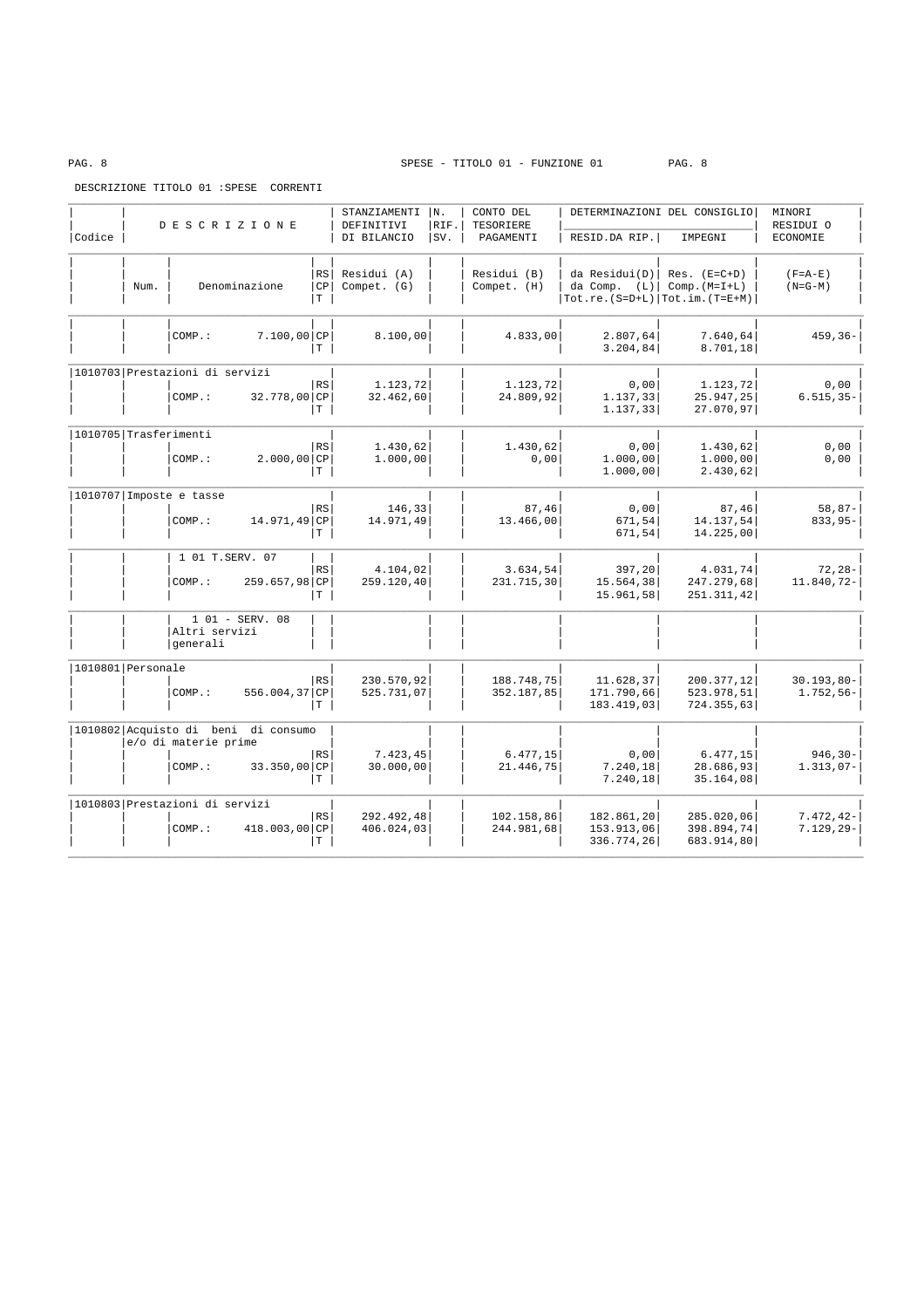### PAG. 9 SPESE - TITOLO 01 - FUNZIONE 01 PAG. 9

| Codice |                       |                                                 | DESCRIZIONE                                            |                   | STANZIAMENTI<br>DEFINITIVI<br>DI BILANCIO | $ N$ .<br>RIF.<br>SV. | CONTO DEL<br>TESORIERE<br>PAGAMENTI | RESID.DA RIP.                                                    | DETERMINAZIONI DEL CONSIGLIO<br>IMPEGNI    | MINORI<br>RESIDUI 0<br><b>ECONOMIE</b> |
|--------|-----------------------|-------------------------------------------------|--------------------------------------------------------|-------------------|-------------------------------------------|-----------------------|-------------------------------------|------------------------------------------------------------------|--------------------------------------------|----------------------------------------|
|        | Num.                  |                                                 | Denominazione                                          | RS<br>CP<br>IΤ    | Residui (A)<br>$Compet.$ (G)              |                       | Residui (B)<br>Compet. (H)          | da Residui(D)   Res. $(E=C+D)$<br>da Comp. $(L)$ Comp. $(M=I+L)$ | $ Tot.re.(S=D+L)   Tot.in.(T=E+M)$         | $(F = A - E)$<br>$(N = G - M)$         |
|        |                       |                                                 |                                                        |                   |                                           |                       |                                     |                                                                  |                                            |                                        |
|        |                       | 1010804 Utilizzo di beni di terzi<br>COMP:      | $0,00$  CP                                             | RS<br>T           | 0,00<br>0,00                              |                       | 0,00<br>0,00                        | 0,00<br>0,00<br>0,00                                             | 0,00<br>0,00<br>0,00                       | 0,00<br>0,00                           |
|        | 1010805 Trasferimenti | COMP.:                                          | $0,00$  CP                                             | RS<br>T           | 0,00<br>0,00                              |                       | 0,00<br>0,00                        | 0,00<br>0,00<br>0,00                                             | 0,00<br>0,00<br>0,00                       | 0,00<br>0,00                           |
|        |                       | nziari diversi<br>COMP.:                        | 1010806 Interessi passivi e oneri fina<br>69.590,34 CP | RS<br>$\mathbf T$ | 0,00<br>69.590,34                         |                       | 0,00<br>69.590,33                   | 0,00<br>0,00<br>0,00                                             | 0,00<br>69.590,33<br>69.590, 33            | 0,00<br>$0,01-$                        |
|        |                       | 1010807 Imposte e tasse<br>COMP:                | 77.948,48 CP                                           | RS<br>IΤ.         | 20.370,04<br>140.969,68                   |                       | 10.061,02<br>21.235,15              | 1.504, 37<br>117.563,96<br>119.068,33                            | 11.565,39<br>138.799,11<br>150.364,50      | $8.804,65-$<br>$2.170, 57 -$           |
|        |                       | 1010808 Oneri straordinari<br>gestione corrente | della                                                  |                   |                                           |                       |                                     |                                                                  |                                            |                                        |
|        |                       | COMP.:                                          | 1.500,00 CP                                            | RS<br>IΤ.         | 14.852,94<br>4.573,69                     |                       | 4.968,34<br>4.189,68                | 9.884,60<br>0,00<br>9.884,60                                     | 14.852,94<br>4.189,68<br>19.042,62         | 0,00<br>$384,01-$                      |
|        |                       |                                                 | 1010810 Fondo svalutazione crediti                     |                   |                                           |                       |                                     |                                                                  |                                            |                                        |
|        |                       | COMP:                                           | $5.000,00$ CP                                          | RS<br>$\mathbb T$ | 0.00<br>5.000,00                          |                       | 0.00<br>0,00                        | 0,00<br>0,00<br>0,00                                             | 0,00<br>0,00<br>0,00                       | 0.00<br>$5.000,00 -$                   |
|        |                       | 1010811 Fondo di riserva<br>COMP.:              | 120.000,00 CP                                          | RS<br>T           | 0,00<br>0,00                              |                       | 0,00<br>0,00                        | 0,00<br>0,00<br>0,00                                             | 0,00<br>0,00<br>0,00                       | 0,00<br>0,00                           |
|        |                       | 1 01 T.SERV. 08<br>COMP.:                       | 1.281.396,19 CP                                        | RS<br>T           | 565.709,83<br>1.181.888,81                |                       | 312.414,12<br>713.631,44            | 205.878,54<br>450.507,86<br>656.386,40                           | 518.292,66<br>1.164.139,30<br>1.682.431,96 | 47.417,17-<br>$17.749, 51 -$           |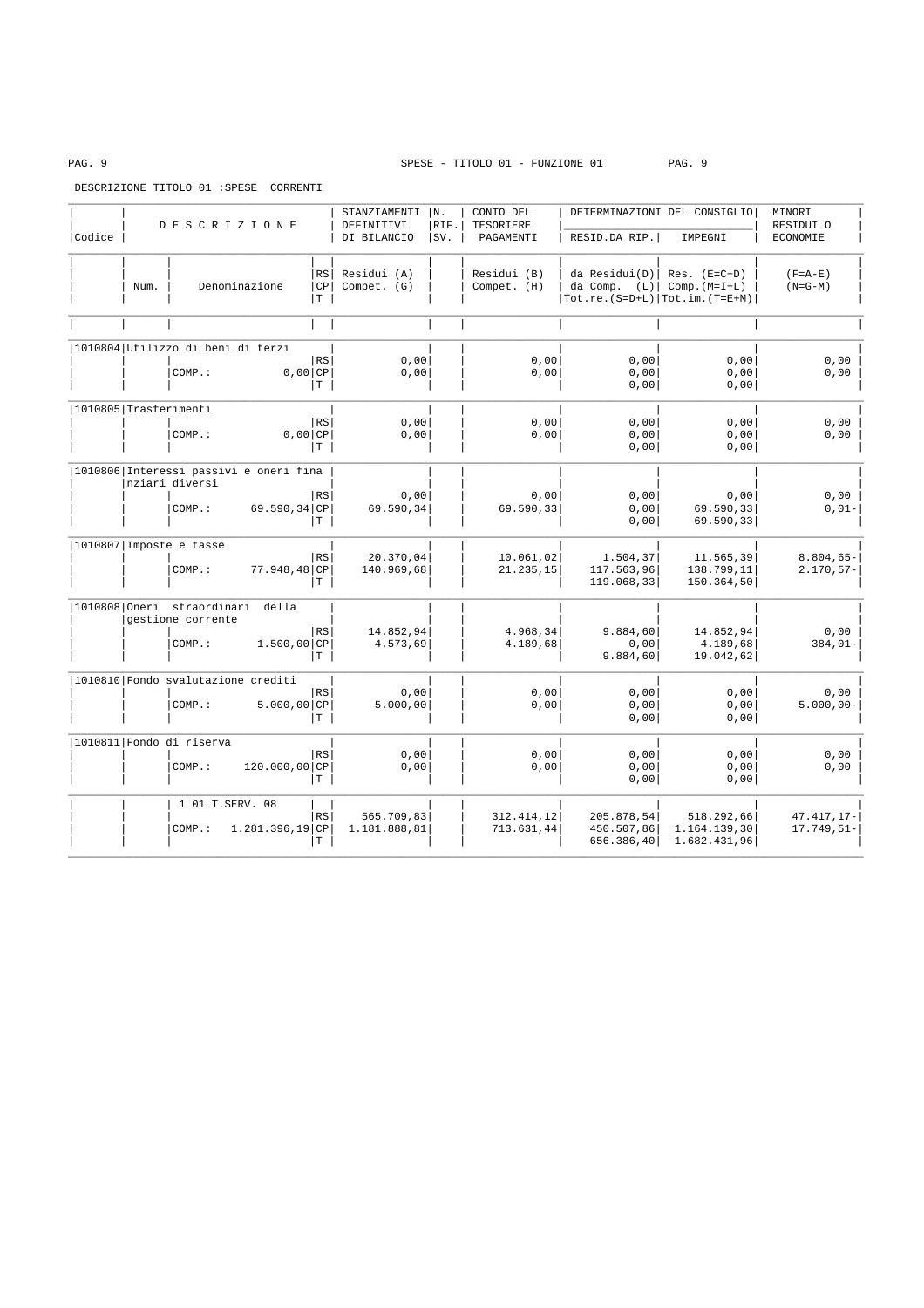PAG. 10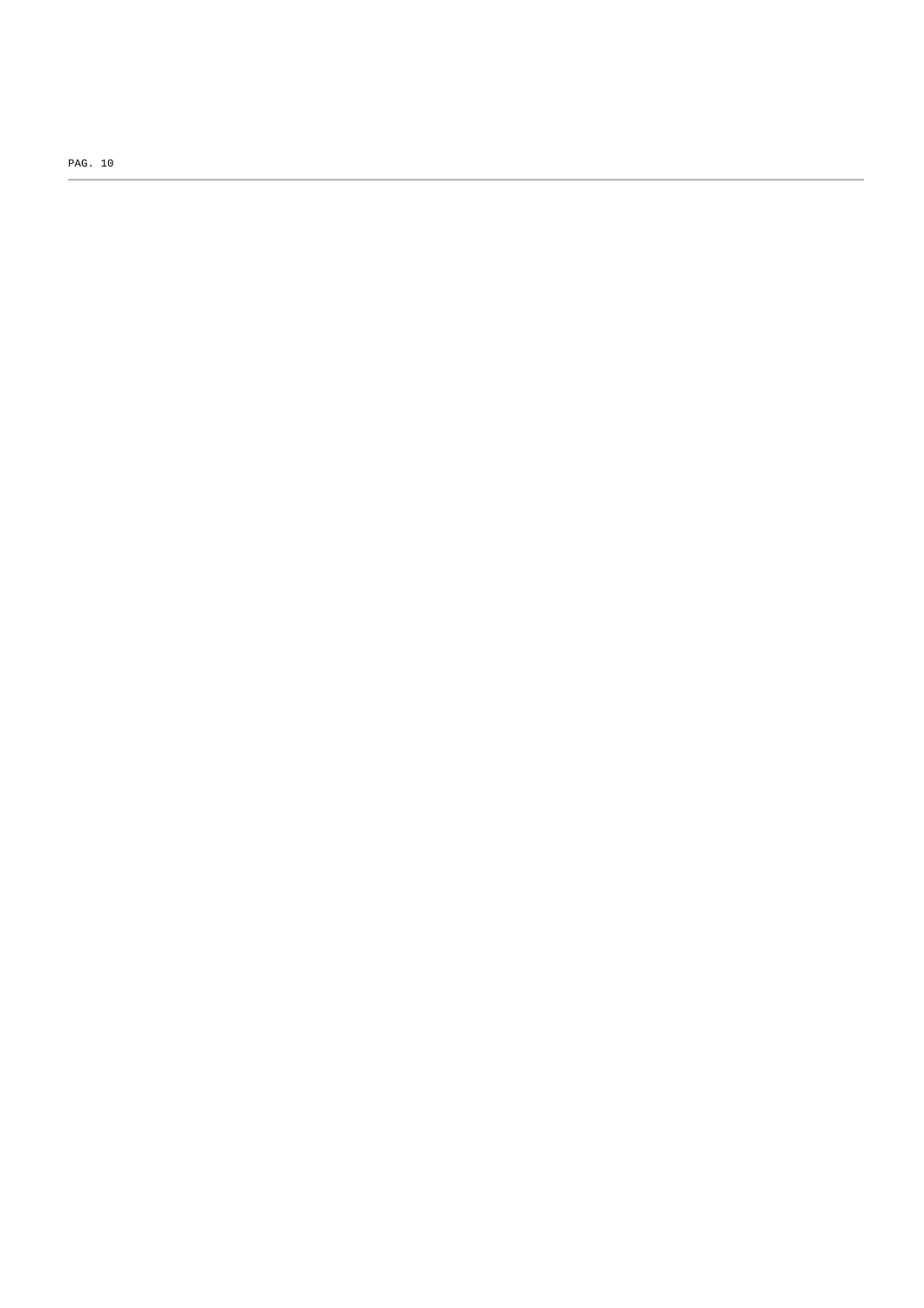### PAG. 11 SPESE TITOLO 01 - RIASSUNTO FUNZIONE 01 PAG. 11

|        |      | SERVIZI                                                                                |                 | STAMZIAMENTI<br>DEFINITIVI | CONTO DEL<br>TESORIERE       |                                       | DETERMINAZIONI DEL CONSIGLIO                                                                             | MINORI<br>RESIDUI 0             |
|--------|------|----------------------------------------------------------------------------------------|-----------------|----------------------------|------------------------------|---------------------------------------|----------------------------------------------------------------------------------------------------------|---------------------------------|
| Codice |      |                                                                                        |                 | DI BILANCIO                | PAGAMENTI                    | RESID.DA RIP.                         | IMPEGNI                                                                                                  | ECONOMIE                        |
|        | Num. | Denominazione                                                                          | RS<br>CP<br>IΤ. | Residui (A)<br>Compet. (G) | Residui (B)<br>$Compet.$ (H) |                                       | da Residui(D)   Res. $(E=C+D)$<br>da Comp. $(L)$ Comp. $(M=I+L)$<br>$ Tot.re.(S=D+L)   Tot.in.(T=E+M)  $ | $(F=A-E)$<br>$(N = G - M)$      |
|        |      | SERV. 0001<br>Organi istituzionali,<br>partecipazione e d<br>$COMP$ :<br>242.749,82 CP | RS<br>T.        | 46.257,21<br>242.714,89    | 36.140,89<br>151.708,86      | 6.478,99<br>43.228,60<br>49.707,59    | 42.619,88<br>194.937,46<br>237.557,34                                                                    | $3.637, 33 -$<br>$47.777, 43 -$ |
|        |      | SERV. 0002<br>Segreteria generale,<br>personale e organizza<br>COMP:<br>546.664,32 CP  | RS<br>т         | 23.517,73<br>551.810,36    | 4.063, 40<br>545.872,47      | 2.240,94<br>5.321,89<br>7.562,83      | 6.304, 34<br>551.194,36<br>557.498,70                                                                    | $17.213,39-$<br>$616,00-$       |
|        |      | SERV. 0003<br>Gestione economica, f<br>inaziaria, programmaz<br>COMP:<br>209.089,08 CP | RS<br>T.        | 4.685,19<br>208.247,79     | 4.173,58<br>203.155.61       | 0,00<br>5.069, 58<br>5.069, 58        | 4.173,58<br>208.225,19<br>212.398,77                                                                     | $511,61-$<br>$22,60-$           |
|        |      | SERV. 0004<br>Gestione delle entrat<br>e tributarie e serviz<br>COMP:<br>131.917,41 CP | RS<br>T.        | 99.419,42<br>233.021,64    | 22.913, 71<br>102.371,66     | 75.262,35<br>104.156,09<br>179.418,44 | 98.176,06<br>206.527,75<br>304.703,81                                                                    | $1.243, 36 -$<br>$26.493,89-$   |
|        |      | SERV. 0005<br>Gestione dei beni dem<br>aniali e patrimoniali<br>COMP:<br>184.774,67 CP | RS<br>T.        | 9.937, 42<br>216.252,30    | 5.765, 28<br>208.338,66      | 3.840,00<br>7.240,63<br>11.080,63     | 9.605, 28<br>215.579,29<br>225.184,57                                                                    | $332,14-$<br>$673,01-$          |
|        |      | SERV. 0006<br>Ufficio tecnico<br>COMP:<br>418.041,12 CP                                | RS              | 28.055,97<br>438.593,25    | 27.498,03<br>403.367,79      | 106,03<br>23.921, 18<br>24.027,21     | 27.604,06<br>427.288,97<br>454.893,03                                                                    | $451, 91 -$<br>$11.304, 28 -$   |
|        |      | SERV. 0007<br>Anagrafe, stato civil<br>e, elettorale, leva e                           | RS              | 4.104,02                   | 3.634,54                     | 397, 20                               | 4.031,74                                                                                                 | $72, 28 -$                      |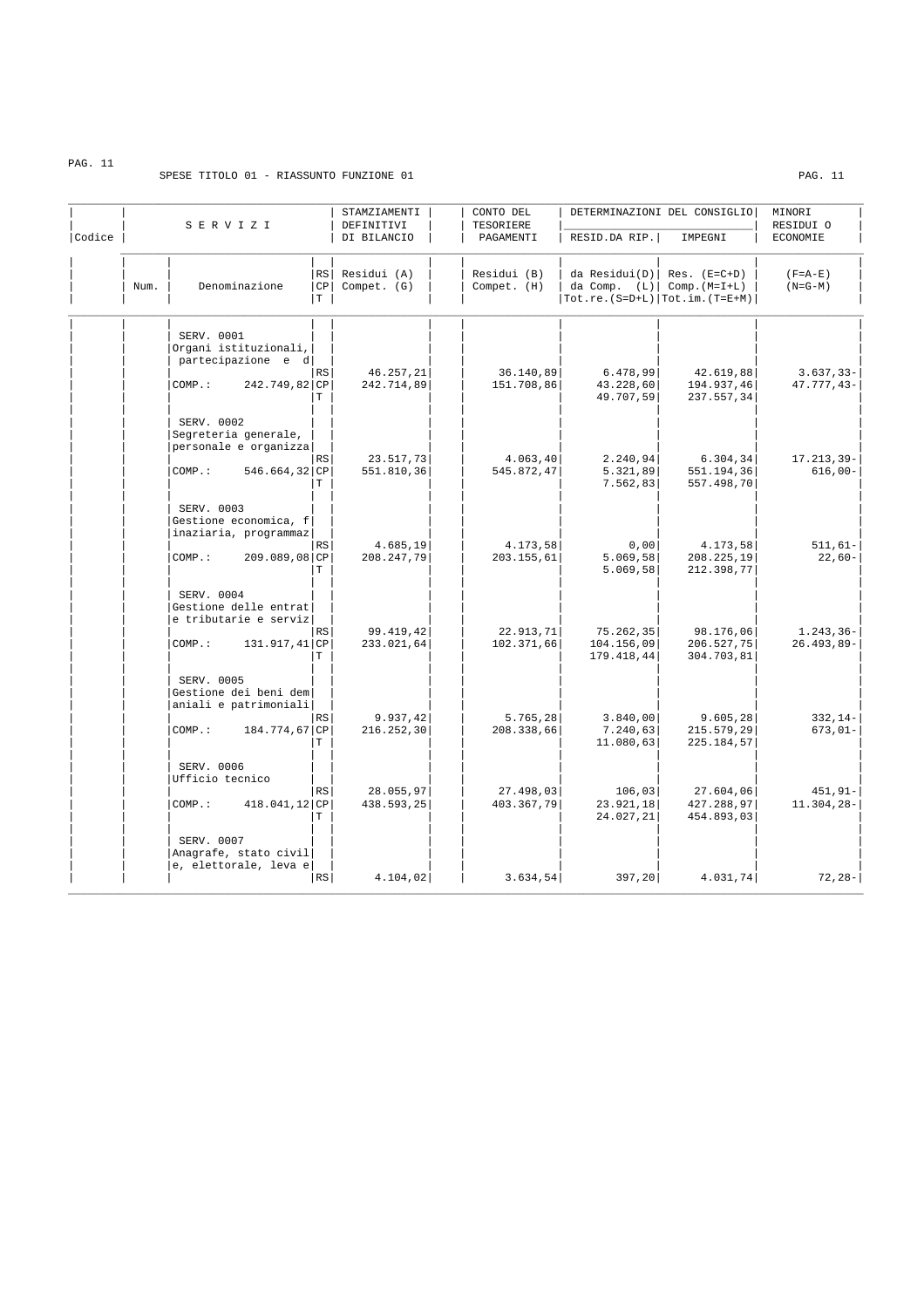| PAG. 12 | SPESE TITOLO 01 - RIASSUNTO FUNZIONE 01 | PAG. |
|---------|-----------------------------------------|------|
|---------|-----------------------------------------|------|

| 259.657,98 CP<br>COMP.:     | 259.120.40   | 231.715,30   | 15.564,38   | 247.279.68   | 11.840,72-     |
|-----------------------------|--------------|--------------|-------------|--------------|----------------|
|                             |              |              | 15.961,58   | 251.311,42   |                |
| SERV. 0008                  |              |              |             |              |                |
| Altri servizi general       |              |              |             |              |                |
|                             |              |              |             |              |                |
| <b>RS</b>                   | 565.709.83   | 312.414,12   | 205.878,54  | 518.292,66   | $47.417.17 -$  |
| $1.281.396, 19$ CP<br>COMP: | 1.181.888,81 | 713.631,44   | 450.507,86  | 1.164.139.30 | $17.749.51 -$  |
|                             |              |              | 656.386,40  | 1.682.431,96 |                |
| 1 01 TOT.FUNZIONE           |              |              |             |              |                |
| RS                          | 781.686,79   | 416.603,55   | 294.204,05  | 710.807,60   | $70.879, 19 -$ |
| $3.274.290.59$ CP<br>COMP:  | 3.331.649.44 | 2.560.161,79 | 655.010,21  | 3.215.172.00 | $116.477.44-$  |
|                             |              |              | 949.214, 26 | 3.925.979.60 |                |
|                             |              |              |             |              |                |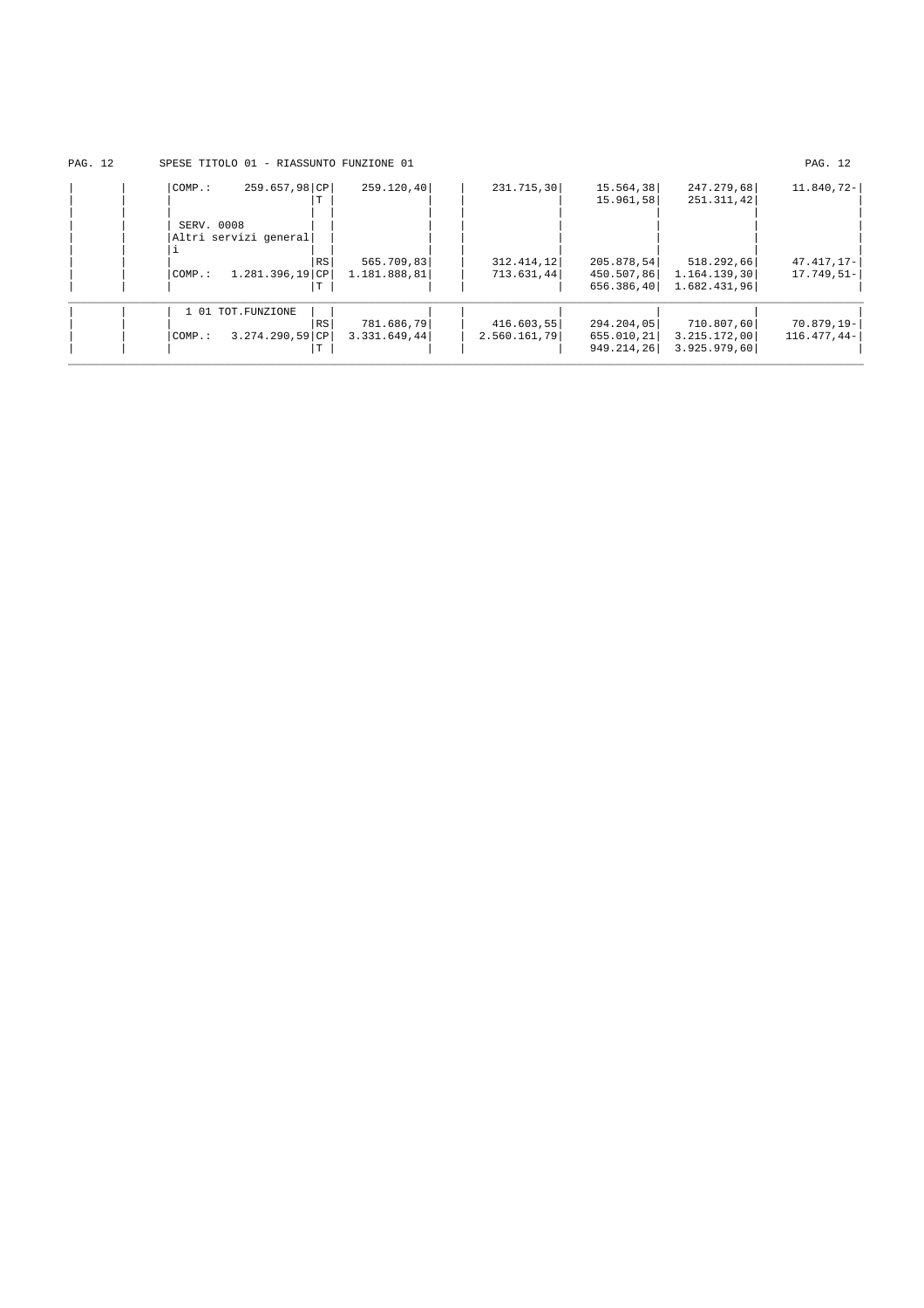# PAG. 13 SPESE - TITOLO 01 - FUNZIONE 03 PAG. 13

| Codice                |      | DESCRIZIONE                                                                                                         |               |                 | STANZIAMENTI<br>DEFINITIVI<br>DI BILANCIO | $ N$ .<br>RIF.<br>SV. | CONTO DEL<br>TESORIERE<br>PAGAMENTI | RESID.DA RIP.                       | DETERMINAZIONI DEL CONSIGLIO<br>IMPEGNI                                                                  | MINORI<br>RESIDUI 0<br><b>ECONOMIE</b> |
|-----------------------|------|---------------------------------------------------------------------------------------------------------------------|---------------|-----------------|-------------------------------------------|-----------------------|-------------------------------------|-------------------------------------|----------------------------------------------------------------------------------------------------------|----------------------------------------|
|                       | Num. | Denominazione                                                                                                       |               | RS<br>CP<br>IΤ. | Residui (A)<br>$Compet.$ (G)              |                       | Residui (B)<br>$Compet.$ (H)        |                                     | da Residui(D)   Res. $(E=C+D)$<br>da Comp. $(L)$ Comp. $(M=I+L)$<br>$ Tot.re.(S=D+L)   Tot.in.(T=E+M)  $ | $(F=A-E)$<br>$(N = G - M)$             |
|                       |      | 1 - FUNZIONE 03<br>Funzioni di polizia l<br>ocale<br>*********************<br>1 03 - SERV. 01<br>Polizia municipale |               |                 |                                           |                       |                                     |                                     |                                                                                                          |                                        |
| 1030101 Personale     |      | COMP:                                                                                                               | 475.615,47 CP | <b>RS</b><br>T. | 621,39<br>472.545,42                      |                       | 540,19<br>471.347,37                | 0,00<br>777,85<br>777,85            | 540,19<br>472.125,22<br>472.665, 41                                                                      | $81, 20 -$<br>$420, 20 -$              |
|                       |      | 1030102 Acquisto di beni di consumo                                                                                 |               |                 |                                           |                       |                                     |                                     |                                                                                                          |                                        |
|                       |      | e/o di materie prime<br>COMP.:                                                                                      | 22.300,00 CP  | RS<br>T         | 7.723,33<br>21.963,66                     |                       | 5.915,92<br>15.113,79               | 1.471, 13<br>6.651, 18<br>8.122, 31 | 7.387,05<br>21.764,97<br>29.152,02                                                                       | $336, 28 -$<br>$198,69-$               |
|                       |      | 1030103 Prestazioni di servizi<br>COMP.:                                                                            | 61.150,00 CP  | RS<br>T.        | 8.315,78<br>53.020,69                     |                       | 7.665,37<br>38.224,58               | 0.00<br>14.769,20<br>14.769, 20     | 7.665, 37<br>52.993,78<br>60.659, 15                                                                     | $650, 41 -$<br>$26, 91 -$              |
|                       |      | 1030104 Utilizzo di beni di terzi<br>COMP.:                                                                         | $0,00$  CP    | RS<br>T         | 0,00<br>0,00                              |                       | 0,00<br>0,00                        | 0,00<br>0,00<br>0,00                | 0,00<br>0,00<br>0,00                                                                                     | 0,00<br>0,00                           |
| 1030105 Trasferimenti |      | COMP.:                                                                                                              | $207,00$ CP   | RS<br>IΤ.       | 0,00<br>207,00                            |                       | 0,00<br>0,00                        | 0,00<br>0,00<br>0,00                | 0,00<br>0,00<br>0,00                                                                                     | 0,00<br>$207,00-$                      |
|                       |      | 1030106 Interessi passivi e oneri fina<br>nziari diversi<br>COMP.:                                                  | $4.407,69$ CP | RS <br>T        | 0,00<br>4.407,69                          |                       | 0,00<br>4.407,69                    | 0,00<br>0,00<br>0,00                | 0,00<br>4.407,69<br>4.407,69                                                                             | 0.00<br>0,00                           |
|                       |      | 1030107 Imposte e tasse                                                                                             |               | RS              | 337,57                                    |                       | 337,57                              | 0,00                                | 337,57                                                                                                   | 0,00                                   |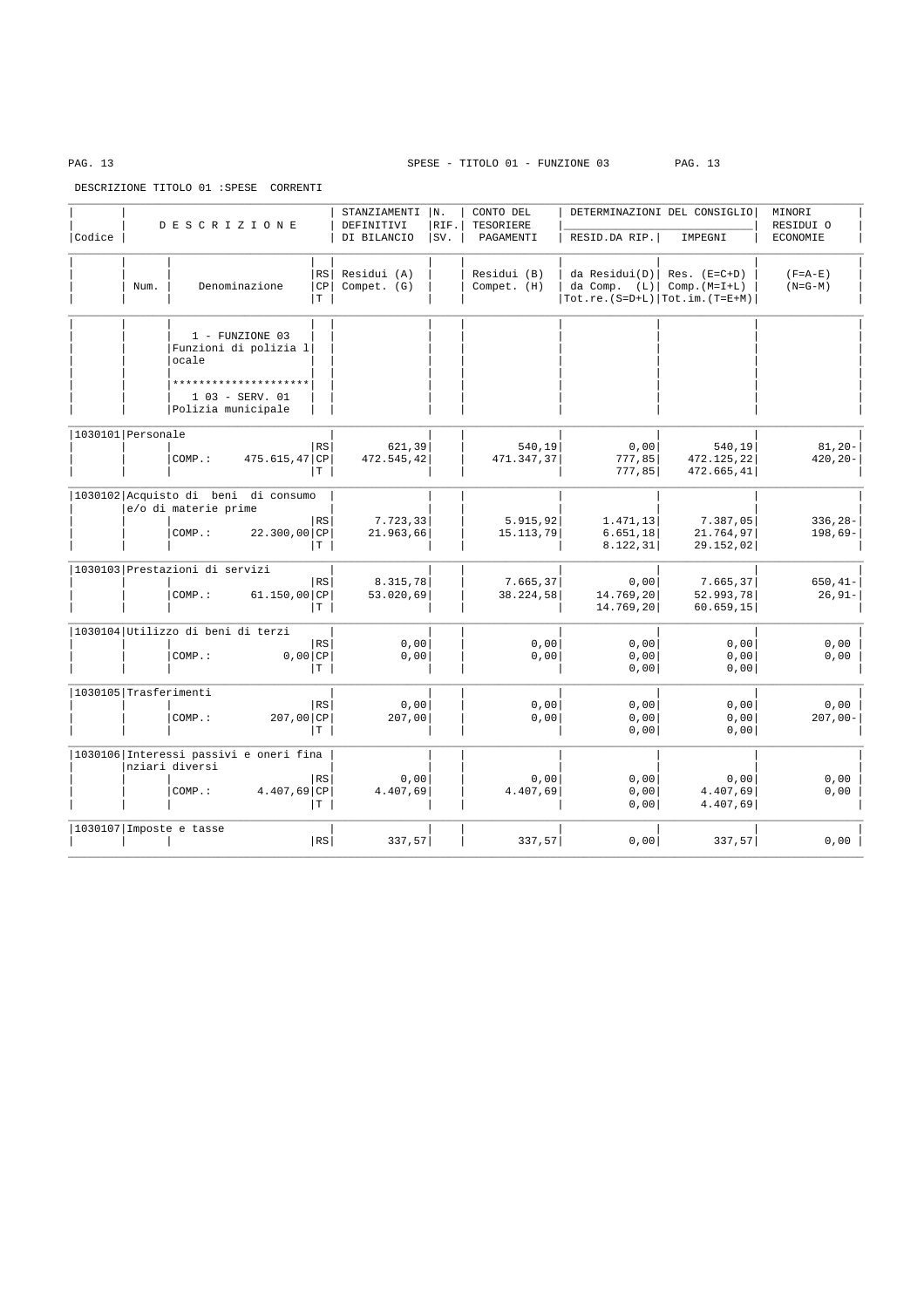## PAG. 14 SPESE - TITOLO 01 - FUNZIONE 03 PAG. 14

| Codice | DESCRIZIONE                                              |                         | IN.<br>STANZIAMENTI<br>DEFINITIVI<br>RIF.<br>SV.<br>DI BILANCIO | CONTO DEL<br>TESORIERE<br>PAGAMENTI | DETERMINAZIONI DEL CONSIGLIO<br>RESID.DA RIP.                                         | IMPEGNI                        | MINORI<br>RESIDUI O<br>ECONOMIE |
|--------|----------------------------------------------------------|-------------------------|-----------------------------------------------------------------|-------------------------------------|---------------------------------------------------------------------------------------|--------------------------------|---------------------------------|
| Num.   | Denominazione                                            | RS<br>CP<br>$\mathbf T$ | Residui (A)<br>$Compet.$ (G)                                    | Residui (B)<br>Compet. (H)          | da Residui(D)<br>da Comp. $(L)$ Comp. $(M=I+L)$<br>$ Tot,re.(S=D+L)   Tot.in.(T=E+M)$ | $Res.$ $(E=C+D)$               | $(F=A-E)$<br>$( N = G - M )$    |
|        | $33.568,74$ CP<br>COMP:                                  |                         | 33.331,17                                                       | 32.815,43                           | 492,38<br>492, 38                                                                     | 33.307,81<br>33.645, 38        | $23, 36 -$                      |
|        | 1030108 Oneri straordinari<br>della<br>gestione corrente |                         |                                                                 |                                     |                                                                                       |                                |                                 |
|        | 0,00 CP<br>COMP:                                         | RS<br>Т                 | 0,00<br>1.308,83                                                | 0,00<br>1.308,83                    | 0,00<br>0,00<br>0,00                                                                  | 0,00<br>1.308, 83<br>1.308, 83 | 0,00<br>0,00                    |
|        | 1 03 T.SERV. 01                                          | <b>RS</b>               | 16.998,07                                                       | 14.459,05                           | 1.471, 13                                                                             | 15.930,18                      | $1.067,89-$                     |
|        | 597.248,90 CP<br>COMP:                                   |                         | 586.784,46                                                      | 563.217,69                          | 22.690,61<br>24.161,74                                                                | 585.908,30<br>601.838,48       | $876, 16 -$                     |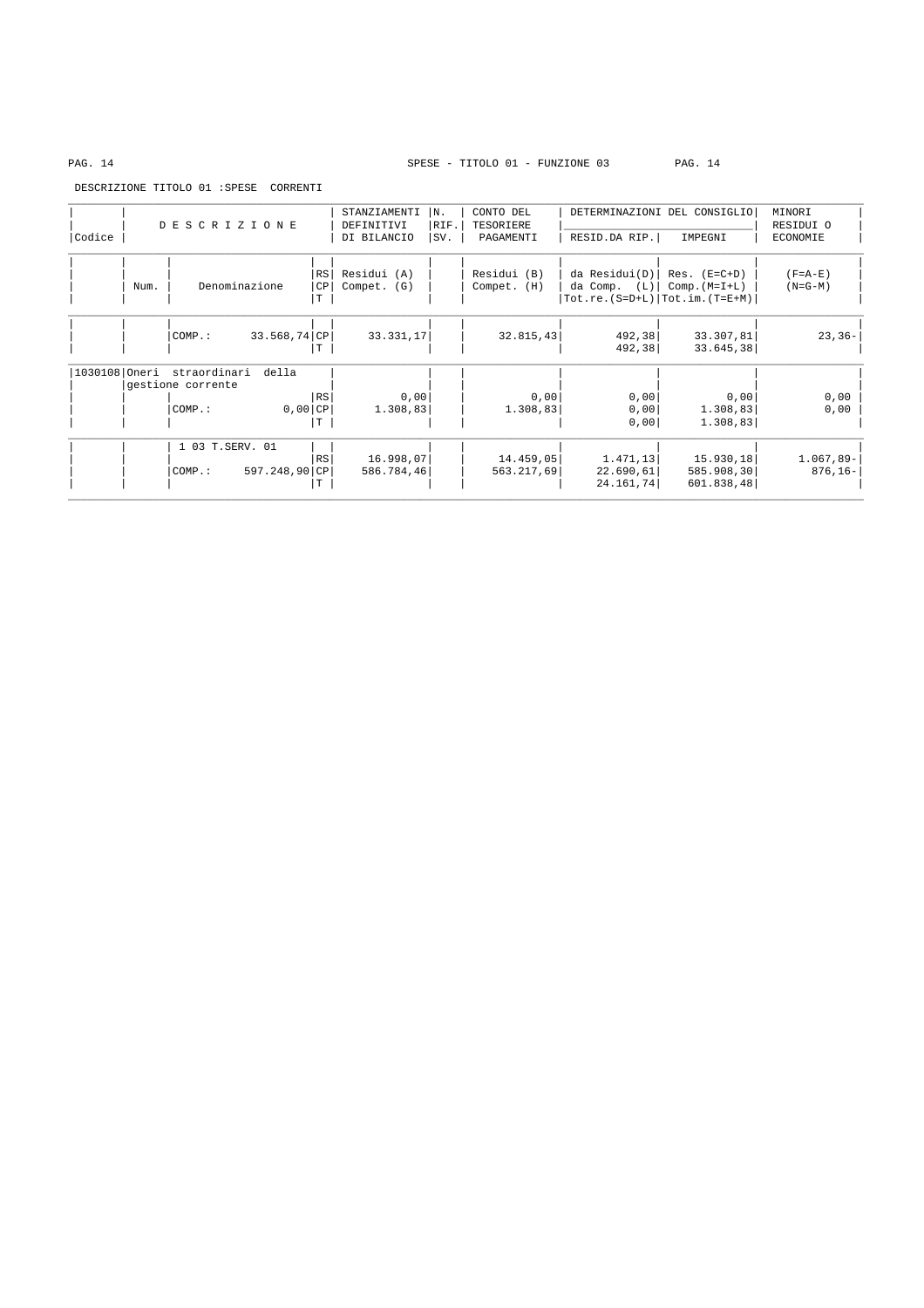## PAG. 15 SPESE TITOLO 01 - RIASSUNTO FUNZIONE 03 PAG. 15

| Codice |      | SERVIZI                                                    |                                | STAMZIAMENTI<br>DEFINITIVI<br>DI BILANCIO | CONTO DEL<br>TESORIERE<br>PAGAMENTI | RESID.DA RIP.                                                                        | DETERMINAZIONI DEL CONSIGLIO<br>IMPEGNI | MINORI<br>RESIDUI O<br>ECONOMIE |
|--------|------|------------------------------------------------------------|--------------------------------|-------------------------------------------|-------------------------------------|--------------------------------------------------------------------------------------|-----------------------------------------|---------------------------------|
|        | Num. | Denominazione                                              | <b>RS</b><br>CP<br>$\mathbf T$ | Residui (A)<br>$Compet.$ (G)              | Residui (B)<br>$Compet.$ $(H)$      | da Residui(D)<br>da Comp. $(L)$ Comp. $(M=I+L)$<br>$Tot.re.(S=D+L)   Tot.in.(T=E+M)$ | $Res.$ $(E=C+D)$                        | $(F=A-E)$<br>$( N = G - M )$    |
|        |      | SERV. 0001<br>Polizia municipale<br>597.248,90 CP<br>COMP: | RS<br>T                        | 16.998,07<br>586.784,46                   | 14.459,05<br>563.217,69             | 1.471,13<br>22.690, 61<br>24.161,74                                                  | 15.930,18<br>585.908,30<br>601.838,48   | $1.067,89-$<br>$876, 16 -$      |
|        |      | 1 03 TOT. FUNZIONE<br>597.248,90 CP<br>COMP:               | <b>RS</b><br>T                 | 16.998,07<br>586.784,46                   | 14.459,05<br>563.217,69             | 1.471,13<br>22.690,61<br>24.161,74                                                   | 15.930,18<br>585.908,30<br>601.838,48   | $1.067,89-$<br>$876, 16 -$      |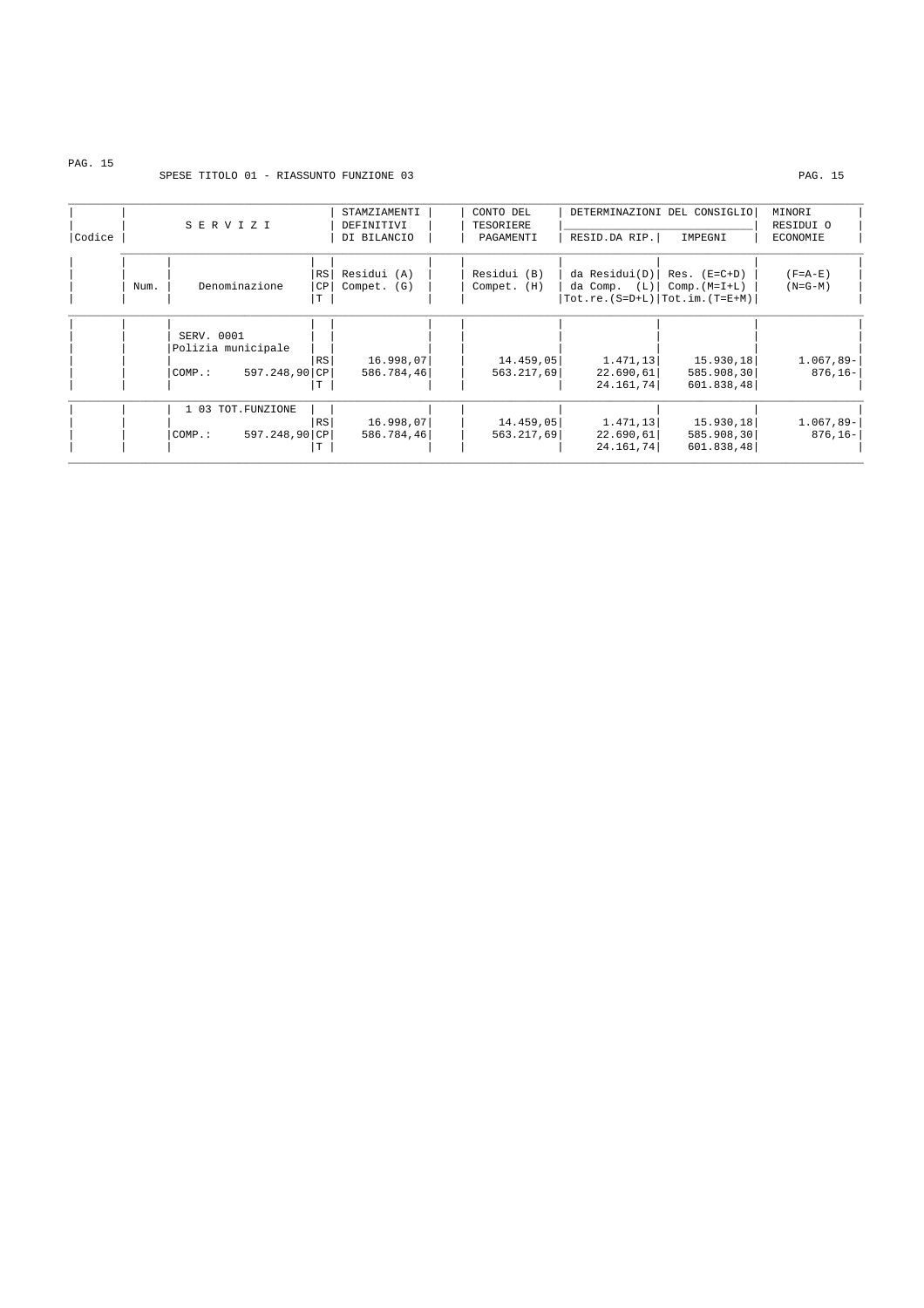# PAG. 16 SPESE - TITOLO 01 - FUNZIONE 04 PAG. 16

| Codice                |      | DESCRIZIONE                    |                                                                                      |                   | STANZIAMENTI<br>DEFINITIVI<br>DI BILANCIO | $ N$ .<br>RIF.<br>lsv. | CONTO DEL<br>TESORIERE<br>PAGAMENTI | RESID.DA RIP.                  | DETERMINAZIONI DEL CONSIGLIO<br>IMPEGNI                                                                  | MINORI<br>RESIDUI 0<br><b>ECONOMIE</b> |
|-----------------------|------|--------------------------------|--------------------------------------------------------------------------------------|-------------------|-------------------------------------------|------------------------|-------------------------------------|--------------------------------|----------------------------------------------------------------------------------------------------------|----------------------------------------|
|                       | Num. |                                | Denominazione                                                                        | RS<br>CP<br>IΤ    | Residui (A)<br>$Compet.$ (G)              |                        | Residui (B)<br>$Compet.$ (H)        |                                | da Residui(D)   Res. $(E=C+D)$<br>da Comp. $(L)$ Comp. $(M=I+L)$<br>$ Tot.re.(S=D+L)   Tot.in.(T=E+M)  $ | $(F = A - E)$<br>$(N = G - M)$         |
|                       |      | e pubblica<br>Scuola materna   | 1 - FUNZIONE 04<br>Funzioni di istruzion<br>*********************<br>1 04 - SERV. 01 |                   |                                           |                        |                                     |                                |                                                                                                          |                                        |
| 1040101 Personale     |      | COMP:                          | 223.299,59 CP                                                                        | <b>RS</b><br>T.   | 8,47<br>216.807,45                        |                        | 0,00<br>216.605,21                  | 0,00<br>202, 24<br>202, 24     | 0,00<br>216.807,45<br>216.807,45                                                                         | $8,47-$<br>0,00                        |
|                       |      |                                | 1040102 Acquisto di beni di consumo                                                  |                   |                                           |                        |                                     |                                |                                                                                                          |                                        |
|                       |      | e/o di materie prime           |                                                                                      | RS                | 4.206,35                                  |                        | 4.206,35                            | 0,00                           | 4.206, 35                                                                                                | 0,00                                   |
|                       |      | COMP.:                         | $6.500,00$  CP                                                                       | T.                | 6.061,98                                  |                        | 3.978,80                            | 769,20<br>769, 20              | 4.748,00<br>8.954, 35                                                                                    | $1.313,98-$                            |
|                       |      | 1040103 Prestazioni di servizi |                                                                                      |                   |                                           |                        |                                     |                                |                                                                                                          |                                        |
|                       |      | COMP.:                         | 110.489,96 CP                                                                        | RS<br>$\mathbf T$ | 21.683,02<br>117.499,26                   |                        | 21.683,02<br>90.287,71              | 0,00<br>27.205,55<br>27.205,55 | 21.683,02<br>117.493,26<br>139.176,28                                                                    | 0.00<br>$6,00-$                        |
| 1040105 Trasferimenti |      |                                |                                                                                      |                   |                                           |                        |                                     |                                |                                                                                                          |                                        |
|                       |      | COMP.:                         | 7.000,00 CP                                                                          | RS<br>$\mathbf T$ | 0,00<br>6.967,29                          |                        | 0,00<br>6.967,29                    | 0,00<br>0,00<br>0,00           | 0,00<br>6.967, 29<br>6.967, 29                                                                           | 0,00<br>0,00                           |
|                       |      |                                | 1040106  Interessi passivi e oneri fina                                              |                   |                                           |                        |                                     |                                |                                                                                                          |                                        |
|                       |      | nziari diversi                 |                                                                                      | RS                | 0,00                                      |                        | 0,00                                | 0,00                           | 0,00                                                                                                     | 0,00                                   |
|                       |      | COMP:                          | 55.269,69 CP                                                                         | $\mathbf T$       | 55.269,69                                 |                        | 55.269,69                           | 0,00<br>0,00                   | 55.269,69<br>55.269,69                                                                                   | 0,00                                   |
|                       |      | 1040107 Imposte e tasse        |                                                                                      |                   |                                           |                        |                                     |                                |                                                                                                          |                                        |
|                       |      | COMP.:                         | 13.616,97 CP                                                                         | $ _{RS}$<br>T     | 0,00<br>13.266,97                         |                        | 0,00<br>13.173,12                   | 0,00<br>93,85<br>93,85         | 0,00<br>13.266,97<br>13.266,97                                                                           | 0.00<br>0,00                           |
|                       |      | 1 04 T.SERV. 01                |                                                                                      | RS                | 25.897,84                                 |                        | 25.889,37                           | 0,00                           | 25.889, 37                                                                                               | $8,47-$                                |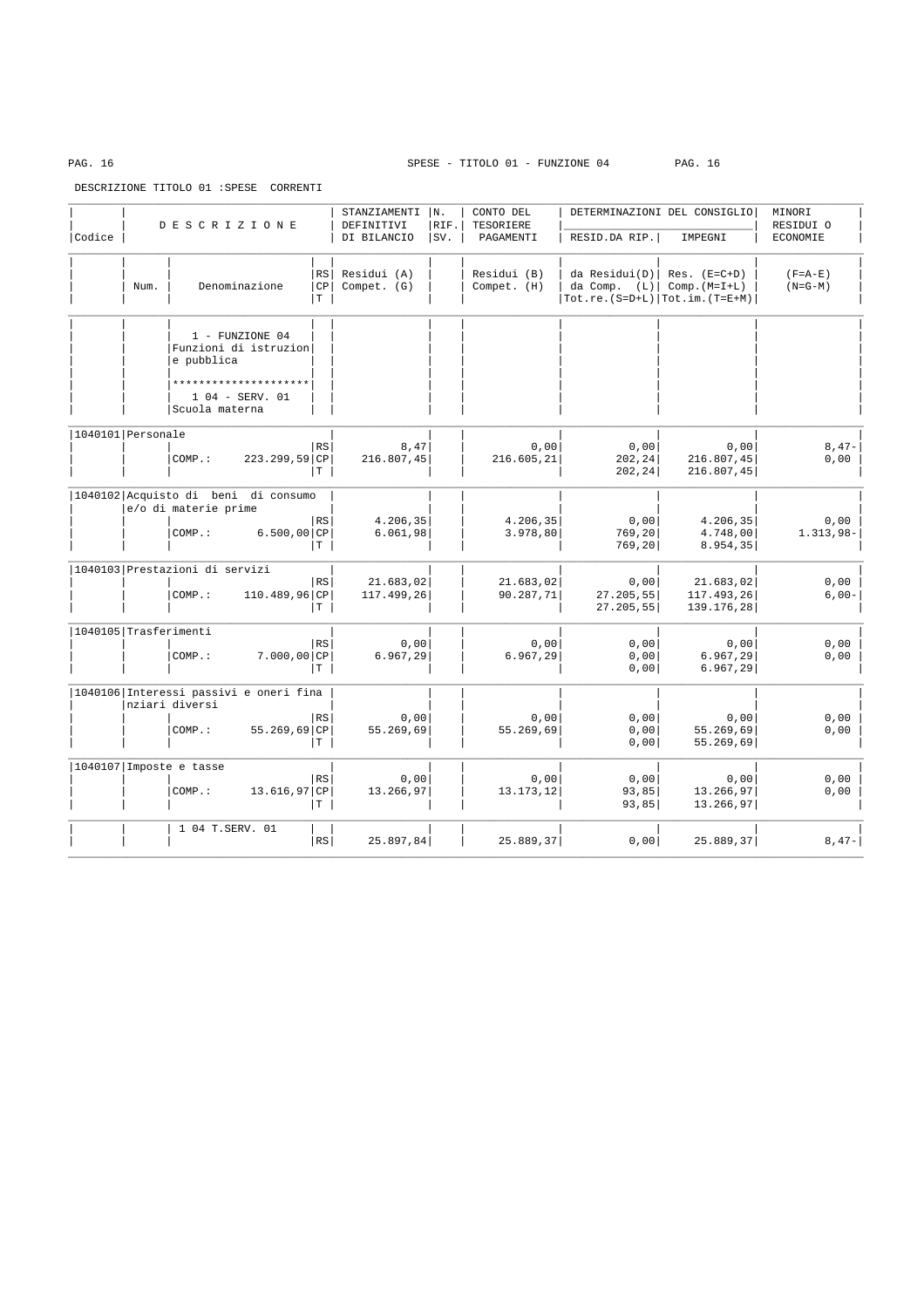## PAG. 17 **SPESE** - TITOLO 01 - FUNZIONE 04 **PAG.** 17

| Codice                |      | DESCRIZIONE                             |                                                         |                | STANZIAMENTI<br>DEFINITIVI<br>DI BILANCIO | $ N$ .<br>RIF.<br>Isv. | CONTO DEL<br>TESORIERE<br>PAGAMENTI | RESID.DA RIP.                  | DETERMINAZIONI DEL CONSIGLIO<br>IMPEGNI                             | MINORI<br>RESIDUI 0<br>ECONOMIE |
|-----------------------|------|-----------------------------------------|---------------------------------------------------------|----------------|-------------------------------------------|------------------------|-------------------------------------|--------------------------------|---------------------------------------------------------------------|---------------------------------|
|                       | Num. |                                         | Denominazione                                           | RS<br>CP<br>Iт | Residui (A)<br>Compet. $(G)$              |                        | Residui (B)<br>Compet. (H)          | da Comp. $(L)$ Comp. $(M=I+L)$ | da Residui(D)   Res. $(E=C+D)$<br>$Tot.re.(S=D+L)   Tot.in.(T=E+M)$ | $(F=A-E)$<br>$( N = G - M )$    |
|                       |      | COMP:                                   | 416.176,21 CP                                           | $\mathbf T$    | 415.872,64                                |                        | 386.281,82                          | 28.270,84<br>28.270,84         | 414.552,66<br>440.442,03                                            | $1.319.98 -$                    |
|                       |      |                                         | 1 04 - SERV. 02<br>Istruzione elementare                |                |                                           |                        |                                     |                                |                                                                     |                                 |
|                       |      | e/o di materie prime<br>COMP.:          | 1040202 Acquisto di beni di consumo<br>$7.500,00$ CP    | l RS<br>T.     | 891.67<br>7.500,00                        |                        | 891,67<br>3.337,29                  | 0.00<br>2.413, 71<br>2.413,71  | 891,67<br>5.751,00<br>6.642, 67                                     | 0,00<br>$1.749,00 -$            |
|                       |      | 1040203 Prestazioni di servizi<br>COMP: | 41.500,00 CP                                            | RS<br>IT.      | 6.787,92<br>41.435,80                     |                        | 6.787,92<br>35.899,10               | 0,00<br>5.402,09<br>5.402,09   | 6.787,92<br>41.301,19<br>48.089,11                                  | 0,00<br>$134,61-$               |
| 1040205 Trasferimenti |      | COMP.:                                  | 9.820,00 CP                                             | RS <br>T       | 0,00<br>9.787, 30                         |                        | 0.00<br>9.787,30                    | 0,00<br>0,00<br>0,00           | 0,00<br>9.787, 30<br>9.787, 30                                      | 0.00<br>0,00                    |
|                       |      | nziari diversi<br>COMP.:                | 1040206 Interessi passivi e oneri fina<br>142.385,90 CP | RS<br>IT.      | 0,00<br>142.307,15                        |                        | 0,00<br>142.307,15                  | 0,00<br>0,00<br>0,00           | 0,00<br>142.307,15<br>142.307,15                                    | 0,00<br>0,00                    |
|                       |      | 1 04 T.SERV. 02<br>COMP:                | 201.205,90 CP                                           | RS<br>T        | 7.679,59<br>201.030,25                    |                        | 7.679,59<br>191.330,84              | 0,00<br>7.815,80<br>7.815,80   | 7.679,59<br>199.146,64<br>206.826, 23                               | 0,00<br>$1.883,61-$             |
|                       |      | Istruzione media                        | 1 04 - SERV. 03                                         |                |                                           |                        |                                     |                                |                                                                     |                                 |
|                       |      | e/o di materie prime<br>COMP:           | 1040302 Acquisto di beni di consumo<br>1.700,00 CP      | RS<br>T        | 641,78<br>1.700,00                        |                        | 641,78<br>750,72                    | 0,00<br>949,28<br>949, 28      | 641,78<br>1.700,00<br>2.341,78                                      | 0,00<br>0,00                    |
|                       |      | 1040303 Prestazioni di servizi          |                                                         |                |                                           |                        |                                     |                                |                                                                     |                                 |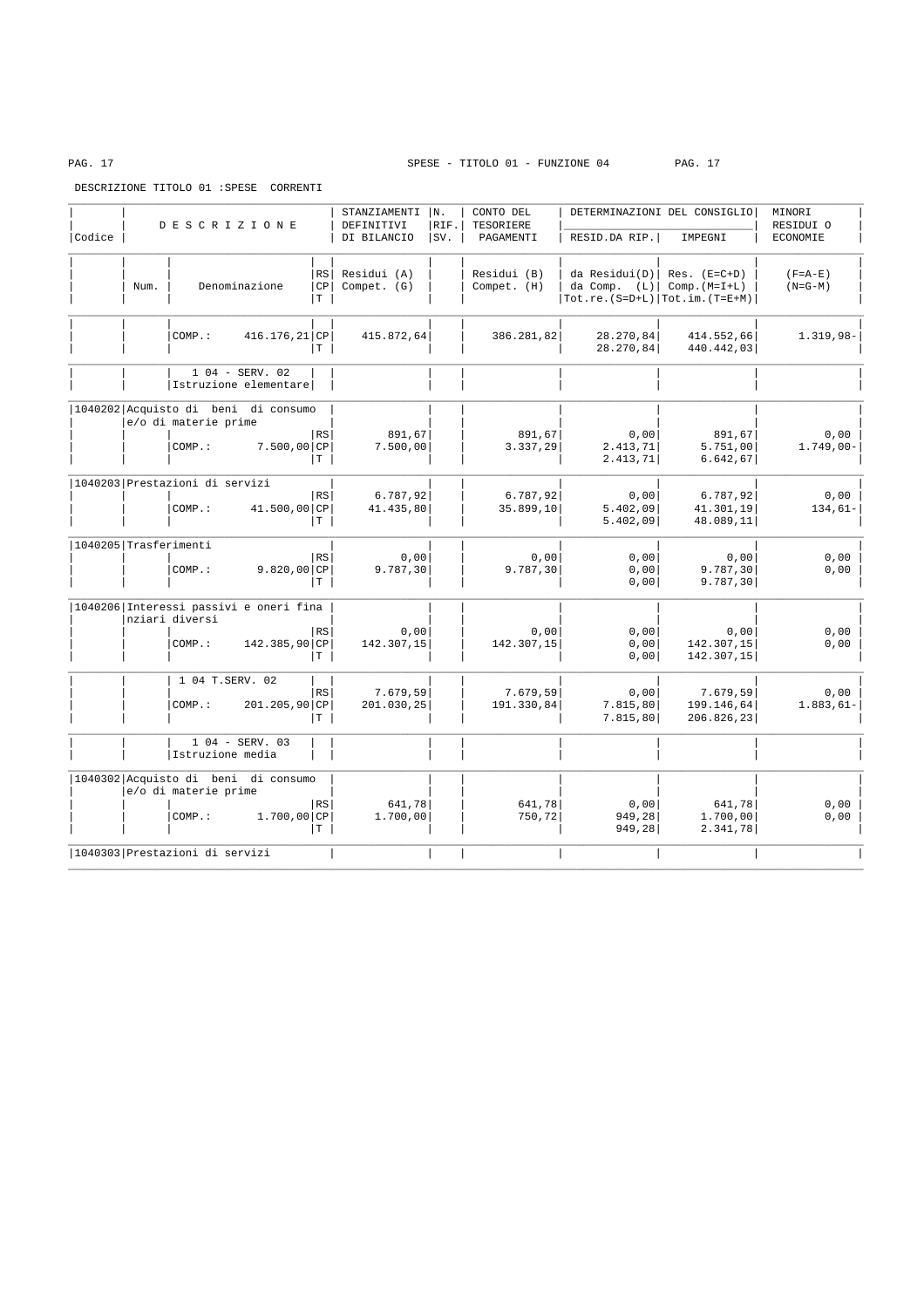## PAG. 18 SPESE - TITOLO 01 - FUNZIONE 04 PAG. 18

| Codice                |      | DESCRIZIONE                                                                               |                            | STANZIAMENTI<br>$ N$ .<br>RIF.<br>DEFINITIVI<br>DI BILANCIO<br>SV. | CONTO DEL<br>TESORIERE<br>PAGAMENTI | RESID.DA RIP.                 | DETERMINAZIONI DEL CONSIGLIO<br>IMPEGNI                                                                  | MINORI<br>RESIDUI 0<br><b>ECONOMIE</b> |
|-----------------------|------|-------------------------------------------------------------------------------------------|----------------------------|--------------------------------------------------------------------|-------------------------------------|-------------------------------|----------------------------------------------------------------------------------------------------------|----------------------------------------|
|                       | Num. | Denominazione                                                                             | RS<br>CP<br>IΤ             | Residui (A)<br>$Compet.$ (G)                                       | Residui (B)<br>Compet. (H)          |                               | da Residui(D)   Res. $(E=C+D)$<br>da Comp. $(L)  $ Comp. $(M=I+L)$<br>$ Tot.re.(S=D+L)   Tot.in.(T=E+M)$ | $(F = A - E)$<br>$(N = G - M)$         |
|                       |      | 27.700,00 CP<br>COMP:                                                                     | RS<br>T                    | 6.275,76<br>30.788,13                                              | 6.184,55<br>26.805,96               | 0,00<br>3.982,17<br>3.982, 17 | 6.184,55<br>30.788,13<br>36.972,68                                                                       | $91, 21 -$<br>0,00                     |
| 1040305 Trasferimenti |      | $0,00$  CP<br>COMP:                                                                       | RS<br>IΤ.                  | 0,00<br>0,00                                                       | 0,00<br>0,00                        | 0,00<br>0,00<br>0,00          | 0,00<br>0,00<br>0,00                                                                                     | 0,00<br>0,00                           |
|                       |      | 1040306 Interessi passivi e oneri fina<br>nziari diversi                                  |                            |                                                                    |                                     |                               |                                                                                                          |                                        |
|                       |      | $5.183.05$ CP<br>COMP.:                                                                   | RS<br>$\mathbb T$          | 0,00<br>5.183,05                                                   | 0,00<br>5.183,05                    | 0,00<br>0,00<br>0,00          | 0,00<br>5.183,05<br>5.183,05                                                                             | 0.00<br>0,00                           |
|                       |      | 1 04 T.SERV. 03                                                                           |                            |                                                                    |                                     |                               |                                                                                                          |                                        |
|                       |      | 34.583,05 CP<br>COMP.:                                                                    | $_{\rm RS}$<br>$\mathbf T$ | 6.917,54<br>37.671,18                                              | 6.826,33<br>32.739,73               | 0,00<br>4.931,45<br>4.931, 45 | 6.826, 33<br>37.671,18<br>44.497,51                                                                      | $91, 21 -$<br>0,00                     |
|                       |      | 1 04 - SERV. 04<br>Istruzione secondaria<br>superiore                                     |                            |                                                                    |                                     |                               |                                                                                                          |                                        |
| 1040405 Trasferimenti |      | $0,00$  CP<br>COMP.:                                                                      | RS<br>$\mathbf T$          | 0,00<br>0,00                                                       | 0,00<br>0,00                        | 0,00<br>0,00<br>0,00          | 0,00<br>0,00 <br>0,00                                                                                    | 0,00<br>0,00                           |
|                       |      | 1 04 T.SERV. 04<br>$0,00$  CP<br>COMP:                                                    | RS<br>T                    | 0,00<br>0,00                                                       | 0,00<br>0,00                        | 0,00<br>0,00<br>0,00          | 0,00<br>0,00<br>0,00                                                                                     | 0,00<br>0,00                           |
|                       |      | 1 04 - SERV. 05<br>Assistenza<br>scolastica,<br>trasporto, refezione<br>e al- tri servizi |                            |                                                                    |                                     |                               |                                                                                                          |                                        |
| 1040501 Personale     |      |                                                                                           | RS                         | 225, 72                                                            | 0,00                                | 0,00                          | 0,00                                                                                                     | $225,72-$                              |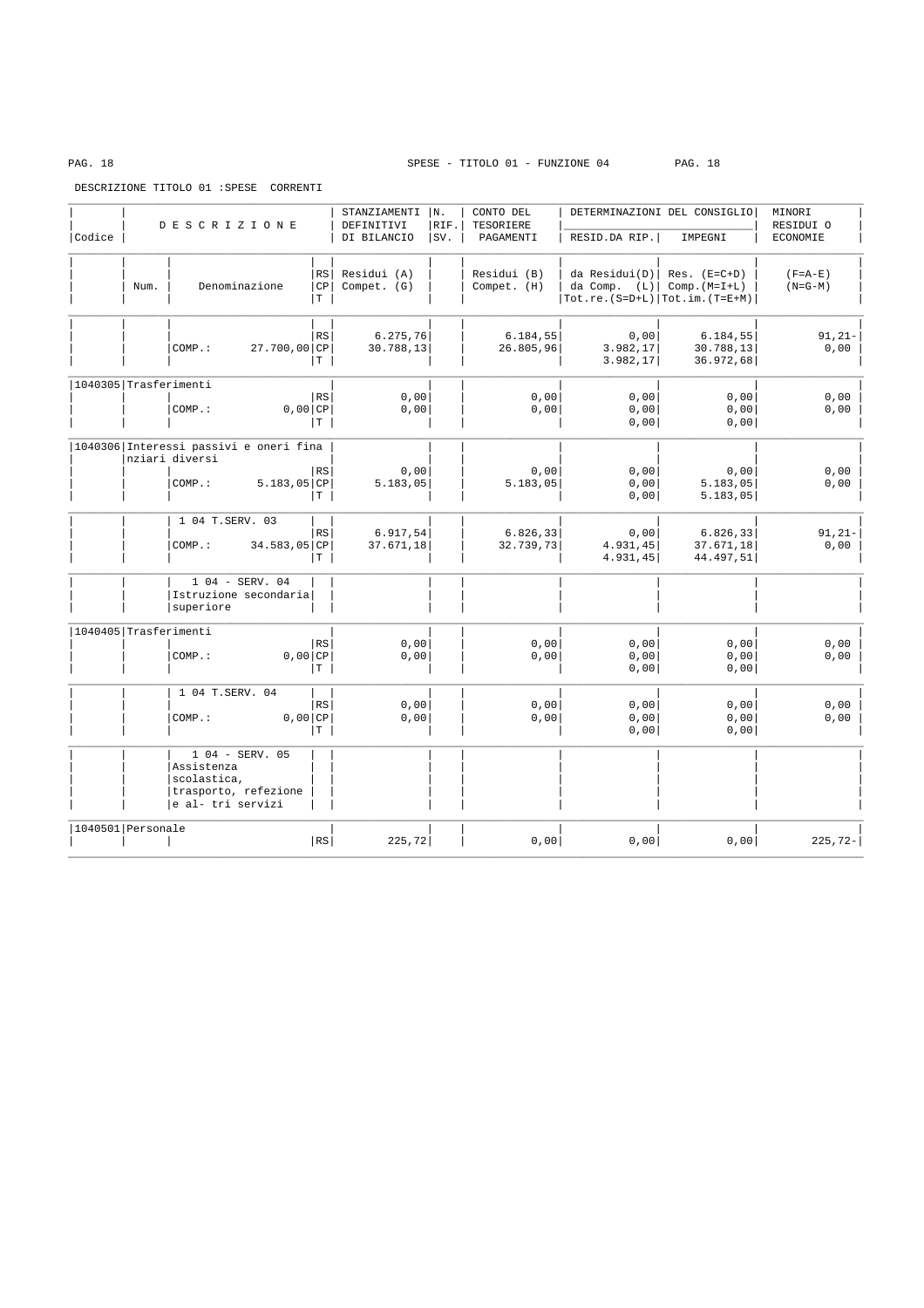## PAG. 19 SPESE - TITOLO 01 - FUNZIONE 04 PAG. 19

| Codice                |      | DESCRIZIONE                                              |                                                        |                          | STANZIAMENTI<br>DEFINITIVI<br>DI BILANCIO | $ N$ .<br>RIF.<br>Isv. | CONTO DEL<br>TESORIERE<br>PAGAMENTI | RESID.DA RIP.                     | DETERMINAZIONI DEL CONSIGLIO<br>IMPEGNI                                                               | MINORI<br>RESIDUI O<br>ECONOMIE  |
|-----------------------|------|----------------------------------------------------------|--------------------------------------------------------|--------------------------|-------------------------------------------|------------------------|-------------------------------------|-----------------------------------|-------------------------------------------------------------------------------------------------------|----------------------------------|
|                       | Num. |                                                          | Denominazione                                          | RS<br>CP<br>Г            | Residui (A)<br>Compet. (G)                |                        | Residui (B)<br>Compet. (H)          |                                   | da Residui(D)   Res. $(E=C+D)$<br>da Comp. $(L)$ Comp. $(M=I+L)$<br>$Tot.re.(S=D+L)   Tot.in.(T=E+M)$ | $(F = A - E)$<br>$( N = G - M )$ |
|                       |      | COMP.:                                                   | $216.252.37$ CP                                        | $\mathbf T$              | 236.570,45                                |                        | 236.502,25                          | 68,20<br>68,20                    | 236.570,45<br>236.570,45                                                                              | 0,00                             |
|                       |      | e/o di materie prime<br>COMP:                            | 1040502 Acquisto di beni di consumo<br>78.800,00 CP    | RS<br>T.                 | 4.248,18<br>83.300,00                     |                        | 4.006,31<br>72.812,32               | 0.00<br>9.112,78<br>9.112, 78     | 4.006.31<br>81.925,10<br>85.931,41                                                                    | $241,87-$<br>$1.374,90-$         |
|                       |      | 1040503 Prestazioni di servizi<br>COMP:                  | 434.591,00 CP                                          | RS <br>T.                | 188.993,34<br>478.404,62                  |                        | 187.237,39<br>266.104,67            | 0.001<br>176.425,91<br>176.425.91 | 187.237,39<br>442.530,58<br>629.767,97                                                                | $1.755,95 -$<br>$35.874,04-$     |
| 1040505 Trasferimenti |      | COMP:                                                    | 10.000,00 CP                                           | RS<br>T                  | 10,000,00<br>10.000,00                    |                        | 10,000,00<br>0,00                   | 0.00<br>10.000,00<br>10.000,00    | 10,000,00<br>10.000,00<br>20.000,00                                                                   | 0.00<br>0,00                     |
|                       |      | nziari diversi<br>COMP:                                  | 1040506 Interessi passivi e oneri fina<br>17.365,80 CP | RS<br>T                  | 0,00<br>17.365,80                         |                        | 0,00<br>17.365,80                   | 0,00<br>0,00<br>0,00              | 0,00<br>17.365,80<br>17.365,80                                                                        | 0,00<br>0,00                     |
|                       |      | $1040507$ Imposte e tasse<br>COMP:                       | 4.729,87 CP                                            | RS<br>T                  | 0,00<br>4.493,48                          |                        | 0,00<br>4.493,48                    | 0,00<br>0,00<br>0,00              | 0,00<br>4.493,48<br>4.493, 48                                                                         | 0,00<br>0,00                     |
|                       |      | 1040508 Oneri straordinari<br>gestione corrente<br>COMP: | della<br>$500,00$  CP                                  | RS<br>T.                 | 0,00<br>700,00                            |                        | 0,00<br>577,00                      | 0,00<br>0,00<br>0,00              | 0,00<br>577,00<br>577,00                                                                              | 0,00<br>$123,00-$                |
|                       |      | 1 04 T.SERV. 05<br>COMP.:                                | 762.239,04 CP                                          | <b>RS</b><br>$\mathbf T$ | 203.467,24<br>830.834,35                  |                        | 201.243,70<br>597.855,52            | 0,00<br>195.606,89<br>195.606,89  | 201.243,70<br>793.462,41<br>994.706,11                                                                | $2.223,54-$<br>$37.371,94-$      |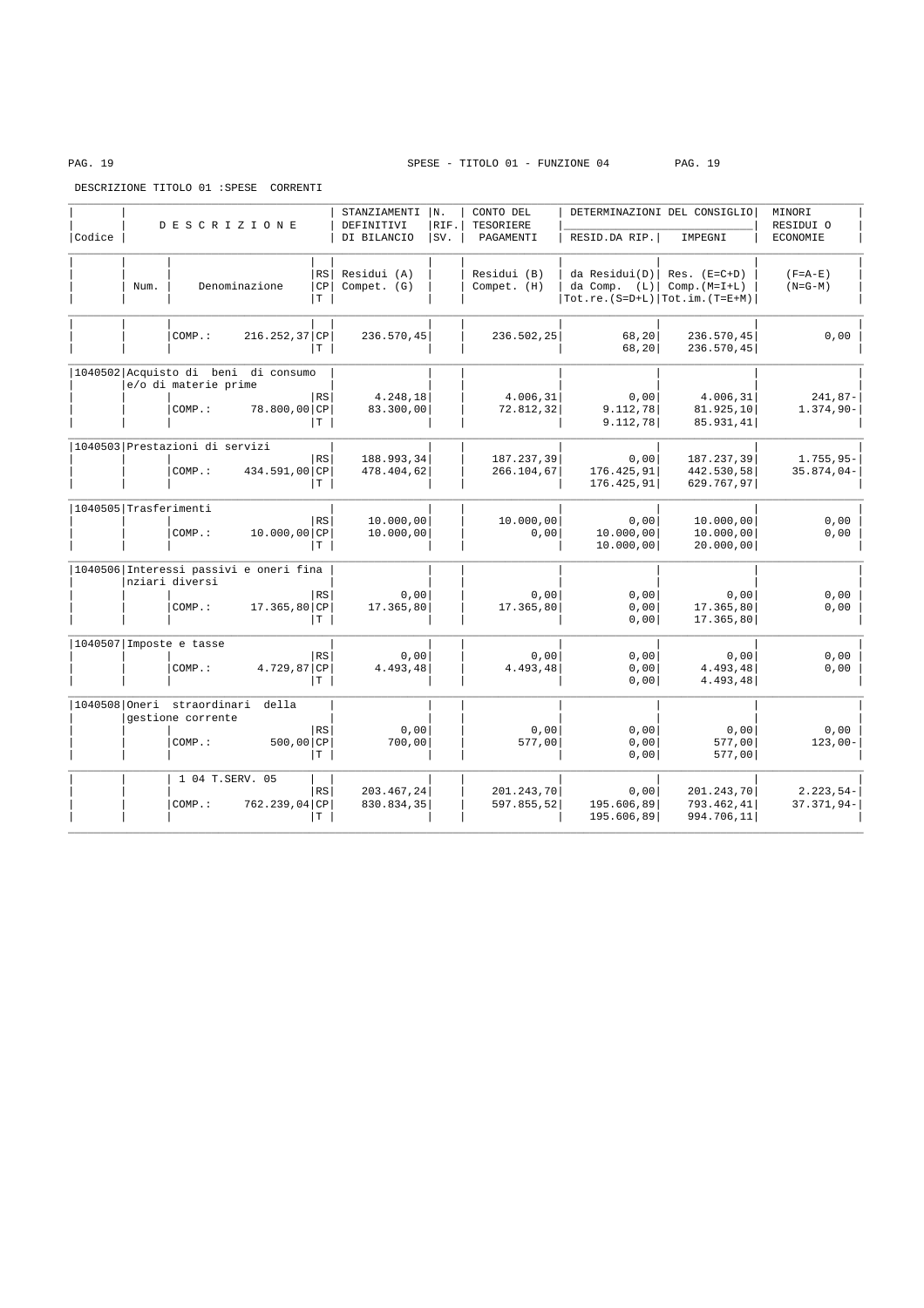## PAG. 20 SPESE TITOLO 01 - RIASSUNTO FUNZIONE 04 PAG. 20

|        |      | SERVIZI                                                                                |                 | STAMZIAMENTI<br>DEFINITIVI | CONTO DEL<br>TESORIERE     |                                   | DETERMINAZIONI DEL CONSIGLIO                                                                               | MINORI<br>RESIDUI O             |
|--------|------|----------------------------------------------------------------------------------------|-----------------|----------------------------|----------------------------|-----------------------------------|------------------------------------------------------------------------------------------------------------|---------------------------------|
| Codice |      |                                                                                        |                 | DI BILANCIO                | PAGAMENTI                  | RESID.DA RIP.                     | IMPEGNI                                                                                                    | ECONOMIE                        |
|        | Num. | Denominazione                                                                          | RS<br>CP<br>Г   | Residui (A)<br>Compet. (G) | Residui (B)<br>Compet. (H) |                                   | da Residui(D)   Res. $(E=C+D)$<br>da Comp. $(L)  $ Comp. $(M=I+L)$<br>$ Tot,re.(S=D+L)   Tot.in.(T=E+M)  $ | $(F = A - E)$<br>$(N = G - M)$  |
|        |      | SERV. 0001<br>Scuola materna<br>COMP:<br>416.176.21 CP                                 | <b>RS</b><br>T. | 25.897,84<br>415.872,64    | 25.889,37<br>386.281,82    | 0,00<br>28.270,84<br>28.270,84    | 25.889,37<br>414.552,66<br>440.442,03                                                                      | $8,47-$<br>$1.319,98-$          |
|        |      | SERV. 0002<br>Istruzione elementare<br>COMP:<br>201.205,90 CP                          | RS<br>T.        | 7.679, 59<br>201.030,25    | 7.679, 59<br>191.330,84    | 0,00<br>7.815,80<br>7.815, 80     | 7.679.59<br>199.146,64<br>206.826, 23                                                                      | 0,00<br>$1.883,61-$             |
|        |      | SERV. 0003<br>Istruzione media<br>34.583,05 CP<br>COMP:                                | RS<br>т         | 6.917,54<br>37.671,18      | 6.826, 33<br>32.739,73     | 0,00<br>4.931,45<br>4.931, 45     | 6.826, 33<br>37.671,18<br>44.497,51                                                                        | $91, 21 -$<br>0,00              |
|        |      | SERV. 0004<br>Istruzione secondaria<br>superiore<br>$0,00$  CP<br>COMP:                | RS<br>T.        | 0,00<br>0,00               | 0,00<br>0,00               | 0,00<br>0,00<br>0,00              | 0,00<br>0,00<br>0,00                                                                                       | 0,00<br>0,00                    |
|        |      | SERV. 0005<br>Assistenza scolastica<br>, trasporto, refezion<br>COMP:<br>762.239,04 CP | RS<br>T         | 203.467,24<br>830.834,35   | 201.243,70<br>597.855,52   | 0.001<br>195.606,89<br>195.606,89 | 201.243,70<br>793.462, 41<br>994.706,11                                                                    | $2.223,54-$<br>$37.371,94-$     |
|        |      | 1 04 TOT. FUNZIONE<br>1.414.204,20 CP<br>COMP:                                         | RS<br>T.        | 243.962,21<br>1.485.408,42 | 241.638,99<br>1.208.207,91 | 0,00<br>236.624,98<br>236.624,98  | 241.638,99<br>1.444.832.89<br>1.686.471,88                                                                 | $2.323, 22 -$<br>$40.575, 53 -$ |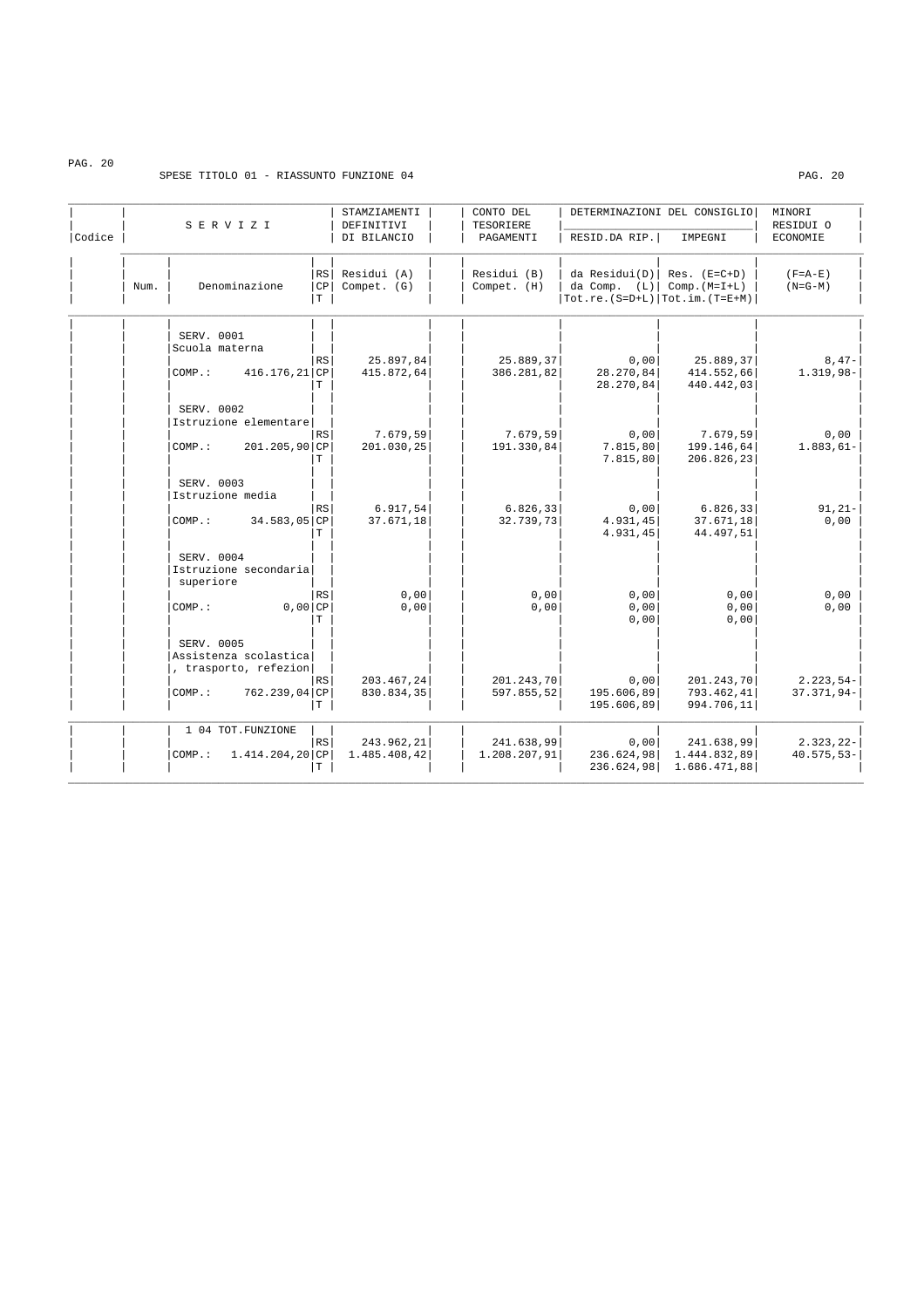# PAG. 21 SPESE - TITOLO 01 - FUNZIONE 05 PAG. 21

| Codice                |      | DESCRIZIONE                                                                                                                                         |                   | STANZIAMENTI<br>DEFINITIVI<br>DI BILANCIO | $ N$ .<br>RIF.<br>Isv. | CONTO DEL<br>TESORIERE<br>PAGAMENTI | RESID.DA RIP.                                     | DETERMINAZIONI DEL CONSIGLIO<br>IMPEGNI                 | MINORI<br>RESIDUI 0<br>ECONOMIE |
|-----------------------|------|-----------------------------------------------------------------------------------------------------------------------------------------------------|-------------------|-------------------------------------------|------------------------|-------------------------------------|---------------------------------------------------|---------------------------------------------------------|---------------------------------|
|                       | Num. | Denominazione                                                                                                                                       | RS<br>CP<br>IΤ    | Residui (A)<br>$Compet.$ (G)              |                        | Residui (B)<br>Compet. (H)          | da Residui(D)<br>da Comp. $(L)  $ Comp. $(M=I+L)$ | $Res.$ $(E=C+D)$<br>$Tot.re.(S=D+L)   Tot.in.(T=E+M)  $ | $(F=A-E)$<br>$(N = G - M)$      |
|                       |      | 1 - FUNZIONE 05<br>Funzioni relative all<br>a cultura ed ai beni<br>*********************<br>1 05 - SERV. 01<br>Biblioteche, musei e<br>pinacoteche |                   |                                           |                        |                                     |                                                   |                                                         |                                 |
|                       |      | 1050102 Acquisto di beni di consumo<br>e/o di materie prime<br>COMP.:<br>1.650,00 CP                                                                | RS<br>T           | 899,00<br>1.650,00                        |                        | 899,00<br>400,00                    | 0,00<br>1.245,00<br>1.245,00                      | 899,00<br>1.645,00<br>2.544,00                          | 0,00<br>$5,00-$                 |
|                       |      | 1050103 Prestazioni di servizi<br>16.200,00 CP<br>COMP:                                                                                             | RS<br>$\mathbb T$ | 3.110,00<br>14.914,65                     |                        | 3.110,00<br>11.164,65               | 0,00<br>3.516, 20<br>3.516, 20                    | 3.110,00<br>14.680,85<br>17.790,85                      | 0,00<br>$233,80-$               |
| 1050105 Trasferimenti |      | 7.582,00 CP<br>COMP.:                                                                                                                               | <b>RS</b><br>lт.  | 3.500,00<br>5.582,00                      |                        | 3.500,00<br>5.582,00                | 0,00<br>0,00<br>0,00                              | 3.500,00<br>5.582,00<br>9.082,00                        | 0,00<br>0,00                    |
|                       |      | 1050106 Interessi passivi e oneri fina<br>nziari diversi<br>17.587,09 CP<br>COMP:                                                                   | RS<br>IΤ.         | 0,00<br>17.587,09                         |                        | 0,00<br>17.587,09                   | 0,00<br>0,00<br>0,00                              | 0,00<br>17.587,09<br>17.587,09                          | 0,00<br>0,00                    |
|                       |      | 1050107 Imposte e tasse<br>406,99 CP<br>COMP.:                                                                                                      | RS<br>Г           | 0,00<br>373,02                            |                        | 0.00<br>372,58                      | 0,00<br>0,00<br>0,00                              | 0,00<br>372,58<br>372,58                                | 0.00<br>$0, 44-$                |
|                       |      | 1050108 Oneri straordinari<br>della<br>gestione corrente<br>$0,00$  CP<br>COMP.:                                                                    | RS<br>T           | 0,00<br>0,00                              |                        | 0,00<br>0,00                        | 0,00<br>0,00<br>0,00                              | 0,00<br>0,00<br>0,00                                    | 0,00<br>0,00                    |
|                       |      | 1 05 T.SERV. 01                                                                                                                                     | RS                | 7.509,00                                  |                        | 7.509,00                            | 0,00                                              | 7.509,00                                                | 0,00                            |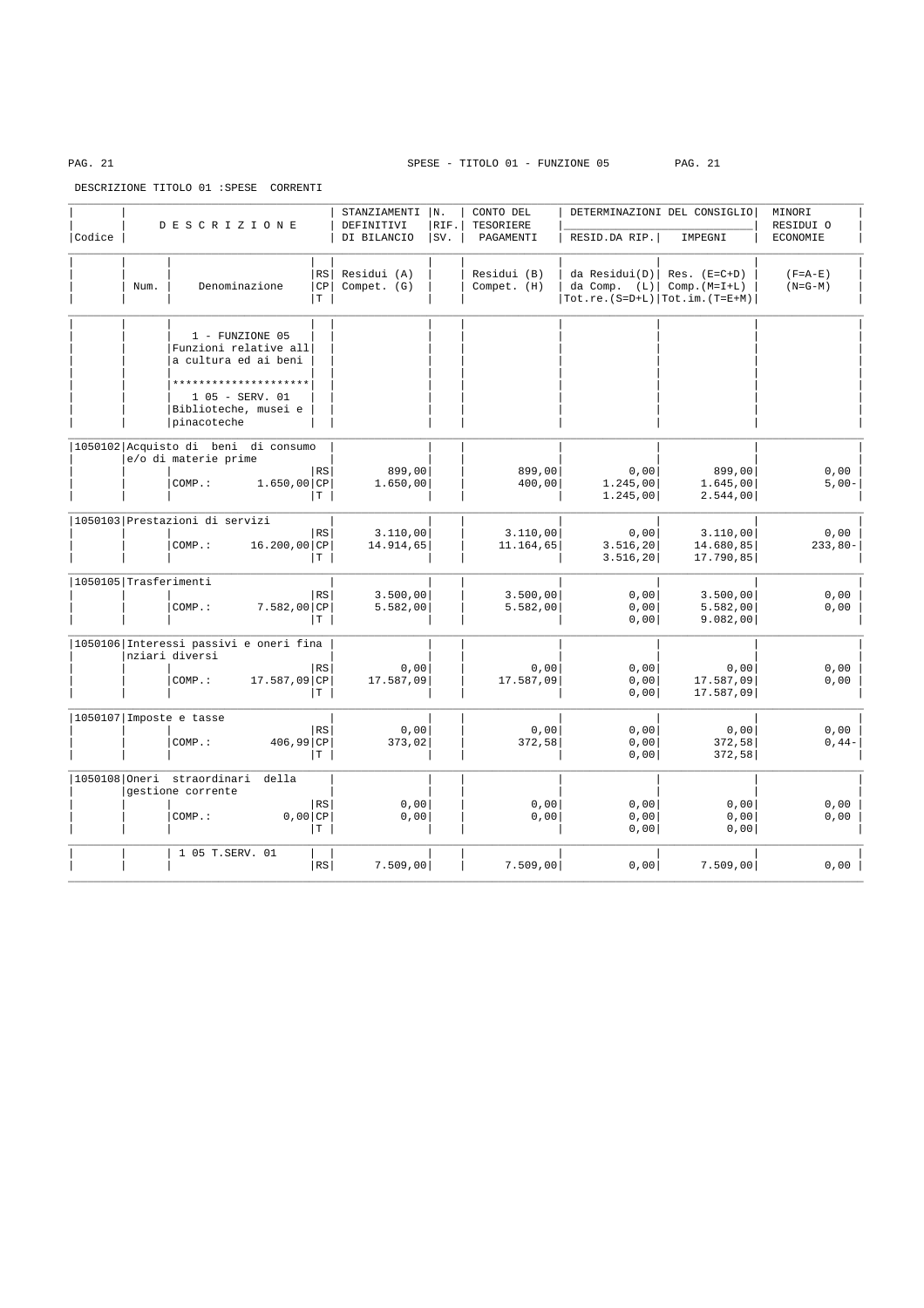# PAG. 22 SPESE - TITOLO 01 - FUNZIONE 05 PAG. 22

| Codice                |      | DESCRIZIONE                                                                                    |               |                | STANZIAMENTI<br>DEFINITIVI<br>DI BILANCIO | $ N$ .<br>RIF.<br>lsv. | CONTO DEL<br>TESORIERE<br>PAGAMENTI | RESID.DA RIP.                     | DETERMINAZIONI DEL CONSIGLIO<br>IMPEGNI                                                                | MINORI<br>RESIDUI 0<br><b>ECONOMIE</b> |
|-----------------------|------|------------------------------------------------------------------------------------------------|---------------|----------------|-------------------------------------------|------------------------|-------------------------------------|-----------------------------------|--------------------------------------------------------------------------------------------------------|----------------------------------------|
|                       | Num. | Denominazione                                                                                  |               | RS<br>CP<br>IΤ | Residui (A)<br>$Compet.$ (G)              |                        | Residui (B)<br>$Compet.$ (H)        |                                   | da Residui(D)   Res. $(E=C+D)$<br>da Comp. $(L)$ Comp. $(M=I+L)$<br>$ Tot.re.(S=D+L)   Tot.in.(T=E+M)$ | $(F=A-E)$<br>$(N = G - M)$             |
|                       |      | COMP:                                                                                          | 43.426.08 CP  | T              | 40.106,76                                 |                        | 35.106,32                           | 4.761,20<br>4.761, 20             | 39.867,52<br>47.376,52                                                                                 | $239, 24-$                             |
|                       |      | 1 05 - SERV. 02<br>Teatri, attivit£<br>culturali e servizi<br>diversi nel settore<br>culturale |               |                |                                           |                        |                                     |                                   |                                                                                                        |                                        |
| 1050201 Personale     |      | COMP:                                                                                          | 35.965,56 CP  | RS<br>IΤ.      | 9,40<br>35.965,56                         |                        | 0,00<br>35.945,30                   | 0,00<br>16, 26<br>16, 26          | 0.001<br>35.961,56<br>35.961,56                                                                        | $9.40 -$<br>$4,00-$                    |
|                       |      | 1050202 Acquisto di beni di consumo                                                            |               |                |                                           |                        |                                     |                                   |                                                                                                        |                                        |
|                       |      | e/o di materie prime<br>COMP:                                                                  | $3.000,00$ CP | RS<br>T        | 742,40<br>3.500,00                        |                        | 742,40<br>2.558,93                  | 0,00<br>941,07<br>941,07          | 742, 40<br>3.500,00<br>4.242, 40                                                                       | 0,00<br>0,00                           |
|                       |      | 1050203 Prestazioni di servizi                                                                 |               |                |                                           |                        |                                     |                                   |                                                                                                        |                                        |
|                       |      | COMP.:                                                                                         | 90.250,00 CP  | RS<br>T.       | 41.493,22<br>106.193,33                   |                        | 40.719,72<br>80.280,84              | 650,00<br>24.539,29<br>25.189, 29 | 41.369,72<br>104.820,13<br>146.189,85                                                                  | $123,50-$<br>$1.373, 20 -$             |
|                       |      | 1050204 Utilizzo di beni di terzi                                                              |               |                |                                           |                        |                                     |                                   |                                                                                                        |                                        |
|                       |      | COMP.:                                                                                         | $7.500,00$ CP | RS<br>T        | 0,00<br>7.279,26                          |                        | 0,00<br>7.279,26                    | 0,00<br>0,00<br>0,00              | 0,00<br>7.279,26<br>7.279, 26                                                                          | 0,00<br>0,00                           |
| 1050205 Trasferimenti |      |                                                                                                |               |                |                                           |                        |                                     |                                   |                                                                                                        |                                        |
|                       |      | COMP:                                                                                          | 31.500,00 CP  | RS <br>T       | 0,00<br>31.500,00                         |                        | 0,00<br>31.500,00                   | 0,00<br>0,00<br>0,00              | 0,00<br>31.500,00<br>31.500,00                                                                         | 0,00<br>0,00                           |
|                       |      | 1050206 Interessi passivi e oneri fina<br>nziari diversi                                       |               |                |                                           |                        |                                     |                                   |                                                                                                        |                                        |
|                       |      | COMP.:                                                                                         | 13.077,44 CP  | RS<br>T.       | 0,00<br>13.077,44                         |                        | 0,00<br>12.492, 47                  | 0,00<br>0,00<br>0,00              | 0,00<br>12.492,47<br>12.492, 47                                                                        | 0,00<br>$584, 97 -$                    |
|                       |      | $ 1050207 $ Imposte e tasse                                                                    |               |                |                                           |                        |                                     |                                   |                                                                                                        |                                        |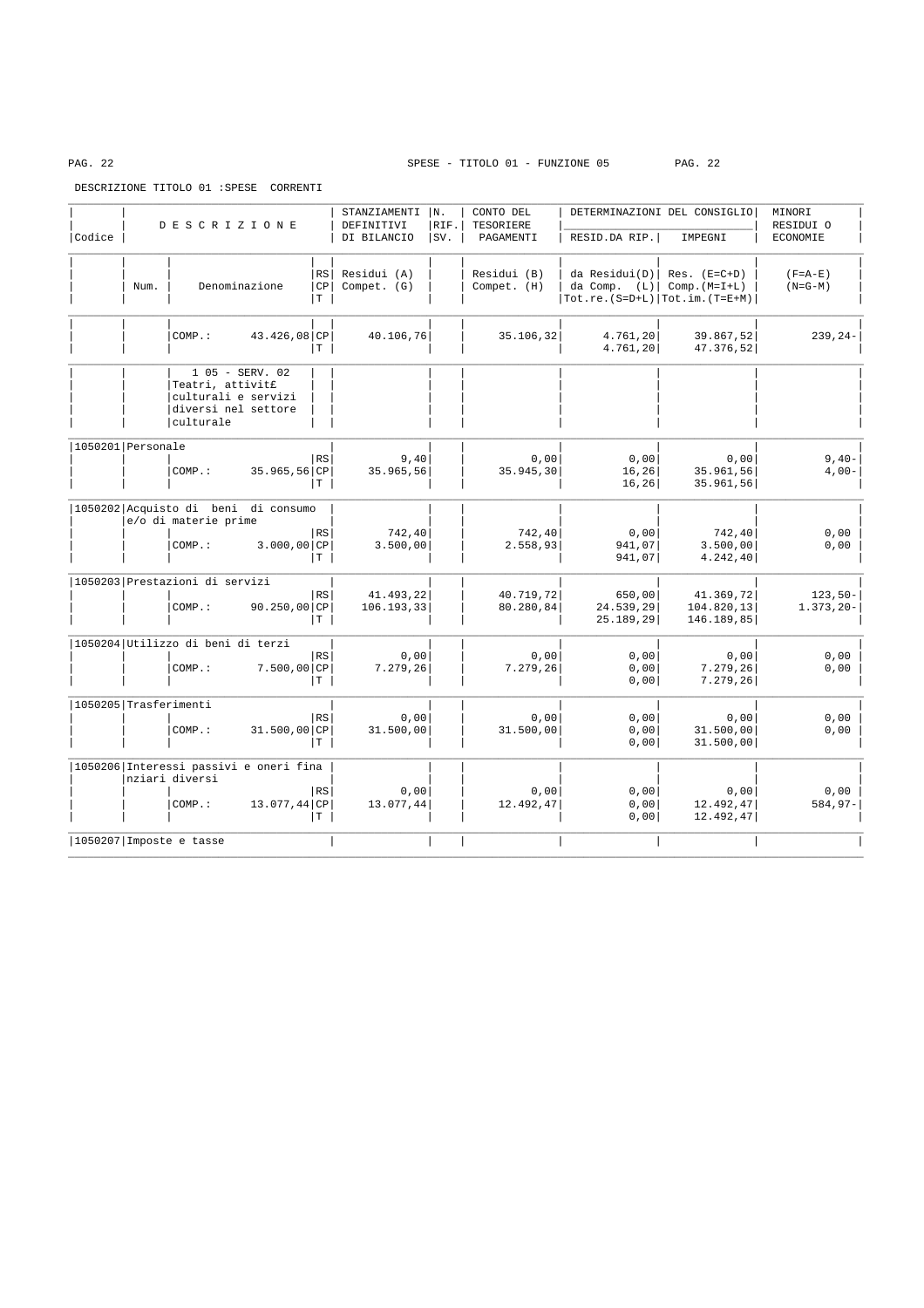## PAG. 23 **SPESE** - TITOLO 01 - FUNZIONE 05 **PAG.** 23

| Codice | DESCRIZIONE                               |                         | STANZIAMENTI<br>IN.<br>DEFINITIVI<br>RIF.<br>DI BILANCIO<br>SV. | CONTO DEL<br>TESORIERE<br>PAGAMENTI | RESID.DA RIP.                                                       | DETERMINAZIONI DEL CONSIGLIO<br>IMPEGNI | MINORI<br>RESIDUI O<br>ECONOMIE |
|--------|-------------------------------------------|-------------------------|-----------------------------------------------------------------|-------------------------------------|---------------------------------------------------------------------|-----------------------------------------|---------------------------------|
| Num.   | Denominazione                             | RS<br>CP<br>$\mathbf T$ | Residui (A)<br>$Compet.$ (G)                                    | Residui (B)<br>Compet. (H)          | da Residui(D)<br>da Comp. (L)<br>$ Tot,re.(S=D+L)   Tot.in.(T=E+M)$ | $Res.$ $(E=C+D)$<br>Comp. $(M=I+L)$     | $(F=A-E)$<br>$( N = G - M )$    |
|        | 2.603,74 CP<br>COMP:                      | RS<br>T                 | 6,98<br>2.403,74                                                | 0,00<br>2.403,38                    | 0,00<br>0,00<br>0,00                                                | 0,00<br>2.403,38<br>2.403,38            | $6,98-$<br>$0, 36 -$            |
|        | 1 05 T.SERV. 02<br>183.896,74 CP<br>COMP: | <b>RS</b><br>т          | 42.252,00<br>199.919,33                                         | 41.462, 12<br>172.460,18            | 650,00<br>25.496,62<br>26.146,62                                    | 42.112,12<br>197.956,80<br>240.068,92   | $139,88-$<br>$1.962,53-$        |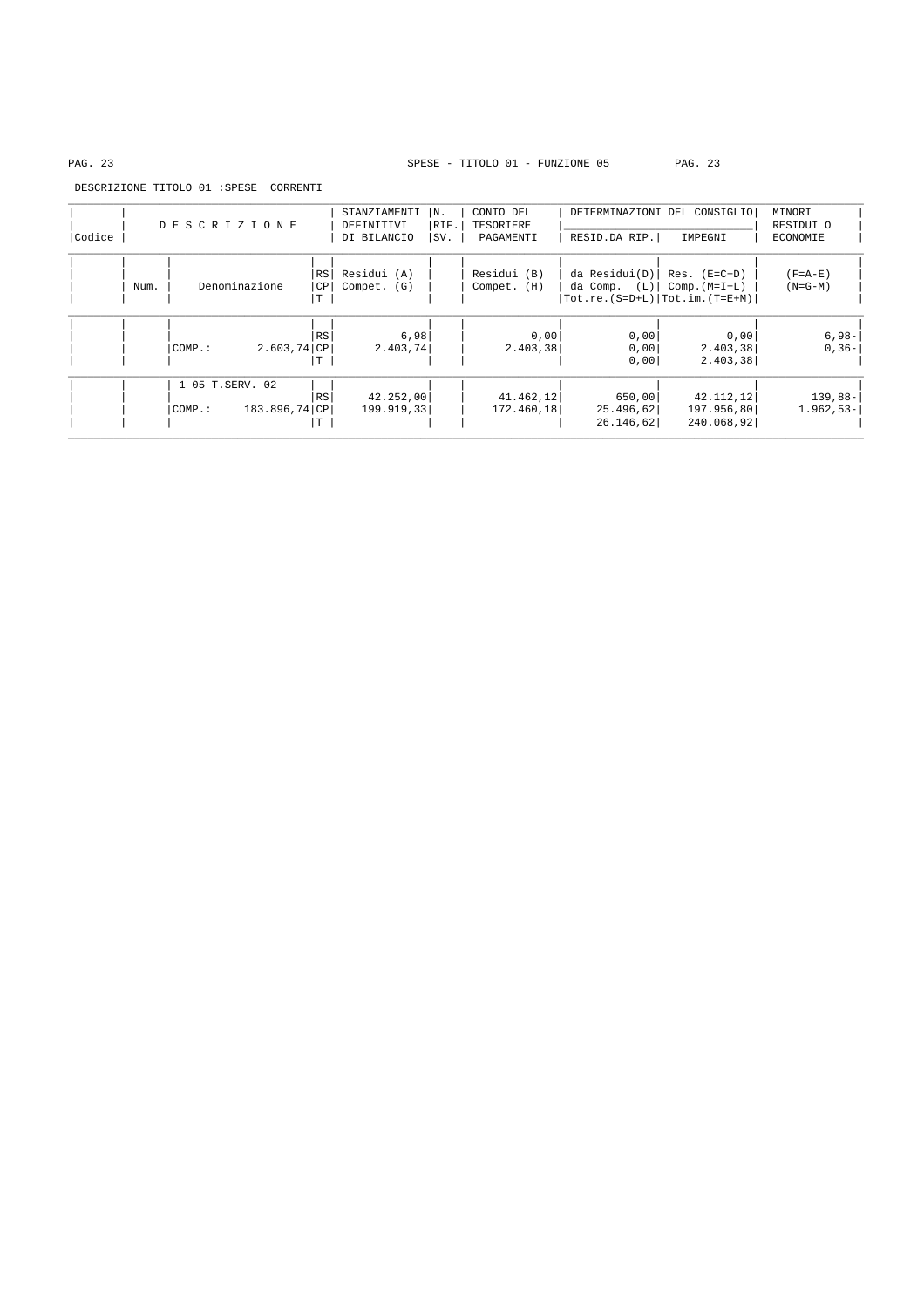## PAG. 24 SPESE TITOLO 01 - RIASSUNTO FUNZIONE 05 PAG. 24

| Codice |      | SERVIZI                                                                                |                                | STAMZIAMENTI<br>DEFINITIVI<br>DI BILANCIO | CONTO DEL<br>TESORIERE<br>PAGAMENTI | RESID.DA RIP.                    | DETERMINAZIONI DEL CONSIGLIO<br>IMPEGNI                                                                                   | MINORI<br>RESIDUI 0<br><b>ECONOMIE</b> |
|--------|------|----------------------------------------------------------------------------------------|--------------------------------|-------------------------------------------|-------------------------------------|----------------------------------|---------------------------------------------------------------------------------------------------------------------------|----------------------------------------|
|        | Num. | Denominazione                                                                          | RS<br><b>CP</b><br>$\mathbf T$ | Residui (A)<br>$Compet.$ (G)              | Residui (B)<br>$Compet.$ $(H)$      |                                  | da Residui(D)   Res. $(E=C+D)$<br>da Comp. $(L)$ Comp. $(M=I+L)$<br>$ {\rm Tot.re.}$ (S=D+L) $ {\rm Tot.in.}$ (T=E+M) $ $ | $(F=A-E)$<br>$( N = G - M )$           |
|        |      | SERV. 0001<br>Biblioteche, musei e<br>pinacoteche<br>43.426.08 CP<br>COMP:             | <b>RS</b>                      | 7.509,00<br>40.106,76                     | 7.509,00<br>35.106, 32              | 0,00<br>4.761, 20<br>4.761.20    | 7.509,00<br>39.867,52<br>47.376.52                                                                                        | 0,00<br>$239, 24-$                     |
|        |      | SERV. 0002<br>Teatri, attivit£ cult<br>urali e servizi diver<br>COMP:<br>183.896,74 CP | <b>RS</b>                      | 42.252,00<br>199.919,33                   | 41.462,12<br>172.460,18             | 650,00<br>25.496,62<br>26.146,62 | 42.112,12<br>197.956,80<br>240.068,92                                                                                     | $139,88-$<br>$1.962, 53 -$             |
|        |      | 1 05 TOT. FUNZIONE<br>227.322,82 CP<br>COMP:                                           | <b>RS</b><br>т                 | 49.761,00<br>240.026,09                   | 48.971,12<br>207.566,50             | 650,00<br>30.257,82<br>30.907,82 | 49.621,12<br>237.824,32<br>287.445,44                                                                                     | $139,88-$<br>$2.201,77-$               |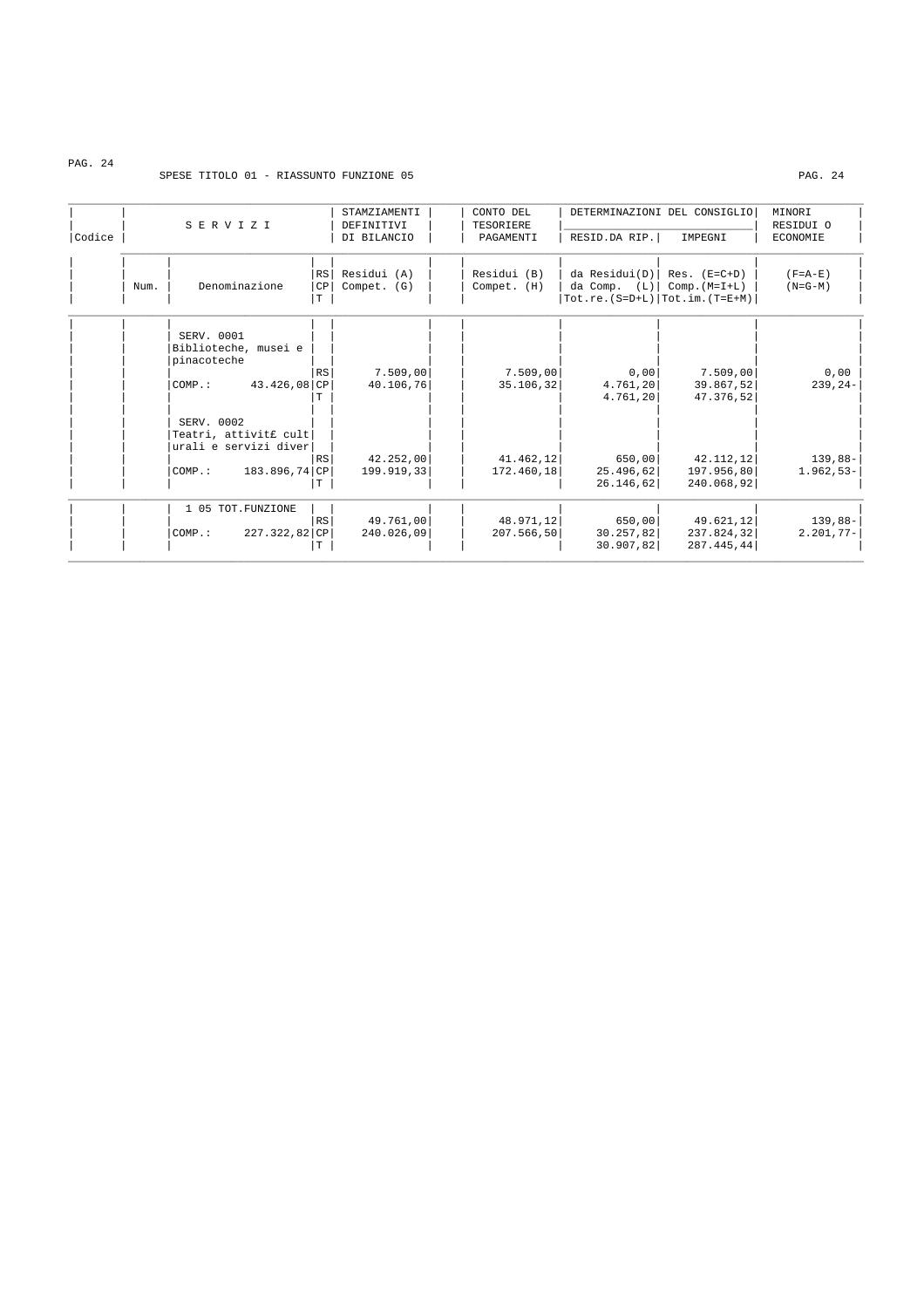# PAG. 25 SPESE - TITOLO 01 - FUNZIONE 06 PAG. 25

| Codice |      | DESCRIZIONE                                                  |                                                                                                              |                 | STANZIAMENTI<br>DEFINITIVI<br>DI BILANCIO | $ N$ .<br>RIF.<br>lsv. | CONTO DEL<br>TESORIERE<br>PAGAMENTI | RESID.DA RIP.                        | DETERMINAZIONI DEL CONSIGLIO<br>IMPEGNI                                                                  | MINORI<br>RESIDUI 0<br><b>ECONOMIE</b> |
|--------|------|--------------------------------------------------------------|--------------------------------------------------------------------------------------------------------------|-----------------|-------------------------------------------|------------------------|-------------------------------------|--------------------------------------|----------------------------------------------------------------------------------------------------------|----------------------------------------|
|        | Num. |                                                              | Denominazione                                                                                                | RS<br>CP<br>IΤ. | Residui (A)<br>$Compet.$ (G)              |                        | Residui (B)<br>$Compet.$ (H)        |                                      | da Residui(D)   Res. $(E=C+D)$<br>da Comp. $(L)$ Comp. $(M=I+L)$<br>$ Tot.re.(S=D+L)   Tot.in.(T=E+M)  $ | $(F = A - E)$<br>$(N = G - M)$         |
|        |      | Stadio comunale,<br>palazzo dello sport<br>ed altri impianti | 1 - FUNZIONE 06<br>Funzioni nel settore<br>sportivo e ricreativo<br>*********************<br>1 06 - SERV. 02 |                 |                                           |                        |                                     |                                      |                                                                                                          |                                        |
|        |      | e/o di materie prime<br>COMP:                                | 1060202 Acquisto di beni di consumo<br>12.000,00 CP                                                          | RS<br>T         | 8.297,51<br>12.000,00                     |                        | 8.297,51<br>8.480,27                | 0,00<br>3.518,98<br>3.518,98         | 8.297,51<br>11.999,25<br>20.296,76                                                                       | 0,00<br>$0,75-$                        |
|        |      | 1060203 Prestazioni di servizi<br>COMP:                      | 129.350,00 CP                                                                                                | RS<br>IΤ.       | 20.181,03<br>135.084,40                   |                        | 15.143,81<br>98.405,47              | 5.037, 22<br>36.667, 47<br>41.704,69 | 20.181,03<br>135.072,94<br>155.253,97                                                                    | 0,00<br>$11, 46-$                      |
|        |      | nziari diversi<br>COMP.:                                     | 1060206 Interessi passivi e oneri fina<br>15.354,34 CP                                                       | $ _{RS}$<br>T   | 0,00<br>15.243,08                         |                        | 0,00<br>15.243,08                   | 0,00<br>0,00<br>0,00                 | 0,00<br>15.243,08<br>15.243,08                                                                           | 0,00<br>0,00                           |
|        |      | 1 06 T.SERV. 02<br>COMP:                                     | 156.704,34 CP                                                                                                | RS<br>T.        | 28.478,54<br>162.327,48                   |                        | 23.441,32<br>122.128,82             | 5.037, 22<br>40.186, 45<br>45.223,67 | 28.478,54<br>162.315,27<br>190.793,81                                                                    | 0,00<br>$12, 21-$                      |
|        |      | Interventi diversi<br>e ricrea- tivo                         | 1 06 - SERV. 03<br>nel settore sportivo                                                                      |                 |                                           |                        |                                     |                                      |                                                                                                          |                                        |
|        |      | e/o di materie prime<br>COMP:                                | 1060302 Acquisto di beni di consumo<br>$3.000,00$ CP                                                         | RS<br>T         | 516,00<br>3.000,00                        |                        | 0,00<br>1.260,27                    | 0,00<br>1.739,73<br>1.739,73         | 0,00<br>3.000,00<br>3.000,00                                                                             | $516,00-$<br>0,00                      |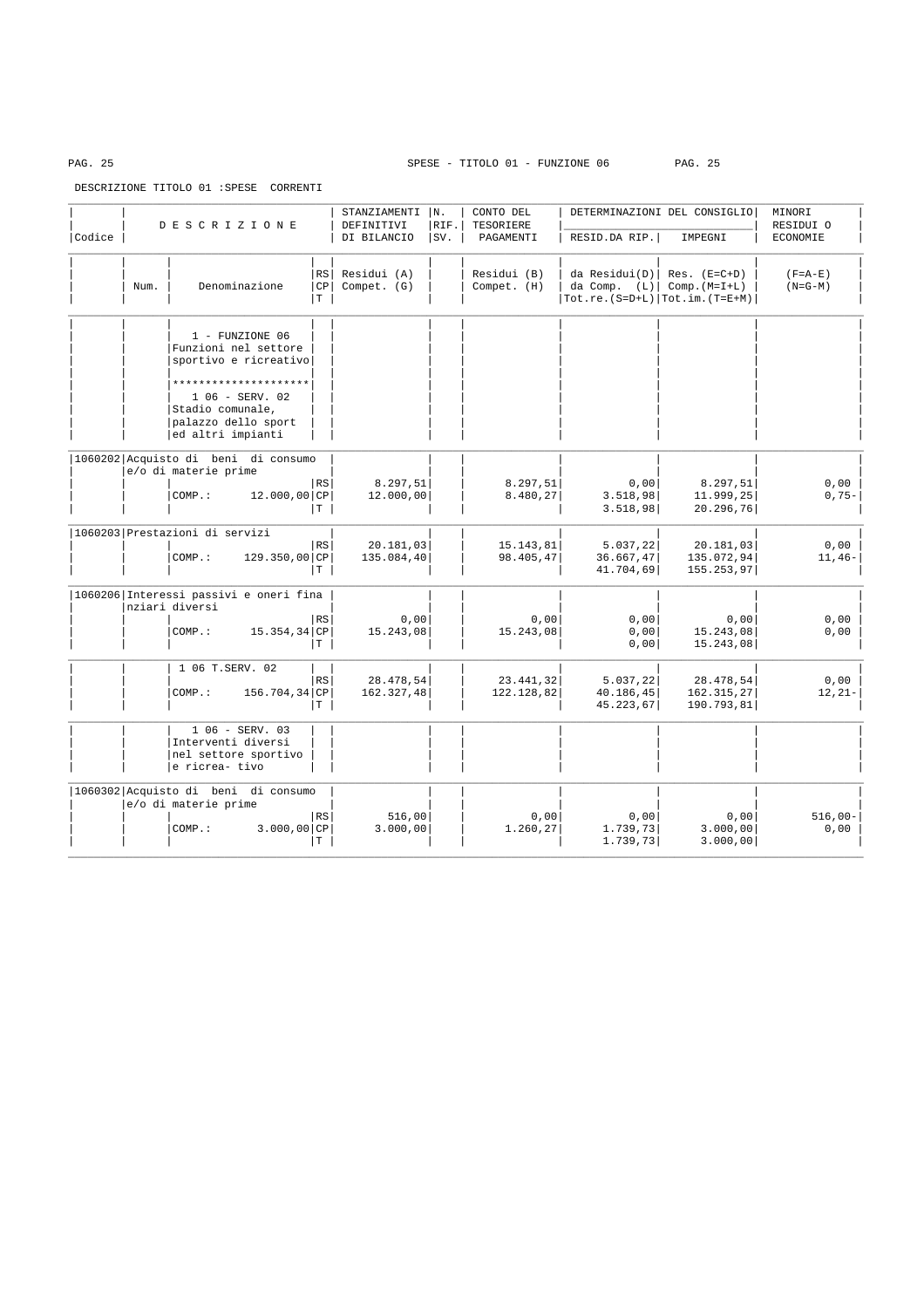## PAG. 26 SPESE - TITOLO 01 - FUNZIONE 06 PAG. 26

| Codice                |      | DESCRIZIONE                                                        |               |                                | STANZIAMENTI<br>DEFINITIVI<br>DI BILANCIO | $ N$ .<br>RIF.<br>SV. | CONTO DEL<br>TESORIERE<br>PAGAMENTI | RESID.DA RIP.                                       | DETERMINAZIONI DEL CONSIGLIO<br>IMPEGNI            | MINORI<br>RESIDUI 0<br><b>ECONOMIE</b> |
|-----------------------|------|--------------------------------------------------------------------|---------------|--------------------------------|-------------------------------------------|-----------------------|-------------------------------------|-----------------------------------------------------|----------------------------------------------------|----------------------------------------|
|                       | Num. | Denominazione                                                      |               | <b>RS</b><br>CP<br>$\mathbb T$ | Residui (A)<br>$Compet.$ (G)              |                       | Residui (B)<br>Compet. (H)          | da Residui(D)<br>$ Tot,re.(S=D+L)   Tot.in.(T=E+M)$ | $Res.$ $(E=C+D)$<br>da Comp. $(L)$ Comp. $(M=I+L)$ | $(F=A-E)$<br>$( N = G - M )$           |
|                       |      |                                                                    |               |                                |                                           |                       |                                     |                                                     |                                                    |                                        |
|                       |      | 1060303 Prestazioni di servizi<br>COMP:                            | 200,00 CP     | RS<br>T                        | 120,00<br>0,00                            |                       | 0,00<br>0,00                        | 0,00<br>0,00<br>0,00                                | 0,00<br>0,00<br>0,00                               | $120,00 -$<br>0,00                     |
| 1060305 Trasferimenti |      | COMP.:                                                             | $6.000,00$ CP | RS.<br>T                       | 3.500,00<br>6.000,00                      |                       | 3.500.00<br>6.000,00                | 0,00<br>0,00<br>0,00                                | 3.500,00<br>6.000,00<br>9.500,00                   | 0.00<br>0,00                           |
|                       |      | 1060306 Interessi passivi e oneri fina<br>nziari diversi<br>COMP.: | 13.708,19 CP  | <b>RS</b><br>T                 | 0,00<br>13.708,19                         |                       | 0,00<br>13.708,19                   | 0,00<br>0,00<br>0,00                                | 0,00<br>13.708,19<br>13.708,19                     | 0,00<br>0,00                           |
|                       |      | 1060307 Imposte e tasse<br>COMP.:                                  | $0,00$  CP    | RS<br>T                        | 0,00<br>0,00                              |                       | 0,00<br>0,00                        | 0,00<br>0,00<br>0,00                                | 0,00<br>0,00<br>0,00                               | 0,00<br>0,00                           |
|                       |      | 1 06 T.SERV. 03<br>COMP:                                           | 22.908,19 CP  | <b>RS</b><br>T                 | 4.136,00<br>22.708,19                     |                       | 3.500,00<br>20.968,46               | 0,00<br>1.739,73<br>1.739,73                        | 3.500,00<br>22.708, 19<br>26.208, 19               | $636,00-$<br>0,00                      |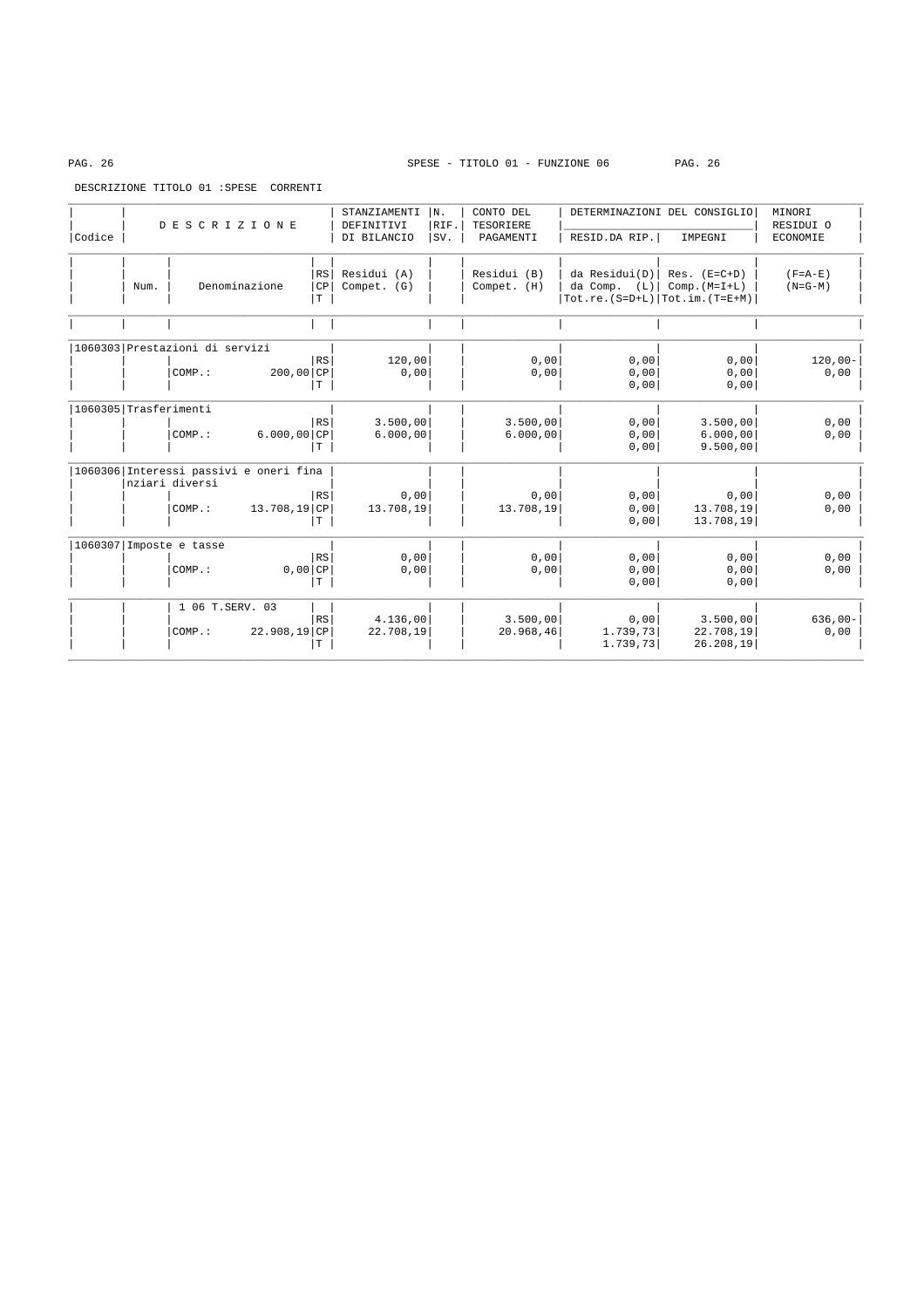## PAG. 27 SPESE TITOLO 01 - RIASSUNTO FUNZIONE 06 PAG. 27

| Codice |      | SERVIZI                                                                                |                         | STAMZIAMENTI<br>DEFINITIVI<br>DI BILANCIO | CONTO DEL<br>TESORIERE<br>PAGAMENTI | RESID.DA RIP.                                                                                                                           | DETERMINAZIONI DEL CONSIGLIO<br>IMPEGNI | MINORI<br>RESIDUI 0<br><b>ECONOMIE</b> |
|--------|------|----------------------------------------------------------------------------------------|-------------------------|-------------------------------------------|-------------------------------------|-----------------------------------------------------------------------------------------------------------------------------------------|-----------------------------------------|----------------------------------------|
|        | Num. | Denominazione                                                                          | RS<br>CP<br>$\mathbf T$ | Residui (A)<br>$Compet.$ (G)              | Residui (B)<br>$Compet.$ $(H)$      | da Residui(D)   Res. $(E=C+D)$<br>da Comp. $(L)$ Comp. $(M=I+L)$<br>$ {\rm Tot} . {\rm re} .$ (S=D+L) $ {\rm Tot} . {\rm im} .$ (T=E+M) |                                         | $(F=A-E)$<br>$( N = G - M )$           |
|        |      | SERV. 0002<br>Stadio comunale, pala<br>zzo dello sport ed al<br>COMP:<br>156.704,34 CP | <b>RS</b>               | 28.478.54<br>162.327,48                   | 23.441,32<br>122.128,82             | 5.037, 22<br>40.186, 45<br>45.223.67                                                                                                    | 28.478,54<br>162.315,27<br>190.793.81   | 0,00<br>$12,21-$                       |
|        |      | SERV. 0003<br>Interventi diversi ne<br>l settore sportivo e<br>22.908,19 CP<br>COMP:   | <b>RS</b>               | 4.136,00<br>22.708,19                     | 3.500,00<br>20.968,46               | 0,00<br>1.739.73<br>1.739.73                                                                                                            | 3.500,00<br>22.708,19<br>26.208, 19     | $636,00-$<br>0,00                      |
|        |      | 1 06 TOT. FUNZIONE<br>179.612,53 CP<br>COMP:                                           | <b>RS</b><br>т          | 32.614,54<br>185.035,67                   | 26.941,32<br>143.097,28             | 5.037, 22<br>41.926,18<br>46.963, 40                                                                                                    | 31.978,54<br>185.023, 46<br>217.002,00  | $636,00-$<br>$12,21-$                  |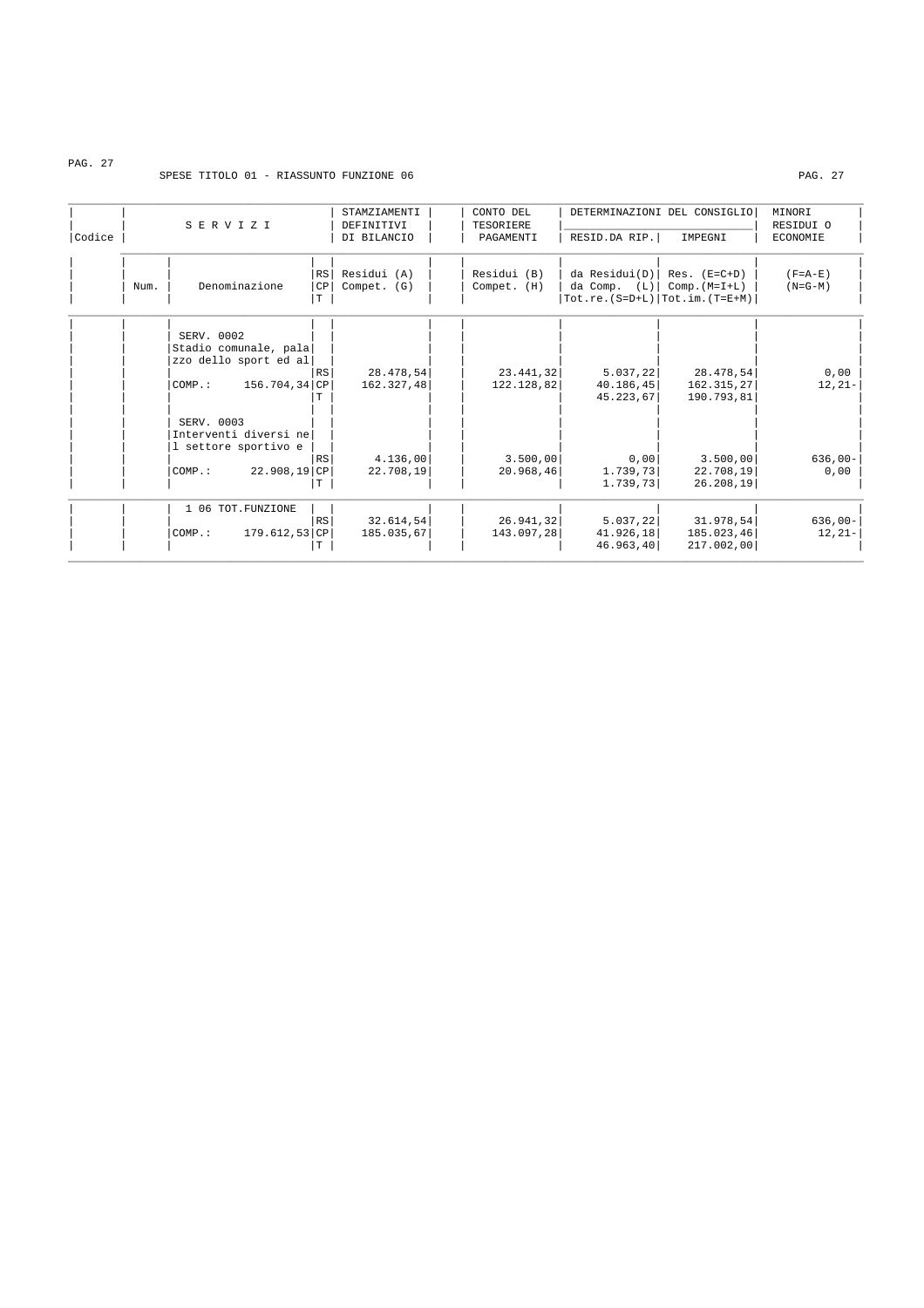# PAG. 28 SPESE - TITOLO 01 - FUNZIONE 07 PAG. 28

| Codice                |      | DESCRIZIONE                                                                                                                     |                         | STANZIAMENTI<br>N.<br>RIF.<br>DEFINITIVI<br>SV.<br>DI BILANCIO | CONTO DEL<br>TESORIERE<br>PAGAMENTI | RESID.DA RIP.                                                                                           | DETERMINAZIONI DEL CONSIGLIO<br>IMPEGNI | MINORI<br>RESIDUI 0<br>ECONOMIE |
|-----------------------|------|---------------------------------------------------------------------------------------------------------------------------------|-------------------------|----------------------------------------------------------------|-------------------------------------|---------------------------------------------------------------------------------------------------------|-----------------------------------------|---------------------------------|
|                       | Num. | Denominazione                                                                                                                   | RS<br>CP<br>$\mathbb T$ | Residui (A)<br>$Compet.$ (G)                                   | Residui (B)<br>Compet. (H)          | da Residui(D)   Res. $(E=C+D)$<br>da Comp. $(L)$ Comp. $(M=I+L)$<br>$ Tot,re.(S=D+L)   Tot.in.(T=E+M) $ |                                         | $(F=A-E)$<br>$( N = G - M )$    |
|                       |      | 1 - FUNZIONE 07<br>Funzioni nel campo tu<br>ristico<br>*********************<br>1 07 - SERV. 02<br>Manifestazioni<br>turistiche |                         |                                                                |                                     |                                                                                                         |                                         |                                 |
|                       |      | 1070202 Acquisto di beni di consumo<br>e/o di materie prime<br>$0,00$  CP<br>COMP:                                              | $ _{RS}$<br>T           | 0,00<br>0,00                                                   | 0,00<br>0,00                        | 0,00<br>0,00<br>0,00                                                                                    | 0,00<br>0,00<br>0,00                    | 0,00<br>0,00                    |
|                       |      | 1070203 Prestazioni di servizi<br>COMP.:<br>25.000,00 CP                                                                        | RS <br>T                | 4.800,00<br>25.000,00                                          | 4.800,00<br>20.500,00               | 0,00<br>4.500,00<br>4.500,00                                                                            | 4.800,00<br>25.000,00<br>29.800,00      | 0,00<br>0,00                    |
| 1070205 Trasferimenti |      | $6.600,00$ CP<br>COMP:                                                                                                          | RS.<br>T                | 0,00<br>6.600,00                                               | 0,00<br>6.600,00                    | 0,00<br>0,00<br>0,00                                                                                    | 0,00<br>6.600,00<br>6.600,00            | 0,00<br>0,00                    |
|                       |      | 1 07 T.SERV. 02<br>31.600,00 CP<br>COMP:                                                                                        | RS<br>T                 | 4.800.00<br>31.600,00                                          | 4.800.00<br>27.100,00               | 0.00<br>4.500,00<br>4.500,00                                                                            | 4.800.00<br>31.600,00<br>36.400,00      | 0.00<br>0,00                    |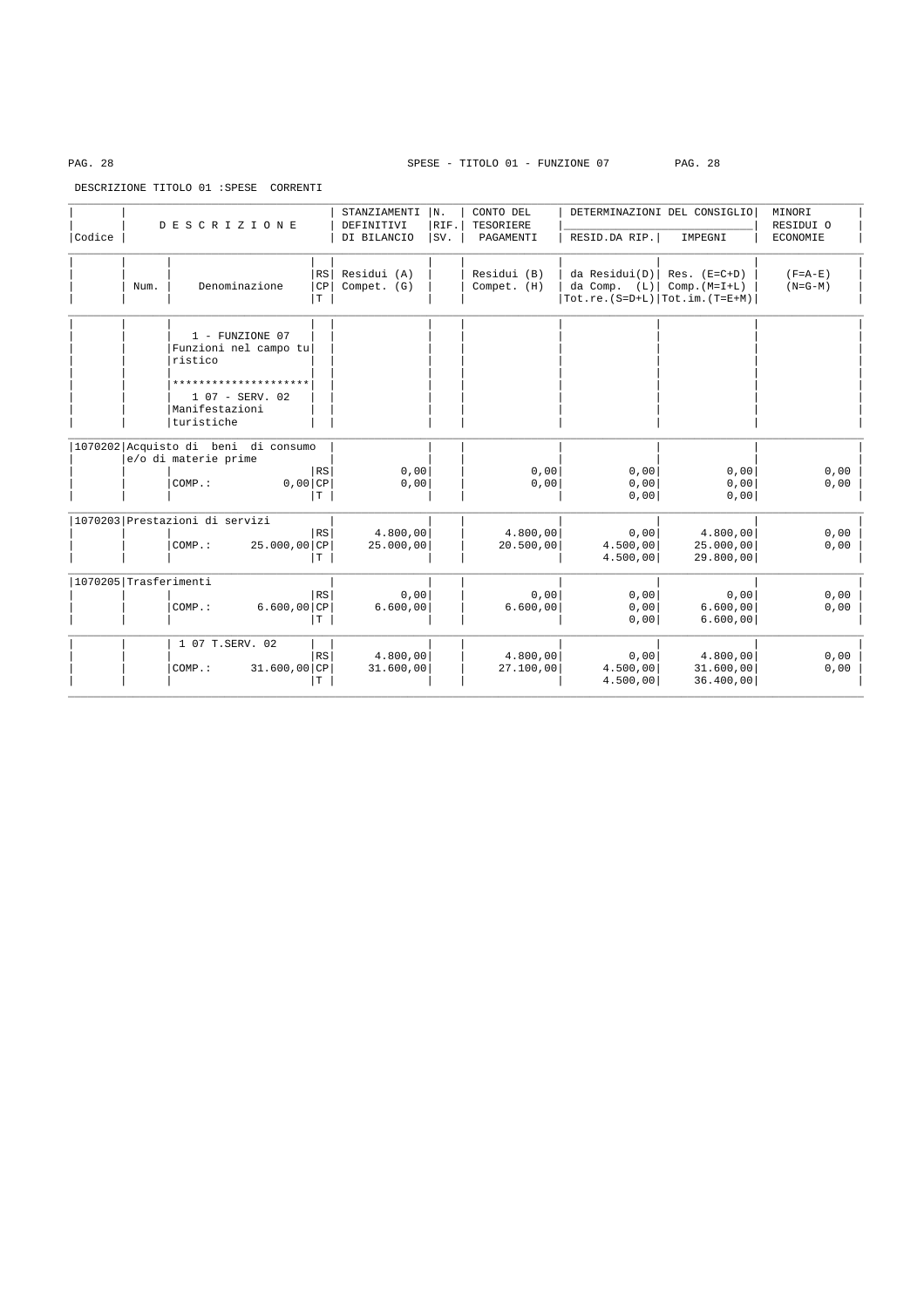## PAG. 29 SPESE TITOLO 01 - RIASSUNTO FUNZIONE 07 PAG. 29

| Codice |      | SERVIZI                                                              |                         | STAMZIAMENTI<br>DEFINITIVI<br>DI BILANCIO | CONTO DEL<br>TESORIERE<br>PAGAMENTI | RESID.DA RIP.                 | DETERMINAZIONI DEL CONSIGLIO<br>IMPEGNI                                             | MINORI<br>RESIDUI O<br>ECONOMIE |
|--------|------|----------------------------------------------------------------------|-------------------------|-------------------------------------------|-------------------------------------|-------------------------------|-------------------------------------------------------------------------------------|---------------------------------|
|        | Num. | Denominazione                                                        | RS<br>CP<br>$\mathbf T$ | Residui<br>(A)<br>$Compet.$ (G)           | Residui (B)<br>Compet. (H)          | da Residui(D)<br>da Comp. (L) | $Res.$ $(E=C+D)$<br>$\vert$ Comp. $(M=I+L)$<br>$ Tot,re.(S=D+L)   Tot.in.(T=E+M)  $ | $(F=A-E)$<br>$( N = G - M )$    |
|        |      | SERV. 0002<br>Manifestazioni turist<br>iche<br>31.600,00 CP<br>COMP: | <b>RS</b><br>Т          | 4.800,00<br>31.600,00                     | 4.800,00<br>27.100,00               | 0,00<br>4.500,00<br>4.500,00  | 4.800,00<br>31.600,00<br>36.400,00                                                  | 0,00<br>0,00                    |
|        |      | 1 07 TOT.FUNZIONE<br>31.600,00 CP<br>COMP:                           | <b>RS</b><br>T          | 4.800,00<br>31.600,00                     | 4.800,00<br>27.100,00               | 0,00<br>4.500,00<br>4.500,00  | 4.800,00<br>31.600,00<br>36.400,00                                                  | 0,00<br>0,00                    |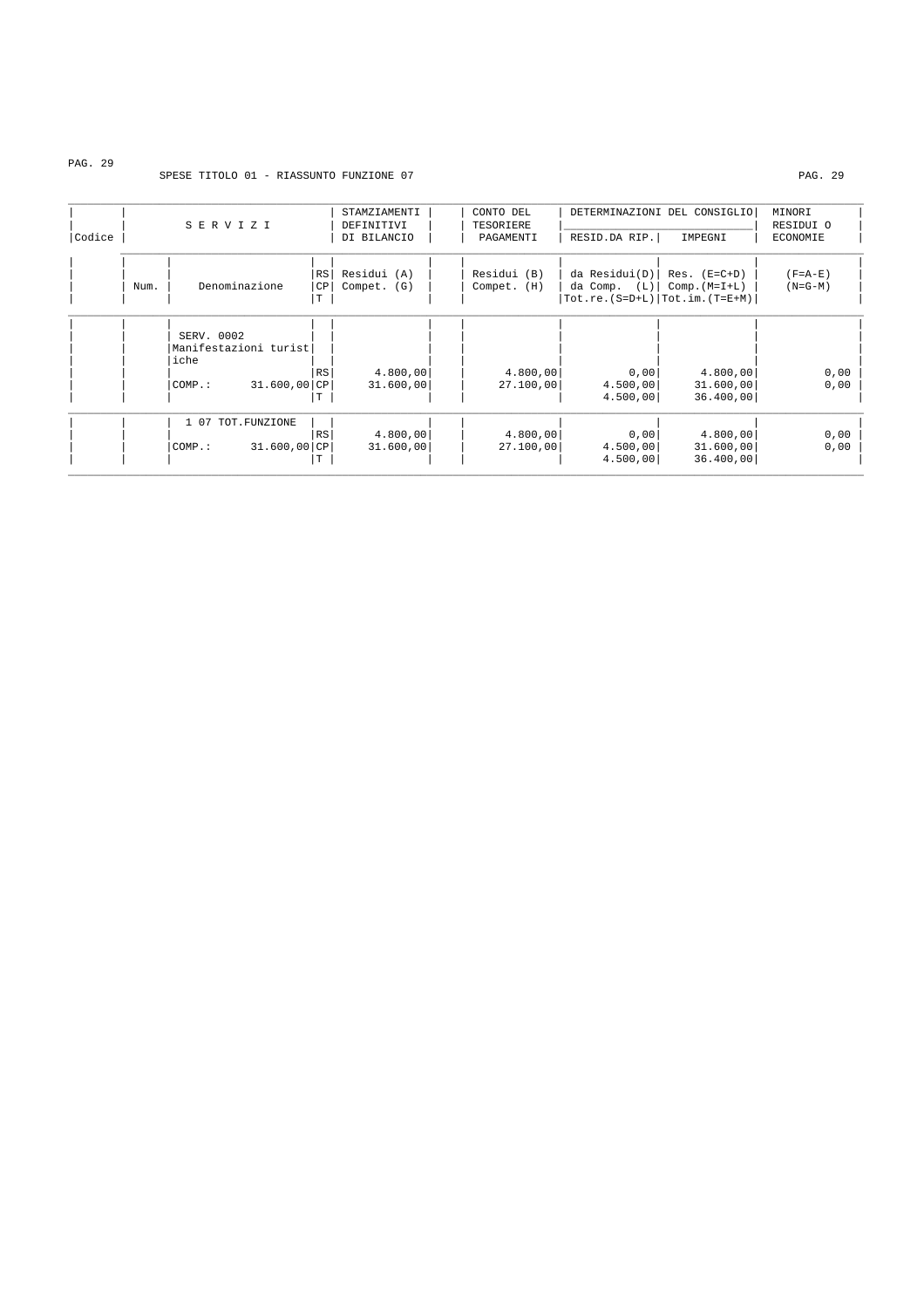# PAG. 30 SPESE - TITOLO 01 - FUNZIONE 08 PAG. 30

| Codice                |      | DESCRIZIONE                      |                                                                                                                                        |                 | STANZIAMENTI<br>DEFINITIVI<br>DI BILANCIO | $ N$ .<br>RIF.<br>Isv. | CONTO DEL<br>TESORIERE<br>PAGAMENTI | RESID.DA RIP.                     | DETERMINAZIONI DEL CONSIGLIO<br>IMPEGNI                                                                 | MINORI<br>RESIDUI 0<br>ECONOMIE  |
|-----------------------|------|----------------------------------|----------------------------------------------------------------------------------------------------------------------------------------|-----------------|-------------------------------------------|------------------------|-------------------------------------|-----------------------------------|---------------------------------------------------------------------------------------------------------|----------------------------------|
|                       | Num. |                                  | Denominazione                                                                                                                          | RS<br>CP<br>IΤ. | Residui (A)<br>Compet. $(G)$              |                        | Residui (B)<br>Compet. (H)          |                                   | da Residui(D)   Res. $(E=C+D)$<br>da Comp. $(L)$ Comp. $(M=I+L)$<br>$Tot.re.(S=D+L)   Tot.in.(T=E+M)  $ | $(F = A - E)$<br>$( N = G - M )$ |
|                       |      | Viabilit£,                       | 1 - FUNZIONE 08<br>Funzioni nel campo de<br>lla viabilit£ e dei t<br>*********************<br>1 08 - SERV. 01<br>circolazione stradale |                 |                                           |                        |                                     |                                   |                                                                                                         |                                  |
|                       |      |                                  | e servizi conness i                                                                                                                    |                 |                                           |                        |                                     |                                   |                                                                                                         |                                  |
| 1080101 Personale     |      | COMP.:                           | 302.168,16 CP                                                                                                                          | RS<br>T.        | 277,48<br>294.803,51                      |                        | 0,00<br>294.681,51                  | 0,00<br>122,00<br>122,00          | 0,00<br>294.803,51<br>294.803,51                                                                        | $277, 48-$<br>0,00               |
|                       |      | e/o di materie prime             | 1080102 Acquisto di beni di consumo                                                                                                    |                 |                                           |                        |                                     |                                   |                                                                                                         |                                  |
|                       |      | COMP:                            | $60.260,00$ CP                                                                                                                         | RS<br> T        | 30.008,46<br>52.625,00                    |                        | 23.101,52<br>46.001,70              | 6.827,91<br>6.410,03<br>13.237,94 | 29.929,43<br>52.411,73<br>82.341,16                                                                     | $79,03-$<br>$213, 27-$           |
|                       |      | 1080103 Prestazioni di servizi   |                                                                                                                                        | RS              |                                           |                        |                                     | 158,66                            | 38.508,84                                                                                               |                                  |
|                       |      | COMP.:                           | 140.028,85 CP                                                                                                                          | T               | 39.727,31<br>144.083,21                   |                        | 38.350,18<br>89.094,19              | 51.838, 57<br>51.997, 23          | 140.932,76<br>179.441,60                                                                                | $1.218, 47-$<br>$3.150, 45 -$    |
| 1080105 Trasferimenti |      | COMP:                            | 350,00 CP                                                                                                                              | RS<br>IΤ.       | 0,00<br>320,71                            |                        | 0,00<br>320,71                      | 0,00<br>0,00<br>0,00              | 0,00<br>320,71<br>320, 71                                                                               | 0,00<br>0,00                     |
|                       |      | nziari diversi                   | 1080106 Interessi passivi e oneri fina                                                                                                 |                 |                                           |                        |                                     |                                   |                                                                                                         |                                  |
|                       |      | COMP:                            | 196.830,83 CP                                                                                                                          | RS<br>T         | 0,00<br>196.287,69                        |                        | 0,00<br>196.287,69                  | 0,00<br>0,00<br>0,00              | 0,00<br>196.287,69<br>196.287,69                                                                        | 0,00<br>0,00                     |
|                       |      | 1080107 Imposte e tasse<br>COMP: | 19.206,91 CP                                                                                                                           | RS<br>T         | 0,00<br>19.206,91                         |                        | 0,00<br>19.205,81                   | 0,00<br>0,00<br>0,00              | 0,00<br>19.205, 81<br>19.205, 81                                                                        | 0,00<br>$1, 10-$                 |
|                       |      | 1080108 Oneri straordinari della |                                                                                                                                        |                 |                                           |                        |                                     |                                   |                                                                                                         |                                  |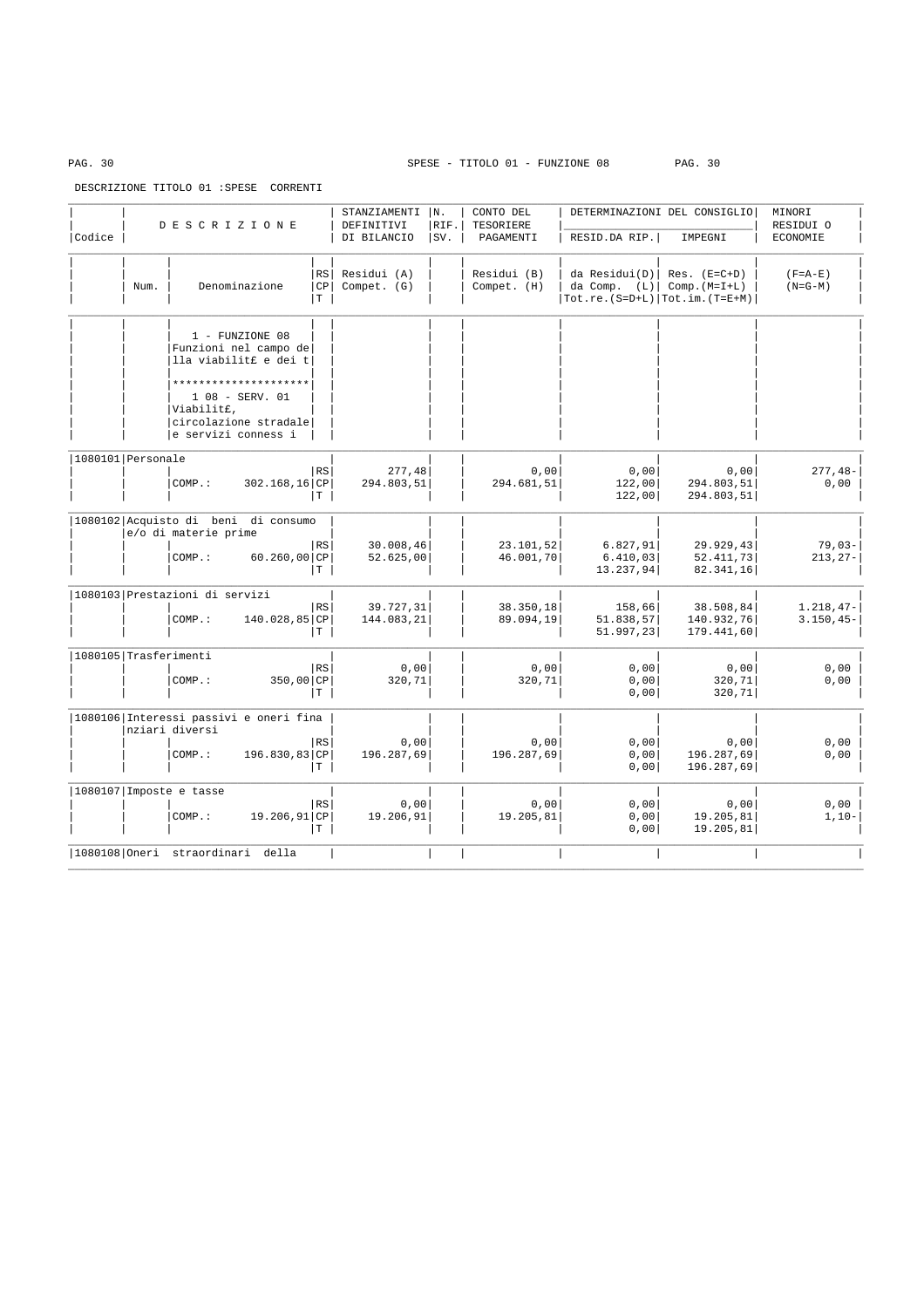## PAG. 31 SPESE - TITOLO 01 - FUNZIONE 08 PAG. 31

| Codice            |      | DESCRIZIONE                                                        |               |                   | STANZIAMENTI<br>DEFINITIVI<br>DI BILANCIO | $ N$ .<br>RIF.<br>Isv. | CONTO DEL<br>TESORIERE<br>PAGAMENTI | RESID.DA RIP.                      | DETERMINAZIONI DEL CONSIGLIO<br>IMPEGNI                                                     | MINORI<br>RESIDUI 0<br>ECONOMIE |
|-------------------|------|--------------------------------------------------------------------|---------------|-------------------|-------------------------------------------|------------------------|-------------------------------------|------------------------------------|---------------------------------------------------------------------------------------------|---------------------------------|
|                   | Num. | Denominazione                                                      |               | RS<br>CP<br>Iт    | Residui (A)<br>$Compet.$ (G)              |                        | Residui (B)<br>Compet. (H)          | da Residui(D)                      | $Res.$ $(E=C+D)$<br>da Comp. $(L)  $ Comp. $(M=I+L)$<br>$Tot.re.(S=D+L)   Tot.in.(T=E+M)  $ | $(F=A-E)$<br>$(N = G - M)$      |
|                   |      | gestione corrente<br>COMP:                                         | 17.985,68 CP  | l RS<br>T.        | 0,00<br>17.985,68                         |                        | 0,00<br>17.985,68                   | 0,00<br>0,00<br>0,00               | 0,00<br>17.985,68<br>17.985,68                                                              | 0,00<br>0,00                    |
|                   |      | 1 08 T.SERV. 01<br>COMP:                                           | 736.830,43 CP | RS<br>IΤ.         | 70.013,25<br>725.312,71                   |                        | 61.451,70<br>663.577,29             | 6.986,57<br>58.370,60<br>65.357,17 | 68.438,27<br>721.947,89<br>790.386,16                                                       | $1.574,98-$<br>$3.364,82-$      |
|                   |      | 1 08 - SERV. 02<br>Illuminazione<br>pubblica e servizi<br>connessi |               |                   |                                           |                        |                                     |                                    |                                                                                             |                                 |
| 1080201 Personale |      |                                                                    |               |                   |                                           |                        |                                     |                                    |                                                                                             |                                 |
|                   |      | COMP.:                                                             | $0,00$  CP    | RS<br>$\mathbb T$ | 0,00<br>0,00                              |                        | 0,00<br>0,00                        | 0,00<br>0,00<br>0,00               | 0,00<br>0,00<br>0,00                                                                        | 0.00<br>0,00                    |
|                   |      | 1080202 Acquisto di beni di consumo                                |               |                   |                                           |                        |                                     |                                    |                                                                                             |                                 |
|                   |      | e/o di materie prime<br>COMP:                                      | 1.500,00 CP   | RS<br> T          | 1.474,78<br>1.273,91                      |                        | 1.474,78<br>1.150,71                | 0,00<br>123, 20<br>123, 20         | 1.474, 78<br>1.273,91<br>2.748,69                                                           | 0,00<br>0,00                    |
|                   |      | 1080203 Prestazioni di servizi                                     |               |                   |                                           |                        |                                     |                                    |                                                                                             |                                 |
|                   |      | COMP.:                                                             | 435.000,00 CP | RS<br>IΤ.         | 4.139,30<br>504.571,62                    |                        | 3.603,97<br>488.163,92              | 535,33<br>16.374,25<br>16.909,58   | 4.139,30<br>504.538,17<br>508.677,47                                                        | 0,00<br>$33, 45-$               |
|                   |      | 1080206 Interessi passivi e oneri fina                             |               |                   |                                           |                        |                                     |                                    |                                                                                             |                                 |
|                   |      | nziari diversi<br>COMP:                                            | 21.069,00 CP  | RS<br>T           | 0,00<br>20.841,66                         |                        | 0,00<br>20.841,66                   | 0,00<br>0,00<br>0,00               | 0,00<br>20.841,66<br>20.841,66                                                              | 0,00<br>0,00                    |
|                   |      | 1080207 Imposte e tasse<br>COMP.:                                  | $0,00$  CP    | RS<br>T           | 0,00<br>0,00                              |                        | 0,00<br>0,00                        | 0,00<br>0,00<br>0,00               | 0,00<br>0,00<br>0,00                                                                        | 0,00<br>0,00                    |
|                   |      | 1 08 T.SERV. 02                                                    |               | RS                | 5.614,08                                  |                        | 5.078, 75                           | 535, 33                            | 5.614,08                                                                                    | 0,00                            |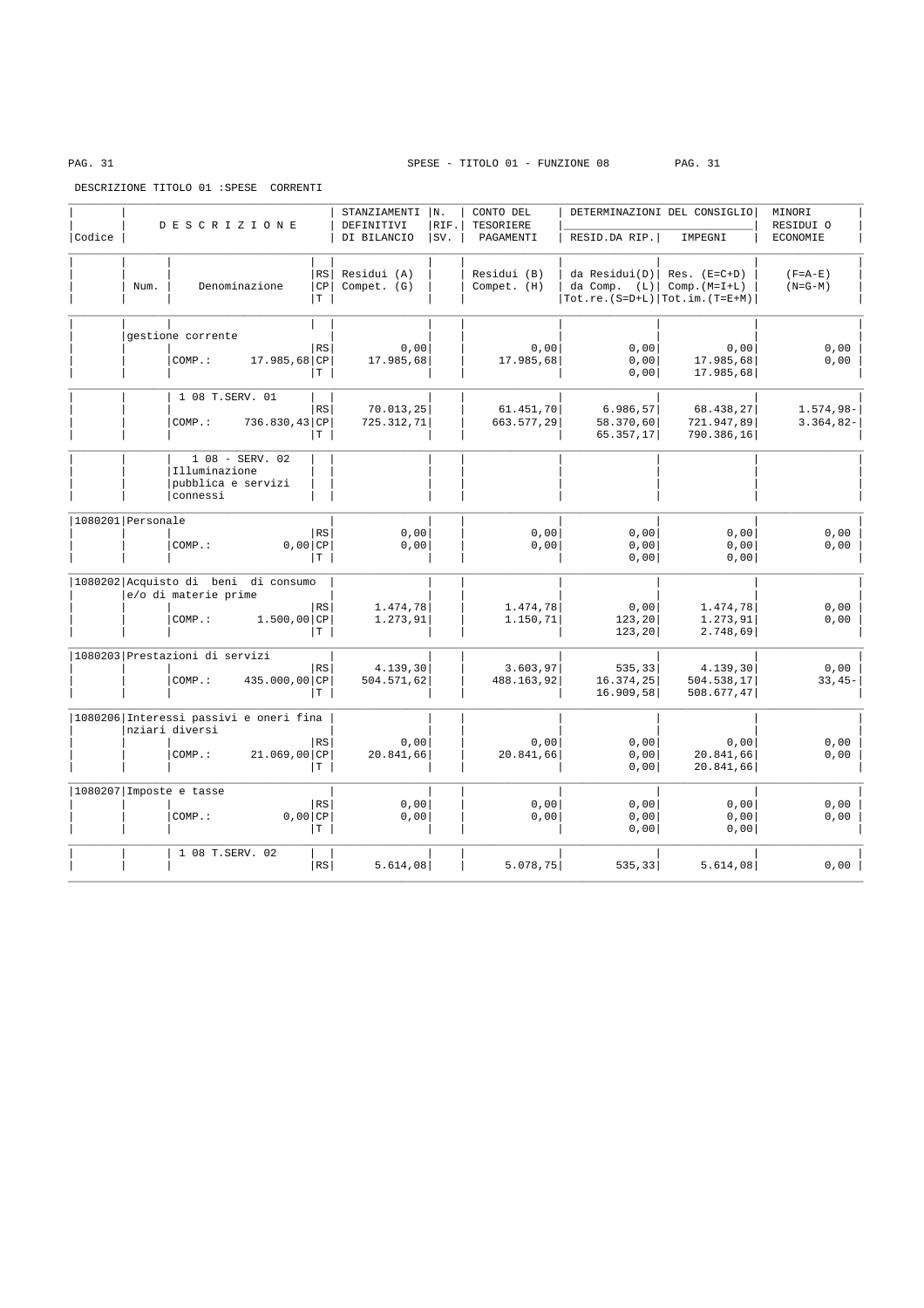## PAG. 32 SPESE - TITOLO 01 - FUNZIONE 08 PAG. 32

| Codice |      | DESCRIZIONE                                        |                                        |               | STANZIAMENTI<br>DEFINITIVI<br>DI BILANCIO | N.<br>RIF.<br>SV. | CONTO DEL<br>TESORIERE<br>PAGAMENTI | RESID.DA RIP.                                     | DETERMINAZIONI DEL CONSIGLIO<br>IMPEGNI                | MINORI<br>RESIDUI 0<br>ECONOMIE |
|--------|------|----------------------------------------------------|----------------------------------------|---------------|-------------------------------------------|-------------------|-------------------------------------|---------------------------------------------------|--------------------------------------------------------|---------------------------------|
|        | Num. |                                                    | Denominazione                          | RS<br>CP<br>T | Residui (A)<br>Compet. $(G)$              |                   | Residui (B)<br>Compet. (H)          | da Residui(D)<br>da Comp. $(L)  $ Comp. $(M=I+L)$ | $Res.$ $(E=C+D)$<br>$ Tot.re.(S=D+L)   Tot.in.(T=E+M)$ | $(F = A - E)$<br>$(N = G - M)$  |
|        |      | COMP:                                              | 457.569,00 CP                          | T.            | 526.687,19                                |                   | 510.156,29                          | 16.497,45<br>17.032,78                            | 526.653,74<br>532.267,82                               | $33, 45-$                       |
|        |      | Trasporti pubblici<br>locali e servizi<br>connessi | 1 08 - SERV. 03                        |               |                                           |                   |                                     |                                                   |                                                        |                                 |
|        |      | 1080303 Prestazioni di servizi                     |                                        |               |                                           |                   |                                     |                                                   |                                                        |                                 |
|        |      | $COMP$ .:                                          | 122.750,90 CP                          | l RS.<br>T    | 25.899,52<br>128.797,75                   |                   | 24.085,47<br>90.954,60              | 1.814,05<br>29.982,23<br>31.796, 28               | 25.899,52<br>120.936,83<br>146.836,35                  | 0,00<br>$7.860, 92 -$           |
|        |      | 1080304 Utilizzo di beni di terzi                  |                                        |               |                                           |                   |                                     |                                                   |                                                        |                                 |
|        |      | COMP.:                                             | $0.00$ <sub>c</sub> $P$                | RS<br>T       | 0,00<br>0,00                              |                   | 0,00<br>0,00                        | 0,00<br>0,00<br>0,00                              | 0,00<br>0,00<br>0,00                                   | 0,00<br>0,00                    |
|        |      |                                                    | 1080306 Interessi passivi e oneri fina |               |                                           |                   |                                     |                                                   |                                                        |                                 |
|        |      | nziari diversi<br>COMP.:                           | $151, 19$ CP                           | RS<br>T       | 0,00<br>151,19                            |                   | 0,00<br>151,19                      | 0,00<br>0,00<br>0,00                              | 0,00<br>151, 19<br>151, 19                             | 0,00<br>0,00                    |
|        |      | 1080308 Oneri straordinari                         | della                                  |               |                                           |                   |                                     |                                                   |                                                        |                                 |
|        |      | gestione corrente<br>COMP:                         | $0.00$ <sub>c</sub> $P$                | RS<br>T       | 0,00<br>960,61                            |                   | 0,00<br>0,00                        | 0.00<br>960, 60<br>960, 60                        | 0,00<br>960, 60<br>960,60                              | 0.00<br>$0,01-$                 |
|        |      | 1 08 T.SERV. 03<br>COMP:                           | 122.902.09 CP                          | RS<br>T       | 25.899,52<br>129.909,55                   |                   | 24.085, 47<br>91.105, 79            | 1.814.05<br>30.942, 83<br>32.756,88               | 25.899,52<br>122.048,62<br>147.948, 14                 | 0,00<br>$7.860, 93 -$           |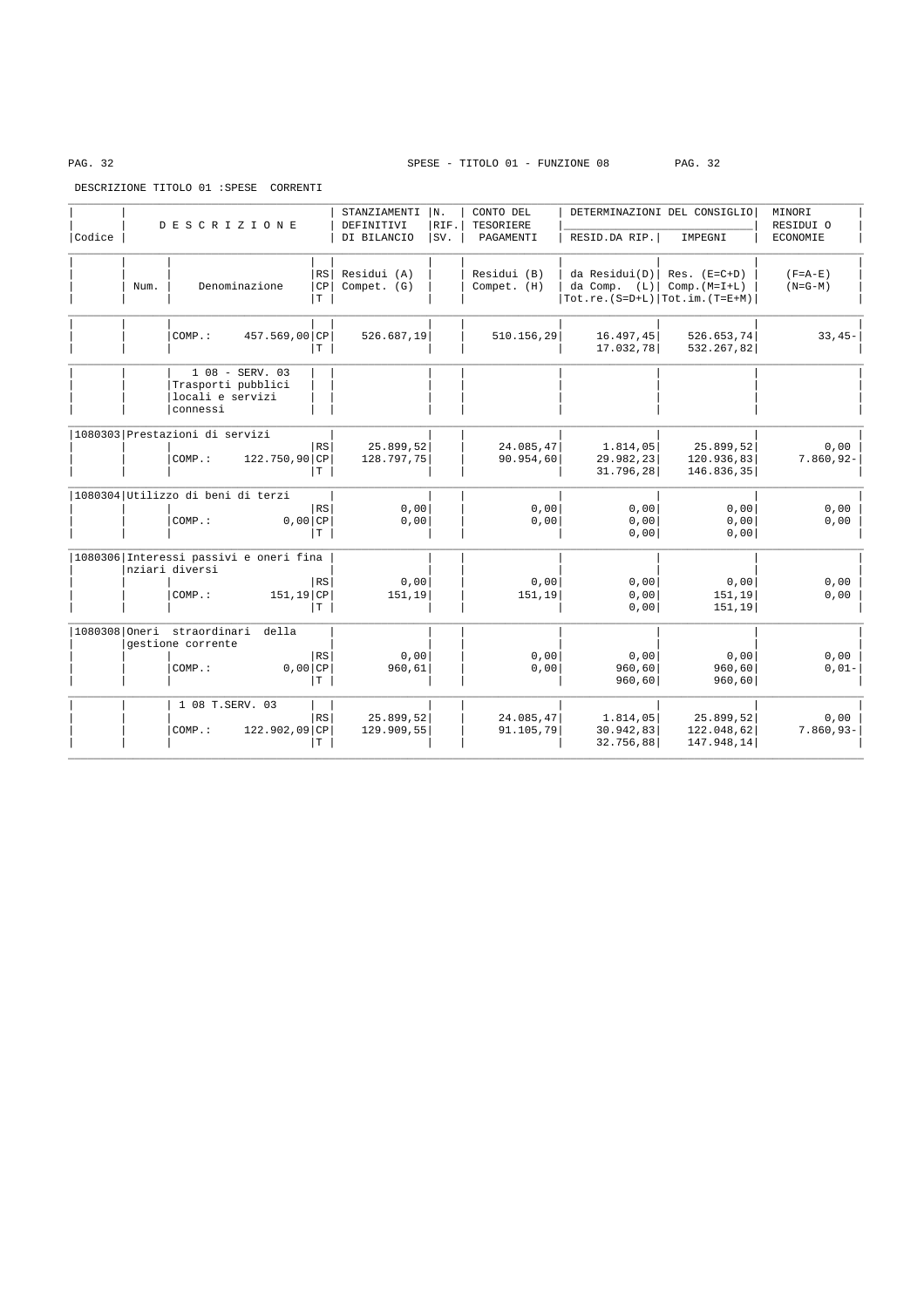## PAG. 33 SPESE TITOLO 01 - RIASSUNTO FUNZIONE 08 PAG. 33

| Codice |      | SERVIZI                                                                                 |                                        | STAMZIAMENTI<br>DEFINITIVI<br>DI BILANCIO | CONTO DEL<br>TESORIERE<br>PAGAMENTI | RESID.DA RIP.                                                                                           | DETERMINAZIONI DEL CONSIGLIO<br>IMPEGNI    | MINORI<br>RESIDUI O<br><b>ECONOMIE</b> |
|--------|------|-----------------------------------------------------------------------------------------|----------------------------------------|-------------------------------------------|-------------------------------------|---------------------------------------------------------------------------------------------------------|--------------------------------------------|----------------------------------------|
|        | Num. | Denominazione                                                                           | R <sub>S</sub><br>C <sub>P</sub><br>lт | Residui (A)<br>Compet. (G)                | Residui (B)<br>Compet. (H)          | da Residui(D)   Res. $(E=C+D)$<br>da Comp. $(L)$ Comp. $(M=I+L)$<br>$ Tot,re.(S=D+L)   Tot.in.(T=E+M) $ |                                            | $(F=A-E)$<br>$( N = G - M )$           |
|        |      | SERV. 0001<br>Viabilit£, circolazio<br>ne stradale e servizi<br>736.830,43 CP<br>COMP:  | RS                                     | 70.013, 25<br>725.312,71                  | 61.451,70<br>663.577,29             | 6.986, 57<br>58.370,60<br>65.357.17                                                                     | 68.438,27<br>721.947,89<br>790.386.16      | $1.574.98 -$<br>$3.364,82-$            |
|        |      | SERV. 0002<br>Illuminazione pubblic<br>a e servizi connessi<br>457.569,00 CP<br>COMP:   | <b>RS</b>                              | 5.614,08<br>526.687,19                    | 5.078, 75<br>510.156, 29            | 535, 33<br>16.497,45<br>17.032.78                                                                       | 5.614,08<br>526.653,74<br>532.267,82       | 0,00<br>$33,45-$                       |
|        |      | SERV. 0003<br>Trasporti pubblici lo<br>cali e servizi connes<br>COMP.:<br>122.902,09 CP | RS<br>т                                | 25.899,52<br>129.909,55                   | 24.085,47<br>91.105.79              | 1.814,05<br>30.942, 83<br>32.756,88                                                                     | 25.899,52<br>122.048,62<br>147.948,14      | 0,00<br>$7.860, 93 -$                  |
|        |      | 1 08 TOT. FUNZIONE<br>COMP.: 1.317.301.52 CP                                            | <b>RS</b>                              | 101.526, 85<br>1.381.909.45               | 90.615, 92<br>1.264.839.37          | 9.335,95<br>105.810,88<br>115.146.83                                                                    | 99.951,87<br>1.370.650.25<br>1.470.602, 12 | $1.574.98 -$<br>$11.259.20 -$          |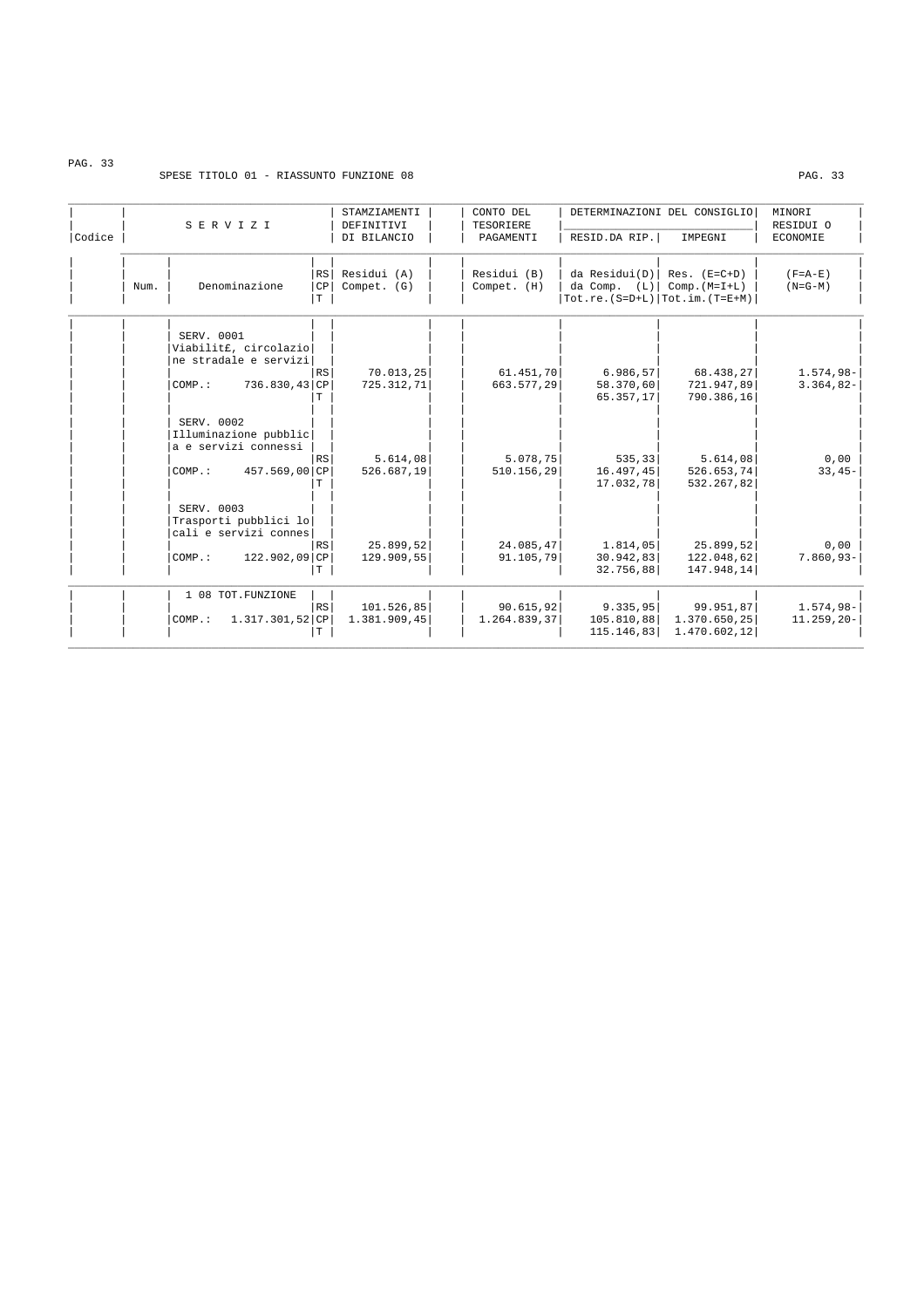## PAG. 34 SPESE - TITOLO 01 - FUNZIONE 09 PAG. 34

| Codice            |      | DESCRIZIONE                                                                             |                          | STANZIAMENTI<br>$ N$ .<br>DEFINITIVI<br>SV.<br>DI BILANCIO | CONTO DEL<br>RIF.<br>TESORIERE<br>PAGAMENTI | RESID.DA RIP.                            | DETERMINAZIONI DEL CONSIGLIO<br>IMPEGNI                                                                  | MINORI<br>RESIDUI 0<br>ECONOMIE  |
|-------------------|------|-----------------------------------------------------------------------------------------|--------------------------|------------------------------------------------------------|---------------------------------------------|------------------------------------------|----------------------------------------------------------------------------------------------------------|----------------------------------|
|                   | Num. | Denominazione                                                                           | RS<br>CP<br>IТ           | Residui (A)<br>Compet. (G)                                 | Residui (B)<br>Compet. (H)                  |                                          | da Residui(D)   Res. $(E=C+D)$<br>da Comp. $(L)$ Comp. $(M=I+L)$<br>$ Tot.re.(S=D+L)   Tot.in.(T=E+M)  $ | $(F = A - E)$<br>$( N = G - M )$ |
|                   |      | 1 - FUNZIONE 09<br>Funzioni riguardanti<br>la gestione del terri                        |                          |                                                            |                                             |                                          |                                                                                                          |                                  |
|                   |      | *********************<br>1 09 - SERV. 01<br>Urbanistica e<br>gestione del<br>territorio |                          |                                                            |                                             |                                          |                                                                                                          |                                  |
| 1090101 Personale |      | 194.318,79 CP<br>COMP.:                                                                 | RS<br>T                  | 1.065,63<br>194.197,59                                     | 192.899,18                                  | 920,77<br>0,00<br>1.298, 41<br>1.298, 41 | 920, 77<br>194.197,59<br>195.118,36                                                                      | $144,86-$<br>0,00                |
|                   |      | 1090102 Acquisto di beni di consumo<br>e/o di materie prime                             |                          |                                                            |                                             |                                          |                                                                                                          |                                  |
|                   |      | 4.500,00 CP<br>COMP:                                                                    | l RS.<br>IΤ.             | 811,66<br>4.331,66                                         | 2.352,61                                    | 811,66<br>0,00<br>1.979,05<br>1.979,05   | 811,66<br>4.331,66<br>5.143, 32                                                                          | 0,00<br>0,00                     |
|                   |      | 1090103 Prestazioni di servizi                                                          |                          |                                                            |                                             |                                          |                                                                                                          |                                  |
|                   |      | 11.500,00 CP<br>COMP:                                                                   | <b>RS</b><br>T           | 8.197,00<br>8.902,55                                       | 8.110,96<br>1.000, 67                       | 0,00<br>3.970, 67<br>3.970, 67           | 8.110,96<br>4.971, 34<br>13.082, 30                                                                      | $86,04-$<br>$3.931, 21 -$        |
|                   |      | 1090107 Imposte e tasse                                                                 | RS                       | 96.83                                                      |                                             |                                          | 63, 22                                                                                                   | $33.61 -$                        |
|                   |      | 11.318,88 CP<br>COMP:                                                                   | T.                       | 11.318,88                                                  | 11.227,22                                   | 63,22<br>0,00<br>91,66<br>91,66          | 11.318,88<br>11.382, 10                                                                                  | 0,00                             |
|                   |      | 1090108 Oneri straordinari<br>della                                                     |                          |                                                            |                                             |                                          |                                                                                                          |                                  |
|                   |      | gestione corrente<br>COMP:                                                              | RS <br>$0,00$  CP<br>T.  | 0,00<br>0,00                                               |                                             | 0,00<br>0,00<br>0,00<br>0,00<br>0,00     | 0,00<br>0,00<br>0,00                                                                                     | 0,00<br>0,00                     |
|                   |      | 1 09 T.SERV. 01<br>221.637,67 CP<br>COMP.:                                              | <b>RS</b><br>$\mathbb T$ | 10.171,12<br>218.750,68                                    | 9.906, 61<br>207.479,68                     | 0,00<br>7.339,79<br>7.339,79             | 9.906, 61<br>214.819,47<br>224.726,08                                                                    | $264,51-$<br>$3.931, 21 -$       |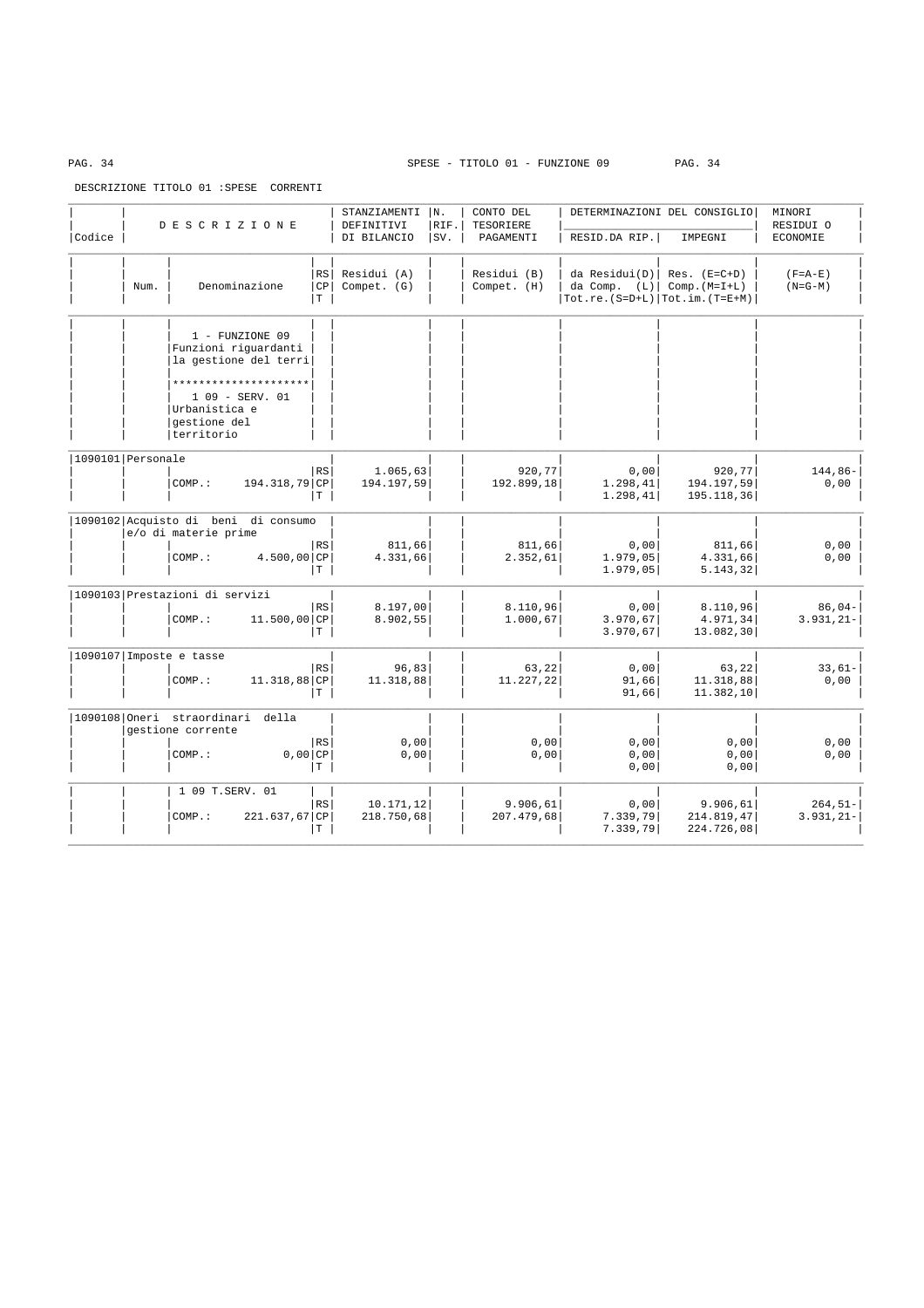# PAG. 35 SPESE - TITOLO 01 - FUNZIONE 09 PAG. 35

| Codice            |      | DESCRIZIONE                                                                                              |                   | STANZIAMENTI<br>DEFINITIVI<br>DI BILANCIO | $ N$ .<br>RIF.<br>Isv. | CONTO DEL<br>TESORIERE<br>PAGAMENTI | RESID.DA RIP.                     | DETERMINAZIONI DEL CONSIGLIO<br>IMPEGNI                                                                 | MINORI<br>RESIDUI 0<br>ECONOMIE |
|-------------------|------|----------------------------------------------------------------------------------------------------------|-------------------|-------------------------------------------|------------------------|-------------------------------------|-----------------------------------|---------------------------------------------------------------------------------------------------------|---------------------------------|
|                   | Num. | Denominazione                                                                                            | RS<br>CP<br>IТ    | Residui (A)<br>$Compet.$ (G)              |                        | Residui (B)<br>Compet. (H)          |                                   | da Residui(D)   Res. $(E=C+D)$<br>da Comp. $(L)$ Comp. $(M=I+L)$<br>$Tot.re.(S=D+L)   Tot.in.(T=E+M)  $ | $(F = A - E)$<br>$(N = G - M)$  |
|                   |      | 1 09 - SERV. 02<br>Edilizia residenziale<br>pubblica locale e<br>piani di edilizia<br>economico-popolare |                   |                                           |                        |                                     |                                   |                                                                                                         |                                 |
| 1090201 Personale |      | $0.00$ <sub>c</sub> $P$<br>COMP.:                                                                        | RS<br>$\mathbf T$ | 214,87<br>0,00                            |                        | 0,00<br>0,00                        | 0,00<br>0,00<br>0,00              | 0,00<br>0,00<br>0,00                                                                                    | $214,87-$<br>0,00               |
|                   |      | 1090203 Prestazioni di servizi<br>$0,00$  CP<br>COMP:                                                    | RS<br>T           | 2.212,04<br>0,00                          |                        | 0,00<br>0,00                        | 2.212,04<br>0,00<br>2.212,04      | 2.212,04<br>0,00<br>2.212,04                                                                            | 0,00<br>0,00                    |
|                   |      | 1090206 Interessi passivi e oneri fina<br>nziari diversi<br>280,95 CP<br>COMP:                           | RS<br>Г           | 0,00<br>280,95                            |                        | 0,00<br>280,95                      | 0,00<br>0,00<br>0,00              | 0,00<br>280,95<br>280,95                                                                                | 0,00<br>0,00                    |
|                   |      | 1090207 Imposte e tasse<br>$0,00$  CP<br>COMP:                                                           | RS<br>$\mathbf T$ | 102,65<br>0,00                            |                        | 0,00<br>0,00                        | 0,00<br>0,00<br>0,00              | 0,00<br>0,00<br>0,00                                                                                    | $102,65-$<br>0,00               |
|                   |      | 1 09 T.SERV. 02<br>COMP.:<br>280,95 CP                                                                   | RS<br>T.          | 2.529,56<br>280,95                        |                        | 0,00<br>280,95                      | 2.212,04<br>0,00<br>2.212,04      | 2.212,04<br>280,95<br>2.492,99                                                                          | $317,52-$<br>0,00               |
|                   |      | 1 09 - SERV. 03<br>Servizi di protezione<br>civile                                                       |                   |                                           |                        |                                     |                                   |                                                                                                         |                                 |
|                   |      | 1090302 Acquisto di beni di consumo<br>e/o di materie prime<br>$5.000,00$ CP<br>COMP:                    | RS<br>T           | 5.179,66<br>6.790,94                      |                        | 3.452,56<br>2.331,87                | 1.718,03<br>3.459,07<br>5.177, 10 | 5.170, 59<br>5.790, 94<br>10.961,53                                                                     | $9,07-$<br>$1.000,00-$          |
|                   |      | 1090303 Prestazioni di servizi                                                                           |                   |                                           |                        |                                     |                                   |                                                                                                         |                                 |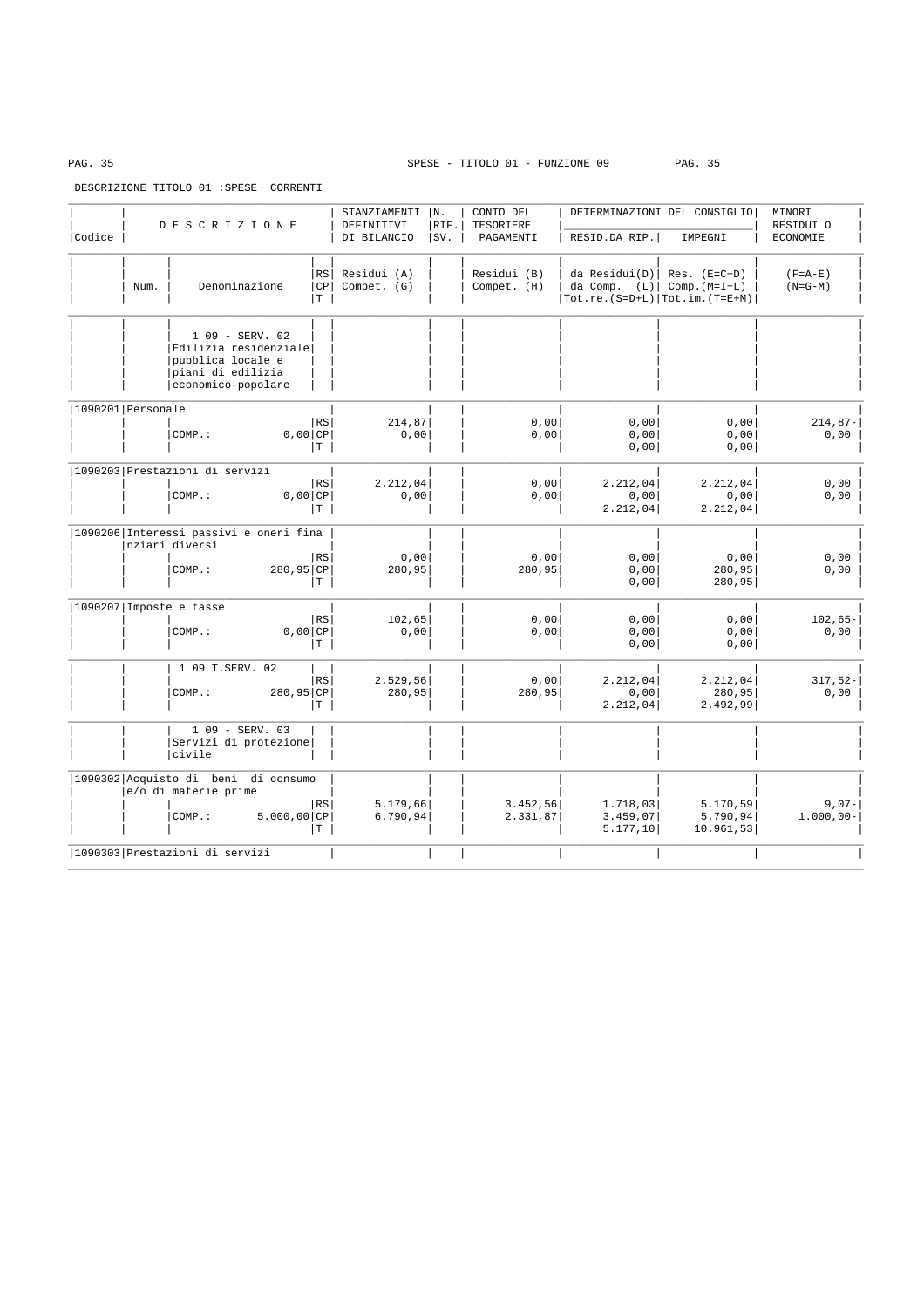## PAG. 36 SPESE - TITOLO 01 - FUNZIONE 09 PAG. 36

| Codice                |      | DESCRIZIONE                                                                        |                   | STANZIAMENTI<br>DEFINITIVI<br>DI BILANCIO | $ N$ .<br>RIF.<br>Isv. | CONTO DEL<br>TESORIERE<br>PAGAMENTI | RESID.DA RIP.                     | DETERMINAZIONI DEL CONSIGLIO<br>IMPEGNI                                                                 | MINORI<br>RESIDUI 0<br>ECONOMIE |
|-----------------------|------|------------------------------------------------------------------------------------|-------------------|-------------------------------------------|------------------------|-------------------------------------|-----------------------------------|---------------------------------------------------------------------------------------------------------|---------------------------------|
|                       | Num. | Denominazione                                                                      | RS<br>CP<br>IТ    | Residui (A)<br>$Compet.$ (G)              |                        | Residui (B)<br>Compet. (H)          |                                   | da Residui(D)   Res. $(E=C+D)$<br>da Comp. $(L)$ Comp. $(M=I+L)$<br>$Tot.re.(S=D+L)   Tot.in.(T=E+M)  $ | $(F=A-E)$<br>$( N = G - M )$    |
|                       |      | COMP:<br>$3.300.00$ CP                                                             | RS<br>$\mathbf T$ | 141,22<br>3.300,00                        |                        | 42,35<br>2.909,13                   | 0,00<br>382,27<br>382,27          | 42,35<br>3.291, 40<br>3.333,75                                                                          | $98,87-$<br>$8,60-$             |
|                       |      | 1090307 Imposte e tasse<br>460,00 CP<br>COMP:                                      | RS<br>IT.         | 3.166,92<br>404,80                        |                        | 0,00<br>404,80                      | 0,00<br>0,00<br>0,00              | 0,00<br>404,80<br>404,80                                                                                | $3.166, 92 -$<br>0,00           |
|                       |      | 1090308 Oneri straordinari<br>della                                                |                   |                                           |                        |                                     |                                   |                                                                                                         |                                 |
|                       |      | gestione corrente<br>$0,00$  CP<br>COMP.:                                          | RS<br>T.          | 0,00<br>0,00                              |                        | 0,00<br>0,00                        | 0,00<br>0,00<br>0,00              | 0,00<br>0,00<br>0,00                                                                                    | 0,00<br>0,00                    |
|                       |      | 1 09 T.SERV. 03<br>$8.760,00$ CP<br>COMP:                                          | RS<br>T           | 8.487,80<br>10.495,74                     |                        | 3.494, 91<br>5.645,80               | 1.718,03<br>3.841,34<br>5.559, 37 | 5.212,94<br>9.487, 14<br>14.700,08                                                                      | $3.274,86-$<br>$1.008,60 -$     |
|                       |      | 1 09 - SERV. 04<br>Servizio idrico<br>integrato                                    |                   |                                           |                        |                                     |                                   |                                                                                                         |                                 |
| 1090405 Trasferimenti |      | COMP:<br>27.462,00 CP                                                              | RS<br>$\mathbf T$ | 0.00<br>54.924,00                         |                        | 0.00<br>54.924,00                   | 0.00<br>0,00<br>0,00              | 0.00<br>54.924,00<br>54.924,00                                                                          | 0.00<br>0,00                    |
|                       |      | 1090406 Interessi passivi e oneri fina<br>nziari diversi<br>COMP.:<br>32.884,37 CP | RS<br>IΤ.         | 0,00<br>26.214,70                         |                        | 0,00<br>26.214,70                   | 0,00<br>0,00<br>0,00              | 0,00<br>26.214,70<br>26.214,70                                                                          | 0,00<br>0,00                    |
|                       |      | 1090408 Oneri straordinari della<br>gestione corrente<br>$0,00$  CP<br>COMP:       | RS<br>T           | 0,00<br>0,00                              |                        | 0,00<br>0,00                        | 0,00<br>0,00<br>0,00              | 0,00<br>0,00<br>0,00                                                                                    | 0,00<br>0,00                    |
|                       |      | 1 09 T.SERV. 04                                                                    | RS                | 0,00                                      |                        | 0,00                                | 0,00                              | 0,00                                                                                                    | 0,00                            |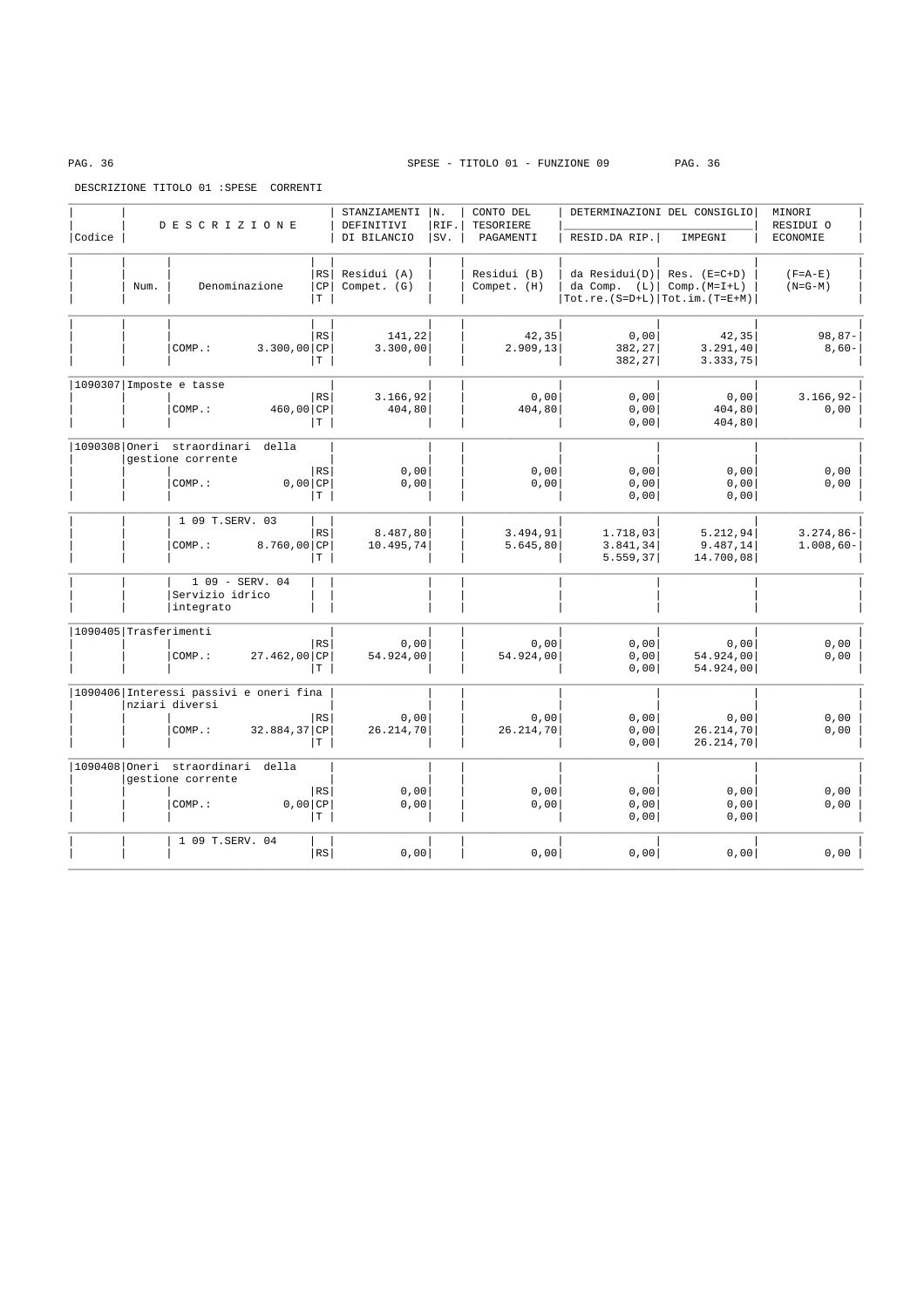## PAG. 37 **SPESE - TITOLO 01 - FUNZIONE 09** PAG. 37

| Codice                |      |                                | DESCRIZIONE                             |                | STANZIAMENTI<br>$ N$ .<br>DEFINITIVI<br>DI BILANCIO | RIF.<br>SV. | CONTO DEL<br>TESORIERE<br>PAGAMENTI | RESID.DA RIP.                                                                                          | DETERMINAZIONI DEL CONSIGLIO<br>IMPEGNI     | MINORI<br>RESIDUI 0<br><b>ECONOMIE</b> |
|-----------------------|------|--------------------------------|-----------------------------------------|----------------|-----------------------------------------------------|-------------|-------------------------------------|--------------------------------------------------------------------------------------------------------|---------------------------------------------|----------------------------------------|
|                       | Num. |                                | Denominazione                           | RS<br>CP<br>IТ | Residui (A)<br>$Compet.$ (G)                        |             | Residui (B)<br>Compet. (H)          | da Residui(D)   Res. $(E=C+D)$<br>da Comp. $(L)$ Comp. $(M=I+L)$<br>$ Tot.re.(S=D+L)   Tot.in.(T=E+M)$ |                                             | $(F=A-E)$<br>$(N = G - M)$             |
|                       |      | COMP:                          | 60.346,37 CP                            | T              | 81.138,70                                           |             | 81.138,70                           | 0.00<br>0,00                                                                                           | 81.138,70<br>81.138,70                      | 0,00                                   |
|                       |      | rifiuti                        | 1 09 - SERV. 05<br>Servizio smaltimento |                |                                                     |             |                                     |                                                                                                        |                                             |                                        |
| 1090501 Personale     |      |                                |                                         |                |                                                     |             |                                     |                                                                                                        |                                             |                                        |
|                       |      | COMP:                          | $0,00$  CP                              | RS<br>T        | 0,00<br>0,00                                        |             | 0,00<br>0,00                        | 0,00<br>0,00<br>0,00                                                                                   | 0,00<br>0,00<br>0,00                        | 0,00<br>0,00                           |
|                       |      |                                | 1090502 Acquisto di beni di consumo     |                |                                                     |             |                                     |                                                                                                        |                                             |                                        |
|                       |      | e/o di materie prime           |                                         | RS             | 300,00                                              |             | 300,00                              | 0,00                                                                                                   | 300,00                                      | 0,00                                   |
|                       |      | COMP:                          | 13.000,00 CP                            | IТ             | 13.000,00                                           |             | 0,00                                | 13.000,00<br>13.000,00                                                                                 | 13.000,00<br>13.300,00                      | 0,00                                   |
|                       |      | 1090503 Prestazioni di servizi |                                         |                |                                                     |             |                                     |                                                                                                        |                                             |                                        |
|                       |      | COMP.:                         | $2.487.000,00$ CP                       | <b>RS</b><br>T | 392.479,45<br>2.487.000,00                          |             | 387.880,12<br>2.020.433,51          | 0,00<br>444.556,84<br>444.556,84                                                                       | 387.880,12<br>2.464.990,35<br>2.852.870, 47 | $4.599.33-$<br>$22.009,65 -$           |
| 1090505 Trasferimenti |      |                                |                                         |                |                                                     |             |                                     |                                                                                                        |                                             |                                        |
|                       |      | COMP:                          | $0,00$  CP                              | RS<br>IΤ.      | 2.000,00<br>0,00                                    |             | 2.000,00<br>0,00                    | 0,00<br>0,00<br>0,00                                                                                   | 2.000,00<br>0,00<br>2.000,00                | $0,00$<br>0,00                         |
|                       |      |                                | 1090506 Interessi passivi e oneri fina  |                |                                                     |             |                                     |                                                                                                        |                                             |                                        |
|                       |      | nziari diversi<br>COMP:        | 4.357,53 CP                             | RS<br>T        | 0,00<br>4.357,53                                    |             | 0,00<br>4.357,53                    | 0,00<br>0,00<br>0,00                                                                                   | 0,00<br>4.357,53<br>4.357,53                | 0,00<br>0,00                           |
|                       |      | 1090507 Imposte e tasse        |                                         |                |                                                     |             |                                     |                                                                                                        |                                             |                                        |
|                       |      | COMP.:                         | $0.00$ <sub>c</sub> $P$                 | RS<br>T        | 0,00<br>0,00                                        |             | 0,00<br>0,00                        | 0,00<br>0,00<br>0,00                                                                                   | 0,00<br>0,00<br>0,00                        | 0,00<br>0,00                           |
| 1090508 Oneri         |      | straordinari                   | della                                   |                |                                                     |             |                                     |                                                                                                        |                                             |                                        |
|                       |      | gestione corrente              |                                         | RS             | 0,00                                                |             | 0,00                                | 0,00                                                                                                   | 0,00                                        | 0,00                                   |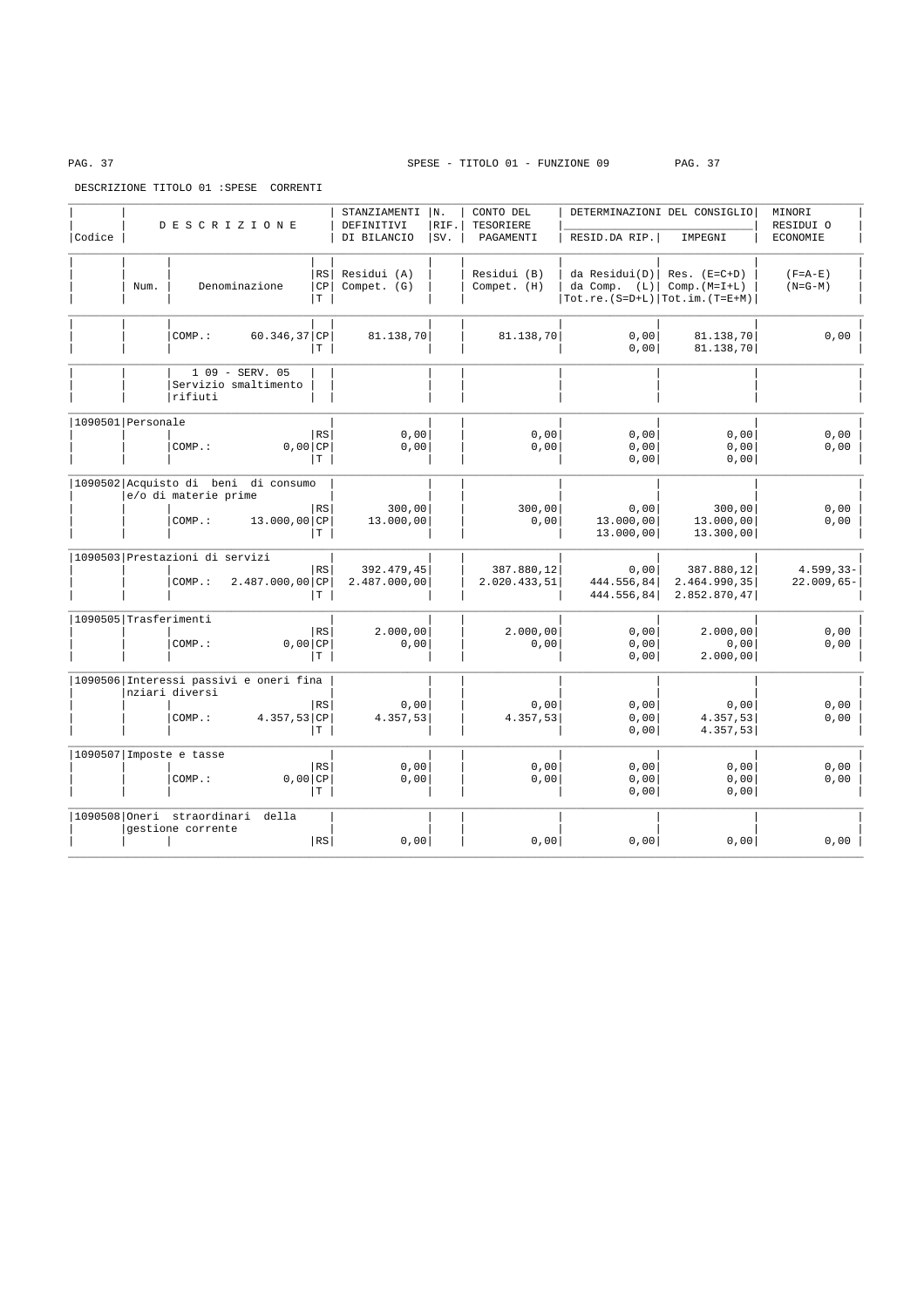## PAG. 38 SPESE - TITOLO 01 - FUNZIONE 09 PAG. 38

| RS<br>Residui (A)<br>Residui (B)<br>da Residui(D)   Res. $(E=C+D)$<br>$(F=A-E)$<br>Denominazione<br>CP<br>$Compet.$ (G)<br>da Comp. $(L)$ Comp. $(M=I+L)$<br>Compet. (H)<br>$( N = G - M )$<br>Num.<br>IТ<br>$Tot.re.(S=D+L)   Tot.in.(T=E+M)$<br>1.750,00 CP<br>0,00<br>0,00<br>0,00<br>0,00<br>0,00<br>COMP:<br>0,00<br>0,00<br>$\mathbb T$<br>1 09 T.SERV. 05<br>RS<br>394.779,45<br>390.180,12<br>0,00<br>390.180,12<br>$4.599.33-$<br>COMP.:<br>2.506.107,53 CP<br>2.504.357,53<br>2.024.791,04<br>457.556,84<br>2.482.347,88<br>$22.009,65 -$<br>457.556,84<br>2.872.528,00<br>IT.<br>1 09 - SERV, 06<br>Parchi e servizi per<br>la tutela ambientale<br>del ver- de, altri<br>servizi relativi al<br>territorio ed ambien<br>1090601 Personale<br>0,00<br>0,00<br>0,00<br>0,00<br>0,00<br> RS<br>125.780,59 CP<br>114.812,52<br>114.747,51<br>114.812,52<br>65,01<br>0,00<br>COMP:<br>IΤ.<br>65,01<br>114.812,52<br>1090602 Acquisto di beni di consumo<br>e/o di materie prime<br>4.904,95<br>4.904,95<br>0,00<br>4.904,95<br>0,00<br> RS<br>COMP.:<br>18.000,00 CP<br>15.954,25<br>15.406,09<br>492,61<br>15.898,70<br>$55, 55 -$<br>T<br>492,61<br>20.803,65<br>1090603 Prestazioni di servizi<br> RS<br>51.637,63<br>51.082,47<br>0,00<br>51.082,47<br>$555, 16 -$<br>87.600,00 CP<br>89.300,00<br>COMP:<br>42.733,70<br>46.555,38<br>89.289,08<br>$10,92-$<br>T<br>46.555, 38<br>140.371,55<br>1090605 Trasferimenti<br>0,00<br>0,00<br>0,00<br>0,00<br>0,00<br>  RS<br>71.772,44 CP<br>71.772,44<br>71.772,44<br>0,00<br>71.772,44<br>0,00<br>COMP:<br>0,00<br>71.772,44<br>IΤ.<br>1090606 Interessi passivi e oneri fina<br>nziari diversi<br>0,00<br>0,00<br>0,00<br>0,00<br>0,00<br>  RS<br>$62.963, 16$ CP<br>62.963,16<br>62.963,16<br>0,00<br>62.963, 16<br>0,00<br>COMP:<br>0,00<br>T<br>62.963, 16 | Codice | DESCRIZIONE | STANZIAMENTI<br>$ N$ .<br>RIF.<br>DEFINITIVI<br>DI BILANCIO<br>Isv. | CONTO DEL<br>TESORIERE<br>PAGAMENTI | RESID.DA RIP. | DETERMINAZIONI DEL CONSIGLIO<br>IMPEGNI | MINORI<br>RESIDUI 0<br>ECONOMIE |
|-------------------------------------------------------------------------------------------------------------------------------------------------------------------------------------------------------------------------------------------------------------------------------------------------------------------------------------------------------------------------------------------------------------------------------------------------------------------------------------------------------------------------------------------------------------------------------------------------------------------------------------------------------------------------------------------------------------------------------------------------------------------------------------------------------------------------------------------------------------------------------------------------------------------------------------------------------------------------------------------------------------------------------------------------------------------------------------------------------------------------------------------------------------------------------------------------------------------------------------------------------------------------------------------------------------------------------------------------------------------------------------------------------------------------------------------------------------------------------------------------------------------------------------------------------------------------------------------------------------------------------------------------------------------------------------------------------------------------------------------------------------------------------------------------------------------------|--------|-------------|---------------------------------------------------------------------|-------------------------------------|---------------|-----------------------------------------|---------------------------------|
|                                                                                                                                                                                                                                                                                                                                                                                                                                                                                                                                                                                                                                                                                                                                                                                                                                                                                                                                                                                                                                                                                                                                                                                                                                                                                                                                                                                                                                                                                                                                                                                                                                                                                                                                                                                                                         |        |             |                                                                     |                                     |               |                                         |                                 |
|                                                                                                                                                                                                                                                                                                                                                                                                                                                                                                                                                                                                                                                                                                                                                                                                                                                                                                                                                                                                                                                                                                                                                                                                                                                                                                                                                                                                                                                                                                                                                                                                                                                                                                                                                                                                                         |        |             |                                                                     |                                     |               |                                         |                                 |
|                                                                                                                                                                                                                                                                                                                                                                                                                                                                                                                                                                                                                                                                                                                                                                                                                                                                                                                                                                                                                                                                                                                                                                                                                                                                                                                                                                                                                                                                                                                                                                                                                                                                                                                                                                                                                         |        |             |                                                                     |                                     |               |                                         |                                 |
|                                                                                                                                                                                                                                                                                                                                                                                                                                                                                                                                                                                                                                                                                                                                                                                                                                                                                                                                                                                                                                                                                                                                                                                                                                                                                                                                                                                                                                                                                                                                                                                                                                                                                                                                                                                                                         |        |             |                                                                     |                                     |               |                                         |                                 |
|                                                                                                                                                                                                                                                                                                                                                                                                                                                                                                                                                                                                                                                                                                                                                                                                                                                                                                                                                                                                                                                                                                                                                                                                                                                                                                                                                                                                                                                                                                                                                                                                                                                                                                                                                                                                                         |        |             |                                                                     |                                     |               |                                         |                                 |
|                                                                                                                                                                                                                                                                                                                                                                                                                                                                                                                                                                                                                                                                                                                                                                                                                                                                                                                                                                                                                                                                                                                                                                                                                                                                                                                                                                                                                                                                                                                                                                                                                                                                                                                                                                                                                         |        |             |                                                                     |                                     |               |                                         |                                 |
|                                                                                                                                                                                                                                                                                                                                                                                                                                                                                                                                                                                                                                                                                                                                                                                                                                                                                                                                                                                                                                                                                                                                                                                                                                                                                                                                                                                                                                                                                                                                                                                                                                                                                                                                                                                                                         |        |             |                                                                     |                                     |               |                                         |                                 |
|                                                                                                                                                                                                                                                                                                                                                                                                                                                                                                                                                                                                                                                                                                                                                                                                                                                                                                                                                                                                                                                                                                                                                                                                                                                                                                                                                                                                                                                                                                                                                                                                                                                                                                                                                                                                                         |        |             |                                                                     |                                     |               |                                         |                                 |
| 1090607 Imposte e tasse                                                                                                                                                                                                                                                                                                                                                                                                                                                                                                                                                                                                                                                                                                                                                                                                                                                                                                                                                                                                                                                                                                                                                                                                                                                                                                                                                                                                                                                                                                                                                                                                                                                                                                                                                                                                 |        |             |                                                                     |                                     |               |                                         |                                 |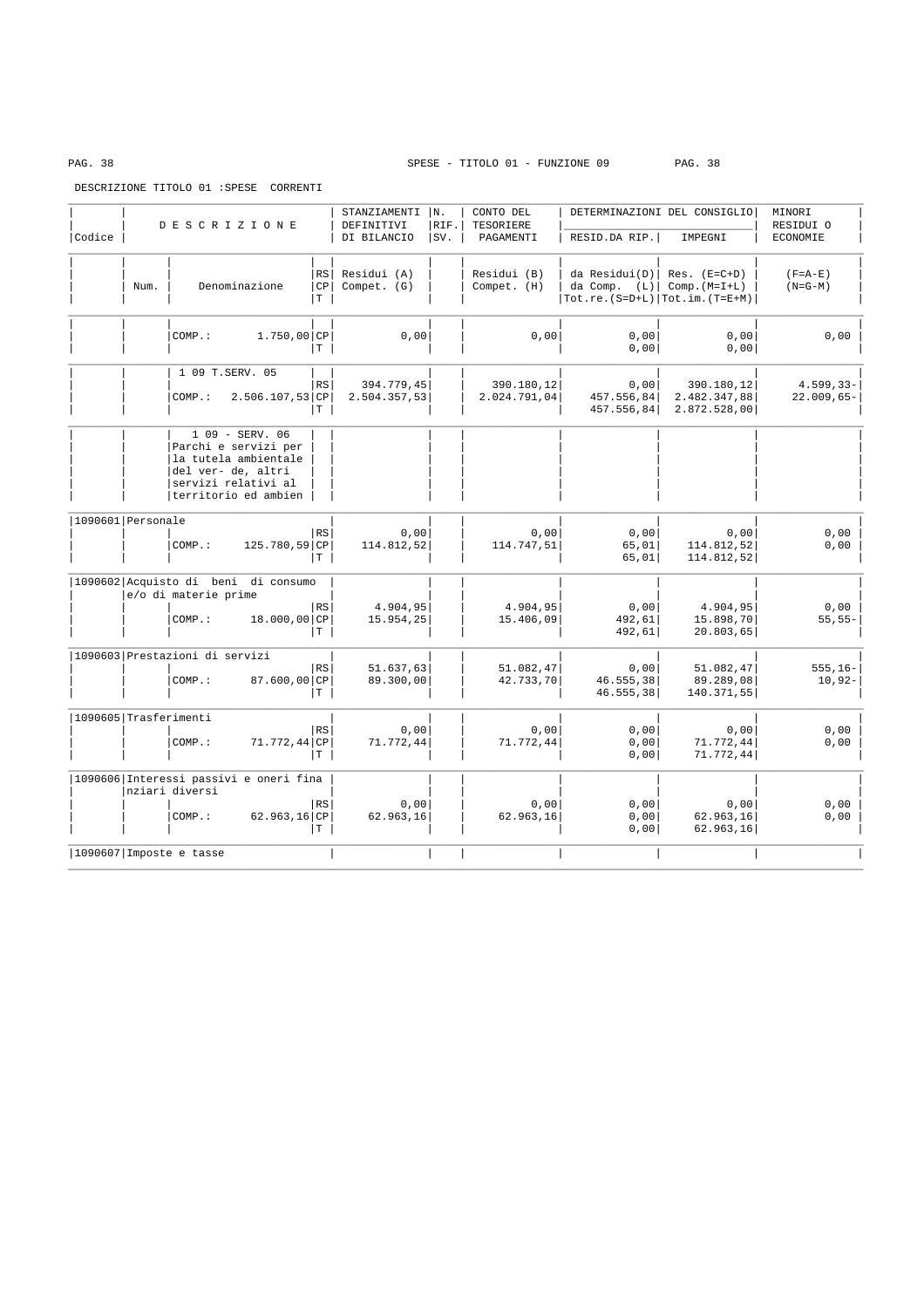## PAG. 39 SPESE - TITOLO 01 - FUNZIONE 09 PAG. 39

| Codice        |      | <b>DESCRIZIONE</b>                |               |                         | STANZIAMENTI<br>DEFINITIVI<br>DI BILANCIO | N.<br>RIF.<br>SV. | CONTO DEL<br>TESORIERE<br>PAGAMENTI | RESID.DA RIP.                                                       | DETERMINAZIONI DEL CONSIGLIO<br>IMPEGNI | MINORI<br>RESIDUI O<br>ECONOMIE |
|---------------|------|-----------------------------------|---------------|-------------------------|-------------------------------------------|-------------------|-------------------------------------|---------------------------------------------------------------------|-----------------------------------------|---------------------------------|
|               | Num. |                                   | Denominazione | RS<br>CP<br>$\mathbf T$ | Residui<br>(A)<br>$Compet.$ (G)           |                   | Residui (B)<br>Compet. (H)          | da Residui(D)<br>da Comp. (L)<br>$ Tot,re.(S=D+L)   Tot.in.(T=E+M)$ | $Res.$ $(E=C+D)$<br>$Comp.(M=I+L)$      | $(F=A-E)$<br>$( N = G - M )$    |
|               |      | COMP:                             | 6.899,97 CP   | <b>RS</b><br>T          | 0,00<br>6.899,97                          |                   | 0,00<br>6.899,97                    | 0,00<br>0,00<br>0,00                                                | 0,00<br>6.899,97<br>6.899,97            | 0,00<br>0,00                    |
| 1090608 Oneri |      | straordinari<br>gestione corrente | della         |                         |                                           |                   |                                     |                                                                     |                                         |                                 |
|               |      | COMP:                             | $0,00$  CP    | RS<br>$\mathbb T$       | 0,00<br>0,00                              |                   | 0,00<br>0,00                        | 0,00<br>0,00<br>0,00                                                | 0,00<br>0,00<br>0,00                    | 0,00<br>0,00                    |
|               |      | 1 09 T.SERV. 06<br>COMP:          | 373.016,16 CP | RS                      | 56.542,58<br>361.702,34                   |                   | 55.987,42<br>314.522,87             | 0,00<br>47.113,00<br>47.113,00                                      | 55.987,42<br>361.635,87<br>417.623, 29  | $555, 16 -$<br>$66, 47-$        |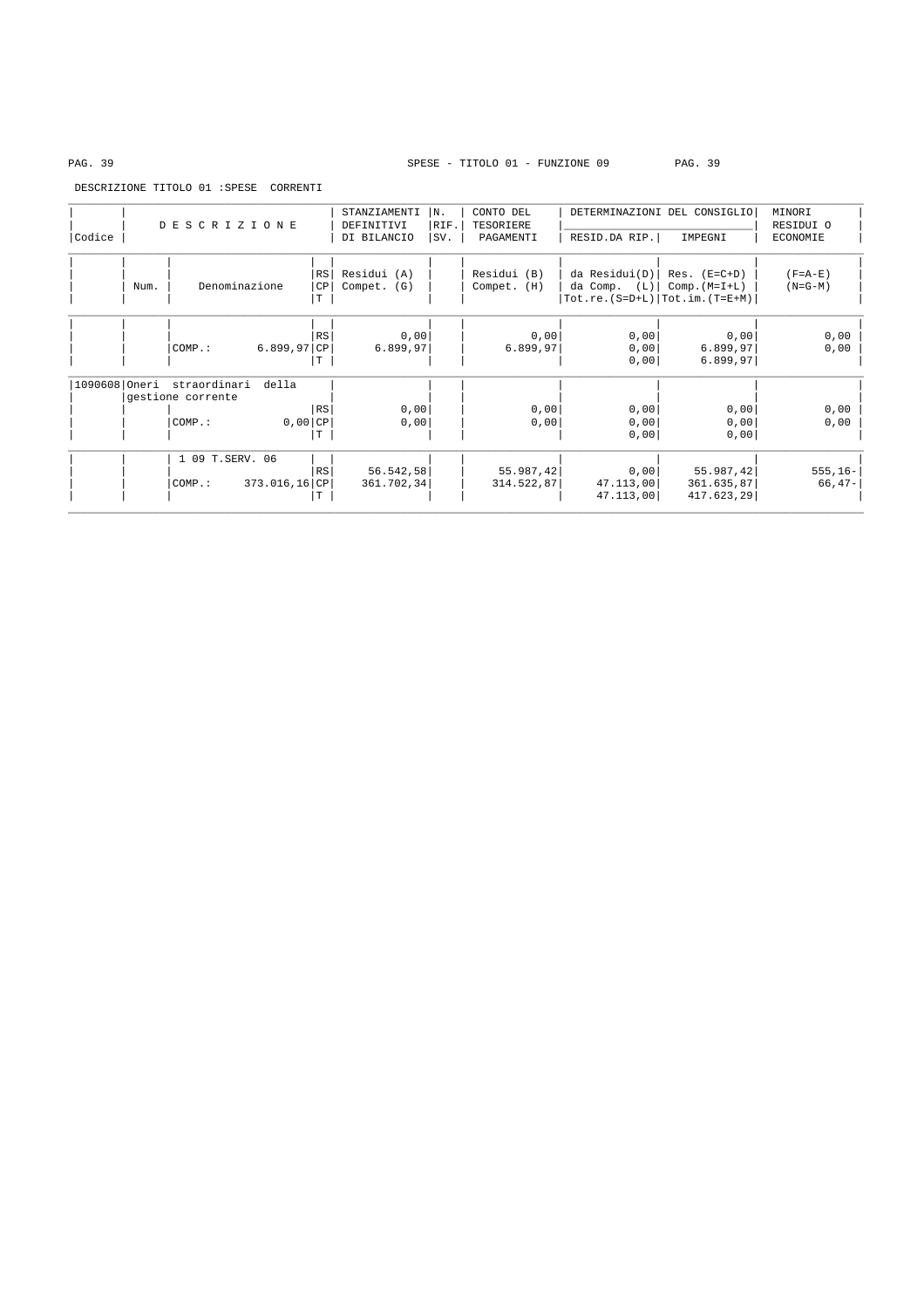# PAG. 40

## SPESE TITOLO 01 - RIASSUNTO FUNZIONE 09

| Codice |      | SERVIZI                                                                                         |                 | STAMZIAMENTI<br>DEFINITIVI<br>DI BILANCIO | CONTO DEL<br>TESORIERE<br>PAGAMENTI | RESID.DA RIP.                                                                                            | DETERMINAZIONI DEL CONSIGLIO<br>IMPEGNI               | MINORI<br>RESIDUI 0<br>ECONOMIE |
|--------|------|-------------------------------------------------------------------------------------------------|-----------------|-------------------------------------------|-------------------------------------|----------------------------------------------------------------------------------------------------------|-------------------------------------------------------|---------------------------------|
|        | Num. | Denominazione                                                                                   | RS <br>CP<br>IΤ | Residui (A)<br>Compet. (G)                | Residui (B)<br>Compet. (H)          | da Residui(D)   Res. $(E=C+D)$<br>da Comp. $(L)$ Comp. $(M=I+L)$<br>$ Tot.re.(S=D+L)   Tot.in.(T=E+M)  $ |                                                       | $(F=A-E)$<br>$(N = G - M)$      |
|        |      | SERV. 0001<br>Urbanistica e gestion<br>e del territorio<br>COMP:<br>221.637,67 CP<br>SERV. 0002 | RS<br>T.        | 10.171, 12<br>218.750,68                  | 9.906, 61<br>207.479,68             | 0,00<br>7.339,79<br>7.339,79                                                                             | 9.906, 61<br>214.819,47<br>224.726,08                 | $264,51-$<br>$3.931, 21 -$      |
|        |      | Edilizia residenziale<br>pubblica locale e pi<br>COMP:<br>280,95 CP                             | RS<br>T         | 2.529,56<br>280,95                        | 0,00<br>280,95                      | 2.212,04<br>0,00<br>2.212,04                                                                             | 2.212,04<br>280,95<br>2.492,99                        | $317,52-$<br>0,00               |
|        |      | SERV. 0003<br>Servizi di protezione<br>civile<br>$8.760,00$ CP<br>COMP:                         | RS<br>T         | 8.487, 80<br>10.495,74                    | 3.494, 91<br>5.645,80               | 1.718,03<br>3.841, 34<br>5.559, 37                                                                       | 5.212,94<br>9.487, 14<br>14.700,08                    | $3.274,86-$<br>$1.008,60 -$     |
|        |      | SERV. 0004<br>Servizio idrico integ<br>rato<br>60.346,37 CP<br>COMP:                            | RS<br>T         | 0,00<br>81.138,70                         | 0,00<br>81.138,70                   | 0,00<br>0,00<br>0,00                                                                                     | 0,00<br>81.138,70<br>81.138,70                        | 0,00<br>0,00                    |
|        |      | SERV. 0005<br>Servizio smaltimento<br>rifiuti<br>COMP:<br>2.506.107,53 CP                       | RS              | 394.779,45<br>2.504.357,53                | 390.180,12<br>2.024.791,04          | 0,00<br>457.556,84                                                                                       | 390.180,12<br>2.482.347,88                            | $4.599.33-$<br>$22.009,65 -$    |
|        |      | SERV. 0006<br>Parchi e servizi per<br>la tutela ambientale<br>COMP:<br>373.016,16 CP            | T.<br>RS<br>T   | 56.542, 58<br>361.702,34                  | 55.987,42<br>314.522,87             | 457.556,84<br>0,00<br>47.113,00<br>47.113,00                                                             | 2.872.528,00<br>55.987,42<br>361.635,87<br>417.623,29 | $555, 16 -$<br>$66, 47-$        |

\_\_\_\_\_\_\_\_\_\_\_\_\_\_\_\_\_\_\_\_\_\_\_\_\_\_\_\_\_\_\_\_\_\_\_\_\_\_\_\_\_\_\_\_\_\_\_\_\_\_\_\_\_\_\_\_\_\_\_\_\_\_\_\_\_\_\_\_\_\_\_\_\_\_\_\_\_\_\_\_\_\_\_\_\_\_\_\_\_\_\_\_\_\_\_\_\_\_\_\_\_\_\_\_\_\_\_\_\_\_\_\_\_\_\_\_\_\_\_\_\_\_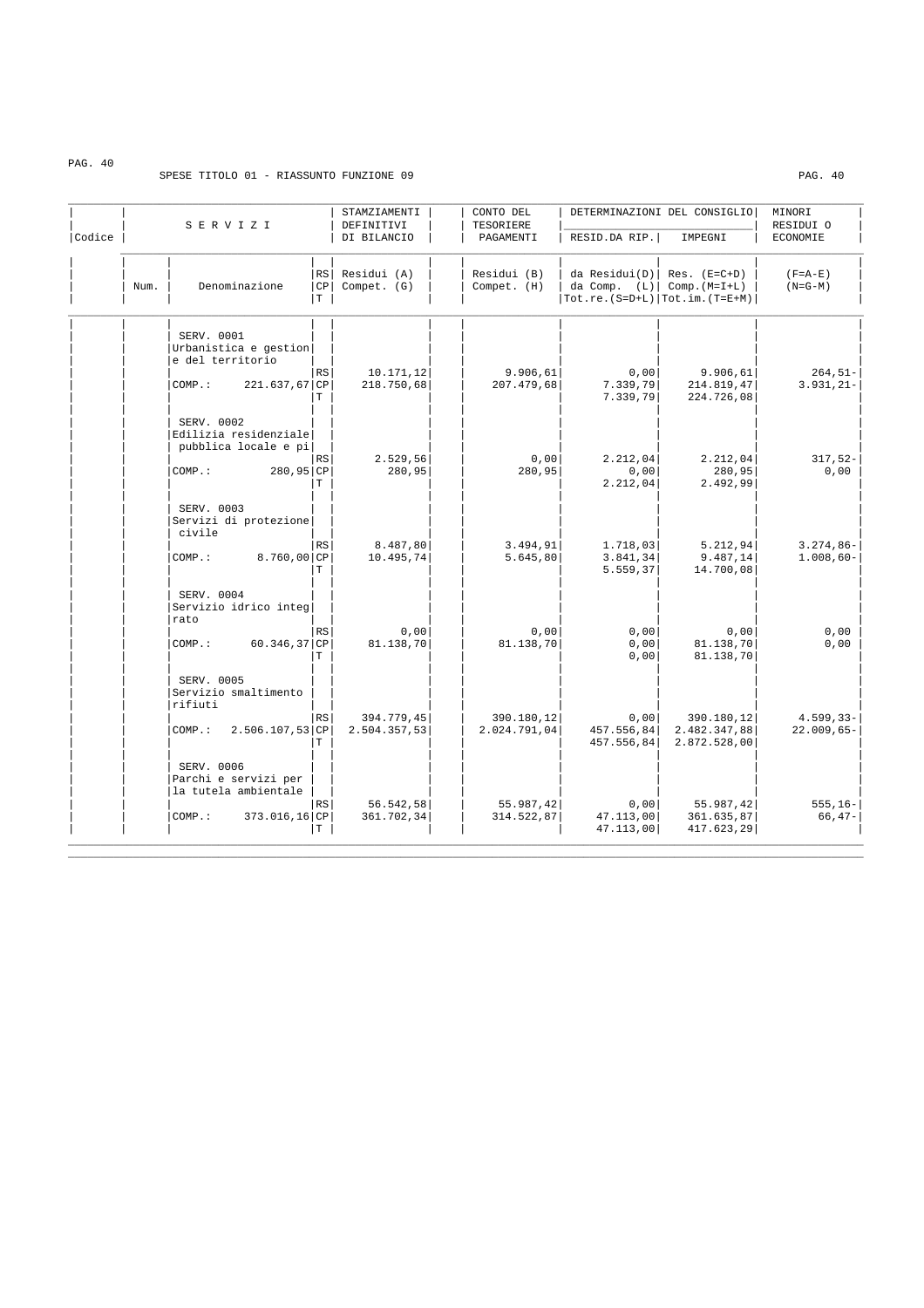| PAG. 41 | SPESE TITOLO 01 - RIASSUNTO FUNZIONE 09         |                                  |                            |                                      |                                            |                               |  |  |  |  |
|---------|-------------------------------------------------|----------------------------------|----------------------------|--------------------------------------|--------------------------------------------|-------------------------------|--|--|--|--|
|         | 1 09 TOT.FUNZIONE<br>3.170.148.68 CP <br>COMP.: | 472.510.51<br>RS<br>3.176.725.94 | 459.569,06<br>2.633.859.04 | 3.930,07<br>515.850,97<br>519.781,04 | 463.499,13<br>3.149.710.01<br>3.613.209.14 | $9.011, 38 -$<br>$27.015,93-$ |  |  |  |  |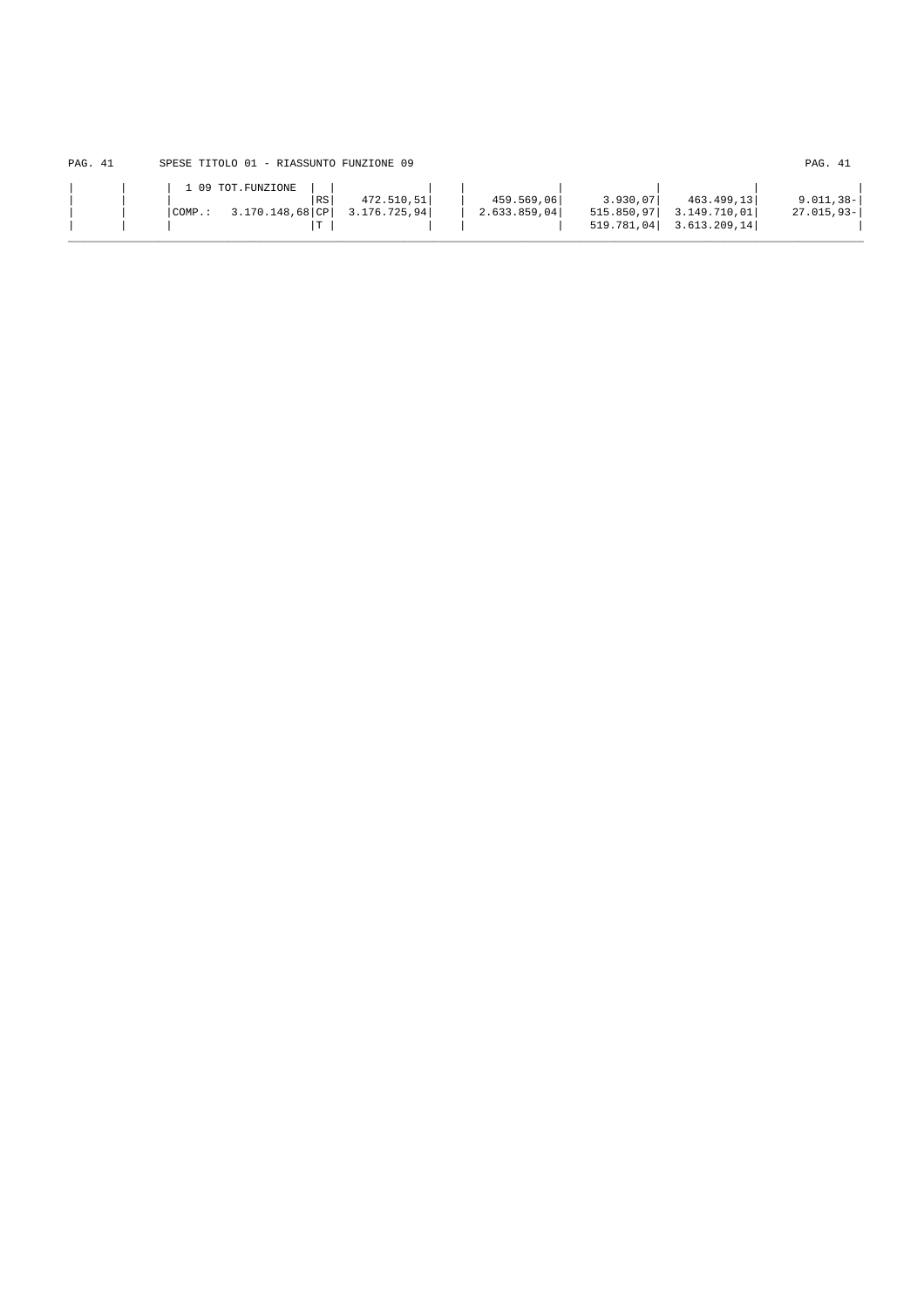# PAG. 42 SPESE - TITOLO 01 - FUNZIONE 10 PAG. 42

| Codice                |      | DESCRIZIONE                                                                                         |                | STANZIAMENTI<br>$ N$ .<br>DEFINITIVI<br>DI BILANCIO | RIF.<br>Isv. | CONTO DEL<br>TESORIERE<br>PAGAMENTI | RESID.DA RIP.                                      | DETERMINAZIONI DEL CONSIGLIO<br>IMPEGNI                 | MINORI<br>RESIDUI 0<br>ECONOMIE |
|-----------------------|------|-----------------------------------------------------------------------------------------------------|----------------|-----------------------------------------------------|--------------|-------------------------------------|----------------------------------------------------|---------------------------------------------------------|---------------------------------|
|                       | Num. | Denominazione                                                                                       | RS<br>CP<br>T  | Residui (A)<br>$Compet.$ (G)                        |              | Residui (B)<br>Compet. (H)          | da Residui(D) <br>da Comp. $(L)  $ Comp. $(M=I+L)$ | $Res.$ $(E=C+D)$<br>$Tot.re.(S=D+L)   Tot.in.(T=E+M)  $ | $(F=A-E)$<br>$(N = G - M)$      |
|                       |      | 1 - FUNZIONE 10<br>Funzioni nel settore<br>sociale                                                  |                |                                                     |              |                                     |                                                    |                                                         |                                 |
|                       |      | *********************<br>1 10 - SERV. 01<br>Asili nido, servizi<br>per l'infanzia e per<br>i minori |                |                                                     |              |                                     |                                                    |                                                         |                                 |
| 1100101 Personale     |      | $0,00$  CP<br>COMP:                                                                                 | RS<br>T        | 0,00<br>0,00                                        |              | 0,00<br>0,00                        | 0,00<br>0,00<br>0,00                               | 0,00<br>0,00<br>0,00                                    | 0,00<br>0,00                    |
|                       |      | 1100102 Acquisto di beni di consumo<br>e/o di materie prime<br>COMP.:<br>$3.000,00$ CP              | RS<br>IТ       | 657,66<br>2.230,37                                  |              | 0,00<br>2.181,86                    | 0,00<br>0,00<br>0,00                               | 0,00<br>2.181,86<br>2.181, 86                           | $657,66-$<br>$48,51-$           |
|                       |      | 1100103 Prestazioni di servizi<br>COMP.:<br>488.867,00 CP                                           | RS<br>T        | 121.372,79<br>486.518,39                            |              | 108.768,97<br>298.667,41            | 0,00<br>162.034,67<br>162.034,67                   | 108.768,97<br>460.702,08<br>569.471,05                  | $12.603,82-$<br>$25.816, 31 -$  |
| 1100105 Trasferimenti |      | 43.410,00 CP<br>COMP:                                                                               | <b>RS</b><br>T | 33.576,26<br>39.084,20                              |              | 32.107,04<br>8.479,94               | 0,00<br>17.702,22<br>17.702,22                     | 32.107,04<br>26.182,16<br>58.289,20                     | $1.469, 22 -$<br>$12.902,04-$   |
|                       |      | 1100107 Imposte e tasse<br>$0,00$  CP<br>COMP:                                                      | RS<br>T        | 0,00<br>0,00                                        |              | 0.00<br>0,00                        | 0,00<br>0,00<br>0,00                               | 0.001<br>0,00<br>0,00                                   | 0.00<br>0,00                    |
|                       |      | 1100108 Oneri straordinari<br>della<br>gestione corrente<br>176,00 CP<br>COMP.:                     | RS<br>T        | 0,00<br>130,00                                      |              | 0,00<br>130,00                      | 0,00<br>0,00<br>0,00                               | 0,00<br>130,00<br>130,00                                | 0,00<br>0,00                    |
|                       |      | 1 10 T.SERV. 01                                                                                     | RS             | 155.606, 71                                         |              | 140.876,01                          | 0,00                                               | 140.876,01                                              | $14.730.70 -$                   |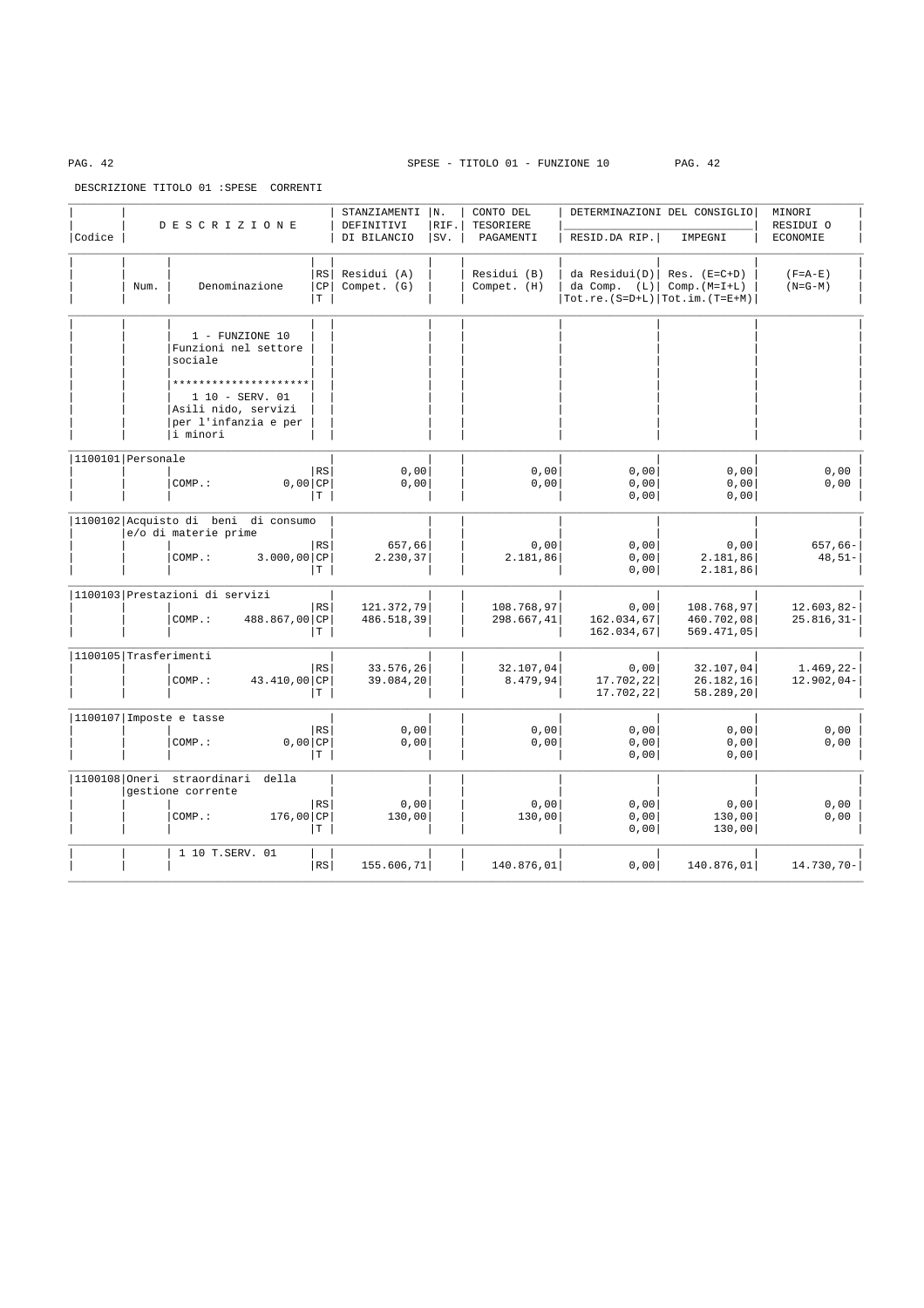## PAG. 43 SPESE - TITOLO 01 - FUNZIONE 10 PAG. 43

| Codice                |      | DESCRIZIONE                                                                        |                            | STANZIAMENTI<br>DEFINITIVI<br>DI BILANCIO | $ N$ .<br>RIF.<br>SV. | CONTO DEL<br>TESORIERE<br>PAGAMENTI | RESID.DA RIP.                  | DETERMINAZIONI DEL CONSIGLIO<br>IMPEGNI                                                                | MINORI<br>RESIDUI 0<br><b>ECONOMIE</b> |
|-----------------------|------|------------------------------------------------------------------------------------|----------------------------|-------------------------------------------|-----------------------|-------------------------------------|--------------------------------|--------------------------------------------------------------------------------------------------------|----------------------------------------|
|                       | Num. | Denominazione                                                                      | RS<br>CP<br>IΤ             | Residui (A)<br>$Compet.$ (G)              |                       | Residui (B)<br>Compet. (H)          |                                | da Residui(D)   Res. $(E=C+D)$<br>da Comp. $(L)$ Comp. $(M=I+L)$<br>$ Tot.re.(S=D+L)   Tot.in.(T=E+M)$ | $(F = A - E)$<br>$(N = G - M)$         |
|                       |      | COMP:<br>535.453,00 CP                                                             | T                          | 527.962,96                                |                       | 309.459,21                          | 179.736,89<br>179.736,89       | 489.196,10<br>630.072,11                                                                               | $38.766, 86 -$                         |
|                       |      | 1 10 - SERV. 02<br>Servizi di<br>prevenzione e<br>riabilitazione                   |                            |                                           |                       |                                     |                                |                                                                                                        |                                        |
|                       |      | 1100202 Acquisto di beni di consumo<br>e/o di materie prime<br>COMP:<br>$0,00$  CP | RS<br>IΤ.                  | 0,00<br>0,00                              |                       | 0,00<br>0,00                        | 0,00<br>0,00<br>0,00           | 0,00<br>0,00<br>0,00                                                                                   | 0,00<br>0,00                           |
|                       |      | 1100203 Prestazioni di servizi<br>23.600,00 CP<br>COMP.:                           | RS<br>$\mathbf T$          | 4.943,23<br>23.032,45                     |                       | 4.943,23<br>16.164,03               | 0,00<br>6.287, 14<br>6.287, 14 | 4.943,23<br>22.451,17<br>27.394,40                                                                     | 0,00<br>$581, 28 -$                    |
| 1100205 Trasferimenti |      | $0,00$  CP<br>COMP:                                                                | RS<br>$\mathbb T$          | 0.00<br>0,00                              |                       | 0.00<br>0,00                        | 0.00<br>0,00<br>0,00           | 0.001<br>0,00<br>0,00                                                                                  | 0.00<br>0,00                           |
|                       |      | 1 10 T.SERV. 02<br>$23.600,00$ CP<br>COMP.:                                        | $_{\rm RS}$<br>$\mathbf T$ | 4.943,23<br>23.032,45                     |                       | 4.943,23<br>16.164,03               | 0,00<br>6.287,14<br>6.287, 14  | 4.943, 23<br>22.451,17<br>27.394,40                                                                    | 0,00<br>$581, 28 -$                    |
|                       |      | 1 10 - SERV. 03<br>Strutture<br>residenziali e di<br>ricovero per anziani          |                            |                                           |                       |                                     |                                |                                                                                                        |                                        |
| 1100301 Personale     |      | COMP.:<br>315.235,86 CP                                                            | RS<br>IΤ.                  | 33,23<br>315.235,86                       |                       | 0,00<br>314.968,00                  | 0,00<br>267,86<br>267,86       | 0,00<br>315.235,86<br>315.235,86                                                                       | $33, 23 -$<br>0,00                     |
|                       |      | 1100302 Acquisto di beni di consumo<br>e/o di materie prime                        | RS                         | 4.924, 67                                 |                       | 4.071,07                            | 0,00                           | 4.071,07                                                                                               | $853,60-$                              |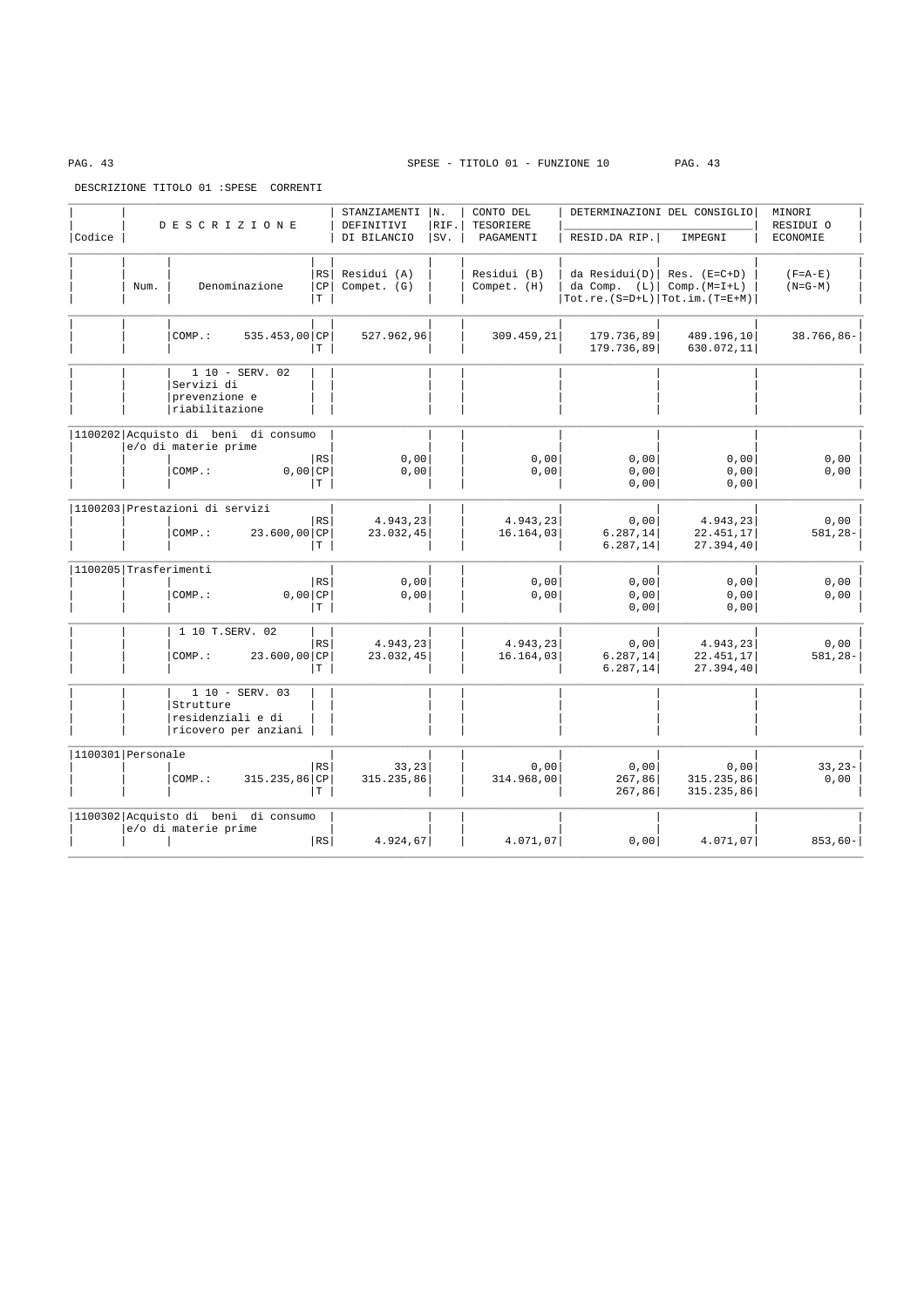## PAG. 44 SPESE - TITOLO 01 - FUNZIONE 10 PAG. 44

| Codice               |      | DESCRIZIONE                                               |                                                         |                | STANZIAMENTI<br>DEFINITIVI<br>DI BILANCIO | $ N$ .<br>RIF.<br>lsv. | CONTO DEL<br>TESORIERE<br>PAGAMENTI | RESID.DA RIP.                                                        | DETERMINAZIONI DEL CONSIGLIO<br>IMPEGNI   | MINORI<br>RESIDUI 0<br><b>ECONOMIE</b> |
|----------------------|------|-----------------------------------------------------------|---------------------------------------------------------|----------------|-------------------------------------------|------------------------|-------------------------------------|----------------------------------------------------------------------|-------------------------------------------|----------------------------------------|
|                      | Num. |                                                           | Denominazione                                           | RS<br>CP<br>IΤ | Residui (A)<br>$Compet.$ (G)              |                        | Residui (B)<br>Compet. (H)          | da Comp. $(L)$ Comp. $(M=I+L)$<br>$ Tot.re.(S=D+L)   Tot.in.(T=E+M)$ | da Residui(D)   Res. $(E=C+D)$            | $(F = A - E)$<br>$(N = G - M)$         |
|                      |      | COMP:                                                     | 26.000,00 CP                                            | T.             | 21.750,00                                 |                        | 15.659,05                           | 4.284,19<br>4.284, 19                                                | 19.943,24<br>24.014,31                    | $1.806, 76 -$                          |
|                      |      | 1100303 Prestazioni di servizi<br>COMP:                   | 555.000,00 CP                                           | RS<br>T        | 97.412,01<br>577.134,04                   |                        | 95.183,57<br>438.852,62             | 2.040,00<br>131.921,33<br>133.961,33                                 | 97.223,57<br>570.773,95<br>667.997,52     | $188, 44-$<br>$6.360,09-$              |
|                      |      | nziari diversi<br>COMP:                                   | 1100306 Interessi passivi e oneri fina<br>11.852, 81 CP | RS<br>T        | 0,00<br>11.852,81                         |                        | 0,00<br>11.852,81                   | 0,00<br>0,00<br>0,00                                                 | 0,00<br>11.852,81<br>11.852, 81           | 0.00<br>0,00                           |
|                      |      | 1100307 Imposte e tasse<br>COMP.:                         | 750,00 CP                                               | RS<br>T        | 381,27<br>554,47                          |                        | 381,27<br>173,20                    | 0,00<br>381,27<br>381,27                                             | 381,27<br>554, 47<br>935,74               | 0.00<br>0,00                           |
|                      |      | 1100308 Oneri straordinari<br>gestione corrente<br>COMP.: | della<br>700,00 CP                                      | RS<br>T.       | 0,00<br>502,17                            |                        | 0,00<br>502,17                      | 0,00<br>0,00<br>0,00                                                 | 0,00<br>502,17<br>502, 17                 | 0,00<br>0,00                           |
|                      |      | 1 10 T.SERV. 03<br>COMP.:                                 | 909.538,67 CP                                           | RS<br>T.       | 102.751,18<br>927.029,35                  |                        | 99.635,91<br>782.007,85             | 2.040,00<br>136.854,65<br>138.894,65                                 | 101.675,91<br>918.862,50<br>1.020.538, 41 | $1.075, 27 -$<br>$8.166, 85 -$         |
|                      |      | Assistenza,<br>e servizi diversi<br>alla persona          | 1 10 - SERV. 04<br>beneficenza pubblica                 |                |                                           |                        |                                     |                                                                      |                                           |                                        |
| l1100401   Personale |      | COMP.:                                                    | 335.378,27 CP                                           | RS<br>T.       | 954,52<br>340.461,32                      |                        | 757,80<br>337.242,47                | 0,00<br>3.218, 47<br>3.218, 47                                       | 757,80<br>340.460,94<br>341.218,74        | $196, 72 -$<br>$0, 38 -$               |
|                      |      |                                                           | 1100402 Acquisto di beni di consumo                     |                |                                           |                        |                                     |                                                                      |                                           |                                        |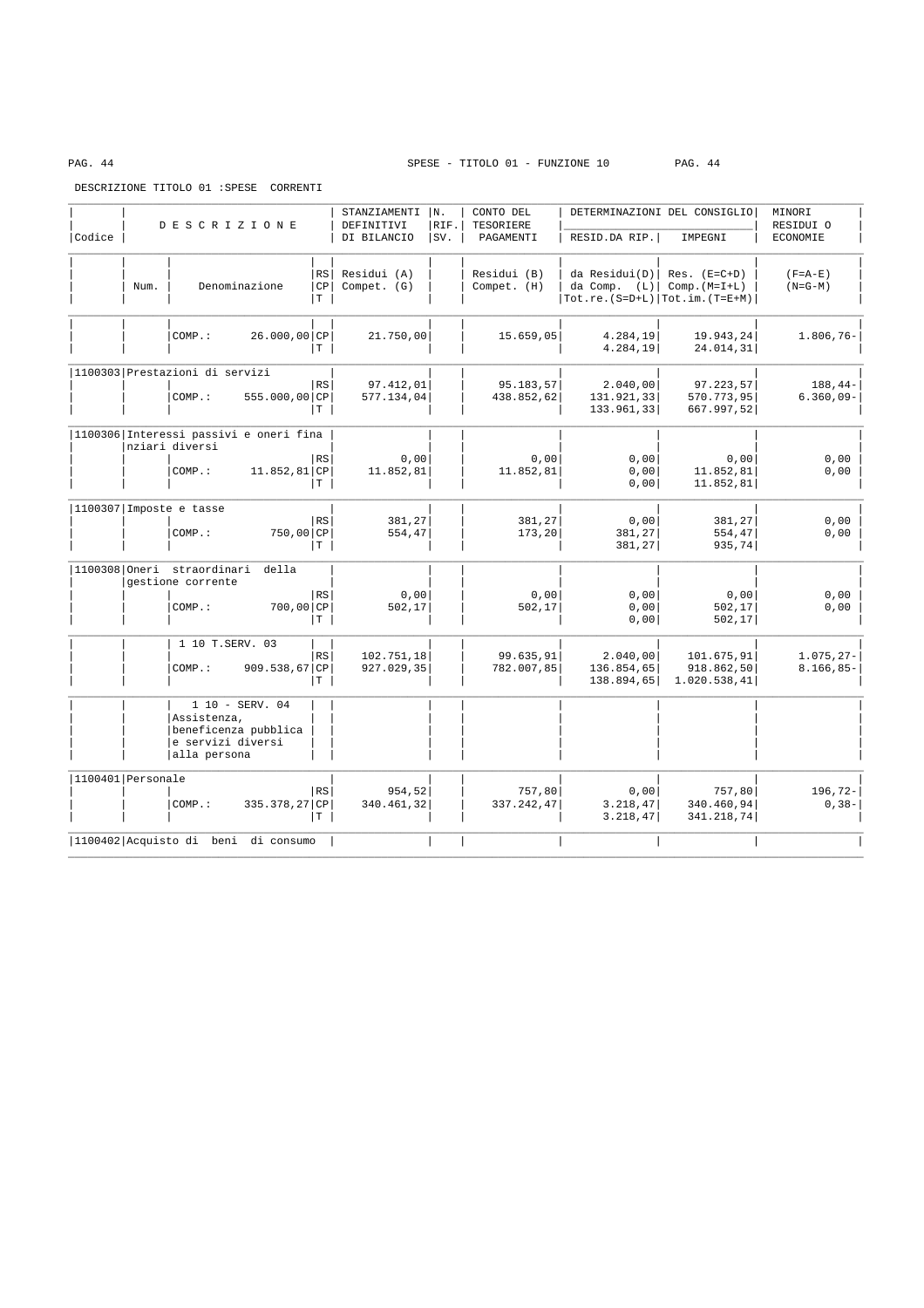## PAG. 45 SPESE - TITOLO 01 - FUNZIONE 10 PAG. 45

| Codice                |      |                                            | DESCRIZIONE                                              |                          | STANZIAMENTI<br>$ N$ .<br>DEFINITIVI<br>DI BILANCIO | RIF.<br>SV. | CONTO DEL<br>TESORIERE<br>PAGAMENTI | RESID.DA RIP.                                                    | DETERMINAZIONI DEL CONSIGLIO<br>IMPEGNI    | MINORI<br>RESIDUI 0<br>ECONOMIE |
|-----------------------|------|--------------------------------------------|----------------------------------------------------------|--------------------------|-----------------------------------------------------|-------------|-------------------------------------|------------------------------------------------------------------|--------------------------------------------|---------------------------------|
|                       | Num. |                                            | Denominazione                                            | RS<br>CP<br>IТ           | Residui (A)<br>Compet. (G)                          |             | Residui (B)<br>Compet. (H)          | da Residui(D)   Res. $(E=C+D)$<br>da Comp. $(L)$ Comp. $(M=I+L)$ | $ Tot,re.(S=D+L)   Tot.in.(T=E+M)  $       | $(F=A-E)$<br>$( N = G - M )$    |
|                       |      | e/o di materie prime<br>COMP:              | 14.550,00 CP                                             | RS<br>$\mathbf T$        | 11.787,16<br>10.965,00                              |             | 6.296, 27<br>4.907,70               | 4.419,34<br>4.428,18<br>8.847,52                                 | 10.715,61<br>9.335,88<br>20.051,49         | $1.071, 55 -$<br>$1.629, 12-$   |
|                       |      | 1100403 Prestazioni di servizi<br>COMP:    | 725.805.47 CP                                            | RS<br>T.                 | 277.649,41<br>699.160,85                            |             | 228.055,70<br>472.748,41            | 43.127,35<br>209.710,82<br>252.838,17                            | 271.183.05<br>682.459,23<br>953.642, 28    | $6.466, 36 -$<br>$16.701, 62 -$ |
|                       |      | COMP:                                      | 1100404 Utilizzo di beni di terzi<br>$1.797, 27$ CP      | $ _{RS}$<br>T.           | 3.594,54<br>1.797,27                                |             | 0,00<br>0,00                        | 3.594,54<br>1.797,27<br>5.391, 81                                | 3.594,54<br>1.797, 27<br>5.391, 81         | 0,00<br>0,00                    |
| 1100405 Trasferimenti |      | COMP:                                      | 359.958,62 CP                                            | RS<br>T.                 | 231.506,81<br>374.530,01                            |             | 200.058,80<br>144.701,75            | 23.749,97<br>205.593, 41<br>229.343,38                           | 223.808,77<br>350.295,16<br>574.103.93     | $7.698,04-$<br>$24.234,85-$     |
|                       |      | nziari diversi<br>COMP:                    | 1100406 Interessi passivi e oneri fina<br>$41.966,55$ CP | RS<br>T.                 | 0,00<br>41.966,55                                   |             | 0,00<br>41.966,55                   | 0,00<br>0,00<br>0,00                                             | 0.00<br>41.966,55<br>41.966,55             | 0,00<br>0,00                    |
|                       |      | 1100407 Imposte e tasse<br>COMP:           | 12.772,99 CP                                             | RS<br>T.                 | 115,25<br>13.056,36                                 |             | 52.03<br>12.777,60                  | 0,00<br>195,98<br>195,98                                         | 52,03<br>12.973,58<br>13.025,61            | $63, 22 -$<br>$82,78-$          |
| 1100408 Oneri         |      | straordinari<br>gestione corrente<br>COMP: | della<br>$0,00$  CP                                      | RS<br>T                  | 0,00<br>0,00                                        |             | 0,00<br>0,00                        | 0,00<br>0,00<br>0,00                                             | 0,00<br>0,00<br>0,00                       | 0,00<br>0,00                    |
|                       |      | COMP.:                                     | 1 10 T.SERV. 04<br>1.492.229,17 CP                       | <b>RS</b><br>$\mathbb T$ | 525.607,69<br>1.481.937,36                          |             | 435.220,60<br>1.014.344,48          | 74.891,20<br>424.944,13<br>499.835,33                            | 510.111,80<br>1.439.288,61<br>1.949.400.41 | $15.495.89 -$<br>$42.648,75-$   |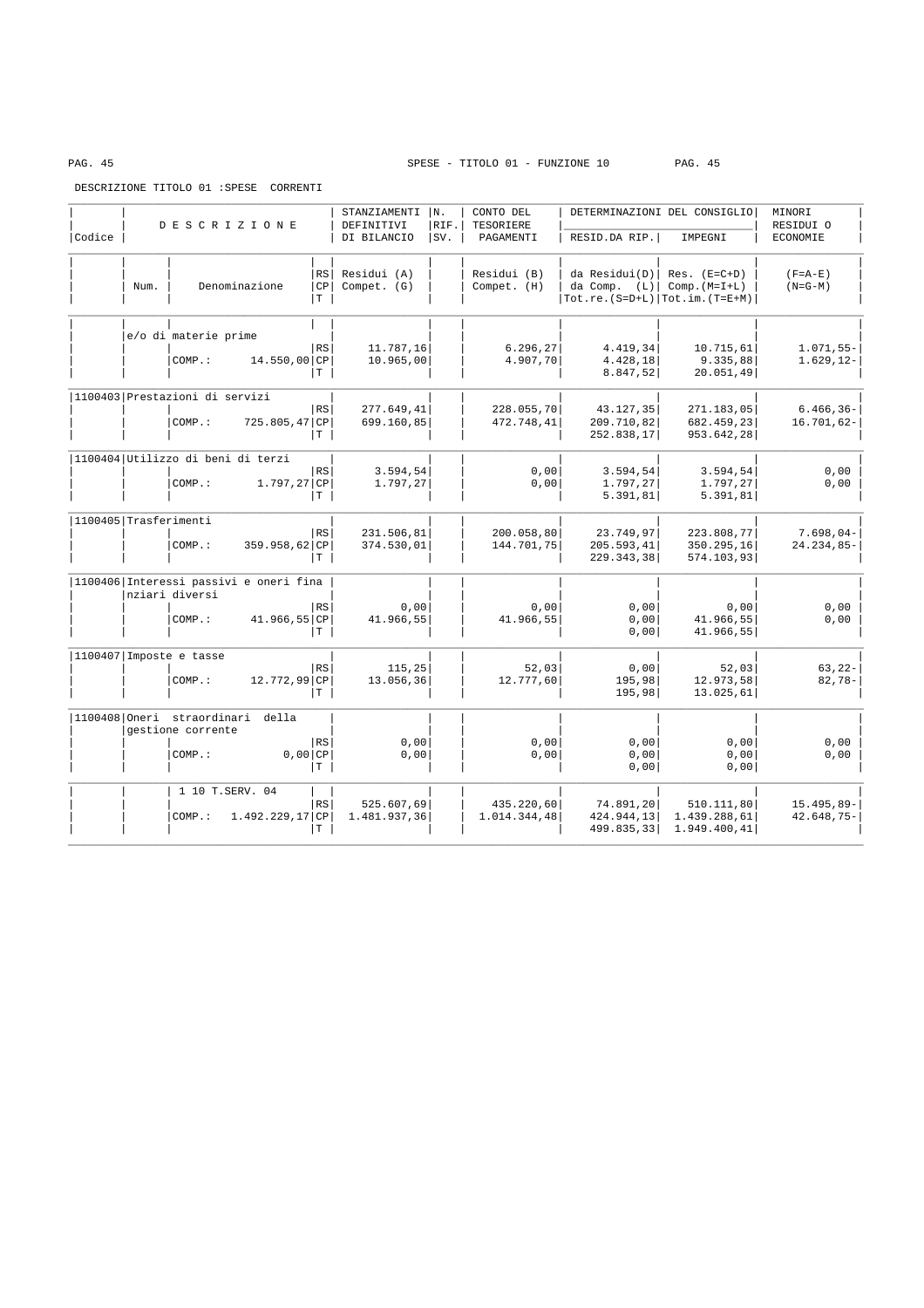# PAG. 46 **SPESE** - TITOLO 01 - FUNZIONE 10 **PAG. 46**

| Codice | DESCRIZIONE                                                                         | IN.<br>STANZIAMENTI<br>DEFINITIVI<br>DI BILANCIO | CONTO DEL<br>RIF.<br>TESORIERE<br>SV.<br>PAGAMENTI | DETERMINAZIONI DEL CONSIGLIO<br>RESID.DA RIP.<br>IMPEGNI                                                 | MINORI<br>RESIDUI 0<br>ECONOMIE                |
|--------|-------------------------------------------------------------------------------------|--------------------------------------------------|----------------------------------------------------|----------------------------------------------------------------------------------------------------------|------------------------------------------------|
|        | Denominazione<br>Num.                                                               | RS<br>Residui (A)<br>CP<br>Compet. (G)<br>T      | Residui (B)<br>Compet. (H)                         | da Residui(D)   Res. $(E=C+D)$<br>da Comp. $(L)  $ Comp. $(M=I+L)$<br>$ Tot,re.(S=D+L)   Tot.in.(T=E+M)$ | $(F = A - E)$<br>$( N = G - M )$               |
|        | 1 10 - SERV. 05<br>Servizio necroscopico<br>e cimiteriale                           |                                                  |                                                    |                                                                                                          |                                                |
|        | 1100501 Personale<br>$0.00$ <sub>c</sub> $P$<br>COMP:                               | 0,00<br> RS<br>0,00<br>T                         | 0,00<br>0,00                                       | 0,00<br>0,00<br>0,00                                                                                     | 0,00<br>0.00<br>0,00<br>0,00<br>0,00           |
|        | 1100502 Acquisto di beni di consumo<br>e/o di materie prime<br>$0,00$  CP<br>COMP.: | 0,00<br> RS<br>0,00<br>T                         | 0,00<br>0,00                                       | 0,00<br>0,00<br>0,00                                                                                     | 0,00<br>0,00<br>0,00<br>0,00<br>0,00           |
|        | 1100503 Prestazioni di servizi<br>50.000,00 CP<br>COMP.:                            | RS<br>14.019.39<br>96.000,00<br>$\mathbf T$      | 10.519,34<br>57.031,84                             | 0.00<br>10.519,34<br>38.967,24<br>95.999,08<br>38.967,24<br>106.518, 42                                  | $3.500,05 -$<br>$0,92-$                        |
|        | 1100506 Interessi passivi e oneri fina<br>nziari diversi<br>45.123,90 CP<br>COMP.:  | 0,00<br>  RS<br>45.123,90<br>IТ                  | 0,00<br>45.123,90                                  | 0,00<br>0,00<br>0,00                                                                                     | 0,00<br>0,00<br>45.123,90<br>0,00<br>45.123,90 |
|        | 1100508 Oneri straordinari<br>della<br>gestione corrente<br>17.000,00 CP<br>COMP.:  | 0.00<br>  RS<br>21.500,00<br>T.                  | 0.00<br>13.780,00                                  | 0,00<br>16.590,00<br>2.810,00<br>2.810,00<br>16.590,00                                                   | 0.00<br>0.00<br>$4.910,00 -$                   |
|        | 1 10 T.SERV. 05<br>112.123,90 CP<br>COMP.:                                          | RS<br>14.019,39<br>162.623,90<br>T               | 10.519,34<br>115.935,74                            | 0,00<br>10.519,34<br>41.777,24<br>157.712,98<br>41.777, 24<br>168.232,32                                 | $3.500,05 -$<br>$4.910, 92 -$                  |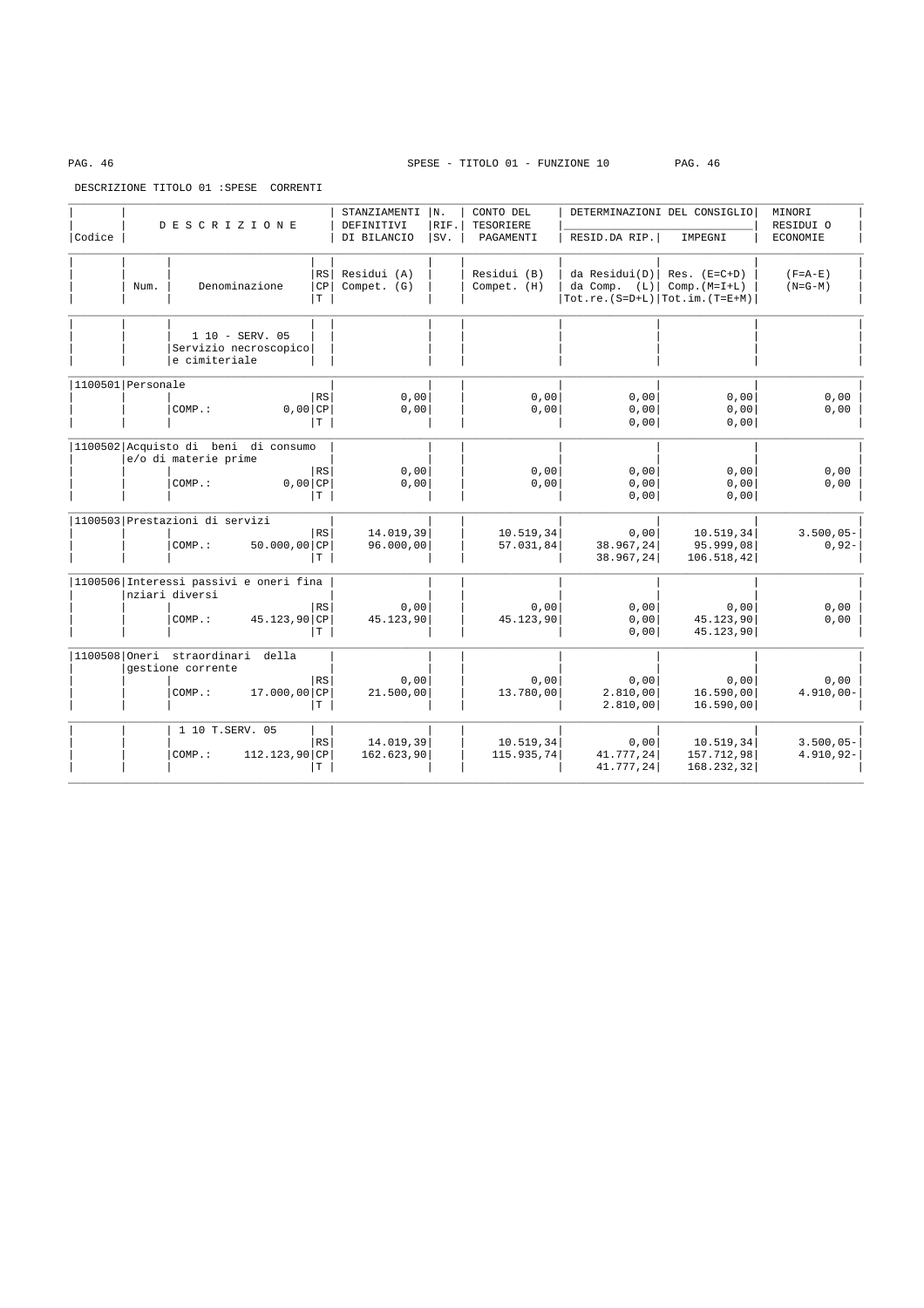# PAG. 47

## SPESE TITOLO 01 - RIASSUNTO FUNZIONE 10 PAG. 47

| Codice |      | SERVIZI                                                                                          | STAMZIAMENTI<br>DEFINITIVI<br>DI BILANCIO | CONTO DEL<br>TESORIERE<br>PAGAMENTI | DETERMINAZIONI DEL CONSIGLIO<br>RESID.DA RIP.<br>IMPEGNI                                                 | MINORI<br>RESIDUI 0<br><b>ECONOMIE</b> |
|--------|------|--------------------------------------------------------------------------------------------------|-------------------------------------------|-------------------------------------|----------------------------------------------------------------------------------------------------------|----------------------------------------|
|        | Num. | Denominazione<br>T.                                                                              | RS<br>Residui (A)<br>CP<br>Compet. $(G)$  | Residui (B)<br>Compet. (H)          | da Residui(D)   Res. $(E=C+D)$<br>da Comp. $(L)$ Comp. $(M=I+L)$<br>$ Tot,re.(S=D+L)   Tot.in.(T=E+M)  $ | $(F=A-E)$<br>$(N = G - M)$             |
|        |      | SERV. 0001<br>Asili nido, servizi p<br>er l'infanzia e per i<br>535.453,00 CP<br>COMP:<br>T.     | 155.606,71<br>RS<br>527.962,96            | 140.876,01<br>309.459,21            | 0,00<br>140.876,01<br>179.736,89<br>489.196,10<br>179.736,89<br>630.072,11                               | $14.730.70 -$<br>$38.766, 86 -$        |
|        |      | SERV. 0002<br>Servizi di prevenzion<br>e e riabilitazione<br>COMP:<br>23.600,00 CP               | RS<br>4.943, 23<br>23.032,45              | 4.943, 23<br>16.164,03              | 0,00<br>4.943, 23<br>6.287, 14<br>22.451, 17<br>6.287, 14<br>27.394,40                                   | 0,00<br>$581, 28 -$                    |
|        |      | SERV. 0003<br>Strutture residenzial<br>i e di ricovero per a<br>COMP:<br>909.538,67 CP<br>T.     | 102.751,18<br>RS<br>927.029,35            | 99.635,91<br>782.007,85             | 2.040,00<br>101.675,91<br>136.854,65<br>918.862,50<br>138.894,65<br>1.020.538,41                         | $1.075, 27 -$<br>$8.166, 85 -$         |
|        |      | SERV. 0004<br>Assistenza, beneficen<br>za pubblica e servizi<br>$1.492.229,17$ CP<br>COMP:<br>T. | RS<br>525.607,69<br>1.481.937,36          | 435.220,60<br>1.014.344,48          | 74.891,20<br>510.111,80<br>424.944,13<br>1.439.288.61<br>499.835,33<br>1.949.400,41                      | $15.495.89 -$<br>$42.648,75-$          |
|        |      | SERV. 0005<br>Servizio necroscopico<br>e cimiteriale<br>COMP:<br>112.123.90 CP<br>T              | RS<br>14.019,39<br>162.623,90             | 10.519,34<br>115.935,74             | 0,00<br>10.519,34<br>41.777, 24<br>157.712,98<br>41.777,24<br>168.232,32                                 | $3.500,05 -$<br>$4.910, 92 -$          |
|        |      | 1 10 TOT. FUNZIONE<br>COMP.:<br>3.072.944,74 CP<br>T.                                            | <b>RS</b><br>802.928,20<br>3.122.586,02   | 691.195,09<br>2.237.911,31          | 768.126,29<br>76.931,20<br>789.600,05<br>3.027.511,36<br>866.531, 25<br>3.795.637.65                     | $34.801, 91 -$<br>$95.074,66 -$        |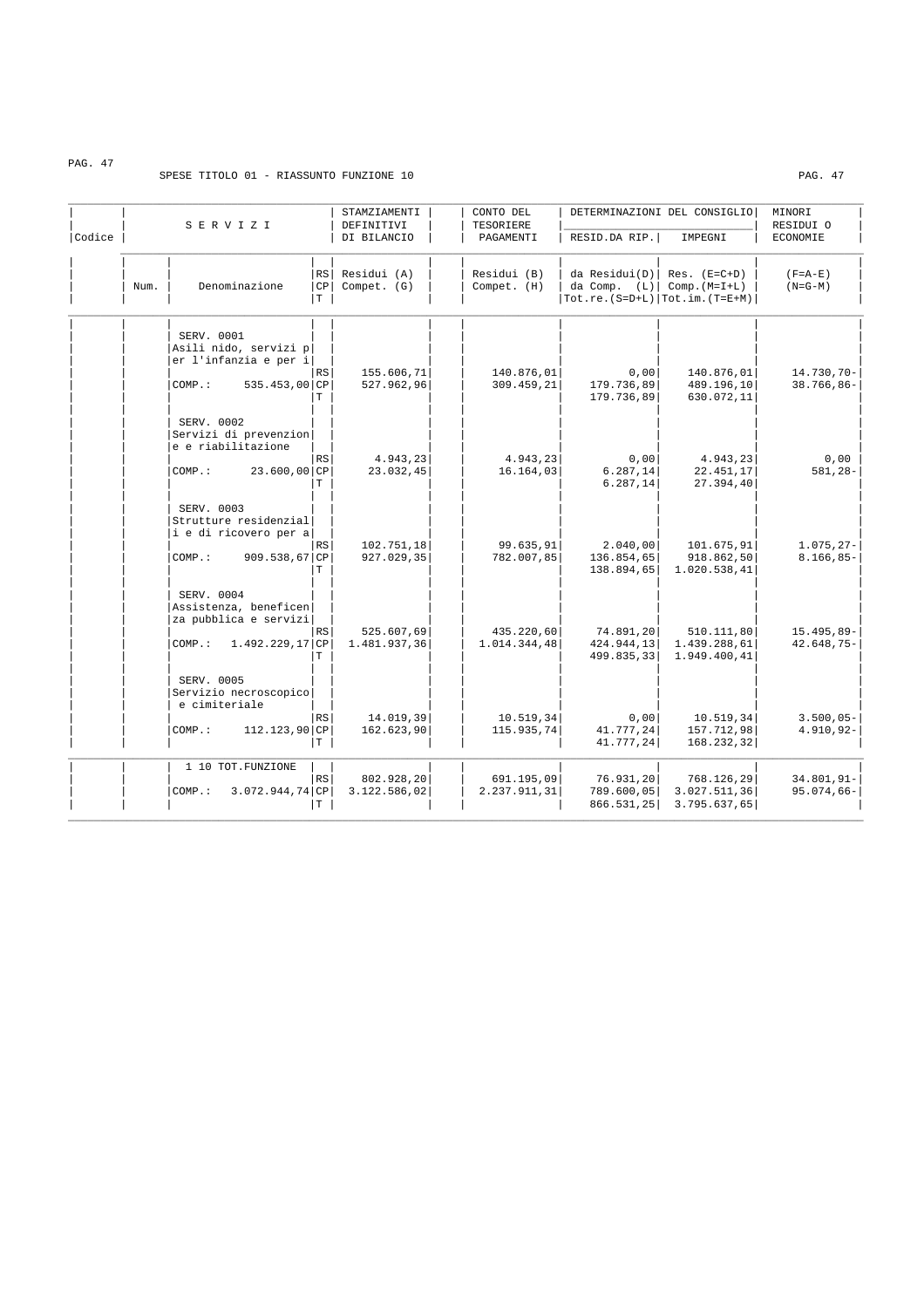# PAG. 48 SPESE - TITOLO 01 - FUNZIONE 11 PAG. 48

| Codice            |      | DESCRIZIONE                                                                                                                                 |                                 | STANZIAMENTI<br>DEFINITIVI<br>DI BILANCIO | N.<br>RIF.<br>SV. | CONTO DEL<br>TESORIERE<br>PAGAMENTI | RESID.DA RIP.                  | DETERMINAZIONI DEL CONSIGLIO<br>IMPEGNI                              | MINORI<br>RESIDUI 0<br><b>ECONOMIE</b> |
|-------------------|------|---------------------------------------------------------------------------------------------------------------------------------------------|---------------------------------|-------------------------------------------|-------------------|-------------------------------------|--------------------------------|----------------------------------------------------------------------|----------------------------------------|
|                   | Num. | Denominazione                                                                                                                               | RS<br>CP<br>IТ                  | Residui (A)<br>$Compet.$ (G)              |                   | Residui (B)<br>Compet. (H)          | da Comp. $(L)$ Comp. $(M=I+L)$ | da Residui(D)   Res. $(E=C+D)$<br>$ Tot.re.(S=D+L)   Tot.in.(T=E+M)$ | $(F = A - E)$<br>$(N = G - M)$         |
|                   |      | 1 - FUNZIONE 11<br>Funzioni nel campo de<br>llo sviluppo economic<br>*********************<br>1 11 - SERV. 01<br>Affissioni e<br>pubblicit£ |                                 |                                           |                   |                                     |                                |                                                                      |                                        |
| 1110101 Personale |      | COMP:                                                                                                                                       | RS<br>$0,00$  CP<br>T           | 0,00<br>0,00                              |                   | 0,00<br>0,00                        | 0,00<br>0,00<br>0,00           | 0,00<br>0,00<br>0,00                                                 | 0,00<br>0,00                           |
|                   |      | 1110103 Prestazioni di servizi<br>COMP:                                                                                                     | RS<br>$0,00$  CP<br>T           | 0,00<br>0,00                              |                   | 0,00<br>0,00                        | 0,00<br>0,00<br>0,00           | 0,00<br>0,00<br>0,00                                                 | 0,00<br>0,00                           |
|                   |      | 1110107 Imposte e tasse<br>COMP.:                                                                                                           | RS<br>$0,00$  CP<br>$\mathbf T$ | 0,00<br>0,00                              |                   | 0,00<br>0,00                        | 0,00<br>0,00<br>0,00           | 0,00<br>0,00<br>0,00                                                 | 0,00<br>0,00                           |
|                   |      | 1 11 T.SERV. 01<br>COMP.:                                                                                                                   | RS<br>$0,00$  CP<br>$\mathbb T$ | 0,00<br>0,00                              |                   | 0,00<br>0,00                        | 0,00<br>0,00<br>0,00           | 0,00<br>0,00<br>0,00                                                 | 0,00<br>$0,00$                         |
|                   |      | 1 11 - SERV. 02<br>Fiere, mercati e<br>servizi connessi                                                                                     |                                 |                                           |                   |                                     |                                |                                                                      |                                        |
|                   |      | 1110202 Acquisto di beni di consumo<br>e/o di materie prime<br>$200,00$ <sub>c</sub> $P$<br>COMP:                                           | RS<br>IΤ.                       | 50,00<br>200,00                           |                   | 0,00<br>0,00                        | 0,00<br>200,00<br>200,00       | 0,00<br>200,00<br>200,00                                             | $50,00-$<br>0,00                       |
|                   |      | 1110203 Prestazioni di servizi<br>COMP:<br>11.400,00 CP                                                                                     | RS                              | 3.777,63<br>12.332,42                     |                   | 2.430,66<br>8.592, 80               | 0,00<br>3.739,62               | 2.430,66<br>12.332, 42                                               | $1.346,97-$<br>0,00                    |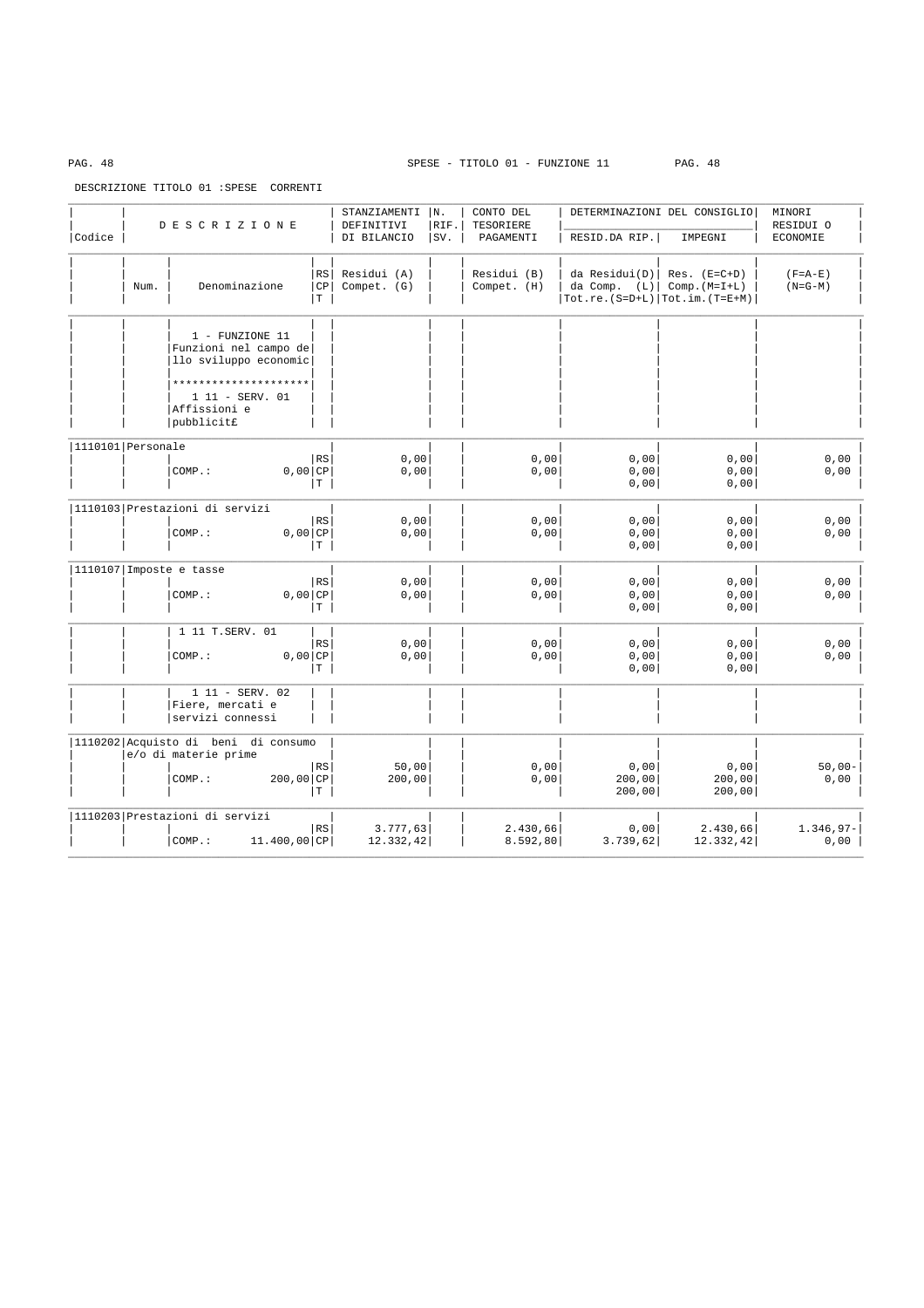## PAG. 49

## SPESE - TITOLO 01 - FUNZIONE 11 PAG. 49

DESCRIZIONE TITOLO 01 : SPESE CORRENTI

|                       |      | DESCRIZIONE                                              |                | STANZIAMENTI<br>DEFINITIVI   | N <br>RIF. | CONTO DEL<br>TESORIERE     |                                                                                                            | DETERMINAZIONI DEL CONSIGLIO       | MINORI<br>RESIDUI O        |
|-----------------------|------|----------------------------------------------------------|----------------|------------------------------|------------|----------------------------|------------------------------------------------------------------------------------------------------------|------------------------------------|----------------------------|
| Codice                |      |                                                          |                | DI BILANCIO                  | Isv.       | PAGAMENTI                  | RESID.DA RIP.                                                                                              | IMPEGNI                            | ECONOMIE                   |
|                       | Num. | Denominazione                                            | RS<br>CP<br>IΤ | Residui (A)<br>$Compet.$ (G) |            | Residui (B)<br>Compet. (H) | da Residui(D)   Res. $(E=C+D)$<br>da Comp. $(L)  $ Comp. $(M=I+L)$<br>$ Tot.re.(S=D+L)   Tot.in.(T=E+M)  $ |                                    | $(F=A-E)$<br>$(N = G - M)$ |
|                       |      |                                                          | İΤ             |                              |            |                            | 3.739,62                                                                                                   | 14.763,08                          |                            |
|                       |      | 1110206 Interessi passivi e oneri fina<br>nziari diversi | RS             | 0,00                         |            | 0,00                       | 0,00                                                                                                       | 0,00                               | 0,00                       |
|                       |      | 144,64 CP<br>COMP:                                       | IТ             | 144,64                       |            | 144,64                     | 0,00<br>0,00                                                                                               | 144,64<br>144,64                   | 0,00                       |
|                       |      | 1 11 T.SERV. 02<br>11.744,64 CP<br>COMP.:                | RS<br>IΤ.      | 3.827,63<br>12.677,06        |            | 2.430,66<br>8.737,44       | 0,00<br>3.939,62<br>3.939,62                                                                               | 2.430,66<br>12.677,06<br>15.107,72 | $1.396, 97 -$<br>0,00      |
|                       |      | 1 11 - SERV. 04<br>Servizi relativi<br>all'industria     |                |                              |            |                            |                                                                                                            |                                    |                            |
|                       |      | 1110403 Prestazioni di servizi                           |                |                              |            |                            |                                                                                                            |                                    |                            |
|                       |      | $0,00$  CP<br>COMP.:                                     | RS<br>ΙT.      | 0,00<br>0,00                 |            | 0,00<br>0,00               | 0,00<br>0,00<br>0,00                                                                                       | 0,00<br>0,00<br>0,00               | 0,00<br>0,00               |
|                       |      | 1110404 Utilizzo di beni di terzi                        |                |                              |            |                            |                                                                                                            |                                    |                            |
|                       |      | 15.050,00 CP<br>COMP.:                                   | RS<br>T        | 0,00<br>15.059,25            |            | 0,00<br>14.881,73          | 0,00<br>0,00<br>0,00                                                                                       | 0,00<br>14.881,73<br>14.881,73     | 0,00<br>177,52-            |
| 1110405 Trasferimenti |      |                                                          |                |                              |            |                            |                                                                                                            |                                    |                            |
|                       |      | $0,00$  CP<br>COMP.:                                     | RS<br>IТ       | 0,00<br>0,00                 |            | 0,00<br>0,00               | 0,00<br>0,00<br>0,00                                                                                       | 0,00<br>0,00<br>0,00               | 0,00<br>0,00               |
|                       |      | 1 11 T.SERV. 04                                          |                |                              |            |                            |                                                                                                            |                                    |                            |
|                       |      | 15.050,00 CP<br>COMP:                                    | RS<br>T        | 0,00<br>15.059,25            |            | 0,00<br>14.881,73          | 0,00<br>0,00<br>0,00                                                                                       | 0,00<br>14.881,73<br>14.881,73     | 0,00<br>$177,52-$          |
|                       |      | 1 11 - SERV. 05<br>Servizi relativi al<br>commercio      |                |                              |            |                            |                                                                                                            |                                    |                            |
|                       |      | 1110503  Prestazioni di servizi                          |                |                              |            |                            |                                                                                                            |                                    |                            |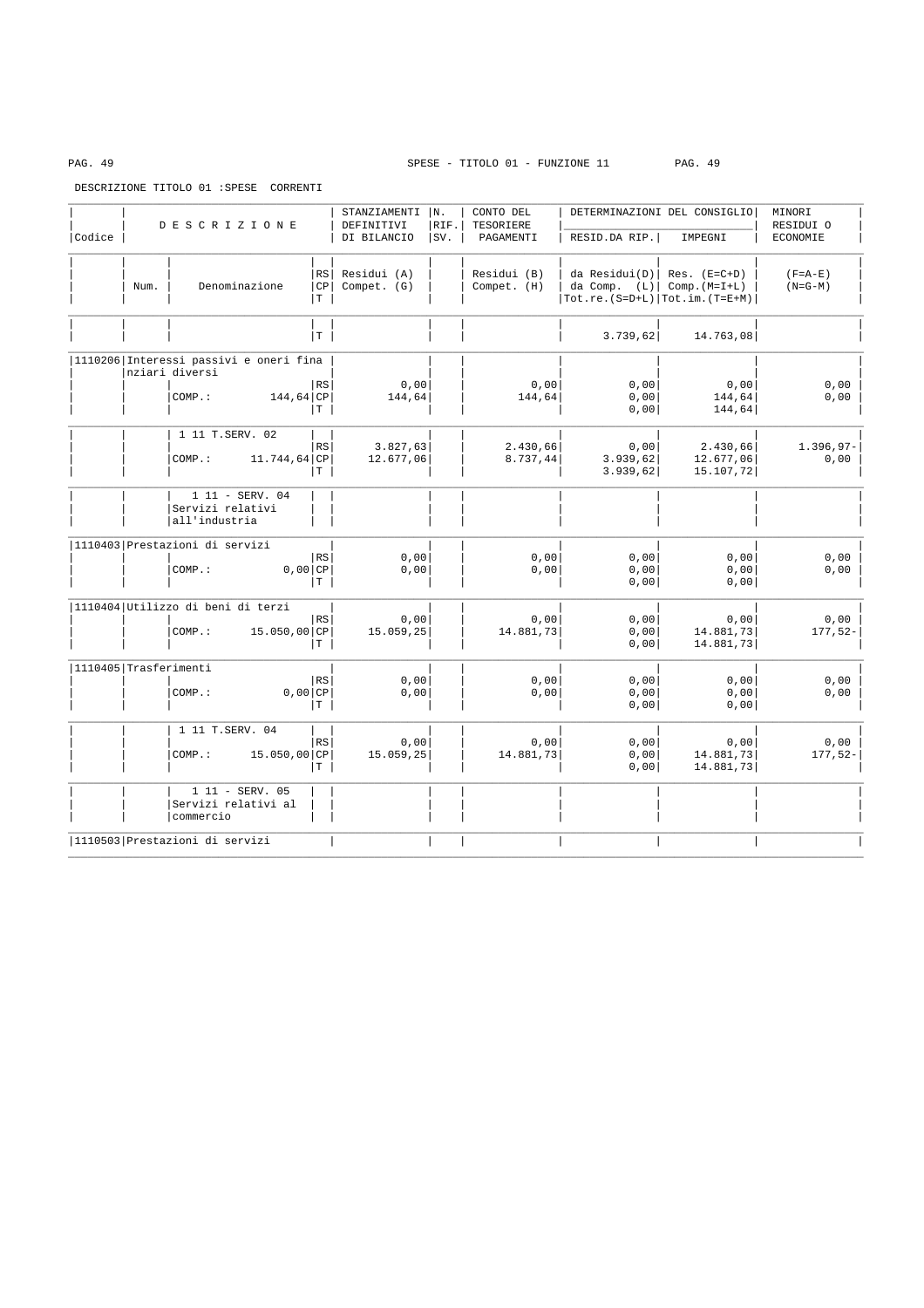## PAG. 50 **SPESE** - TITOLO 01 - FUNZIONE 11 PAG. 50

### DESCRIZIONE TITOLO 01 :SPESE CORRENTI

| Codice                |      | DESCRIZIONE                                                                         |                            | STANZIAMENTI<br>IN.<br>RIF.<br>DEFINITIVI<br>DI BILANCIO<br>SV. | CONTO DEL<br>TESORIERE<br>PAGAMENTI | RESID.DA RIP.                      | DETERMINAZIONI DEL CONSIGLIO<br>IMPEGNI                          | MINORI<br>RESIDUI 0<br><b>ECONOMIE</b> |
|-----------------------|------|-------------------------------------------------------------------------------------|----------------------------|-----------------------------------------------------------------|-------------------------------------|------------------------------------|------------------------------------------------------------------|----------------------------------------|
|                       | Num. | Denominazione                                                                       | RS<br>CP<br>IТ             | Residui (A)<br>$Compet.$ (G)                                    | Residui (B)<br>Compet. (H)          | $ Tot.re.(S=D+L)   Tot.in.(T=E+M)$ | da Residui(D)   Res. $(E=C+D)$<br>da Comp. $(L)$ Comp. $(M=I+L)$ | $(F = A - E)$<br>$(N = G - M)$         |
|                       |      | 1.800,00 CP<br>COMP.:                                                               | RS<br>T                    | 1,50<br>1.800,00                                                | 1,50<br>1.199,00                    | 0,00<br>1,00<br>1,00               | 1,50<br>1.200,00<br>1.201, 50                                    | 0,00<br>$600,00 -$                     |
| 1110505 Trasferimenti |      | $0,00$  CP<br>COMP:                                                                 | RS<br>T                    | 0,00<br>0,00                                                    | 0,00<br>0,00                        | 0,00<br>0,00<br>0,00               | 0,00<br>0,00<br>0,00                                             | 0,00<br>0,00                           |
| 1110508 Oneri         |      | straordinari<br>della<br>gestione corrente<br>4.000,00 CP<br>COMP.:                 | RS<br>$\mathbb T$          | 0,00<br>4.000,00                                                | 0.00<br>4.000,00                    | 0,00<br>0,00<br>0,00               | 0,00<br>4.000,00<br>4.000,00                                     | 0,00<br>0,00                           |
|                       |      | 1 11 T.SERV. 05<br>5.800,00 CP<br>COMP.:                                            | $_{\rm RS}$<br>$\mathbb T$ | 1,50<br>5.800,00                                                | 1,50<br>5.199,00                    | 0,00<br>1,00<br>1,00               | 1,50<br>5.200,00<br>5.201, 50                                    | 0,00<br>$600,00 -$                     |
|                       |      | 1 11 - SERV. 07<br>Servizi relativi<br>all'agricoltura                              |                            |                                                                 |                                     |                                    |                                                                  |                                        |
|                       |      | 1110702 Acquisto di beni di consumo<br>e/o di materie prime<br>COMP.:<br>$0,00$  CP | RS<br>T                    | 0,00<br>0,00                                                    | 0,00<br>0,00                        | 0,00<br>0,00<br>0,00               | 0,00<br>0,00<br>0,00                                             | 0,00<br>0,00                           |
|                       |      | 1110703 Prestazioni di servizi<br>$0,00$  CP<br>COMP.:                              | RS<br>$\mathbf T$          | 0,00<br>0,00                                                    | 0,00<br>0,00                        | 0,00<br>0,00<br>0,00               | 0,00<br>0,00<br>0,00                                             | 0,00<br>0,00                           |
|                       |      | 1110707 Imposte e tasse<br>COMP.:<br>$0,00$  CP                                     | RS<br>$\mathbf T$          | 0,00<br>0,00                                                    | 0,00<br>0,00                        | 0,00<br>0,00<br>0,00               | 0,00<br>0,00<br>0,00                                             | 0,00<br>0,00                           |
|                       |      | 1 11 T.SERV. 07                                                                     | RS                         | 0,00                                                            | 0,00                                | 0,00                               | 0,00                                                             | 0,00                                   |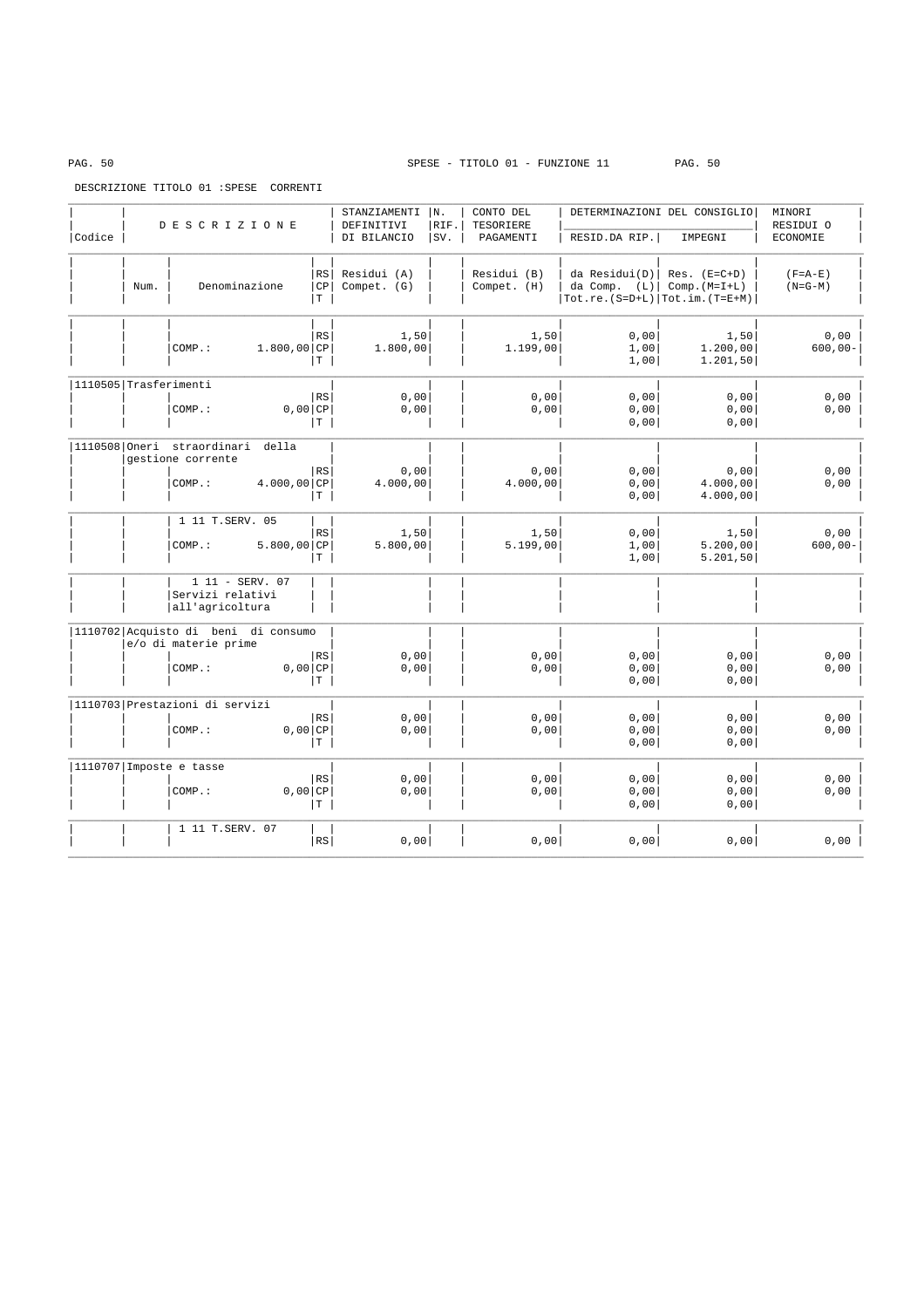| PAG. 51 |                                                |                |                |                                    |      |      |      |        |
|---------|------------------------------------------------|----------------|----------------|------------------------------------|------|------|------|--------|
|         | $\mathbf{1}$ and $\mathbf{1}$ and $\mathbf{1}$ | $\vert$ COMP.: | 0,00 CP        | $0,00$                             | 0,00 | 0,00 | 0,00 | $0,00$ |
|         |                                                |                | $ \mathbf{T} $ | $\sim$ $\sim$ $\sim$ $\sim$ $\sim$ |      | 0,00 | 0,00 |        |
|         |                                                |                |                |                                    |      |      |      |        |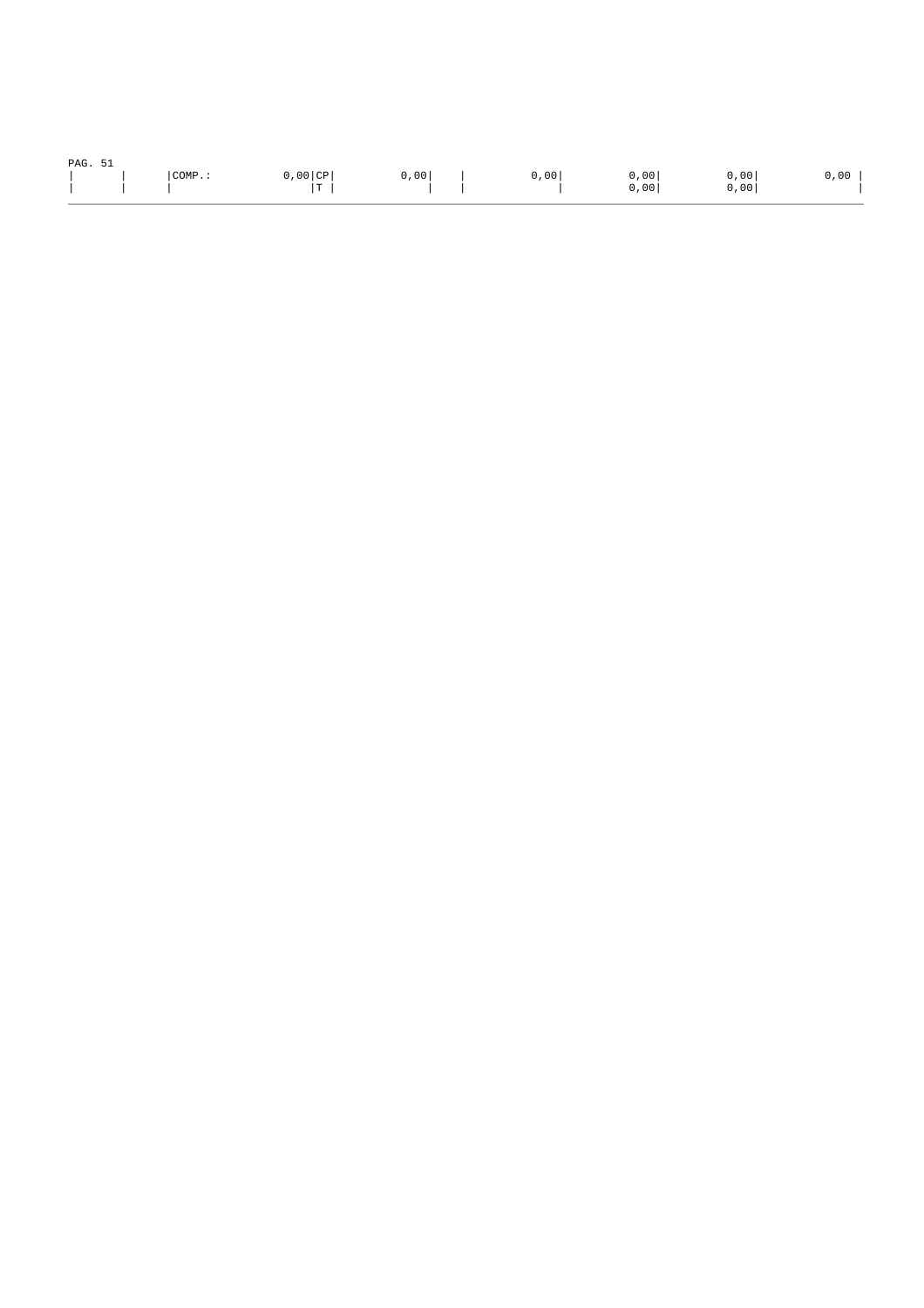### PAG. 52 SPESE TITOLO 01 - RIASSUNTO FUNZIONE 11

| ×<br>۰. |  |
|---------|--|
|---------|--|

| Codice |      | SERVIZI                                                                                        | STAMZIAMENTI<br>DEFINITIVI<br>DI BILANCIO | CONTO DEL<br>TESORIERE<br>PAGAMENTI | DETERMINAZIONI DEL CONSIGLIO<br>RESID.DA RIP.<br>IMPEGNI                                                   | MINORI<br>RESIDUI 0<br>ECONOMIE |
|--------|------|------------------------------------------------------------------------------------------------|-------------------------------------------|-------------------------------------|------------------------------------------------------------------------------------------------------------|---------------------------------|
|        | Num. | Denominazione<br>T                                                                             | Residui (A)<br>RS<br>CP<br>Compet. $(G)$  | Residui (B)<br>$Compet.$ (H)        | da Residui(D)   Res. $(E=C+D)$<br>da Comp. $(L)  $ Comp. $(M=I+L)$<br>$ Tot.re.(S=D+L)   Tot.in.(T=E+M)  $ | $(F=A-E)$<br>$(N = G - M)$      |
|        |      | SERV. 0001<br>Affissioni e pubblici<br>t.f.<br>$0,00$  CP<br>COMP:<br>T.<br>SERV. 0002         | 0,00<br>l RS.<br>0,00                     | 0,00<br>0,00                        | 0,00<br>0,00<br>0,00<br>0,00<br>0,00<br>0,00                                                               | 0,00<br>0,00                    |
|        |      | Fiere, mercati e serv<br>izi connessi<br>11.744,64 CP<br>COMP:<br>SERV. 0004                   | 3.827,63<br>RS<br>12.677,06               | 2.430,66<br>8.737,44                | 0,00<br>2.430,66<br>3.939.62<br>12.677,06<br>3.939,62<br>15.107,72                                         | $1.396, 97 -$<br>0,00           |
|        |      | Servizi relativi all'<br>industria<br>15.050,00 CP<br>COMP:<br>T.                              | 0,00<br>RS<br>15.059,25                   | 0,00<br>14.881,73                   | 0,00<br>0,00<br>0,00<br>14.881,73<br>0,00<br>14.881,73                                                     | 0,00<br>$177,52-$               |
|        |      | SERV. 0005<br>Servizi relativi al cl<br>ommercio<br>$5.800,00$ CP<br>COMP:<br>T.<br>SERV. 0007 | 1,50<br>RS<br>5.800,00                    | 1,50<br>5.199,00                    | 0,00<br>1,50<br>1,00<br>5.200,00<br>5.201, 50<br>1,00                                                      | 0.00<br>$600,00 -$              |
|        |      | Servizi relativi all'<br>agricoltura<br>$0,00$  CP<br>COMP.:<br>T.                             | 0,00<br>RS<br>0,00                        | 0,00<br>0,00                        | 0,00<br>0,00<br>0,00<br>0,00<br>0,00<br>0,00                                                               | 0,00<br>0,00                    |
|        |      | 1 11 TOT. FUNZIONE<br>COMP.:<br>32.594,64 CP<br>T.                                             | RS<br>3.829, 13<br>33.536,31              | 2.432, 16<br>28.818, 17             | 0,00<br>2.432, 16<br>3.940, 62<br>32.758,79<br>3.940, 62<br>35.190, 95                                     | $1.396, 97 -$<br>$777,52-$      |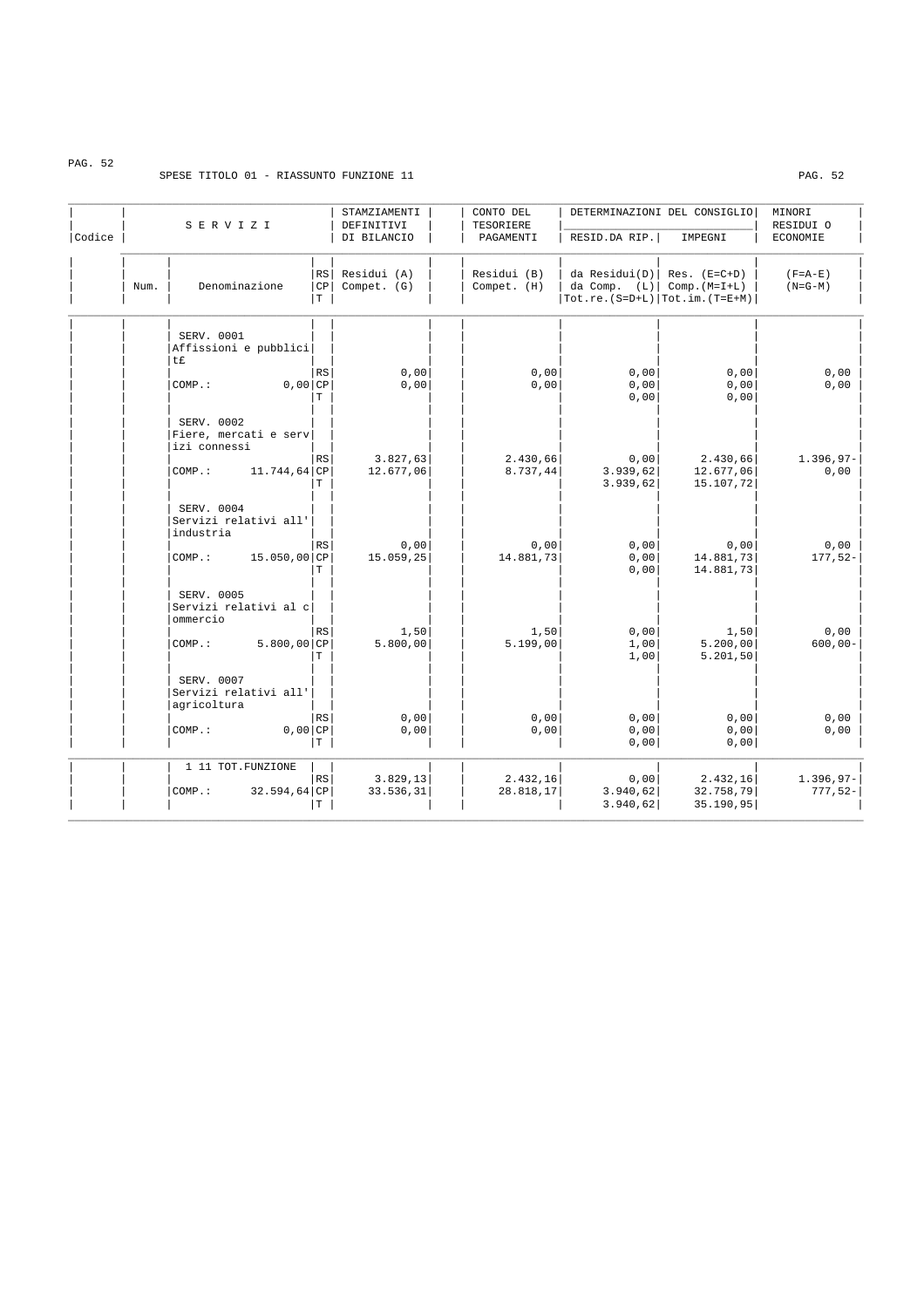# PAG. 53 SPESE - TITOLO 01 - FUNZIONE 12 PAG. 53

DESCRIZIONE TITOLO 01 :SPESE CORRENTI

| Codice            |      | DESCRIZIONE                                                                                                                    |                   | STANZIAMENTI<br>DEFINITIVI<br>DI BILANCIO | N.<br>RIF.<br>SV. | CONTO DEL<br>TESORIERE<br>PAGAMENTI | RESID.DA RIP.                                                                                          | DETERMINAZIONI DEL CONSIGLIO<br>IMPEGNI | MINORI<br>RESIDUI 0<br>ECONOMIE |
|-------------------|------|--------------------------------------------------------------------------------------------------------------------------------|-------------------|-------------------------------------------|-------------------|-------------------------------------|--------------------------------------------------------------------------------------------------------|-----------------------------------------|---------------------------------|
|                   | Num. | Denominazione                                                                                                                  | RS<br>CP<br>IΤ    | Residui (A)<br>$Compet.$ (G)              |                   | Residui (B)<br>Compet. (H)          | da Residui(D)   Res. $(E=C+D)$<br>da Comp. $(L)$ Comp. $(M=I+L)$<br>$ Tot.re.(S=D+L)   Tot.in.(T=E+M)$ |                                         | $(F = A - E)$<br>$(N = G - M)$  |
|                   |      | 1 - FUNZIONE 12<br>Funzioni relative a s<br>ervizi produttivi<br>*********************<br>1 12 - SERV. 01<br>Distribuzione gas |                   |                                           |                   |                                     |                                                                                                        |                                         |                                 |
|                   |      | 1120106 Interessi passivi e oneri fina<br>nziari diversi<br>$365, 18$ CP<br>COMP:                                              | RS<br>T.          | 0,00<br>365,18                            |                   | 0,00<br>365,18                      | 0,00<br>0,00<br>0,00                                                                                   | 0,00<br>365, 18<br>365, 18              | 0,00<br>0,00                    |
|                   |      | 1 12 T.SERV. 01<br>$365, 18$ CP<br>COMP.:                                                                                      | RS<br>$\mathbf T$ | 0,00<br>365,18                            |                   | 0,00<br>365,18                      | 0,00<br>0,00<br>0,00                                                                                   | 0,00<br>365, 18<br>365, 18              | 0,00<br>0,00                    |
|                   |      | 1 12 - SERV. 05<br>Farmacie                                                                                                    |                   |                                           |                   |                                     |                                                                                                        |                                         |                                 |
| 1120501 Personale |      | $0,00$  CP<br>COMP.:                                                                                                           | RS<br>T           | 0,00<br>0,00                              |                   | 0,00<br>0,00                        | 0,00<br>0,00<br>0,00                                                                                   | 0,00<br>0,00<br>0,00                    | $0,00$<br>0,00                  |
|                   |      | 1120502 Acquisto di beni di consumo<br>e/o di materie prime<br>$0,00$  CP<br>COMP.:                                            | RS<br>T           | 0,00<br>0,00                              |                   | 0,00<br>0,00                        | 0,00<br>0,00<br>0,00                                                                                   | 0,00<br>0,00<br>0,00                    | 0,00<br>0,00                    |
|                   |      | 1120503 Prestazioni di servizi<br>$0,00$  CP<br>COMP.:                                                                         | RS<br>T           | 0,00<br>0,00                              |                   | 0,00<br>0,00                        | 0,00<br>0,00<br>0,00                                                                                   | 0,00<br>0,00<br>0,00                    | 0,00<br>0,00                    |
|                   |      | 1120504 Utilizzo di beni di terzi<br>$0,00$  CP<br>COMP.:                                                                      | RS<br>$\mathbb T$ | 0,00<br>0,00                              |                   | 0,00<br>0,00                        | 0,00<br>0,00<br>0,00                                                                                   | 0,00<br>0,00<br>0,00                    | 0,00<br>0,00                    |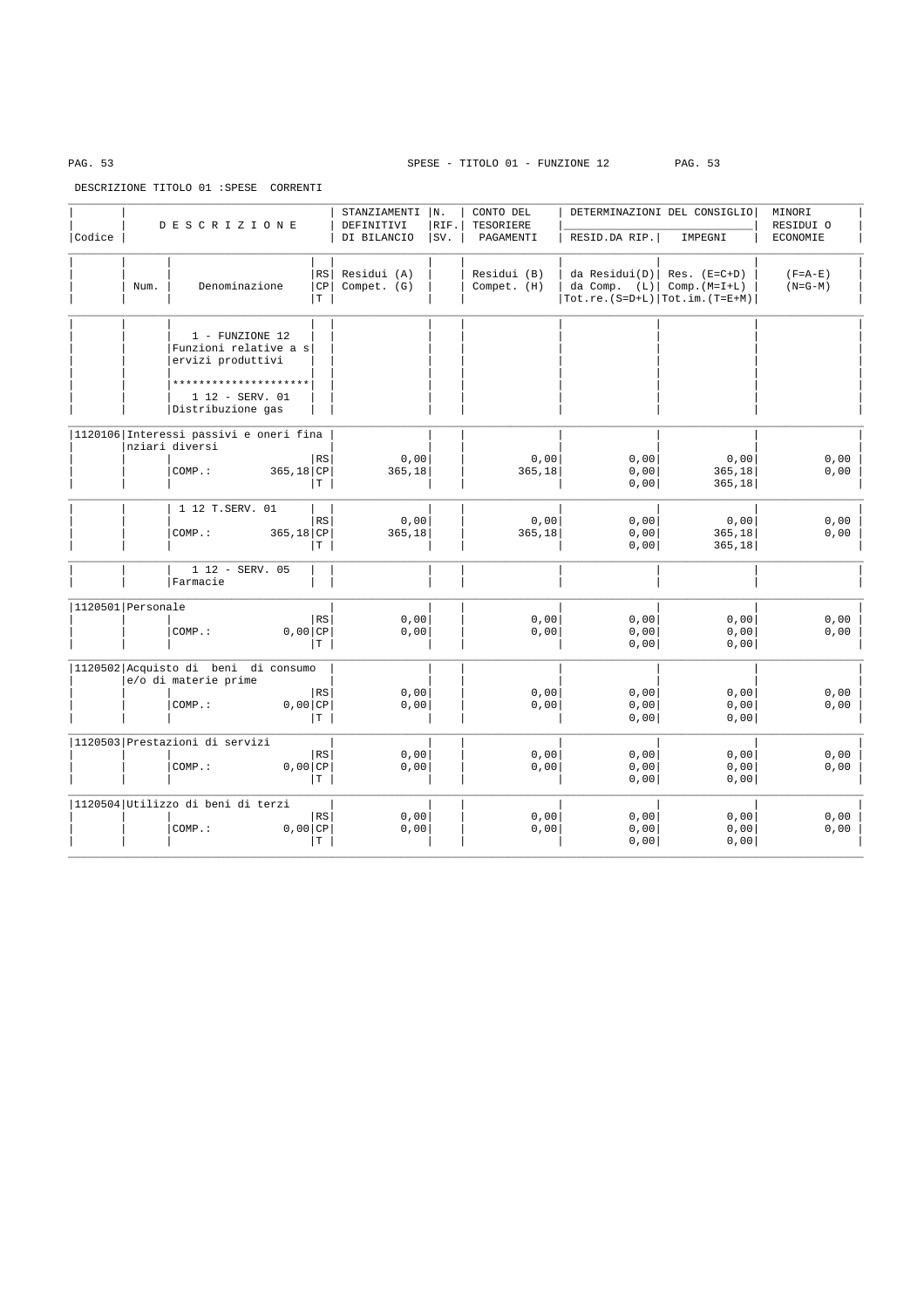## PAG. 54 SPESE - TITOLO 01 - FUNZIONE 12 PAG. 54

### DESCRIZIONE TITOLO 01 :SPESE CORRENTI

| Codice |      | DESCRIZIONE                                                        |             |                          | STANZIAMENTI<br>DEFINITIVI<br>DI BILANCIO | IN.<br>RIF.<br>SV. | CONTO DEL<br>TESORIERE<br>PAGAMENTI | RESID.DA RIP.        | DETERMINAZIONI DEL CONSIGLIO<br>IMPEGNI                                                  | MINORI<br>RESIDUI 0<br><b>ECONOMIE</b> |
|--------|------|--------------------------------------------------------------------|-------------|--------------------------|-------------------------------------------|--------------------|-------------------------------------|----------------------|------------------------------------------------------------------------------------------|----------------------------------------|
|        | Num. | Denominazione                                                      |             | RS<br>CP<br>$\mathbf T$  | Residui (A)<br>$Compet.$ (G)              |                    | Residui (B)<br>Compet. (H)          | da Residui $(D)$     | $Res.$ $(E=C+D)$<br>da Comp. $(L)$ Comp. $(M=I+L)$<br>$ Tot.re.(S=D+L)   Tot.in.(T=E+M)$ | $(F=A-E)$<br>$( N = G - M )$           |
|        |      |                                                                    |             |                          |                                           |                    |                                     |                      |                                                                                          |                                        |
|        |      | 1120506 Interessi passivi e oneri fina<br>Inziari diversi<br>COMP: | 1.342.01 CP | l RS                     | 0,00<br>1.342,01                          |                    | 0,00<br>1.342,01                    | 0,00<br>0,00         | 0,00<br>1.342,01                                                                         | 0,00<br>0,00                           |
|        |      |                                                                    |             | $\mathbf T$              |                                           |                    |                                     | 0,00                 | 1.342,01                                                                                 |                                        |
|        |      | 1120507 Imposte e tasse<br>COMP.:                                  | $0,00$  CP  | RS<br>$\mathbb T$        | 0,00<br>0,00                              |                    | 0,00<br>0,00                        | 0,00<br>0,00<br>0,00 | 0,00<br>0,00<br>0,00                                                                     | 0,00<br>0,00                           |
|        |      | 1120508 Oneri straordinari<br>gestione corrente                    | della       |                          |                                           |                    |                                     |                      |                                                                                          |                                        |
|        |      | COMP.:                                                             | $0,00$  CP  | RS<br>T.                 | 0,00<br>0,00                              |                    | 0,00<br>0,00                        | 0,00<br>0,00<br>0,00 | 0,00<br>0,00<br>0,00                                                                     | 0,00<br>0,00                           |
|        |      | 1 12 T.SERV. 05<br>COMP.:                                          | 1.342,01 CP | <b>RS</b><br>$\mathbb T$ | 0,00<br>1.342,01                          |                    | 0,00<br>1.342,01                    | 0,00<br>0,00<br>0,00 | 0,00<br>1.342,01<br>1.342,01                                                             | 0,00<br>0,00                           |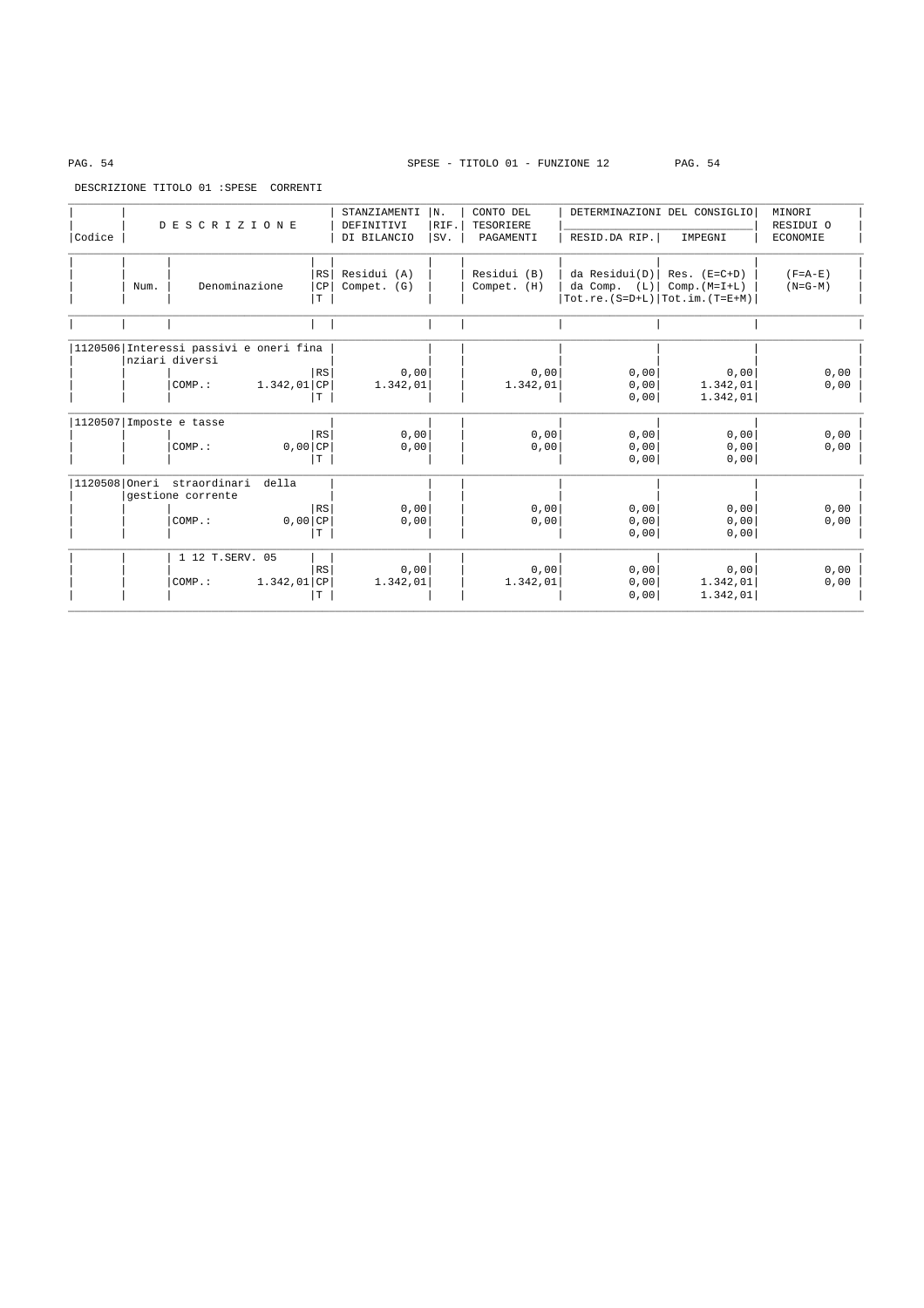### PAG. 55 SPESE TITOLO 01 - RIASSUNTO FUNZIONE 12 PAG. 55

| Codice |      | SERVIZI                                                  |                                | STAMZIAMENTI<br>DEFINITIVI<br>DI BILANCIO | CONTO DEL<br>TESORIERE<br>PAGAMENTI | RESID.DA RIP.                                                        | DETERMINAZIONI DEL CONSIGLIO<br>IMPEGNI | MINORI<br>RESIDUI 0<br>ECONOMIE  |
|--------|------|----------------------------------------------------------|--------------------------------|-------------------------------------------|-------------------------------------|----------------------------------------------------------------------|-----------------------------------------|----------------------------------|
|        | Num. | Denominazione                                            | <b>RS</b><br>CP<br>$\mathbf T$ | Residui (A)<br>$Compet.$ (G)              | Residui (B)<br>$Compet.$ (H)        | da Comp. $(L)$ Comp. $(M=I+L)$<br>$ Tot.re.(S=D+L)   Tot.in.(T=E+M)$ | da Residui(D)   Res. $(E=C+D)$          | $(F = A - E)$<br>$( N = G - M )$ |
|        |      | SERV. 0001<br>Distribuzione gas<br>$365, 18$ CP<br>COMP: | <b>RS</b>                      | 0,00<br>365, 18                           | 0,00<br>365, 18                     | 0,00<br>0,00<br>0,00                                                 | 0,00<br>365, 18<br>365, 18              | 0,00<br>0,00                     |
|        |      | SERV. 0005<br>Farmacie<br>$1.342,01$ CP<br>COMP:         | RS<br>$\mathbf T$              | 0,00<br>1.342,01                          | 0,00<br>1.342,01                    | 0,00<br>0,00<br>0,00                                                 | 0,00<br>1.342,01<br>1.342,01            | 0,00<br>0,00                     |
|        |      | 1 12 TOT. FUNZIONE<br>$1.707, 19$ CP<br>COMP:            | <b>RS</b><br>Т                 | 0,00<br>1.707,19                          | 0,00<br>1.707,19                    | 0,00<br>0,00<br>0,00                                                 | 0,00<br>1.707, 19<br>1.707, 19          | 0,00<br>0,00                     |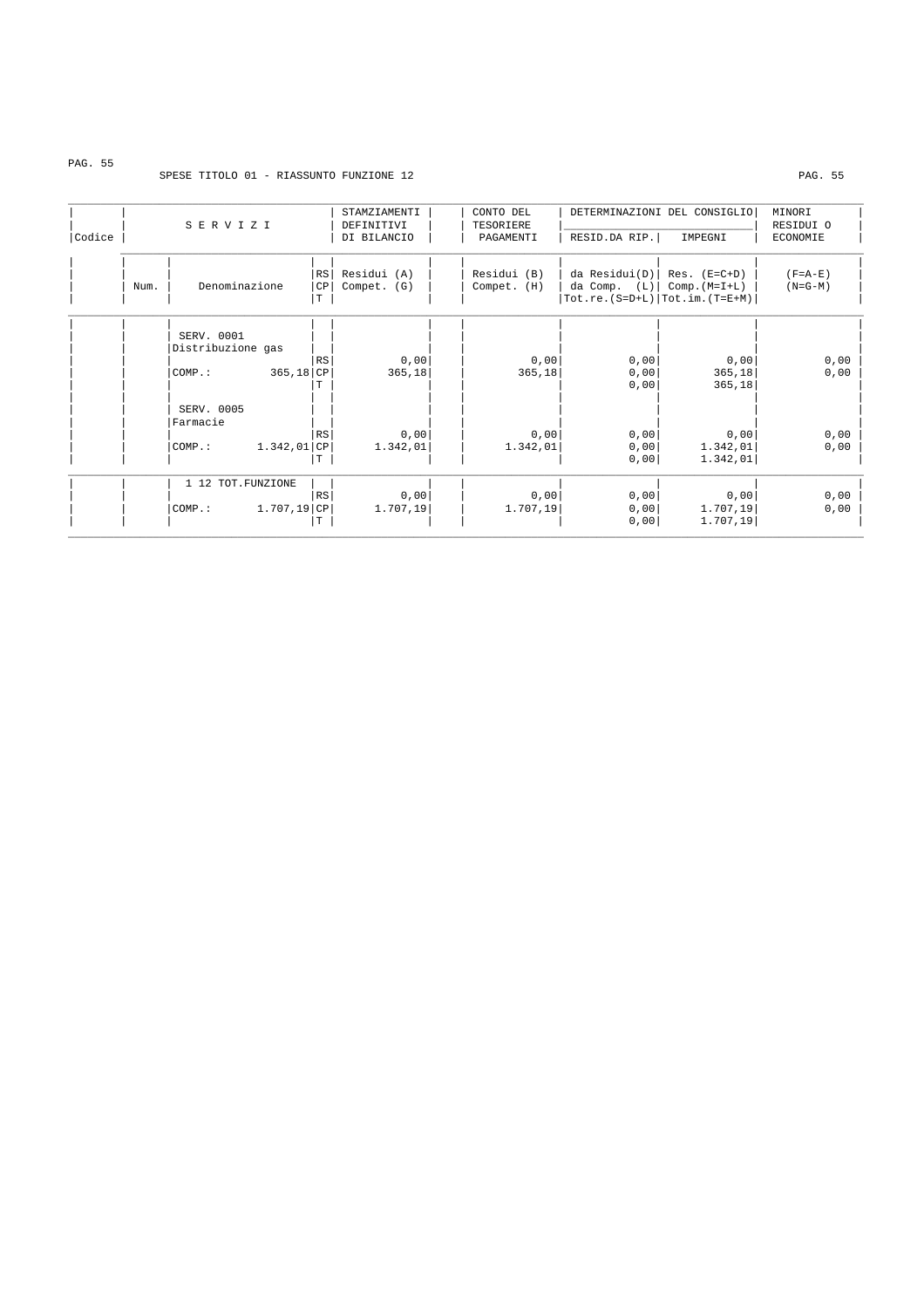### PAG. 56

### SPESE - RIASSUNTO TITOLO 01 PAG. 56

DESCRIZIONE TITOLO 01 :SPESE CORRENTI

| Codice |                 | <b>FUNZIONI</b>                                                                      | STAMZIAMENTI<br>DEFINITIVI<br>DI BILANCIO | CONTO DEL<br>TESORIERE<br>PAGAMENTI | DETERMINAZIONI DEL CONSIGLIO<br>RESID.DA RIP.                                                           | IMPEGNI                                    | MINORI<br>RESIDUI O<br>ECONOMIE  |
|--------|-----------------|--------------------------------------------------------------------------------------|-------------------------------------------|-------------------------------------|---------------------------------------------------------------------------------------------------------|--------------------------------------------|----------------------------------|
|        | Num.            | R <sub>S</sub><br>Denominazione<br>CP<br>T.                                          | Residui (A)<br>$Compet.$ (G)              | Residui (B)<br>Compet. (H)          | da Residui(D)   Res. $(E=C+D)$<br>da Comp. $(L)$ Comp. $(M=I+L)$<br>$Tot.re.(S=D+L)   Tot.in.(T=E+M)  $ |                                            | $(F = A - E)$<br>$( N = G - M )$ |
|        | $\mathbf{1}$    | Funzioni generali di<br>amministrazione di<br>RS<br>3.274.290,59 CP<br>COMP:<br>T.   | 781.686,79<br>3.331.649,44                | 416.603,55<br>2.560.161,79          | 294.204,05<br>655.010, 21<br>949.214,26                                                                 | 710.807,60<br>3.215.172.00<br>3.925.979.60 | $70.879, 19 -$<br>$116.477.44-$  |
|        | 3               | Funzioni di polizia l<br>ocale<br>RS<br>597.248,90 CP<br>COMP:<br>T.                 | 16.998,07<br>586.784,46                   | 14.459,05<br>563.217,69             | 1.471, 13<br>22.690, 61<br>24.161,74                                                                    | 15.930,18<br>585.908,30<br>601.838,48      | $1.067,89-$<br>$876, 16 -$       |
|        | $\overline{4}$  | Funzioni di istruzion<br>e pubblica<br>RS<br>1.414.204,20 CP<br>COMP.:<br>T          | 243.962,21<br>1.485.408,42                | 241.638,99<br>1.208.207,91          | 0,00<br>236.624,98<br>236.624,98                                                                        | 241.638,99<br>1.444.832,89<br>1.686.471.88 | $2.323, 22 -$<br>$40.575, 53 -$  |
|        | 5               | Funzioni relative all<br>a cultura ed ai beni<br>RS<br>COMP:<br>227.322,82 CP<br>T   | 49.761,00<br>240.026,09                   | 48.971,12<br>207.566,50             | 650,00<br>30.257,82<br>30.907,82                                                                        | 49.621.12<br>237.824,32<br>287.445,44      | $139,88-$<br>$2.201, 77 -$       |
|        | 6               | Funzioni nel settore<br>sportivo e ricreativo<br>RS<br>COMP.:<br>179.612,53 CP<br>T. | 32.614,54<br>185.035,67                   | 26.941, 32<br>143.097,28            | 5.037.22<br>41.926,18<br>46.963,40                                                                      | 31.978,54<br>185.023,46<br>217.002,00      | $636,00-$<br>$12, 21-$           |
|        | $7\overline{ }$ | Funzioni nel campo tu<br>ristico<br>RS<br>COMP.:<br>31.600,00 CP<br>т                | 4.800,00<br>31.600,00                     | 4.800,00<br>27.100,00               | 0,00<br>4.500,00<br>4.500,00                                                                            | 4.800,00<br>31.600,00<br>36.400,00         | 0,00<br>0,00                     |

| 8  |         | Funzioni nel campo de<br>lla viabilit£ e dei t |           |              |              |            |               |                |
|----|---------|------------------------------------------------|-----------|--------------|--------------|------------|---------------|----------------|
|    |         |                                                | <b>RS</b> | 101.526,85   | 90.615,92    | 9.335,95   | 99.951,87     | $1.574.98 -$   |
|    | COMP:   | 1.317.301,52 CP                                |           | 1.381.909,45 | 1.264.839.37 | 105.810,88 | 1.370.650, 25 | $11.259.20 -$  |
|    |         |                                                |           |              |              | 115.146.83 | 1.470.602, 12 |                |
|    |         |                                                |           |              |              |            |               |                |
| 9  |         | Funzioni riguardanti                           |           |              |              |            |               |                |
|    |         | la gestione del terri                          |           |              |              |            |               |                |
|    |         |                                                | RS.       | 472.510,51   | 459.569,06   | 3.930,07   | 463.499,13    | $9.011, 38 -$  |
|    | COMP.:  | 3.170.148,68 CP                                |           | 3.176.725.94 | 2.633.859.04 | 515.850,97 | 3.149.710.01  | $27.015,93-$   |
|    |         |                                                |           |              |              | 519.781,04 | 3.613.209.14  |                |
|    |         |                                                |           |              |              |            |               |                |
| 10 | sociale | Funzioni nel settore                           |           |              |              |            |               |                |
|    |         |                                                | RS        |              |              |            |               |                |
|    |         |                                                |           | 802.928, 20  | 691.195,09   | 76.931,20  | 768.126,29    | $34.801, 91 -$ |
|    | COMP:   | 3.072.944.74 CP                                |           | 3.122.586,02 | 2.237.911.31 | 789.600,05 | 3.027.511,36  | $95.074,66-$   |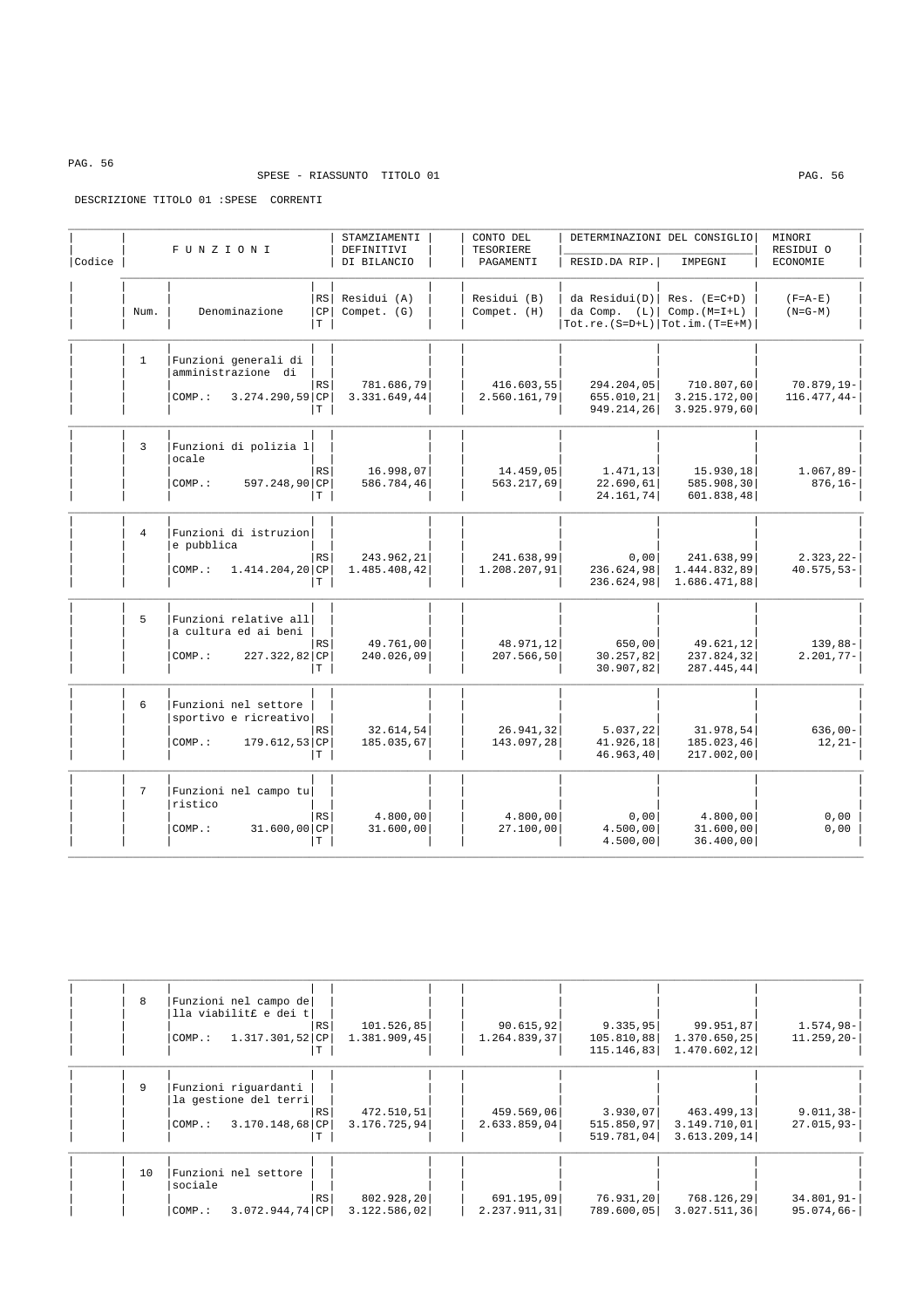|    | T.                      |               |               | 866.531,25   | 3.795.637.65               |               |
|----|-------------------------|---------------|---------------|--------------|----------------------------|---------------|
|    |                         |               |               |              |                            |               |
| 11 | Funzioni nel campo de   |               |               |              |                            |               |
|    | llo sviluppo economic   |               |               |              |                            |               |
|    | RS                      | 3.829, 13     | 2.432, 16     | 0,00         | 2.432, 16                  | $1.396,97-$   |
|    | $32.594.64$ CP<br>COMP: | 33.536,31     | 28.818,17     | 3.940, 62    | 32.758,79                  | $777,52-$     |
|    |                         |               |               | 3.940, 62    | 35.190.95                  |               |
|    |                         |               |               |              |                            |               |
|    |                         |               |               |              |                            |               |
| 12 | Funzioni relative a s   |               |               |              |                            |               |
|    | ervizi produttivi       |               |               |              |                            |               |
|    | RS                      | 0,00          | 0,00          | 0,00         | 0,00                       | 0,00          |
|    | 1.707.19 CP <br>COMP:   | 1.707, 19     | 1.707, 19     | 0,00         | 1.707, 19                  | 0,00          |
|    | т                       |               |               | 0,00         | 1.707, 19                  |               |
|    |                         |               |               |              |                            |               |
|    | TOTALE TITOLO 01        |               |               |              |                            |               |
|    | RS.                     | 2.510.617,30  | 1.997.226,26  | 391.559,62   | 2.388.785,88               | 121.831,42-   |
|    | COMP.: 13.318.975.81 CP | 13.576.968,99 | 10.876.486,25 | 2.406.212.32 | 13.282.698,57              | $294.270.42-$ |
|    |                         |               |               |              | 2.797.771,94 15.671.484,45 |               |
|    |                         |               |               |              |                            |               |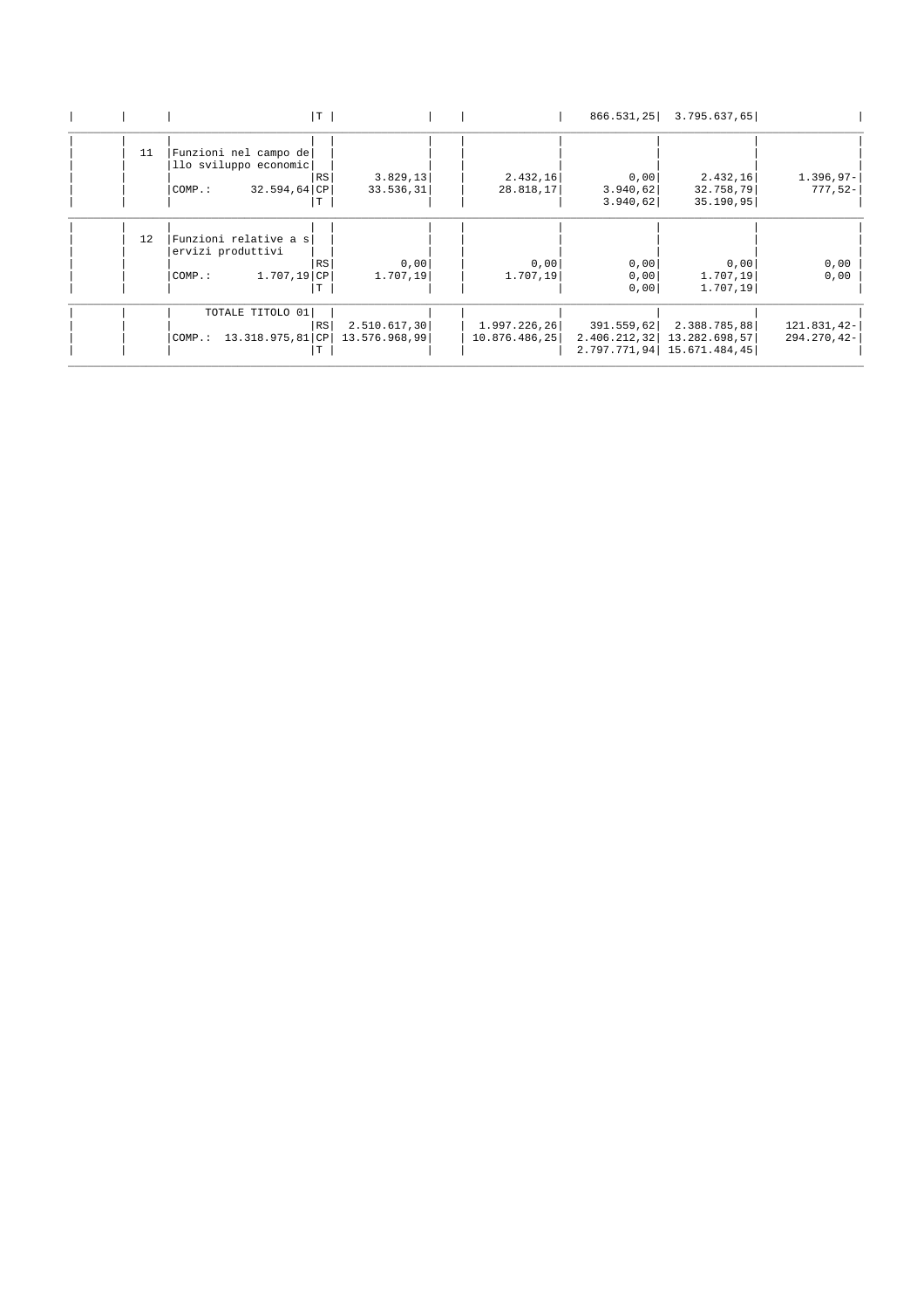# PAG. 58 SPESE - TITOLO 02 - FUNZIONE 01 PAG. 58

| Codice |      | DESCRIZIONE                                                                                                                                                                  |                     | STANZIAMENTI<br> N.<br>DEFINITIVI<br>RIF.<br>SV.<br>DI BILANCIO | CONTO DEL<br>TESORIERE<br>PAGAMENTI | RESID.DA RIP.                                                    | DETERMINAZIONI DEL CONSIGLIO<br>IMPEGNI | MINORI<br>RESIDUI 0<br><b>ECONOMIE</b> |
|--------|------|------------------------------------------------------------------------------------------------------------------------------------------------------------------------------|---------------------|-----------------------------------------------------------------|-------------------------------------|------------------------------------------------------------------|-----------------------------------------|----------------------------------------|
|        | Num. | Denominazione                                                                                                                                                                | RS<br>CP<br>IΤ      | Residui (A)<br>$Compet.$ (G)                                    | Residui (B)<br>Compet. (H)          | da Residui(D)   Res. $(E=C+D)$<br>da Comp. $(L)$ Comp. $(M=I+L)$ | $ Tot.re.(S=D+L)   Tot.in.(T=E+M)  $    | $(F = A - E)$<br>$(N = G - M)$         |
|        |      | 2 - FUNZIONE 01<br>Funzioni generali di<br>amministrazione, di g<br>*********************<br>2 01 - SERV. 01<br>Organi istituzionali,<br>partecipazione e<br>decentra- mento |                     |                                                                 |                                     |                                                                  |                                         |                                        |
|        |      | 2010101 Acquisizione di beni immobili<br>$0,00$  CP<br>COMP.:                                                                                                                | l RS<br>$\mathbb T$ | 0,00<br>0,00                                                    | 0,00<br>0,00                        | 0,00<br>0,00<br>0,00                                             | 0,00<br>0,00<br>0,00                    | 0.00<br>0,00                           |
|        |      | 2010105 Acquisiz.di beni mob., macchine<br>ed attrez.tecnico-scientifiche<br>$0,00$  CP<br>COMP.:                                                                            | RS<br>T             | 0,00<br>0,00                                                    | 0,00<br>0,00                        | 0,00<br>0,00<br>0,00                                             | 0,00<br>0,00<br>0,00                    | 0,00<br>0,00                           |
|        |      | 2 01 T.SERV. 01<br>$0,00$  CP<br>COMP:                                                                                                                                       | RS<br>T             | 0,00<br>0,00                                                    | 0,00<br>0,00                        | 0,00<br>0,00<br>0,00                                             | 0,00<br>0,00<br>0,00                    | 0,00<br>0,00                           |
|        |      | 2 01 - SERV. 02<br>Segreteria generale,<br>personale e<br>organizzazione                                                                                                     |                     |                                                                 |                                     |                                                                  |                                         |                                        |
|        |      | 2010204 Utilizzo di beni di terzi per<br>realizzazioni in economia<br>0,00 CP<br>COMP:                                                                                       | RS<br>IT.           | 0,00<br>0,00                                                    | 0,00<br>0,00                        | 0,00<br>0,00<br>0,00                                             | 0,00<br>0,00<br>0,00                    | 0,00<br>0,00                           |
|        |      | 2010205 Acquisiz.di beni mob., macchine<br>ed attrez.tecnico-scientifiche<br>$0,00$  CP<br>COMP.:                                                                            | l RS<br>$\mathbb T$ | 630,00<br>0,00                                                  | 630,00<br>0,00                      | 0,00<br>0,00<br>0,00                                             | 630,00<br>0,00<br>630,00                | 0,00<br>0,00                           |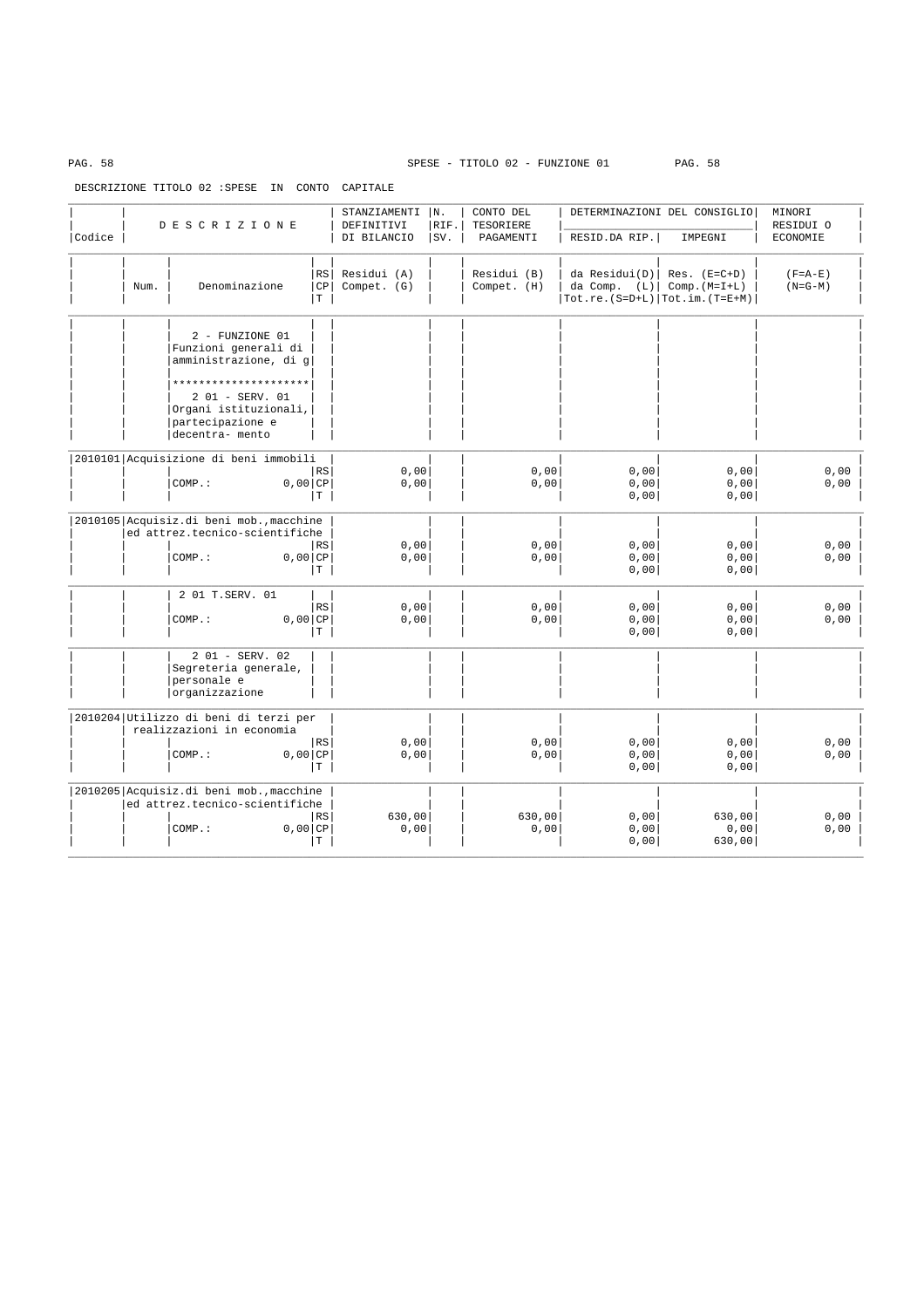# PAG. 59 SPESE - TITOLO 02 - FUNZIONE 01 PAG. 59

| Codice |      | DESCRIZIONE                                                                                                            |                    | STANZIAMENTI<br>$ N$ .<br>RIF.<br>DEFINITIVI<br>DI BILANCIO<br>ISV. | CONTO DEL<br>TESORIERE<br>PAGAMENTI | RESID.DA RIP.        | DETERMINAZIONI DEL CONSIGLIO<br>IMPEGNI                                                                 | MINORI<br>RESIDUI 0<br>ECONOMIE |
|--------|------|------------------------------------------------------------------------------------------------------------------------|--------------------|---------------------------------------------------------------------|-------------------------------------|----------------------|---------------------------------------------------------------------------------------------------------|---------------------------------|
|        | Num. | Denominazione                                                                                                          | RS<br>CP<br>IΤ     | Residui (A)<br>$Compet.$ (G)                                        | Residui (B)<br>Compet. (H)          |                      | da Residui(D)   Res. $(E=C+D)$<br>da Comp. $(L)$ Comp. $(M=I+L)$<br>$Tot.re.(S=D+L)   Tot.in.(T=E+M)  $ | $(F = A - E)$<br>$(N = G - M)$  |
|        |      |                                                                                                                        |                    |                                                                     |                                     |                      |                                                                                                         |                                 |
|        |      | 2 01 T.SERV. 02<br>$0,00$  CP<br>COMP:                                                                                 | RS<br>T.           | 630,00<br>0,00                                                      | 630,00<br>0,00                      | 0,00<br>0,00<br>0,00 | 630,00<br>0,00<br>630,00                                                                                | 0,00<br>0,00                    |
|        |      | 2 01 - SERV. 03<br>Gestione economica,<br>finanziaria,<br>programmazione,<br>provveditorato e<br>controllo di gestione |                    |                                                                     |                                     |                      |                                                                                                         |                                 |
|        |      | 2010305 Acquisiz.di beni mob., macchine<br>ed attrez.tecnico-scientifiche<br>0,00 CP<br>COMP.:                         | RS<br>T            | 0,00<br>0,00                                                        | 0,00<br>0,00                        | 0,00<br>0,00<br>0,00 | 0,00<br>0,00<br>0,00                                                                                    | 0,00<br>0,00                    |
|        |      | 2 01 T.SERV. 03<br>$0,00$  CP<br>COMP:                                                                                 | $_{\rm RS}$<br>T   | 0,00<br>0,00                                                        | 0,00<br>0,00                        | 0,00<br>0,00<br>0,00 | 0,00<br>0,00<br>0,00                                                                                    | 0,00<br>0,00                    |
|        |      | 2 01 - SERV. 04<br>Gestione delle<br>entrate tributarie e<br>servizi fisca- li                                         |                    |                                                                     |                                     |                      |                                                                                                         |                                 |
|        |      | 2010404 Utilizzo di beni di terzi per<br>realizzazioni in economia<br>COMP.:<br>$0,00$  CP                             | RS<br>T            | 0,00<br>0,00                                                        | 0,00<br>0,00                        | 0,00<br>0,00<br>0,00 | 0,00<br>0,00<br>0,00                                                                                    | 0,00<br>0,00                    |
|        |      | 2010405 Acquisiz.di beni mob., macchine<br>ed attrez.tecnico-scientifiche<br>$0,00$  CP<br>COMP.:                      | RS.<br>$\mathbf T$ | 0,00<br>0,00                                                        | 0,00<br>0,00                        | 0,00<br>0,00<br>0,00 | 0,00<br>0,00<br>0,00                                                                                    | 0,00<br>0,00                    |
|        |      | 2 01 T.SERV. 04                                                                                                        | RS                 | 0,00                                                                | 0,00                                | 0,00                 | 0,00                                                                                                    | 0,00                            |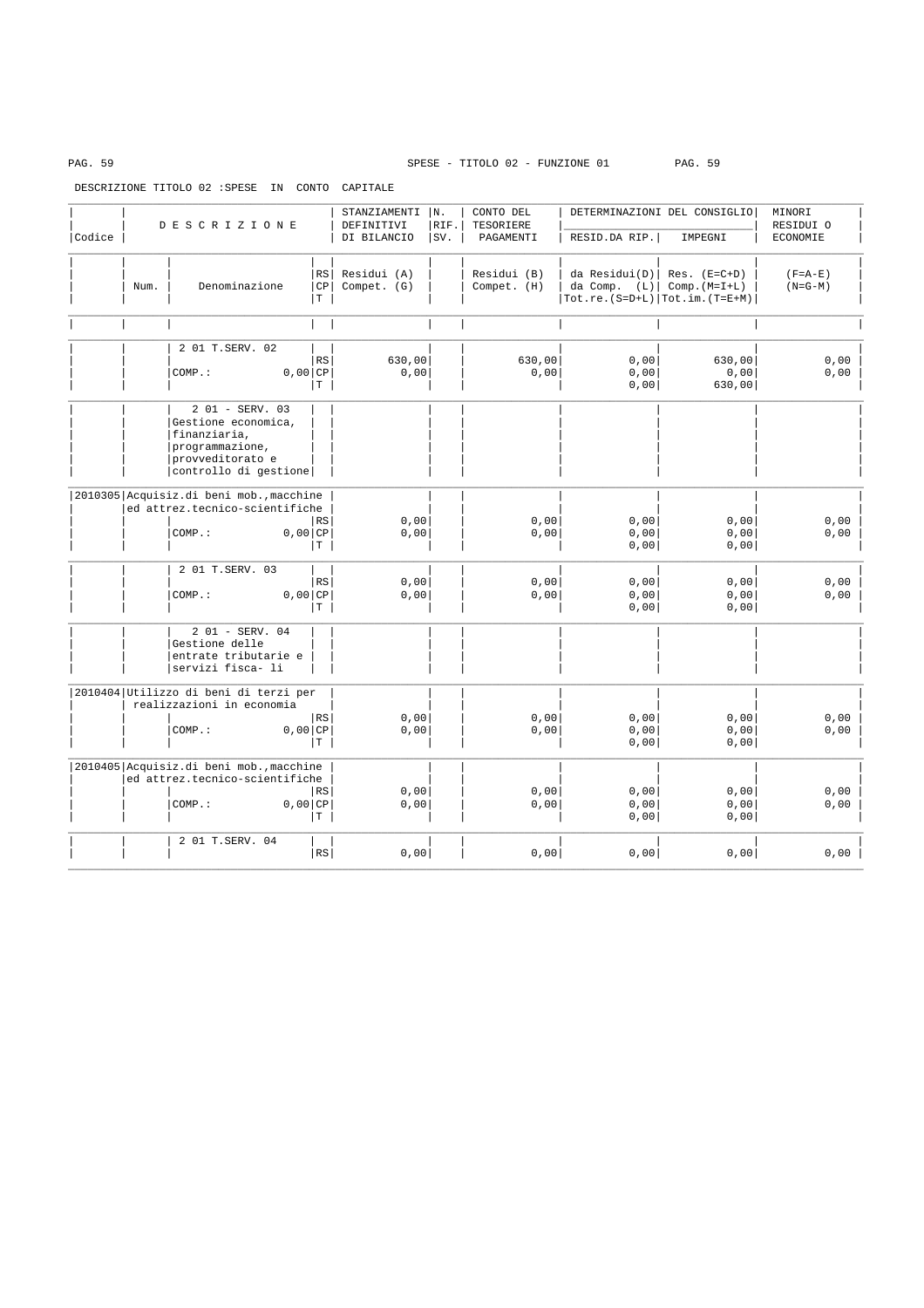# PAG. 60 SPESE - TITOLO 02 - FUNZIONE 01 PAG. 60

| Codice |      | DESCRIZIONE                                                         |                                                                                         |                        | STANZIAMENTI<br>DEFINITIVI<br>DI BILANCIO | N <br>RIF.<br>SV. | CONTO DEL<br>TESORIERE<br>PAGAMENTI | RESID.DA RIP.                                                       | DETERMINAZIONI DEL CONSIGLIO<br>IMPEGNI | MINORI<br>RESIDUI O<br><b>ECONOMIE</b> |
|--------|------|---------------------------------------------------------------------|-----------------------------------------------------------------------------------------|------------------------|-------------------------------------------|-------------------|-------------------------------------|---------------------------------------------------------------------|-----------------------------------------|----------------------------------------|
|        | Num. | Denominazione                                                       |                                                                                         | $_{\rm RS}$<br>CP<br>T | Residui (A)<br>$Compet.$ (G)              |                   | Residui (B)<br>Compet. (H)          | da Comp. $(L)$ Comp. $(M=I+L)$<br>$Tot.re.(S=D+L)   Tot.in.(T=E+M)$ | da Residui(D)   Res. $(E=C+D)$          | $(F = A - E)$<br>$(N = G - M)$         |
|        |      | COMP.:                                                              | $0,00$  CP                                                                              | T                      | 0,00                                      |                   | 0,00                                | 0,00<br>0,00                                                        | 0.00.<br>0,00                           | 0,00                                   |
|        |      | 2 01 - SERV. 05<br>Gestione dei beni<br>demaniali e<br>patrimoniali |                                                                                         |                        |                                           |                   |                                     |                                                                     |                                         |                                        |
|        |      | COMP:                                                               | 2010501 Acquisizione di beni immobili<br>668.000,00 CP                                  | RS<br>T                | 209.153,41<br>918.728,54                  |                   | 4.697,17<br>20.968,55               | 204.358,64<br>265.979,25<br>470.337,89                              | 209.055,81<br>286.947,80<br>496.003,61  | $97,60-$<br>631.780,74-                |
|        |      | 2 01 T.SERV. 05<br>COMP.:                                           | 668.000,00 CP                                                                           | RS<br>$\mathbf T$      | 209.153,41<br>918.728,54                  |                   | 4.697,17<br>20.968,55               | 204.358,64<br>265.979,25<br>470.337,89                              | 209.055,81<br>286.947,80<br>496.003,61  | $97,60-$<br>631.780,74-                |
|        |      | 2 01 - SERV. 06<br>Ufficio tecnico                                  |                                                                                         |                        |                                           |                   |                                     |                                                                     |                                         |                                        |
|        |      | COMP.:                                                              | 2010601 Acquisizione di beni immobili<br>$0,00$  CP                                     | RS<br>IТ               | 0,00<br>0,00                              |                   | 0,00<br>0,00                        | 0,00<br>0,00<br>0,00                                                | 0,00<br>0,00<br>0,00                    | 0,00<br>0,00                           |
|        |      | realizzazioni in economia<br>COMP.:                                 | 2010604 Utilizzo di beni di terzi per<br>$0,00$  CP                                     | RS<br>T                | 0,00<br>0,00                              |                   | 0,00<br>0,00                        | 0,00<br>0,00<br>0,00                                                | 0,00<br>0,00<br>0,00                    | 0,00<br>0,00                           |
|        |      | COMP.:                                                              | 2010605 Acquisiz.di beni mob., macchine<br>ed attrez.tecnico-scientifiche<br>$0,00$  CP | RS<br>T                | 0,00<br>0,00                              |                   | 0,00<br>0,00                        | 0,00<br>0,00<br>0,00                                                | 0,00<br>0,00<br>0,00                    | 0,00<br>0,00                           |
|        | i    | COMP.:                                                              | 2010606 Incarichi professionali estern<br>$0,00$  CP                                    | RS                     | 0,00<br>0,00                              |                   | 0,00<br>0,00                        | 0,00<br>0,00                                                        | 0,00<br>0,00                            | 0,00<br>0,00                           |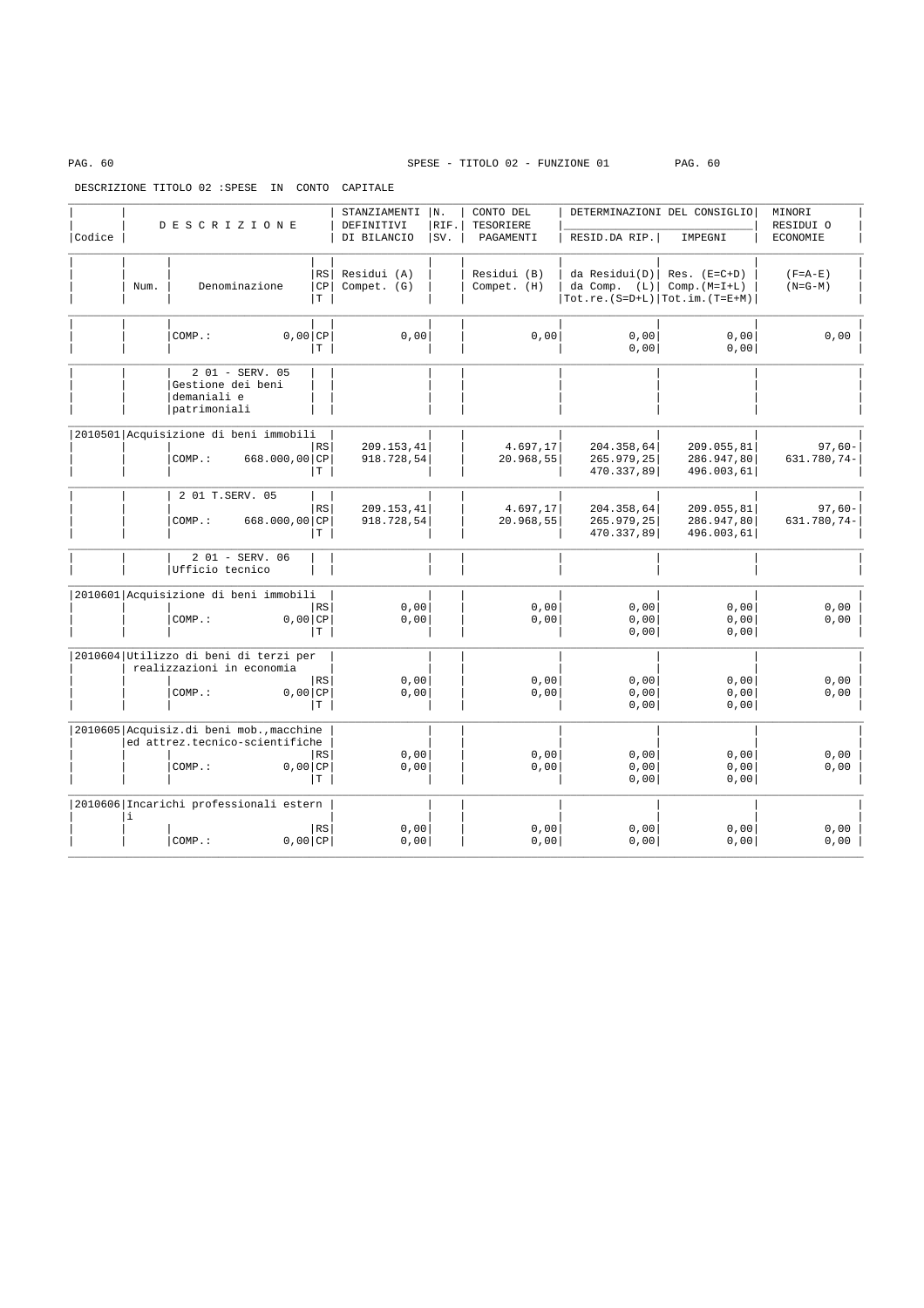# PAG. 61 SPESE - TITOLO 02 - FUNZIONE 01 PAG. 61

| Codice |      | DESCRIZIONE                                                                                    |                   | STANZIAMENTI<br> N.<br>RIF.<br>DEFINITIVI<br>SV.<br>DI BILANCIO | CONTO DEL<br>TESORIERE<br>PAGAMENTI | RESID.DA RIP.                                                                                          | DETERMINAZIONI DEL CONSIGLIO<br>IMPEGNI | MINORI<br>RESIDUI 0<br><b>ECONOMIE</b> |
|--------|------|------------------------------------------------------------------------------------------------|-------------------|-----------------------------------------------------------------|-------------------------------------|--------------------------------------------------------------------------------------------------------|-----------------------------------------|----------------------------------------|
|        | Num. | Denominazione                                                                                  | RS<br>CP<br>T     | Residui (A)<br>Compet. (G)                                      | Residui (B)<br>Compet. (H)          | da Residui(D)   Res. $(E=C+D)$<br>da Comp. $(L)$ Comp. $(M=I+L)$<br>$ Tot.re.(S=D+L)   Tot.in.(T=E+M)$ |                                         | $(F = A - E)$<br>$(N = G - M)$         |
|        |      |                                                                                                | T                 |                                                                 |                                     | 0,00                                                                                                   | 0,00                                    |                                        |
|        |      | 2 01 T.SERV. 06<br>COMP:<br>$0,00$  CP                                                         | RS<br>T           | 0,00<br>0,00                                                    | 0,00<br>0,00                        | 0,00<br>0,00<br>0,00                                                                                   | 0,00<br>0,00<br>0,00                    | 0,00<br>0,00                           |
|        |      | 2 01 - SERV. 07<br>Anagrafe, stato<br>civile, elettorale,<br>leva e servi- zio<br>statistico   |                   |                                                                 |                                     |                                                                                                        |                                         |                                        |
|        |      | 2010704 Utilizzo di beni di terzi per<br>realizzazioni in economia<br>0,00 CP<br>COMP:         | RS<br>T           | 0,00<br>0,00                                                    | 0,00<br>0,00                        | 0,00<br>0,00<br>0,00                                                                                   | 0,00<br>0,00<br>0,00                    | 0,00<br>0,00                           |
|        |      | 2010705 Acquisiz.di beni mob., macchine<br>ed attrez.tecnico-scientifiche<br>0,00 CP<br>COMP.: | RS<br>$\mathbb T$ | 0,00<br>0,00                                                    | 0,00<br>0,00                        | 0,00<br>0,00<br>0,00                                                                                   | 0,00<br>0,00<br>0,00                    | 0,00<br>0,00                           |
|        |      | 2 01 T.SERV. 07<br>COMP.:<br>$0,00$  CP                                                        | RS<br>$\mathbf T$ | 0,00<br>0,00                                                    | 0,00<br>0,00                        | 0,00<br>0,00<br>0,00                                                                                   | 0,00<br>0,00<br>0,00                    | 0,00<br>0,00                           |
|        |      | 2 01 - SERV. 08<br>Altri servizi<br>generali                                                   |                   |                                                                 |                                     |                                                                                                        |                                         |                                        |
|        |      | 2010801 Acquisizione di beni immobili<br>COMP.:<br>1.000,00 CP                                 | RS<br>l T         | 7.375,45<br>12.000,00                                           | 6.690,65<br>7.982,90                | 612,57<br>0,00<br>612,57                                                                               | 7.303, 22<br>7.982,90<br>15.286, 12     | $72, 23 -$<br>$4.017, 10 -$            |
|        |      | 2010803 Acquisto di beni specifici per<br>realizzazioni in economia                            | RS                | 0,00                                                            | 0,00                                | 0,00                                                                                                   | 0,00                                    | 0,00                                   |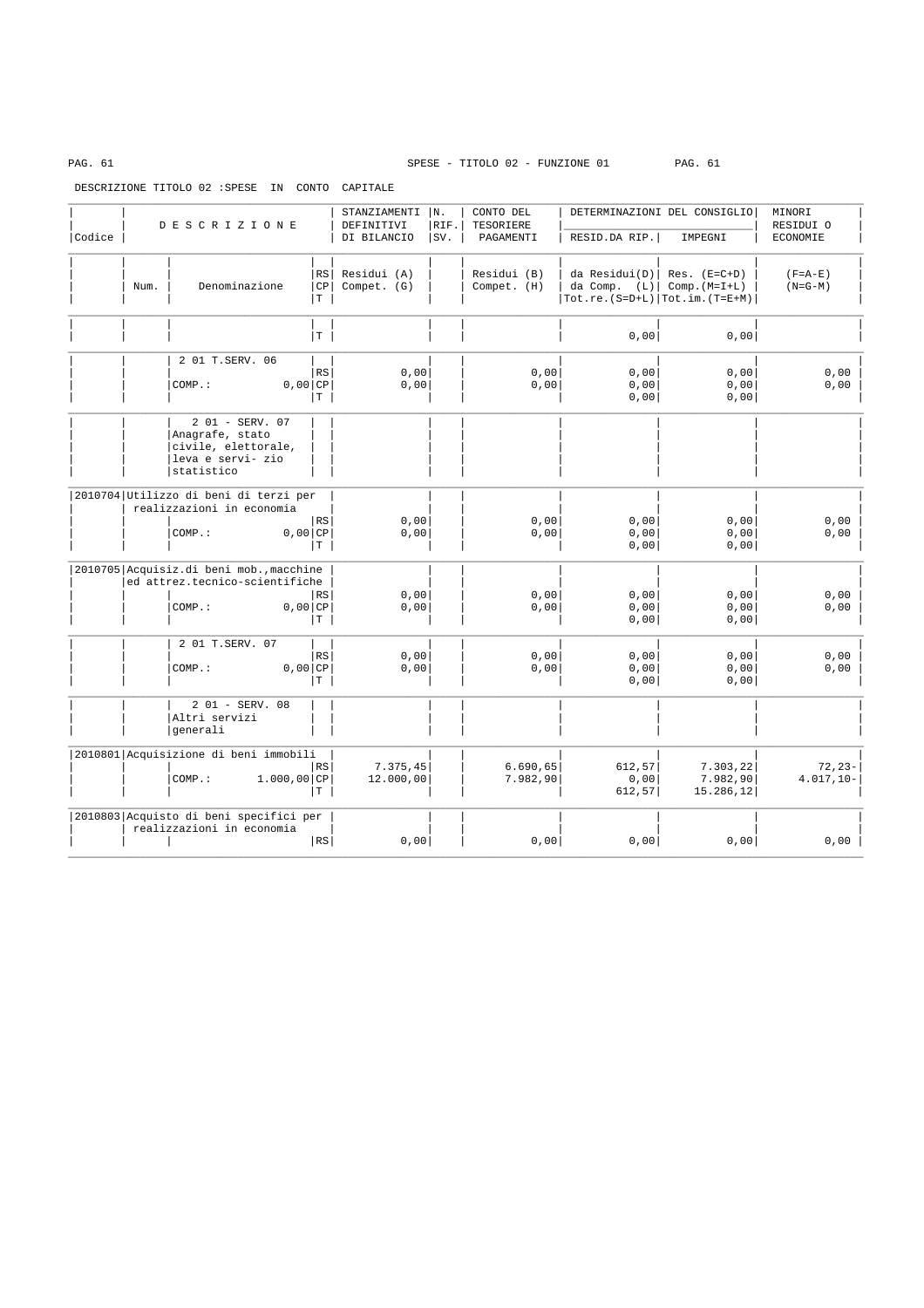# PAG. 62 SPESE - TITOLO 02 - FUNZIONE 01 PAG. 62

| Codice |      | DESCRIZIONE                                                                                       |                   | STANZIAMENTI<br> N <br>DEFINITIVI<br>DI BILANCIO | RIF.<br>lsv. | CONTO DEL<br>TESORIERE<br>PAGAMENTI | RESID.DA RIP.                                                                        | DETERMINAZIONI DEL CONSIGLIO<br>IMPEGNI | MINORI<br>RESIDUI 0<br>ECONOMIE |
|--------|------|---------------------------------------------------------------------------------------------------|-------------------|--------------------------------------------------|--------------|-------------------------------------|--------------------------------------------------------------------------------------|-----------------------------------------|---------------------------------|
|        | Num. | Denominazione                                                                                     | RS<br>CP<br>T     | Residui (A)<br>Compet. $(G)$                     |              | Residui (B)<br>Compet. (H)          | da Residui(D)<br>da Comp. $(L)$ Comp. $(M=I+L)$<br>$Tot.re.(S=D+L)   Tot.in.(T=E+M)$ | $Res.$ $(E=C+D)$                        | $(F=A-E)$<br>$(N = G - M)$      |
|        |      | $0,00$  CP<br>COMP.:                                                                              | İΤ.               | 0,00                                             |              | 0,00                                | 0,00<br>0,00                                                                         | 0,00<br>0,00                            | 0,00                            |
|        |      | 2010804 Utilizzo di beni di terzi per<br>realizzazioni in economia<br>0,00 CP<br>COMP.:           | RS<br>Г           | 0,00<br>0,00                                     |              | 0,00<br>0,00                        | 0,00<br>0,00<br>0,00                                                                 | 0,00<br>0,00<br>0,00                    | 0,00<br>0,00                    |
|        |      | 2010805 Acquisiz.di beni mob., macchine<br>ed attrez.tecnico-scientifiche<br>COMP.:<br>$0,00$  CP | $ _{RS}$<br>T     | 695,20<br>0,00                                   |              | 0,00<br>0,00                        | 695,20<br>0,00<br>695, 20                                                            | 695,20<br>0,00<br>695, 20               | 0,00<br>0,00                    |
|        | i    | 2010806 Incarichi professionali estern<br>COMP:<br>12.500,00 CP                                   | $ _{RS}$<br>T     | 27.534,04<br>5.500,00                            |              | 3.300,00<br>0,00                    | 24.234,04<br>3.200,00<br>27.434,04                                                   | 27.534,04<br>3.200,00<br>30.734,04      | 0,00<br>$2.300,00 -$            |
|        |      | 2010807 Trasferimenti di capitale<br>COMP.:<br>$5.000,00$ CP                                      | RS<br> T          | 0,00<br>5.000,00                                 |              | 0,00<br>2.000,00                    | 0,00<br>0,00<br>0,00                                                                 | 0,00<br>2.000,00<br>2.000,00            | 0,00<br>$3.000,00-$             |
|        |      | 2010808 Partecipazioni azionarie<br>$0,00$  CP<br>COMP:                                           | RS<br>T           | 0,00<br>0,00                                     |              | 0,00<br>0,00                        | 0,00<br>0,00<br>0,00                                                                 | 0,00<br>0,00<br>0,00                    | 0,00<br>0,00                    |
|        |      | 2010809 Conferimenti di capitale<br>$0,00$  CP<br>COMP:                                           | RS<br>$\mathbf T$ | 0,00<br>0,00                                     |              | 0.00<br>0,00                        | 0.00<br>0,00<br>0,00                                                                 | 0.00<br>0,00<br>0,00                    | 0.00<br>0,00                    |
|        |      | 2010810 Concessione crediti<br>anticipazione<br>$0,00$  CP<br>COMP:                               | RS<br>T           | 0,00<br>0,00                                     |              | 0,00<br>0,00                        | 0,00<br>0,00<br>0,00                                                                 | 0,00<br>0,00<br>0,00                    | 0,00<br>0,00                    |
|        |      | 2 01 T.SERV. 08                                                                                   | RS                | 35.604, 69                                       |              | 9.990, 65                           | 25.541, 81                                                                           | 35.532,46                               | $72, 23-$                       |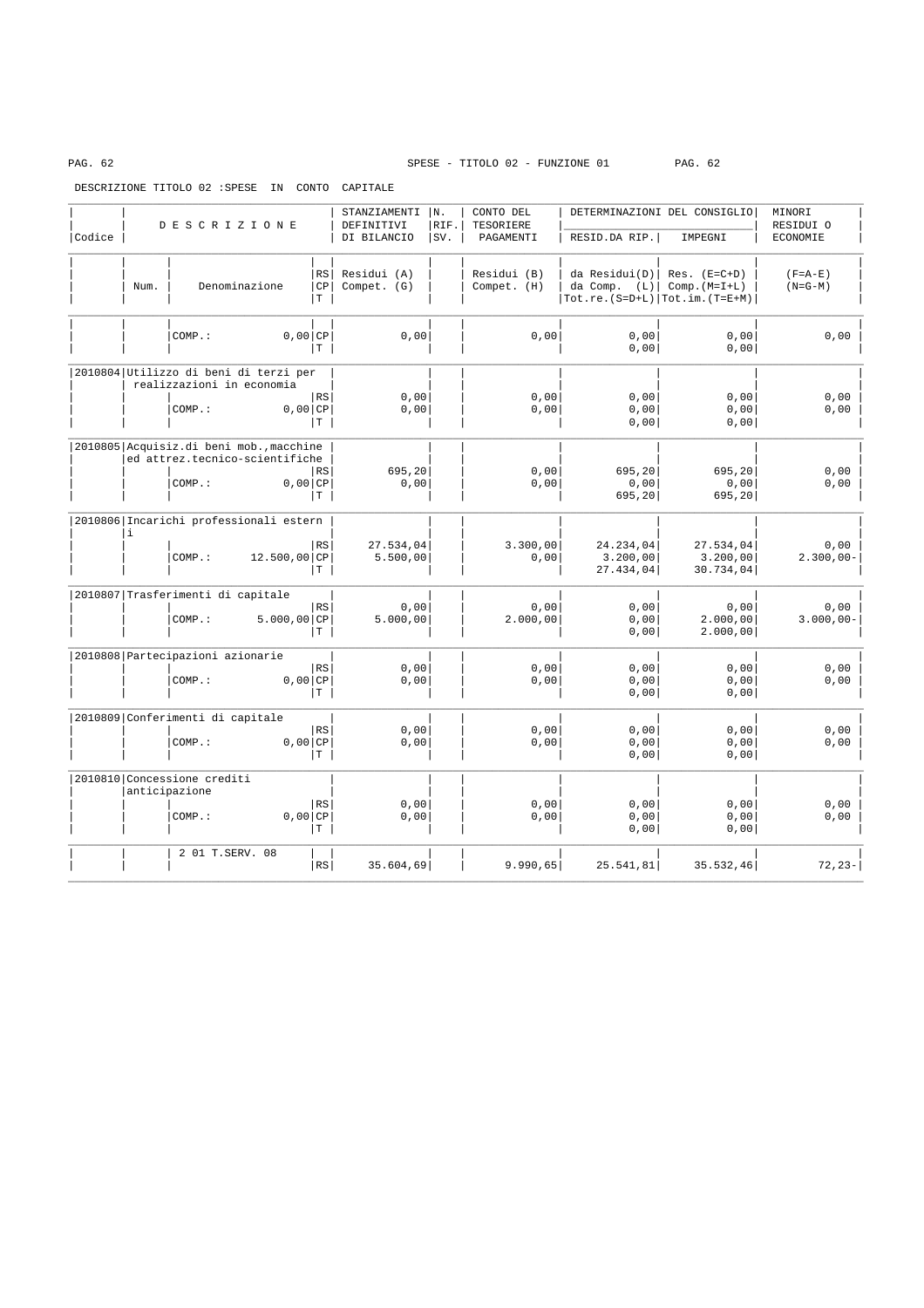| PAG. 63 |  |                                                                                         |  |  |  |
|---------|--|-----------------------------------------------------------------------------------------|--|--|--|
|         |  | $18.500,00$ $ CP $ $22.500,00$ $ $ $9.982,90$ $3.200,00$ $ $ $13.182,90$ $9.317,10$ $ $ |  |  |  |
|         |  |                                                                                         |  |  |  |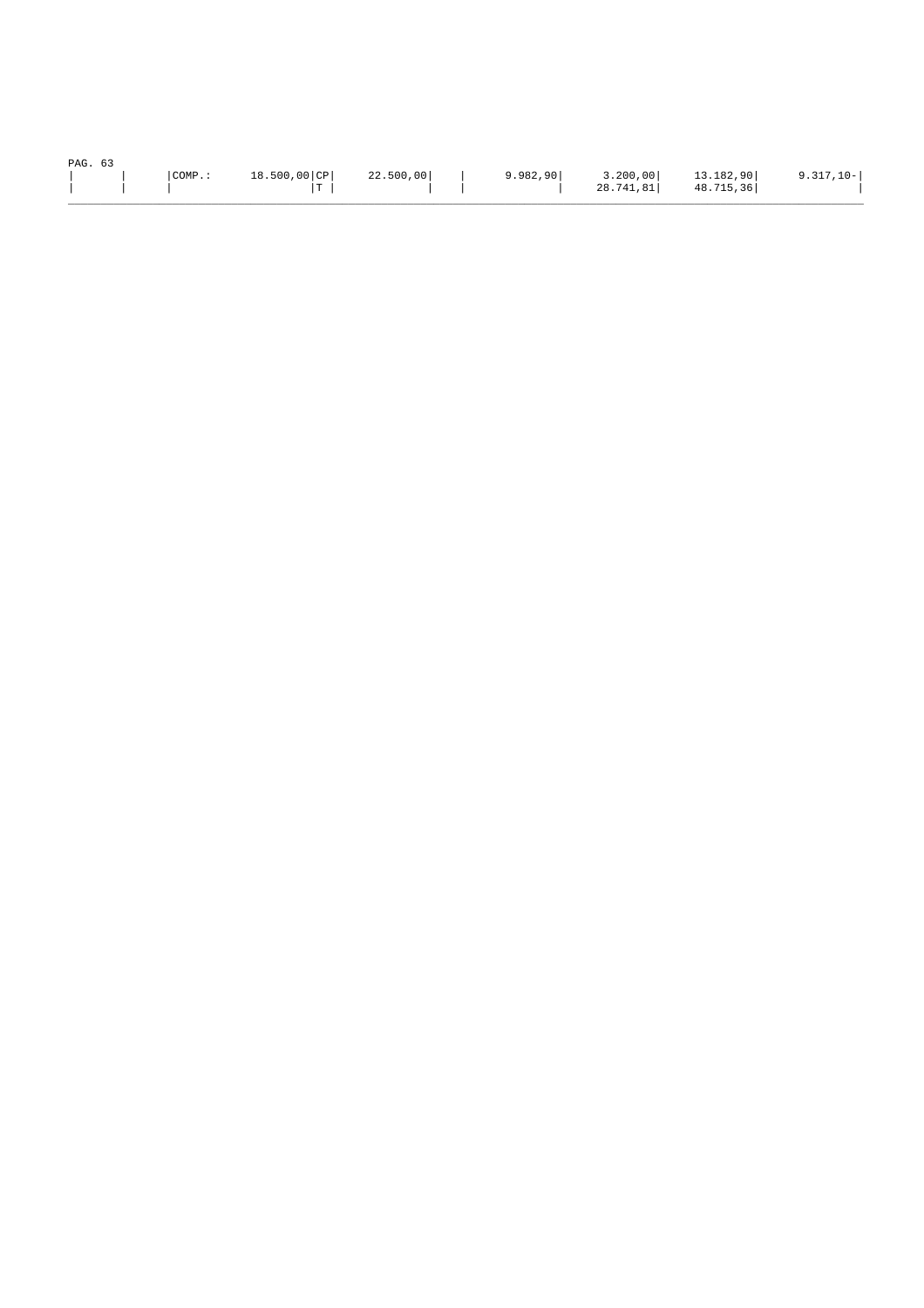### PAG. 64 SPESE TITOLO 02 - RIASSUNTO FUNZIONE 01

| ×<br>۰. |  |
|---------|--|
|---------|--|

|        |      | SERVIZI                                                                                |                          | STAMZIAMENTI<br>DEFINITIVI   | CONTO DEL<br>TESORIERE     |                                                                                                          | DETERMINAZIONI DEL CONSIGLIO           | MINORI<br>RESIDUI 0        |
|--------|------|----------------------------------------------------------------------------------------|--------------------------|------------------------------|----------------------------|----------------------------------------------------------------------------------------------------------|----------------------------------------|----------------------------|
| Codice |      |                                                                                        |                          | DI BILANCIO                  | PAGAMENTI                  | RESID.DA RIP.                                                                                            | IMPEGNI                                | ECONOMIE                   |
|        | Num. | Denominazione                                                                          | $_{\rm RS}$<br>CP<br>IΤ. | Residui (A)<br>$Compet.$ (G) | Residui (B)<br>Compet. (H) | da Residui(D)   Res. $(E=C+D)$<br>da Comp. $(L)$ Comp. $(M=I+L)$<br>$ Tot.re.(S=D+L)   Tot.in.(T=E+M)  $ |                                        | $(F=A-E)$<br>$(N = G - M)$ |
|        |      | SERV. 0001<br>Organi istituzionali,<br>partecipazione e d<br>$0,00$  CP<br>COMP:       | RS<br>$\mathbf T$        | 0,00<br>0,00                 | 0,00<br>0,00               | 0,00<br>0,00<br>0,00                                                                                     | 0,00<br>0,00<br>0,00                   | 0,00<br>0,00               |
|        |      | SERV. 0002<br>Segreteria generale,<br>personale e organizza<br>$0,00$  CP<br>COMP:     | RS<br>T                  | 630,00<br>0,00               | 630,00<br>0,00             | 0,00<br>0,00<br>0,00                                                                                     | 630,00<br>0,00<br>630,00               | 0,00<br>0,00               |
|        |      | SERV. 0003<br>Gestione economica, f<br>inanziaria, programma<br>$0,00$  CP<br>COMP.:   | RS<br>T                  | 0,00<br>0,00                 | 0,00<br>0,00               | 0,00<br>0,00<br>0,00                                                                                     | 0,00<br>0,00<br>0,00                   | 0,00<br>0,00               |
|        |      | SERV. 0004<br>Gestione delle entrat<br>e tributarie e serviz<br>$0,00$  CP<br>COMP:    | RS<br>T.                 | 0.00<br>0,00                 | 0.00<br>0,00               | 0.00<br>0,00<br>0,00                                                                                     | 0.001<br>0,00<br>0,00                  | 0.00<br>0,00               |
|        |      | SERV. 0005<br>Gestione dei beni dem<br>aniali e patrimoniali<br>COMP:<br>668.000,00 CP | RS<br>Т                  | 209.153,41<br>918.728,54     | 4.697, 17<br>20.968,55     | 204.358,64<br>265.979,25<br>470.337,89                                                                   | 209.055,81<br>286.947,80<br>496.003,61 | $97,60-$<br>631.780,74-    |
|        |      | SERV. 0006<br>Ufficio tecnico<br>$0,00$  CP<br>COMP.:                                  | RS<br>T                  | 0,00<br>0,00                 | 0,00<br>0,00               | 0,00<br>0,00<br>0,00                                                                                     | 0,00<br>0,00<br>0,00                   | 0,00<br>0,00               |
|        |      | SERV. 0007<br>Anagrafe, stato civil<br>e, elettorale, leva e                           | RS                       | 0,00                         | 0,00                       | 0,00                                                                                                     | 0,00                                   | 0,00                       |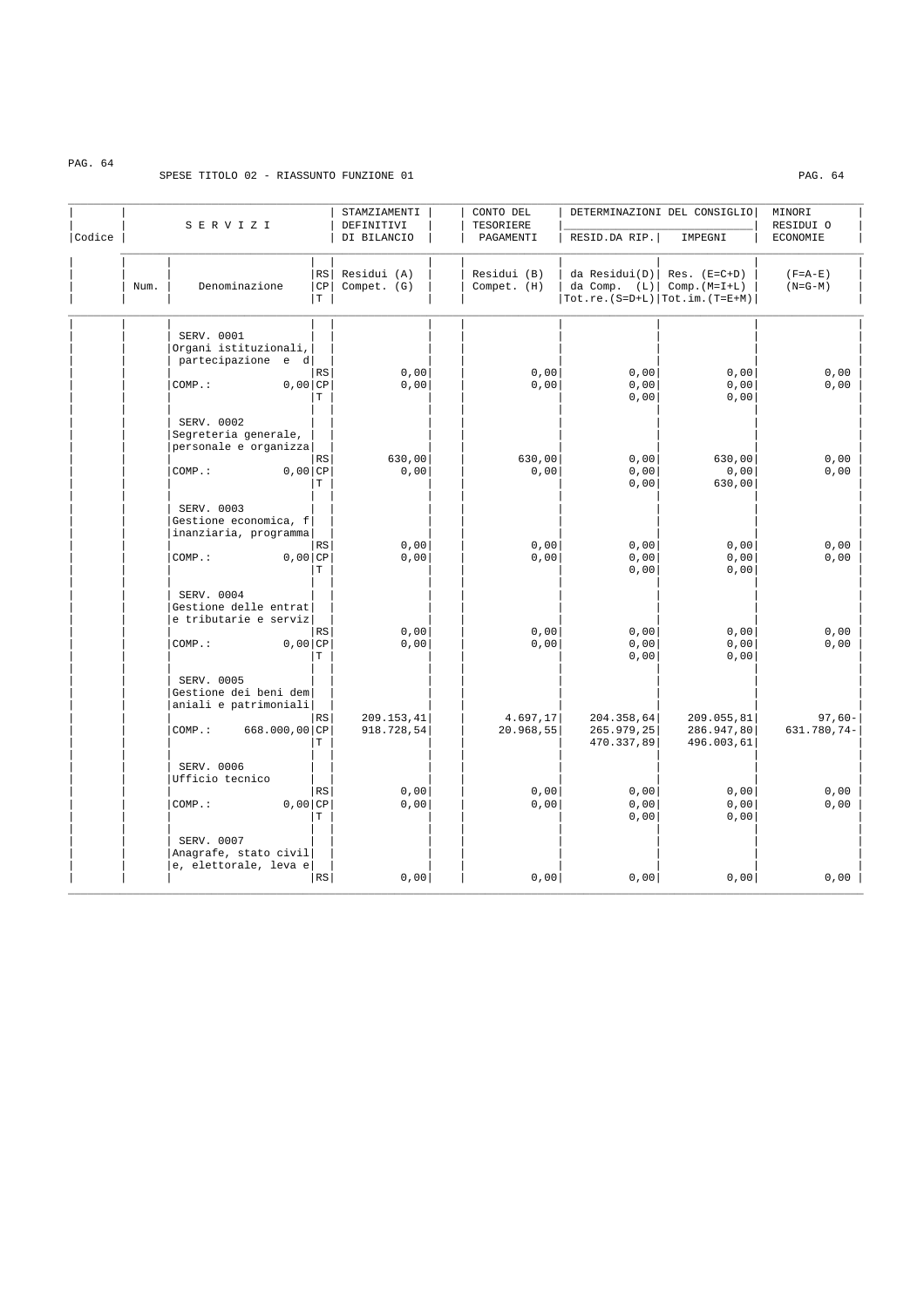# PAG. 65 SPESE TITOLO 02 - RIASSUNTO FUNZIONE 01

| 1111000NIO IONAIO VII   |            |           |             |            |             |
|-------------------------|------------|-----------|-------------|------------|-------------|
| 0,00 CP <br>COMP:       | 0,00       | 0,00      | 0,00        | 0,00       | 0,00        |
|                         |            |           | 0.00        | 0,00       |             |
|                         |            |           |             |            |             |
| SERV. 0008              |            |           |             |            |             |
| Altri servizi general   |            |           |             |            |             |
|                         |            |           |             |            |             |
| <b>RS</b>               | 35.604,69  | 9.990, 65 | 25.541,81   | 35.532,46  | $72, 23 -$  |
| 18.500,00 CP <br>COMP:  | 22.500,00  | 9.982,90  | 3.200,00    | 13.182,90  | $9.317,10-$ |
| T                       |            |           | 28.741,81   | 48.715,36  |             |
|                         |            |           |             |            |             |
| 2 01 TOT. FUNZIONE      |            |           |             |            |             |
| <b>RS</b>               | 245.388,10 | 15.317,82 | 229.900, 45 | 245.218,27 | $169,83-$   |
| 686.500,00 CP <br>COMP: | 941.228,54 | 30.951,45 | 269.179.25  | 300.130,70 | 641.097,84- |
| т                       |            |           | 499.079,70  | 545.348,97 |             |
|                         |            |           |             |            |             |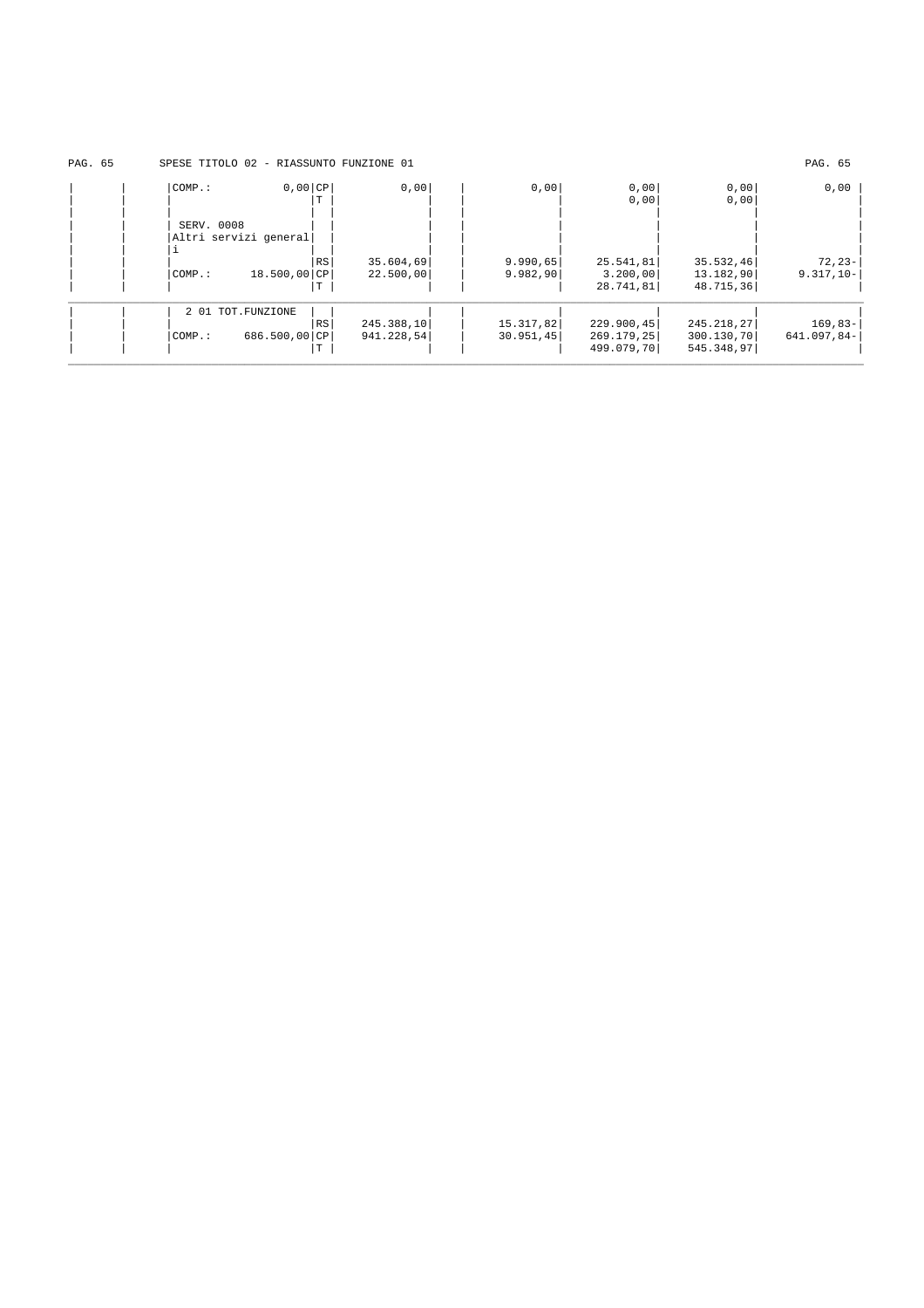# PAG. 66 SPESE - TITOLO 02 - FUNZIONE 03 PAG. 66

| Codice |      | DESCRIZIONE                                                                                                         |                                              | STANZIAMENTI<br>DEFINITIVI<br>DI BILANCIO | IN.<br>RIF.<br>SV. | CONTO DEL<br>TESORIERE<br>PAGAMENTI | RESID.DA RIP.                                                                                          | DETERMINAZIONI DEL CONSIGLIO<br>IMPEGNI | MINORI<br>RESIDUI 0<br>ECONOMIE |
|--------|------|---------------------------------------------------------------------------------------------------------------------|----------------------------------------------|-------------------------------------------|--------------------|-------------------------------------|--------------------------------------------------------------------------------------------------------|-----------------------------------------|---------------------------------|
|        | Num. | Denominazione                                                                                                       | RS<br>CP<br>$\mathbf T$                      | Residui (A)<br>Compet. $(G)$              |                    | Residui (B)<br>Compet. (H)          | da Residui(D)   Res. $(E=C+D)$<br>da Comp. $(L)$ Comp. $(M=I+L)$<br>$ Tot,re.(S=D+L)   Tot.in.(T=E+M)$ |                                         | $(F=A-E)$<br>$( N = G - M )$    |
|        |      | 2 - FUNZIONE 03<br>Funzioni di polizia l<br>ocale<br>*********************<br>2 03 - SERV. 01<br>Polizia municipale |                                              |                                           |                    |                                     |                                                                                                        |                                         |                                 |
|        |      |                                                                                                                     |                                              |                                           |                    |                                     |                                                                                                        |                                         |                                 |
|        |      | 2030101 Acquisizione di beni immobili<br>COMP:                                                                      | RS<br>$0.00$ <sub>c</sub> $P$<br>$\mathbb T$ | 0,00<br>0,00                              |                    | 0,00<br>0,00                        | 0,00<br>0,00<br>0,00                                                                                   | 0,00<br>0,00<br>0,00                    | 0,00<br>0,00                    |
|        |      | 2030104 Utilizzo di beni di terzi per<br>realizzazioni in economia<br>COMP.:                                        | RS<br>0,00 CP<br>$\mathbb T$                 | 0,00<br>0,00                              |                    | 0.00<br>0,00                        | 0.00<br>0,00<br>0,00                                                                                   | 0,00<br>0,00<br>0,00                    | 0.00<br>0,00                    |
|        |      | 2030105 Acquisiz.di beni mob., macchine                                                                             |                                              |                                           |                    |                                     |                                                                                                        |                                         |                                 |
|        |      | ed attrez.tecnico-scientifiche<br>COMP:                                                                             | RS<br>20.000,00 CP<br>т                      | 18.361,05<br>15.288,43                    |                    | 17.286,05<br>0,00                   | 1.075,00<br>15.288, 43<br>16.363, 43                                                                   | 18.361,05<br>15.288, 43<br>33.649, 48   | 0,00<br>0,00                    |
|        |      | 2 03 T.SERV. 01<br>COMP:                                                                                            | <b>RS</b><br>$20.000,00$ CP<br>T             | 18.361,05<br>15.288,43                    |                    | 17.286,05<br>0,00                   | 1.075,00<br>15.288, 43<br>16.363, 43                                                                   | 18.361,05<br>15.288, 43<br>33.649, 48   | 0,00<br>0,00                    |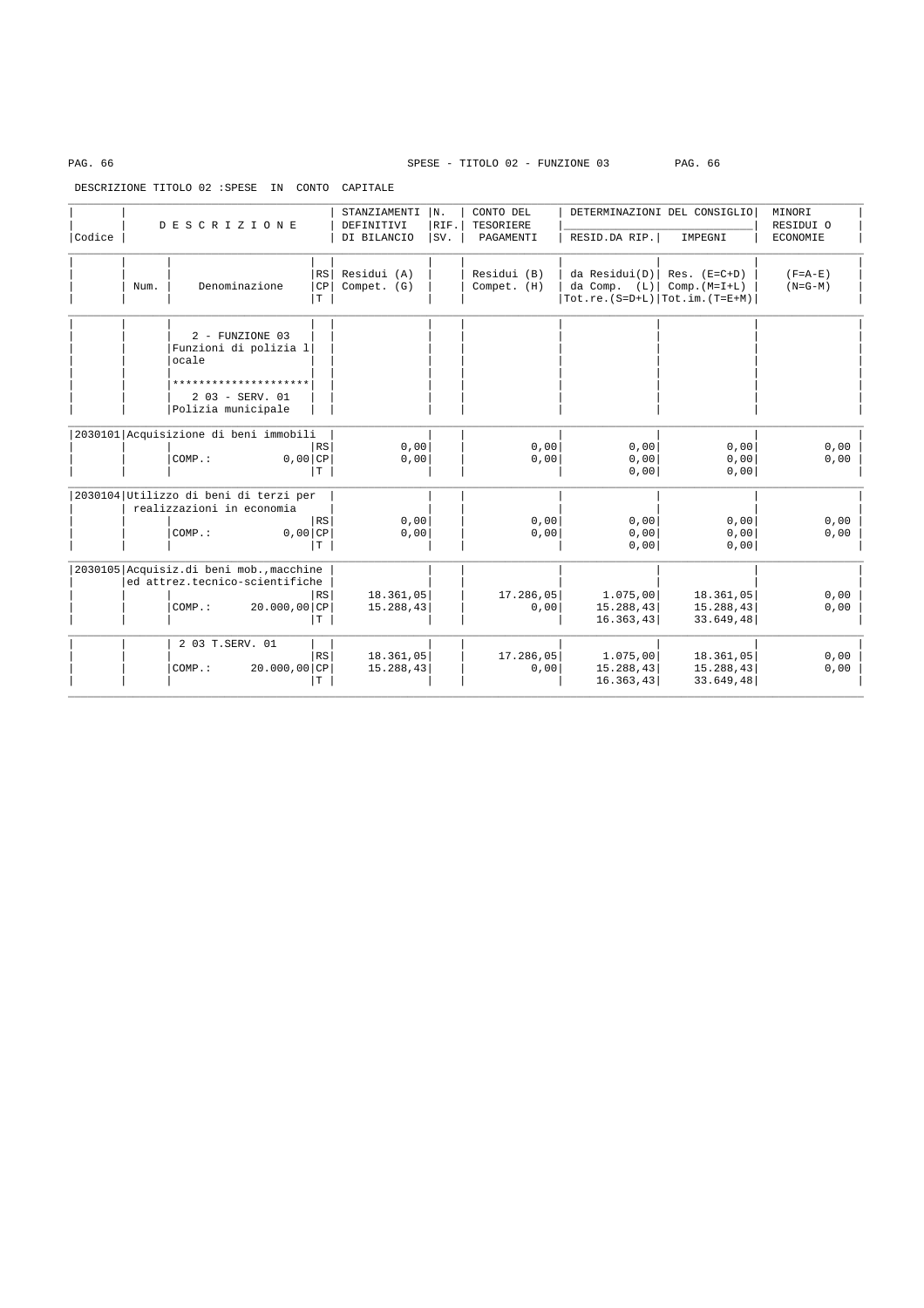### PAG. 67 SPESE TITOLO 02 - RIASSUNTO FUNZIONE 03 PAG. 67

| Codice |      | SERVIZI                                   |                |                                | STAMZIAMENTI<br>DEFINITIVI<br>DI BILANCIO | CONTO DEL<br>TESORIERE<br>PAGAMENTI | RESID.DA RIP.                                                                        | DETERMINAZIONI DEL CONSIGLIO<br>IMPEGNI | MINORI<br>RESIDUI O<br>ECONOMIE |
|--------|------|-------------------------------------------|----------------|--------------------------------|-------------------------------------------|-------------------------------------|--------------------------------------------------------------------------------------|-----------------------------------------|---------------------------------|
|        | Num. | Denominazione                             |                | <b>RS</b><br>CP<br>$\mathbf T$ | Residui<br>(A)<br>$Compet.$ (G)           | Residui (B)<br>Compet. (H)          | da Residui(D)<br>da Comp. $(L)$ Comp. $(M=I+L)$<br>$Tot.re.(S=D+L)   Tot.in.(T=E+M)$ | $Res.$ $(E=C+D)$                        | $(F=A-E)$<br>$( N = G - M )$    |
|        |      | SERV. 0001<br>Polizia municipale<br>COMP: | 20.000,00 CP   | RS<br>T                        | 18.361,05<br>15.288,43                    | 17.286,05<br>0,00                   | 1.075,00<br>15.288,43<br>16.363, 43                                                  | 18.361,05<br>15.288,43<br>33.649,48     | 0,00<br>0,00                    |
|        |      | 2 03 TOT. FUNZIONE<br>COMP:               | $20.000,00$ CP | <b>RS</b><br>Т                 | 18.361,05<br>15.288,43                    | 17.286,05<br>0,00                   | 1.075,00<br>15.288,43<br>16.363, 43                                                  | 18.361,05<br>15.288,43<br>33.649, 48    | 0,00<br>0,00                    |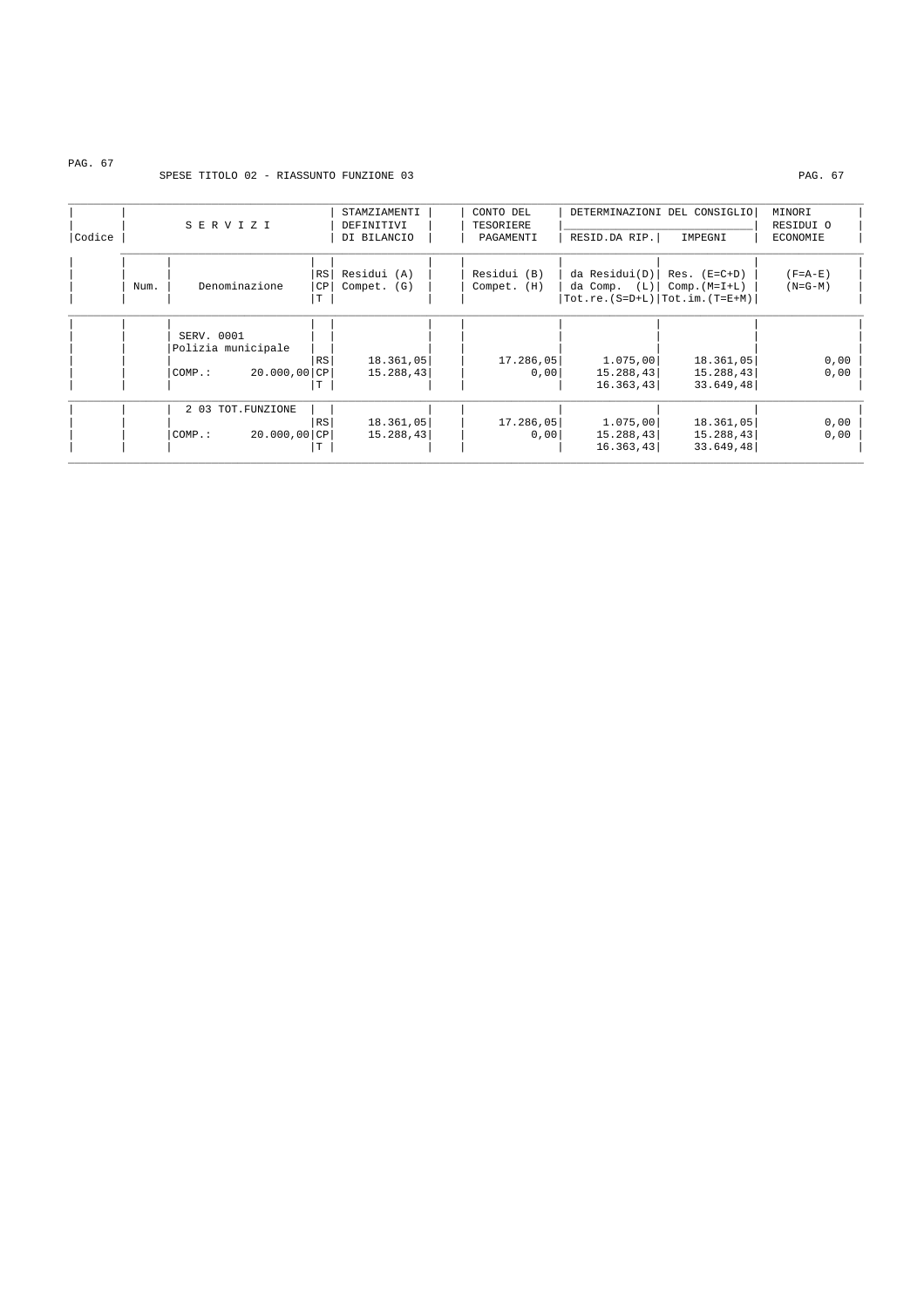# PAG. 68 SPESE - TITOLO 02 - FUNZIONE 04 PAG. 68

| Codice |      | DESCRIZIONE                                                                                                          |               |                   | STANZIAMENTI<br>DEFINITIVI<br>DI BILANCIO | $ N$ .<br>RIF.<br>SV. | CONTO DEL<br>TESORIERE<br>PAGAMENTI | RESID.DA RIP.                                                                                         | DETERMINAZIONI DEL CONSIGLIO<br>IMPEGNI | MINORI<br>RESIDUI 0<br><b>ECONOMIE</b> |
|--------|------|----------------------------------------------------------------------------------------------------------------------|---------------|-------------------|-------------------------------------------|-----------------------|-------------------------------------|-------------------------------------------------------------------------------------------------------|-----------------------------------------|----------------------------------------|
|        | Num. | Denominazione                                                                                                        |               | RS<br>CP<br>IТ    | Residui (A)<br>$Compet.$ (G)              |                       | Residui (B)<br>Compet. (H)          | da Residui(D)   Res. $(E=C+D)$<br>da Comp. $(L)$ Comp. $(M=I+L)$<br>$Tot.re.(S=D+L)   Tot.in.(T=E+M)$ |                                         | $(F=A-E)$<br>$(N = G - M)$             |
|        |      | 2 - FUNZIONE 04<br>Funzioni di istruzion<br>e pubblica<br>*********************<br>2 04 - SERV. 01<br>Scuola materna |               |                   |                                           |                       |                                     |                                                                                                       |                                         |                                        |
|        |      | 2040101 Acquisizione di beni immobili<br>COMP:                                                                       | $5.000,00$ CP | RS<br>IΤ          | 25.404,94<br>5.000,00                     |                       | 25.404,71<br>0,00                   | 0,00<br>1.069,64<br>1.069, 64                                                                         | 25.404,71<br>1.069,64<br>26.474,35      | $0, 23 -$<br>$3.930, 36 -$             |
|        |      | 2040103 Acquisto di beni specifici per<br>realizzazioni in economia<br>COMP:                                         | 0,00 CP       | RS<br>T           | 0,00<br>0,00                              |                       | 0,00<br>0,00                        | 0,00<br>0,00<br>0,00                                                                                  | 0,00<br>0,00<br>0,00                    | 0,00<br>0,00                           |
|        |      | 2040105 Acquisiz.di beni mob., macchine<br>ed attrez.tecnico-scientifiche<br>COMP.:                                  | 10.000,00 CP  | RS<br>$\mathbf T$ | 0,00<br>17.660,53                         |                       | 0,00<br>7.660,53                    | 0,00<br>0,00<br>0,00                                                                                  | 0,00<br>7.660,53<br>7.660, 53           | 0,00<br>$10.000,00 -$                  |
|        |      | 2 04 T.SERV. 01<br>COMP.:                                                                                            | 15.000,00 CP  | RS<br>T           | 25.404,94<br>22.660,53                    |                       | 25.404,71<br>7.660,53               | 0,00<br>1.069,64<br>1.069, 64                                                                         | 25.404,71<br>8.730,17<br>34.134,88      | $0, 23 -$<br>$13.930, 36 -$            |
|        |      | 2 04 - SERV. 02<br>Istruzione elementare                                                                             |               |                   |                                           |                       |                                     |                                                                                                       |                                         |                                        |
|        |      | 2040201 Acquisizione di beni immobili<br>COMP.:                                                                      | 5.000,00 CP   | RS<br>T           | 662.298,47<br>157.045,45                  |                       | 548.830,58<br>3.855,06              | 113.240,11<br>126.043,02<br>239.283,13                                                                | 662.070,69<br>129.898,08<br>791.968,77  | $227,78-$<br>$27.147.37 -$             |
|        |      | 2040203 Acquisto di beni specifici per<br>realizzazioni in economia<br>COMP.:                                        | $0,00$  CP    | RS                | 0,00<br>0,00                              |                       | 0,00<br>0,00                        | 0,00<br>0,00                                                                                          | 0,00<br>0,00                            | 0,00<br>0,00                           |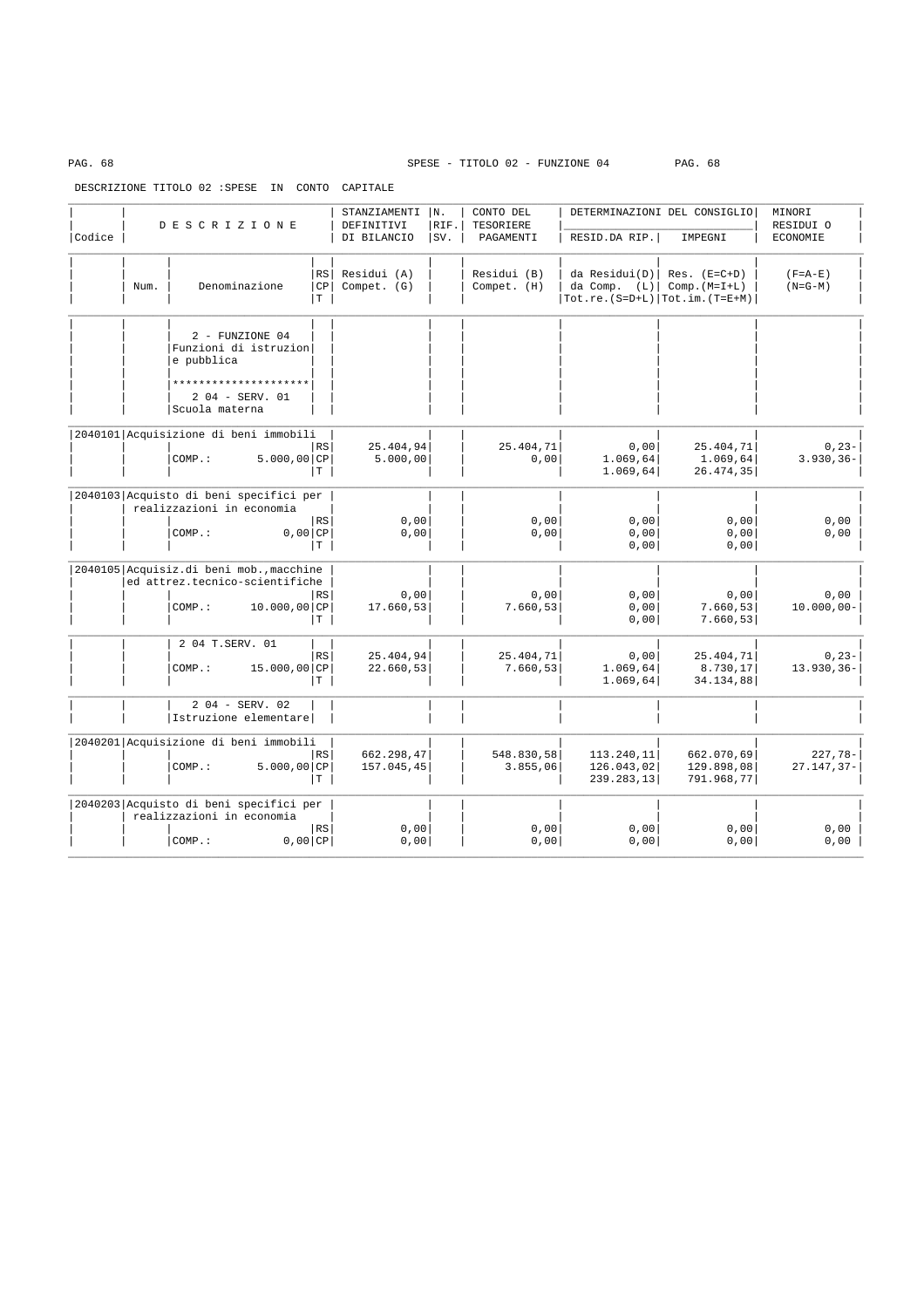# PAG. 69 SPESE - TITOLO 02 - FUNZIONE 04 PAG. 69

| Codice |      | DESCRIZIONE                                                                         |                                  | STANZIAMENTI<br>DEFINITIVI<br>DI BILANCIO | $ N$ .<br>RIF.<br>Isv. | CONTO DEL<br>TESORIERE<br>PAGAMENTI | RESID.DA RIP.                                                                                            | DETERMINAZIONI DEL CONSIGLIO<br>IMPEGNI    | MINORI<br>RESIDUI 0<br><b>ECONOMIE</b> |
|--------|------|-------------------------------------------------------------------------------------|----------------------------------|-------------------------------------------|------------------------|-------------------------------------|----------------------------------------------------------------------------------------------------------|--------------------------------------------|----------------------------------------|
|        | Num. | Denominazione                                                                       | RS<br>CP<br>IΤ                   | Residui (A)<br>$Compet.$ (G)              |                        | Residui (B)<br>Compet. (H)          | da Residui(D)   Res. $(E=C+D)$<br>da Comp. $(L)  $ Comp. $(M=I+L)$<br>$ Tot.re.(S=D+L)   Tot.in.(T=E+M)$ |                                            | $(F=A-E)$<br>$(N = G - M)$             |
|        |      |                                                                                     | l T                              |                                           |                        |                                     | 0,00                                                                                                     | 0,00                                       |                                        |
|        |      | 2040205 Acquisiz.di beni mob., macchine<br>ed attrez.tecnico-scientifiche<br>COMP:  | RS<br>$0,00$  CP<br>T            | 1.938,96<br>0,00                          |                        | 0,00<br>0,00                        | 1.938,96<br>0,00<br>1.938,96                                                                             | 1.938,96<br>0,00<br>1.938,96               | 0,00<br>0,00                           |
|        | i    | 2040206 Incarichi professionali estern<br>COMP:                                     | RS<br>0,00 CP<br>T               | 0,00<br>0,00                              |                        | 0,00<br>0,00                        | 0,00<br>0,00<br>0,00                                                                                     | 0,00<br>0,00<br>0,00                       | 0.00<br>0,00                           |
|        |      | 2 04 T.SERV. 02<br>COMP.:                                                           | RS<br>5.000,00 CP<br>$\mathbf T$ | 664.237,43<br>157.045,45                  |                        | 548.830,58<br>3.855,06              | 115.179,07<br>126.043,02<br>241.222,09                                                                   | 664.009,65<br>129.898,08<br>793.907,73     | $227,78-$<br>$27.147, 37 -$            |
|        |      | $204 - SERV.03$<br>Istruzione media                                                 |                                  |                                           |                        |                                     |                                                                                                          |                                            |                                        |
|        |      | 2040301 Acquisizione di beni immobili<br>COMP.:                                     | $ _{RS}$<br>$5.000,00$ CP<br>T   | 3.608.609,56<br>285.783,18                |                        | 40.631,28<br>0,00                   | 3.567.956,69<br>283.656,05<br>3.851.612,74                                                               | 3.608.587,97<br>283.656,05<br>3.892.244,02 | $21,59-$<br>$2.127, 13-$               |
|        |      | 2040303 Acquisto di beni specifici per<br>realizzazioni in economia<br>COMP:        | RS<br>$0,00$  CP<br>$\mathbb T$  | 0,00<br>0,00                              |                        | 0.00<br>0,00                        | 0,00<br>0,00<br>0,00                                                                                     | 0,00<br>0,00<br>0,00                       | 0.00<br>0,00                           |
|        |      | 2040305 Acquisiz.di beni mob., macchine<br>ed attrez.tecnico-scientifiche<br>COMP.: | RS<br>$0,00$  CP<br>l T          | 2.551,00<br>1.663,75                      |                        | 2.551,00<br>1.663,75                | 0,00<br>0,00<br>0,00                                                                                     | 2.551,00<br>1.663, 75<br>4.214,75          | 0,00<br>0,00                           |
|        | i    | 2040306 Incarichi professionali estern                                              | RS                               | 0,00                                      |                        | 0,00                                | 0,00                                                                                                     | 0,00                                       | 0,00                                   |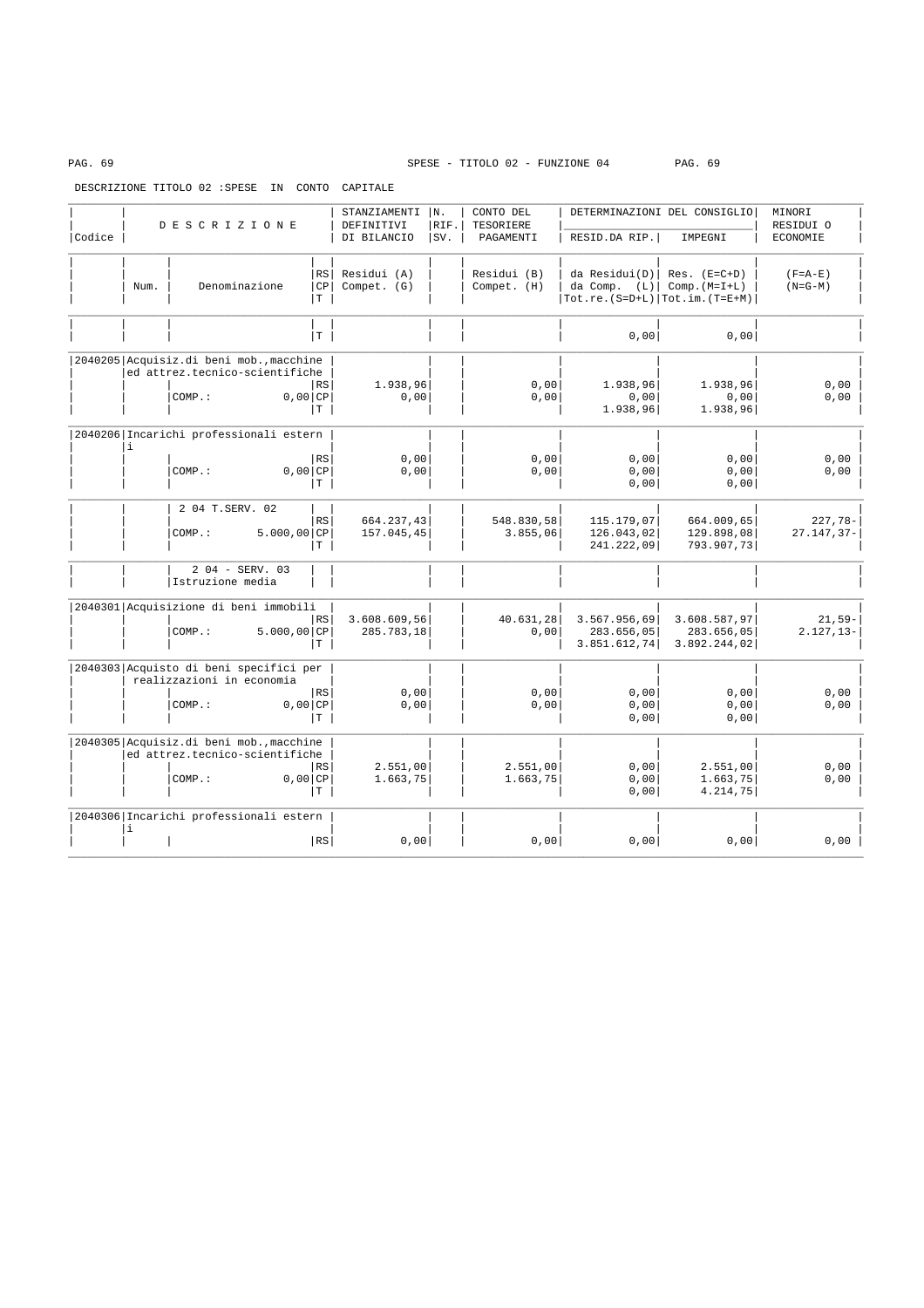# PAG. 70 PAG. 70 PAG. 70 PAG. 70 PAG. 70 PAG. 70 PAG. 70 PAG. 70 PAG. 70 PAG. 70 PAG. 70 PAG. 70 PAG. 70 PAG. 70 PAG. 70 PAG. 70 PAG. 70 PAG. 70 PAG. 70 PAG. 70 PAG. 70 PAG. 70 PA

| Codice |      | DESCRIZIONE                                                                                      |                    | STANZIAMENTI<br> N.<br>RIF.<br>DEFINITIVI<br>Isv.<br>DI BILANCIO | CONTO DEL<br>TESORIERE<br>PAGAMENTI | RESID.DA RIP.                                                                                            | DETERMINAZIONI DEL CONSIGLIO<br>IMPEGNI    | MINORI<br>RESIDUI 0<br>ECONOMIE |
|--------|------|--------------------------------------------------------------------------------------------------|--------------------|------------------------------------------------------------------|-------------------------------------|----------------------------------------------------------------------------------------------------------|--------------------------------------------|---------------------------------|
|        | Num. | Denominazione                                                                                    | RS<br>CP<br>T      | Residui (A)<br>Compet. $(G)$                                     | Residui (B)<br>Compet. (H)          | da Residui(D)   Res. $(E=C+D)$<br>da Comp. $(L)  $ Comp. $(M=I+L)$<br>$ Tot.re.(S=D+L)   Tot.in.(T=E+M)$ |                                            | $(F = A - E)$<br>$(N = G - M)$  |
|        |      | $0,00$  CP<br>COMP:                                                                              | $\mathbb T$        | 0,00                                                             | 0,00                                | 0,00<br>0,00                                                                                             | 0,00<br>0,00                               | 0,00                            |
|        |      | 2 04 T.SERV. 03<br>$5.000,00$ CP<br>COMP:                                                        | $_{\rm RS}$<br>T.  | 3.611.160,56<br>287.446,93                                       | 43.182,28<br>1.663,75               | 3.567.956.69<br>283.656,05<br>3.851.612,74                                                               | 3.611.138.97<br>285.319,80<br>3.896.458,77 | $21,59-$<br>$2.127, 13-$        |
|        |      | 2 04 - SERV. 04<br>Istruzione secondaria<br>superiore                                            |                    |                                                                  |                                     |                                                                                                          |                                            |                                 |
|        |      | 2040405 Acquisiz.di beni mob., macchine<br>ed attrez.tecnico-scientifiche<br>$0,00$  CP<br>COMP: | RS<br>T            | 0,00<br>0,00                                                     | 0,00<br>0,00                        | 0,00<br>0,00<br>0,00                                                                                     | 0,00<br>0,00<br>0,00                       | 0,00<br>0,00                    |
|        |      | 2 04 T.SERV. 04<br>$0,00$ <sub>c</sub> $P$<br>COMP:                                              | RS<br>$\mathbb T$  | 0,00<br>0,00                                                     | 0,00<br>0,00                        | 0,00<br>0,00<br>0,00                                                                                     | 0,00<br>0,00<br>0,00                       | 0,00<br>0,00                    |
|        |      | 2 04 - SERV. 05<br>Assistenza<br>scolastica,<br>trasporto, refezione<br>e altri servizi          |                    |                                                                  |                                     |                                                                                                          |                                            |                                 |
|        |      | 2040505 Acquisiz.di beni mob., macchine<br>ed attrez.tecnico-scientifiche<br>0,00 CP<br>COMP.:   | RS<br>T            | 0,00<br>0,00                                                     | 0,00<br>0,00                        | 0,00<br>0,00<br>0,00                                                                                     | 0,00<br>0,00<br>0,00                       | 0,00<br>0,00                    |
|        |      | 2 04 T.SERV. 05<br>COMP.:<br>$0,00$  CP                                                          | RS.<br>$\mathbf T$ | 0,00<br>0,00                                                     | 0,00<br>0,00                        | 0,00<br>0,00<br>0,00                                                                                     | 0,00<br>0,00<br>0,00                       | 0,00<br>0,00                    |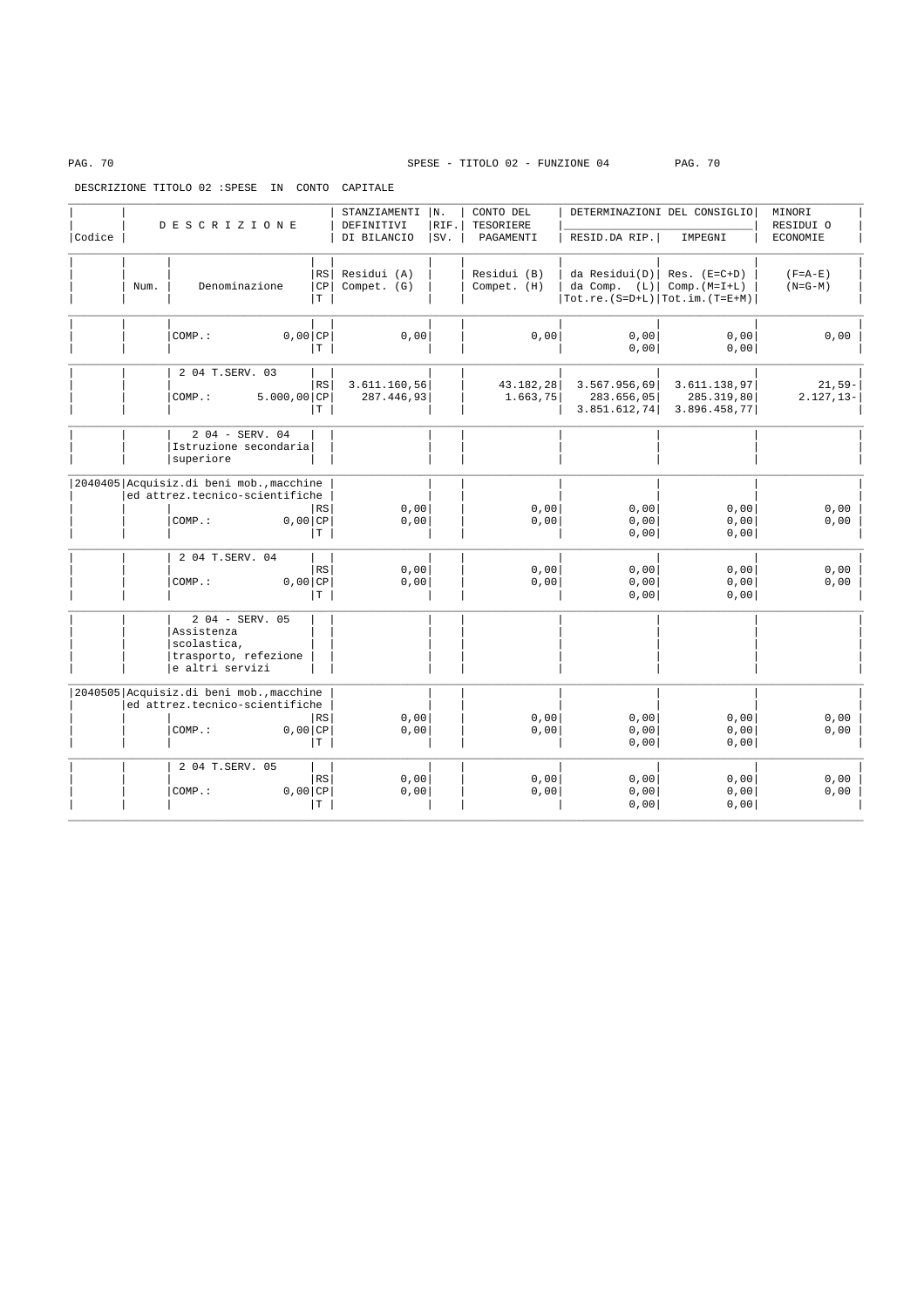### PAG. 71 SPESE TITOLO 02 - RIASSUNTO FUNZIONE 04 PAG. 71

|        |      | SERVIZI                                                                           |                   | STAMZIAMENTI<br>DEFINITIVI   | CONTO DEL<br>TESORIERE     |                                             | DETERMINAZIONI DEL CONSIGLIO                                                                             | MINORI<br>RESIDUI 0            |
|--------|------|-----------------------------------------------------------------------------------|-------------------|------------------------------|----------------------------|---------------------------------------------|----------------------------------------------------------------------------------------------------------|--------------------------------|
| Codice |      |                                                                                   |                   | DI BILANCIO                  | PAGAMENTI                  | RESID.DA RIP.                               | IMPEGNI                                                                                                  | ECONOMIE                       |
|        | Num. | Denominazione                                                                     | RS<br>CP<br>Г     | Residui (A)<br>Compet. $(G)$ | Residui (B)<br>Compet. (H) |                                             | da Residui(D)   Res. $(E=C+D)$<br>da Comp. $(L)$ Comp. $(M=I+L)$<br>$ Tot,re.(S=D+L)   Tot.in.(T=E+M)  $ | $(F = A - E)$<br>$(N = G - M)$ |
|        |      | SERV. 0001<br>Scuola materna<br>15.000,00 CP<br>COMP:<br>SERV. 0002               | RS<br>T.          | 25.404,94<br>22.660, 53      | 25.404, 71<br>7.660, 53    | 0,00<br>1.069,64<br>1.069,64                | 25.404,71<br>8.730,17<br>34.134,88                                                                       | $0, 23 -$<br>$13.930, 36 -$    |
|        |      | Istruzione elementare<br>COMP:<br>5.000,00 CP                                     | RS<br>T           | 664.237,43<br>157.045,45     | 548.830,58<br>3.855,06     | 115.179,07<br>126.043,02<br>241.222,09      | 664.009,65<br>129.898,08<br>793.907,73                                                                   | $227,78-$<br>$27.147.37 -$     |
|        |      | SERV. 0003<br>Istruzione media<br>$5.000,00$ CP<br>COMP:                          | RS<br>т           | 3.611.160,56<br>287.446,93   | 43.182,28<br>1.663,75      | 3.567.956,69<br>283.656,05<br>3.851.612,74  | 3.611.138,97<br>285.319,80<br>3.896.458,77                                                               | $21,59-$<br>$2.127.13-$        |
|        |      | SERV. 0004<br>Istruzione secondaria<br>superiore<br>$0,00$  CP<br>COMP:           | RS<br>T           | 0,00<br>0,00                 | 0,00<br>0,00               | 0,00<br>0,00<br>0,00                        | 0,00<br>0,00<br>0,00                                                                                     | 0,00<br>0,00                   |
|        |      | SERV. 0005<br>Assistenza scolastica<br>, trasporto, refezi<br>COMP:<br>$0,00$  CP | RS<br>$\mathbf T$ | 0.00<br>0,00                 | 0.00<br>0,00               | 0,00<br>0,00<br>0,00                        | 0.001<br>0,00<br>0,00                                                                                    | 0.00<br>0,00                   |
|        |      | 2 04 TOT. FUNZIONE<br>25.000,00 CP<br>COMP:                                       | RS<br>T.          | 4.300.802,93<br>467.152,91   | 617.417.57<br>13.179,34    | 3.683.135,76<br>410.768,71<br>4.093.904, 47 | 4.300.553.33<br>423.948,05<br>4.724.501,38                                                               | $249,60-$<br>$43.204,86-$      |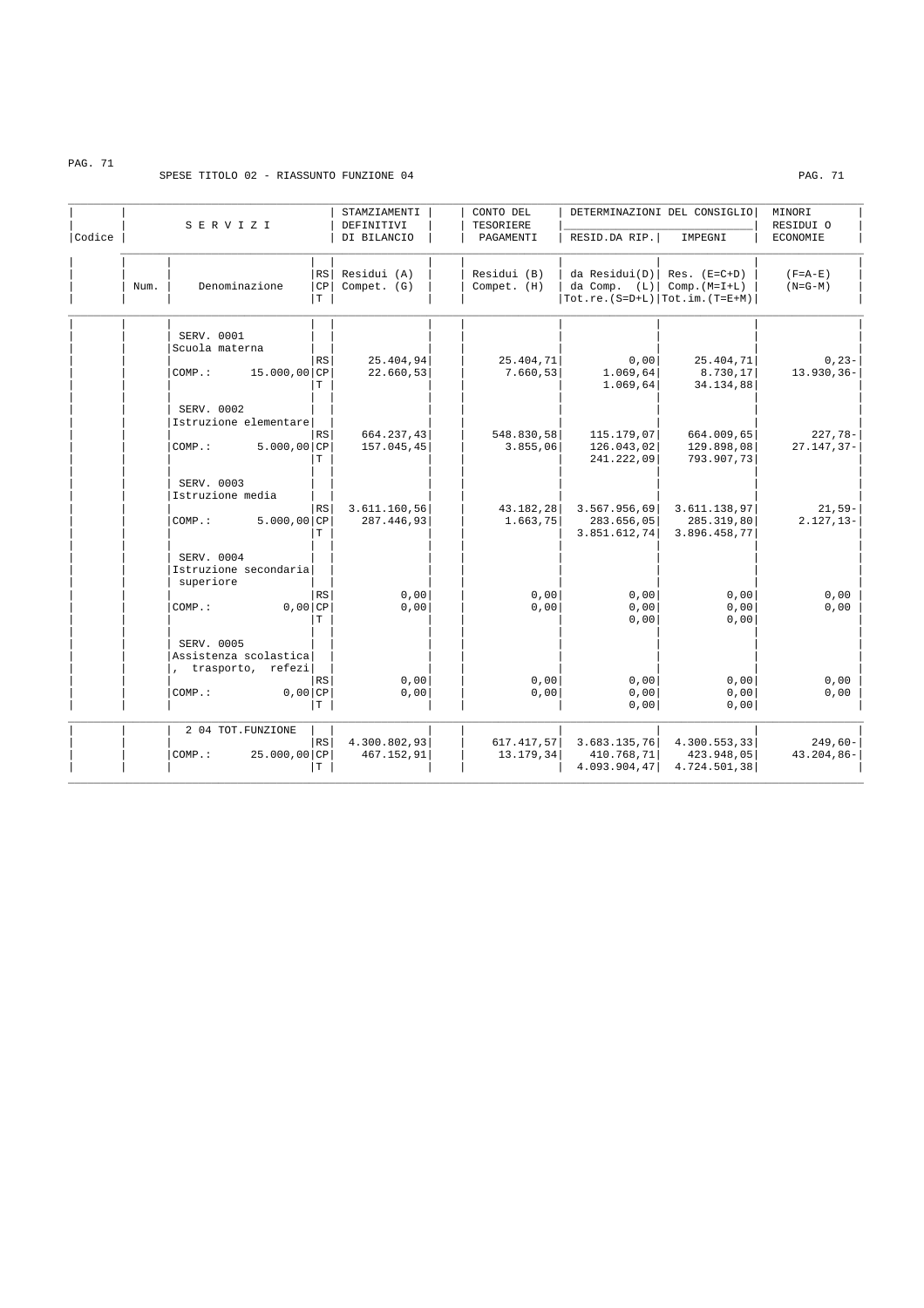# PAG. 72 **SPESE** - TITOLO 02 - FUNZIONE 05 PAG. 72

| Codice |      | DESCRIZIONE                                                                                                                                         |                   | STANZIAMENTI<br>$ N$ .<br>DEFINITIVI<br>DI BILANCIO<br>Isv. | RIF. | CONTO DEL<br>TESORIERE<br>PAGAMENTI | RESID.DA RIP.                                                    | DETERMINAZIONI DEL CONSIGLIO<br>IMPEGNI | MINORI<br>RESIDUI 0<br>ECONOMIE |
|--------|------|-----------------------------------------------------------------------------------------------------------------------------------------------------|-------------------|-------------------------------------------------------------|------|-------------------------------------|------------------------------------------------------------------|-----------------------------------------|---------------------------------|
|        | Num. | Denominazione                                                                                                                                       | RS<br>CP<br>IΤ    | Residui (A)<br>$Compet.$ (G)                                |      | Residui (B)<br>Compet. (H)          | da Residui(D)   Res. $(E=C+D)$<br>da Comp. $(L)$ Comp. $(M=I+L)$ | $Tot.re.(S=D+L)   Tot.in.(T=E+M)$       | $(F=A-E)$<br>$(N = G - M)$      |
|        |      | 2 - FUNZIONE 05<br>Funzioni relative all<br>a cultura ed ai beni<br>*********************<br>2 05 - SERV. 01<br>Biblioteche, musei e<br>pinacoteche |                   |                                                             |      |                                     |                                                                  |                                         |                                 |
|        |      | 2050101 Acquisizione di beni immobili<br>20.000,00 CP<br>COMP:                                                                                      | RS<br>IТ          | 0,00<br>20.000,00                                           |      | 0,00<br>0,00                        | 0,00<br>0,00<br>0,00                                             | 0,00<br>0,00<br>0,00                    | 0.00<br>$20.000,00 -$           |
|        |      | 2050105 Acquisiz.di beni mob., macchine<br>ed attrez.tecnico-scientifiche<br>40.000,00 CP<br>COMP:                                                  | RS<br>IΤ.         | 0,00<br>40.000,00                                           |      | 0,00<br>0,00                        | 0,00<br>40.000,00<br>40.000,00                                   | 0,00<br>40.000,00<br>40.000,00          | 0,00<br>0,00                    |
|        |      | 2 05 T.SERV. 01<br>$60.000,00$ CP<br>COMP.:                                                                                                         | RS<br>$\mathbb T$ | 0,00<br>60.000,00                                           |      | 0,00<br>0,00                        | 0,00<br>40.000,00<br>40.000,00                                   | 0,00<br>40.000,00<br>40.000,00          | 0.00<br>$20.000,00 -$           |
|        |      | 2 05 - SERV. 02<br>Teatri, attivit£<br>culturali e servizi<br>diversi nel settore<br>culturale                                                      |                   |                                                             |      |                                     |                                                                  |                                         |                                 |
|        |      | 2050201 Acquisizione di beni immobili<br>14.000,00 CP<br>COMP:                                                                                      | RS<br>IТ          | 4.000,00<br>6.454,55                                        |      | 3.973,30<br>1.829,30                | 0,00<br>4.416,50<br>4.416,50                                     | 3.973, 30<br>6.245,80<br>10.219, 10     | $26,70-$<br>$208,75-$           |
|        |      | 2050205 Acquisiz.di beni mob., macchine<br>ed attrez.tecnico-scientifiche<br>$0,00$  CP<br>COMP.:                                                   | RS<br>T           | 0,00<br>0,00                                                |      | 0,00<br>0,00                        | 0,00<br>0,00<br>0,00                                             | 0,00<br>0,00<br>0,00                    | 0,00<br>0,00                    |
|        |      | 2050207 Trasferimenti di capitale                                                                                                                   |                   |                                                             |      |                                     |                                                                  |                                         |                                 |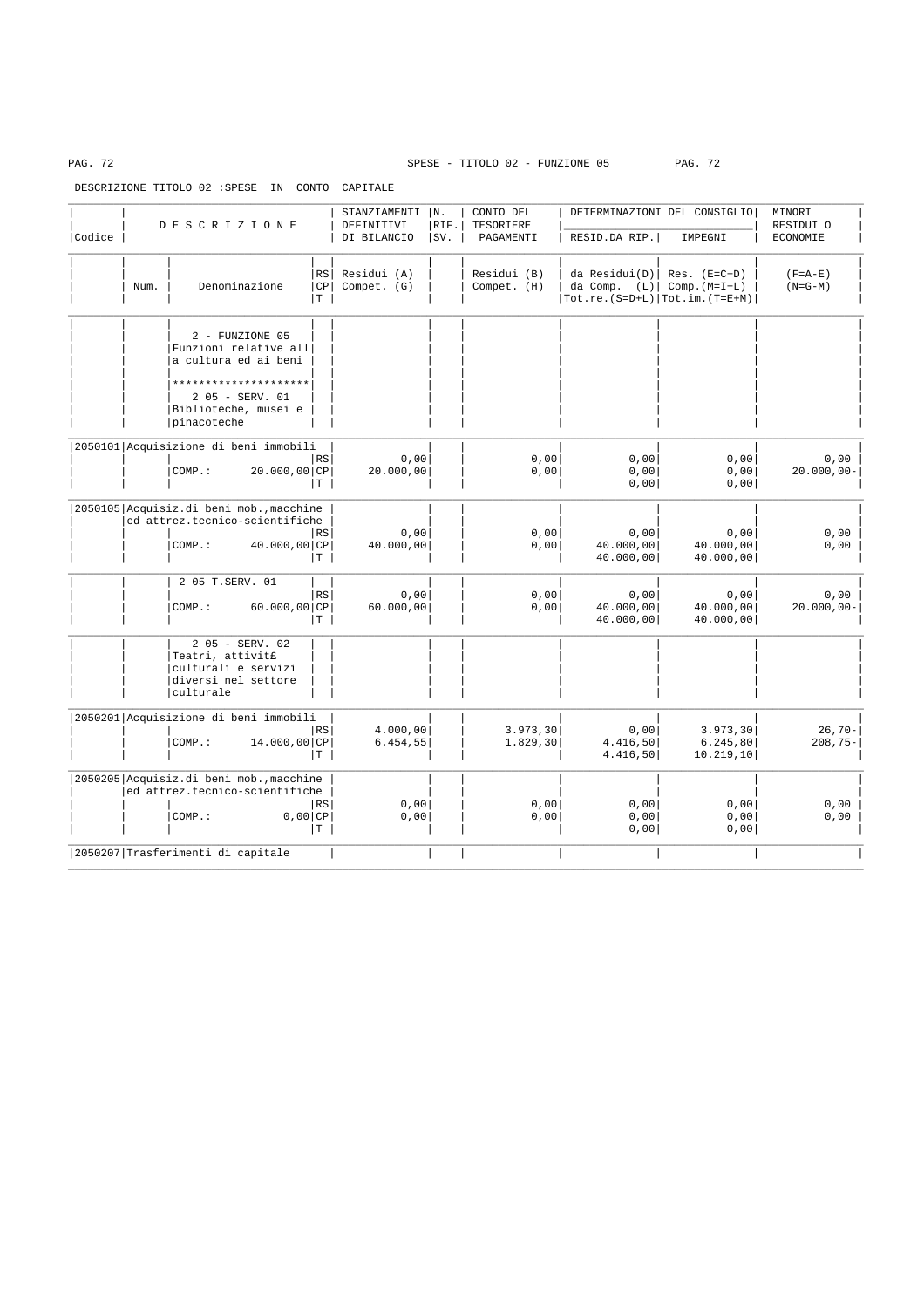## PAG. 73 PAG. 73 PAG. 73

| Codice | DESCRIZIONE                              |                         | N.<br>STANZIAMENTI<br>DEFINITIVI<br>RIF.<br>DI BILANCIO<br>SV. | CONTO DEL<br>TESORIERE<br>PAGAMENTI | RESID.DA RIP.                                                       | DETERMINAZIONI DEL CONSIGLIO<br>IMPEGNI | MINORI<br>RESIDUI O<br>ECONOMIE |
|--------|------------------------------------------|-------------------------|----------------------------------------------------------------|-------------------------------------|---------------------------------------------------------------------|-----------------------------------------|---------------------------------|
| Num.   | Denominazione                            | RS<br>CP<br>$\mathbf T$ | Residui (A)<br>$Compet.$ (G)                                   | Residui (B)<br>Compet. (H)          | da Residui(D)<br>da Comp. (L)<br>$ Tot,re.(S=D+L)   Tot.in.(T=E+M)$ | $Res.$ $(E=C+D)$<br>Comp. $(M=I+L)$     | $(F=A-E)$<br>$( N = G - M )$    |
|        | $0,00$  CP<br>COMP:                      | RS<br>т                 | 0,00<br>0,00                                                   | 0,00<br>0,00                        | 0,00<br>0,00<br>0,00                                                | 0,00<br>0,00<br>0,00                    | 0,00<br>0,00                    |
|        | 2 05 T.SERV. 02<br>14.000,00 CP<br>COMP: | RS<br>т                 | 4.000,00<br>6.454,55                                           | 3.973, 30<br>1.829, 30              | 0,00<br>4.416,50<br>4.416,50                                        | 3.973,30<br>6.245,80<br>10.219, 10      | $26,70-$<br>$208,75-$           |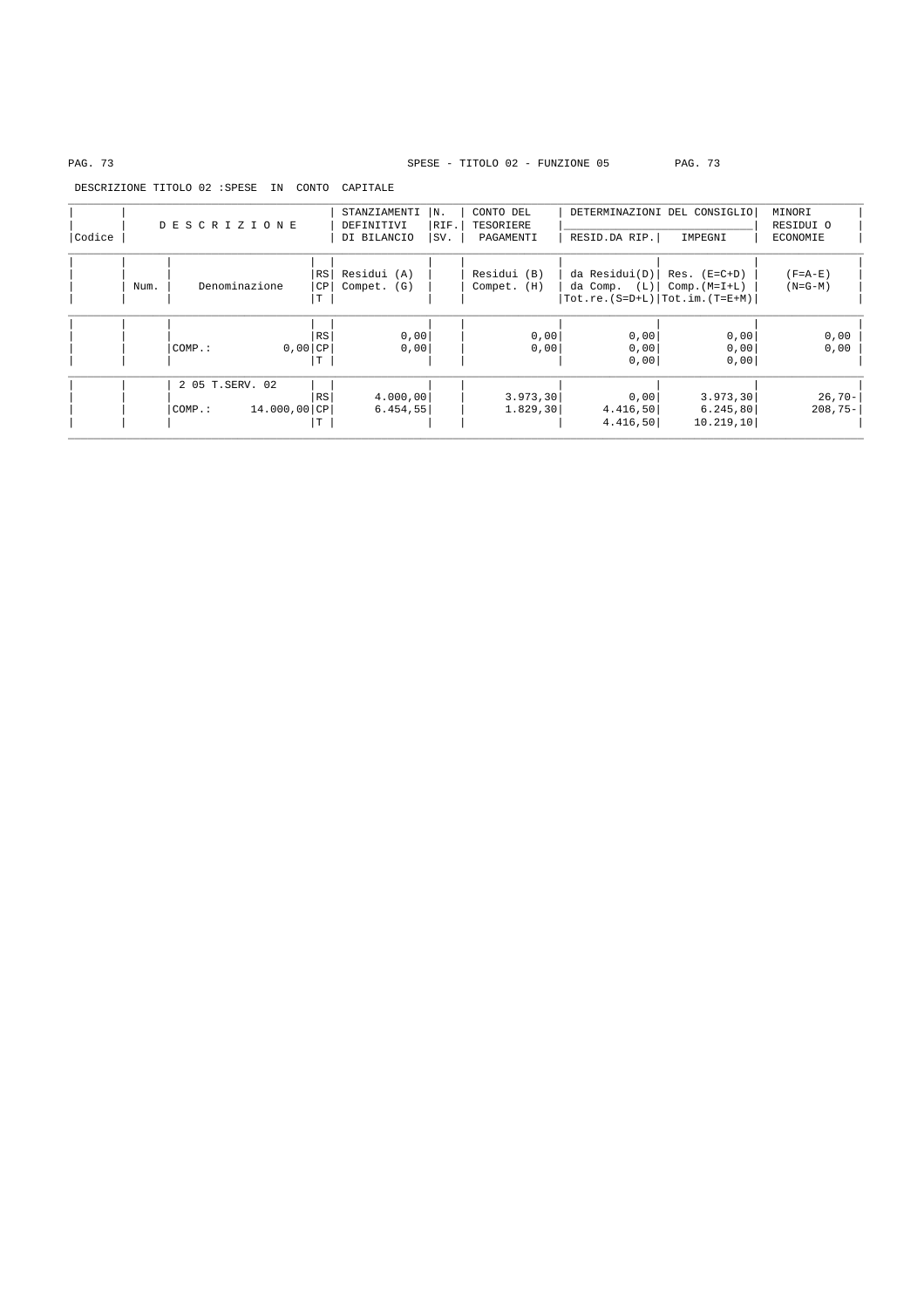### PAG. 74 SPESE TITOLO 02 - RIASSUNTO FUNZIONE 05 PAG. 74

| Codice |      | SERVIZI                                                                                  |                         | STAMZIAMENTI<br>DEFINITIVI<br>DI BILANCIO | CONTO DEL<br>TESORIERE<br>PAGAMENTI | RESID.DA RIP.                  | DETERMINAZIONI DEL CONSIGLIO<br>IMPEGNI                                                                  | MINORI<br>RESIDUI 0<br><b>ECONOMIE</b> |
|--------|------|------------------------------------------------------------------------------------------|-------------------------|-------------------------------------------|-------------------------------------|--------------------------------|----------------------------------------------------------------------------------------------------------|----------------------------------------|
|        | Num. | Denominazione                                                                            | RS<br>CP<br>$\mathbf T$ | Residui (A)<br>$Compet.$ (G)              | Residui (B)<br>Compet. $(H)$        |                                | da Residui(D)   Res. $(E=C+D)$<br>da Comp. $(L)$ Comp. $(M=I+L)$<br>$ Tot.re.(S=D+L)   Tot.in.(T=E+M)  $ | $(F=A-E)$<br>$( N = G - M )$           |
|        |      | SERV. 0001<br>Biblioteche, musei e<br>pinacoteche<br>60.000,00 CP<br>COMP:<br>SERV. 0002 | <b>RS</b>               | 0,00<br>60.000,00                         | 0,00<br>0,00                        | 0,00<br>40.000,00<br>40.000.00 | 0,00<br>40.000,00<br>40.000.00                                                                           | 0,00<br>$20.000,00 -$                  |
|        |      | Teatri, attivit£ cult<br>urali e servizi diver<br>14.000,00 CP<br>COMP:                  | <b>RS</b><br>T.         | 4.000,00<br>6.454,55                      | 3.973, 30<br>1.829, 30              | 0,00<br>4.416,50<br>4.416,50   | 3.973, 30<br>6.245,80<br>10.219, 10                                                                      | $26,70-$<br>$208,75-$                  |
|        |      | 2 05 TOT. FUNZIONE<br>74.000,00 CP<br>COMP:                                              | <b>RS</b><br>Т          | 4.000,00<br>66.454,55                     | 3.973, 30<br>1.829, 30              | 0,00<br>44.416,50<br>44.416,50 | 3.973, 30<br>46.245,80<br>50.219, 10                                                                     | $26,70-$<br>$20.208,75 -$              |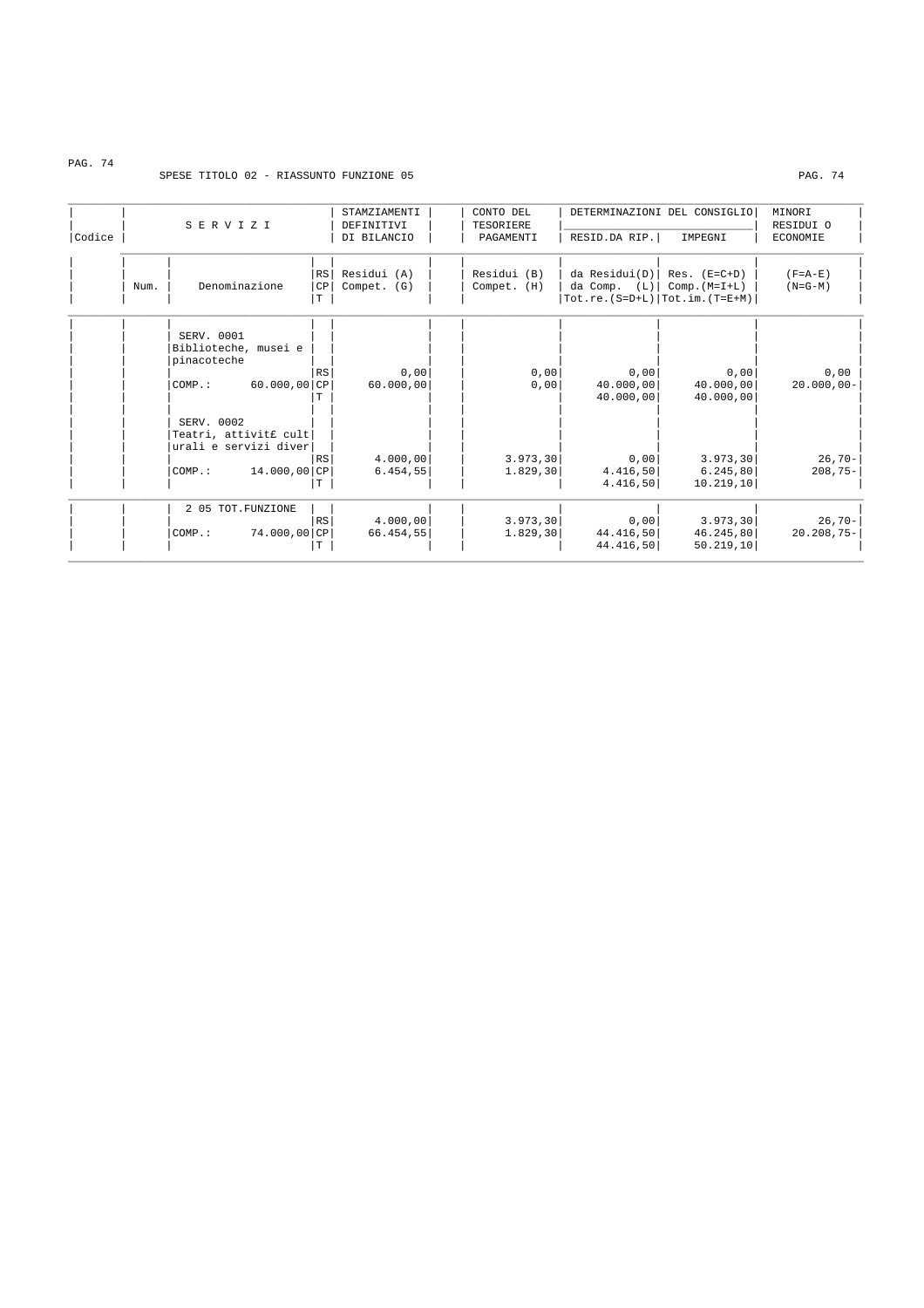# PAG. 75 SPESE - TITOLO 02 - FUNZIONE 06 PAG. 75

| Codice |      | DESCRIZIONE                                                                                                                        |                           | STANZIAMENTI<br>DEFINITIVI<br>DI BILANCIO | $ N$ .<br>RIF.<br>ISV. | CONTO DEL<br>TESORIERE<br>PAGAMENTI | RESID.DA RIP.                       | DETERMINAZIONI DEL CONSIGLIO<br>IMPEGNI                                                                | MINORI<br>RESIDUI O<br>ECONOMIE |
|--------|------|------------------------------------------------------------------------------------------------------------------------------------|---------------------------|-------------------------------------------|------------------------|-------------------------------------|-------------------------------------|--------------------------------------------------------------------------------------------------------|---------------------------------|
|        | Num. | Denominazione                                                                                                                      | <b>RS</b><br>CP<br>Iт     | Residui (A)<br>Compet. $(G)$              |                        | Residui (B)<br>$Compet.$ (H)        |                                     | da Residui(D)   Res. $(E=C+D)$<br>da Comp. $(L)$ Comp. $(M=I+L)$<br>$ Tot,re.(S=D+L)   Tot.in.(T=E+M)$ | $(F=A-E)$<br>$( N = G - M )$    |
|        |      | 2 - FUNZIONE 06<br>Funzioni nel settore<br>sportivo e ricreativo<br>*********************<br>$2.06 - SFRV.$ 02<br>Stadio comunale, |                           |                                           |                        |                                     |                                     |                                                                                                        |                                 |
|        |      | palazzo dello sport<br>ed altri impianti<br>2060201 Acquisizione di beni immobili                                                  | l RS                      | 197.233,96                                |                        | 172.982,55                          | 23.835,39                           | 196.817,94                                                                                             | $416,02-$                       |
|        |      | 13.000,00 CP<br>COMP:                                                                                                              | Т                         | 18.000,00                                 |                        | 3.944,60                            | 5.329, 22<br>29.164,61              | 9.273,82<br>206.091,76                                                                                 | $8.726, 18 -$                   |
|        |      | 2060205 Acquisiz.di beni mob., macchine<br>ed attrez.tecnico-scientifiche                                                          | RS                        | 1.935,60                                  |                        | 0,00                                | 0,00                                | 0,00                                                                                                   | $1.935,60-$                     |
|        |      | COMP:                                                                                                                              | $0,00$  CP<br>$\mathbb T$ | 0,00                                      |                        | 0,00                                | 0,00<br>0,00                        | 0,00<br>0,00                                                                                           | 0,00                            |
|        |      | 2 06 T.SERV. 02<br>13.000,00 CP<br>COMP:                                                                                           | <b>RS</b><br>T            | 199.169,56<br>18.000,00                   |                        | 172.982,55<br>3.944,60              | 23.835,39<br>5.329, 22<br>29.164,61 | 196.817,94<br>9.273,82<br>206.091,76                                                                   | $2.351,62-$<br>$8.726, 18 -$    |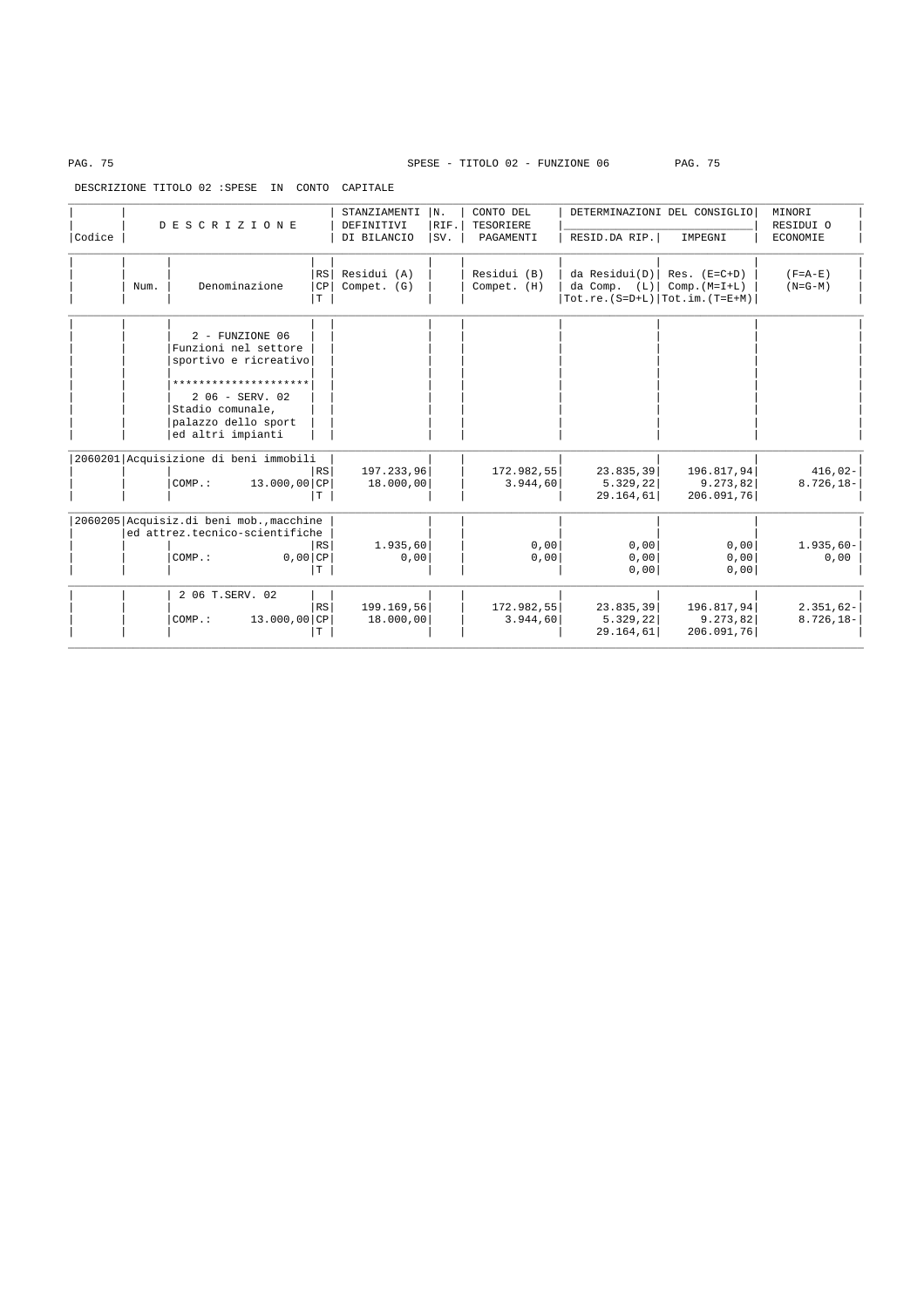### PAG. 76 SPESE TITOLO 02 - RIASSUNTO FUNZIONE 06 PAG. 76

| Codice |      | SERVIZI                                                                               |                      | STAMZIAMENTI<br>DEFINITIVI<br>DI BILANCIO | CONTO DEL<br>TESORIERE<br>PAGAMENTI | RESID.DA RIP.                                   | DETERMINAZIONI DEL CONSIGLIO<br>IMPEGNI                  | MINORI<br>RESIDUI O<br>ECONOMIE |
|--------|------|---------------------------------------------------------------------------------------|----------------------|-------------------------------------------|-------------------------------------|-------------------------------------------------|----------------------------------------------------------|---------------------------------|
|        | Num. | Denominazione                                                                         | <b>RS</b><br>CP<br>T | Residui (A)<br>$Compet.$ (G)              | Residui (B)<br>Compet. $(H)$        | da Residui(D)<br>da Comp. $(L)$ Comp. $(M=I+L)$ | $Res.$ $(E=C+D)$<br>$ Tot,re.(S=D+L)   Tot.in.(T=E+M)  $ | $(F=A-E)$<br>$( N = G - M )$    |
|        |      | SERV. 0002<br>Stadio comunale, pala<br>zzo dello sport ed al<br>13.000,00 CP<br>COMP: | RS.<br>Т             | 199.169,56<br>18.000,00                   | 172.982,55<br>3.944,60              | 23.835,39<br>5.329, 22<br>29.164,61             | 196.817,94<br>9.273,82<br>206.091,76                     | $2.351,62-$<br>$8.726, 18 -$    |
|        |      | 2 06 TOT. FUNZIONE<br>13.000,00 CP<br>COMP:                                           | R.S                  | 199.169,56<br>18,000,00                   | 172.982,55<br>3.944,60              | 23.835,39<br>5.329, 22<br>29.164, 61            | 196.817,94<br>9.273,82<br>206.091,76                     | $2.351,62-$<br>$8.726, 18 -$    |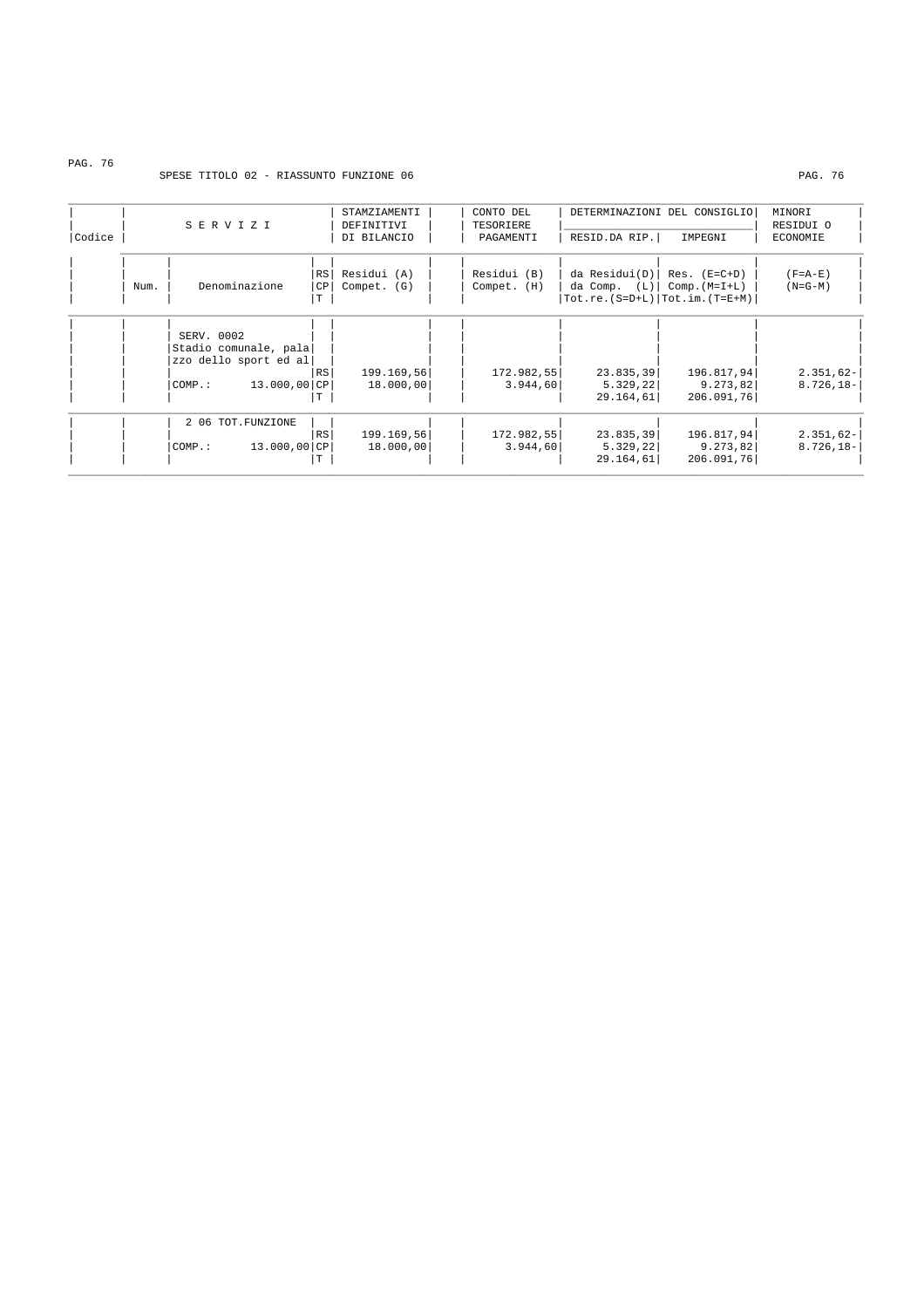## PAG. 77 SPESE - TITOLO 02 - FUNZIONE 07 PAG. 77

| Codice |      | <b>DESCRIZIONE</b>                                                       |                                     | STANZIAMENTI<br>DEFINITIVI<br>DI BILANCIO | IN.<br>RIF.<br>SV. | CONTO DEL<br>TESORIERE<br>PAGAMENTI | RESID.DA RIP.        | DETERMINAZIONI DEL CONSIGLIO<br>IMPEGNI                                                                | MINORI<br>RESIDUI 0<br><b>ECONOMIE</b> |
|--------|------|--------------------------------------------------------------------------|-------------------------------------|-------------------------------------------|--------------------|-------------------------------------|----------------------|--------------------------------------------------------------------------------------------------------|----------------------------------------|
|        | Num. | Denominazione                                                            | RS<br>C <sub>P</sub><br>$\mathbb T$ | Residui (A)<br>$Compet.$ (G)              |                    | Residui (B)<br>Compet. (H)          |                      | da Residui(D)   Res. $(E=C+D)$<br>da Comp. $(L)$ Comp. $(M=I+L)$<br>$ Tot.re.(S=D+L)   Tot.in.(T=E+M)$ | $(F=A-E)$<br>$( N = G - M )$           |
|        |      | 2 - FUNZIONE 07<br>Funzioni nel campo tu<br>ristico                      |                                     |                                           |                    |                                     |                      |                                                                                                        |                                        |
|        |      | *********************<br>2 07 - SERV. 02<br>Manifestazioni<br>turistiche |                                     |                                           |                    |                                     |                      |                                                                                                        |                                        |
|        |      | 2070205 Acquisiz.di beni mob., macchine                                  |                                     |                                           |                    |                                     |                      |                                                                                                        |                                        |
|        |      | ed attrez.tecnico-scientifiche                                           |                                     |                                           |                    |                                     |                      |                                                                                                        |                                        |
|        |      | $0,00$  CP<br>COMP.:                                                     | RS<br>$\mathbb T$                   | 0,00<br>0,00                              |                    | 0,00<br>0,00                        | 0,00<br>0,00<br>0,00 | 0,00<br>0,00<br>0,00                                                                                   | 0,00<br>0,00                           |
|        |      | 2 07 T.SERV. 02                                                          | <b>RS</b>                           | 0,00                                      |                    | 0,00                                | 0,00                 | 0,00                                                                                                   | 0,00                                   |
|        |      | $0,00$  CP<br>COMP:                                                      | T                                   | 0,00                                      |                    | 0,00                                | 0,00<br>0,00         | 0,00<br>0,00                                                                                           | 0,00                                   |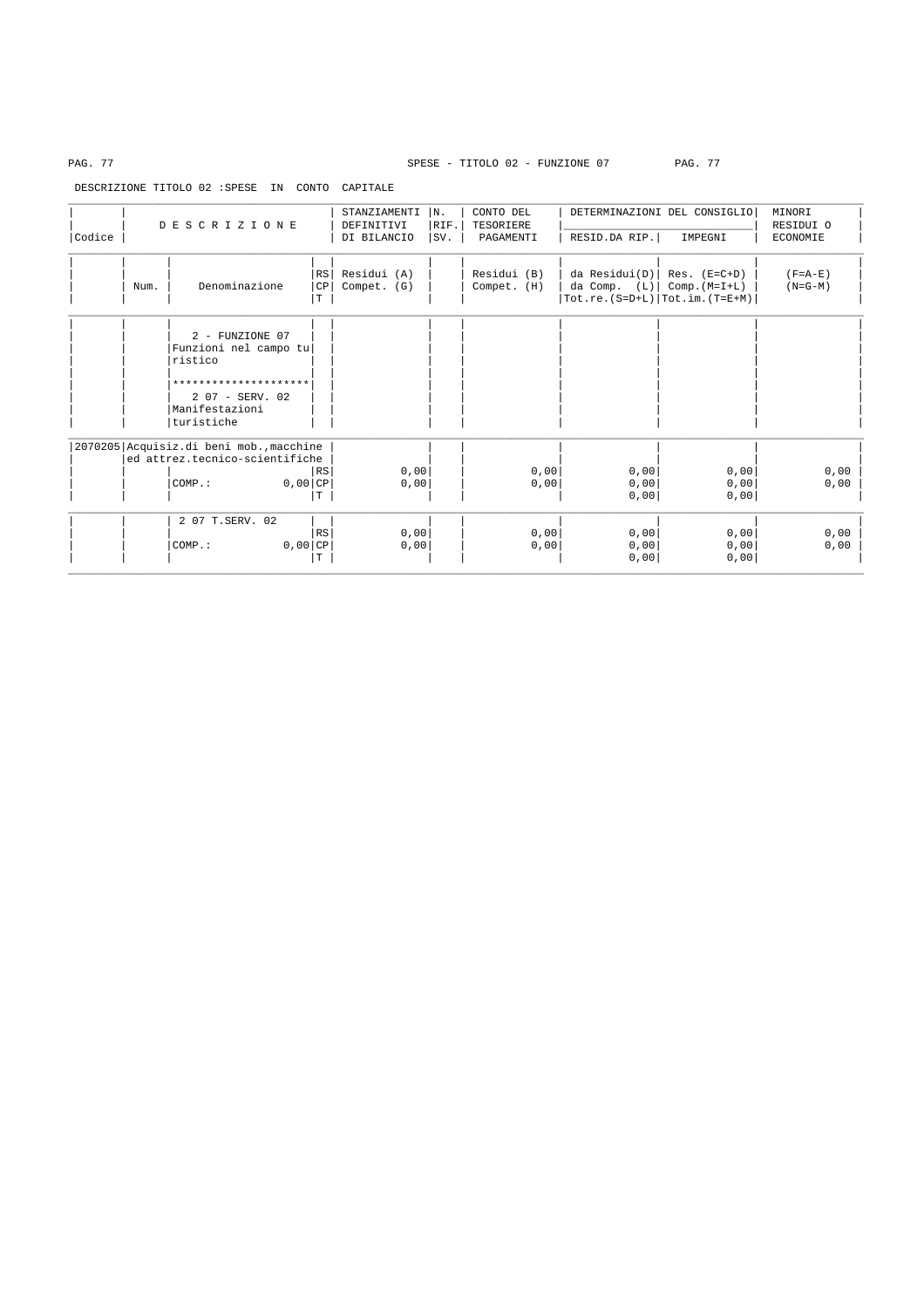### PAG. 78 SPESE TITOLO 02 - RIASSUNTO FUNZIONE 07 PAG. 78

| Codice |      | SERVIZI                                                         |                          | STAMZIAMENTI<br>DEFINITIVI<br>DI BILANCIO | CONTO DEL<br>TESORIERE<br>PAGAMENTI | RESID.DA RIP.                 | DETERMINAZIONI DEL CONSIGLIO<br>IMPEGNI                                    | MINORI<br>RESIDUI O<br>ECONOMIE |
|--------|------|-----------------------------------------------------------------|--------------------------|-------------------------------------------|-------------------------------------|-------------------------------|----------------------------------------------------------------------------|---------------------------------|
|        | Num. | Denominazione                                                   | RS<br>CP<br>$\mathbf T$  | Residui<br>(A)<br>$Compet.$ (G)           | Residui (B)<br>Compet. (H)          | da Residui(D)<br>da Comp. (L) | $Res.$ $(E=C+D)$<br>$Comp.(M=I+L)$<br>$ Tot.re.(S=D+L)   Tot.in.(T=E+M)  $ | $(F=A-E)$<br>$( N = G - M )$    |
|        |      | SERV. 0002<br>Manifestazioni turist<br>iche<br>0,00 CP<br>COMP: | <b>RS</b><br>$\mathbf T$ | 0,00<br>0,00                              | 0,00<br>0,00                        | 0,00<br>0,00<br>0,00          | 0,00<br>0,00<br>0,00                                                       | 0,00<br>0,00                    |
|        |      | 2 07 TOT. FUNZIONE<br>0,00 CP<br>COMP:                          | <b>RS</b><br>T           | 0,00<br>0,00                              | 0,00<br>0,00                        | 0,00<br>0,00<br>0,00          | 0,00<br>0,00<br>0,00                                                       | 0,00<br>0,00                    |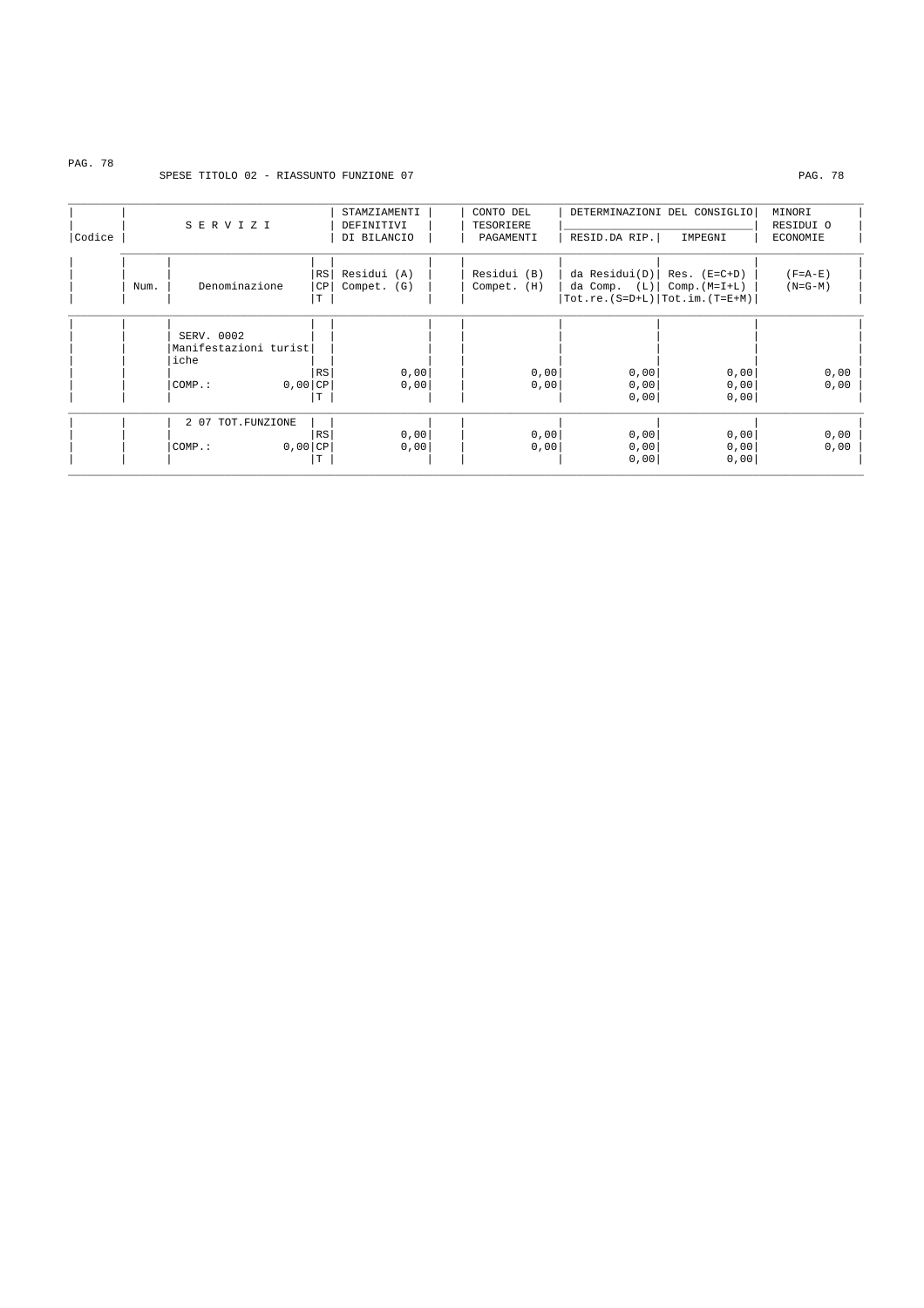# PAG. 79 PAG. 79 PAG. 79 PAG. 79 PAG. 79 PAG. 79 PAG. 79 PAG. 79 PAG. 79 PAG. 79 PAG. 79 PAG. 79 PAG. 79 PAG. 79 PAG. 79 PAG. 79 PAG. 79 PAG. 79 PAG. 79 PAG. 79 PAG. 79 PAG. 79 PA

| Codice |      | D E S C R I Z I O N E                                                                                                                                |                 |                            | STANZIAMENTI<br>DEFINITIVI<br>DI BILANCIO | $\mathbb{N}$ .<br>RIF.<br>Isv. | CONTO DEL<br>TESORIERE<br>PAGAMENTI | RESID.DA RIP.                          | DETERMINAZIONI DEL CONSIGLIO<br>IMPEGNI                                                                 | MINORI<br>RESIDUI 0<br>ECONOMIE  |
|--------|------|------------------------------------------------------------------------------------------------------------------------------------------------------|-----------------|----------------------------|-------------------------------------------|--------------------------------|-------------------------------------|----------------------------------------|---------------------------------------------------------------------------------------------------------|----------------------------------|
|        | Num. | Denominazione                                                                                                                                        |                 | RS<br>CP<br>IΤ             | Residui (A)<br>$Compet.$ (G)              |                                | Residui (B)<br>Compet. (H)          |                                        | da Residui(D)   Res. $(E=C+D)$<br>da Comp. $(L)$ Comp. $(M=I+L)$<br>$Tot.re.(S=D+L)   Tot.in.(T=E+M)  $ | $(F = A - E)$<br>$( N = G - M )$ |
|        |      | 2 - FUNZIONE 08<br>Funzioni nel campo de<br>lla viabilit£ e dei t<br>*********************<br>2 08 - SERV. 01<br>Viabilit£,<br>circolazione stradale |                 |                            |                                           |                                |                                     |                                        |                                                                                                         |                                  |
|        |      | e servizi connes- si                                                                                                                                 |                 |                            |                                           |                                |                                     |                                        |                                                                                                         |                                  |
|        |      | 2080101 Acquisizione di beni immobili<br>COMP:                                                                                                       | 1.656.066,00 CP | RS<br>T                    | 528.541,09<br>1.648.950,54                |                                | 356.764,46<br>27.540,41             | 171.523,72<br>307.074,57<br>478.598,29 | 528.288,18<br>334.614,98<br>862.903, 16                                                                 | $252, 91 -$<br>1.314.335,56-     |
|        |      | 2080103 Acquisto di beni specifici per<br>realizzazioni in economia                                                                                  |                 |                            |                                           |                                |                                     |                                        |                                                                                                         |                                  |
|        |      | COMP.:                                                                                                                                               | $0,00$  CP      | RS<br> T                   | 0,00<br>0,00                              |                                | 0,00<br>0,00                        | 0,00<br>0,00<br>0,00                   | 0,00<br>0,00<br>0,00                                                                                    | 0.00<br>0,00                     |
|        |      | 2080105 Acquisiz.di beni mob., macchine<br>ed attrez.tecnico-scientifiche<br>COMP:                                                                   | $5.040,00$ CP   | RS<br>$\mathbf T$          | 24.506,93<br>27.849,17                    |                                | 23.762,58<br>5.228,82               | 0,00<br>18.467,07<br>18.467,07         | 23.762,58<br>23.695,89<br>47.458, 47                                                                    | $744, 35 -$<br>$4.153, 28 -$     |
|        |      | 2080107 Trasferimenti di capitale                                                                                                                    |                 |                            |                                           |                                |                                     |                                        |                                                                                                         |                                  |
|        |      | COMP:                                                                                                                                                | $0,00$  CP      | RS<br>T                    | 0,00<br>0,00                              |                                | 0,00<br>0,00                        | 0,00<br>0,00<br>0,00                   | 0,00<br>0,00<br>0,00                                                                                    | 0,00<br>0,00                     |
|        |      | 2 08 T.SERV. 01<br>COMP:                                                                                                                             | 1.661.106,00 CP | $_{\rm RS}$<br>$\mathbf T$ | 553.048,02<br>1.676.799,71                |                                | 380.527,04<br>32.769,23             | 171.523,72<br>325.541,64<br>497.065,36 | 552.050,76<br>358.310,87<br>910.361,63                                                                  | $997, 26 -$<br>1.318.488,84-     |
|        |      | 2 08 - SERV. 02<br>Illuminazione<br>pubblica e servizi<br>connessi                                                                                   |                 |                            |                                           |                                |                                     |                                        |                                                                                                         |                                  |
|        |      | 2080201 Acquisizione di beni immobili                                                                                                                |                 |                            |                                           |                                |                                     |                                        |                                                                                                         |                                  |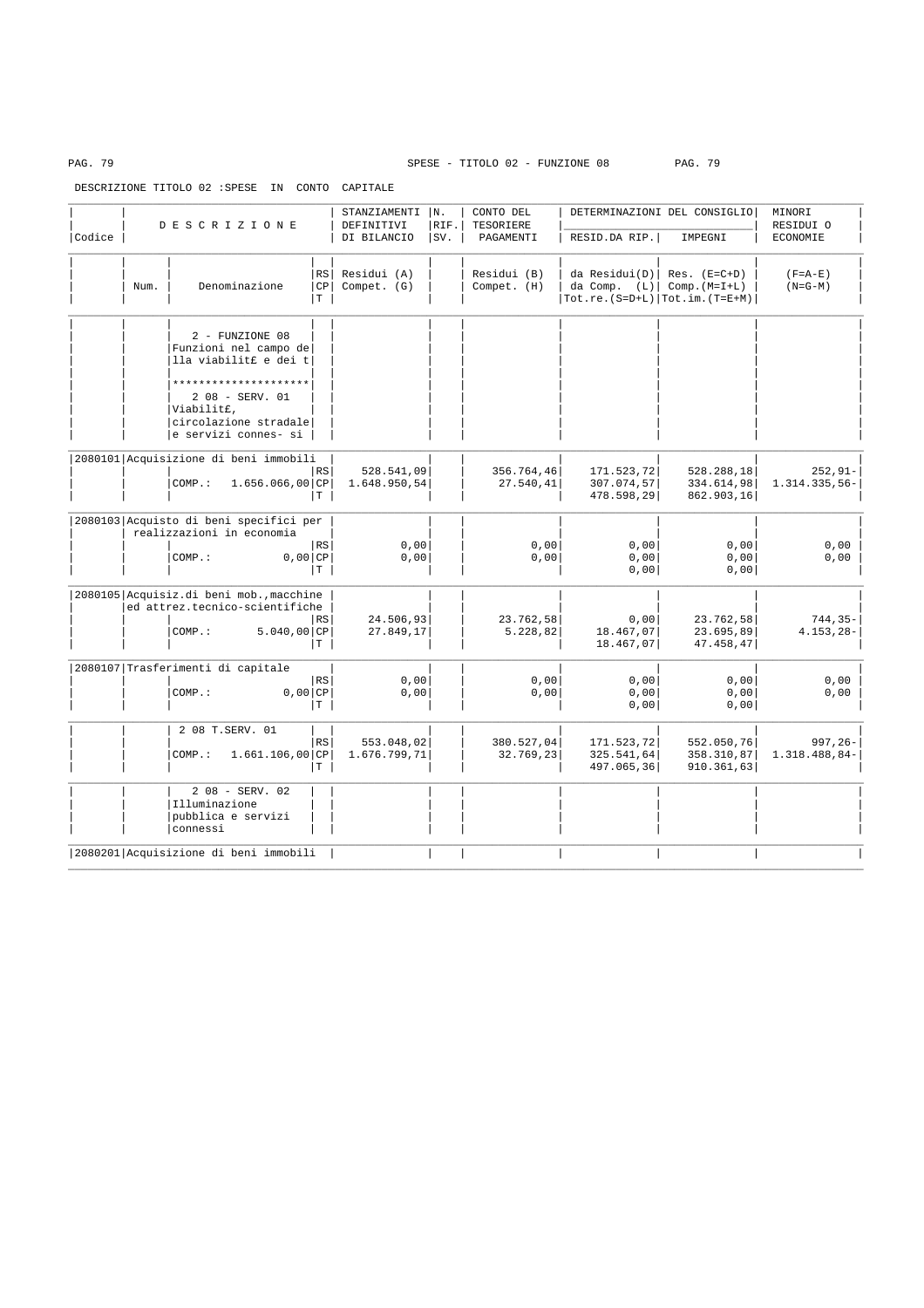## PAG. 80 SPESE - TITOLO 02 - FUNZIONE 08 PAG. 80

| Codice |      | DESCRIZIONE                                                                  |                              | STANZIAMENTI<br>DEFINITIVI<br>DI BILANCIO | N.<br>RIF.<br>SV. | CONTO DEL<br>TESORIERE<br>PAGAMENTI | RESID.DA RIP.                                                       | DETERMINAZIONI DEL CONSIGLIO<br>IMPEGNI | MINORI<br>RESIDUI 0<br>ECONOMIE |
|--------|------|------------------------------------------------------------------------------|------------------------------|-------------------------------------------|-------------------|-------------------------------------|---------------------------------------------------------------------|-----------------------------------------|---------------------------------|
|        | Num. | Denominazione                                                                | RS<br>CP<br>$\mathbf T$      | Residui<br>(A)<br>$Compet.$ (G)           |                   | Residui (B)<br>Compet. (H)          | da Residui(D)<br>da Comp. (L)<br>$ Tot,re.(S=D+L)   Tot.in.(T=E+M)$ | $Res.$ $(E=C+D)$<br>$Comp.(M=I+L)$      | $(F=A-E)$<br>$( N = G - M )$    |
|        |      | COMP:                                                                        | RS<br>$0,00$  CP<br>T        | 0,00<br>10.000,00                         |                   | 0,00<br>0,00                        | 0,00<br>8.000,00<br>8.000,00                                        | 0,00<br>8.000,00<br>8.000,00            | 0,00<br>$2.000,00 -$            |
|        |      | 2080203 Acquisto di beni specifici per<br>realizzazioni in economia<br>COMP: | RS<br>0,00 CP<br>$\mathbb T$ | 0,00<br>0,00                              |                   | 0,00<br>0,00                        | 0,00<br>0,00<br>0,00                                                | 0,00<br>0,00<br>0,00                    | 0,00<br>0,00                    |
|        |      | 2 08 T.SERV. 02<br>COMP:                                                     | <b>RS</b><br>$0,00$ CP<br>т  | 0,00<br>10.000,00                         |                   | 0,00<br>0,00                        | 0,00<br>8.000,00<br>8.000,00                                        | 0,00<br>8.000,00<br>8.000,00            | 0,00<br>$2.000,00 -$            |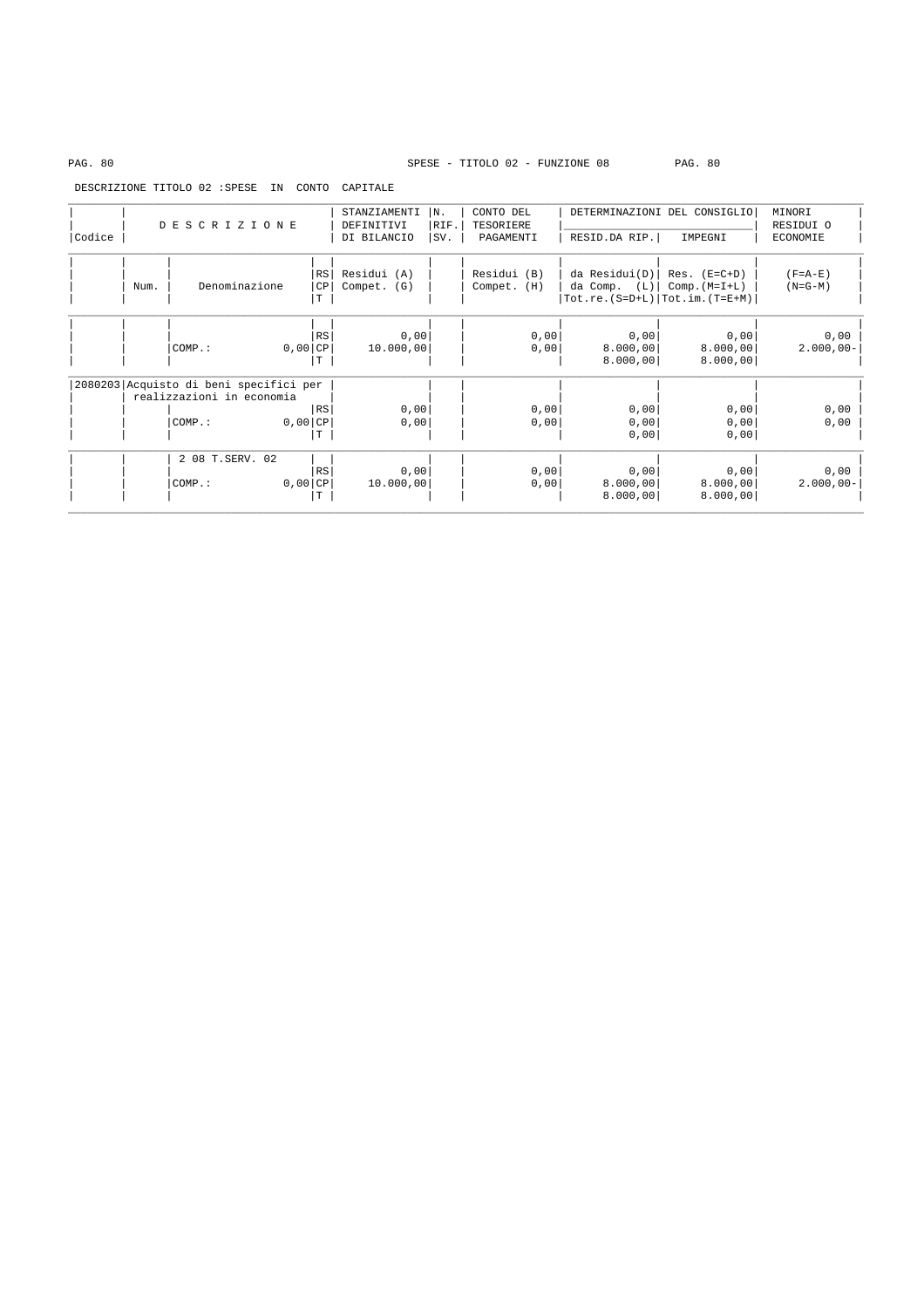### PAG. 81 SPESE TITOLO 02 - RIASSUNTO FUNZIONE 08 PAG. 81

| Codice |      | SERVIZI                                                                                         |                         | STAMZIAMENTI<br>DEFINITIVI<br>DI BILANCIO | CONTO DEL<br>TESORIERE<br>PAGAMENTI | RESID.DA RIP.                           | DETERMINAZIONI DEL CONSIGLIO<br>IMPEGNI                                                                  | MINORI<br>RESIDUI 0<br><b>ECONOMIE</b> |
|--------|------|-------------------------------------------------------------------------------------------------|-------------------------|-------------------------------------------|-------------------------------------|-----------------------------------------|----------------------------------------------------------------------------------------------------------|----------------------------------------|
|        | Num. | Denominazione                                                                                   | RS<br>CP<br>$\mathbf T$ | Residui (A)<br>$Compet.$ (G)              | Residui (B)<br>Compet. (H)          |                                         | da Residui(D)   Res. $(E=C+D)$<br>da Comp. $(L)$ Comp. $(M=I+L)$<br>$ Tot.re.(S=D+L)   Tot.in.(T=E+M)  $ | $(F=A-E)$<br>$( N = G - M )$           |
|        |      | SERV. 0001<br>Viabilit£, circolazio<br>ne stradale e servizi<br>COMP: 1.661.106.00 CP           | <b>RS</b>               | 553.048,02<br>1.676.799,71                | 380.527,04<br>32.769, 23            | 171.523,72<br>325.541.64<br>497.065.36  | 552.050,76<br>358.310,87<br>910.361.63                                                                   | 997,26-<br>1.318.488,84-               |
|        |      | SERV. 0002<br>Illuminazione pubblic<br>a e servizi connessi<br>$0.00$ <sub>c</sub> $P$<br>COMP: | <b>RS</b><br>T          | 0,00<br>10,000,00                         | 0,00<br>0,00                        | 0,00<br>8.000,00<br>8.000,00            | 0,00<br>8.000,00<br>8.000,00                                                                             | 0,00<br>$2.000,00 -$                   |
|        |      | 2 08 TOT. FUNZIONE<br>1.661.106,00 CP<br>COMP:                                                  | <b>RS</b><br>т          | 553.048,02<br>1.686.799,71                | 380.527,04<br>32.769,23             | 171.523,72<br>333.541,64<br>505.065, 36 | 552.050,76<br>366.310,87<br>918.361,63                                                                   | $997, 26 -$<br>$1.320.488.84-$         |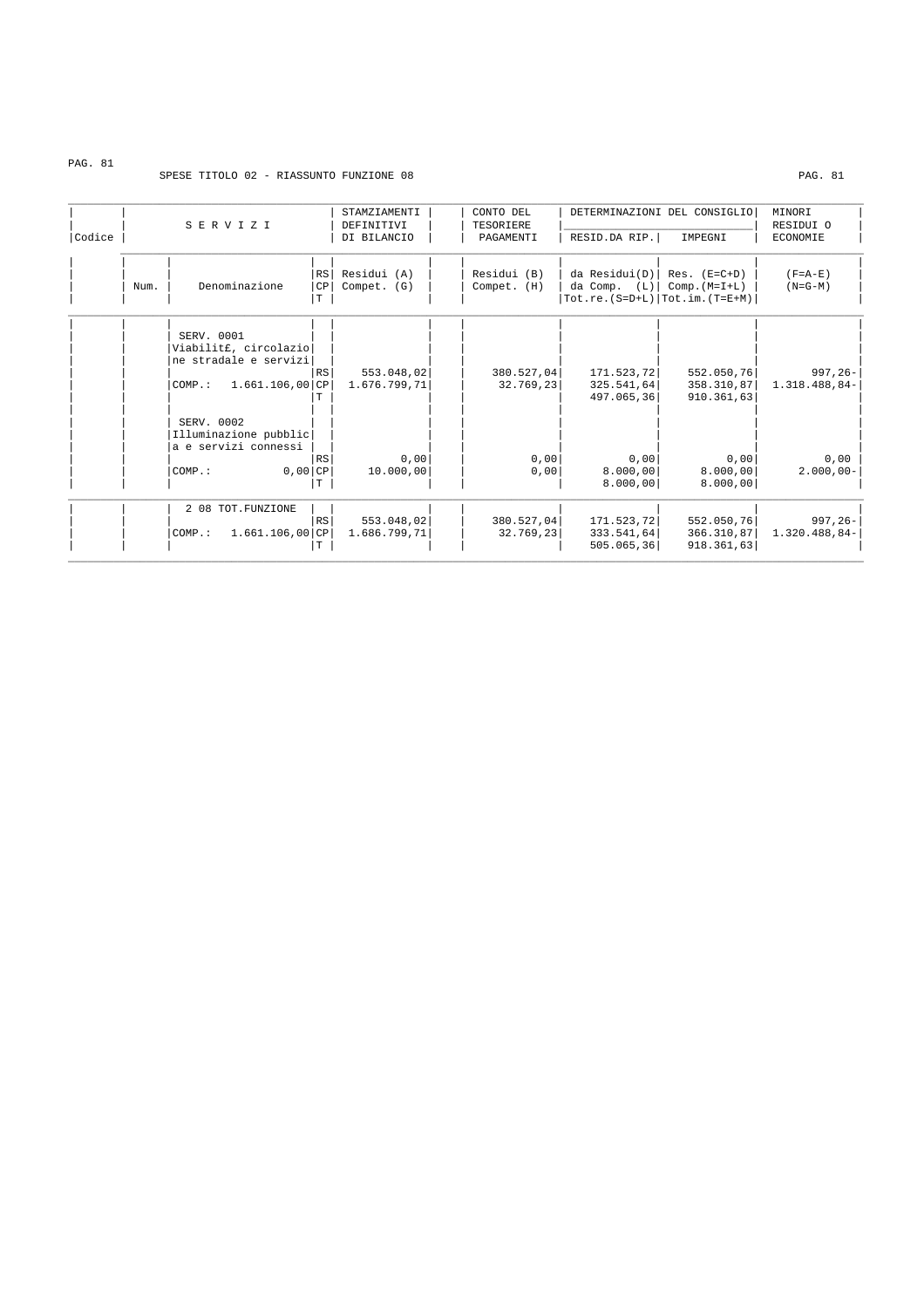# PAG. 82 PAG. 82 PAG. 82 PAG. 82 PAG. 82 PAG. 82

| Codice |      | DESCRIZIONE                                                                                                                                                 |                   | STANZIAMENTI<br>$ N$ .<br>DEFINITIVI<br>DI BILANCIO | RIF.<br>Isv. | CONTO DEL<br>TESORIERE<br>PAGAMENTI | RESID.DA RIP.                                   | DETERMINAZIONI DEL CONSIGLIO<br>IMPEGNI                 | MINORI<br>RESIDUI 0<br>ECONOMIE |
|--------|------|-------------------------------------------------------------------------------------------------------------------------------------------------------------|-------------------|-----------------------------------------------------|--------------|-------------------------------------|-------------------------------------------------|---------------------------------------------------------|---------------------------------|
|        | Num. | Denominazione                                                                                                                                               | RS<br>CP<br>IТ    | Residui (A)<br>$Compet.$ (G)                        |              | Residui (B)<br>Compet. (H)          | da Residui(D)<br>da Comp. $(L)$ Comp. $(M=I+L)$ | $Res.$ $(E=C+D)$<br>$Tot.re.(S=D+L)   Tot.in.(T=E+M)  $ | $(F=A-E)$<br>$(N = G - M)$      |
|        |      | 2 - FUNZIONE 09<br>Funzioni riquardante<br>la gestione del terri<br>*********************<br>2 09 - SERV. 01<br>Urbanistica e<br>gestione del<br>territorio |                   |                                                     |              |                                     |                                                 |                                                         |                                 |
|        |      | 2090101 Acquisizione di beni immobili<br>0,00 CP<br>COMP:                                                                                                   | RS<br>T           | 0,00<br>0,00                                        |              | 0,00<br>0,00                        | 0,00<br>0,00<br>0,00                            | 0,00<br>0,00<br>0,00                                    | 0,00<br>0,00                    |
|        |      | 2090105 Acquisiz.di beni mob., macchine<br>ed attrez.tecnico-scientifiche<br>COMP.:<br>0,00 CP                                                              | <b>RS</b><br>  T  | 565,23<br>150,00                                    |              | 169,88<br>0,00                      | 395, 35<br>102,96<br>498,31                     | 565, 23<br>102,96<br>668,19                             | 0,00<br>$47,04-$                |
|        | i    | 2090106 Incarichi professionali estern                                                                                                                      |                   |                                                     |              |                                     |                                                 |                                                         |                                 |
|        |      | 2.000,00 CP<br>COMP.:                                                                                                                                       | RS<br>T           | 19.553,87<br>2.000,00                               |              | 10.079,08<br>0,00                   | 9.474, 79<br>2.000,00<br>11.474,79              | 19.553,87<br>2.000,00<br>21.553,87                      | 0,00<br>0,00                    |
|        |      | 2090107 Trasferimenti di capitale<br>$0,00$  CP<br>COMP:                                                                                                    | RS<br>T           | 0,00<br>0,00                                        |              | 0,00<br>0,00                        | 0,00<br>0,00<br>0,00                            | 0,00<br>0,00<br>0,00                                    | 0,00<br>0,00                    |
|        |      | 2 09 T.SERV. 01<br>$2.000,00$ CP<br>COMP:                                                                                                                   | $_{\rm RS}$<br>T. | 20.119,10<br>2.150,00                               |              | 10.248,96<br>0,00                   | 9.870,14<br>2.102,96<br>11.973, 10              | 20.119, 10<br>2.102,96<br>22.222,06                     | 0,00<br>$47,04-$                |
|        |      | 2 09 - SERV. 02<br>Edilizia residenziale<br>pubblica locale e<br>piani di edilizia<br>economico-popolare                                                    |                   |                                                     |              |                                     |                                                 |                                                         |                                 |
|        |      | 2090201 Acquisizione di beni immobili                                                                                                                       |                   |                                                     |              |                                     |                                                 |                                                         |                                 |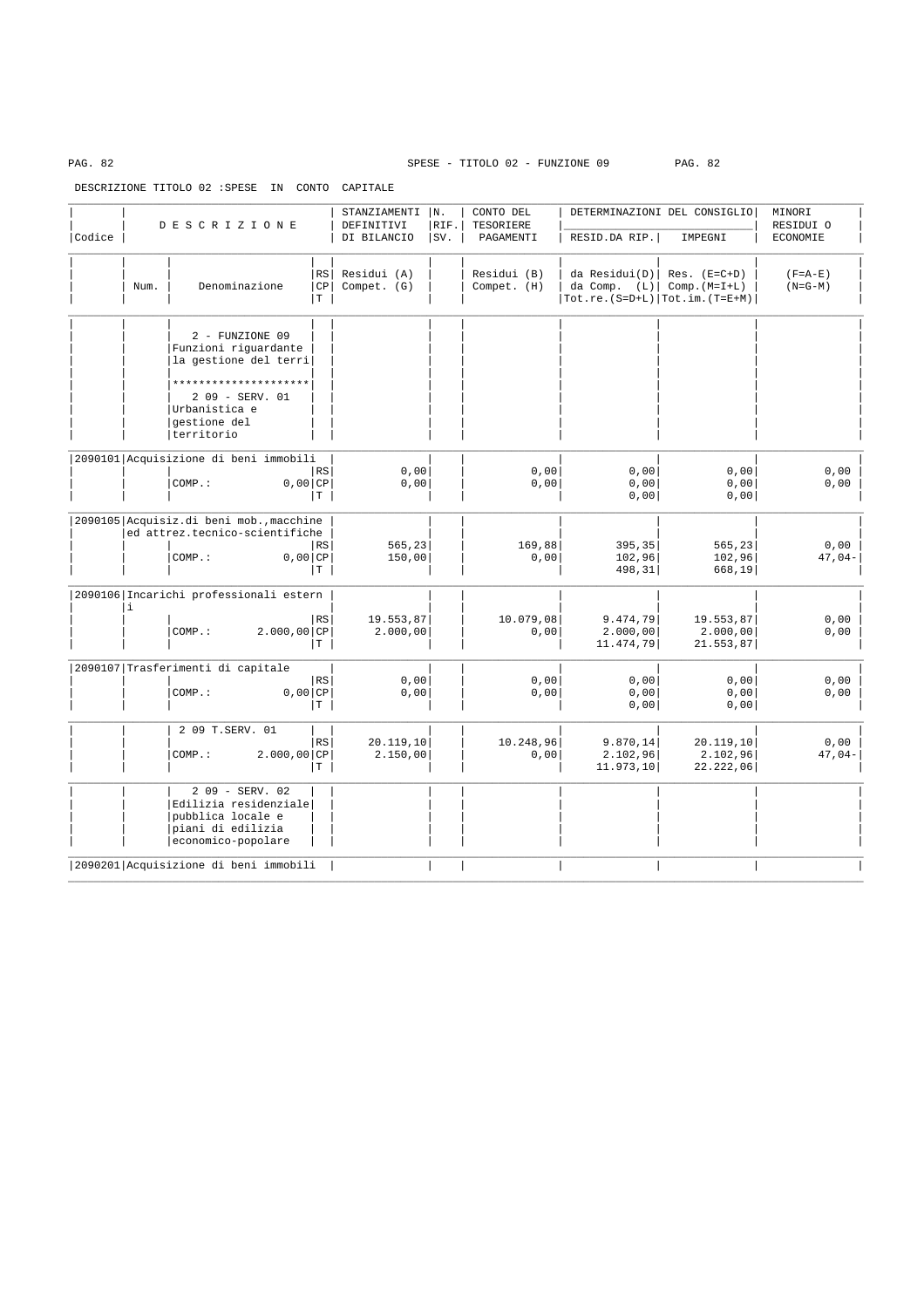# PAG. 83 SPESE - TITOLO 02 - FUNZIONE 09 PAG. 83

| Codice |                                                    | DESCRIZIONE                                                                                        |                    | STANZIAMENTI<br>$ N$ .<br>DEFINITIVI<br>DI BILANCIO | RIF.<br>Isv. | CONTO DEL<br>TESORIERE<br>PAGAMENTI | RESID.DA RIP.        | DETERMINAZIONI DEL CONSIGLIO<br>IMPEGNI                                                                 | MINORI<br>RESIDUI 0<br>ECONOMIE  |  |
|--------|----------------------------------------------------|----------------------------------------------------------------------------------------------------|--------------------|-----------------------------------------------------|--------------|-------------------------------------|----------------------|---------------------------------------------------------------------------------------------------------|----------------------------------|--|
|        | Num.                                               | Denominazione                                                                                      | RS<br>CP<br>ΙT     | Residui (A)<br>Compet. $(G)$                        |              | Residui (B)<br>Compet. (H)          |                      | da Residui(D)   Res. $(E=C+D)$<br>da Comp. $(L)  $ Comp. $(M=I+L)$<br>$Tot.re.(S=D+L)   Tot.in.(T=E+M)$ | $(F = A - E)$<br>$( N = G - M )$ |  |
|        |                                                    | $0.00$ <sub>c</sub> $P$<br>COMP:                                                                   | RS<br>$\mathbf T$  | 0,00<br>0,00                                        |              | 0,00<br>0,00                        | 0,00<br>0,00<br>0,00 | 0,00<br>0,00<br>0,00                                                                                    | 0,00<br>0,00                     |  |
|        |                                                    | 2090207 Trasferimenti di capitale<br>10.000,00 CP<br>COMP:                                         | RS<br>T            | 0,00<br>7.000,00                                    |              | 0,00<br>4.877,84                    | 0,00<br>0,00<br>0,00 | 0,00<br>4.877,84<br>4.877, 84                                                                           | 0,00<br>$2.122, 16-$             |  |
|        | 2090210 Concessioni di crediti e anti<br>cipazioni |                                                                                                    |                    |                                                     |              |                                     |                      |                                                                                                         |                                  |  |
|        |                                                    | $0,00$  CP<br>COMP.:                                                                               | <b>RS</b><br>T.    | 0,00<br>0,00                                        |              | 0,00<br>0,00                        | 0,00<br>0,00<br>0,00 | 0,00<br>0,00<br>0,00                                                                                    | 0,00<br>0,00                     |  |
|        |                                                    | 2 09 T.SERV. 02<br>10.000,00 CP<br>COMP:                                                           | RS<br>T            | 0,00<br>7.000,00                                    |              | 0,00<br>4.877,84                    | 0,00<br>0,00<br>0,00 | 0,00<br>4.877,84<br>4.877, 84                                                                           | 0,00<br>$2.122, 16-$             |  |
|        |                                                    | $209 - SERV.03$<br>Servizio di<br>protezione civile                                                |                    |                                                     |              |                                     |                      |                                                                                                         |                                  |  |
|        |                                                    | 2090301 Acquisizione di beni immobili<br>0,00 CP<br>COMP:                                          | RS.<br>$\mathbb T$ | 0.00<br>0,00                                        |              | 0.00<br>0,00                        | 0,00<br>0,00<br>0,00 | 0.00<br>0,00<br>0,00                                                                                    | 0.00<br>0,00                     |  |
|        |                                                    | 2090305 Acquisiz.di beni mob., macchine<br>ed attrez.tecnico-scientifiche<br>6.000,00 CP<br>COMP.: | <b>RS</b><br>T     | 490,06<br>6.000,00                                  |              | 305,78<br>1,100,00                  | 0,00<br>0,00<br>0,00 | 305,78<br>1,100,00<br>1.405, 78                                                                         | $184, 28-$<br>$4.900,00 -$       |  |
|        | i                                                  | 2090306 Incarichi professionali estern                                                             |                    |                                                     |              |                                     |                      |                                                                                                         |                                  |  |
|        |                                                    | $0,00$  CP<br>COMP.:                                                                               | RS<br>$\mathbf T$  | 0,00<br>0,00                                        |              | 0,00<br>0,00                        | 0,00<br>0,00<br>0,00 | 0,00<br>0,00<br>0,00                                                                                    | 0,00<br>0,00                     |  |
|        |                                                    | 2 09 T.SERV. 03                                                                                    | RS                 | 490,06                                              |              | 305,78                              | 0,00                 | 305, 78                                                                                                 | $184, 28 -$                      |  |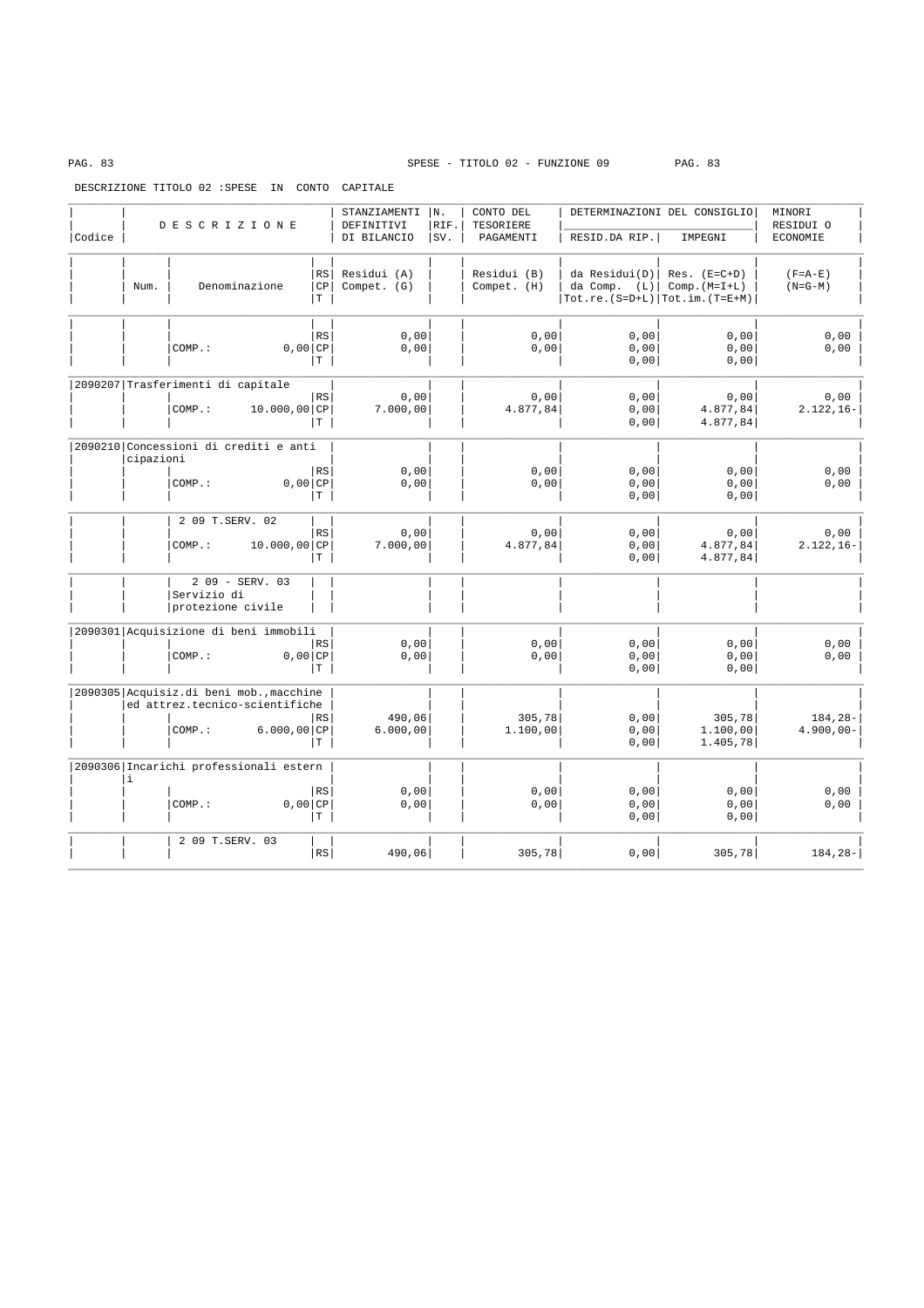## PAG. 84 SPESE - TITOLO 02 - FUNZIONE 09 PAG. 84

| Codice |      | DESCRIZIONE                                                                                          |                   | STANZIAMENTI<br>$ N$ .<br>RIF.<br>DEFINITIVI<br>DI BILANCIO<br>Isv. | CONTO DEL<br>TESORIERE<br>PAGAMENTI | RESID.DA RIP.                                                                        | DETERMINAZIONI DEL CONSIGLIO<br>IMPEGNI | MINORI<br>RESIDUI 0<br>ECONOMIE |
|--------|------|------------------------------------------------------------------------------------------------------|-------------------|---------------------------------------------------------------------|-------------------------------------|--------------------------------------------------------------------------------------|-----------------------------------------|---------------------------------|
|        | Num. | Denominazione                                                                                        | RS<br>CP<br>T     | Residui (A)<br>Compet. $(G)$                                        | Residui (B)<br>Compet. (H)          | da Residui(D)<br>da Comp. $(L)$ Comp. $(M=I+L)$<br>$Tot.re.(S=D+L)   Tot.in.(T=E+M)$ | $Res.$ $(E=C+D)$                        | $(F=A-E)$<br>$(N = G - M)$      |
|        |      | 6.000,00 CP<br>COMP.:                                                                                | IТ                | 6.000,00                                                            | 1.100,00                            | 0,00<br>0,00                                                                         | 1.100,00<br>1.405, 78                   | $4.900,00 -$                    |
|        |      | 2 09 - SERV. 04<br>SERVIZIO IDRICO<br>INTEGRATO                                                      |                   |                                                                     |                                     |                                                                                      |                                         |                                 |
|        |      | 2090401 Acquisizione di beni immobili<br>45.000,00 CP<br>COMP:                                       | RS<br>$\mathbb T$ | 8.649,94<br>46.500,00                                               | 0,00<br>0,00                        | 8.649,94<br>0,00<br>8.649,94                                                         | 8.649,94<br>0,00<br>8.649,94            | 0,00<br>$46.500,00 -$           |
|        |      | 2090407 Trasferimenti di capitale<br>$0,00$  CP<br>COMP.:                                            | RS<br>T           | 0,00<br>0,00                                                        | 0,00<br>0,00                        | 0,00<br>0,00<br>0,00                                                                 | 0,00<br>0,00<br>0,00                    | 0,00<br>0,00                    |
|        |      | 2090408 Partecipazioni azionarie<br>$0,00$  CP<br>COMP.:                                             | RS<br>IΤ          | 0,00<br>0,00                                                        | 0,00<br>0,00                        | 0,00<br>0,00<br>0,00                                                                 | 0,00<br>0,00<br>0,00                    | 0,00<br>0,00                    |
|        |      | 2 09 T.SERV. 04<br>45.000,00 CP<br>COMP.:                                                            | RS<br>$\mathbb T$ | 8.649,94<br>46.500,00                                               | 0,00<br>0,00                        | 8.649,94<br>0,00<br>8.649,94                                                         | 8.649,94<br>0,00<br>8.649,94            | 0,00<br>$46.500,00 -$           |
|        |      | 2 09 - SERV. 05<br>Servizio smaltimento<br>rifiuti                                                   |                   |                                                                     |                                     |                                                                                      |                                         |                                 |
|        |      | 2090501 Acquisizione di beni immobili<br>$0,00$  CP<br>COMP.:                                        | RS<br>$\mathbb T$ | 511,40<br>0,00                                                      | 0.00<br>0,00                        | 0,00<br>0,00<br>0,00                                                                 | 0.00<br>0,00<br>0,00                    | $511, 40-$<br>0,00              |
|        |      | 2090505 Acquisiz.di beni mob., macchine<br>ed attrez.tecnico-scientifiche<br>$3.000,00$ CP<br>COMP.: | RS<br>T           | 9.266,66<br>0,00                                                    | 2.938,79<br>0,00                    | 5.061.64<br>0,00<br>5.061, 64                                                        | 8.000, 43<br>0,00<br>8.000, 43          | $1.266, 23 -$<br>0,00           |
|        |      | 2 09 T.SERV. 05                                                                                      | RS                | 9.778,06                                                            | 2.938,79                            | 5.061, 64                                                                            | 8.000, 43                               | $1.777.63-$                     |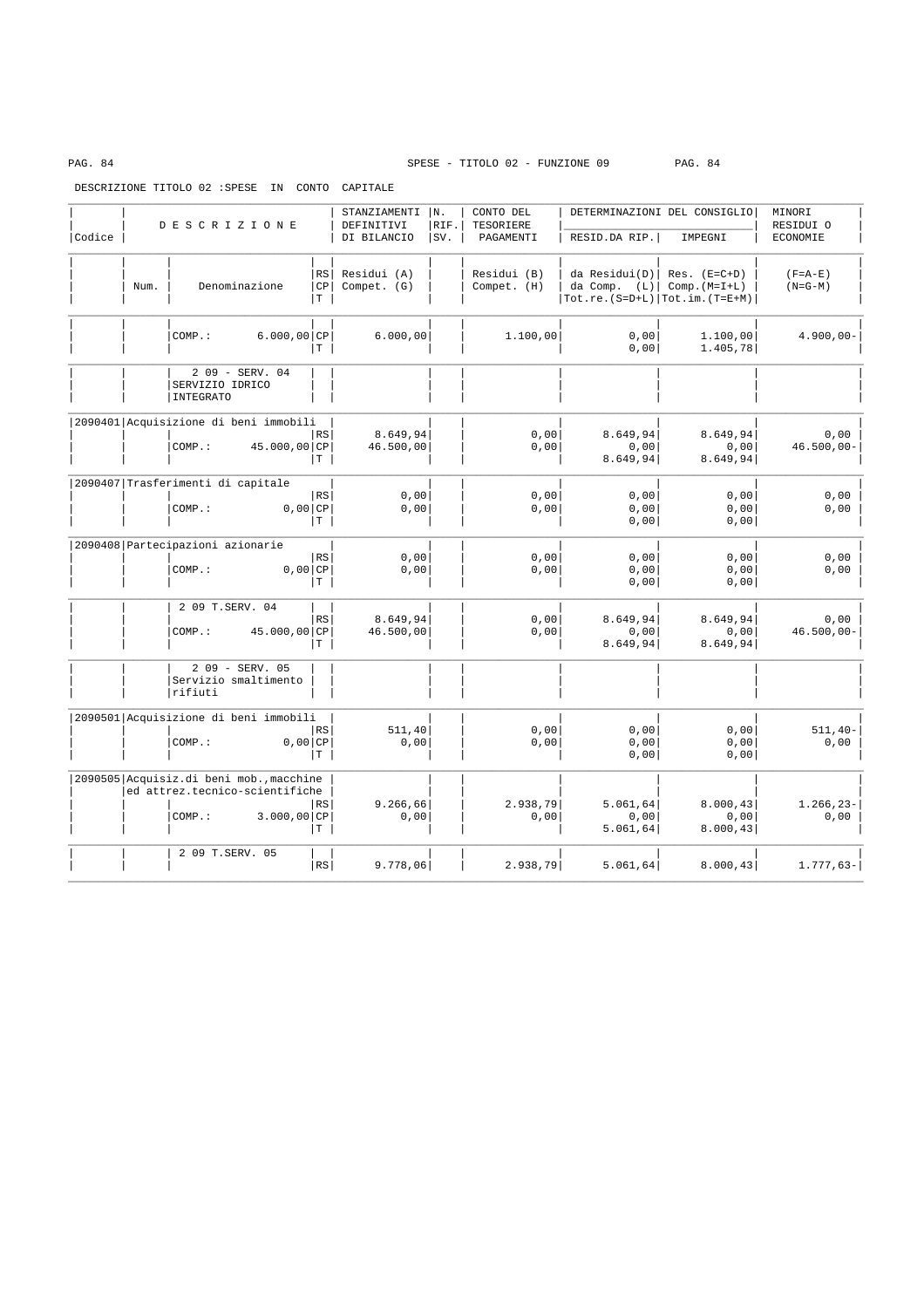## PAG. 85 SPESE - TITOLO 02 - FUNZIONE 09 PAG. 85

| Codice |      |                                             | DESCRIZIONE                                                                                                    |                   | STANZIAMENTI<br>$ N$ .<br>DEFINITIVI<br>DI BILANCIO | RIF.<br>Isv. | CONTO DEL<br>TESORIERE<br>PAGAMENTI | RESID.DA RIP.                                                             | DETERMINAZIONI DEL CONSIGLIO<br>IMPEGNI | MINORI<br>RESIDUI 0<br>ECONOMIE  |
|--------|------|---------------------------------------------|----------------------------------------------------------------------------------------------------------------|-------------------|-----------------------------------------------------|--------------|-------------------------------------|---------------------------------------------------------------------------|-----------------------------------------|----------------------------------|
|        | Num. |                                             | Denominazione                                                                                                  | RS<br>CP<br>IΤ    | Residui (A)<br>Compet. (G)                          |              | Residui (B)<br>Compet. (H)          | da Comp. $(L)  $ Comp. $(M=I+L)$<br>Tot.re. $(S=D+L)$   Tot.im. $(T=E+M)$ | da Residui(D)   Res. $(E=C+D)$          | $(F = A - E)$<br>$( N = G - M )$ |
|        |      | COMP.:                                      | $3.000,00$ CP                                                                                                  | $\mathbf T$       | 0,00                                                |              | 0,00                                | 0,00<br>5.061, 64                                                         | 0,00<br>8.000, 43                       | 0,00                             |
|        |      | del ver- de, altri                          | 2 09 - SERV. 06<br>Parchi e servizi per<br>la tutela ambientale<br>servizi relativi al<br>territorio a ambien. |                   |                                                     |              |                                     |                                                                           |                                         |                                  |
|        |      | COMP.:                                      | 2090601 Acquisizione di beni immobili<br>172.000,00 CP                                                         | RS<br>$\mathbf T$ | 966.722,77<br>143.000,00                            |              | 111.570,87<br>35.919,56             | 854.790,13<br>16.005,08<br>870.795,21                                     | 966.361,00<br>51.924,64<br>1.018.285,64 | $361,77-$<br>$91.075, 36 -$      |
|        |      | COMP.:                                      | 2090603 Acquisto di beni specifici per<br>realizzazioni in economia<br>$0,00$  CP                              | RS<br>IΤ.         | 0,00<br>0,00                                        |              | 0,00<br>0,00                        | 0,00<br>0,00<br>0,00                                                      | 0,00<br>0,00<br>0,00                    | 0,00<br>0,00                     |
|        |      | COMP.:                                      | 2090605 Acquisiz.di beni mob., macchine<br>ed attrez.tecnico-scientifiche<br>$5.000,00$ CP                     | RS<br>$\mathbf T$ | 2.000,00<br>5.000,00                                |              | 1.998,54<br>4.999,19                | 0,00<br>0,00<br>0,00                                                      | 1.998, 54<br>4.999,19<br>6.997,73       | $1,46-$<br>$0,81-$               |
|        |      | 2090607 Trasferimenti di capitale<br>COMP.: | $0,00$  CP                                                                                                     | RS<br>T           | 0,00<br>0,00                                        |              | 0,00<br>0,00                        | 0,00<br>0,00<br>0,00                                                      | 0,00<br>0,00<br>0,00                    | 0,00<br>0,00                     |
|        |      | 2090608 Partecipazioni azionarie<br>COMP.:  | $0,00$  CP                                                                                                     | RS<br>T           | 0,00<br>0,00                                        |              | 0,00<br>0,00                        | 0,00<br>0,00<br>0,00                                                      | 0,00<br>0,00<br>0,00                    | 0,00<br>0,00                     |
|        |      | 2090609 Conferimenti di capitale<br>COMP.:  | $0.00$ <sub>c</sub> $P$                                                                                        | RS<br>T           | 0,00<br>0,00                                        |              | 0,00<br>0,00                        | 0,00<br>0,00<br>0,00                                                      | 0,00<br>0,00<br>0,00                    | 0,00<br>0,00                     |
|        |      |                                             | [2090610] Concess. crediti ed antic. ad.                                                                       |                   |                                                     |              |                                     |                                                                           |                                         |                                  |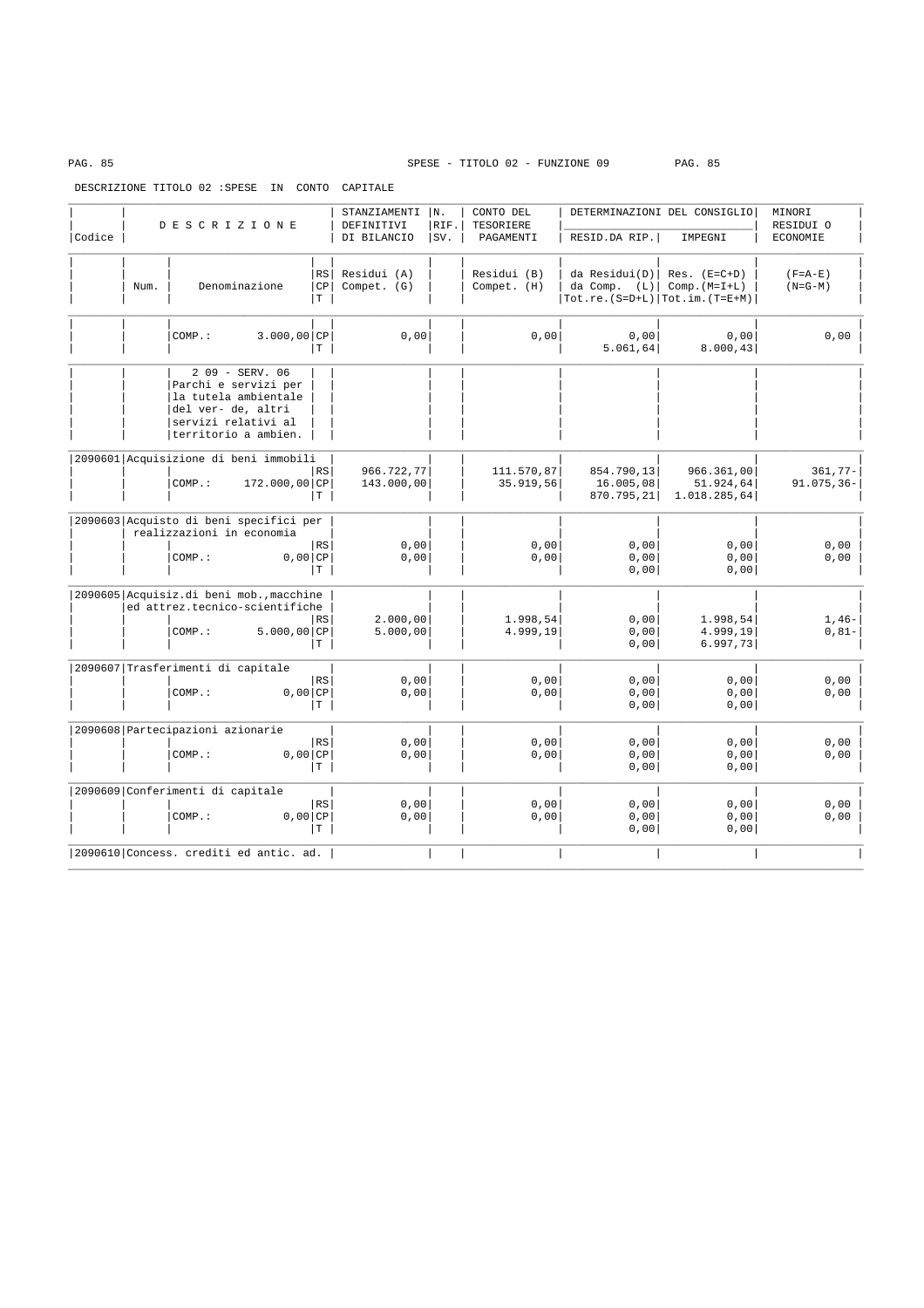### PAG. 86 SPESE - TITOLO 02 - FUNZIONE 09 PAG. 86

| Codice |      | DESCRIZIONE                                     |                | IN.<br>STANZIAMENTI<br>DEFINITIVI<br>RIF.<br>DI BILANCIO<br>SV. | CONTO DEL<br>TESORIERE<br>PAGAMENTI | RESID.DA RIP.                                                      | DETERMINAZIONI DEL CONSIGLIO<br>IMPEGNI | MINORI<br>RESIDUI O<br>ECONOMIE |
|--------|------|-------------------------------------------------|----------------|-----------------------------------------------------------------|-------------------------------------|--------------------------------------------------------------------|-----------------------------------------|---------------------------------|
|        | Num. | Denominazione                                   | RS<br>CP<br>T  | Residui<br>(A)<br>Compet.<br>(G)                                | Residui (B)<br>Compet. (H)          | da Residui(D)<br>da Comp. (L)<br>$Tot.re.(S=D+L)   Tot.in.(T=E+M)$ | $Res.$ $(E=C+D)$<br>Comp. $(M=I+L)$     | $(F=A-E)$<br>$( N = G - M )$    |
|        |      | altri Enti nel Sett.Pubblic<br>0,00 CP<br>COMP: | <b>RS</b><br>т | 0,00<br>0,00                                                    | 0,00<br>0,00                        | 0,00<br>0,00<br>0,00                                               | 0,00<br>0,00<br>0,00                    | 0,00<br>0,00                    |
|        |      | 2 09 T.SERV. 06<br>177.000,00 CP<br>COMP:       | RS<br>т        | 968.722,77<br>148.000,00                                        | 113.569,41<br>40.918,75             | 854.790,13<br>16.005,08<br>870.795,21                              | 968.359,54<br>56.923,83<br>1.025.283.37 | $363, 23 -$<br>$91.076, 17 -$   |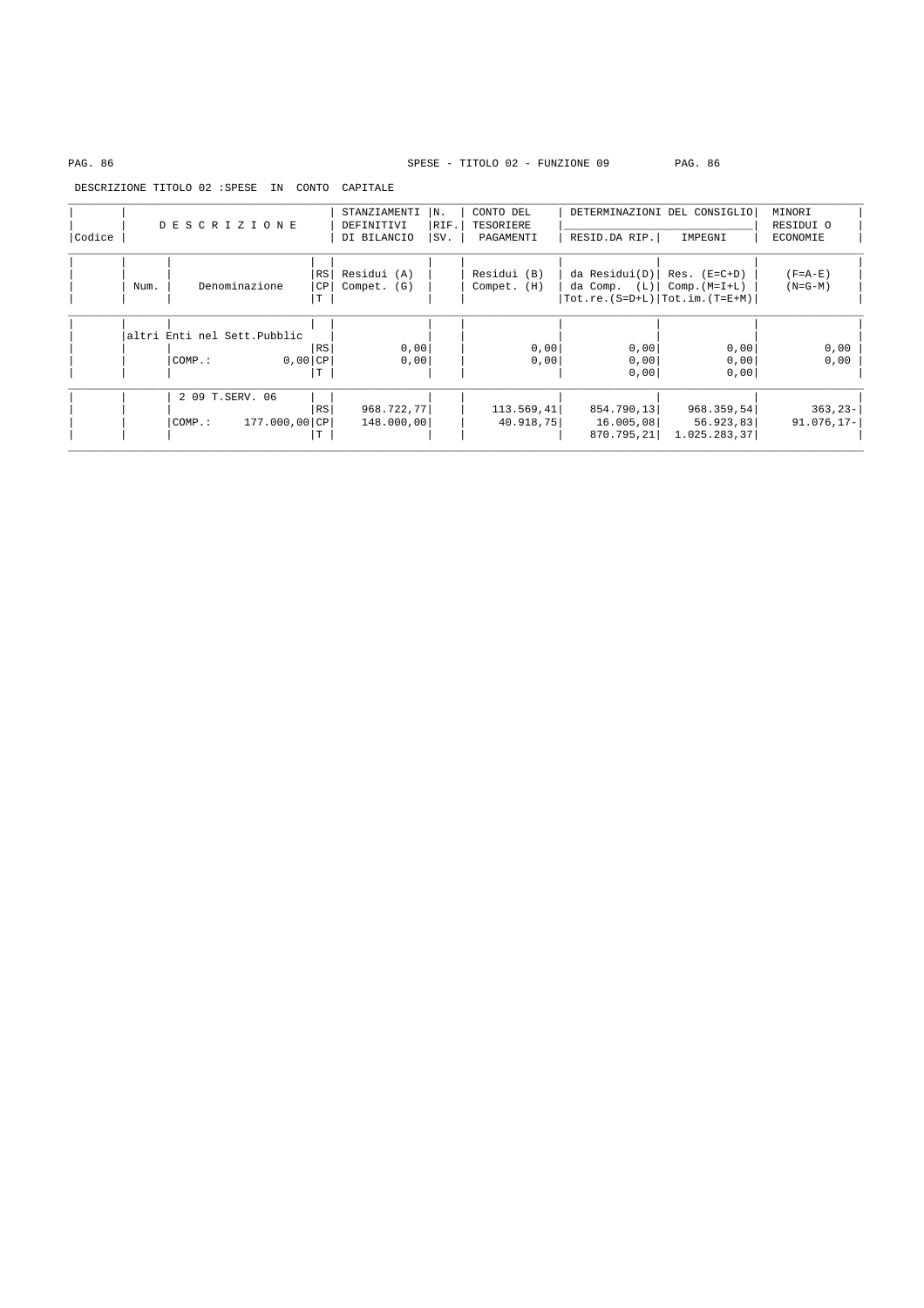### SPESE TITOLO 02 - RIASSUNTO FUNZIONE 09 PAG. 87

| Codice |      | SERVIZI                                                                                |                          | STAMZIAMENTI<br>DEFINITIVI<br>DI BILANCIO | CONTO DEL<br>TESORIERE<br>PAGAMENTI | RESID.DA RIP.                                                                                            | DETERMINAZIONI DEL CONSIGLIO<br>IMPEGNI | MINORI<br>RESIDUI 0<br>ECONOMIE |
|--------|------|----------------------------------------------------------------------------------------|--------------------------|-------------------------------------------|-------------------------------------|----------------------------------------------------------------------------------------------------------|-----------------------------------------|---------------------------------|
|        | Num. | Denominazione                                                                          | RS <br>CP<br>IТ          | Residui (A)<br>Compet. $(G)$              | Residui (B)<br>Compet. (H)          | da Residui(D)   Res. $(E=C+D)$<br>da Comp. $(L)$ Comp. $(M=I+L)$<br>$ Tot.re.(S=D+L)   Tot.in.(T=E+M)  $ |                                         | $(F = A - E)$<br>$(N = G - M)$  |
|        |      | SERV. 0001<br>Urbanistica e gestion<br>e del territorio<br>$2.000,00$ CP<br>COMP:      | RS<br>T.                 | 20.119, 10<br>2.150,00                    | 10.248,96<br>0,00                   | 9.870, 14<br>2.102,96<br>11.973, 10                                                                      | 20.119, 10<br>2.102,96<br>22.222,06     | 0,00<br>$47,04-$                |
|        |      | SERV. 0002<br>Edilizia residenziale<br>pubblica locale e pi<br>$10.000,00$ CP<br>COMP: | RS<br>T                  | 0,00<br>7.000,00                          | 0,00<br>4.877, 84                   | 0,00<br>0,00<br>0,00                                                                                     | 0,00<br>4.877,84<br>4.877,84            | 0,00<br>$2.122.16 -$            |
|        |      | SERV. 0003<br>Servizio di protezion<br>e civile<br>$6.000,00$ CP<br>COMP:              | <b>RS</b><br>$\mathbb T$ | 490,06<br>6.000,00                        | 305,78<br>1.100,00                  | 0,00<br>0,00<br>0,00                                                                                     | 305,78<br>1.100,00<br>1.405, 78         | $184, 28 -$<br>$4.900,00 -$     |
|        |      | SERV. 0004<br>SERVIZIO IDRICO INTEG<br><b>RATO</b><br>COMP:<br>45.000,00 CP            | RS<br>T                  | 8.649,94<br>46.500,00                     | 0,00<br>0,00                        | 8.649,94<br>0,00<br>8.649,94                                                                             | 8.649,94<br>0,00<br>8.649,94            | 0,00<br>$46.500,00 -$           |
|        |      | SERV. 0005<br>Servizio smaltimento<br>rifiuti<br>$3.000,00$ CP<br>COMP.:               | RS.<br>T.                | 9.778,06<br>0,00                          | 2.938,79<br>0,00                    | 5.061, 64<br>0,00<br>5.061, 64                                                                           | 8.000, 43<br>0,00<br>8.000, 43          | $1.777,63-$<br>0,00             |
|        |      | SERV. 0006<br>Parchi e servizi per<br>la tutela ambientale<br>COMP.:<br>177.000,00 CP  | RS<br>T                  | 968.722,77<br>148.000,00                  | 113.569,41<br>40.918,75             | 854.790,13<br>16.005,08<br>870.795,21                                                                    | 968.359.54<br>56.923.83<br>1.025.283,37 | $363, 23 -$<br>$91.076, 17 -$   |

\_\_\_\_\_\_\_\_\_\_\_\_\_\_\_\_\_\_\_\_\_\_\_\_\_\_\_\_\_\_\_\_\_\_\_\_\_\_\_\_\_\_\_\_\_\_\_\_\_\_\_\_\_\_\_\_\_\_\_\_\_\_\_\_\_\_\_\_\_\_\_\_\_\_\_\_\_\_\_\_\_\_\_\_\_\_\_\_\_\_\_\_\_\_\_\_\_\_\_\_\_\_\_\_\_\_\_\_\_\_\_\_\_\_\_\_\_\_\_\_\_\_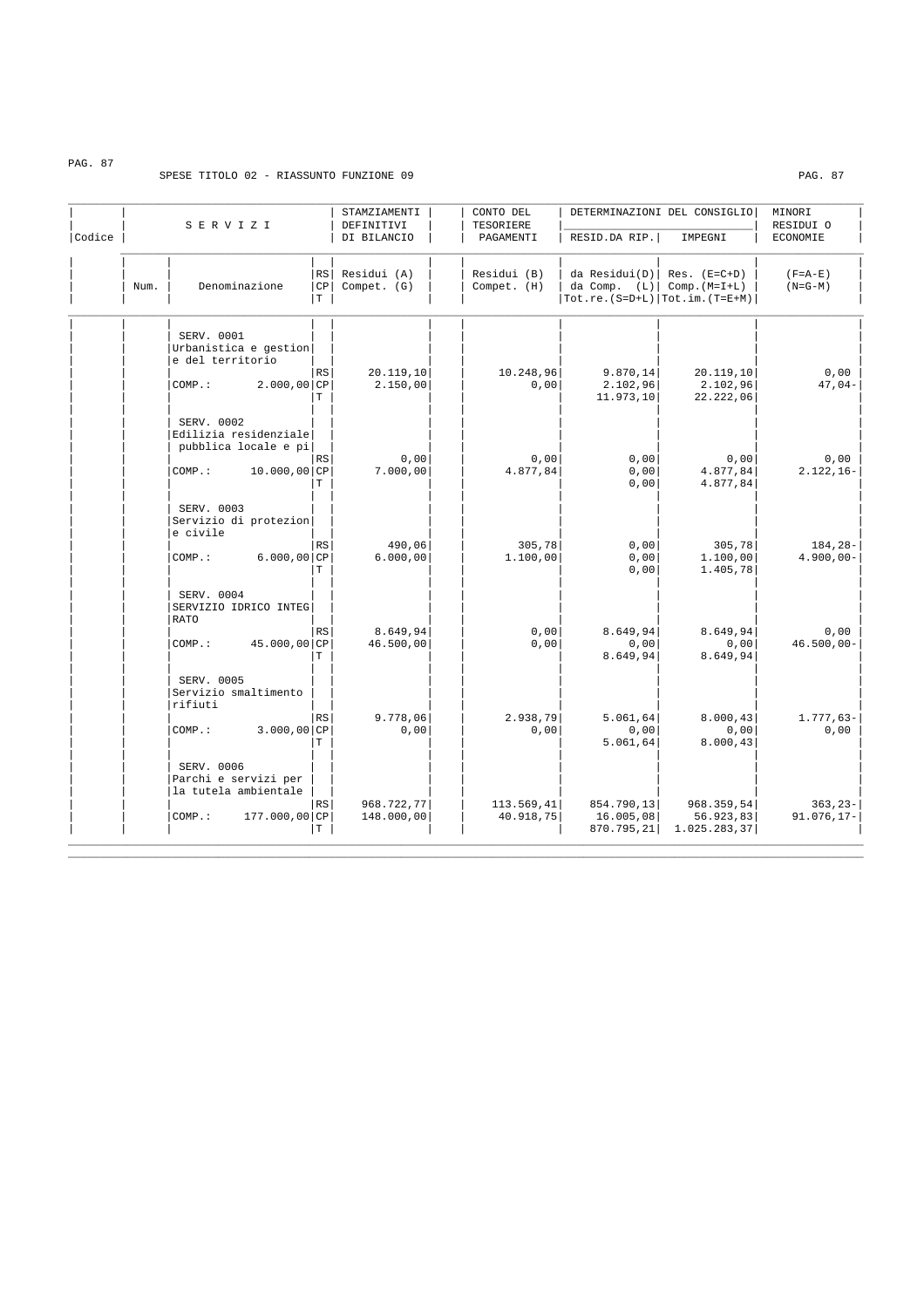| SPESE TITOLO 02 - RIASSUNTO FUNZIONE 09<br>PAG. 88<br>PAG. | 88 |  |
|------------------------------------------------------------|----|--|
|------------------------------------------------------------|----|--|

|  |       | 2 09 TOT.FUNZIONE |    |               |            |            |              |               |
|--|-------|-------------------|----|---------------|------------|------------|--------------|---------------|
|  |       |                   | RS | ⊥.007.759,93∣ | 127.062,94 | 878.371,85 | 1.005.434,79 | $2.325.14-$   |
|  | COMP: | 243.000,00 CP     |    | 209.650,00    | 46.896,59  | 18.108,04  | 65.004.63    | $144.645.37-$ |
|  |       |                   |    |               |            | 896.479,89 | 1.070.439,42 |               |
|  |       |                   |    |               |            |            |              |               |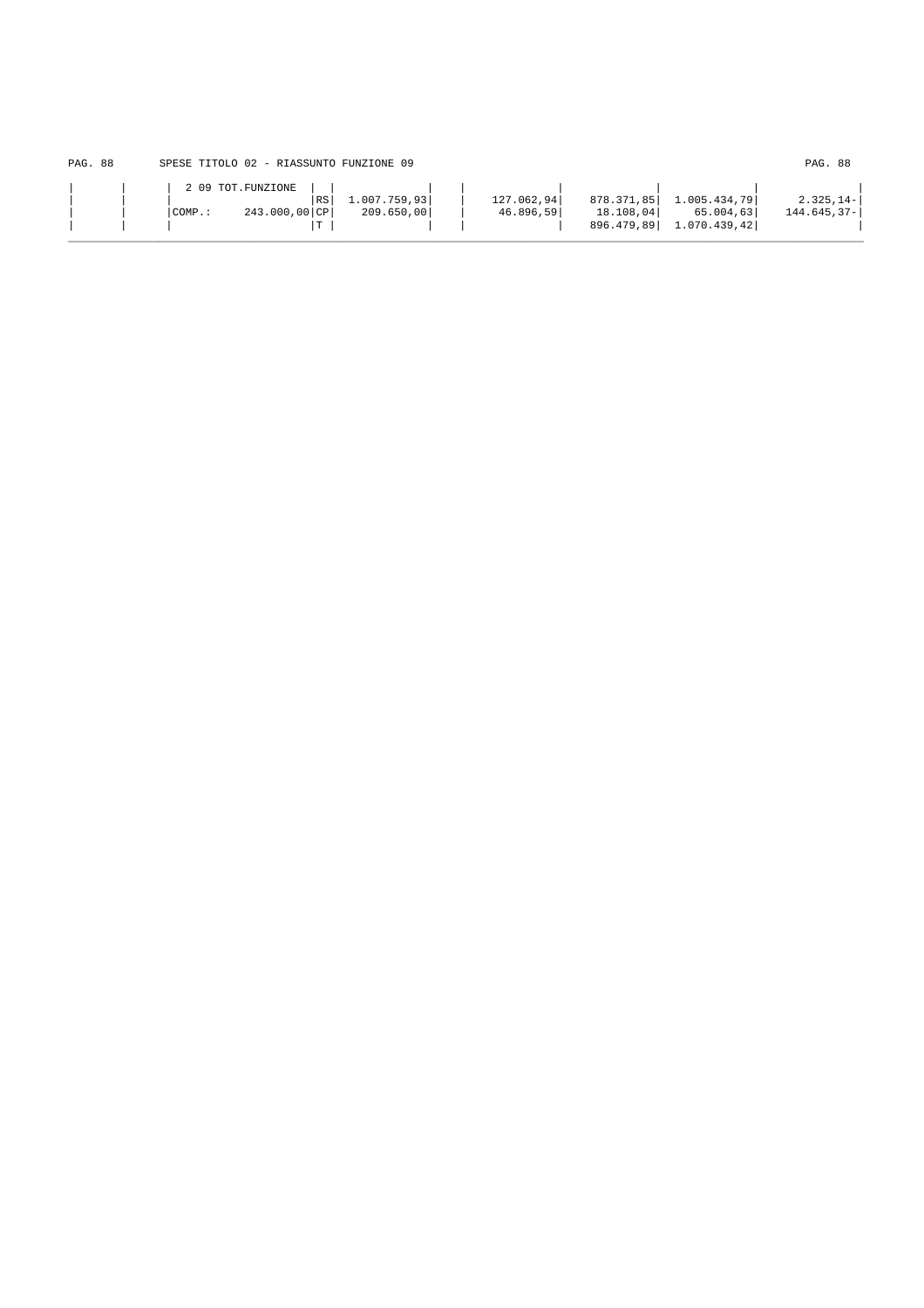# PAG. 89 SPESE - TITOLO 02 - FUNZIONE 10 PAG. 89

| Codice |      | DESCRIZIONE                                                                                         |                   | STANZIAMENTI<br>DEFINITIVI<br>DI BILANCIO | $ N$ .<br>RIF.<br>Isv. | CONTO DEL<br>TESORIERE<br>PAGAMENTI | RESID.DA RIP.                                   | DETERMINAZIONI DEL CONSIGLIO<br>IMPEGNI                 | MINORI<br>RESIDUI 0<br>ECONOMIE |
|--------|------|-----------------------------------------------------------------------------------------------------|-------------------|-------------------------------------------|------------------------|-------------------------------------|-------------------------------------------------|---------------------------------------------------------|---------------------------------|
|        | Num. | Denominazione                                                                                       | RS<br>CP<br>T     | Residui (A)<br>$Compet.$ (G)              |                        | Residui (B)<br>Compet. (H)          | da Residui(D)<br>da Comp. $(L)$ Comp. $(M=I+L)$ | $Res.$ $(E=C+D)$<br>$Tot.re.(S=D+L)   Tot.in.(T=E+M)  $ | $(F=A-E)$<br>$(N = G - M)$      |
|        |      | 2 - FUNZIONE 10<br>Funzioni nel settore<br>sociale                                                  |                   |                                           |                        |                                     |                                                 |                                                         |                                 |
|        |      | *********************<br>2 10 - SERV. 01<br>Asili nido, servizi<br>per l'infanzia e per<br>i minori |                   |                                           |                        |                                     |                                                 |                                                         |                                 |
|        |      | 2100101 Acquisizione di beni immobili<br>0,00 CP<br>COMP:                                           | RS<br>T           | 0,00<br>0,00                              |                        | 0,00<br>0,00                        | 0,00<br>0,00<br>0,00                            | 0,00<br>0,00<br>0,00                                    | 0,00<br>0,00                    |
|        |      | 2100105 Acquisiz.di beni mob., macchine<br>ed attrez.tecnico-scientifiche<br>0,00 CP<br>COMP.:      | <b>RS</b><br>IТ   | 0,00<br>0,00                              |                        | 0,00<br>0,00                        | 0,00<br>0,00<br>0,00                            | 0,00<br>0,00<br>0,00                                    | 0,00<br>0,00                    |
|        |      | 2 10 T.SERV. 01<br>$0,00$  CP<br>COMP.:                                                             | RS<br>T           | 0,00<br>0,00                              |                        | 0,00<br>0,00                        | 0,00<br>0,00<br>0,00                            | 0,00<br>0,00<br>0,00                                    | 0,00<br>0,00                    |
|        |      | 2 10 - SERV. 03<br>Strutture<br>residenziali e<br>ricovero per anziani                              |                   |                                           |                        |                                     |                                                 |                                                         |                                 |
|        |      | 2100301 Acquisizione di beni immobili<br>$0,00$  CP<br>COMP.:                                       | RS<br>$\mathbb T$ | 19.628,33<br>0,00                         |                        | 19.343,42<br>0,00                   | 0,00<br>0,00<br>0,00                            | 19.343,42<br>0,00<br>19.343,42                          | $284, 91 -$<br>0,00             |
|        |      | 2100305 Acquisiz.di beni mob., macchine<br>ed attrez.tecnico-scientifiche<br>$0,00$  CP<br>COMP.:   | RS<br>T           | 11.500,00<br>4.000,00                     |                        | 11.235,99<br>0,00                   | 0,00<br>4.000,00<br>4.000,00                    | 11.235,99<br>4.000,00<br>15.235,99                      | $264,01-$<br>0,00               |
|        |      | 2 10 T.SERV. 03                                                                                     | RS                | 31.128, 33                                |                        | 30.579, 41                          | 0,00                                            | 30.579, 41                                              | $548, 92 -$                     |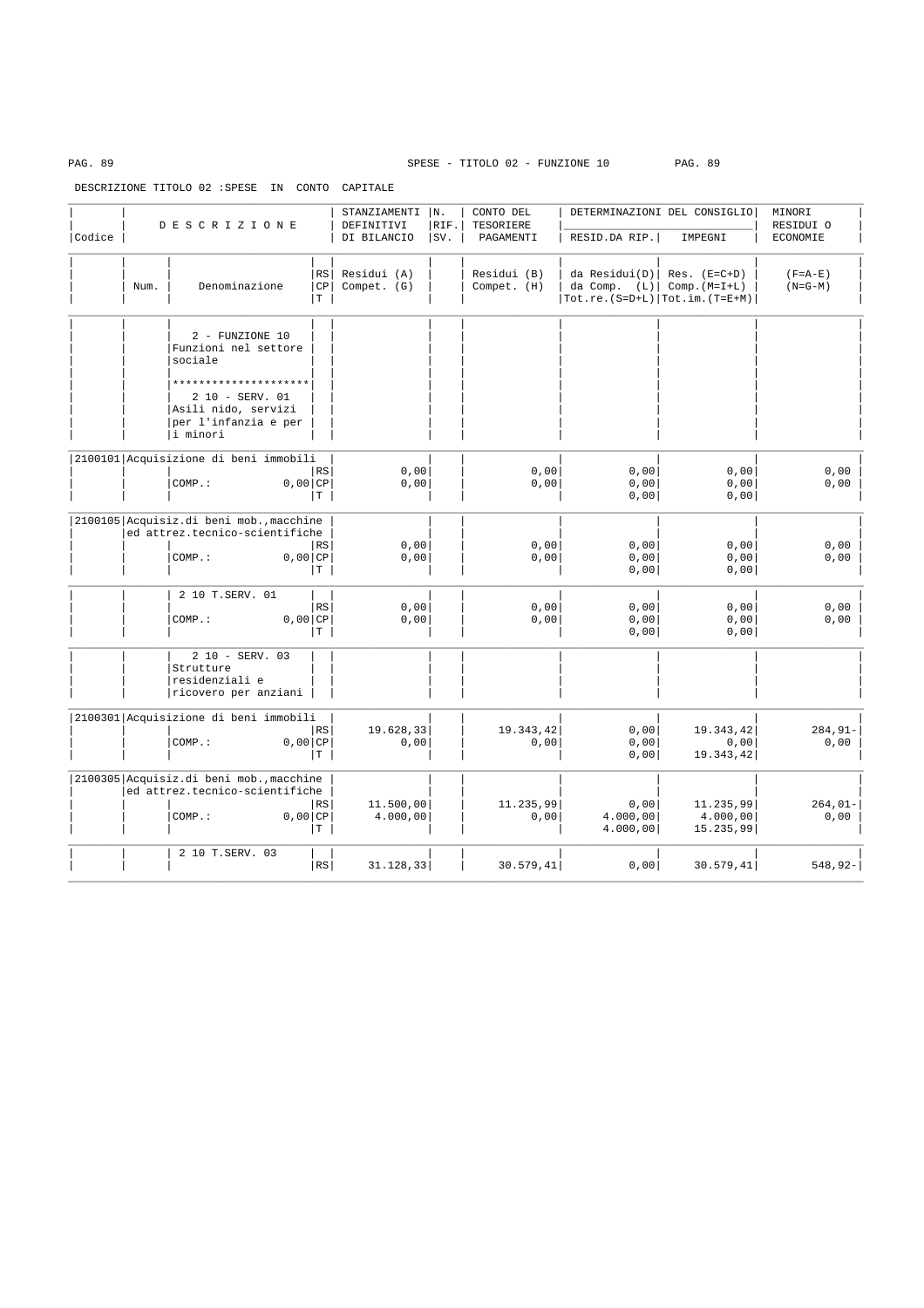# PAG. 90 SPESE - TITOLO 02 - FUNZIONE 10 PAG. 90

| Codice |      | DESCRIZIONE                                                                                 |                                             | STANZIAMENTI<br>DEFINITIVI<br>DI BILANCIO | N <br>RIF.<br>SV. | CONTO DEL<br>TESORIERE<br>PAGAMENTI | RESID.DA RIP.                       | DETERMINAZIONI DEL CONSIGLIO<br>IMPEGNI                          | MINORI<br>RESIDUI 0<br><b>ECONOMIE</b> |
|--------|------|---------------------------------------------------------------------------------------------|---------------------------------------------|-------------------------------------------|-------------------|-------------------------------------|-------------------------------------|------------------------------------------------------------------|----------------------------------------|
|        | Num. | Denominazione                                                                               | RS<br>CP<br>T                               | Residui (A)<br>$Compet.$ (G)              |                   | Residui (B)<br>Compet. (H)          | $Tot.re.(S=D+L)   Tot.in.(T=E+M)$   | da Residui(D)   Res. $(E=C+D)$<br>da Comp. $(L)$ Comp. $(M=I+L)$ | $(F = A - E)$<br>$(N = G - M)$         |
|        |      | COMP.:                                                                                      | $0,00$  CP<br>$\mathbf T$                   | 4.000,00                                  |                   | 0,00                                | 4.000.00<br>4.000,00                | 4.000,00<br>34.579,41                                            | 0,00                                   |
|        |      | 2 10 - SERV. 04<br>Assistenza,<br>beneficenza pubblica<br>e servizi diversi<br>alla persona |                                             |                                           |                   |                                     |                                     |                                                                  |                                        |
|        |      | 2100401 Acquisizione di beni immobili<br>COMP:                                              | l RS<br>760.000,00 CP<br>T                  | 8.322,50<br>760.000,00                    |                   | 8.228,90<br>0,00                    | 0,00<br>0,00<br>0,00                | 8.228,90<br>0,00<br>8.228,90                                     | $93,60-$<br>$760.000,00 -$             |
|        |      | 2100405 Acquisiz.di beni mob., macchine<br>ed attrez.tecnico-scientifiche<br>COMP.:         | RS<br>2.000,00 CP<br>$\mathbb T$            | 0,00<br>5.200,00                          |                   | 0,00<br>5.199,37                    | 0,00<br>0,00<br>0,00                | 0,00<br>5.199,37<br>5.199, 37                                    | 0,00<br>$0,63-$                        |
|        |      | 2100407 Trasferimenti di capitale<br>COMP.:                                                 | RS<br>15.000,00 CP<br>$\mathbb T$           | 22.145,09<br>15.000,00                    |                   | 13.134,62<br>0,00                   | 9.010, 47<br>6.674,57<br>15.685,04  | 22.145,09<br>6.674,57<br>28.819,66                               | 0,00<br>$8.325, 43-$                   |
|        |      | 2100409 Conferimenti di capitale<br>COMP.:                                                  | RS<br>$0,00$  CP<br>$\mathbb T$             | 0,00<br>0,00                              |                   | 0,00<br>0,00                        | 0,00<br>0,00<br>0,00                | 0,00<br>0,00<br>0,00                                             | 0,00<br>0,00                           |
|        |      | 2 10 T.SERV. 04<br>COMP:                                                                    | $_{\rm RS}$<br>777.000,00 CP<br>$\mathbf T$ | 30.467,59<br>780.200,00                   |                   | 21.363,52<br>5.199,37               | 9.010, 47<br>6.674, 57<br>15.685,04 | 30.373,99<br>11.873,94<br>42.247,93                              | $93,60-$<br>$768.326,06 -$             |
|        |      | 2 10 - SERV. 05<br>Servizio necroscopico<br>e cimiteriale                                   |                                             |                                           |                   |                                     |                                     |                                                                  |                                        |
|        |      | 2100501 Acquisizione di beni immobili<br>COMP.:                                             | l RS<br>$60.000,00$ CP                      | 320.994,06<br>108.160,00                  |                   | 264.635,55<br>1.956, 25             | 56.357,52<br>106.203,75             | 320.993,07<br>108.160,00                                         | $0,99-$<br>0,00                        |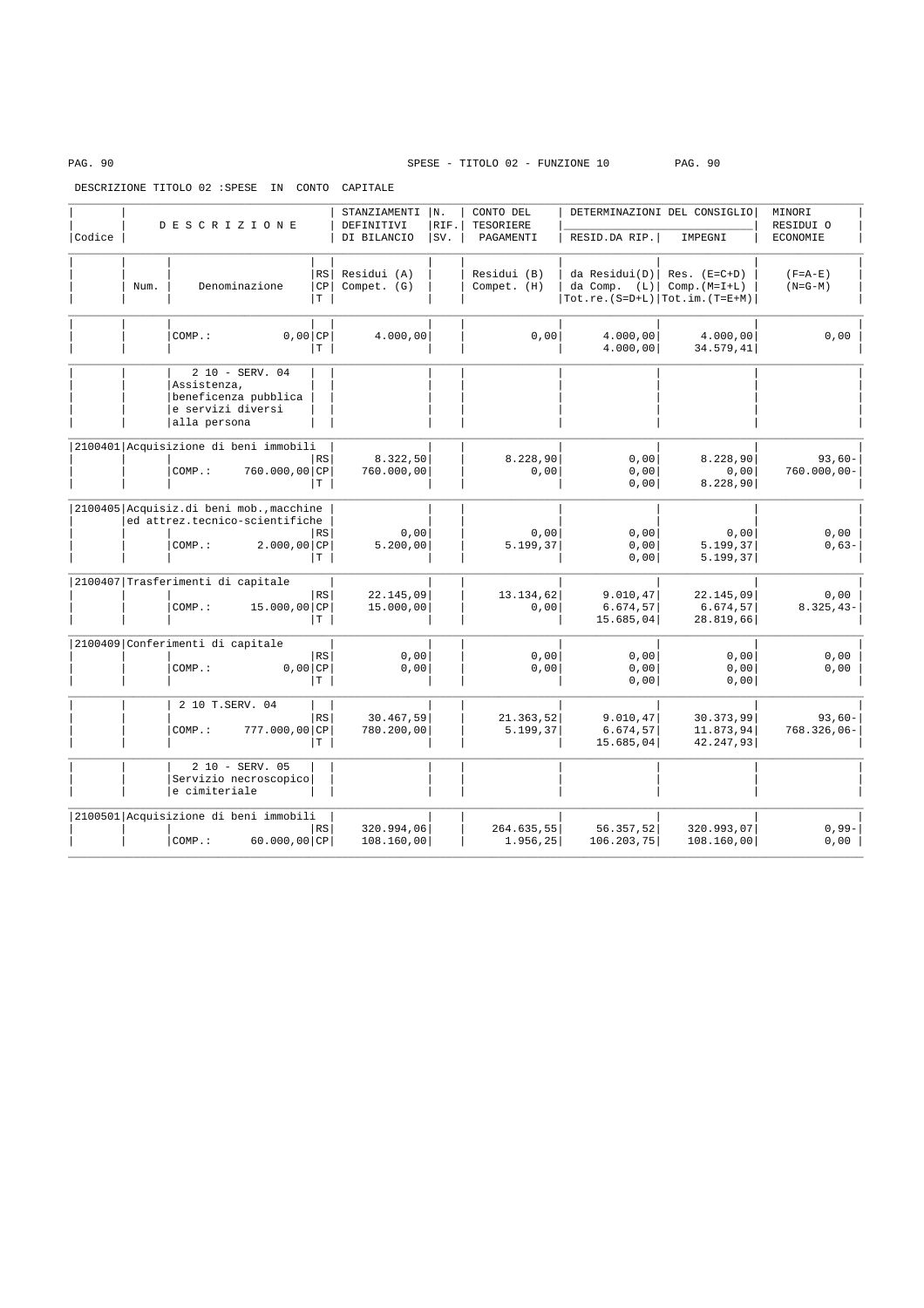# PAG. 91 SPESE - TITOLO 02 - FUNZIONE 10 PAG. 91

| Codice |      | DESCRIZIONE                             |                         | IN.<br>STANZIAMENTI<br>RIF.<br>DEFINITIVI<br>SV.<br>DI BILANCIO | CONTO DEL<br>TESORIERE<br>PAGAMENTI | RESID.DA RIP.                                       | DETERMINAZIONI DEL CONSIGLIO<br>IMPEGNI            | MINORI<br>RESIDUI 0<br>ECONOMIE |
|--------|------|-----------------------------------------|-------------------------|-----------------------------------------------------------------|-------------------------------------|-----------------------------------------------------|----------------------------------------------------|---------------------------------|
|        | Num. | Denominazione                           | RS<br>CP<br>$\mathbf T$ | Residui (A)<br>Compet. (G)                                      | Residui (B)<br>Compet. (H)          | da Residui(D)<br>$ Tot,re.(S=D+L)   Tot.in.(T=E+M)$ | $Res.$ $(E=C+D)$<br>da Comp. $(L)$ Comp. $(M=I+L)$ | $(F=A-E)$<br>$( N = G - M )$    |
|        |      |                                         | $\mathbb T$             |                                                                 |                                     | 162.561,27                                          | 429.153,07                                         |                                 |
|        |      | 2100504 Utilizzo di beni di terzi per   |                         |                                                                 |                                     |                                                     |                                                    |                                 |
|        |      | realizzazioni in economia               |                         |                                                                 |                                     |                                                     |                                                    |                                 |
|        |      | COMP:                                   | RS<br>$0,00$  CP        | 0,00<br>0,00                                                    | 0,00<br>0,00                        | 0,00<br>0,00                                        | 0,00<br>0,00                                       | 0,00<br>0,00                    |
|        |      |                                         | $\mathbb T$             |                                                                 |                                     | 0,00                                                | 0,00                                               |                                 |
|        |      | 2100505 Acquisiz.di beni mob., macchine |                         |                                                                 |                                     |                                                     |                                                    |                                 |
|        |      | ed attrez.tecnico-scientifiche          |                         |                                                                 |                                     |                                                     |                                                    |                                 |
|        |      | COMP:                                   | RS<br>$0,00$  CP        | 0,00                                                            | 0,00                                | 0,00<br>0,00                                        | 0,00<br>0,00                                       | 0,00<br>0,00                    |
|        |      |                                         | T                       | 0,00                                                            | 0,00                                | 0,00                                                | 0,00                                               |                                 |
|        |      | 2100507 Trasferimenti di capitale       |                         |                                                                 |                                     |                                                     |                                                    |                                 |
|        |      |                                         | RS                      | 0,00                                                            | 0,00                                | 0,00                                                | 0,00                                               | 0,00                            |
|        |      | COMP:                                   | $0,00$  CP              | 48.000,00                                                       | 48.000,00                           | 0,00                                                | 48.000,00                                          | 0,00                            |
|        |      |                                         | T                       |                                                                 |                                     | 0,00                                                | 48.000,00                                          |                                 |
|        |      | 2 10 T.SERV. 05                         |                         |                                                                 |                                     |                                                     |                                                    |                                 |
|        |      | 60.000,00 CP<br>COMP.:                  | <b>RS</b>               | 320.994,06<br>156.160,00                                        | 264.635,55<br>49.956,25             | 56.357,52                                           | 320.993,07<br>156.160,00                           | $0,99-$<br>0,00                 |
|        |      |                                         | $\mathbb T$             |                                                                 |                                     | 106.203,75<br>162.561,27                            | 477.153,07                                         |                                 |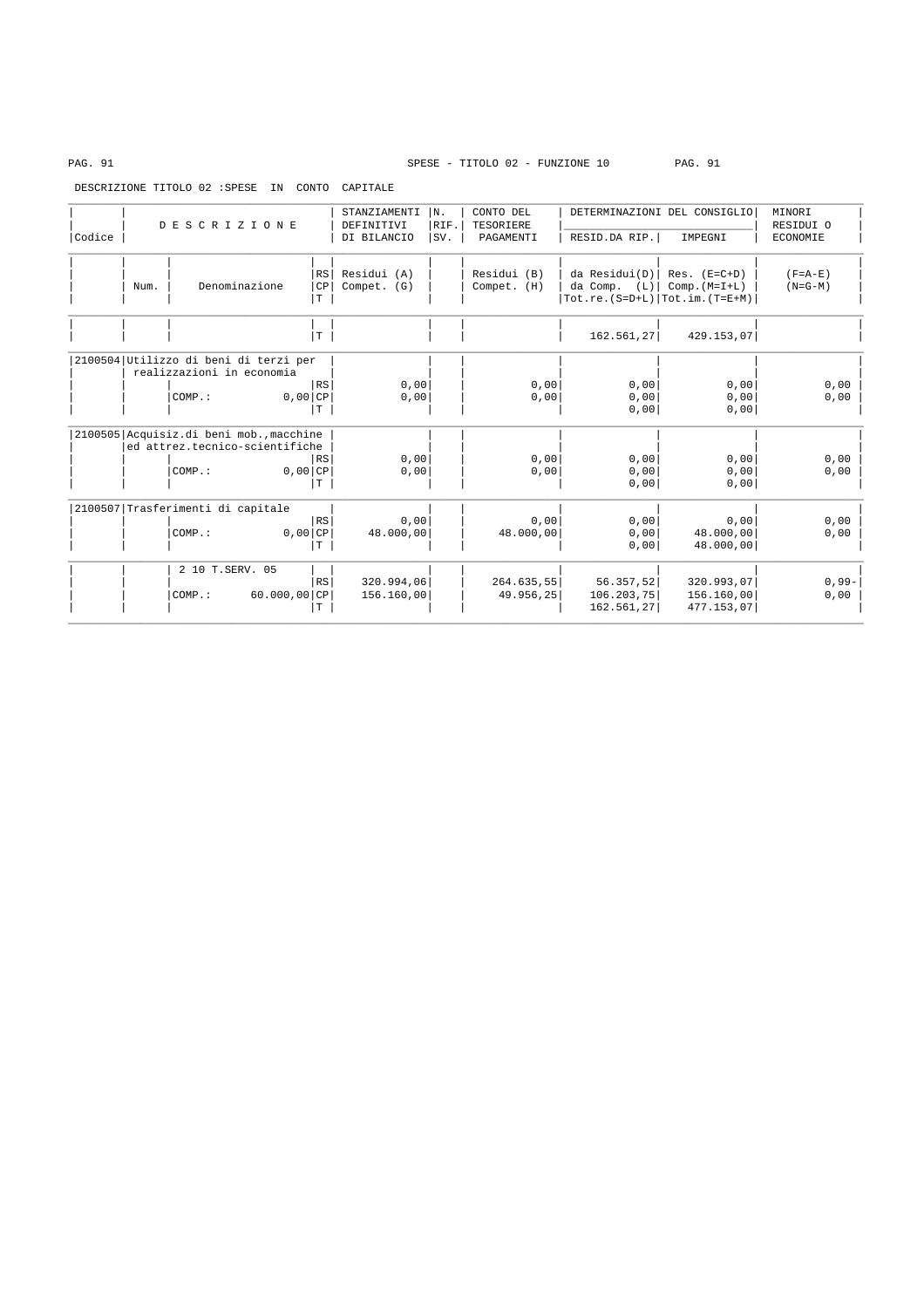### PAG. 92 SPESE TITOLO 02 - RIASSUNTO FUNZIONE 10 PAG. 92

| Codice |      | SERVIZI                                                                                |                   | STAMZIAMENTI<br>DEFINITIVI<br>DI BILANCIO | CONTO DEL<br>TESORIERE<br>PAGAMENTI | RESID.DA RIP.                                                                                            | DETERMINAZIONI DEL CONSIGLIO<br>IMPEGNI | MINORI<br>RESIDUI 0<br><b>ECONOMIE</b> |
|--------|------|----------------------------------------------------------------------------------------|-------------------|-------------------------------------------|-------------------------------------|----------------------------------------------------------------------------------------------------------|-----------------------------------------|----------------------------------------|
|        | Num. | Denominazione                                                                          | RS<br>CP<br>T     | Residui (A)<br>Compet. (G)                | Residui (B)<br>Compet. (H)          | da Residui(D)   Res. $(E=C+D)$<br>da Comp. $(L)$ Comp. $(M=I+L)$<br>$ Tot,re.(S=D+L)   Tot.in.(T=E+M)  $ |                                         | $(F = A - E)$<br>$( N = G - M )$       |
|        |      | SERV. 0001<br>Asili nido, servizi p<br>er l'infanzia e per i<br>$0,00$  CP<br>COMP:    | RS<br>T.          | 0,00<br>0,00                              | 0.00<br>0,00                        | 0.001<br>0,00<br>0,00                                                                                    | 0.00<br>0,00<br>0,00                    | 0.00<br>0,00                           |
|        |      | SERV. 0003<br>Strutture residenzial<br>i e ricovero per anzi<br>$0,00$  CP<br>COMP:    | <b>RS</b><br>T.   | 31.128.33<br>4.000,00                     | 30.579, 41<br>0,00                  | 0,00<br>4.000,00<br>4.000,00                                                                             | 30.579, 41<br>4.000,00<br>34.579, 41    | $548, 92 -$<br>0,00                    |
|        |      | SERV. 0004<br>Assistenza, beneficen<br>za pubblica e servizi<br>COMP:<br>777.000,00 CP | RS<br>T.          | 30.467,59<br>780.200,00                   | 21.363,52<br>5.199, 37              | 9.010, 47<br>6.674, 57<br>15.685,04                                                                      | 30.373,99<br>11.873,94<br>42.247,93     | $93,60-$<br>$768.326,06 -$             |
|        |      | SERV. 0005<br>Servizio necroscopico<br>e cimiteriale<br>$60.000,00$ CP<br>COMP:        | RS                | 320.994,06<br>156.160,00                  | 264.635,55<br>49.956,25             | 56.357,52<br>106.203,75                                                                                  | 320.993,07<br>156.160,00                | $0,99-$<br>0,00                        |
|        |      | 2 10 TOT. FUNZIONE                                                                     | $\mathbb T$<br>RS | 382.589,98                                | 316.578,48                          | 162.561,27<br>65.367,99                                                                                  | 477.153,07<br>381.946,47                | $643, 51 -$                            |
|        |      | 837.000,00 CP<br>COMP:                                                                 | T                 | 940.360,00                                | 55.155.62                           | 116.878,32<br>182.246,31                                                                                 | 172.033,94<br>553.980, 41               | $768.326,06 -$                         |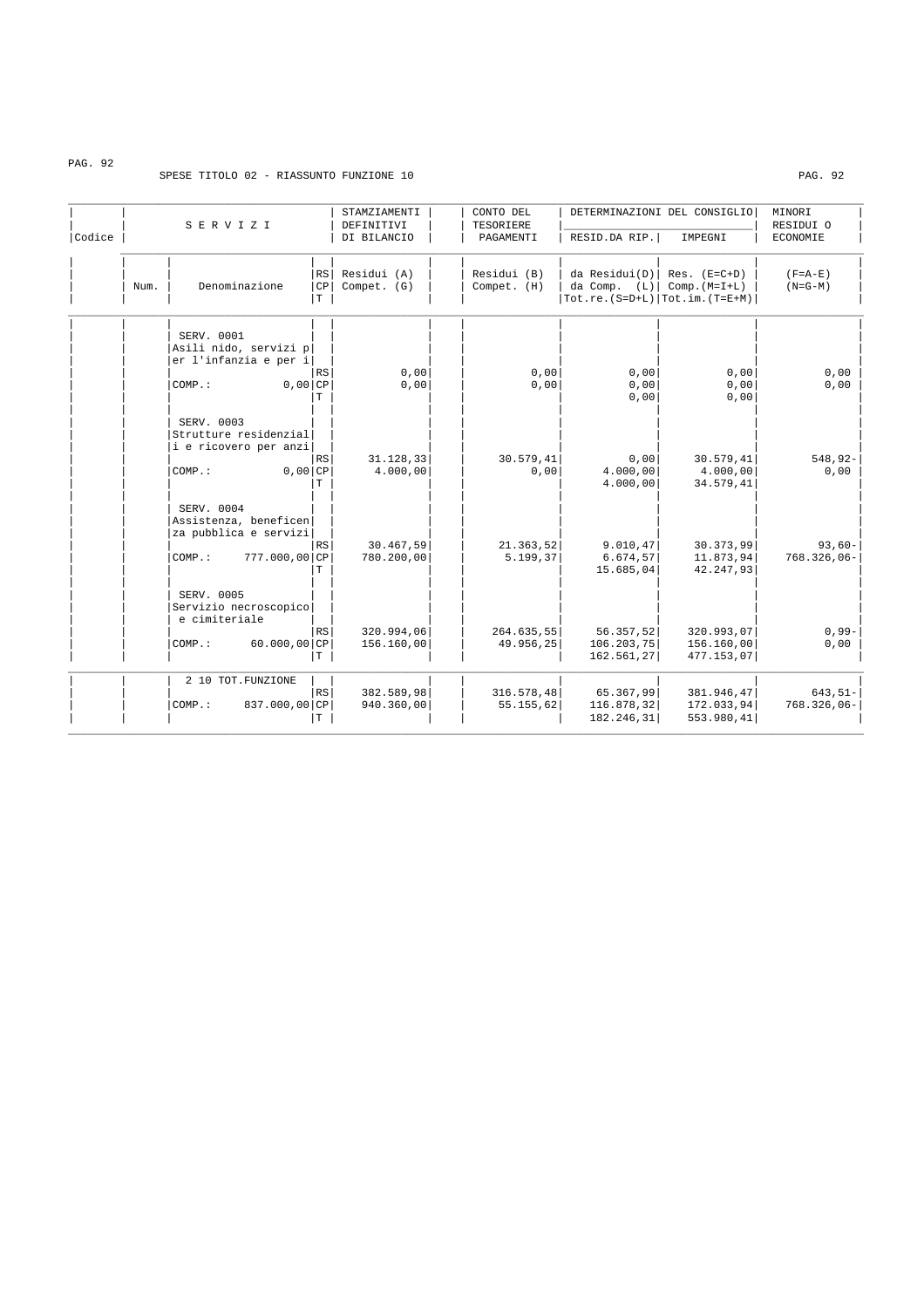# PAG. 93 SPESE - TITOLO 02 - FUNZIONE 11 PAG. 93

| Codice |      | DESCRIZIONE                                                                                                                                 |                         | STANZIAMENTI<br>DEFINITIVI<br>DI BILANCIO | $ N$ .<br>RIF.<br>SV. | CONTO DEL<br>TESORIERE<br>PAGAMENTI | RESID.DA RIP.                  | DETERMINAZIONI DEL CONSIGLIO<br>IMPEGNI                              | MINORI<br>RESIDUI 0<br><b>ECONOMIE</b> |
|--------|------|---------------------------------------------------------------------------------------------------------------------------------------------|-------------------------|-------------------------------------------|-----------------------|-------------------------------------|--------------------------------|----------------------------------------------------------------------|----------------------------------------|
|        | Num. | Denominazione                                                                                                                               | $_{\rm RS}$<br>CP<br>IТ | Residui (A)<br>Compet. (G)                |                       | Residui (B)<br>Compet. (H)          | da Comp. $(L)$ Comp. $(M=I+L)$ | da Residui(D)   Res. $(E=C+D)$<br>$ Tot.re.(S=D+L)   Tot.in.(T=E+M)$ | $(F = A - E)$<br>$(N = G - M)$         |
|        |      | 2 - FUNZIONE 11<br>Funzioni nel campo de<br>llo sviluppo economic<br>*********************<br>2 11 - SERV. 01<br>Affissioni e<br>pubblicit£ |                         |                                           |                       |                                     |                                |                                                                      |                                        |
|        |      | 2110101 Acquisizione di beni immobili<br>$0,00$  CP<br>COMP:                                                                                | RS<br>IΤ.               | 0,00<br>0,00                              |                       | 0,00<br>0,00                        | 0,00<br>0,00<br>0,00           | 0,00<br>0,00<br>0,00                                                 | 0,00<br>0,00                           |
|        |      | 2110104 Utilizzo di beni di terzi per<br>realizzazioni in economia<br>0,00 CP<br>COMP.:                                                     | RS<br>$\mathbf T$       | 0,00<br>0,00                              |                       | 0,00<br>0,00                        | 0,00<br>0,00<br>0,00           | 0,00<br>0,00<br>0,00                                                 | 0,00<br>0,00                           |
|        |      | 2 11 T.SERV. 01<br>$0,00$  CP<br>COMP.:                                                                                                     | RS<br>$\mathbb T$       | 0,00<br>0,00                              |                       | 0,00<br>0,00                        | 0,00<br>0,00<br>0,00           | 0,00<br>0,00<br>0,00                                                 | 0,00<br>0,00                           |
|        |      | 2 11 - SERV. 02<br>Fiere, mercati e<br>servizi connessi                                                                                     |                         |                                           |                       |                                     |                                |                                                                      |                                        |
|        |      | 2110201 Acquisizione di beni immobili<br>$0,00$  CP<br>COMP:                                                                                | RS<br>T                 | 0,00<br>0,00                              |                       | 0,00<br>0,00                        | 0,00<br>0,00<br>0,00           | 0,00<br>0,00<br>0,00                                                 | 0,00<br>0,00                           |
|        |      | 2110207 Trasferimenti di capitale<br>$0,00$  CP<br>COMP:                                                                                    | RS<br>T                 | 0,00<br>0,00                              |                       | 0,00<br>0,00                        | 0,00<br>0,00<br>0,00           | 0,00<br>0,00<br>0,00                                                 | 0,00<br>0,00                           |
|        |      | 2 11 T.SERV. 02<br>$0,00$  CP<br>COMP.:                                                                                                     | RS                      | 0,00<br>0,00                              |                       | 0,00<br>0,00                        | 0,00<br>0,00                   | 0,00<br>0,00                                                         | 0,00<br>0,00                           |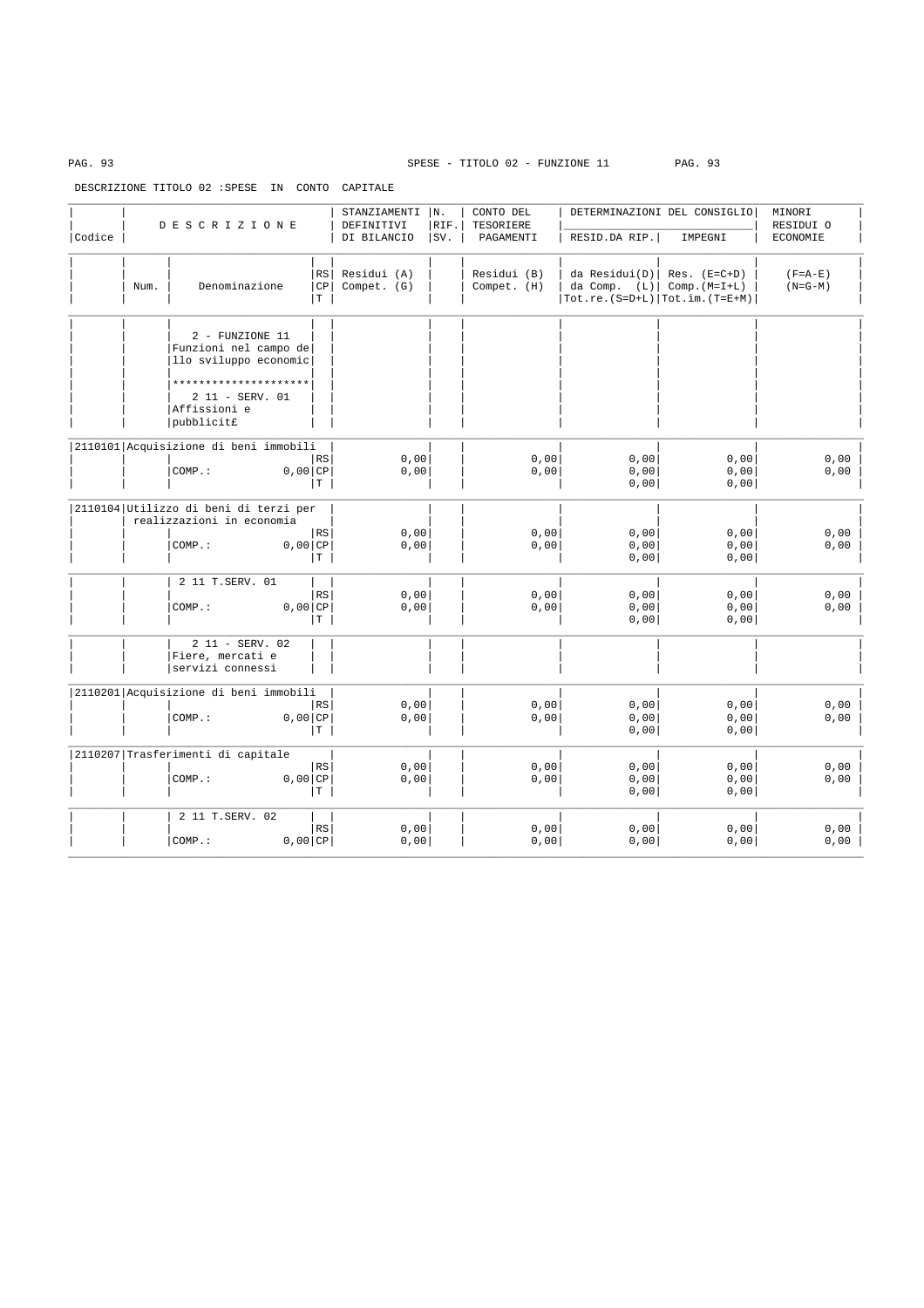## PAG. 94 SPESE - TITOLO 02 - FUNZIONE 11 PAG. 94

| Codice |      | DESCRIZIONE                                          |                                | STANZIAMENTI<br>DEFINITIVI<br>DI BILANCIO | $ N$ .<br>RIF.<br>lsv. | CONTO DEL<br>TESORIERE<br>PAGAMENTI | RESID.DA RIP.                   | DETERMINAZIONI DEL CONSIGLIO<br>IMPEGNI                                                                | MINORI<br>RESIDUI 0<br><b>ECONOMIE</b> |
|--------|------|------------------------------------------------------|--------------------------------|-------------------------------------------|------------------------|-------------------------------------|---------------------------------|--------------------------------------------------------------------------------------------------------|----------------------------------------|
|        | Num. | Denominazione                                        | <b>RS</b><br>CP<br>$\mathbf T$ | Residui (A)<br>Compet. (G)                |                        | Residui (B)<br>Compet. (H)          |                                 | da Residui(D)   Res. $(E=C+D)$<br>da Comp. $(L)$ Comp. $(M=I+L)$<br>$ Tot.re.(S=D+L)   Tot.in.(T=E+M)$ | $(F=A-E)$<br>$( N = G - M )$           |
|        |      |                                                      | $\mathbb T$                    |                                           |                        |                                     | 0,00                            | 0,00                                                                                                   |                                        |
|        |      | 2 11 - SERV. 04<br>Servizi relativi<br>all'industria |                                |                                           |                        |                                     |                                 |                                                                                                        |                                        |
|        |      | 2110401 Acquisizione di beni immobili                |                                |                                           |                        |                                     |                                 |                                                                                                        |                                        |
|        |      | $0,00$  CP<br>COMP:                                  | RS.<br>$\mathbf T$             | 0,00<br>0,00                              |                        | 0,00<br>0,00                        | 0,00<br>0,00<br>0,00            | 0,00<br>0,00<br>0,00                                                                                   | 0,00<br>0,00                           |
|        |      | 2110406 Incarichi professionali estern               |                                |                                           |                        |                                     |                                 |                                                                                                        |                                        |
|        |      | $0,00$  CP<br>COMP.:                                 | <b>RS</b><br>T                 | 22.391,43<br>0,00                         |                        | 0,00<br>0,00                        | 22.391,43<br>0,00<br>22.391,43  | 22.391,43<br>0,00<br>22.391,43                                                                         | 0,00<br>0,00                           |
|        |      | 2110408 Partecipazioni azionarie                     |                                |                                           |                        |                                     |                                 |                                                                                                        |                                        |
|        |      | $0,00$  CP<br>COMP:                                  | RS<br>$\mathbb T$              | 0,00<br>0,00                              |                        | 0,00<br>0,00                        | 0,00<br>0,00<br>0,00            | 0,00<br>0,00<br>0,00                                                                                   | 0,00<br>0,00                           |
|        |      | 2 11 T.SERV. 04<br>$0,00$  CP<br>COMP:               | <b>RS</b><br>T                 | 22.391, 43<br>0,00                        |                        | 0,00<br>0,00                        | 22.391,43<br>0,00<br>22.391, 43 | 22.391,43<br>0,00<br>22.391,43                                                                         | 0,00<br>0,00                           |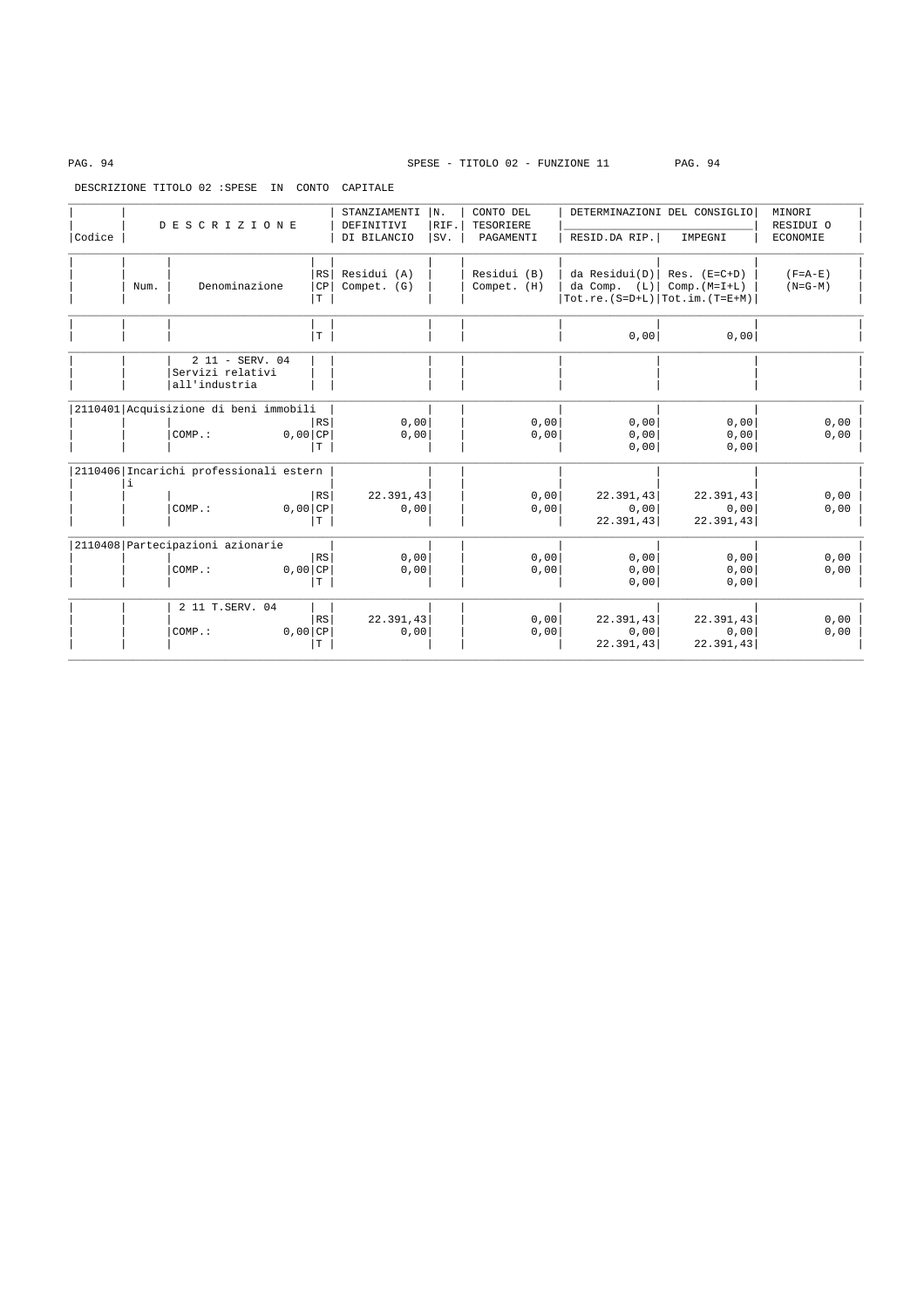### PAG. 95 SPESE TITOLO 02 - RIASSUNTO FUNZIONE 11 PAG. 95

### \_\_\_\_\_\_\_\_\_\_\_\_\_\_\_\_\_\_\_\_\_\_\_\_\_\_\_\_\_\_\_\_\_\_\_\_\_\_\_\_\_\_\_\_\_\_\_\_\_\_\_\_\_\_\_\_\_\_\_\_\_\_\_\_\_\_\_\_\_\_\_\_\_\_\_\_\_\_\_\_\_\_\_\_\_\_\_\_\_\_\_\_\_\_\_\_\_\_\_\_\_\_\_\_\_\_\_\_\_\_\_\_\_\_\_\_\_\_\_\_\_\_ | | | STAMZIAMENTI | | CONTO DEL | DETERMINAZIONI DEL CONSIGLIO| MINORI | | | S E R V I Z I | DEFINITIVI | | TESORIERE |\_\_\_\_\_\_\_\_\_\_\_\_\_\_\_\_\_\_\_\_\_\_\_\_\_\_\_\_\_| RESIDUI O | |Codice | | DI BILANCIO | | PAGAMENTI | RESID.DA RIP.| IMPEGNI | ECONOMIE | \_\_\_\_\_\_\_\_\_\_\_\_\_\_\_\_\_\_\_\_\_\_\_\_\_\_\_\_\_\_\_\_\_\_\_\_\_\_\_\_\_\_\_\_\_\_\_\_\_\_\_\_\_\_\_\_\_\_\_\_\_\_\_\_\_\_\_\_\_\_\_\_\_\_\_\_\_\_\_\_\_\_\_\_\_\_\_\_\_\_\_\_\_\_\_\_\_\_\_\_\_\_\_\_\_\_\_\_\_\_\_\_\_\_ | | | | | | | | | | | | | | |RS| Residui (A) | | Residui (B) | da Residui(D)| Res. (E=C+D) | (F=A-E) | | | Num. | Denominazione |CP| Compet. (G) | | Compet. (H) | da Comp. (L)| Comp.(M=I+L) | (N=G-M) | | | | |T | | | |Tot.re.(S=D+L)|Tot.im.(T=E+M)| | \_\_\_\_\_\_\_\_\_\_\_\_\_\_\_\_\_\_\_\_\_\_\_\_\_\_\_\_\_\_\_\_\_\_\_\_\_\_\_\_\_\_\_\_\_\_\_\_\_\_\_\_\_\_\_\_\_\_\_\_\_\_\_\_\_\_\_\_\_\_\_\_\_\_\_\_\_\_\_\_\_\_\_\_\_\_\_\_\_\_\_\_\_\_\_\_\_\_\_\_\_\_\_\_\_\_\_\_\_\_\_\_\_\_\_\_\_\_\_\_\_\_ | | | | | | | | | | | | | | SERV. 0001 | | | | | | | | |<br>|Affissioni e pubblici|<br>|t£ | | |t£ | | | | | | | | | | | |RS| 0,00| | 0,00| 0,00| 0,00| 0,00 | | | |COMP.: 0,00|CP| 0,00| | 0,00| 0,00| 0,00| 0,00 | | | | |T | | | | 0,00| 0,00| | | | | | | | | | | | | | | | SERV. 0002 | | | | | | | |  $|$  Fiere, mercati e serv $|$  | | |izi connessi | | | | | | | | | | | |RS| 0,00| | 0,00| 0,00| 0,00| 0,00 | | | |COMP.: 0,00|CP| 0,00| | 0,00| 0,00| 0,00| 0,00 | | | | |T | | | | 0,00| 0,00| | | | | | | | | | | | | | | | SERV. 0004 | | | | | | | | | | |Servizi relativi all'| | | | | | | | | | |industria | | | | | | | |  $|\hspace{.1cm}|\hspace{.1cm}|\hspace{.1cm}|\hspace{.1cm}|\hspace{.1cm}|\hspace{.1cm}|\hspace{.1cm}|\hspace{.1cm}|\hspace{.1cm}|\hspace{.1cm}|\hspace{.1cm}|\hspace{.1cm}|\hspace{.1cm}|\hspace{.1cm}|\hspace{.1cm}|\hspace{.1cm}|\hspace{.1cm}|\hspace{.1cm}|\hspace{.1cm}|\hspace{.1cm}|\hspace{.1cm}|\hspace{.1cm}|\hspace{.1cm}|\hspace{.1cm}|\hspace{.1cm}|\hspace{.1cm}|\hspace{.1cm}|\hspace{$  $|\hspace{.6cm} 0,00|\hspace{.08cm} 0,00\,|\hspace{.6cm} 0,00\,|\hspace{.6cm} 0,00\,|\hspace{.6cm} 0,00\,|\hspace{.6cm} 0,00\,|\hspace{.6cm} 0,00\,|\hspace{.6cm} 0,00\,|\hspace{.6cm} 0,00\,|\hspace{.6cm} 0,00\,|\hspace{.6cm} 0,00\,|\hspace{.6cm} 0,00\,|\hspace{.6cm} 0,00\,|\hspace{.6cm} 0,00\,|\hspace{.6cm} 0,$  | | | |T | | | | 22.391,43| 22.391,43| | \_\_\_\_\_\_\_\_\_\_\_\_\_\_\_\_\_\_\_\_\_\_\_\_\_\_\_\_\_\_\_\_\_\_\_\_\_\_\_\_\_\_\_\_\_\_\_\_\_\_\_\_\_\_\_\_\_\_\_\_\_\_\_\_\_\_\_\_\_\_\_\_\_\_\_\_\_\_\_\_\_\_\_\_\_\_\_\_\_\_\_\_\_\_\_\_\_\_\_\_\_\_\_\_\_\_\_\_\_\_\_\_\_\_\_\_\_\_\_\_\_\_ | | | 2 11 TOT.FUNZIONE | | | | | | | |  $|\hspace{.1cm}|\hspace{.1cm}|\hspace{.1cm}|\hspace{.1cm}|\hspace{.1cm}|\hspace{.1cm}|\hspace{.1cm}|\hspace{.1cm}|\hspace{.1cm}|\hspace{.1cm}|\hspace{.1cm}|\hspace{.1cm}|\hspace{.1cm}|\hspace{.1cm}|\hspace{.1cm}|\hspace{.1cm}|\hspace{.1cm}|\hspace{.1cm}|\hspace{.1cm}|\hspace{.1cm}|\hspace{.1cm}|\hspace{.1cm}|\hspace{.1cm}|\hspace{.1cm}|\hspace{.1cm}|\hspace{.1cm}|\hspace{.1cm}|\hspace{$  | | |COMP.: 0,00|CP| 0,00| | 0,00| 0,00| 0,00| 0,00 | | | | |T | | | | 22.391,43| 22.391,43| |

\_\_\_\_\_\_\_\_\_\_\_\_\_\_\_\_\_\_\_\_\_\_\_\_\_\_\_\_\_\_\_\_\_\_\_\_\_\_\_\_\_\_\_\_\_\_\_\_\_\_\_\_\_\_\_\_\_\_\_\_\_\_\_\_\_\_\_\_\_\_\_\_\_\_\_\_\_\_\_\_\_\_\_\_\_\_\_\_\_\_\_\_\_\_\_\_\_\_\_\_\_\_\_\_\_\_\_\_\_\_\_\_\_\_\_\_\_\_\_\_\_\_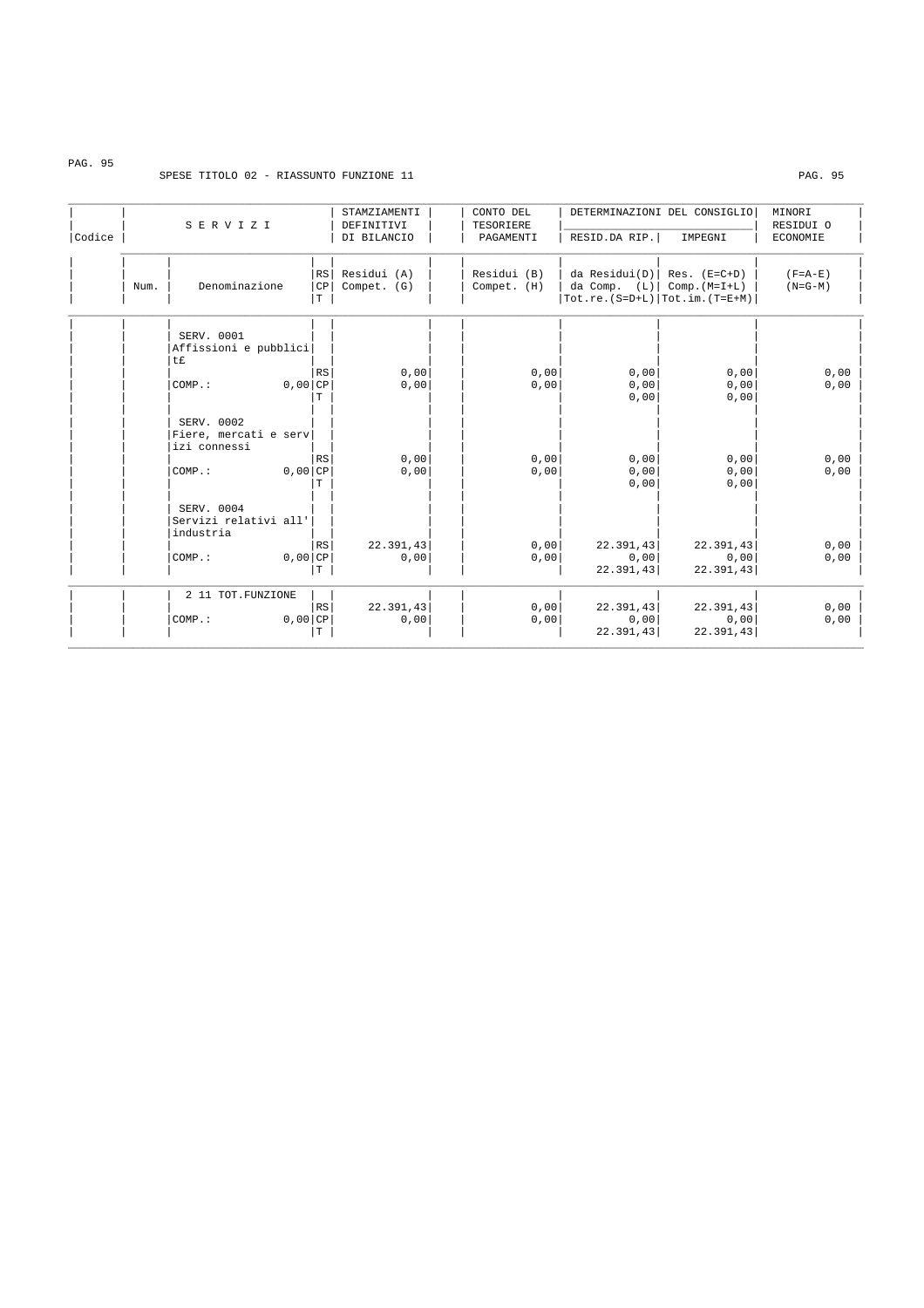# PAG. 96 SPESE - TITOLO 02 - FUNZIONE 12 PAG. 96

| Codice |      | DESCRIZIONE                                                                                                                    |                   | STANZIAMENTI<br>IN.<br>RIF.<br>DEFINITIVI<br>SV.<br>DI BILANCIO | CONTO DEL<br>TESORIERE<br>PAGAMENTI | RESID.DA RIP.                                                                                          | DETERMINAZIONI DEL CONSIGLIO<br>IMPEGNI | MINORI<br>RESIDUI O<br><b>ECONOMIE</b> |
|--------|------|--------------------------------------------------------------------------------------------------------------------------------|-------------------|-----------------------------------------------------------------|-------------------------------------|--------------------------------------------------------------------------------------------------------|-----------------------------------------|----------------------------------------|
|        | Num. | Denominazione                                                                                                                  | RS<br>CP<br>IТ    | Residui (A)<br>Compet. (G)                                      | Residui (B)<br>Compet. (H)          | da Residui(D)   Res. $(E=C+D)$<br>da Comp. $(L)$ Comp. $(M=I+L)$<br>$ Tot.re.(S=D+L)   Tot.in.(T=E+M)$ |                                         | $(F = A - E)$<br>$(N = G - M)$         |
|        |      | 2 - FUNZIONE 12<br>Funzioni relative a s<br>ervizi produttivi<br>*********************<br>2 12 - SERV. 01<br>Distribuzione gas |                   |                                                                 |                                     |                                                                                                        |                                         |                                        |
|        |      | 2120101 Acquisizione di beni immobili<br>$0,00$  CP<br>COMP:                                                                   | RS<br>IΤ.         | 0,00<br>0,00                                                    | 0,00<br>0,00                        | 0,00<br>0,00<br>0,00                                                                                   | 0,00<br>0,00<br>0,00                    | 0,00<br>0,00                           |
|        |      | 2 12 T.SERV. 01<br>$0,00$  CP<br>COMP:                                                                                         | RS<br>T           | 0,00<br>0,00                                                    | 0,00<br>0,00                        | 0,00<br>0,00<br>0,00                                                                                   | 0,00<br>0,00<br>0,00                    | 0,00<br>0,00                           |
|        |      | 2 12 - SERV. 05<br>Farmacie                                                                                                    |                   |                                                                 |                                     |                                                                                                        |                                         |                                        |
|        |      | 2120505 Acquisiz.di beni mob., macchine<br>ed attrez.tecnico-scientifiche<br>0,00 CP<br>COMP:                                  | RS<br>T           | 0,00<br>0,00                                                    | 0,00<br>0,00                        | 0,00<br>0,00<br>0,00                                                                                   | 0,00<br>0,00<br>0,00                    | 0,00<br>0,00                           |
|        |      | 2120509 Conferimenti di capitale<br>$0,00$  CP<br>COMP.:                                                                       | RS<br>T           | 0,00<br>0,00                                                    | 0,00<br>0,00                        | 0,00<br>0,00<br>0,00                                                                                   | 0,00<br>0,00<br>0,00                    | 0,00<br>0,00                           |
|        |      | 2120510 CONCESSIONE DI CREDITI ANTICIP<br>ALTRI ENTI SETT. PUBBLICO<br>$0,00$  CP<br>COMP.:                                    | RS<br>T           | 0,00<br>0,00                                                    | 0,00<br>0,00                        | 0,00<br>0,00<br>0,00                                                                                   | 0,00<br>0,00<br>0,00                    | 0,00<br>0,00                           |
|        |      | 2 12 T.SERV. 05<br>$0,00$  CP<br>COMP.:                                                                                        | RS<br>$\mathbb T$ | 0,00<br>0,00                                                    | 0,00<br>0,00                        | 0,00<br>0,00<br>0,00                                                                                   | 0,00<br>0,00<br>0,00                    | 0,00<br>0,00                           |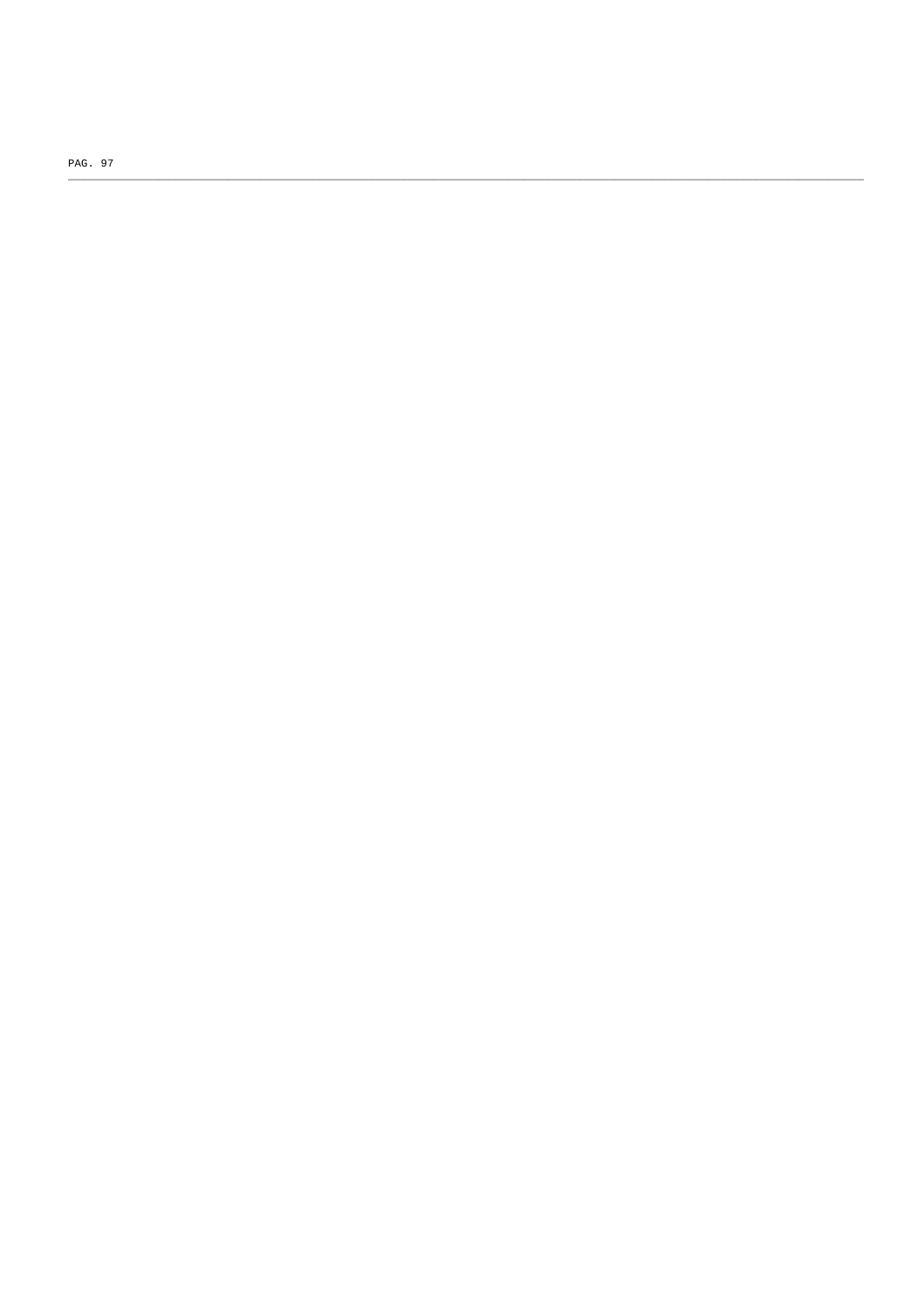### PAG. 98 SPESE TITOLO 02 - RIASSUNTO FUNZIONE 12 PAG. 98

| Codice |      | SERVIZI                                                |                          | STAMZIAMENTI<br>DEFINITIVI<br>DI BILANCIO | CONTO DEL<br>TESORIERE<br>PAGAMENTI | RESID.DA RIP.                                                                           | DETERMINAZIONI DEL CONSIGLIO<br>IMPEGNI | MINORI<br>RESIDUI 0<br>ECONOMIE  |
|--------|------|--------------------------------------------------------|--------------------------|-------------------------------------------|-------------------------------------|-----------------------------------------------------------------------------------------|-----------------------------------------|----------------------------------|
|        | Num. | Denominazione                                          | RS<br>CP<br>$\mathbf T$  | Residui (A)<br>$Compet.$ (G)              | Residui (B)<br>Compet. (H)          | da Residui $(D)$<br>da Comp. $(L)$ Comp. $(M=I+L)$<br>$Tot.re.(S=D+L)   Tot.in.(T=E+M)$ | $Res.$ $(E=C+D)$                        | $(F = A - E)$<br>$( N = G - M )$ |
|        |      | SERV. 0001<br>Distribuzione gas<br>$0,00$  CP<br>COMP: | RS<br>T                  | 0,00<br>0,00                              | 0,00<br>0,00                        | 0,00<br>0,00<br>0,00                                                                    | 0,00<br>0,00<br>0,00                    | 0,00<br>0,00                     |
|        |      | SERV. 0005<br>Farmacie<br>0,00 CP<br>COMP:             | <b>RS</b><br>$\mathbb T$ | 0,00<br>0,00                              | 0,00<br>0,00                        | 0,00<br>0,00<br>0,00                                                                    | 0,00<br>0,00<br>0,00                    | 0,00<br>0,00                     |
|        |      | 2 12 TOT. FUNZIONE<br>0,00 CP<br>COMP:                 | RS<br>T                  | 0,00<br>0,00                              | 0,00<br>0,00                        | 0,00<br>0,00<br>0,00                                                                    | 0,00<br>0,00<br>0,00                    | 0,00<br>0,00                     |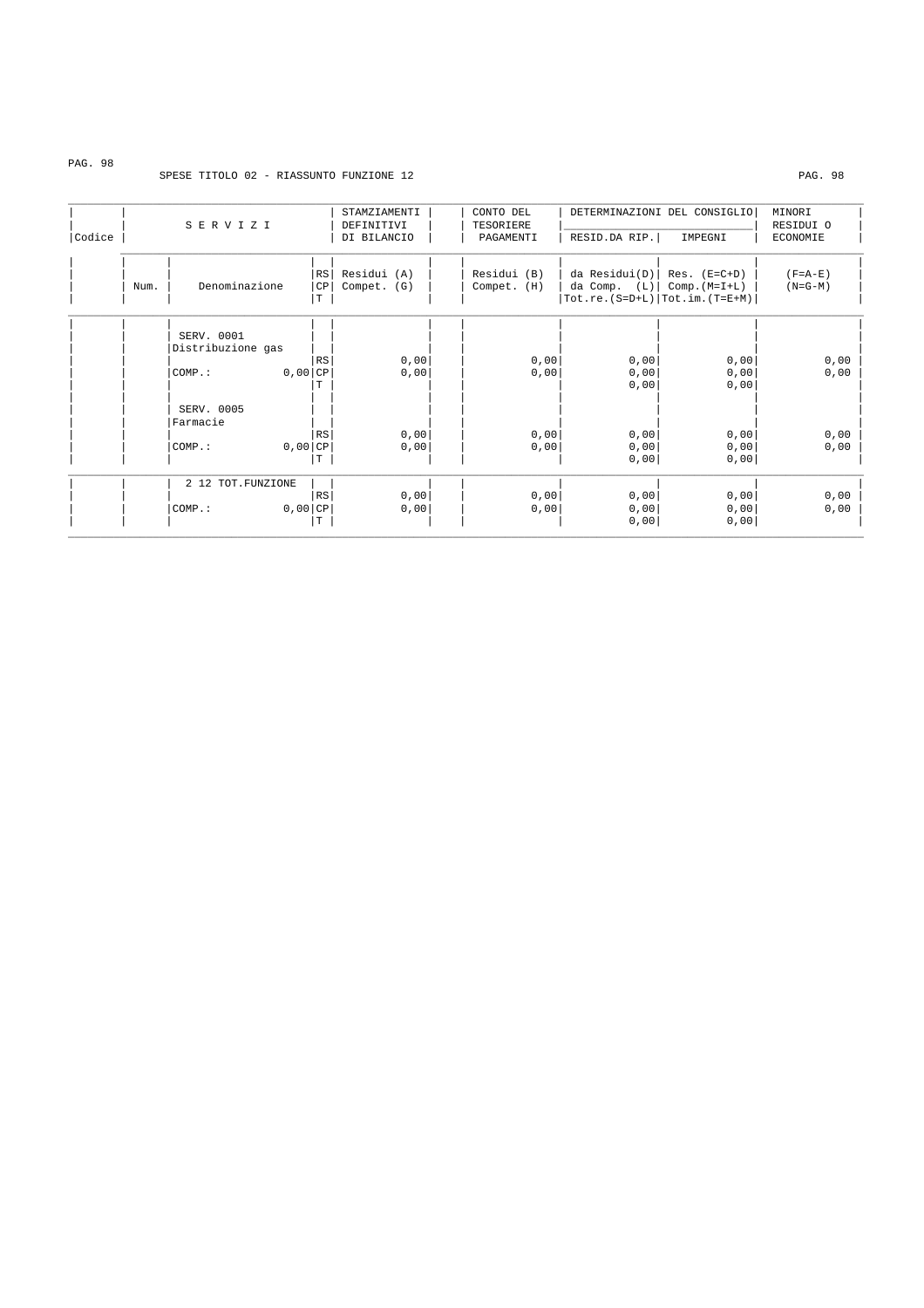### SPESE - RIASSUNTO TITOLO 02 PAG. 99

| Codice |                 | <b>FUNZIONI</b>                                                              | STAMZIAMENTI<br>DEFINITIVI<br>DI BILANCIO | CONTO DEL<br>TESORIERE<br>PAGAMENTI | DETERMINAZIONI DEL CONSIGLIO<br>RESID.DA RIP.<br>IMPEGNI                                                | MINORI<br>RESIDUI O<br><b>ECONOMIE</b> |
|--------|-----------------|------------------------------------------------------------------------------|-------------------------------------------|-------------------------------------|---------------------------------------------------------------------------------------------------------|----------------------------------------|
|        | Num.            | Denominazione<br>CP<br>T.                                                    | <b>RS</b><br>Residui (A)<br>$Compet.$ (G) | Residui (B)<br>Compet. (H)          | da Residui(D)   Res. $(E=C+D)$<br>da Comp. $(L)$ Comp. $(M=I+L)$<br>$Tot.re.(S=D+L)   Tot.in.(T=E+M)  $ | $(F = A - E)$<br>$( N = G - M )$       |
|        | $\mathbf{1}$    | Funzioni generali di<br>amministrazione, di q<br>686.500,00 CP<br>COMP:<br>T | RS<br>245.388,10<br>941.228,54            | 15.317,82<br>30.951, 45             | 229.900,45<br>245.218,27<br>269.179.25<br>300.130, 70<br>499.079,70<br>545.348,97                       | $169,83-$<br>641.097,84-               |
|        | $\overline{3}$  | Funzioni di polizia l<br>ocale<br>$20.000,00$ CP<br>COMP:<br>T               | RS<br>18.361,05<br>15.288,43              | 17.286,05<br>0,00                   | 1.075,00<br>18.361,05<br>15.288, 43<br>15.288, 43<br>16.363, 43<br>33.649, 48                           | 0,00<br>0,00                           |
|        | $\overline{4}$  | Funzioni di istruzion<br>e pubblica<br>25.000,00 CP<br>COMP:<br>$\mathbf T$  | RS<br>4.300.802,93<br>467.152,91          | 617.417,57<br>13.179.34             | 4.300.553,33<br>3.683.135,76<br>410.768,71<br>423.948,05<br>4.093.904,47<br>4.724.501,38                | $249,60-$<br>$43.204,86 -$             |
|        | 5               | Funzioni relative all<br>a cultura ed ai beni<br>74.000,00 CP<br>COMP:<br>T. | 4.000.00<br>R <sub>S</sub><br>66.454,55   | 3.973,30<br>1.829,30                | 0.00<br>3.973, 30<br>44.416,50<br>46.245,80<br>44.416,50<br>50.219, 10                                  | $26,70-$<br>$20.208,75 -$              |
|        | 6               | Funzioni nel settore<br>sportivo e ricreativo<br>COMP.:<br>13.000,00 CP<br>T | RS<br>199.169,56<br>18.000,00             | 172.982,55<br>3.944,60              | 23.835,39<br>196.817,94<br>5.329, 22<br>9.273,82<br>29.164,61<br>206.091,76                             | $2.351,62-$<br>$8.726, 18 -$           |
|        | $7\overline{ }$ | Funzioni nel campo tu<br>ristico<br>RS<br>COMP.:<br>$0,00$  CP<br>T          | 0,00<br>0,00                              | 0,00<br>0,00                        | 0,00<br>0,00<br>0,00<br>0,00<br>0,00<br>0,00                                                            | 0,00<br>0,00                           |

| 8  | Funzioni nel campo de<br>lla viabilit£ e dei t |              |            |             |              |               |
|----|------------------------------------------------|--------------|------------|-------------|--------------|---------------|
|    | RS                                             | 553.048,02   | 380.527,04 | 171.523,72  | 552.050,76   | $997, 26 -$   |
|    | 1.661.106,00 CP<br>COMP.:                      | 1.686.799.71 | 32.769, 23 | 333.541.64  | 366.310,87   | 1.320.488,84- |
|    |                                                |              |            | 505.065, 36 | 918.361,63   |               |
|    |                                                |              |            |             |              |               |
| 9  | Funzioni riguardante<br>la gestione del terri  |              |            |             |              |               |
|    | RS                                             | 1.007.759.93 | 127.062,94 | 878.371,85  | 1.005.434,79 | $2.325, 14-$  |
|    | $243.000,00$ CP<br>COMP.:                      | 209.650,00   | 46.896,59  | 18.108,04   | 65.004,63    | 144.645,37-   |
|    |                                                |              |            | 896.479,89  | 1.070.439.42 |               |
|    |                                                |              |            |             |              |               |
| 10 | Funzioni nel settore<br>sociale                |              |            |             |              |               |
|    | <b>RS</b>                                      | 382.589,98   | 316.578,48 | 65.367,99   | 381.946,47   | $643, 51 -$   |
|    |                                                |              |            |             |              |               |
|    | 837.000,00 CP <br>COMP:                        | 940.360,00   | 55.155.62  | 116.878, 32 | 172.033,94   | 768.326,06-   |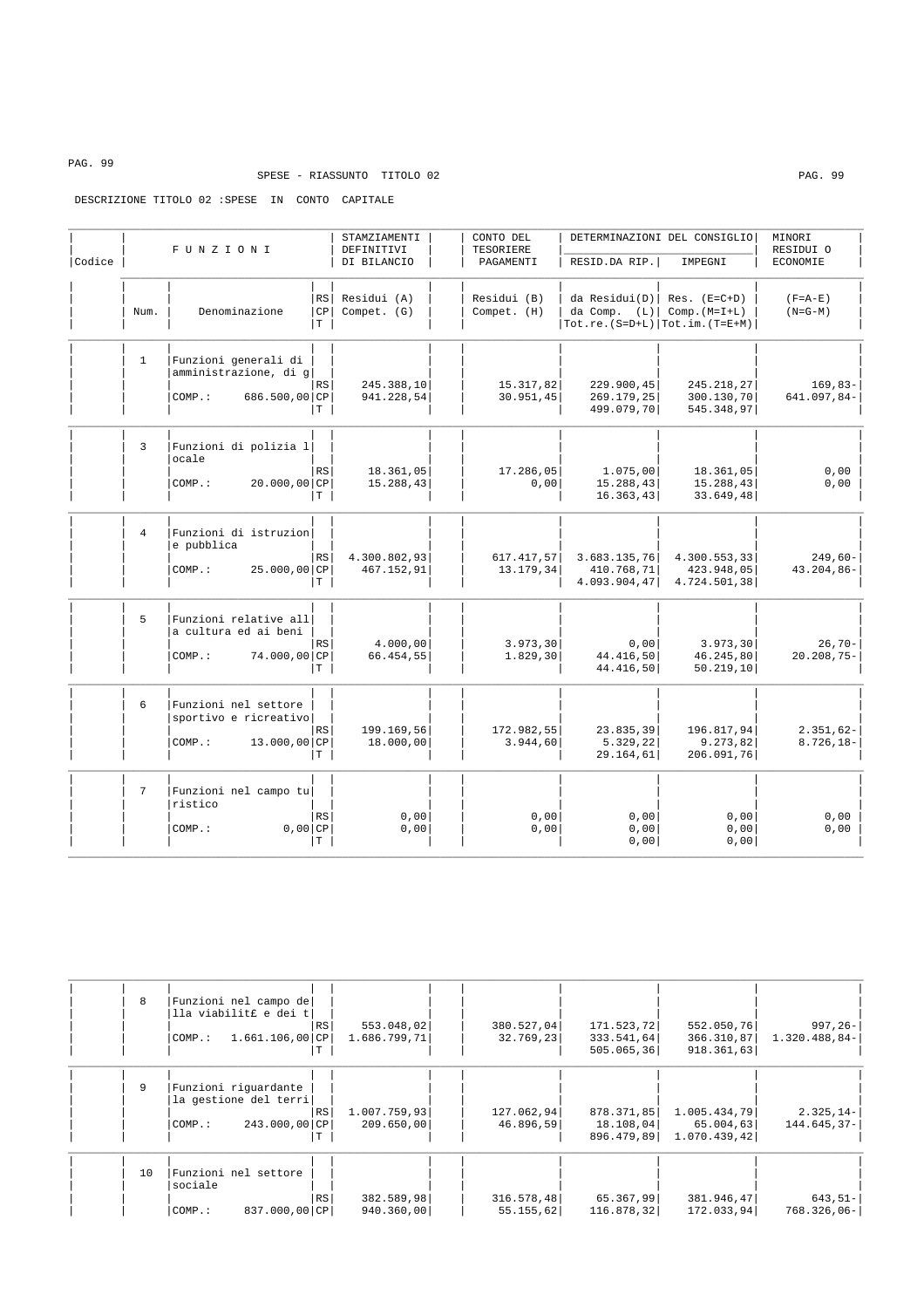|    | T                          |              |              | 182.246,31   | 553.980,41   |                  |
|----|----------------------------|--------------|--------------|--------------|--------------|------------------|
|    |                            |              |              |              |              |                  |
| 11 | Funzioni nel campo de      |              |              |              |              |                  |
|    | llo sviluppo economic      |              |              |              |              |                  |
|    | <b>RS</b>                  | 22.391,43    | 0,00         | 22.391,43    | 22.391,43    | 0,00             |
|    | $0,00$  CP<br>COMP:        | 0,00         | 0,00         | 0,00         | 0,00         | 0,00             |
|    | T                          |              |              | 22.391,43    | 22.391,43    |                  |
|    |                            |              |              |              |              |                  |
|    |                            |              |              |              |              |                  |
| 12 | Funzioni relative a s      |              |              |              |              |                  |
|    | ervizi produttivi          |              |              |              |              |                  |
|    | <b>RS</b>                  | 0,00         | 0,00         | 0,00         | 0,00         | 0,00             |
|    | $0,00$  CP<br>COMP:        | 0,00         | 0,00         | 0,00         | 0,00         | 0,00             |
|    | Т                          |              |              | 0,00         | 0,00         |                  |
|    |                            |              |              |              |              |                  |
|    | TOTALE TITOLO 02           |              |              |              |              |                  |
|    | RS.                        | 6.733.511,00 | 1.651.145.75 | 5.075.601,59 | 6.726.747.34 | $6.763, 66 -$    |
|    | $3.559.606,00$ CP<br>COMP: | 4.344.934,14 | 184.726,13   | 1.213.510.11 | 1.398.236,24 | $2.946.697,90 -$ |
|    | T                          |              |              | 6.289.111,70 | 8.124.983,58 |                  |
|    |                            |              |              |              |              |                  |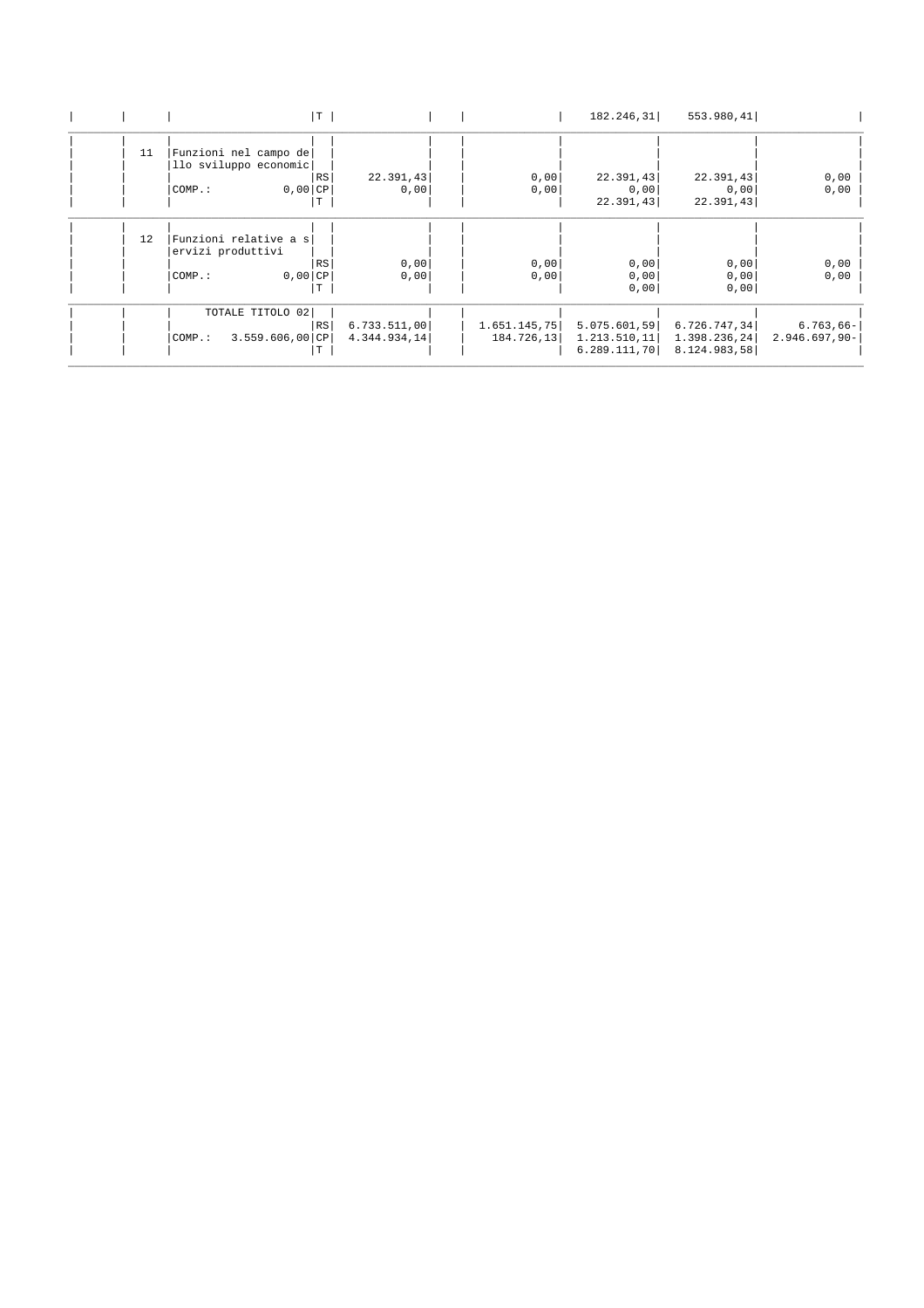# PAG. 101 SPESE - TITOLO 03 - FUNZIONE 01 PAG. 101

DESCRIZIONE TITOLO 03 :SPESE PER RIMBORSO DI PRESTITI

| Codice |       | DESCRIZIONE                                                                                                                                                                                                         |                                | STANZIAMENTI<br>IN.<br>RIF.<br>DEFINITIVI<br>DI BILANCIO<br>SV. | CONTO DEL<br>TESORIERE<br>PAGAMENTI | RESID.DA RIP.                                                                                           | DETERMINAZIONI DEL CONSIGLIO<br>IMPEGNI | MINORI<br>RESIDUI 0<br>ECONOMIE |
|--------|-------|---------------------------------------------------------------------------------------------------------------------------------------------------------------------------------------------------------------------|--------------------------------|-----------------------------------------------------------------|-------------------------------------|---------------------------------------------------------------------------------------------------------|-----------------------------------------|---------------------------------|
|        | Num.  | Denominazione                                                                                                                                                                                                       | <b>RS</b><br>CP<br>$\mathbb T$ | Residui (A)<br>Compet. $(G)$                                    | Residui (B)<br>Compet. (H)          | da Residui(D)   Res. $(E=C+D)$<br>da Comp. $(L)$ Comp. $(M=I+L)$<br>$Tot.re.(S=D+L)   Tot.in.(T=E+M)  $ |                                         | $(F=A-E)$<br>$( N = G - M )$    |
|        |       | 3 - FUNZIONE 01<br>Funzioni generali di<br>amministrazione, di q<br>*********************<br>3 01 - SERV. 03<br>Gestione economica,<br>finanziaria,<br>programmazione,<br>provveditorato e<br>controllo di gestione |                                |                                                                 |                                     |                                                                                                         |                                         |                                 |
|        | cassa | 3010301 Rimborso per anticipazioni di<br>$0.00$ <sub>c</sub> $P$<br>COMP.:                                                                                                                                          | RS<br>T                        | 0,00<br>0,00                                                    | 0,00<br>0,00                        | 0,00<br>0,00<br>0,00                                                                                    | 0,00<br>0,00<br>0,00                    | 0,00<br>0,00                    |
|        |       | 3010303 Rimborso di quota capitale di<br>mutui e prestiti<br>705.358.89 CP<br>COMP:                                                                                                                                 | RS <br>т                       | 0,00<br>836.322,84                                              | 0,00<br>836.322,82                  | 0,00<br>0,00<br>0,00                                                                                    | 0,00<br>836.322,82<br>836.322,82        | 0,00<br>$0,02-$                 |
|        |       | 3 01 T.SERV. 03<br>705.358,89 CP<br>COMP:                                                                                                                                                                           | <b>RS</b><br>$\mathbb T$       | 0.00<br>836.322,84                                              | 0.00<br>836.322,82                  | 0,00<br>0,00<br>0,00                                                                                    | 0.001<br>836.322,82<br>836.322,82       | 0.00<br>$0,02-$                 |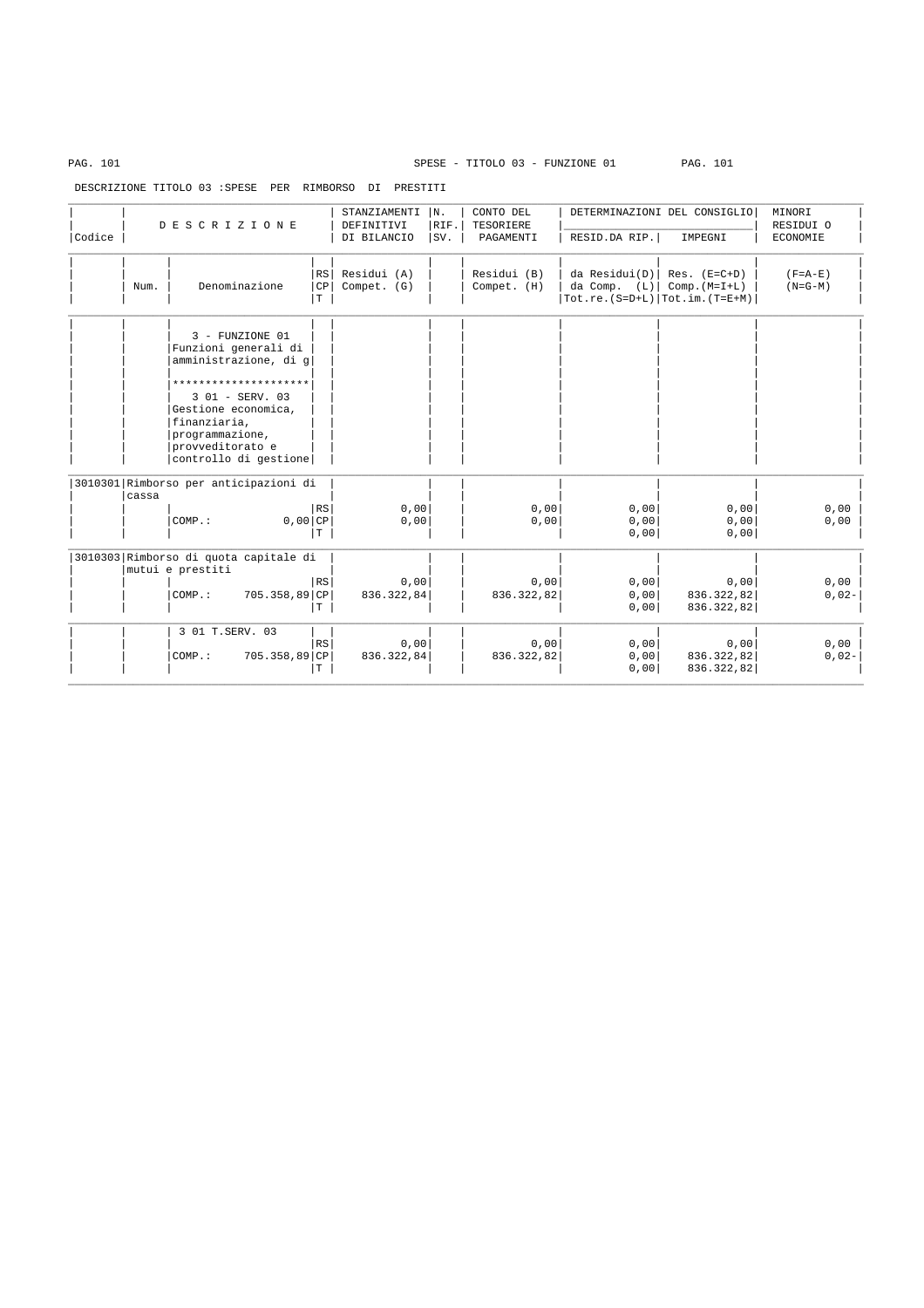### PAG. 102 SPESE TITOLO 03 - RIASSUNTO FUNZIONE 01 PAG. 102

| Codice |      | SERVIZI                                                                                |                         | STAMZIAMENTI<br>DEFINITIVI<br>DI BILANCIO | CONTO DEL<br>TESORIERE<br>PAGAMENTI | RESID.DA RIP.                 | DETERMINAZIONI DEL CONSIGLIO<br>IMPEGNI                                            | MINORI<br>RESIDUI O<br>ECONOMIE |
|--------|------|----------------------------------------------------------------------------------------|-------------------------|-------------------------------------------|-------------------------------------|-------------------------------|------------------------------------------------------------------------------------|---------------------------------|
|        | Num. | Denominazione                                                                          | RS<br>CP<br>$\mathbf T$ | Residui<br>(A)<br>$Compet.$ (G)           | Residui (B)<br>$Compet.$ (H)        | da Residui(D)<br>da Comp. (L) | $Res.$ $(E=C+D)$<br>$\vert$ Comp. $(M=I+L)$<br>$Tot.re.(S=D+L)   Tot.in.(T=E+M)  $ | $(F=A-E)$<br>$( N = G - M )$    |
|        |      | SERV. 0003<br>Gestione economica, f<br>inanziaria, programma<br>705.358,89 CP<br>COMP: | <b>RS</b><br>Т          | 0,00<br>836.322,84                        | 0,00<br>836.322,82                  | 0,00<br>0,00<br>0,00          | 0,00<br>836.322,82<br>836.322,82                                                   | 0,00<br>$0,02-$                 |
|        |      | 3 01 TOT. FUNZIONE<br>705.358,89 CP<br>COMP:                                           | RS<br>T                 | 0,00<br>836.322,84                        | 0,00<br>836.322,82                  | 0,00<br>0,00<br>0,00          | 0,00<br>836.322,82<br>836.322,82                                                   | 0,00<br>$0,02-$                 |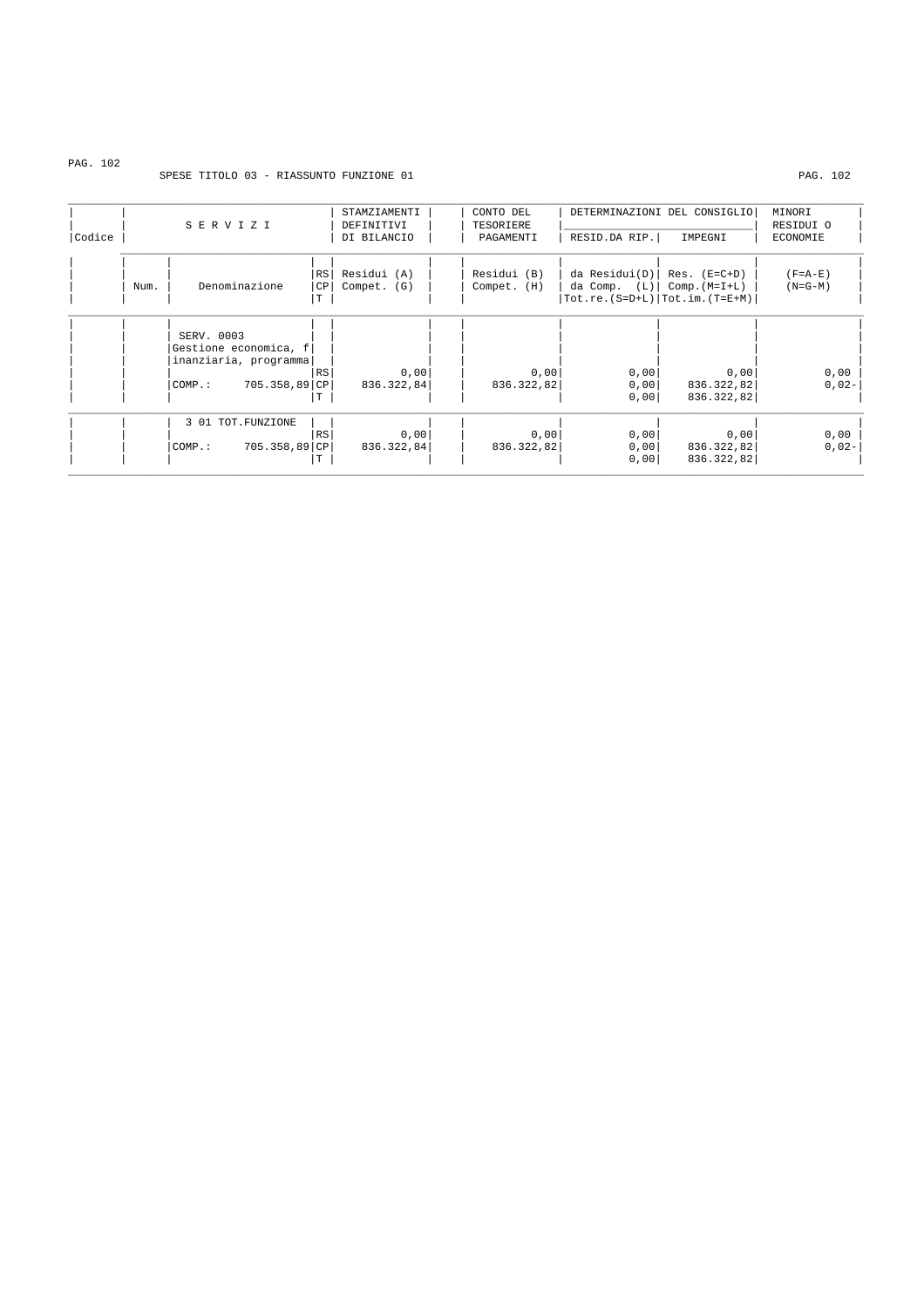# SPESE - RIASSUNTO TITOLO 03 PAG. 103

# DESCRIZIONE TITOLO 03 :SPESE PER RIMBORSO DI PRESTITI

| Codice |              | FUNZIONI                                                                |                         | STAMZIAMENTI<br>DEFINITIVI<br>DI BILANCIO | CONTO DEL<br>TESORIERE<br>PAGAMENTI | RESID.DA RIP.                                                          | DETERMINAZIONI DEL CONSIGLIO<br>IMPEGNI | MINORI<br>RESIDUI O<br>ECONOMIE |
|--------|--------------|-------------------------------------------------------------------------|-------------------------|-------------------------------------------|-------------------------------------|------------------------------------------------------------------------|-----------------------------------------|---------------------------------|
|        | Num.         | Denominazione                                                           | RS<br>CP<br>$\mathbf T$ | Residui<br>(A)<br>(G)<br>Compet.          | Residui (B)<br>Compet. (H)          | da Residui(D)<br>da Comp. (L)<br>Tot.re. $(S=D+L)$   Tot.im. $(T=E+M)$ | $Res.$ $(E=C+D)$<br>Comp. $(M=I+L)$     | $(F=A-E)$<br>$( N = G - M )$    |
|        | $\mathbf{1}$ | Funzioni generali di<br>amministrazione, di q<br>705.358,89 CP<br>COMP: | RS<br>т                 | 0,00<br>836.322,84                        | 0,00<br>836.322,82                  | 0,00<br>0,00<br>0,00                                                   | 0,00<br>836.322,82<br>836.322,82        | 0,00<br>$0,02-$                 |
|        |              | TOTALE TITOLO 03<br>705.358,89 CP<br>COMP:                              | RS<br>T                 | 0,00<br>836.322,84                        | 0,00<br>836.322,82                  | 0,00<br>0,00<br>0,00                                                   | 0,00<br>836.322,82<br>836.322,82        | 0,00<br>$0,02-$                 |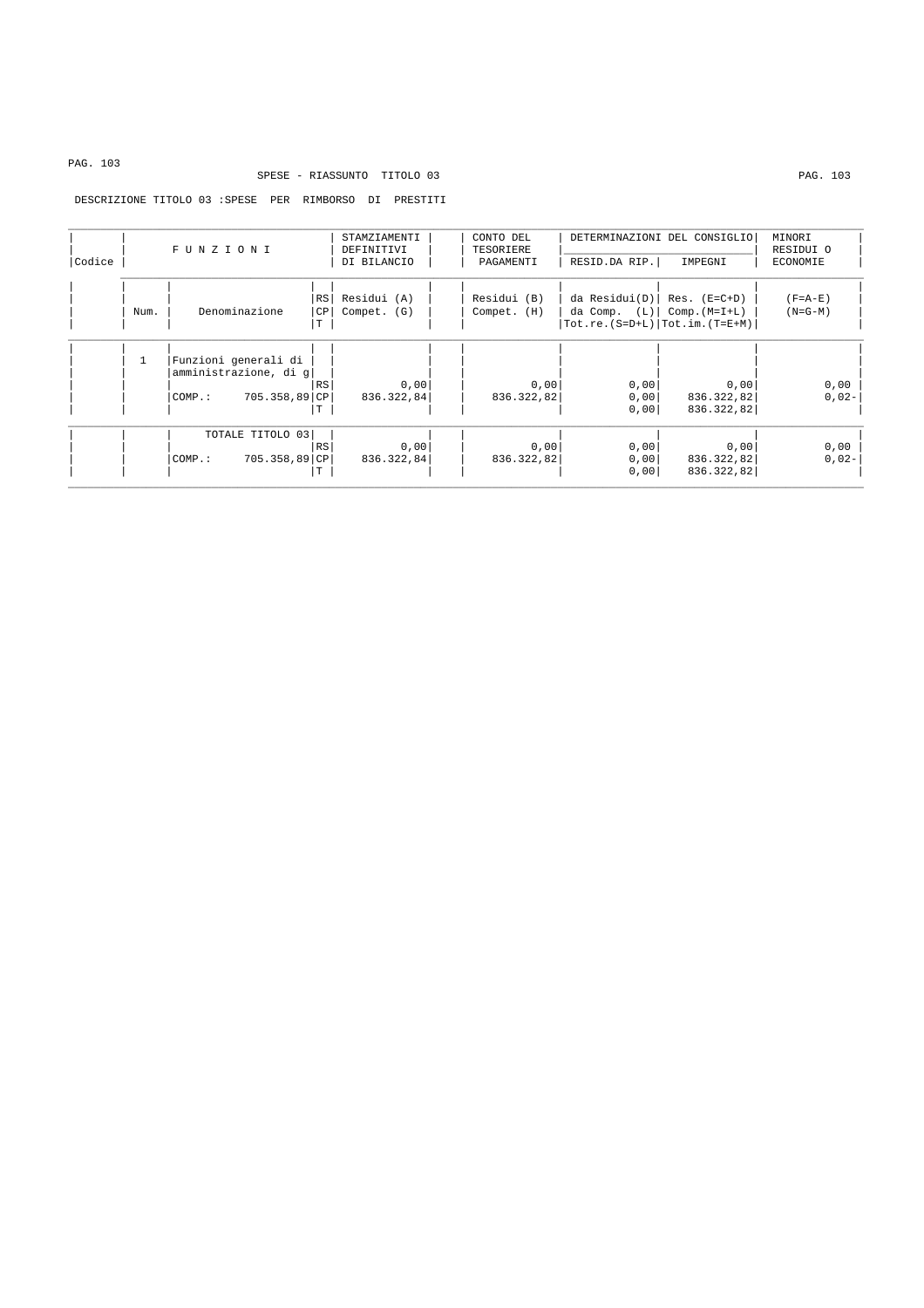PAG. 104 **SPESE** - TITOLO 04 **PAG.** 104

DESCRIZIONE TITOLO 04 :SPESE PER SERVIZI PER CONTO DI TERZI

| Codice |         | DESCRIZIONE                                                     |               |                    | STANZIAMENTI<br>DEFINITIVI<br>DI BILANCIO | $ N$ .<br>RIF.<br>Isv. | CONTO DEL<br>TESORIERE<br>PAGAMENTI | RESID.DA RIP.                                                      | DETERMINAZIONI DEL CONSIGLIO<br>IMPEGNI | MINORI<br>RESIDUI O<br><b>ECONOMIE</b> |
|--------|---------|-----------------------------------------------------------------|---------------|--------------------|-------------------------------------------|------------------------|-------------------------------------|--------------------------------------------------------------------|-----------------------------------------|----------------------------------------|
|        | Num.    | Denominazione                                                   |               | RS<br>CP<br>Iт     | Residui (A)<br>$Compet.$ (G)              |                        | Residui (B)<br>Compet. (H)          | da Residui(D)   Res. $(E=C+D)$<br>da Comp. $(L)  $ Comp. $(M=I+L)$ | $Tot.re.(S=D+L)   Tot.in.(T=E+M)  $     | $(F = A - E)$<br>$( N = G - M )$       |
|        |         | 4000001 Ritenute previdenziali e assis<br>tenziali al personale |               |                    |                                           |                        |                                     |                                                                    |                                         |                                        |
|        |         | $COMP$ .:                                                       | 425.000,00 CP | RS<br>T.           | 1.210,02<br>425.000,00                    |                        | 0,00<br>336.136,90                  | 1.210,02<br>72,00<br>1.282,02                                      | 1.210,02<br>336.208,90<br>337.418,92    | 0,00<br>88.791,10-                     |
|        |         | 4000002 Ritenute erariali                                       |               |                    |                                           |                        |                                     |                                                                    |                                         |                                        |
|        |         | COMP:                                                           | 850.000,00 CP | RS<br>T.           | 0.00<br>850.000,00                        |                        | 0,00<br>673.611,31                  | 0,00<br>2.797,60<br>2.797,60                                       | 0,00<br>676.408,91<br>676.408,91        | 0.00<br>173.591,09-                    |
|        |         | 4000003 Altre ritenute al personale                             |               |                    |                                           |                        |                                     |                                                                    |                                         |                                        |
|        |         | per conto di terzi                                              |               | l RS.              | 201,20                                    |                        | 0,00                                | 201,20                                                             | 201, 20                                 | 0,00                                   |
|        |         | COMP:                                                           | 110.000,00 CP | T.                 | 110.000,00                                |                        | 72.667,94                           | 110,43<br>311,63                                                   | 72.778,37<br>72.979,57                  | $37.221.63 -$                          |
|        | zionali | 4000004 Restituzione di depositi                                | cau-          |                    |                                           |                        |                                     |                                                                    |                                         |                                        |
|        |         | COMP.:                                                          | 330.000,00 CP | $ _{RS}$<br>T      | 93.084,30<br>335.000,00                   |                        | 20.321,73<br>7.473,72               | 72.762,57<br>33.073,60<br>105.836,17                               | 93.084.30<br>40.547,32<br>133.631,62    | 0.00<br>$294.452.68 -$                 |
|        |         | 4000005 Spese per servizi per conto di                          |               |                    |                                           |                        |                                     |                                                                    |                                         |                                        |
|        | terzi   | COMP.:                                                          | 280.000,00 CP | RS<br>T            | 33.809,57<br>265.000,00                   |                        | 32.268,02<br>16.071,95              | 1.541, 55<br>77.232,91<br>78.774, 46                               | 33.809,57<br>93.304,86<br>127.114,43    | 0,00<br>171.695,14-                    |
|        |         | 4000006 Anticipazione di fondi per il<br>servizio economato     |               |                    |                                           |                        |                                     |                                                                    |                                         |                                        |
|        |         | COMP:                                                           | 13.000,00 CP  | RS<br>T            | 0,00<br>13.000,00                         |                        | 0,00<br>13.000,00                   | 0,00<br>0,00<br>0,00                                               | 0,00<br>13.000,00<br>13.000,00          | 0,00<br>0,00                           |
|        |         | 4000007 Restituzione di depositi per                            |               |                    |                                           |                        |                                     |                                                                    |                                         |                                        |
|        |         | spese contrattuali<br>COMP.:                                    | 40.000,00 CP  | RS <br>$\mathbf T$ | 3.188, 16<br>95.000,00                    |                        | 2.513, 57<br>83.613,13              | 674,59<br>5.200,17<br>5.874, 76                                    | 3.188, 16<br>88.813,30<br>92.001,46     | 0,00<br>$6.186, 70 -$                  |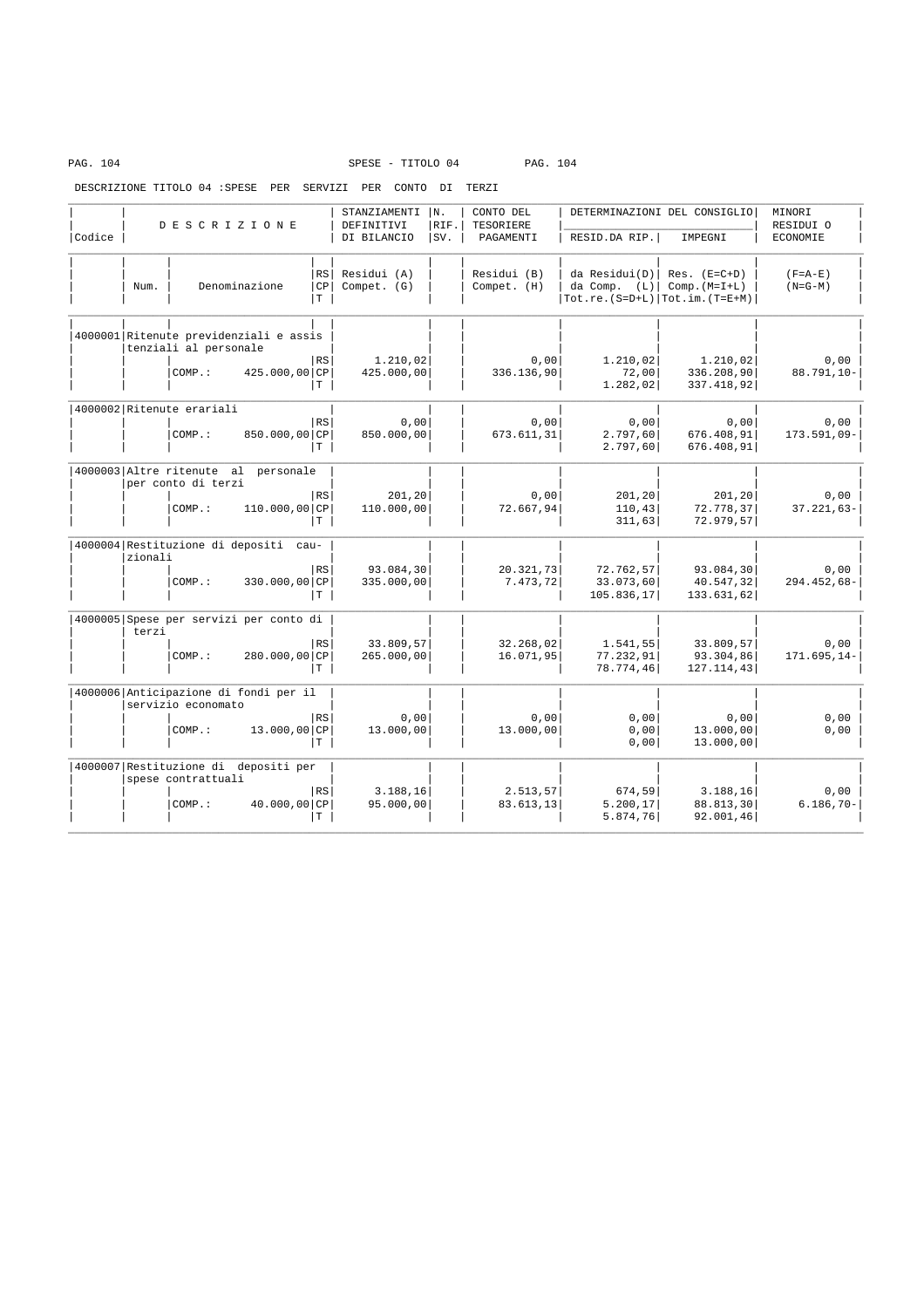### SPESE - RIASSUNTO TITOLO 04 PAG. 105

# DESCRIZIONE TITOLO 04 :SPESE PER SERVIZI PER CONTO DI TERZI

| Codice |      | FUNZIONI                   |               | STAMZIAMENTI<br>DEFINITIVI<br>DI BILANCIO | CONTO DEL<br>TESORIERE<br>PAGAMENTI | RESID.DA RIP.                                                       | DETERMINAZIONI DEL CONSIGLIO<br>IMPEGNI | MINORI<br>RESIDUI O<br>ECONOMIE |
|--------|------|----------------------------|---------------|-------------------------------------------|-------------------------------------|---------------------------------------------------------------------|-----------------------------------------|---------------------------------|
|        | Num. | Denominazione              | RS<br>CP<br>T | Residui (A)<br>$Compet.$ (G)              | Residui (B)<br>Compet. (H)          | da Residui(D)<br>da Comp. (L)<br>$ Tot.re.(S=D+L)   Tot.in.(T=E+M)$ | $Res.$ $(E=C+D)$<br>Comp. $(M=I+L)$     | $(F=A-E)$<br>$( N = G - M )$    |
|        |      | TOTALE TITOLO 04           |               |                                           |                                     |                                                                     |                                         |                                 |
|        |      |                            | RS            | 131.493,25                                | 55.103,32                           | 76.389,93                                                           | 131.493,25                              | 0,00                            |
|        |      | $2.048.000,00$ CP<br>COMP: |               | 2.093.000,00                              | 1.202.574,95                        | 118.486,71                                                          | 1.321.061,66                            | 771.938,34-                     |
|        |      |                            | T             |                                           |                                     | 194.876,64                                                          | 1.452.554,91                            |                                 |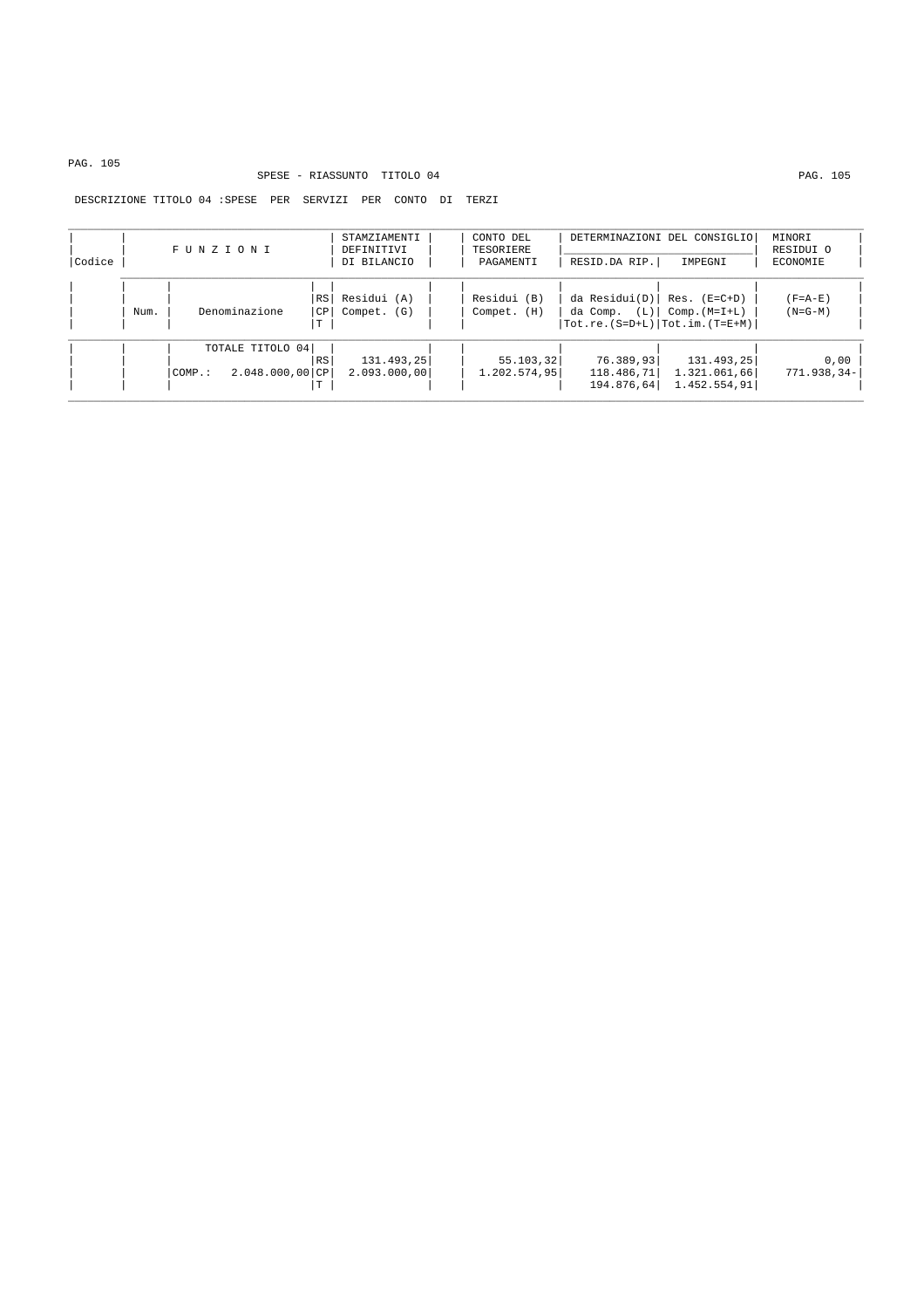RIEPILOGO TITOLI \* SPESE \* PAG. 106

| $\c{cod}$ | TITOLI                                               |                  | STANZIAMENTI<br>DEFINITIVI<br>DI BILANCIO | CONTO DEL<br>TESORIERE<br>PAGAMENTI | RESID.DA RIP.                                     | DETERMINAZIONI DEL CONSIGLIO<br>IMPEGNI                   | MINORI<br>RESIDUI O<br><b>ECONOMIE</b> |
|-----------|------------------------------------------------------|------------------|-------------------------------------------|-------------------------------------|---------------------------------------------------|-----------------------------------------------------------|----------------------------------------|
|           | Denominazione                                        | RS <br>l CP<br>т | Residui (A)<br>Compet. (G)                | Residui (B)<br>Compet. (H)          | da Residui(D)<br>da Comp. (L)<br>$Tot.re.(S=D+L)$ | $Res.$ $(E=C+D)$<br>$Comp.(M=I+L)$<br>$Tot.in.$ $(T=E+M)$ | $(F = A - E)$<br>$(N = G - M)$         |
|           | DISAVANZO D'AMMINISTRAZIONE                          |                  | 0,00                                      |                                     |                                                   |                                                           | 0,00                                   |
|           | 01 SPESE<br>CORRENTI                                 |                  |                                           |                                     |                                                   |                                                           |                                        |
|           | 13.318.975,81 CP<br>COMPET. :                        | RS <br>T         | 2.510.617,30<br>13.576.968,99             | 1.997.226,26<br>10.876.486,25       | 391.559,62<br>2.406.212.32<br>2.797.771,94        | 2.388.785,88<br>13.282.698,57<br>15.671.484,45            | 121.831,42-<br>294.270,42-             |
|           |                                                      |                  |                                           |                                     |                                                   |                                                           |                                        |
|           | 02 SPESE<br>IN CONTO<br>CAPITALE                     | RS I             | 6.733.511,00                              | 1.651.145,75                        | 5.075.601, 59                                     | 6.726.747,34                                              | $6.763, 66 -$                          |
|           | 3.559.606,00 CP <br>COMPET. :                        | T                | 4.344.934,14                              | 184.726,13                          | 1.213.510.11<br>6.289.111,70                      | 1.398.236,24<br>8.124.983,58                              | $2.946.697,90 -$                       |
|           | 03 SPESE<br>PER RIMBORSO<br>DI PRES                  |                  |                                           |                                     |                                                   |                                                           |                                        |
|           | TITI                                                 | RS               | 0,00                                      | 0,00                                | 0,00                                              | 0,00                                                      | 0,00                                   |
|           | COMPET. :<br>705.358.89 CP                           | т                | 836.322.84                                | 836.322.82                          | 0,00<br>0,00                                      | 836.322,82<br>836.322,82                                  | $0,02-$                                |
|           | 04 SPESE<br>PER SERVIZI<br>PER<br>CONT<br>O DI TERZI |                  |                                           |                                     |                                                   |                                                           |                                        |
|           | COMPET. :<br>$2.048.000.00$ $ CP $                   | RS  <br>T.       | 131.493,25<br>2.093.000,00                | 55.103,32<br>1.202.574,95           | 76.389,93<br>118.486,71<br>194.876,64             | 131.493,25<br>1.321.061,66<br>1.452.554,91                | 0,00<br>771.938,34-                    |
|           |                                                      |                  |                                           |                                     |                                                   |                                                           |                                        |
|           | TOT.<br>SPESE                                        |                  | 9.375.621.55                              | 3.703.475.33<br>13.100.110,15       | 5.543.551.14<br>3.738.209, 14                     | 9.247.026.47                                              | 128.595.08-<br>$4.012.906,68-$         |
|           | 19.631.940,70 CP<br>COMPET. :                        |                  | 20.851.225,97                             |                                     |                                                   | 16.838.319,29                                             |                                        |